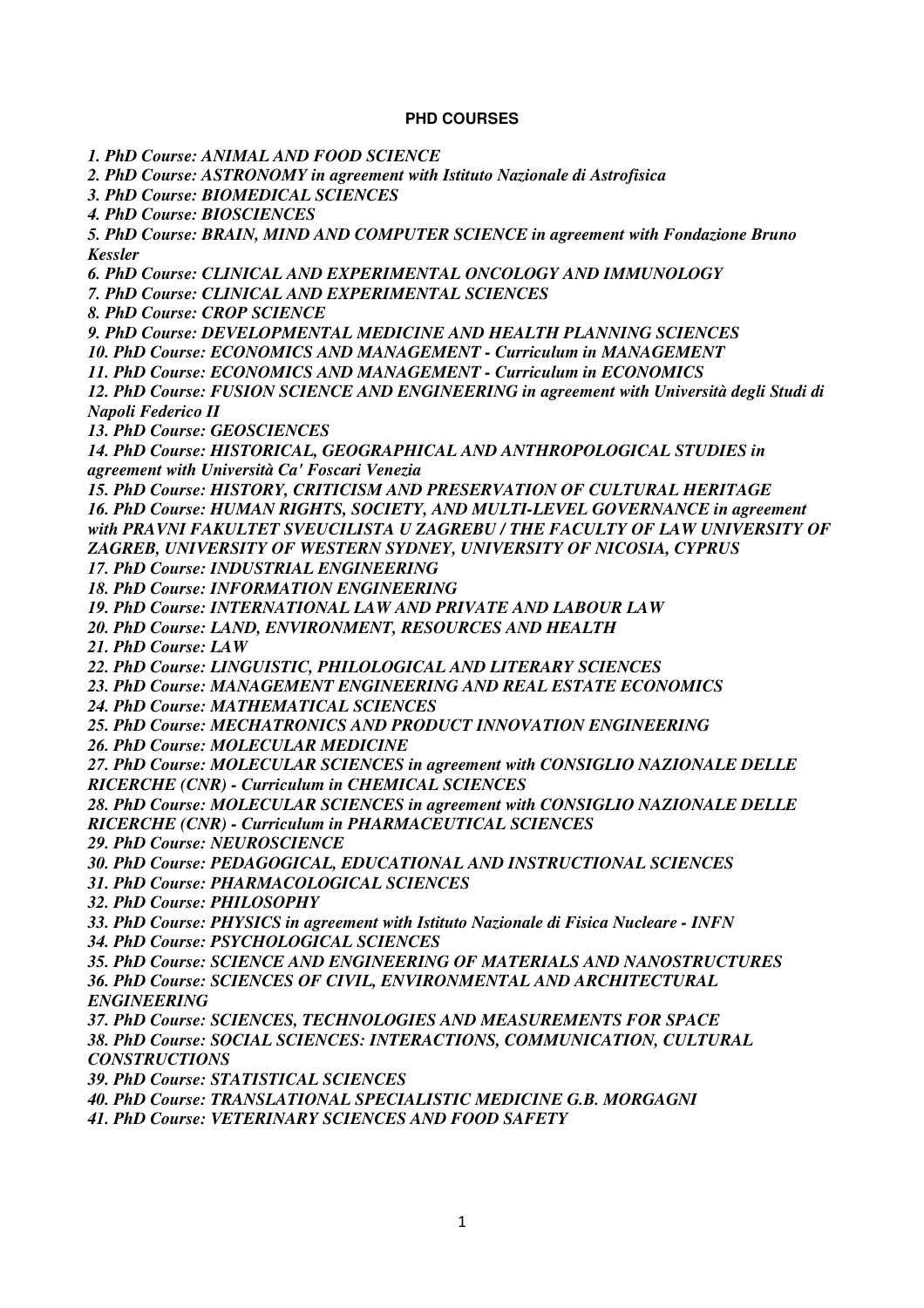| PhD Course: ANIMAL AND FOOD SCIENCE                 |                                                                                                                                                                            |       |                                                                                                                                                                                                                                                                                                                                                                                                                                                                                                                                                                                                                                                                                                                                                                                                                                                                                                                                                                                                                                                                                                                                                                                                         |  |  |
|-----------------------------------------------------|----------------------------------------------------------------------------------------------------------------------------------------------------------------------------|-------|---------------------------------------------------------------------------------------------------------------------------------------------------------------------------------------------------------------------------------------------------------------------------------------------------------------------------------------------------------------------------------------------------------------------------------------------------------------------------------------------------------------------------------------------------------------------------------------------------------------------------------------------------------------------------------------------------------------------------------------------------------------------------------------------------------------------------------------------------------------------------------------------------------------------------------------------------------------------------------------------------------------------------------------------------------------------------------------------------------------------------------------------------------------------------------------------------------|--|--|
| <b>Department</b>                                   | AGRONOMIA ANIMALI ALIMENTI RISORSE NATURALI E AMBIENTE - DAFNAE                                                                                                            |       |                                                                                                                                                                                                                                                                                                                                                                                                                                                                                                                                                                                                                                                                                                                                                                                                                                                                                                                                                                                                                                                                                                                                                                                                         |  |  |
| <b>Duration</b>                                     | 3 years                                                                                                                                                                    |       |                                                                                                                                                                                                                                                                                                                                                                                                                                                                                                                                                                                                                                                                                                                                                                                                                                                                                                                                                                                                                                                                                                                                                                                                         |  |  |
|                                                     | Scholarships<br>funded by the<br>University                                                                                                                                | n. 5  |                                                                                                                                                                                                                                                                                                                                                                                                                                                                                                                                                                                                                                                                                                                                                                                                                                                                                                                                                                                                                                                                                                                                                                                                         |  |  |
|                                                     | Scholarships<br>funded by<br>Fondazione Cassa<br>di Risparmio di<br>Padova e Rovigo<br>reserved to<br>applicants residing<br>outside Italy and<br>foreign<br>qualification | n. 1  | WARNING: if you are in possession of a foreign<br>qualification and you residing outside Italy, please<br>select also this option in the online procedure in the<br>section "PhD courses-positions"                                                                                                                                                                                                                                                                                                                                                                                                                                                                                                                                                                                                                                                                                                                                                                                                                                                                                                                                                                                                     |  |  |
| <b>Number of</b><br>positions                       | Scholarships<br>funded by external<br>public or private<br>bodies/Departmen<br>ts                                                                                          | n. 5  | 1 scholarship funded by Dipartimento di Agronomia<br>Animali Alimenti Risorse naturali e Ambiente -<br>DAFNAE su fondi cofinanziamento Collegio Docenti<br>Corso Animal and Food Science;<br>1 scholarship funded by Fondazione Cassa di<br>Risparmio di Padova e Rovigo;<br>1 scholarship funded by Consiglio per la Ricerca in<br>Agricoltura e Analisi dell'Economia Agraria<br>(CREA) Centro di Ricerca Agricoltura e Ambiente -<br><b>Topic:</b> Exploting insects as a sustainable feed for<br>animals and nutritious food for man;<br>1 scholarship funded by Dipartimento di Agronomia<br>animali alimenti risorse naturali e ambiente -<br>DAFNAE su fondi "Budget Miur - Dipartimenti di<br>eccellenza" Progetto "CASA - Centro per<br>l'Agricoltura, la Sostenibilità e gli Alimenti" -<br>Topic: Characterization and development of<br>functional foods obtained by microbiological<br>approaches;<br>1 scholarship funded by Dipartimento di Agronomia<br>animali alimenti risorse naturali e ambiente -<br>DAFNAE su fondi da convenzione KWS (KWS<br>SAAT SE, Einbeck, Germania) - Topic: Collection<br>and evaluation of sea beets as a source of tolerance<br>to soil-borne diseases; |  |  |
|                                                     | Total number of<br>positions                                                                                                                                               | n. 11 |                                                                                                                                                                                                                                                                                                                                                                                                                                                                                                                                                                                                                                                                                                                                                                                                                                                                                                                                                                                                                                                                                                                                                                                                         |  |  |
| <b>Selection criteria</b>                           | PRESELECTION ON THE BASIS OF EVALUATION OF QUALIFICATIONS AND<br><b>ORAL EXAMINATION</b>                                                                                   |       |                                                                                                                                                                                                                                                                                                                                                                                                                                                                                                                                                                                                                                                                                                                                                                                                                                                                                                                                                                                                                                                                                                                                                                                                         |  |  |
| <b>Oral examination</b><br>via remote<br>interview: | Applicants will take the oral examination via remote interview (ZOOM)                                                                                                      |       |                                                                                                                                                                                                                                                                                                                                                                                                                                                                                                                                                                                                                                                                                                                                                                                                                                                                                                                                                                                                                                                                                                                                                                                                         |  |  |
| <b>Evaluation criteria</b>                          | Qualifications: points max 40<br>Oral examination: points max 60                                                                                                           |       |                                                                                                                                                                                                                                                                                                                                                                                                                                                                                                                                                                                                                                                                                                                                                                                                                                                                                                                                                                                                                                                                                                                                                                                                         |  |  |
| <b>Documents to be</b><br>submitted                 | Points:<br>(Applicants waiting to be awarded the entrance<br>Thesis:<br>qualification: those waiting to be awarded the<br>max 5                                            |       |                                                                                                                                                                                                                                                                                                                                                                                                                                                                                                                                                                                                                                                                                                                                                                                                                                                                                                                                                                                                                                                                                                                                                                                                         |  |  |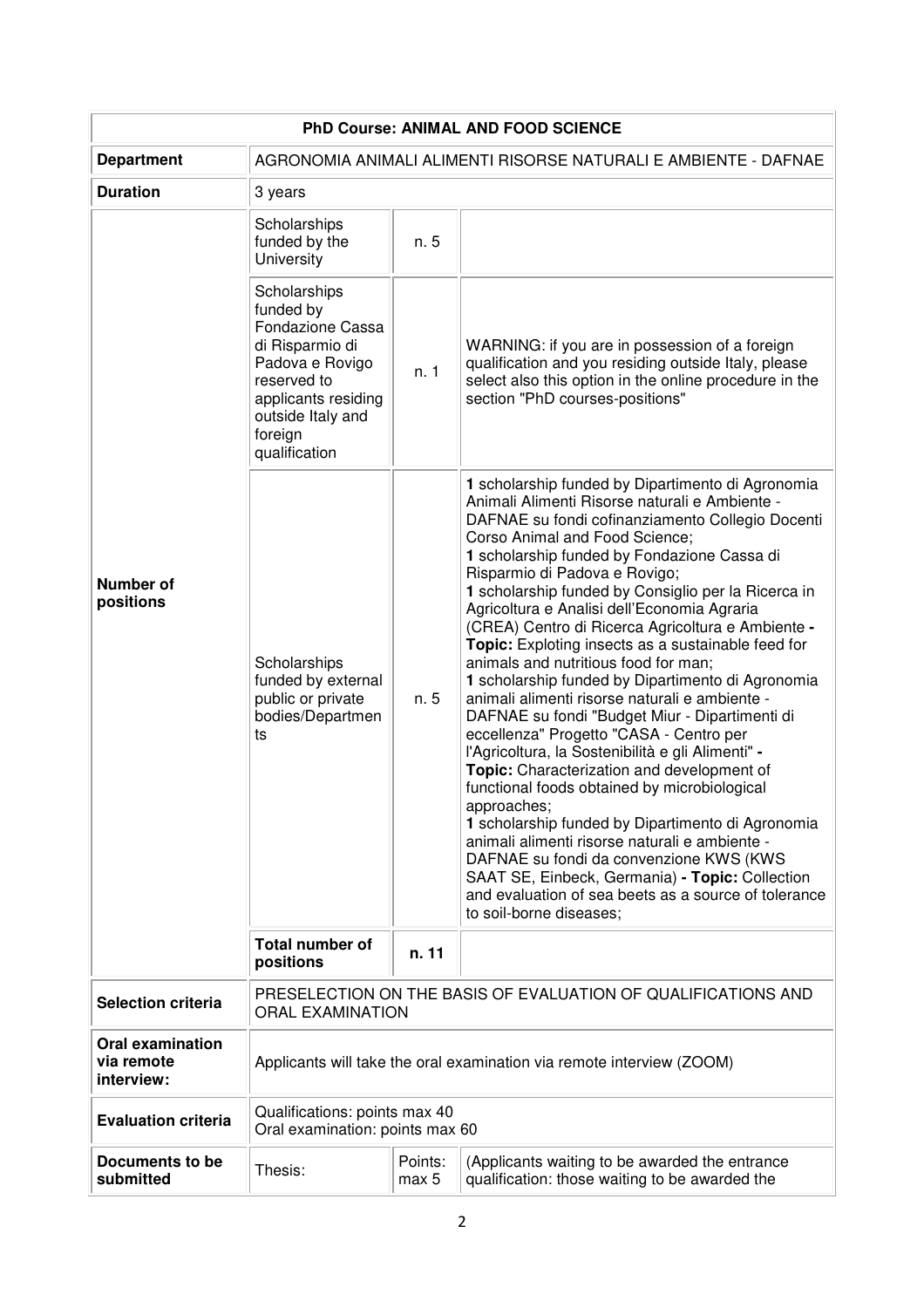|                                                                                                     |                                                                                                                                                                                                                                                                                                                                                                                                                                                                                                                                                                                                               |                   | entrance qualification by 30th September 2021 will<br>submit a summary of the master thesis project (max.<br>4 pages) signed by the applicant and the supervisor.<br>Graduated applicants: thesis must be uploaded as a<br>pdf file)                                                                                                                                                                        |
|-----------------------------------------------------------------------------------------------------|---------------------------------------------------------------------------------------------------------------------------------------------------------------------------------------------------------------------------------------------------------------------------------------------------------------------------------------------------------------------------------------------------------------------------------------------------------------------------------------------------------------------------------------------------------------------------------------------------------------|-------------------|-------------------------------------------------------------------------------------------------------------------------------------------------------------------------------------------------------------------------------------------------------------------------------------------------------------------------------------------------------------------------------------------------------------|
|                                                                                                     | Curriculum:                                                                                                                                                                                                                                                                                                                                                                                                                                                                                                                                                                                                   | Points:<br>max 22 | Applicants must upload their curriculum vitae et<br>studiorum. Education and all experiences of<br>education and research in the applicant's Country<br>and abroad must be included in the curriculum.                                                                                                                                                                                                      |
|                                                                                                     | Scientific<br>publications:                                                                                                                                                                                                                                                                                                                                                                                                                                                                                                                                                                                   | Points:<br>max 3  | Publications must be uploaded as pdf                                                                                                                                                                                                                                                                                                                                                                        |
|                                                                                                     | Other documents:                                                                                                                                                                                                                                                                                                                                                                                                                                                                                                                                                                                              | Points:<br>max 10 | 1. Motivation letter describing the personal<br>expectations and motivations of the candidate,<br>his/her scientific interests and research topics in<br>which he/she wishes to be involved; 2. Reference<br>letters (Max 2) signed by researchers or experts<br>evidencing the research and work aptitudes of the<br>candidate. It is mandatory to specify the Institutions<br>of the researchers/experts. |
| <b>Preselection: First</b><br>meeting of the<br><b>Evaluating</b><br><b>Commission</b>              | 28 MAY 2021 09:00                                                                                                                                                                                                                                                                                                                                                                                                                                                                                                                                                                                             |                   |                                                                                                                                                                                                                                                                                                                                                                                                             |
| <b>Publication of the</b><br>results of the<br>evaluation of the<br>preselection                    | Within 07 JUNE 2021 the evaluating Commission will publish the results of the<br>evaluation of the qualifications in the following<br>website: https://www.phdanimalfoodscience.org/news.html<br>In order to be admitted to the examination, the candidate must get a score of at<br>least 7/10 in the preselection.                                                                                                                                                                                                                                                                                          |                   |                                                                                                                                                                                                                                                                                                                                                                                                             |
| <b>Publication of the</b><br>instructions on<br>how to use the<br><b>ZOOM video</b><br>conferencina | By 07 JUNE 2021 the commission will publish on the course website<br>https://www.phdanimalfoodscience.org/news.html the instructions on how to use<br>the ZOOM video conferencing.                                                                                                                                                                                                                                                                                                                                                                                                                            |                   |                                                                                                                                                                                                                                                                                                                                                                                                             |
| <b>Oral examination</b><br>via ZOOM video<br>conferencing                                           | 09 JUNE 2021 09:00 - The exam may continue: 10/6/2021 09:00 - 11/06/2021<br>09:00                                                                                                                                                                                                                                                                                                                                                                                                                                                                                                                             |                   |                                                                                                                                                                                                                                                                                                                                                                                                             |
| Language/s                                                                                          | Foreign language/s assessment at the oral examination:<br>At the oral examination the commission will assess the knowledge of the following<br>language: English<br><b>Admission exam:</b><br>The admission exam will be taken in: Italian or English                                                                                                                                                                                                                                                                                                                                                         |                   |                                                                                                                                                                                                                                                                                                                                                                                                             |
| <b>Examination topics</b>                                                                           | The oral examination will be based on the candidate's motivations, the general<br>knowledge and research aptitude in animal science (with reference to animal<br>breeding and genetics, animal feeding and nutrition, welfare and production<br>systems of beef, dairy, pig, chicken, rabbit and aquaculture) and food science (with<br>reference to production, transformation, and assessment of the quality of animal<br>and plant food products). The research aptitude of the candidate will be assessed<br>by discussing previous research experiences, including those regarding the master<br>thesis. |                   |                                                                                                                                                                                                                                                                                                                                                                                                             |
| Didactic program                                                                                    | The Educational Offer of the Course includes specific "Disciplinary training<br>activities", besides "Cross-curricular training activities and soft skills Courses", i.e.                                                                                                                                                                                                                                                                                                                                                                                                                                     |                   |                                                                                                                                                                                                                                                                                                                                                                                                             |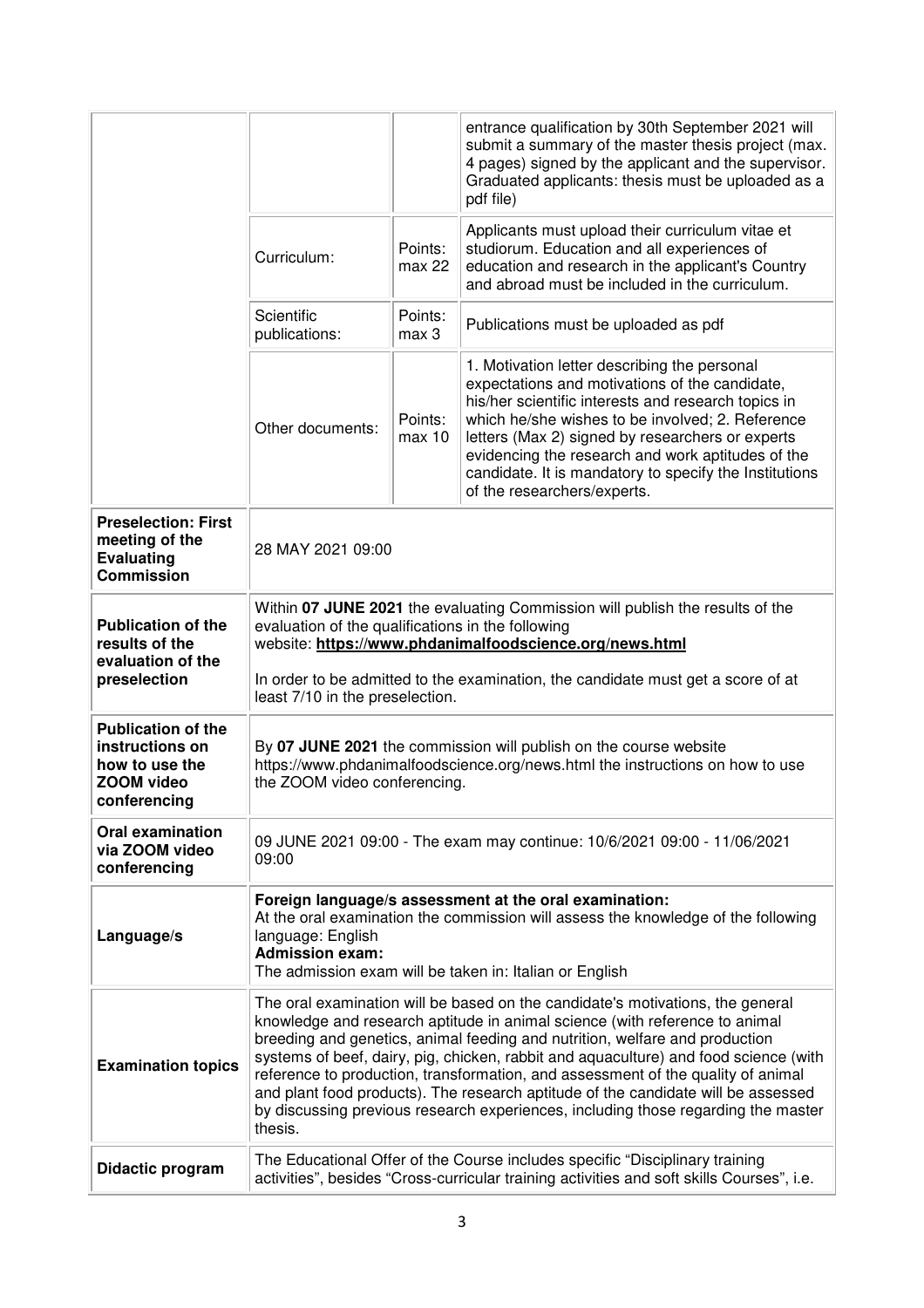|                               | Linguistic, Statistics, IPR and IPR Exploitation and Other Courses (e.g. scientific<br>communication). All teaching activities are provided in English. More details are<br>available at: https://www.phdanimalfoodscience.org/teaching.html                                                                                                                                     |
|-------------------------------|----------------------------------------------------------------------------------------------------------------------------------------------------------------------------------------------------------------------------------------------------------------------------------------------------------------------------------------------------------------------------------|
| <b>PhD Course</b><br>Website: | https://www.phdanimalfoodscience.org/                                                                                                                                                                                                                                                                                                                                            |
| <b>Further information</b>    | Department: AGRONOMIA ANIMALI ALIMENTI RISORSE NATURALI E<br>AMBIENTE - DAFNAE<br>Address: Via Università - N. 16, 35020 Legnaro (PD)<br>Contact person: Moro Rosalba<br>telephone: 0498272617 e-mail: rosalba.moro@unipd.it                                                                                                                                                     |
| How to apply                  | The application must be submitted only via the online procedure available<br>at: https://pica.cineca.it/unipd/dottorati37<br>The documents must be attached in pdf format.<br>The application and the attached documents are submitted authomatically by<br>closing the online procedure. So no hard copy of the application and of the<br>documents must be sent to the office. |
| <b>Deadlines</b>              | Publication of the ranking lists and enrollment from 2 July 2021<br>Beginning of PhD courses 1 October 2021                                                                                                                                                                                                                                                                      |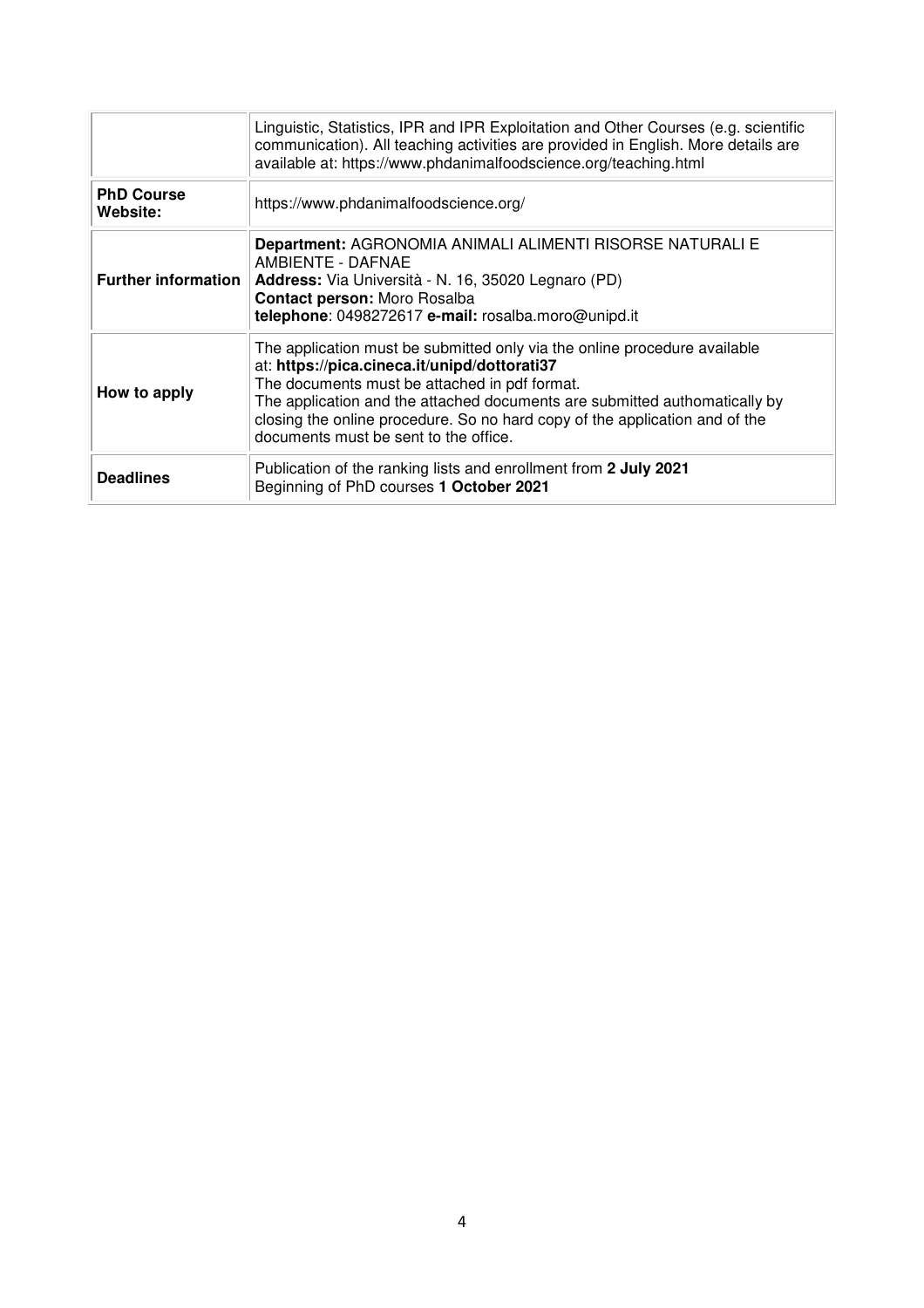| <b>PhD Course: ASTRONOMY</b><br>in agreement with Istituto Nazionale di Astrofisica |                                                                                                                                                    |                                                                                                                                                                                                                                                                                                                                                                                                                    |                                                                                                                                                                                                                                                                                                                                                                                                                   |  |
|-------------------------------------------------------------------------------------|----------------------------------------------------------------------------------------------------------------------------------------------------|--------------------------------------------------------------------------------------------------------------------------------------------------------------------------------------------------------------------------------------------------------------------------------------------------------------------------------------------------------------------------------------------------------------------|-------------------------------------------------------------------------------------------------------------------------------------------------------------------------------------------------------------------------------------------------------------------------------------------------------------------------------------------------------------------------------------------------------------------|--|
| <b>Department</b>                                                                   | FISICA E ASTRONOMIA "GALILEO GALILEI" - DFA                                                                                                        |                                                                                                                                                                                                                                                                                                                                                                                                                    |                                                                                                                                                                                                                                                                                                                                                                                                                   |  |
| <b>Duration</b>                                                                     | 3 years                                                                                                                                            |                                                                                                                                                                                                                                                                                                                                                                                                                    |                                                                                                                                                                                                                                                                                                                                                                                                                   |  |
|                                                                                     | Scholarships<br>funded by the<br>University                                                                                                        | n. 4                                                                                                                                                                                                                                                                                                                                                                                                               |                                                                                                                                                                                                                                                                                                                                                                                                                   |  |
|                                                                                     | University<br>Scholarships co-<br>funded by the<br>Department                                                                                      | n. 1                                                                                                                                                                                                                                                                                                                                                                                                               | Co-funding Department: FISICA E ASTRONOMIA<br>"GALILEO GALILEI" - DFA                                                                                                                                                                                                                                                                                                                                             |  |
| <b>Number of</b>                                                                    | Scholarships<br>financed on<br>"Budget MIUR<br>Dipartimenti di<br>eccellenza" funds<br>reserved to<br>applicants with<br>foreign<br>qualifications | n. 1                                                                                                                                                                                                                                                                                                                                                                                                               | 1 scholarship funded by Dipartimento di Fisica e<br>Astronomia "Galileo Galilei" - DFA su fondi "Budget<br>Miur - Dipartimenti di eccellenza" Progetto "Fisica<br>dell'Universo";<br>WARNING: if you are in possession of a foreign<br>qualification, please select also this option in the online<br>procedure in the section "PhD courses-positions"                                                            |  |
| positions                                                                           | Scholarships<br>funded by<br>institution<br>arrangement                                                                                            | n. 3                                                                                                                                                                                                                                                                                                                                                                                                               | 1 scholarship funded by Istituto Nazionale di Astrofisica<br>- INAF - Topic: Historic studies or new technologies for<br>the third mission in astronomy;<br>1 scholarship funded by Istituto Nazionale di Astrofisica<br>- INAF - Topic: Extragalactic astronomy and wide field<br>instruments;<br>1 scholarship funded by Istituto Nazionale di Astrofisica<br>- INAF - Topic: Peculiar objects in astrophysics; |  |
|                                                                                     | Scholarships<br>funded by external<br>public or private<br>bodies/Departmen<br>ts                                                                  | n. 2                                                                                                                                                                                                                                                                                                                                                                                                               | 1 scholarship funded by Fondazione Cassa di<br>Risparmio di Padova e Rovigo;<br>1 scholarship funded by Dipartimento di Fisica e<br>Astronomia "Galileo Galilei" - DFA su fondi Progetto<br>ERC-2016-STG, 716082 GALFOR - Topic: Exploiting<br>Globular Clusters to shed light on the early Galaxy;                                                                                                               |  |
|                                                                                     | <b>Total number of</b><br>positions                                                                                                                | n. 11                                                                                                                                                                                                                                                                                                                                                                                                              |                                                                                                                                                                                                                                                                                                                                                                                                                   |  |
| <b>Selection</b><br>criteria                                                        | PRESELECTION ON THE BASIS OF EVALUATION OF QUALIFICATIONS AND<br><b>ORAL EXAMINATION</b>                                                           |                                                                                                                                                                                                                                                                                                                                                                                                                    |                                                                                                                                                                                                                                                                                                                                                                                                                   |  |
| Oral<br>examination via<br>remote<br>interview:                                     | Applicants will take the oral examination via remote interview (ZOOM)                                                                              |                                                                                                                                                                                                                                                                                                                                                                                                                    |                                                                                                                                                                                                                                                                                                                                                                                                                   |  |
| <b>Evaluation</b><br>criteria                                                       | Qualifications: points max 50<br>Oral examination: points max 50                                                                                   |                                                                                                                                                                                                                                                                                                                                                                                                                    |                                                                                                                                                                                                                                                                                                                                                                                                                   |  |
| <b>Documents to</b><br>be submitted                                                 | Curriculum:                                                                                                                                        | Curriculum studiorum, with year of enrollment in the<br>master's degree and marks obtained in the exams of<br>the master's degree. Year of enrollment in the three-<br>Points:<br>year degree and three-year degree mark. Indicate<br>max 34<br>training internships in Italy and / or abroad and<br>participation in schools / congresses. Indicate any<br>scholarships or research contracts. Indicate any other |                                                                                                                                                                                                                                                                                                                                                                                                                   |  |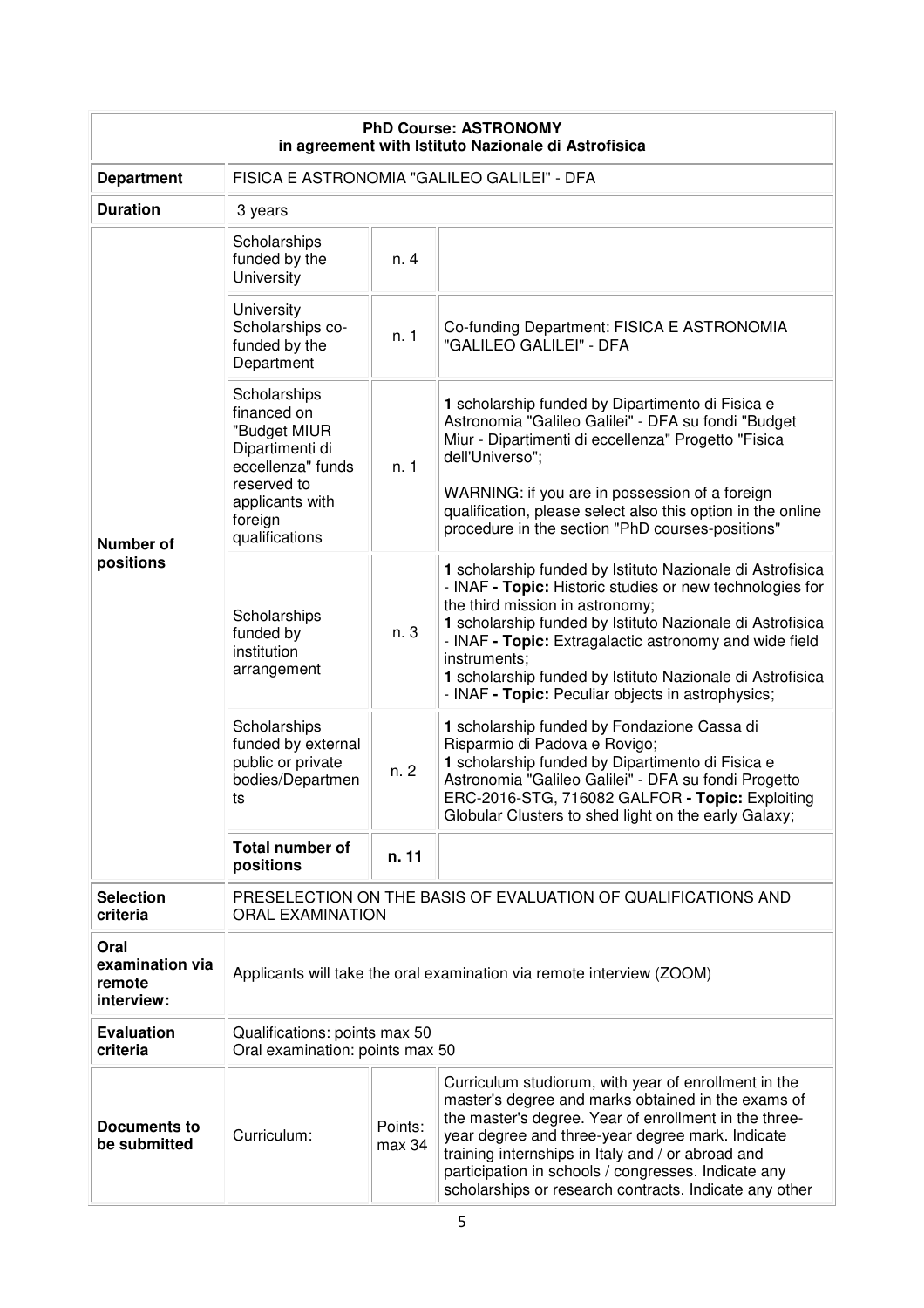|                                                                                              |                                                                                                                                                                                                                                                                                                                                                                  |                   | qualifications deemed useful for evaluating the<br>curriculum. Attach a reference letter. At the following<br>address the curriculum form that each candidate is<br>invited to fill in and submit with the<br>application:https://www.dfa.unipd.it/index.php?id=424 |
|----------------------------------------------------------------------------------------------|------------------------------------------------------------------------------------------------------------------------------------------------------------------------------------------------------------------------------------------------------------------------------------------------------------------------------------------------------------------|-------------------|---------------------------------------------------------------------------------------------------------------------------------------------------------------------------------------------------------------------------------------------------------------------|
|                                                                                              | Scientific<br>publications:                                                                                                                                                                                                                                                                                                                                      | Points:<br>max 1  | Indicate the bibliographic references of all scientific<br>publications. Only publications published or accepted<br>for publication will be considered, with the acceptance<br>document attached                                                                    |
|                                                                                              | Other documents:                                                                                                                                                                                                                                                                                                                                                 | Points:<br>max 15 | The submission of a research project (one page) is<br>required. This project does not necessarily have to be<br>the one you intend to develop in case of admission to<br>the doctorate.                                                                             |
| <b>Preselection:</b><br>First meeting of<br>the Evaluating<br><b>Commission</b>              | 07 JUNE 2021 09:30                                                                                                                                                                                                                                                                                                                                               |                   |                                                                                                                                                                                                                                                                     |
| <b>Publication of</b><br>the results of<br>the evaluation                                    | Within 11 JUNE 2021 the evaluating Commission will publish the results of the<br>evaluation of the qualifications in the following<br>website: https://www.dfa.unipd.it/index.php?id=732                                                                                                                                                                         |                   |                                                                                                                                                                                                                                                                     |
| of the<br>preselection                                                                       | 7/10 in the preselection.                                                                                                                                                                                                                                                                                                                                        |                   | In order to be admitted to the examination, the candidate must get a score of at least                                                                                                                                                                              |
| <b>Publication of</b><br>the instructions<br>on how to use<br>the ZOOM video<br>conferencing | By 11 JUNE 2021 the commission will publish on the course website<br>https://www.dfa.unipd.it/index.php?id=732 the instructions on how to use the ZOOM<br>video conferencing.                                                                                                                                                                                    |                   |                                                                                                                                                                                                                                                                     |
| Oral<br>examination via<br><b>ZOOM video</b><br>conferencing                                 | 15 JUNE 2021 09:00 - The exam may continue: 16/06/2021 and 17/06/2021                                                                                                                                                                                                                                                                                            |                   |                                                                                                                                                                                                                                                                     |
| Language/s                                                                                   | Foreign language/s assessment at the oral examination:<br>At the oral examination the commission will assess the knowledge of the following<br>language/s: ENGLISH<br><b>Admission exam:</b><br>The admission exam will be taken in: ENGLISH                                                                                                                     |                   |                                                                                                                                                                                                                                                                     |
| <b>Examination</b><br>topics                                                                 | The oral exam will focus on a physical / astronomical general knowledge interview. A<br>detailed syllabus is published on the PhD website:<br>http://www.dfa.unipd.it/didattica/dottorati-di-ricerca/corso-di-dottorato-di-ricerca-in-<br>astronomia/phdadmission/general-items-for-the-oral-exam/                                                               |                   |                                                                                                                                                                                                                                                                     |
| <b>Didactic</b><br>program                                                                   | The PhD program in Astronomy offers a number of specialized courses (16 hours with<br>exam) and monographic courses. The courses are offered by professors of the<br>Department of Physics and Astronomy or by visiting scientists. For<br>details:://www.dfa.unipd.it/didattica/dottorati-di-ricerca/corso-di-dottorato-di-ricerca-in-<br>astronomia/didattica/ |                   |                                                                                                                                                                                                                                                                     |
| <b>PhD Course</b><br>Website:                                                                | astronomia/                                                                                                                                                                                                                                                                                                                                                      |                   | https://www.dfa.unipd.it/didattica/dottorati-di-ricerca/corso-di-dottorato-di-ricerca-in-                                                                                                                                                                           |
| <b>Further</b><br>information                                                                | Department: FISICA E ASTRONOMIA "GALILEO GALILEI" - DFA<br>Address: Vicolo Osservatorio - N. 3, 35122 Padova (PD)<br>Contact person: Zorzi Alessandra<br>telephone: 0498278261 e-mail: alessandra.zorzi@unipd.it                                                                                                                                                 |                   |                                                                                                                                                                                                                                                                     |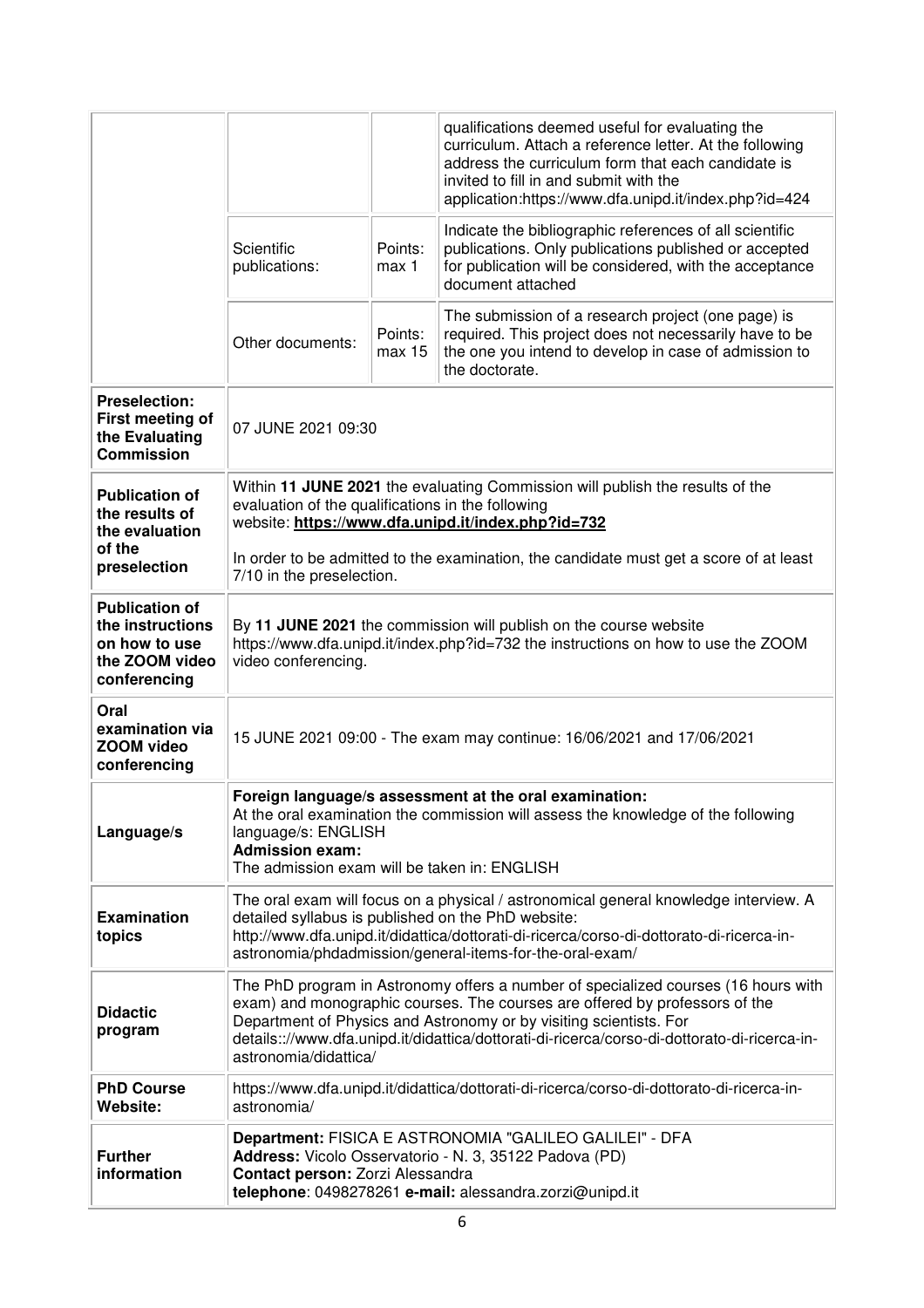| How to apply     | The application must be submitted only via the online procedure available<br>at: https://pica.cineca.it/unipd/dottorati37<br>The documents must be attached in pdf format.<br>The application and the attached documents are submitted authomatically by closing<br>the online procedure. So no hard copy of the application and of the documents must<br>be sent to the office. |
|------------------|----------------------------------------------------------------------------------------------------------------------------------------------------------------------------------------------------------------------------------------------------------------------------------------------------------------------------------------------------------------------------------|
| <b>Deadlines</b> | Publication of the ranking lists and enrollment from 2 July 2021<br>Beginning of PhD courses 1 October 2021                                                                                                                                                                                                                                                                      |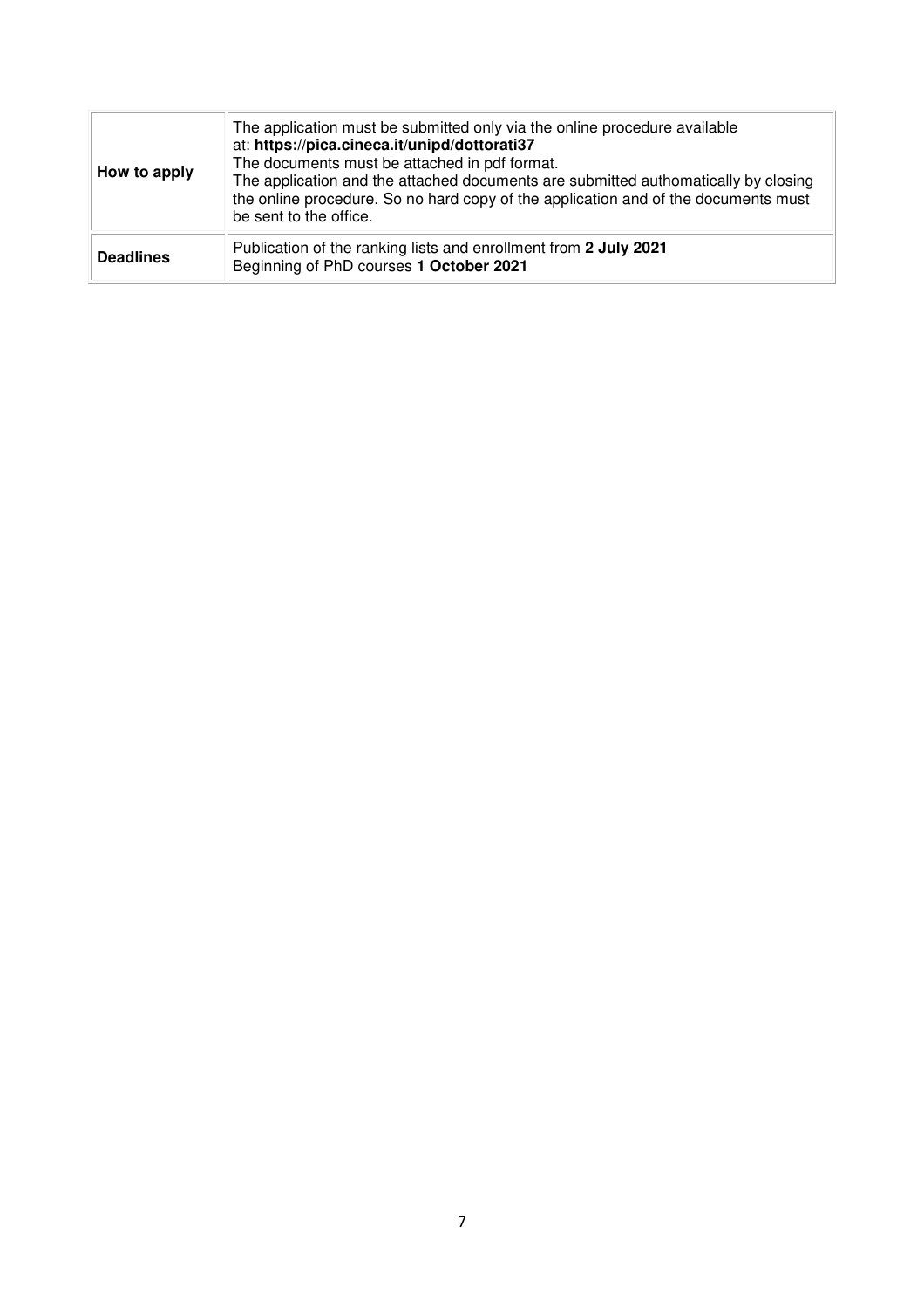| <b>PhD Course: BIOMEDICAL SCIENCES</b> |                                                                                      |      |                                                                                                                                                                                                                                                                                                                                                                                                                                                                                                                                                                                                                                                                                                                                                                                                                                                                                                                                                                                                                                                                                                                                                                                                                                                                                                                                                                                                                                                                                                                                                                                                                                                                                                                                                                                                                                                                                                                                                                                                                                                                                                                                                                                                               |  |
|----------------------------------------|--------------------------------------------------------------------------------------|------|---------------------------------------------------------------------------------------------------------------------------------------------------------------------------------------------------------------------------------------------------------------------------------------------------------------------------------------------------------------------------------------------------------------------------------------------------------------------------------------------------------------------------------------------------------------------------------------------------------------------------------------------------------------------------------------------------------------------------------------------------------------------------------------------------------------------------------------------------------------------------------------------------------------------------------------------------------------------------------------------------------------------------------------------------------------------------------------------------------------------------------------------------------------------------------------------------------------------------------------------------------------------------------------------------------------------------------------------------------------------------------------------------------------------------------------------------------------------------------------------------------------------------------------------------------------------------------------------------------------------------------------------------------------------------------------------------------------------------------------------------------------------------------------------------------------------------------------------------------------------------------------------------------------------------------------------------------------------------------------------------------------------------------------------------------------------------------------------------------------------------------------------------------------------------------------------------------------|--|
| <b>Department</b>                      | <b>SCIENZE BIOMEDICHE - DSB</b>                                                      |      |                                                                                                                                                                                                                                                                                                                                                                                                                                                                                                                                                                                                                                                                                                                                                                                                                                                                                                                                                                                                                                                                                                                                                                                                                                                                                                                                                                                                                                                                                                                                                                                                                                                                                                                                                                                                                                                                                                                                                                                                                                                                                                                                                                                                               |  |
| <b>Duration</b>                        | 3 years                                                                              |      |                                                                                                                                                                                                                                                                                                                                                                                                                                                                                                                                                                                                                                                                                                                                                                                                                                                                                                                                                                                                                                                                                                                                                                                                                                                                                                                                                                                                                                                                                                                                                                                                                                                                                                                                                                                                                                                                                                                                                                                                                                                                                                                                                                                                               |  |
|                                        | Scholarships<br>funded by the<br>University                                          | n. 6 |                                                                                                                                                                                                                                                                                                                                                                                                                                                                                                                                                                                                                                                                                                                                                                                                                                                                                                                                                                                                                                                                                                                                                                                                                                                                                                                                                                                                                                                                                                                                                                                                                                                                                                                                                                                                                                                                                                                                                                                                                                                                                                                                                                                                               |  |
|                                        | University<br>Scholarships co-<br>funded by the<br>Department                        | n. 1 | Co-funding Department: SCIENZE BIOMEDICHE -<br><b>DSB</b>                                                                                                                                                                                                                                                                                                                                                                                                                                                                                                                                                                                                                                                                                                                                                                                                                                                                                                                                                                                                                                                                                                                                                                                                                                                                                                                                                                                                                                                                                                                                                                                                                                                                                                                                                                                                                                                                                                                                                                                                                                                                                                                                                     |  |
| <b>Number of</b><br>positions          | Scholarships<br>funded by<br>external public or<br>private<br>bodies/Departme<br>nts | n. 8 | 1 scholarship funded by Fondazione Cassa di<br>Risparmio di Padova e Rovigo;<br>1 scholarship funded by Dipartimento di Ingegneria<br>industriale - DII su fondi della Fondazione Telethon -<br>Topic: Patient-specific brain organoids for in vitro<br>disease modelling;<br>1 scholarship funded by Dipartimento di Scienze<br>Biomediche - DSB su fondi del Finanziamento<br>Telethon n. GGP19128A dal titolo "Alternative<br>translation initiation as a novel strategy to block<br>toxicity of the mutant Androgen Receptor in SBMA" -<br>Topic: Pathophysiological mechanisms driving<br>nerve repair;<br>1 scholarship funded by Dipartimento di Scienze<br>Biomediche - DSB su fondi del progetto di ricerca<br>AIRC- IG23129 dal titolo "The dual function of F-<br>ATP synthase in tumor cell metabolism and survival<br>- Una doppia funzione della F-ATP sintasi nel<br>metabolismo e nella sopravvivenza delle cellule<br>tumorali" - Topic: The dual function of F-ATP<br>synthase in tumor cell metabolism and survival;<br>1 scholarship funded by Dipartimento di Scienze<br>Biomediche - DSB su fondi del progetto di ricerca<br>Telethon n. GGP20097 dal titolo "3D modelling of<br>rare muscular diseases, a powerful platform for<br>basic studies and drug validation" - Topic: Small<br>molecule-based treatments for rare diseases. In<br>vitro and in vivo studies;<br>1 scholarship funded by Dipartimento di Scienze<br>Biomediche - DSB su fondi del progetto di ricerca<br>programma STARS@UNIPD 2019 MOSAiC dal<br>titolo "Decoding diversity and eclectic vulnerability of<br>alpha motor neuron classes in the adult spinal cord",<br>Fondazione AIRC progetto IG 2020 id. 24423 dal<br>titolo "Targeting von Hippel Lindau protein/androgen<br>receptor functional interaction to tackle renal cell<br>carcinoma" - Topic: Molecular mechanisms of<br>neurodegeneration;<br>1 scholarship funded by Fondazione "Istituto di<br>Ricerca Pediatrica Città della Speranza" -<br>Topic: Innovative 3D models to decode the<br>mechanisms driving Neuroblastoma metastatic<br>dissemination;<br>1 scholarship funded by MGGM LLC -<br>Topic: Mechanism of action and neuroplastic |  |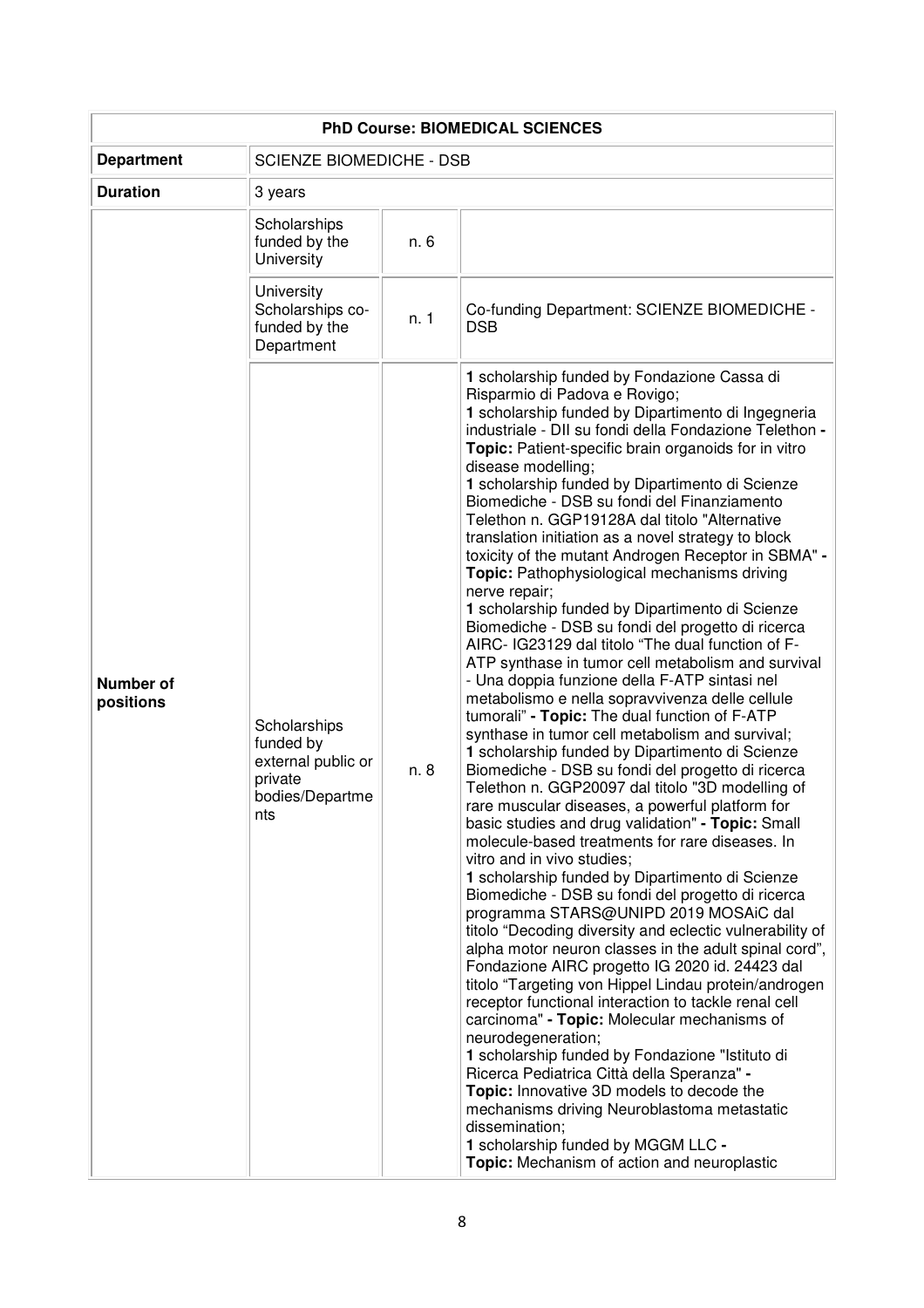|                                                                                                     |                                                                                                                                                                                                                                                                                                                      |                   | potential of new molecules targeting NMDA or<br>serotonin receptors;                                                                                                                                                                                                |
|-----------------------------------------------------------------------------------------------------|----------------------------------------------------------------------------------------------------------------------------------------------------------------------------------------------------------------------------------------------------------------------------------------------------------------------|-------------------|---------------------------------------------------------------------------------------------------------------------------------------------------------------------------------------------------------------------------------------------------------------------|
|                                                                                                     | <b>Total number of</b><br>positions                                                                                                                                                                                                                                                                                  | n. 15             |                                                                                                                                                                                                                                                                     |
| <b>Selection criteria</b>                                                                           | <b>ORAL EXAMINATION</b>                                                                                                                                                                                                                                                                                              |                   | PRESELECTION ON THE BASIS OF EVALUATION OF QUALIFICATIONS AND                                                                                                                                                                                                       |
| <b>Oral examination</b><br>via remote<br>interview:                                                 | Applicants will take the oral examination via remote interview (ZOOM)                                                                                                                                                                                                                                                |                   |                                                                                                                                                                                                                                                                     |
| <b>Evaluation criteria</b>                                                                          | Qualifications: points max 40<br>Oral examination: points max 60                                                                                                                                                                                                                                                     |                   |                                                                                                                                                                                                                                                                     |
|                                                                                                     | Thesis:                                                                                                                                                                                                                                                                                                              | Points:<br>max 10 | Applicants waiting to be awarded the entrance<br>qualification: those waiting to be awarded the<br>entrance qualification by 30th September 2021 will<br>submit a summary of the master thesis project (max.<br>4 pages) signed by the applicant and the supervisor |
| Documents to be<br>submitted                                                                        | Curriculum:                                                                                                                                                                                                                                                                                                          | Points:<br>max 15 | Candidates must present their CV by filling the<br>template ("CV_Form") available on the course<br>website:<br>http://doctorate.biomed.unipd.it/applications/                                                                                                       |
|                                                                                                     | Scientific<br>publications:                                                                                                                                                                                                                                                                                          | Points:<br>max 5  | Provide pdf copies of publications or Meeting<br>Abstracts                                                                                                                                                                                                          |
|                                                                                                     | Other<br>documents:                                                                                                                                                                                                                                                                                                  | Points:<br>max 10 | Research experiences and scholarships (up to 5<br>points); Awards (up to 3 points); Presentations at<br>Sientific Meetings (up to 2 points)                                                                                                                         |
| <b>Preselection: First</b><br>meeting of the<br><b>Evaluating</b><br><b>Commission</b>              | 07 JUNE 2021 09:00                                                                                                                                                                                                                                                                                                   |                   |                                                                                                                                                                                                                                                                     |
| <b>Publication of the</b><br>results of the<br>evaluation of the<br>preselection                    | Within 11 JUNE 2021 the evaluating Commission will publish the results of the<br>evaluation of the qualifications in the following<br>website: http://doctorate.biomed.unipd.it/applications/<br>In order to be admitted to the examination, the candidate must get a score of at<br>least 7/10 in the preselection. |                   |                                                                                                                                                                                                                                                                     |
| <b>Publication of the</b><br>instructions on<br>how to use the<br><b>ZOOM video</b><br>conferencing | By 11 JUNE 2021 the commission will publish on the course website<br>http://doctorate.biomed.unipd.it/applications/ the instructions on how to use the<br>ZOOM video conferencing.                                                                                                                                   |                   |                                                                                                                                                                                                                                                                     |
| <b>Oral examination</b><br>via ZOOM video<br>conferencing                                           | 15 JUNE 2021 09:00 - The exam may continue: 16/06/2021 09:00 - 17 /06/ 2021<br>09:00                                                                                                                                                                                                                                 |                   |                                                                                                                                                                                                                                                                     |
| Language/s                                                                                          | Foreign language/s assessment at the oral examination:<br>At the oral examination the commission will assess the knowledge of the following<br>language: English<br><b>Admission exam:</b><br>The admission exam will be taken in: English                                                                           |                   |                                                                                                                                                                                                                                                                     |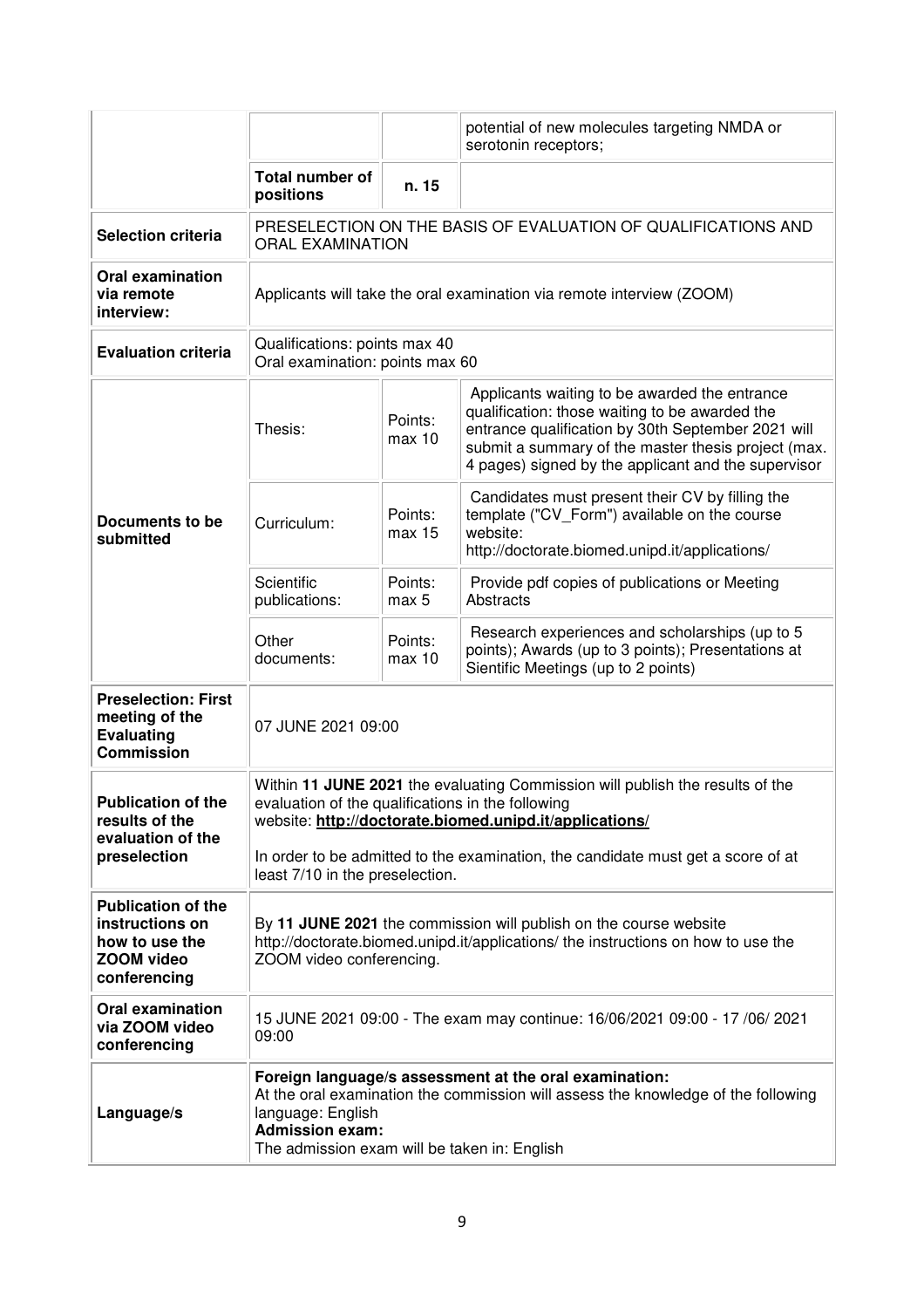| <b>Examination topics</b>     | During the oral exam, the candidate will be asked to describe his/her scientific<br>interests, any previous research experience, and the Master thesis work. in<br>addition, the interview will be aimed at evaluating the candidate's motivation and<br>attitude for scientific research along with testing his/her knowledge of topics related<br>to the Doctorate Course. For the research-bonded projects ("borse a tema<br>vincolato" in Italian), skills and interest in the research project will be assessed. |
|-------------------------------|-----------------------------------------------------------------------------------------------------------------------------------------------------------------------------------------------------------------------------------------------------------------------------------------------------------------------------------------------------------------------------------------------------------------------------------------------------------------------------------------------------------------------|
| Didactic program              | PhD students will enjoy an interdisciplinary scientific environment. They will attend<br>courses both on general and specialized topics, scientific seminars and joumal<br>clubs (where presentations are given by the students). Throughout the course<br>scientific training will take place in the laboratory of choice. For information:<br>http://doctorate.biomed.unipd.it/                                                                                                                                     |
| <b>PhD Course</b><br>Website: | http://doctorate.biomed.unipd.it/                                                                                                                                                                                                                                                                                                                                                                                                                                                                                     |
| <b>Further information</b>    | Department: SCIENZE BIOMEDICHE - DSB<br>Address: Via Ugo Bassi - N. 58/B, 35131 Padova (PD)<br>Contact person: Martini Marta<br>telephone: 0498276142 e-mail: marta.martini@unipd.it                                                                                                                                                                                                                                                                                                                                  |
| How to apply                  | The application must be submitted only via the online procedure available<br>at: https://pica.cineca.it/unipd/dottorati37<br>The documents must be attached in pdf format.<br>The application and the attached documents are submitted authomatically by<br>closing the online procedure. So no hard copy of the application and of the<br>documents must be sent to the office.                                                                                                                                      |
| <b>Deadlines</b>              | Publication of the ranking lists and enrollment from 2 July 2021<br>Beginning of PhD courses 1 October 2021                                                                                                                                                                                                                                                                                                                                                                                                           |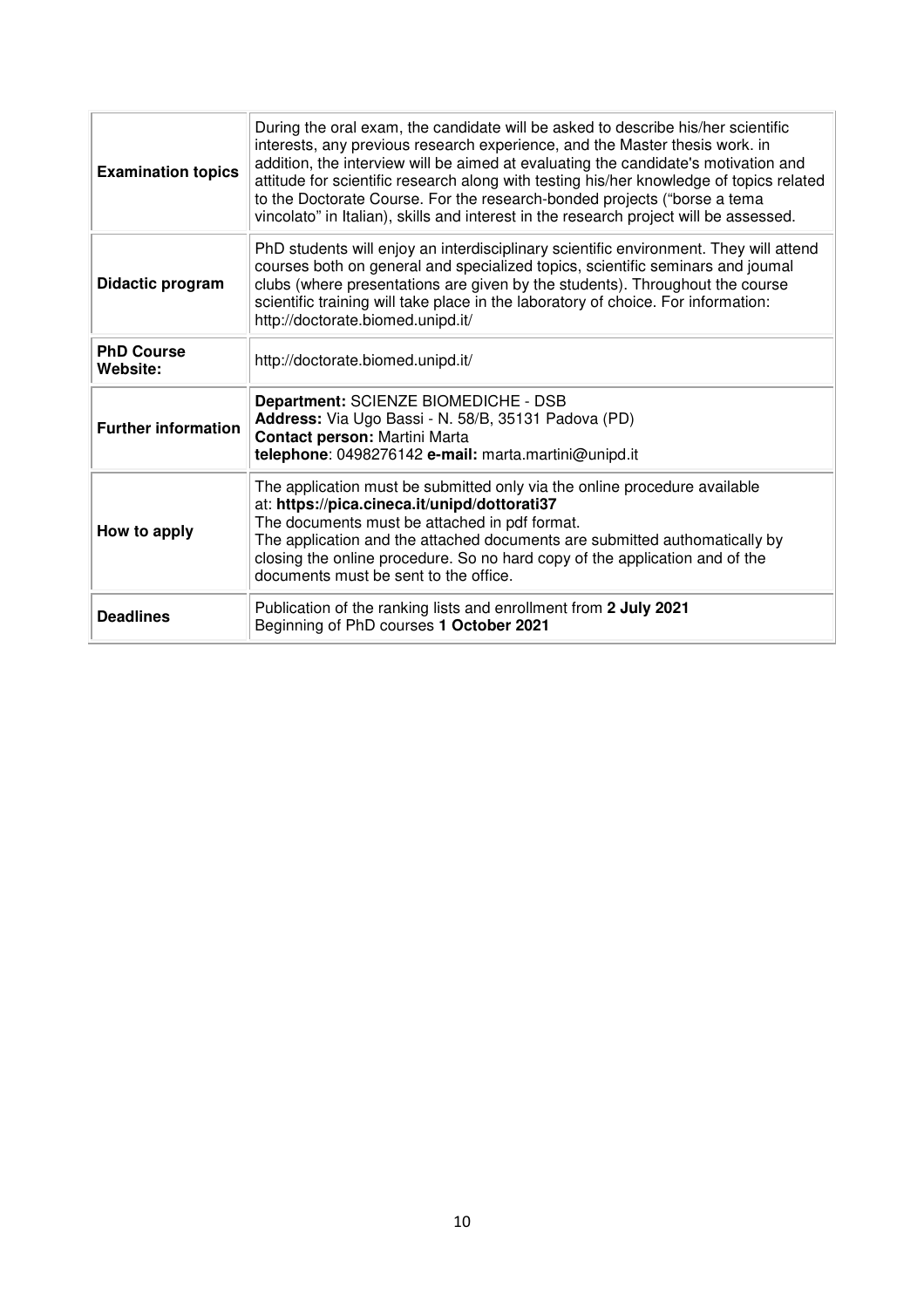| <b>PhD Course: BIOSCIENCES</b> |                                                                                                                                                                                                   |       |                                                                                                                                                                                                                                                                                                                                                                                                                                                                                                                                                                                                                                                                                                                                                                                                                                                                                                                                                                                                                                                                                                                                                                                                                                                                                                                                                                                                                                                                                                                                                                                                                                                                                                                              |  |
|--------------------------------|---------------------------------------------------------------------------------------------------------------------------------------------------------------------------------------------------|-------|------------------------------------------------------------------------------------------------------------------------------------------------------------------------------------------------------------------------------------------------------------------------------------------------------------------------------------------------------------------------------------------------------------------------------------------------------------------------------------------------------------------------------------------------------------------------------------------------------------------------------------------------------------------------------------------------------------------------------------------------------------------------------------------------------------------------------------------------------------------------------------------------------------------------------------------------------------------------------------------------------------------------------------------------------------------------------------------------------------------------------------------------------------------------------------------------------------------------------------------------------------------------------------------------------------------------------------------------------------------------------------------------------------------------------------------------------------------------------------------------------------------------------------------------------------------------------------------------------------------------------------------------------------------------------------------------------------------------------|--|
| <b>Curricula</b>               | BIOCHEMISTRY AND BIOTECHNOLOGY<br>$\bullet$<br>CELL BIOLOGY AND PHYSIOLOGY<br>$\bullet$<br>EVOLUTION, ECOLOGY AND CONSERVATION<br>$\bullet$<br>GENETICS, GENOMICS AND BIOINFORMATICS<br>$\bullet$ |       |                                                                                                                                                                                                                                                                                                                                                                                                                                                                                                                                                                                                                                                                                                                                                                                                                                                                                                                                                                                                                                                                                                                                                                                                                                                                                                                                                                                                                                                                                                                                                                                                                                                                                                                              |  |
| <b>Department</b>              | <b>BIOLOGIA (DiBio)</b>                                                                                                                                                                           |       |                                                                                                                                                                                                                                                                                                                                                                                                                                                                                                                                                                                                                                                                                                                                                                                                                                                                                                                                                                                                                                                                                                                                                                                                                                                                                                                                                                                                                                                                                                                                                                                                                                                                                                                              |  |
| <b>Duration</b>                | 3 years                                                                                                                                                                                           |       |                                                                                                                                                                                                                                                                                                                                                                                                                                                                                                                                                                                                                                                                                                                                                                                                                                                                                                                                                                                                                                                                                                                                                                                                                                                                                                                                                                                                                                                                                                                                                                                                                                                                                                                              |  |
|                                | Scholarships<br>funded by the<br>University                                                                                                                                                       | n. 9  |                                                                                                                                                                                                                                                                                                                                                                                                                                                                                                                                                                                                                                                                                                                                                                                                                                                                                                                                                                                                                                                                                                                                                                                                                                                                                                                                                                                                                                                                                                                                                                                                                                                                                                                              |  |
|                                | Scholarships<br>funded by<br>Fondazione Cassa<br>di Risparmio di<br>Padova e Rovigo<br>reserved to<br>applicants residing<br>outside Italy and<br>foreign qualification                           | n. 1  | WARNING: if you are in possession of a foreign<br>qualification and you residing outside Italy, please<br>select also this option in the online procedure in the<br>section "PhD courses-positions"                                                                                                                                                                                                                                                                                                                                                                                                                                                                                                                                                                                                                                                                                                                                                                                                                                                                                                                                                                                                                                                                                                                                                                                                                                                                                                                                                                                                                                                                                                                          |  |
| <b>Number of</b><br>positions  | Scholarships<br>funded by external<br>public or private<br>bodies/Departments                                                                                                                     | n. 12 | 1 scholarship funded by Fondazione Cassa di<br>Risparmio di Padova e Rovigo;<br>1 scholarship funded by Centro Studi Termali<br>Veneto Pietro d'Abano - Topic: Shedding light on<br>Anti-inflammatory and antioxidant origin and<br>function of biomolecules from therapeutic thermal<br>muds of the Euganean District<br>(curriculum: BIOCHEMISTRY AND<br>BIOTECHNOLOGY);<br>1 scholarship funded by Dipartimento di Biologia -<br>DiBio su fondi "Budget MIUR - Dipartimenti di<br>Eccellenza" Progetto "I segnali in biologia: dalle<br>cellule agli ecosistemi", responsabile scientifico prof.<br>Luigi Bubacco - Topic: Biological Signals: aspects<br>of Biochemistry and biotechnology<br>(curriculum: BIOCHEMISTRY AND<br>BIOTECHNOLOGY);<br>1 scholarship funded by Dipartimento di Biologia -<br>DiBio su fondi "Budget MIUR - Dipartimenti di<br>Eccellenza" Progetto "I segnali in biologia: dalle<br>cellule agli ecosistemi", responsabile scientifico prof.<br>Luigi Bubacco - Topic: Biological Signals: aspects<br>of Cell biology and physiology (curriculum: CELL<br>BIOLOGY AND PHYSIOLOGY);<br>1 scholarship funded by Dipartimento di Biologia -<br>DiBio su fondi "Budget MIUR - Dipartimenti di<br>Eccellenza" Progetto "I segnali in biologia: dalle<br>cellule agli ecosistemi", responsabile scientifico prof.<br>Luigi Bubacco - Topic: Biological Signals: aspects<br>of Evolution, ecology and conservation<br>(curriculum: EVOLUTION, ECOLOGY AND<br>CONSERVATION);<br>1 scholarship funded by Dipartimento di Biologia -<br>DiBio su fondi "Budget MIUR - Dipartimenti di<br>Eccellenza" Progetto "I segnali in biologia: dalle<br>cellule agli ecosistemi", responsabile scientifico prof. |  |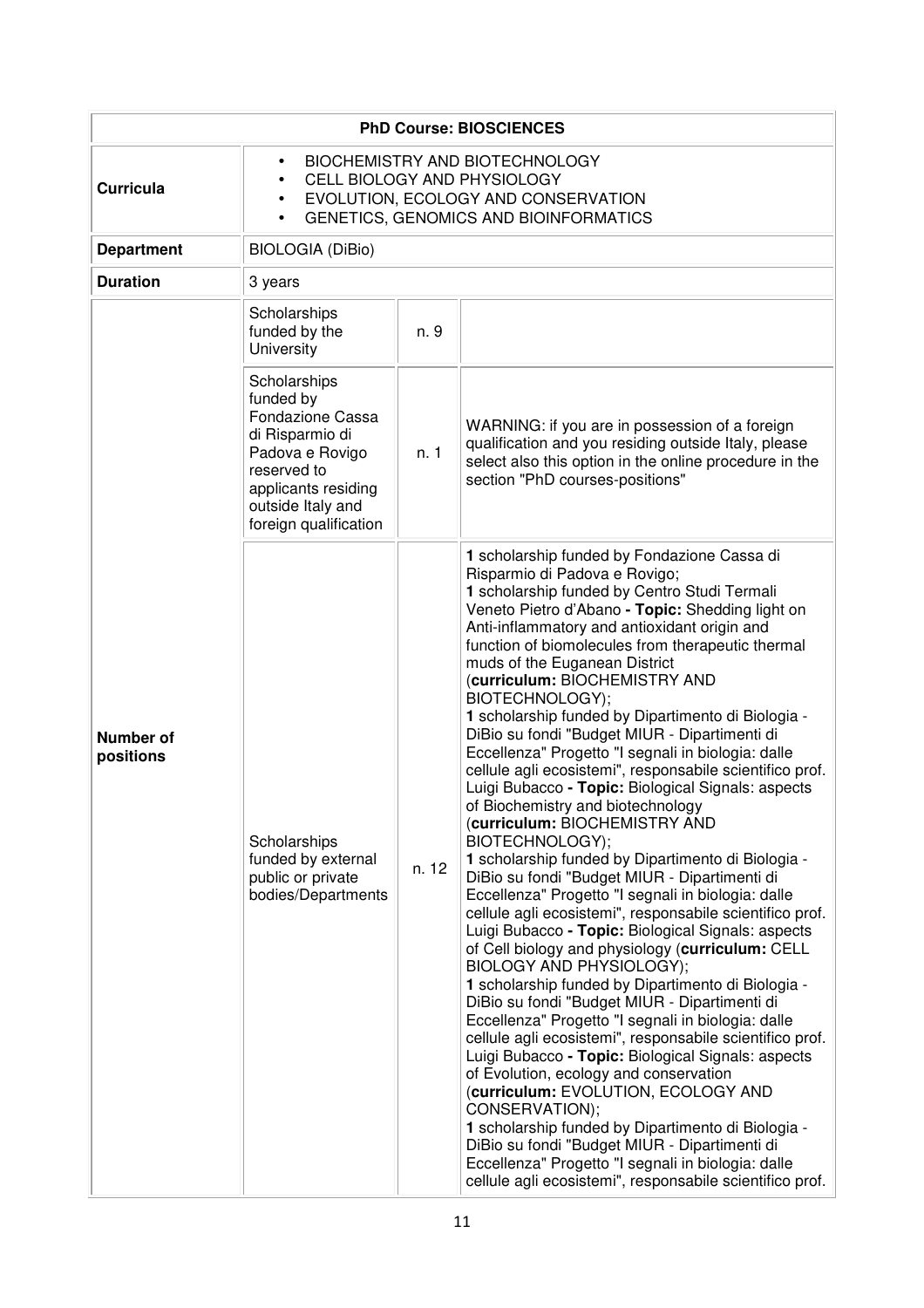|                                                     | <b>Total number of</b><br>positions                              | n. 22 | Luigi Bubacco - Topic: Biological Signals: aspects<br>of Genetics, genomics and bioinformatics<br>(curriculum: GENETICS, GENOMICS AND<br><b>BIOINFORMATICS);</b><br>1 scholarship funded by Dipartimento di Biologia -<br>DiBio su fondi LEO Foundation, responsabile<br>scientifico dott.ssa Marta Giacomello -<br>Topic: Molecular characterization of AIFM3:<br>analysis of the structure-function relationship<br>(curriculum: BIOCHEMISTRY AND<br>BIOTECHNOLOGY);<br>1 scholarship funded by Dipartimento di Biologia -<br>DiBio su fondi LEO Foundation, responsabile<br>scientifico dott.ssa Marta Giacomello -<br>Topic: Studying mitochondria-Endoplasmic<br>Reticulum Contact sites during melanogenesis<br>(curriculum: BIOCHEMISTRY AND<br>BIOTECHNOLOGY);<br>1 scholarship funded by Dipartimento di Biologia -<br>DiBio su fondi Progetto Gain4Crops, responsabile<br>scientifico prof. Tomas Morosinotto - Topic: Genetic<br>engineering of photorespiratory bypasses in<br>Physcomitrium patens<br>(curriculum: BIOCHEMISTRY AND<br>BIOTECHNOLOGY);<br>1 scholarship funded by Dipartimento di Biologia -<br>DiBio su fondi del Progetto AIRC MFAG2019,<br>responsabile scientifico dott.ssa Enrica Calura -<br>Topic: Computational dissection of the tumor<br>microenvironment of ovarian cancer metastases<br>through single cell sequencing.<br>(curriculum: GENETICS, GENOMICS AND<br><b>BIOINFORMATICS);</b><br>1 scholarship funded by Dipartimento di Biologia -<br>DiBio su fondi del Progetto AIRC MFAG2019,<br>responsabile scientifico dott.ssa Gaia Codolo -<br>Topic: Role of tumor-associated macrophages<br>(TAM) in immune evasion in cancer<br>(curriculum: CELL BIOLOGY AND PHYSIOLOGY);<br>1 scholarship funded by Dipartimento di Biologia -<br>DiBio su fondi su fondi Progetto LIFE 2020,<br>responsabile scientifico dott.ssa Laura Treu -<br>Topic: Monitoring the microbiome responsible for<br>CO2 capture and hybrid energy storage through<br>metagenomics and metabolic modeling<br>(curriculum: BIOCHEMISTRY AND<br>BIOTECHNOLOGY); |
|-----------------------------------------------------|------------------------------------------------------------------|-------|------------------------------------------------------------------------------------------------------------------------------------------------------------------------------------------------------------------------------------------------------------------------------------------------------------------------------------------------------------------------------------------------------------------------------------------------------------------------------------------------------------------------------------------------------------------------------------------------------------------------------------------------------------------------------------------------------------------------------------------------------------------------------------------------------------------------------------------------------------------------------------------------------------------------------------------------------------------------------------------------------------------------------------------------------------------------------------------------------------------------------------------------------------------------------------------------------------------------------------------------------------------------------------------------------------------------------------------------------------------------------------------------------------------------------------------------------------------------------------------------------------------------------------------------------------------------------------------------------------------------------------------------------------------------------------------------------------------------------------------------------------------------------------------------------------------------------------------------------------------------------------------------------------------------------------------------------------------------------------------------------------------------------------------------------------------------------------|
| <b>Selection criteria</b>                           | <b>ORAL EXAMINATION</b>                                          |       | PRESELECTION ON THE BASIS OF EVALUATION OF QUALIFICATIONS AND                                                                                                                                                                                                                                                                                                                                                                                                                                                                                                                                                                                                                                                                                                                                                                                                                                                                                                                                                                                                                                                                                                                                                                                                                                                                                                                                                                                                                                                                                                                                                                                                                                                                                                                                                                                                                                                                                                                                                                                                                      |
| <b>Oral examination</b><br>via remote<br>interview: |                                                                  |       | Applicants will take the oral examination via remote interview (ZOOM)                                                                                                                                                                                                                                                                                                                                                                                                                                                                                                                                                                                                                                                                                                                                                                                                                                                                                                                                                                                                                                                                                                                                                                                                                                                                                                                                                                                                                                                                                                                                                                                                                                                                                                                                                                                                                                                                                                                                                                                                              |
| <b>Evaluation criteria</b>                          | Qualifications: points max 40<br>Oral examination: points max 60 |       |                                                                                                                                                                                                                                                                                                                                                                                                                                                                                                                                                                                                                                                                                                                                                                                                                                                                                                                                                                                                                                                                                                                                                                                                                                                                                                                                                                                                                                                                                                                                                                                                                                                                                                                                                                                                                                                                                                                                                                                                                                                                                    |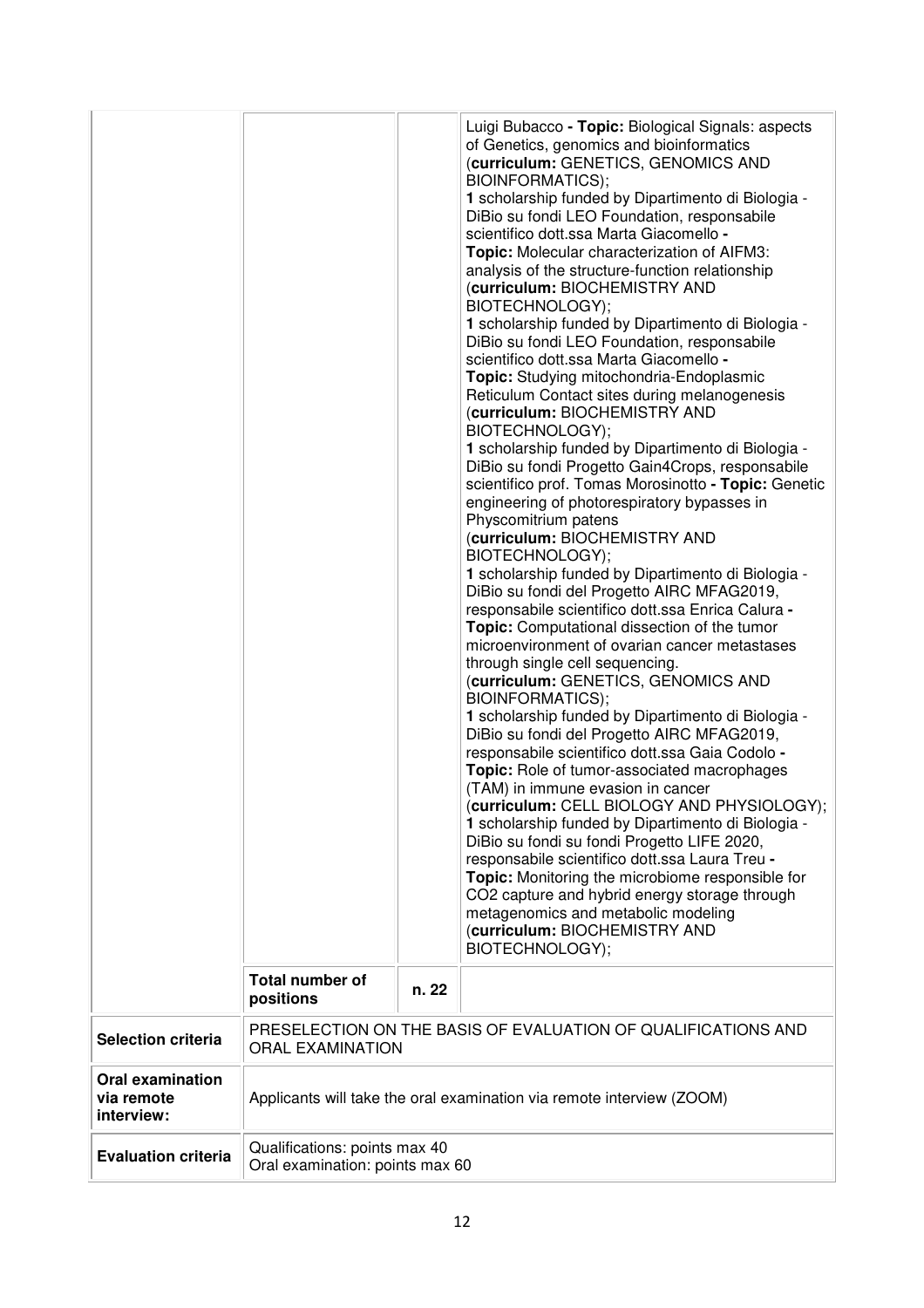| Documents to be<br>submitted                                                                        | Thesis:                                                                                                                                                                                                                                                                                                   | Points:<br>max 5     | (Applicants waiting to be awarded the entrance<br>qualification: those waiting to be awarded the<br>entrance qualification by 30th September 2021 will<br>submit a summary of the master thesis project (max.<br>4 pages) signed by the applicant and the supervisor)                                                                                                                                                                                                                                                                                                                                                                                                    |  |
|-----------------------------------------------------------------------------------------------------|-----------------------------------------------------------------------------------------------------------------------------------------------------------------------------------------------------------------------------------------------------------------------------------------------------------|----------------------|--------------------------------------------------------------------------------------------------------------------------------------------------------------------------------------------------------------------------------------------------------------------------------------------------------------------------------------------------------------------------------------------------------------------------------------------------------------------------------------------------------------------------------------------------------------------------------------------------------------------------------------------------------------------------|--|
|                                                                                                     | Curriculum:                                                                                                                                                                                                                                                                                               | Points:<br>max<br>30 | In addition to the curriculum vitae, the candidate<br>should present also a brief description of the<br>research interests in relation to the topics of the<br>course in Biosciences (this statement should not be<br>longer than 3000 words).<br>(https://dottorato.biologia.unipd.it/) We ask the<br>candidate to specify weighted average of the exams<br>score (based on the relative credits weight) taken in<br>the Laurea Triennale (Bachelor)+Magistrale (M.Sc)<br>/Specialistica or arithmetic average for exams taken<br>in the Laurea Vecchio Ordinamento and the mark of<br>the three-year<br>degree/Magistrale/Specialistica/Laurea Vecchio<br>Ordinamento. |  |
|                                                                                                     | Scientific<br>publications:                                                                                                                                                                                                                                                                               | Points:<br>max 3     | Candidates should include a list of their publications<br>and pdf reprint/files.                                                                                                                                                                                                                                                                                                                                                                                                                                                                                                                                                                                         |  |
|                                                                                                     | Other documents:                                                                                                                                                                                                                                                                                          | Points:<br>max 1     | certificates for foreign languages.                                                                                                                                                                                                                                                                                                                                                                                                                                                                                                                                                                                                                                      |  |
|                                                                                                     | Further documents<br>that the candidates<br>think relevant to<br>their evaluation:                                                                                                                                                                                                                        | Points:<br>max 1     |                                                                                                                                                                                                                                                                                                                                                                                                                                                                                                                                                                                                                                                                          |  |
| <b>Preselection: First</b><br>meeting of the<br><b>Evaluating</b><br><b>Commission</b>              | 28 MAY 2021 09:00                                                                                                                                                                                                                                                                                         |                      |                                                                                                                                                                                                                                                                                                                                                                                                                                                                                                                                                                                                                                                                          |  |
| <b>Publication of the</b><br>results of the<br>evaluation of the<br>preselection                    | Within 04 JUNE 2021 the evaluating Commission will publish the results of the<br>evaluation of the qualifications in the following<br>website: https:\\dottorato.biologia.unipd.it<br>In order to be admitted to the examination, the candidate must get a score of at least<br>7/10 in the preselection. |                      |                                                                                                                                                                                                                                                                                                                                                                                                                                                                                                                                                                                                                                                                          |  |
| <b>Publication of the</b><br>instructions on<br>how to use the<br><b>ZOOM</b> video<br>conferencing | By 04 JUNE 2021 the commission will publish on the course website<br>https:\\dottorato.biologia.unipd.it the instructions on how to use the ZOOM video<br>conferencing.                                                                                                                                   |                      |                                                                                                                                                                                                                                                                                                                                                                                                                                                                                                                                                                                                                                                                          |  |
| <b>Oral examination</b><br>via ZOOM video<br>conferencing                                           |                                                                                                                                                                                                                                                                                                           |                      | 08 JUNE 2021 13:30 - The exam may continue: 9, 10, 11 June 2021 13:30                                                                                                                                                                                                                                                                                                                                                                                                                                                                                                                                                                                                    |  |
| Language/s                                                                                          | Foreign language/s assessment at the oral examination:<br>At the oral examination the commission will assess the knowledge of the following<br>language/s: english.<br><b>Admission exam:</b><br>The admission exam will be taken in: in Italian/English according to candidate's<br>preference.          |                      |                                                                                                                                                                                                                                                                                                                                                                                                                                                                                                                                                                                                                                                                          |  |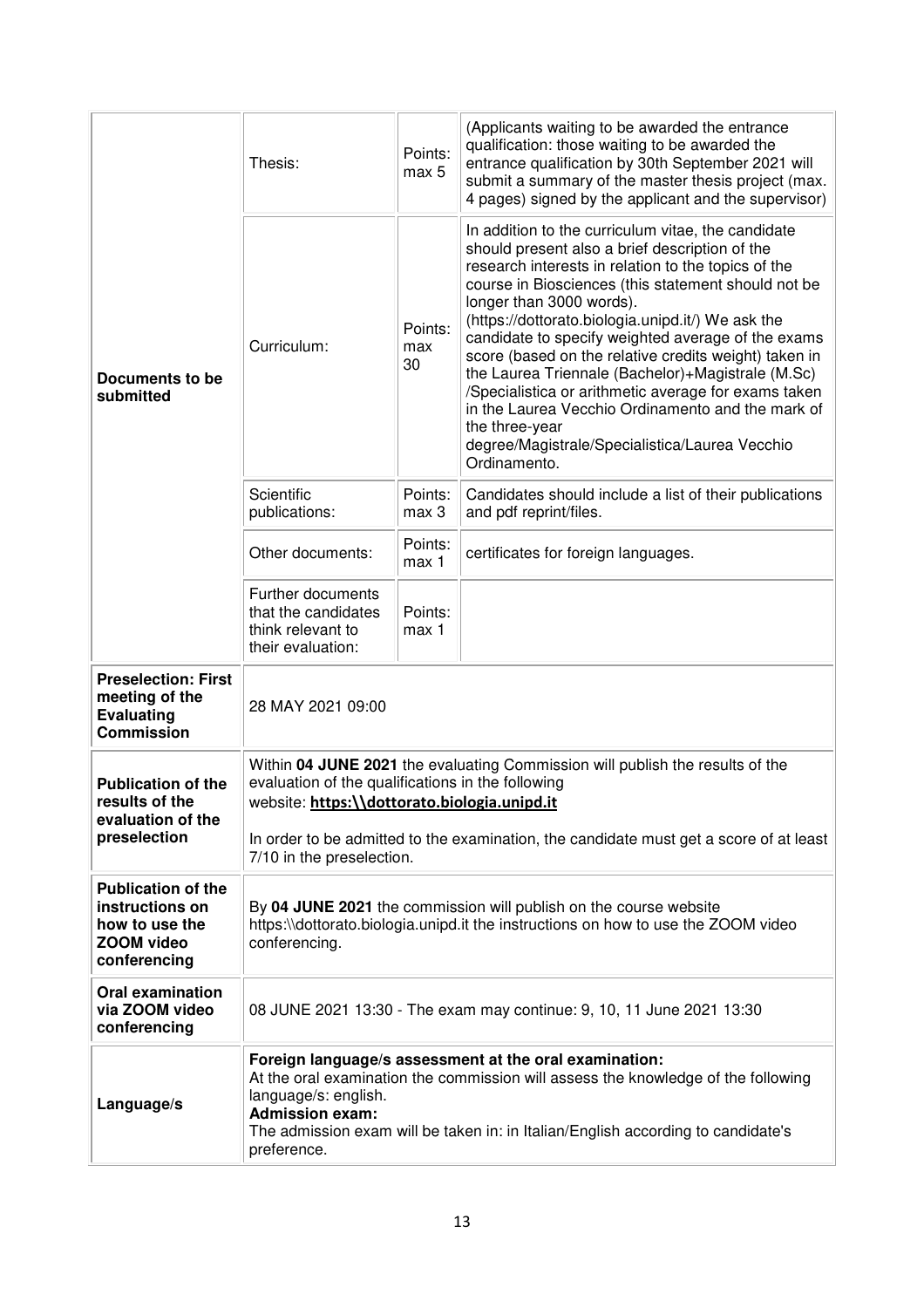| <b>Examination</b><br>topics  | The exam will be on the relevant topics of the four curricula, to be chosen by the<br>applicants: Biochemistry and biotechnology; Cellular biology and Physiology;<br>Evolution, Ecology and Conservation, Genetics; Genomics and Bioinformatics.<br>Candidates will be asked to illustrate their previous research experience and their<br>scientific interests with particular reference to the research carried out at the PhD<br>Course in Biosciences, which are fully described on School's website<br>(https://dottorato.biologia.unipd.it/). For the priority research grants for the purpose<br>of obtaining eligibility for the scholarship, the skills and interest of the candidate for<br>the research project will be considered. |
|-------------------------------|-------------------------------------------------------------------------------------------------------------------------------------------------------------------------------------------------------------------------------------------------------------------------------------------------------------------------------------------------------------------------------------------------------------------------------------------------------------------------------------------------------------------------------------------------------------------------------------------------------------------------------------------------------------------------------------------------------------------------------------------------|
| Didactic program              | The Ph.D. course offers general and curricula-specific courses. The Ph.D. students<br>will partecipate at seminars given by excellent scientists. The students will present<br>their data to internal evaluators and during progress reports.<br>https://dottorato.biologia.unipd.it/teaching-activity/courses/                                                                                                                                                                                                                                                                                                                                                                                                                                 |
| <b>PhD Course</b><br>Website: | https:\\dottorato.biologia.unipd.it                                                                                                                                                                                                                                                                                                                                                                                                                                                                                                                                                                                                                                                                                                             |
| <b>Further</b><br>information | Department: BIOLOGIA (DiBio)<br>Address: Via Ugo Bassi - N. 58/B, 35131 Padova (PD)<br>Contact person: Manno Maria<br>telephone: 0498276276 e-mail: maria.manno@unipd.it                                                                                                                                                                                                                                                                                                                                                                                                                                                                                                                                                                        |
| How to apply                  | The application must be submitted only via the online procedure available<br>at: https://pica.cineca.it/unipd/dottorati37<br>The documents must be attached in pdf format.<br>The application and the attached documents are submitted authomatically by<br>closing the online procedure. So no hard copy of the application and of the<br>documents must be sent to the office.                                                                                                                                                                                                                                                                                                                                                                |
| <b>Deadlines</b>              | Publication of the ranking lists and enrollment from 2 July 2021<br>Beginning of PhD courses 1 October 2021                                                                                                                                                                                                                                                                                                                                                                                                                                                                                                                                                                                                                                     |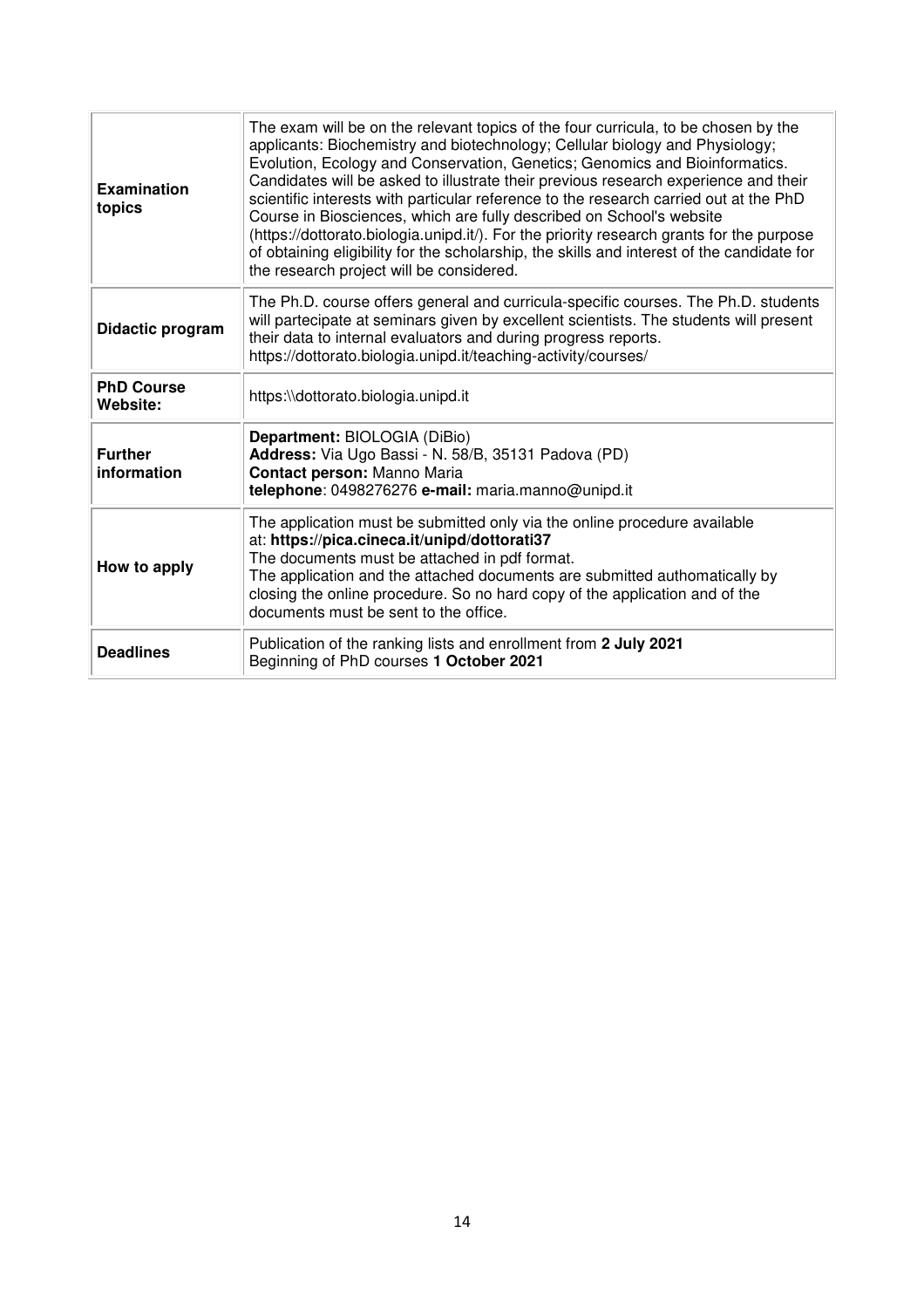| PhD Course: BRAIN, MIND AND COMPUTER SCIENCE<br>in agreement with Fondazione Bruno Kessler |                                                                                                                            |      |                                                                                                                                                                                                                                                                                                                                                                                                                                                                                                                                                                                                                                                                                                                                                                                                                            |  |
|--------------------------------------------------------------------------------------------|----------------------------------------------------------------------------------------------------------------------------|------|----------------------------------------------------------------------------------------------------------------------------------------------------------------------------------------------------------------------------------------------------------------------------------------------------------------------------------------------------------------------------------------------------------------------------------------------------------------------------------------------------------------------------------------------------------------------------------------------------------------------------------------------------------------------------------------------------------------------------------------------------------------------------------------------------------------------------|--|
| <b>Curricula</b>                                                                           | NEUROSCIENCE, TECHNOLOGY, AND SOCIETY<br>$\bullet$<br>COMPUTER SCIENCE FOR SOCIETAL CHALLENGES AND INNOVATION<br>$\bullet$ |      |                                                                                                                                                                                                                                                                                                                                                                                                                                                                                                                                                                                                                                                                                                                                                                                                                            |  |
| <b>Department</b>                                                                          | PSICOLOGIA GENERALE - DPG                                                                                                  |      |                                                                                                                                                                                                                                                                                                                                                                                                                                                                                                                                                                                                                                                                                                                                                                                                                            |  |
| <b>Duration</b>                                                                            | 3 years                                                                                                                    |      |                                                                                                                                                                                                                                                                                                                                                                                                                                                                                                                                                                                                                                                                                                                                                                                                                            |  |
|                                                                                            | Scholarships funded<br>by the University                                                                                   | n. 6 |                                                                                                                                                                                                                                                                                                                                                                                                                                                                                                                                                                                                                                                                                                                                                                                                                            |  |
| <b>Number of</b><br>positions                                                              | University<br>Scholarships co-<br>funded by the<br>Department                                                              | n. 3 | 1 scholarship funded by the University and co-<br>funded by Dipartimento di Psicologia dello Sviluppo<br>e della Socializzazione - DPSS - Topic: Relational,<br>behavioral and brain basis of parenting<br>(curriculum: NEUROSCIENCE, TECHNOLOGY,<br>AND SOCIETY);<br>1 scholarship funded by the University and co-<br>funded by Dipartimento di Matematica - DM -<br>Topic: Business process improvement via process<br>mining techniques (curriculum: COMPUTER<br>SCIENCE FOR SOCIETAL CHALLENGES AND<br>INNOVATION);<br>1 scholarship funded by the University and co-<br>funded by Dipartimento di Matematica - DM -<br>Topic: Cognitive and computational solutions to<br>improve the efficacy of public-policy definition<br>processes (curriculum: COMPUTER SCIENCE<br>FOR SOCIETAL CHALLENGES AND<br>INNOVATION); |  |
|                                                                                            | Scholarships funded<br>by institution<br>arrangement                                                                       | n. 3 | 1 scholarship funded by Fondazione Bruno Kessler -<br>Topic: Integrating logical reasoning and learning for<br>recommendation systems<br>(curriculum: COMPUTER SCIENCE FOR<br>SOCIETAL CHALLENGES AND INNOVATION);<br>1 scholarship funded by Fondazione Bruno Kessler -<br>Topic: Personal agents for healthy coping<br>interventions in healthcare<br>(curriculum: COMPUTER SCIENCE FOR<br>SOCIETAL CHALLENGES AND INNOVATION);<br>1 scholarship funded by Fondazione Bruno Kessler -<br>Topic: Generative Neural Models for profile-based<br>Dialogues (curriculum: COMPUTER SCIENCE<br>FOR SOCIETAL CHALLENGES AND<br>INNOVATION);                                                                                                                                                                                     |  |
|                                                                                            | Scholarships funded<br>by external public or<br>private<br>bodies/Departments                                              | n. 7 | 1 scholarship funded by Dipartimento di Psicologia<br>dello Sviluppo e della Socializzazione - DPSS su<br>fondi "Progetto di sviluppo dipartimentale";<br>1 scholarship funded by Fondazione Cassa di<br>Risparmio di Padova e Rovigo;<br>1 scholarship funded by Amajor s.r.l. società<br>benefit - Topic: Michelangelo Project: Accelerate<br>Corporate development with a self-evolving tool,<br>based on Machine Learning and Process Mining,<br>keeping Person at the center<br>(curriculum: COMPUTER SCIENCE FOR<br>SOCIETAL CHALLENGES AND INNOVATION);                                                                                                                                                                                                                                                             |  |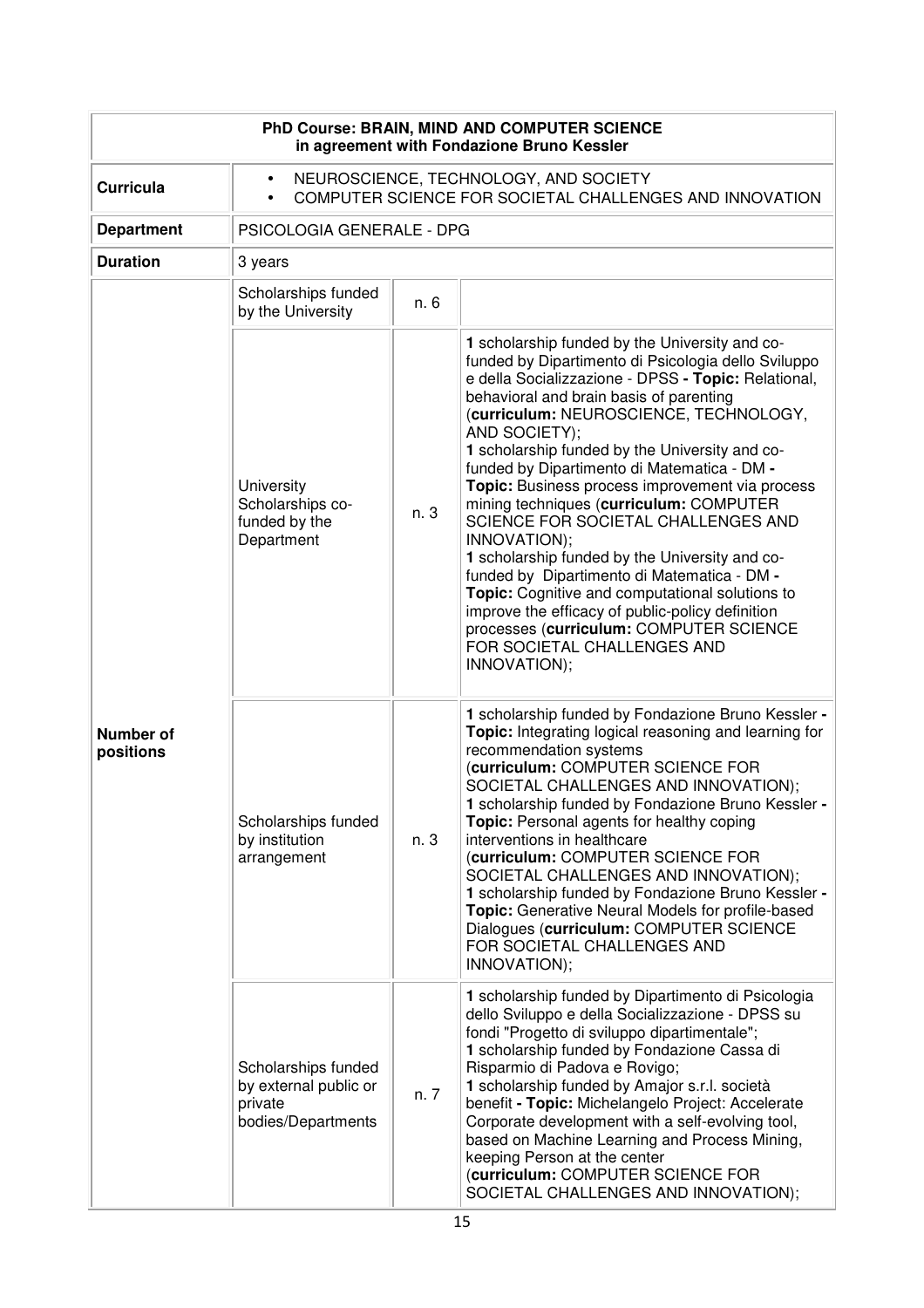|                                                                                                     | <b>Industrial Doctorate</b>                                                                                                                                                                                                                                                                                                                                                                                                                                                                                                                                                                                                                                                                                                                                                                                                                                                                                                                                                                                                                                                                                                                              | n. 1  | 1 scholarship funded by Dipartimento di Scienze<br>biomediche - DSB - Topic: Analysis and prediction<br>of structural features for non-globular proteins<br>(curriculum: NEUROSCIENCE, TECHNOLOGY,<br>AND SOCIETY);<br>1 scholarship funded by Dipartimento di Scienze<br>biomediche - DSB su fondi su fondi AIRC IG 2019<br>id. 23825 dal titolo "Towards a mechanistic<br>understanding of von Hippel-Lindau syndrome in<br>different tissues" - Topic: Computational simulation<br>and analysis of enzymatic systems to characterize<br>the anti-cancer effect of $\alpha$ -ketoglutarate mimetic<br>molecules (curriculum: NEUROSCIENCE,<br>TECHNOLOGY, AND SOCIETY);<br>1 scholarship funded by Dipartimento di Scienze<br>biomediche - DSB su fondi su fondi AIRC IG 2019<br>id. 23825 dal titolo "Towards a mechanistic<br>understanding of von Hippel-Lindau syndrome in<br>different tissues" - Topic: Mathematical modeling of<br>von Hippel-Lindau (VHL) related tumor growth to<br>unveil hidden regulative patterns<br>(curriculum: NEUROSCIENCE, TECHNOLOGY,<br>AND SOCIETY);<br>1 scholarship funded by Zeitworks Technologies,<br>Inc. - Topic: Techniques for Event-Log Abstraction<br>and Task Mining (curriculum: COMPUTER<br>SCIENCE FOR SOCIETAL CHALLENGES AND<br>INNOVATION);<br>1 place reserved to employees of SYFORM S.R.L.<br>legally seated in Via Pareto 23 31030 Dosson di<br>Casier (TV)<br>(Curriculum: Neuroscience, Technology and<br>Society) |
|-----------------------------------------------------------------------------------------------------|----------------------------------------------------------------------------------------------------------------------------------------------------------------------------------------------------------------------------------------------------------------------------------------------------------------------------------------------------------------------------------------------------------------------------------------------------------------------------------------------------------------------------------------------------------------------------------------------------------------------------------------------------------------------------------------------------------------------------------------------------------------------------------------------------------------------------------------------------------------------------------------------------------------------------------------------------------------------------------------------------------------------------------------------------------------------------------------------------------------------------------------------------------|-------|-----------------------------------------------------------------------------------------------------------------------------------------------------------------------------------------------------------------------------------------------------------------------------------------------------------------------------------------------------------------------------------------------------------------------------------------------------------------------------------------------------------------------------------------------------------------------------------------------------------------------------------------------------------------------------------------------------------------------------------------------------------------------------------------------------------------------------------------------------------------------------------------------------------------------------------------------------------------------------------------------------------------------------------------------------------------------------------------------------------------------------------------------------------------------------------------------------------------------------------------------------------------------------------------------------------------------------------------------------------------------------------------------------------------------------------------------------------------------------------|
|                                                                                                     | <b>Total number of</b>                                                                                                                                                                                                                                                                                                                                                                                                                                                                                                                                                                                                                                                                                                                                                                                                                                                                                                                                                                                                                                                                                                                                   | n. 20 |                                                                                                                                                                                                                                                                                                                                                                                                                                                                                                                                                                                                                                                                                                                                                                                                                                                                                                                                                                                                                                                                                                                                                                                                                                                                                                                                                                                                                                                                                   |
|                                                                                                     | positions                                                                                                                                                                                                                                                                                                                                                                                                                                                                                                                                                                                                                                                                                                                                                                                                                                                                                                                                                                                                                                                                                                                                                |       |                                                                                                                                                                                                                                                                                                                                                                                                                                                                                                                                                                                                                                                                                                                                                                                                                                                                                                                                                                                                                                                                                                                                                                                                                                                                                                                                                                                                                                                                                   |
| <b>Higher-level</b><br>apprenticeship<br>contracts<br>potentially<br>available<br>(3 year contract) | Curriculum: NEUROSCIENCE, TECHNOLOGY, AND SOCIETY - Employer: Thron<br>s.p.a. - Place: Via dei Contarini 5a - 35016 Piazzola sul Brenta (PD)<br>Research project: Study and design of logging analysis methodologies for user<br>experience evaluation.<br>N° 1 Contract potentially available for the above mentioned research project<br>Curriculum: COMPUTER SCIENCE FOR SOCIETAL CHALLENGES AND<br>INNOVATION - Employer: AMAJOR SRL SB - Place: VIA PRIMA STRADA 35,<br>35129 PADOVA<br>Research project: Accelerate Corporate development with a self-evolving tool,<br>based on Machine Learning and Process Mining, keeping Person at the center.<br>N° 1 Contract potentially available for the above mentioned research project<br>Curriculum: COMPUTER SCIENCE FOR SOCIETAL CHALLENGES AND<br>INNOVATION - Employer: FDM BUSINESS SERIVICES SRL - Place: VIA DEI<br>VALTORTA 47 - 20127 MILANO<br>Research project: Secure Machine Learning and Artificial Intelligence technics<br>applied to document management and business process management solutions.<br>N° 1 Contract potentially available for the above mentioned research project |       |                                                                                                                                                                                                                                                                                                                                                                                                                                                                                                                                                                                                                                                                                                                                                                                                                                                                                                                                                                                                                                                                                                                                                                                                                                                                                                                                                                                                                                                                                   |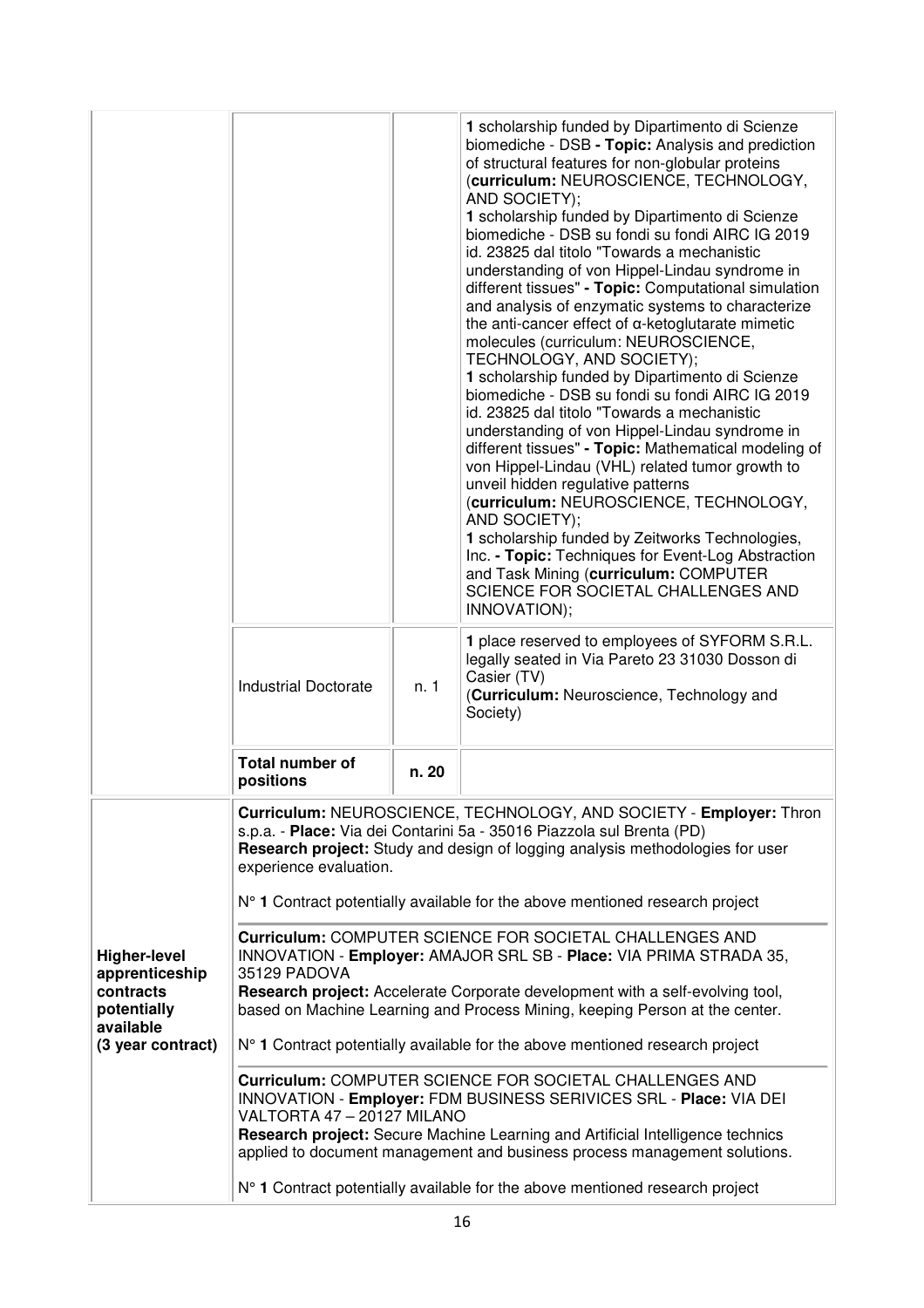|                                                                                  | Curriculum: COMPUTER SCIENCE FOR SOCIETAL CHALLENGES AND<br>INNOVATION - Employer: FDM BUSINESS SERIVICES SRL - Place: VIA DEI<br>VALTORTA 47 - 20127 MILANO<br>Research project: Usable and Secure Software for Document Management<br>Interactions.                                                                                                                                                    |                                                                                          |                                                                                                                                                                                                                                                                              |  |  |
|----------------------------------------------------------------------------------|----------------------------------------------------------------------------------------------------------------------------------------------------------------------------------------------------------------------------------------------------------------------------------------------------------------------------------------------------------------------------------------------------------|------------------------------------------------------------------------------------------|------------------------------------------------------------------------------------------------------------------------------------------------------------------------------------------------------------------------------------------------------------------------------|--|--|
|                                                                                  | N° 1 Contract potentially available for the above mentioned research project                                                                                                                                                                                                                                                                                                                             |                                                                                          |                                                                                                                                                                                                                                                                              |  |  |
|                                                                                  | <b>Curriculum: COMPUTER SCIENCE FOR SOCIETAL CHALLENGES AND</b><br>INNOVATION - Employer: Omitech srl - Place: Via Croce Rossa 26, Padova 35129<br>Research project: Analysis and implementation of protocols and security systems<br>for the IT protection of social robots, of the related artificial intelligence systems to<br>avoid data theft and the non authorized use of connected peripherals. |                                                                                          |                                                                                                                                                                                                                                                                              |  |  |
|                                                                                  |                                                                                                                                                                                                                                                                                                                                                                                                          |                                                                                          | N° 1 Contract potentially available for the above mentioned research project                                                                                                                                                                                                 |  |  |
| <b>Selection criteria</b>                                                        |                                                                                                                                                                                                                                                                                                                                                                                                          | PRESELECTION ON THE BASIS OF EVALUATION OF QUALIFICATIONS AND<br><b>ORAL EXAMINATION</b> |                                                                                                                                                                                                                                                                              |  |  |
| <b>Oral examination</b><br>via remote<br>interview:                              | Applicants will take the oral examination via remote interview (ZOOM)                                                                                                                                                                                                                                                                                                                                    |                                                                                          |                                                                                                                                                                                                                                                                              |  |  |
| <b>Evaluation</b><br>criteria                                                    | Qualifications: points max 60<br>Oral examination: points max 40                                                                                                                                                                                                                                                                                                                                         |                                                                                          |                                                                                                                                                                                                                                                                              |  |  |
| Documents to be<br>submitted                                                     | Thesis:                                                                                                                                                                                                                                                                                                                                                                                                  | Points:<br>max 10                                                                        | (Applicants waiting to be awarded the entrance<br>qualification: those waiting to be awarded the<br>entrance qualification by 30th September 2021 will<br>submit a summary of the master thesis project (max.<br>4 pages) signed by the applicant and the supervisor)        |  |  |
|                                                                                  | Curriculum:                                                                                                                                                                                                                                                                                                                                                                                              | Points:<br>max 10                                                                        | Follow a chronological order within each section of<br>your curriculum, starting from the most recent item<br>backwards. For instance, within the section<br>'Education' start with the most recent academic<br>degree you have obtained.                                    |  |  |
|                                                                                  | Scientific<br>publications:                                                                                                                                                                                                                                                                                                                                                                              | Points:<br>max 10                                                                        | Please choose one style to report the bibliographic<br>information (e.g. APA, Chicago, ) and stick to it<br>consistently for all your publications. Do not mention<br>presentation at conferences that are not included in<br>full in the conference proceedings.            |  |  |
|                                                                                  | Other documents:                                                                                                                                                                                                                                                                                                                                                                                         | Points:<br>max 30                                                                        | Research project (maximum 2000 words +<br>references) prepared according to the guidelines<br>published on this page<br>http://hit.psy.unipd.it/BMCS/admission. Reference<br>letters (maximum 2).<br>Attestation/Certifications attesting the foreingn<br>language knowledge |  |  |
| <b>Preselection:</b><br>First meeting of<br>the Evaluating<br><b>Commission</b>  | 31 MAY 2021 09:00                                                                                                                                                                                                                                                                                                                                                                                        |                                                                                          |                                                                                                                                                                                                                                                                              |  |  |
| <b>Publication of</b><br>the results of the<br>evaluation of the<br>preselection | Within 01 JUNE 2021 the evaluating Commission will publish the results of the<br>evaluation of the qualifications in the following<br>website: http://hit.psy.unipd.it/BMCS/admission                                                                                                                                                                                                                    |                                                                                          |                                                                                                                                                                                                                                                                              |  |  |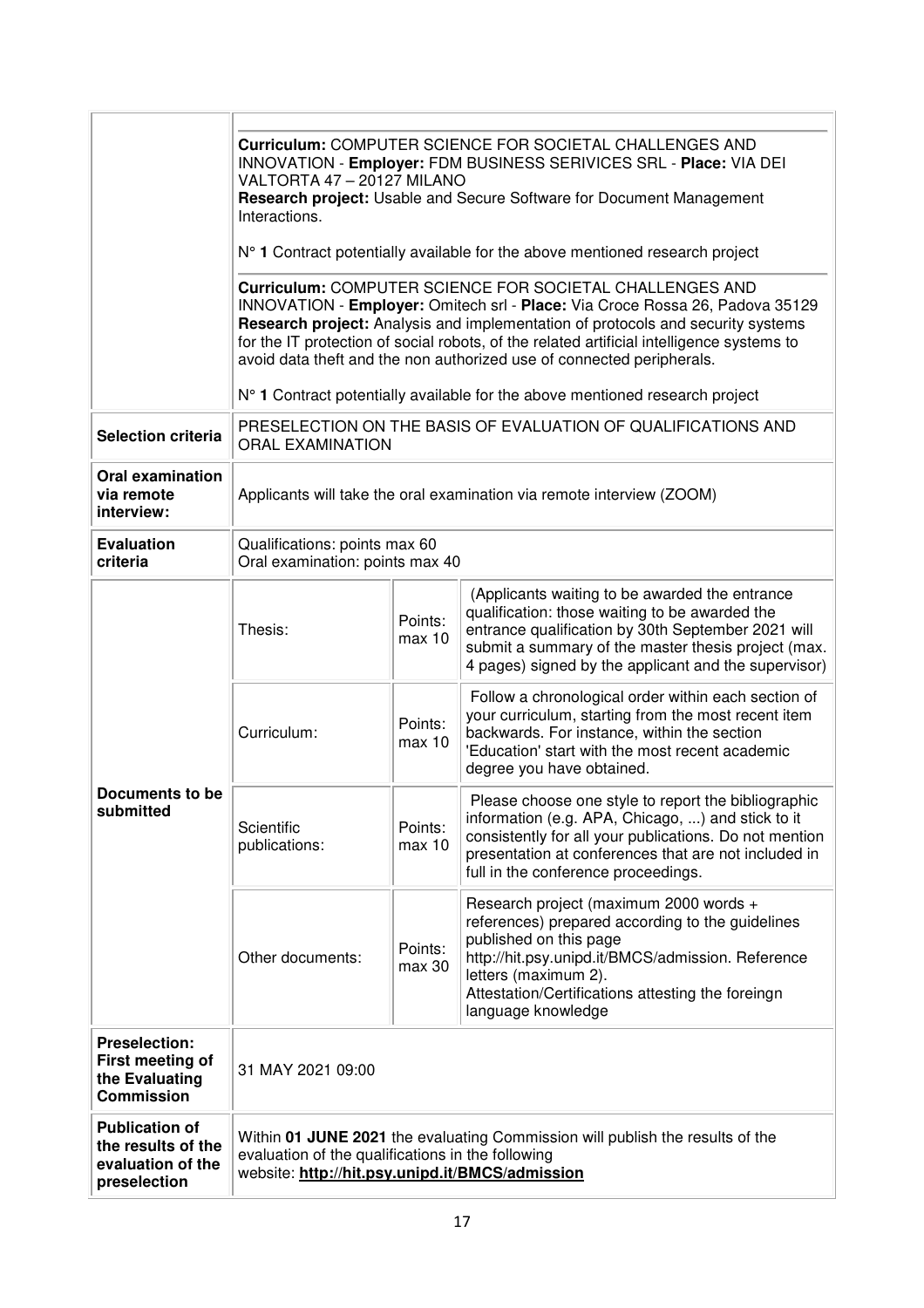|                                                                                              | In order to be admitted to the examination, the candidate must get a score of at least<br>7/10 in the preselection.                                                                                                                                                                                                                                                                                     |  |  |  |
|----------------------------------------------------------------------------------------------|---------------------------------------------------------------------------------------------------------------------------------------------------------------------------------------------------------------------------------------------------------------------------------------------------------------------------------------------------------------------------------------------------------|--|--|--|
| <b>Publication of</b><br>the instructions<br>on how to use<br>the ZOOM video<br>conferencing | By 01 JUNE 2021 the commission will publish on the course website<br>http://hit.psy.unipd.it/BMCS/admission the instructions on how to use the ZOOM<br>video conferencing.                                                                                                                                                                                                                              |  |  |  |
| <b>Oral examination</b><br>via ZOOM video<br>conferencing                                    | 03 JUNE 2021 10:00 - The exam may continue: 04/06/2021                                                                                                                                                                                                                                                                                                                                                  |  |  |  |
| Language/s                                                                                   | Foreign language/s assessment at the oral examination:<br>At the oral examination the commission will assess the knowledge of the following<br>language/s: English<br><b>Admission exam:</b><br>The admission exam will be taken in: English                                                                                                                                                            |  |  |  |
| <b>Examination</b><br>topics                                                                 | Depending on the background of the applicant, the oral examination will focus on: -<br>computer science - psychology and neuroscience - human-computer interaction - e-<br>health and cybertherapy - Internet of Things - machine learning - big data and safety.<br>The applicant might also be asked about his/her prospective doctoral project.                                                      |  |  |  |
| <b>Didactic</b><br>program                                                                   | Enrolled students are asked to attend at least 150 hrs of classes. The doctoral<br>program has its teaching offer, including seven mandatory courses with a final<br>examination. All courses are offered in English and facilitate an interdisciplinary<br>education between psychology, cognitive neuroscience and computer science (More<br>information:http://hit.psy.unipd.it/BMCS/teaching-offer) |  |  |  |
| <b>PhD Course</b><br>Website:                                                                | http://hit.psy.unipd.it/BMCS                                                                                                                                                                                                                                                                                                                                                                            |  |  |  |
| <b>Further</b><br>information                                                                | Department: PSICOLOGIA GENERALE - DPG<br>Address: Via Venezia - N. 8, 35131 Padova (PD)<br>Contact person: Longo Ilaria<br>telephone: 0498276596 e-mail: phd.bmcs@unipd.it                                                                                                                                                                                                                              |  |  |  |
| How to apply                                                                                 | The application must be submitted only via the online procedure available<br>at: https://pica.cineca.it/unipd/dottorati37<br>The documents must be attached in pdf format.<br>The application and the attached documents are submitted authomatically by closing<br>the online procedure. So no hard copy of the application and of the documents must<br>be sent to the office.                        |  |  |  |
| <b>Deadlines</b>                                                                             | Publication of the ranking lists and enrollment from 2 July 2021<br>Beginning of PhD courses 1 October 2021                                                                                                                                                                                                                                                                                             |  |  |  |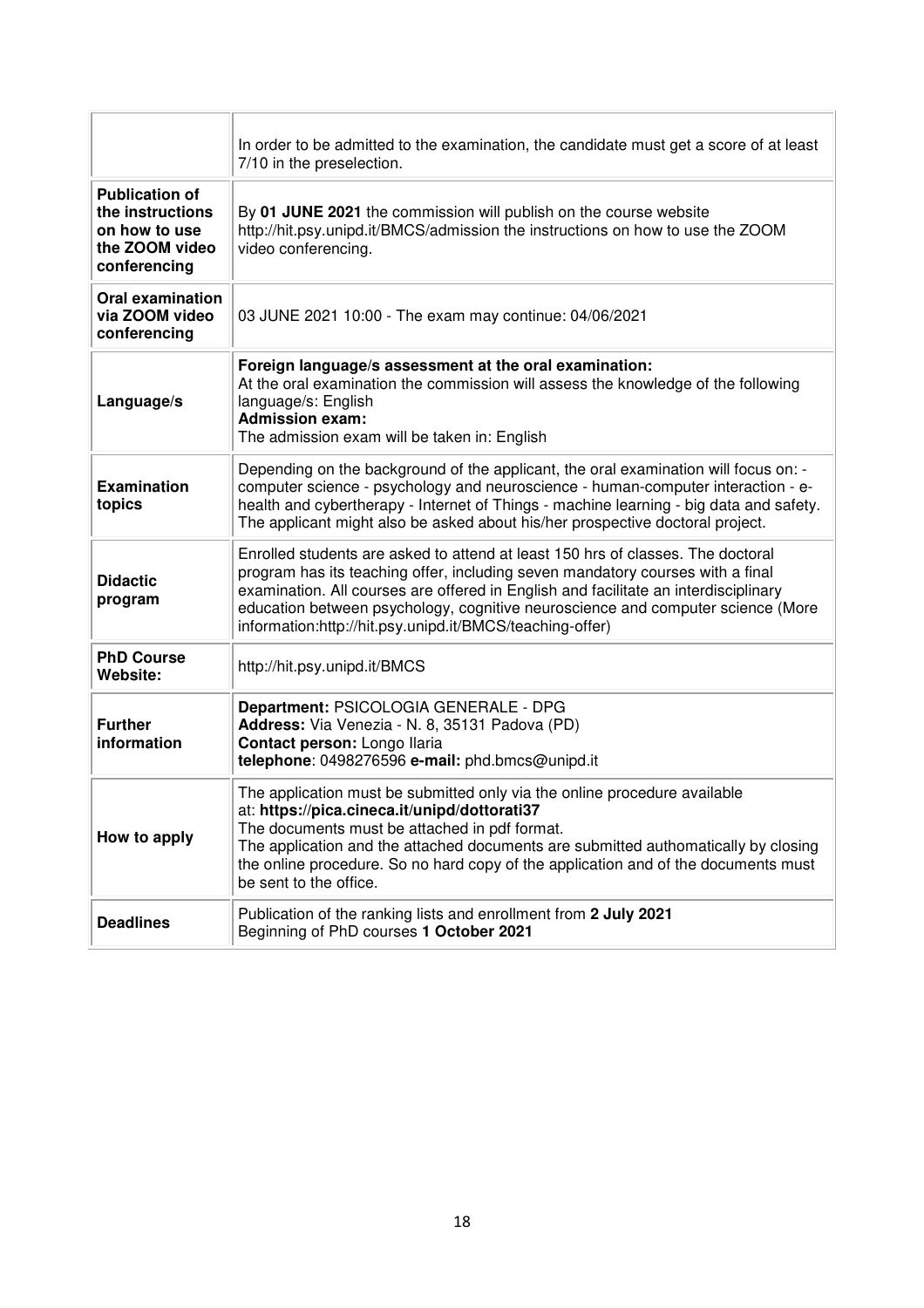| PhD Course: CLINICAL AND EXPERIMENTAL ONCOLOGY AND IMMUNOLOGY |                                                                                                     |                                                                                          |                                                                                                                                                                                                                                                                                                                                                                                                                                                                                                                                                                                                                                                                                                                                                                                                                                                                                                                                                                                                                                                                                                                                                                                                                                                          |  |
|---------------------------------------------------------------|-----------------------------------------------------------------------------------------------------|------------------------------------------------------------------------------------------|----------------------------------------------------------------------------------------------------------------------------------------------------------------------------------------------------------------------------------------------------------------------------------------------------------------------------------------------------------------------------------------------------------------------------------------------------------------------------------------------------------------------------------------------------------------------------------------------------------------------------------------------------------------------------------------------------------------------------------------------------------------------------------------------------------------------------------------------------------------------------------------------------------------------------------------------------------------------------------------------------------------------------------------------------------------------------------------------------------------------------------------------------------------------------------------------------------------------------------------------------------|--|
| <b>Department</b>                                             | SCIENZE CHIRURGICHE ONCOLOGICHE E GASTROENTEROLOGICHE-<br><b>DiSCOG</b>                             |                                                                                          |                                                                                                                                                                                                                                                                                                                                                                                                                                                                                                                                                                                                                                                                                                                                                                                                                                                                                                                                                                                                                                                                                                                                                                                                                                                          |  |
| <b>Duration</b>                                               | 3 years                                                                                             |                                                                                          |                                                                                                                                                                                                                                                                                                                                                                                                                                                                                                                                                                                                                                                                                                                                                                                                                                                                                                                                                                                                                                                                                                                                                                                                                                                          |  |
|                                                               | Scholarships<br>funded by the<br>University                                                         | n. 1                                                                                     |                                                                                                                                                                                                                                                                                                                                                                                                                                                                                                                                                                                                                                                                                                                                                                                                                                                                                                                                                                                                                                                                                                                                                                                                                                                          |  |
|                                                               | University<br>Scholarships co-<br>funded by the<br>Department                                       | n. 1                                                                                     | Co-funding Department: SCIENZE CHIRURGICHE<br>ONCOLOGICHE E GASTROENTEROLOGICHE-<br><b>DiSCOG</b>                                                                                                                                                                                                                                                                                                                                                                                                                                                                                                                                                                                                                                                                                                                                                                                                                                                                                                                                                                                                                                                                                                                                                        |  |
|                                                               | Scholarships<br>funded by the<br>University reserved<br>to applicants with<br>foreign qualification | n. 1                                                                                     | WARNING: if you are in possession of a foreign<br>qualification, please select also this option in the<br>online procedure in the section "PhD courses-<br>positions"                                                                                                                                                                                                                                                                                                                                                                                                                                                                                                                                                                                                                                                                                                                                                                                                                                                                                                                                                                                                                                                                                    |  |
| <b>Number of</b><br>positions                                 | Scholarships<br>funded by external<br>public or private<br>bodies/Departments                       | n. 7                                                                                     | 1 scholarship funded by Fondazione Cassa di<br>Risparmio di Padova e Rovigo;<br>1 scholarship funded by Associazione Wirsung -<br>Onlus - Topic: Research of new biomarkers far<br>pancreatic cancer diagnosis with a special focus on<br>the identification and characterization of nucleic<br>acids, proteins/peptides and cells in different<br>biological materials, as direct expression of the<br>turnar or of the host response to the turnar;<br>1 scholarship funded by Dipartimento di Scienze<br>Chirurgiche, Oncologiche e Gastroenterologiche -<br>DiSCOG - Topic: Revealing cell-cell<br>communication in the immune system using<br>synthetic biology in vivo;<br>1 scholarship funded by Istituto Oncologico Veneto<br>- IRCCS - Topic: Biostatistics;<br>1 scholarship funded by Istituto Oncologico Veneto<br>- IRCCS - Topic: Clinical application of liquid<br>biopsy as driver of treatment choice in<br>gastrointestinal malignancies;<br>1 scholarship funded by Istituto Oncologico Veneto<br>- IRCCS - Topic: Neuro Oncology;<br>1 scholarship funded by Istituto Oncologico Veneto<br>- IRCCS - Topic: New treatment options for<br>gastrointestinal cancers based on results of<br>extensive DNA profiling on tissue samples; |  |
|                                                               | <b>Total number of</b><br>positions                                                                 | n. 10                                                                                    |                                                                                                                                                                                                                                                                                                                                                                                                                                                                                                                                                                                                                                                                                                                                                                                                                                                                                                                                                                                                                                                                                                                                                                                                                                                          |  |
| <b>Selection criteria</b>                                     |                                                                                                     | PRESELECTION ON THE BASIS OF EVALUATION OF QUALIFICATIONS AND<br><b>ORAL EXAMINATION</b> |                                                                                                                                                                                                                                                                                                                                                                                                                                                                                                                                                                                                                                                                                                                                                                                                                                                                                                                                                                                                                                                                                                                                                                                                                                                          |  |
| <b>Oral examination</b><br>via remote<br>interview:           | Applicants will take the oral examination via remote interview (ZOOM)                               |                                                                                          |                                                                                                                                                                                                                                                                                                                                                                                                                                                                                                                                                                                                                                                                                                                                                                                                                                                                                                                                                                                                                                                                                                                                                                                                                                                          |  |
| <b>Evaluation criteria</b>                                    | Qualifications: points max 20<br>Oral examination: points max 80                                    |                                                                                          |                                                                                                                                                                                                                                                                                                                                                                                                                                                                                                                                                                                                                                                                                                                                                                                                                                                                                                                                                                                                                                                                                                                                                                                                                                                          |  |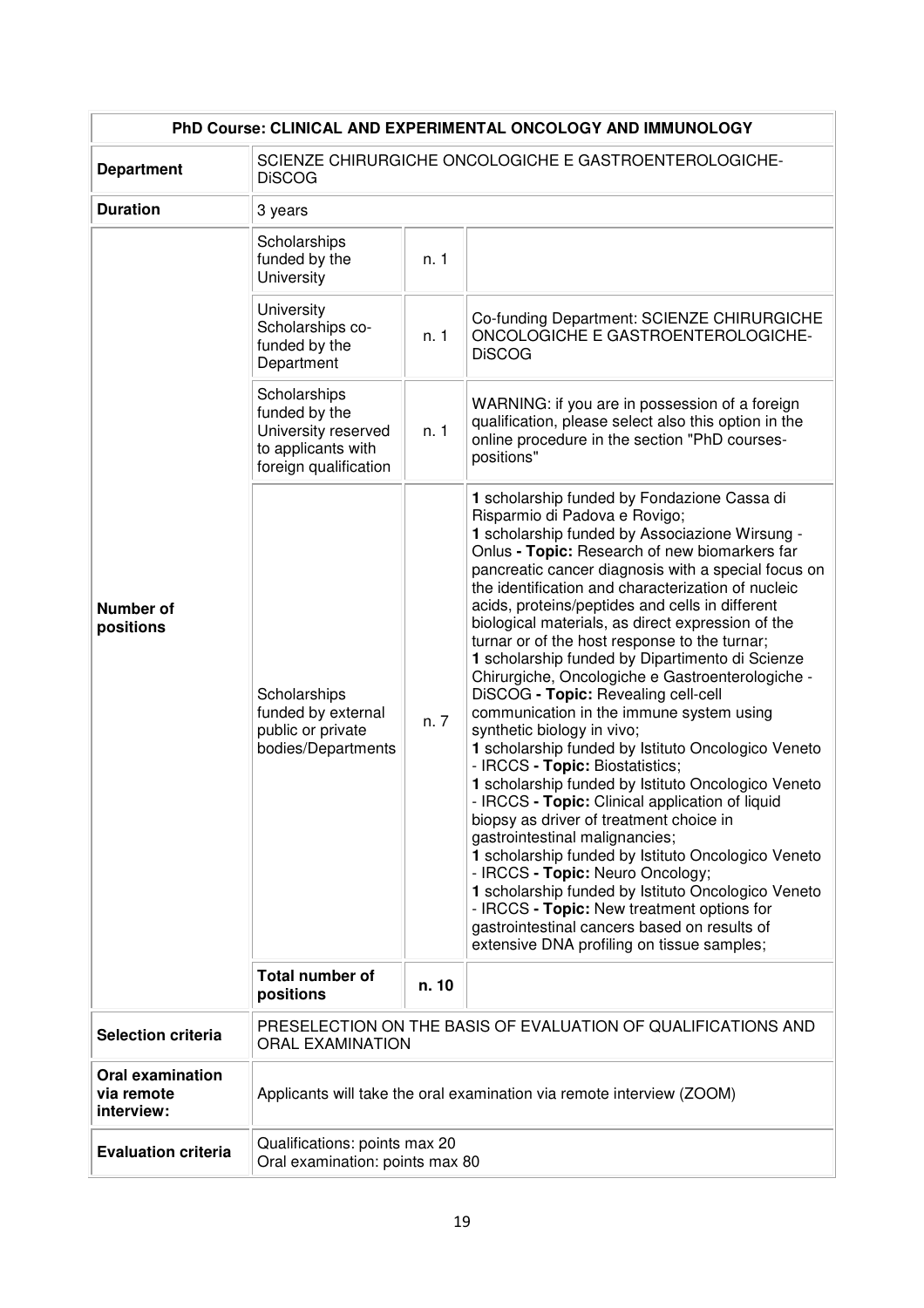| Documents to be<br>submitted                                                                        | Thesis:                                                                                                                                                                                                                                                 | Points:<br>max <sub>4</sub> | (Applicants waiting to be awarded the entrance<br>qualification: those waiting to be awarded the<br>entrance qualification by 30th September 2021 will<br>submit a summary of the master thesis project<br>(max. 4 pages) signed by the applicant and the<br>supervisor). Relevance of the experimental<br>methodologies used and the subject matter of the<br>thesis with the themes of the PhD Course. |  |
|-----------------------------------------------------------------------------------------------------|---------------------------------------------------------------------------------------------------------------------------------------------------------------------------------------------------------------------------------------------------------|-----------------------------|----------------------------------------------------------------------------------------------------------------------------------------------------------------------------------------------------------------------------------------------------------------------------------------------------------------------------------------------------------------------------------------------------------|--|
|                                                                                                     | Curriculum:                                                                                                                                                                                                                                             | Points:<br>max 9            | In the curriculum specify the marks obtained in the<br>individual exams and the weighted average of the<br>exams taken in the Master's degree / specialist (or<br>arithmetic average of the exams carried out in the<br>old system degree). The final degree mark will not<br>be considered.                                                                                                             |  |
|                                                                                                     | Scientific<br>publications:                                                                                                                                                                                                                             | Points:<br>max 2            | List of publications relevant to the topics of the<br>course with impact factor. List of only oral<br>presentations of the candidate for national and<br>international scientific conferences.                                                                                                                                                                                                           |  |
|                                                                                                     | Other documents:                                                                                                                                                                                                                                        | Points:<br>max 5            | Study, research and work experiences in Italy and<br>abroad, including participation in international<br>mobility projects for students or graduates.<br>Knowledge of English documented by certification.<br>Maximum 2 reference letters. Motivation letter that<br>illustrates the research interests with respect to the<br>topics of the Doctoral Course (max 400 words).                            |  |
| <b>Preselection: First</b><br>meeting of the<br><b>Evaluating</b><br><b>Commission</b>              | 07 JUNE 2021 09:00                                                                                                                                                                                                                                      |                             |                                                                                                                                                                                                                                                                                                                                                                                                          |  |
| <b>Publication of the</b><br>results of the<br>evaluation of the<br>preselection                    | Within 08 JUNE 2021 the evaluating Commission will publish the results of the<br>evaluation of the qualifications in the following<br>website: https://www.discog.unipd.it/doctorate/mission                                                            |                             |                                                                                                                                                                                                                                                                                                                                                                                                          |  |
|                                                                                                     | In order to be admitted to the examination, the candidate must get a score of at<br>least 7/10 in the preselection.                                                                                                                                     |                             |                                                                                                                                                                                                                                                                                                                                                                                                          |  |
| <b>Publication of the</b><br>instructions on<br>how to use the<br><b>ZOOM video</b><br>conferencing | By 08 JUNE 2021 the commission will publish on the course website<br>https://www.discog.unipd.it/doctorate/mission the instructions on how to use the<br>ZOOM video conferencing.                                                                       |                             |                                                                                                                                                                                                                                                                                                                                                                                                          |  |
| <b>Oral examination</b><br>via ZOOM video<br>conferencing                                           | 15 JUNE 2021 09:00 - The exam may continue: 16/06/2021 ore 09:00                                                                                                                                                                                        |                             |                                                                                                                                                                                                                                                                                                                                                                                                          |  |
| Language/s                                                                                          | Foreign language/s assessment at the oral examination:<br>At the oral examination the commission will assess the knowledge of the following<br>language/s: english.<br><b>Admission exam:</b><br>The admission exam will be taken in: italian language. |                             |                                                                                                                                                                                                                                                                                                                                                                                                          |  |
| <b>Examination topics</b>                                                                           | Subjects related to the PhD topics such as: General Oncology, Cytohistopathology<br>and Molecular Pathology in Oncology, Immunology, Cancer Immunology,<br>Oncohematology. Basic concepts in Genetics, Cellular and Molecular Biology.                  |                             |                                                                                                                                                                                                                                                                                                                                                                                                          |  |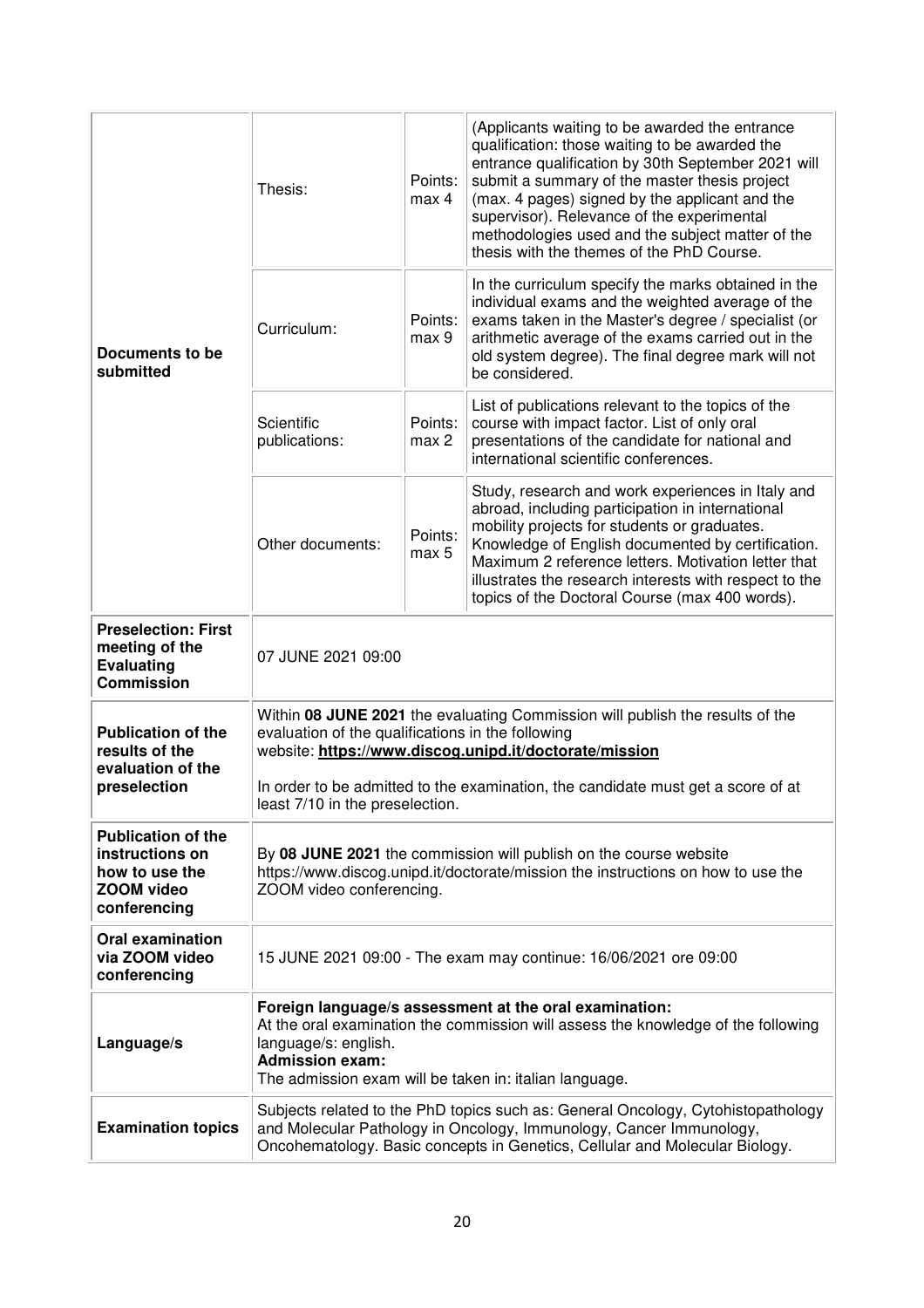| Didactic program              | Theoretical-practical courses on the scientific topics of the PhD Course. Seminar<br>cycle. Conferences on oncological and immunological issues. Seminars on<br>scientific communication, leadership, patenting, funding opportunities and<br>mechanisms in the European context, Bioethics, Bibliometric analysis. Official<br>language: English http://www.discog.unipd.it/doctorate/mission |
|-------------------------------|------------------------------------------------------------------------------------------------------------------------------------------------------------------------------------------------------------------------------------------------------------------------------------------------------------------------------------------------------------------------------------------------|
| <b>PhD Course</b><br>Website: | https://www.discog.unipd.it/doctorate/mission                                                                                                                                                                                                                                                                                                                                                  |
| <b>Further information</b>    | Department: SCIENZE CHIRURGICHE ONCOLOGICHE E<br>GASTROENTEROLOGICHE-DISCOG<br>Address: Via NICOLO' GIUSTINIANI - N. 2, 35128 PADOVA (PD)<br>Contact person: ZATTA ANTONIO<br>telephone: 0498214383 e-mail: antonio.zatta@unipd.it                                                                                                                                                             |
| How to apply                  | The application must be submitted only via the online procedure available<br>at: https://pica.cineca.it/unipd/dottorati37<br>The documents must be attached in pdf format.<br>The application and the attached documents are submitted authomatically by<br>closing the online procedure. So no hard copy of the application and of the<br>documents must be sent to the office.               |
| <b>Deadlines</b>              | Publication of the ranking lists and enrollment from 2 July 2021<br>Beginning of PhD courses 1 October 2021                                                                                                                                                                                                                                                                                    |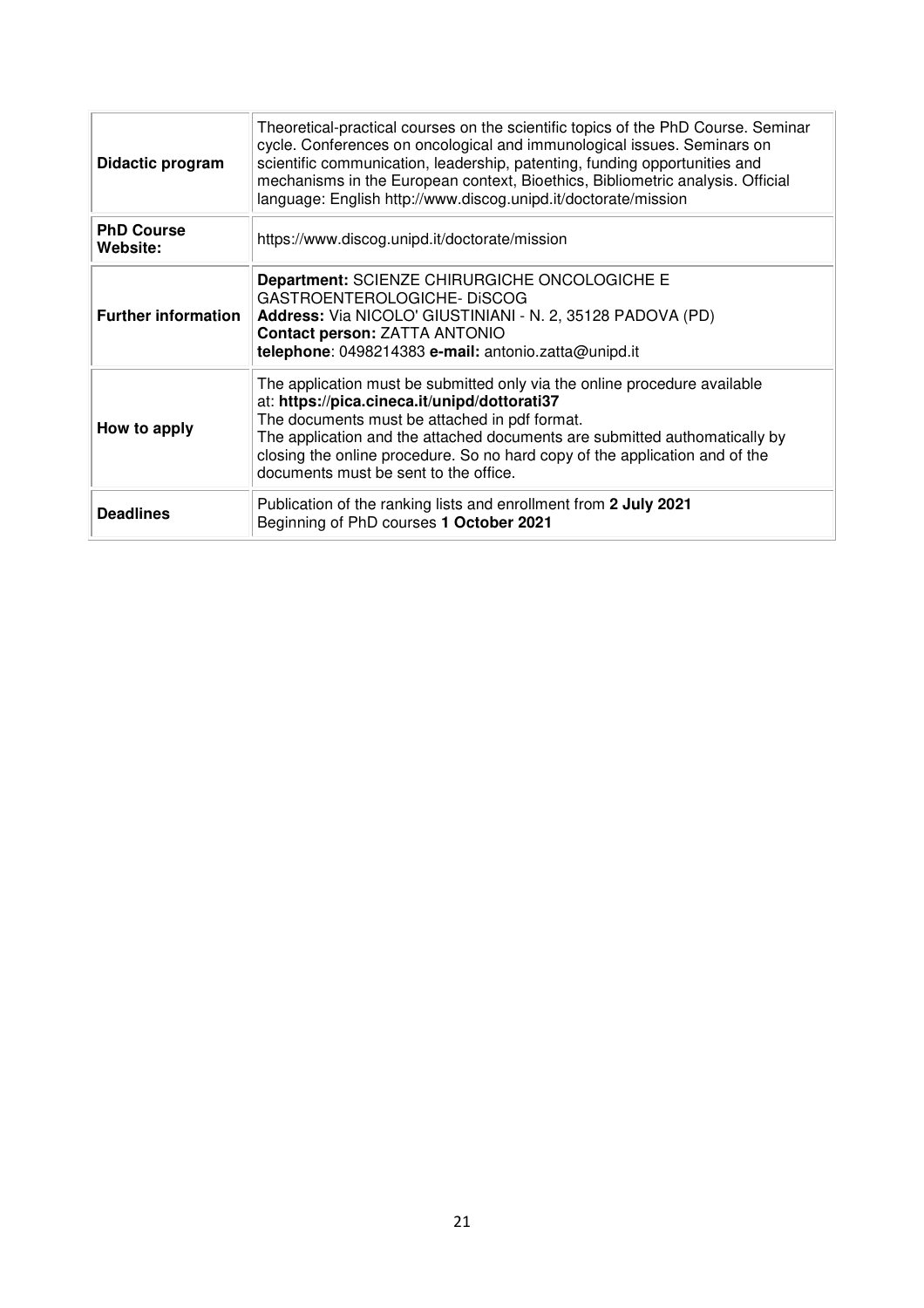| PhD Course: CLINICAL AND EXPERIMENTAL SCIENCES                                                            |                                                                                                                                                                                                                                                                                                              |      |                                                                                                                                                                                                                                                                                                                                                                                                                                                                                                                                                                                                                                                                                                                                                                                                                                                                                                                                                                                                                                                                                    |  |
|-----------------------------------------------------------------------------------------------------------|--------------------------------------------------------------------------------------------------------------------------------------------------------------------------------------------------------------------------------------------------------------------------------------------------------------|------|------------------------------------------------------------------------------------------------------------------------------------------------------------------------------------------------------------------------------------------------------------------------------------------------------------------------------------------------------------------------------------------------------------------------------------------------------------------------------------------------------------------------------------------------------------------------------------------------------------------------------------------------------------------------------------------------------------------------------------------------------------------------------------------------------------------------------------------------------------------------------------------------------------------------------------------------------------------------------------------------------------------------------------------------------------------------------------|--|
| <b>Curricula</b>                                                                                          | HEMATOLOGICAL AND GERIATRIC SCIENCES<br>$\bullet$<br>RHEUMATOLOGICAL AND LABORATORY SCIENCES<br>$\bullet$<br>HEPATOLOGY AND TRANSPLANTATION SCIENCES<br>CLINICAL METHODOLOGY, METABOLISM, ENDOCRINOLOGY,<br>$\bullet$<br>NEPHROLOGY AND EXERCISE<br>MULTIDISCIPLINARY APPROACH TO RARE DISEASES<br>$\bullet$ |      |                                                                                                                                                                                                                                                                                                                                                                                                                                                                                                                                                                                                                                                                                                                                                                                                                                                                                                                                                                                                                                                                                    |  |
| <b>Department</b>                                                                                         | <b>MEDICINA - DIMED</b>                                                                                                                                                                                                                                                                                      |      |                                                                                                                                                                                                                                                                                                                                                                                                                                                                                                                                                                                                                                                                                                                                                                                                                                                                                                                                                                                                                                                                                    |  |
| <b>Duration</b>                                                                                           | 3 years                                                                                                                                                                                                                                                                                                      |      |                                                                                                                                                                                                                                                                                                                                                                                                                                                                                                                                                                                                                                                                                                                                                                                                                                                                                                                                                                                                                                                                                    |  |
|                                                                                                           | Scholarships<br>funded by the<br>University                                                                                                                                                                                                                                                                  | n. 3 |                                                                                                                                                                                                                                                                                                                                                                                                                                                                                                                                                                                                                                                                                                                                                                                                                                                                                                                                                                                                                                                                                    |  |
|                                                                                                           | University<br>Scholarships co-<br>funded by the<br>Department                                                                                                                                                                                                                                                | n. 1 | Co-funding Department: MEDICINA - DIMED                                                                                                                                                                                                                                                                                                                                                                                                                                                                                                                                                                                                                                                                                                                                                                                                                                                                                                                                                                                                                                            |  |
| <b>Number of</b><br>positions                                                                             | Scholarships<br>funded by external<br>public or private<br>bodies/Departments                                                                                                                                                                                                                                | n. 3 | 1 scholarship funded by Fondazione Cassa di<br>Risparmio di Padova e Rovigo;<br>1 scholarship funded by Dipartimento di Medicina -<br>DIMED su fondi "Budget Miur - Dipartimenti di<br>eccellenza" Progetto "DIMAR (DImed e MAlattie<br>Rare)" - Topic: Development of research protocols<br>concerning the pathophysiology and the clinical<br>aspects of rare diseases. Study of the genotype-<br>phenotype relationships in rare diseases.<br>Development of personalised medical therapy for<br>rare diseases (curriculum: MULTIDISCIPLINARY<br>APPROACH TO RARE DISEASES);<br>1 scholarship funded by Dipartimento di Medicina -<br>DIMED su fondi "Budget Miur - Dipartimenti di<br>eccellenza" Progetto "DIMAR (DImed e MAlattie<br>Rare)" - Topic: Development of research protocols<br>concerning the pathophysiology and the clinical<br>aspects of rare diseases. Study of the genotype-<br>phenotype relationships in rare diseases.<br>Development of personalised medical therapy for<br>rare diseases (curriculum: MULTIDISCIPLINARY<br>APPROACH TO RARE DISEASES); |  |
|                                                                                                           | <b>Total number of</b><br>positions                                                                                                                                                                                                                                                                          | n. 7 |                                                                                                                                                                                                                                                                                                                                                                                                                                                                                                                                                                                                                                                                                                                                                                                                                                                                                                                                                                                                                                                                                    |  |
| <b>Selection criteria</b>                                                                                 |                                                                                                                                                                                                                                                                                                              |      | EVALUATION OF QUALIFICATIONS AND ORAL EXAMINATION                                                                                                                                                                                                                                                                                                                                                                                                                                                                                                                                                                                                                                                                                                                                                                                                                                                                                                                                                                                                                                  |  |
| <b>Oral examination</b><br>via remote<br>interview:                                                       | Applicants will take the oral examination via remote interview (ZOOM)                                                                                                                                                                                                                                        |      |                                                                                                                                                                                                                                                                                                                                                                                                                                                                                                                                                                                                                                                                                                                                                                                                                                                                                                                                                                                                                                                                                    |  |
| <b>Evaluation of</b><br>qualifications:<br>First meeting of the<br><b>Evaluating</b><br><b>Commission</b> | 08 JUNE 2021 09:30                                                                                                                                                                                                                                                                                           |      |                                                                                                                                                                                                                                                                                                                                                                                                                                                                                                                                                                                                                                                                                                                                                                                                                                                                                                                                                                                                                                                                                    |  |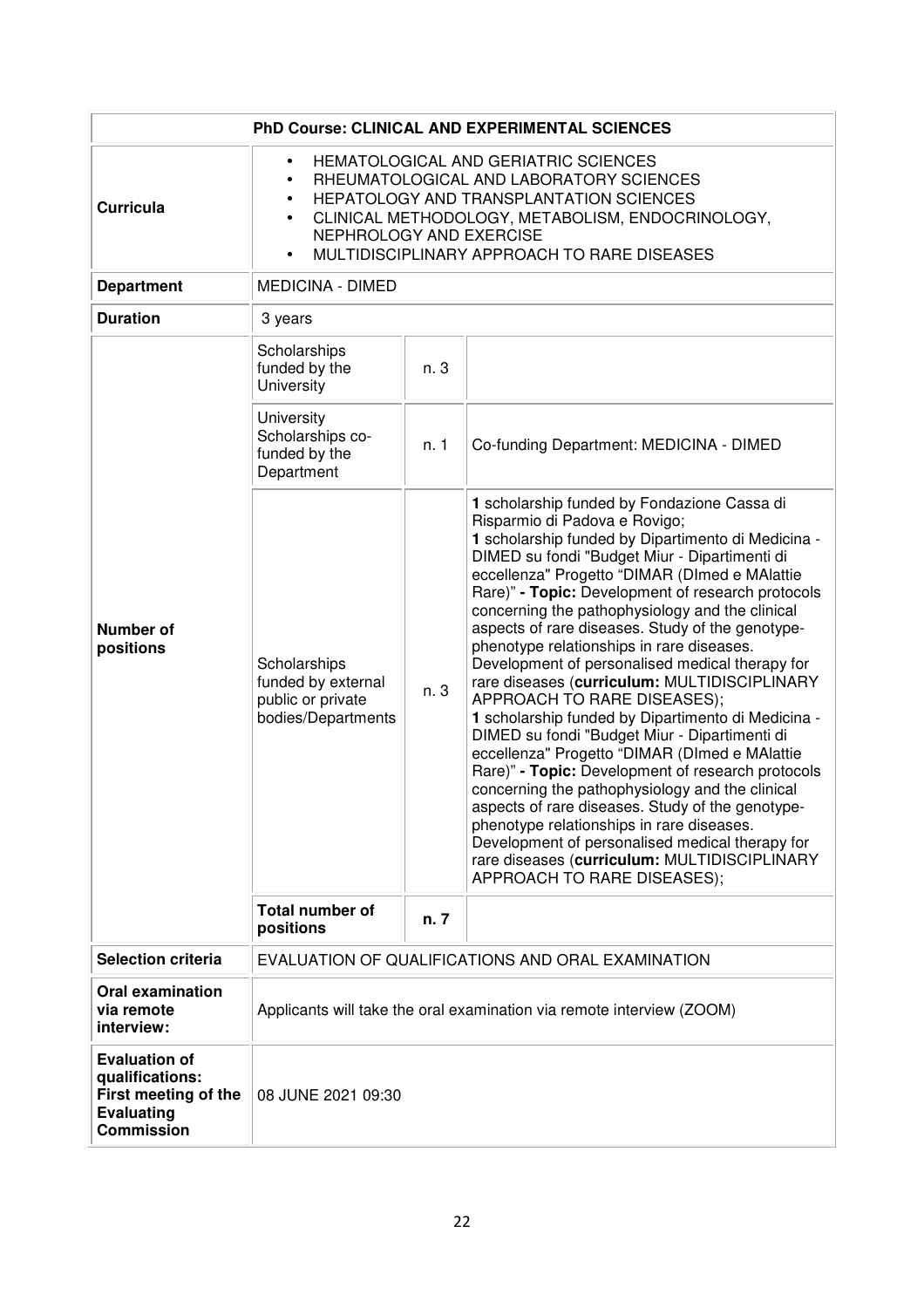| <b>Publication of the</b><br>evaluation of the<br>qualifications                                    | Within 08 JUNE 2021 the evaluating Commission will publish the results of the<br>evaluation of the qualifications in the following<br>website: https://www.medicinadimed.unipd.it/corsi/dottorati-di-ricerca/phd-<br>course-clinical-and-experimental-sciences                                                                                                                                                                        |                      |                                                                                                                                                                                                                                                                          |
|-----------------------------------------------------------------------------------------------------|---------------------------------------------------------------------------------------------------------------------------------------------------------------------------------------------------------------------------------------------------------------------------------------------------------------------------------------------------------------------------------------------------------------------------------------|----------------------|--------------------------------------------------------------------------------------------------------------------------------------------------------------------------------------------------------------------------------------------------------------------------|
| <b>Publication of the</b><br>instructions on<br>how to use the<br><b>ZOOM video</b><br>conferencing | By 08 JUNE 2021 the commission will publish on the course website<br>https://www.medicinadimed.unipd.it/corsi/dottorati-di-ricerca/phd-course-clinical-<br>and-experimental-sciences the instructions on how to use the ZOOM video<br>conferencing.                                                                                                                                                                                   |                      |                                                                                                                                                                                                                                                                          |
| <b>Oral examination</b><br>via ZOOM video<br>conferencing                                           | 10 JUNE 2021 09:00 - The exam may continue: 11/06/2021 9.00                                                                                                                                                                                                                                                                                                                                                                           |                      |                                                                                                                                                                                                                                                                          |
| <b>Evaluation criteria</b>                                                                          | Qualifications: points max 40<br>Oral examination: points max 60                                                                                                                                                                                                                                                                                                                                                                      |                      |                                                                                                                                                                                                                                                                          |
|                                                                                                     | Thesis:                                                                                                                                                                                                                                                                                                                                                                                                                               | Points:<br>max<br>15 | (Applicants waiting to be awarded the entrance<br>qualification: those waiting to be awarded the<br>entrance qualification by 30th September 2021 will<br>submit a summary of the master thesis project<br>(max. 4 pages) signed by the applicant and the<br>supervisor) |
| Documents to be<br>submitted                                                                        | Curriculum:                                                                                                                                                                                                                                                                                                                                                                                                                           | Points:<br>max 5     | For the Curriculum vitae please follow the Europass<br>template                                                                                                                                                                                                          |
|                                                                                                     | Scientific<br>publications:                                                                                                                                                                                                                                                                                                                                                                                                           | Points:<br>max<br>10 | Reference list including congress abstracts                                                                                                                                                                                                                              |
|                                                                                                     | Other documents:                                                                                                                                                                                                                                                                                                                                                                                                                      | Points:<br>max<br>10 | Brief description of the research project the<br>applicant intends to perform during the PhD course                                                                                                                                                                      |
| Language/s                                                                                          | Foreign language/s assessment at the oral examination:<br>At the oral examination the commission will assess the knowledge of the following<br>language/s: English<br><b>Admission exam:</b><br>The admission exam will be taken in: English                                                                                                                                                                                          |                      |                                                                                                                                                                                                                                                                          |
| <b>Examination topics</b>                                                                           | Hematology and Geriatrics, Liver and Transplantation, Endocrine-metabolic<br>nephrological and exercise Sciences, Rheumathology and Laboratory Sciences,<br>Multidisciplinary approach to rare diseases Research areas: clinical,<br>epidemiological, experimental, pharmacological, immunological, molecular and<br>cellular biology, biochemistry, bioinformatics, genetics and pathophysiology,<br>translational simulation models |                      |                                                                                                                                                                                                                                                                          |
| Didactic program                                                                                    | Seminars and theoretical-practical courses in themes trasversal to the 5 curricula:<br>Hematology and Geriatrics, Liver and Transplantation, Endocrine-metabolic<br>nephrological and exercise Sci., Rheumathology and Laboratory Sci.,<br>Multidisciplinary approach to rare diseases<br>https://www.medicinadimed.unipd.it/corsi/dottorati-di-ricerca/phd-course-clinical-<br>and-experimental-sciences                             |                      |                                                                                                                                                                                                                                                                          |
| <b>PhD Course</b><br>Website:                                                                       | https://www.medicinadimed.unipd.it/corsi/dottorati-di-ricerca/phd-course-clinical-<br>and-experimental-sciences                                                                                                                                                                                                                                                                                                                       |                      |                                                                                                                                                                                                                                                                          |
| <b>Further information</b>                                                                          | Department: MEDICINA - DIMED<br>Address: Via GIUSTINIANI - N. 2, 35128 PADOVA (PD)<br>Contact person: BISELLO SILVIA<br>telephone: 049/8212270 e-mail: postlauream.dimed@unipd.it                                                                                                                                                                                                                                                     |                      |                                                                                                                                                                                                                                                                          |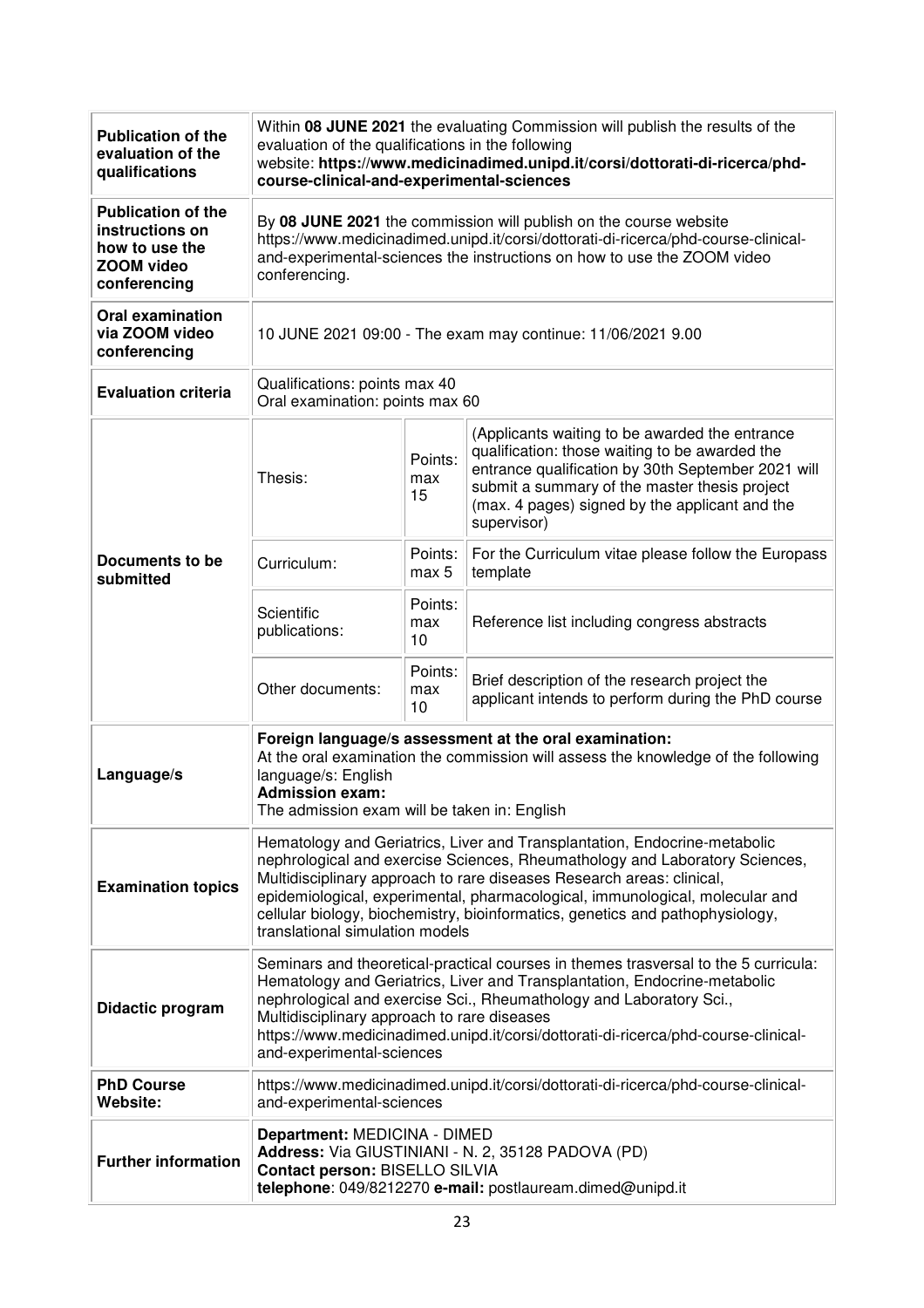| How to apply     | The application must be submitted only via the online procedure available<br>at: https://pica.cineca.it/unipd/dottorati37<br>The documents must be attached in pdf format.<br>The application and the attached documents are submitted authomatically by<br>closing the online procedure. So no hard copy of the application and of the<br>documents must be sent to the office. |
|------------------|----------------------------------------------------------------------------------------------------------------------------------------------------------------------------------------------------------------------------------------------------------------------------------------------------------------------------------------------------------------------------------|
| <b>Deadlines</b> | Publication of the ranking lists and enrollment from 2 July 2021<br>Beginning of PhD courses 1 October 2021                                                                                                                                                                                                                                                                      |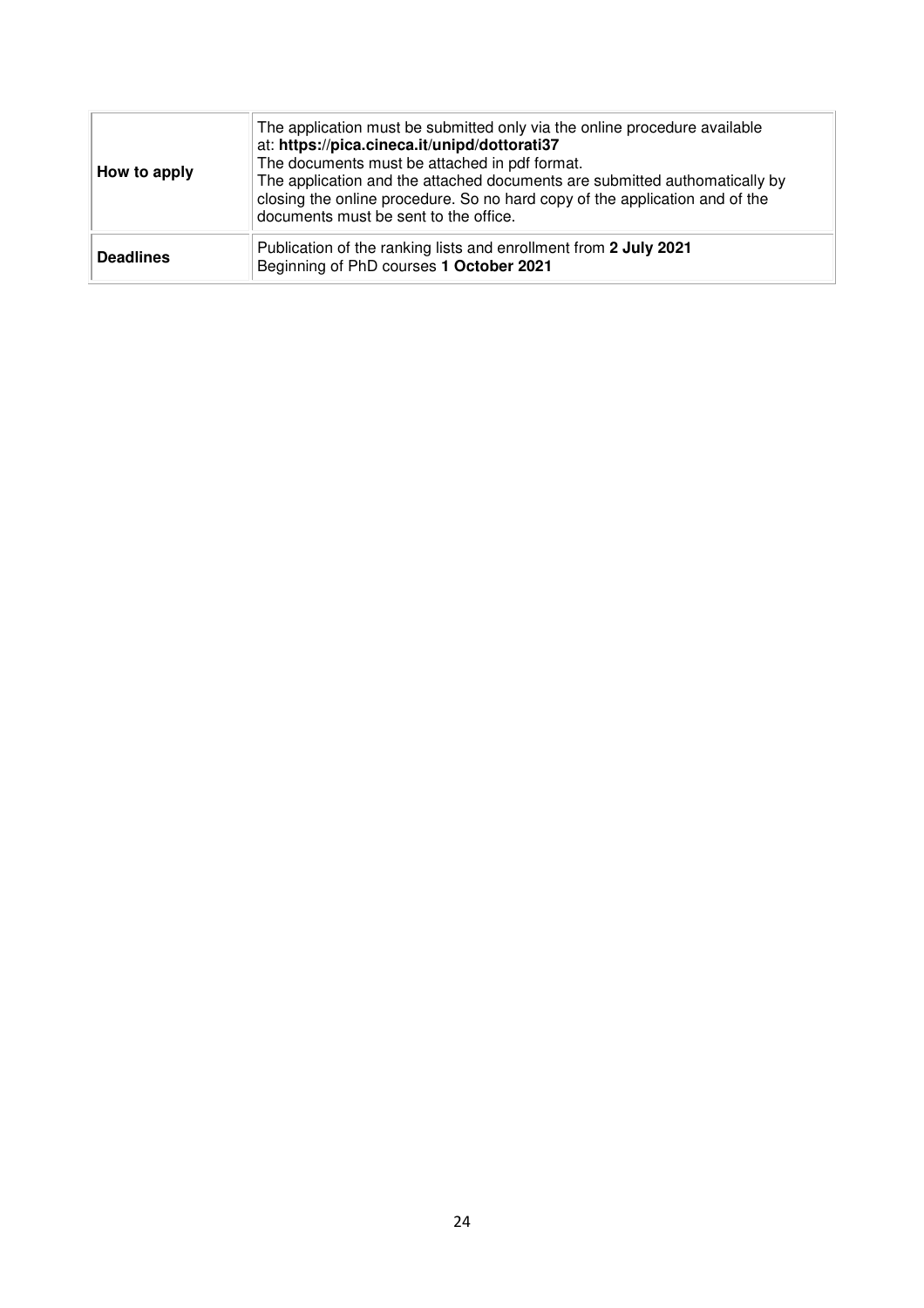| <b>PhD Course: CROP SCIENCE</b> |                                                                                                                                                                                   |      |                                                                                                                                                                                                                                                                                                                                                                                                                                                                                                                                                                                                                                                                                                                                                                                                                                                                                                                                        |  |
|---------------------------------|-----------------------------------------------------------------------------------------------------------------------------------------------------------------------------------|------|----------------------------------------------------------------------------------------------------------------------------------------------------------------------------------------------------------------------------------------------------------------------------------------------------------------------------------------------------------------------------------------------------------------------------------------------------------------------------------------------------------------------------------------------------------------------------------------------------------------------------------------------------------------------------------------------------------------------------------------------------------------------------------------------------------------------------------------------------------------------------------------------------------------------------------------|--|
| <b>Department</b>               | AGRONOMIA ANIMALI ALIMENTI RISORSE NATURALI E AMBIENTE - DAFNAE                                                                                                                   |      |                                                                                                                                                                                                                                                                                                                                                                                                                                                                                                                                                                                                                                                                                                                                                                                                                                                                                                                                        |  |
| <b>Duration</b>                 | 3 years                                                                                                                                                                           |      |                                                                                                                                                                                                                                                                                                                                                                                                                                                                                                                                                                                                                                                                                                                                                                                                                                                                                                                                        |  |
|                                 | Scholarships<br>funded by the<br>University                                                                                                                                       | n. 4 |                                                                                                                                                                                                                                                                                                                                                                                                                                                                                                                                                                                                                                                                                                                                                                                                                                                                                                                                        |  |
| <b>Number of</b><br>positions   | University<br>Scholarships co-<br>funded by the<br>Department                                                                                                                     | n. 3 | 1 scholarship funded by the University and co-<br>funded by Dipartimento di Agronomia Animali<br>Alimenti Risorse naturali e Ambiente - DAFNAE -<br>Topic: Development of ecologically based control<br>systems for the management of invasive pests in<br>fruit orchards.;<br>1 scholarship funded by the University and co-<br>funded by Dipartimento di Agronomia Animali<br>Alimenti Risorse naturali e Ambiente - DAFNAE -<br>Topic: Development and implementation of a soil<br>compaction risk assessment system;<br>1 scholarship funded by the University and co-<br>funded by Dipartimento di Agronomia Animali<br>Alimenti Risorse naturali e Ambiente - DAFNAE -<br>Topic: Innovative techniques in the integrated<br>management of the spruce bark beetle (lps<br>typographus) infestations in the Eastern Alps.;                                                                                                         |  |
|                                 | Scholarships<br>funded by<br><b>Fondazione Cassa</b><br>di Risparmio di<br>Padova e Rovigo<br>reserved to<br>applicants residing<br>outside Italy and<br>foreign<br>qualification | n. 1 | WARNING: if you are in possession of a foreign<br>qualification and you residing outside Italy, please<br>select also this option in the online procedure in the<br>section "PhD courses-positions"                                                                                                                                                                                                                                                                                                                                                                                                                                                                                                                                                                                                                                                                                                                                    |  |
|                                 | Scholarships<br>funded by external<br>public or private<br>bodies/Departmen<br>ts                                                                                                 | n. 4 | 1 scholarship funded by Fondazione Cassa di<br>Risparmio di Padova e Rovigo;<br>1 scholarship funded by Dipartimento di Agronomia<br>Animali Alimenti Risorse naturali e Ambiente -<br>DAFNAE - Topic: Response of biodiversity to large-<br>scale abiotic disturbances in forest ecosystems;<br>1 scholarship funded by Smart PhD - Fondazione<br>Cassa di Risparmio di Padova e Rovigo, Intesa<br>Sanpaolo S.p.A., UniSMART - Topic: Digital images<br>in sustainable agriculture: different spatial and<br>spectral scale for detecting biotic and abiotic stress<br>in legume crops;<br>1 scholarship funded by Centro Interdipartimentale<br>per la Ricerca in Viticoltura ed Enologia - CIRVE con<br>fondi del Contratto con il Consorzio di Tutela della<br>Denominazione di Origine Controllata Prosecco -<br>Topic: Assessment of the impact of climate change<br>on Viticulture and development of mitigation<br>techniques; |  |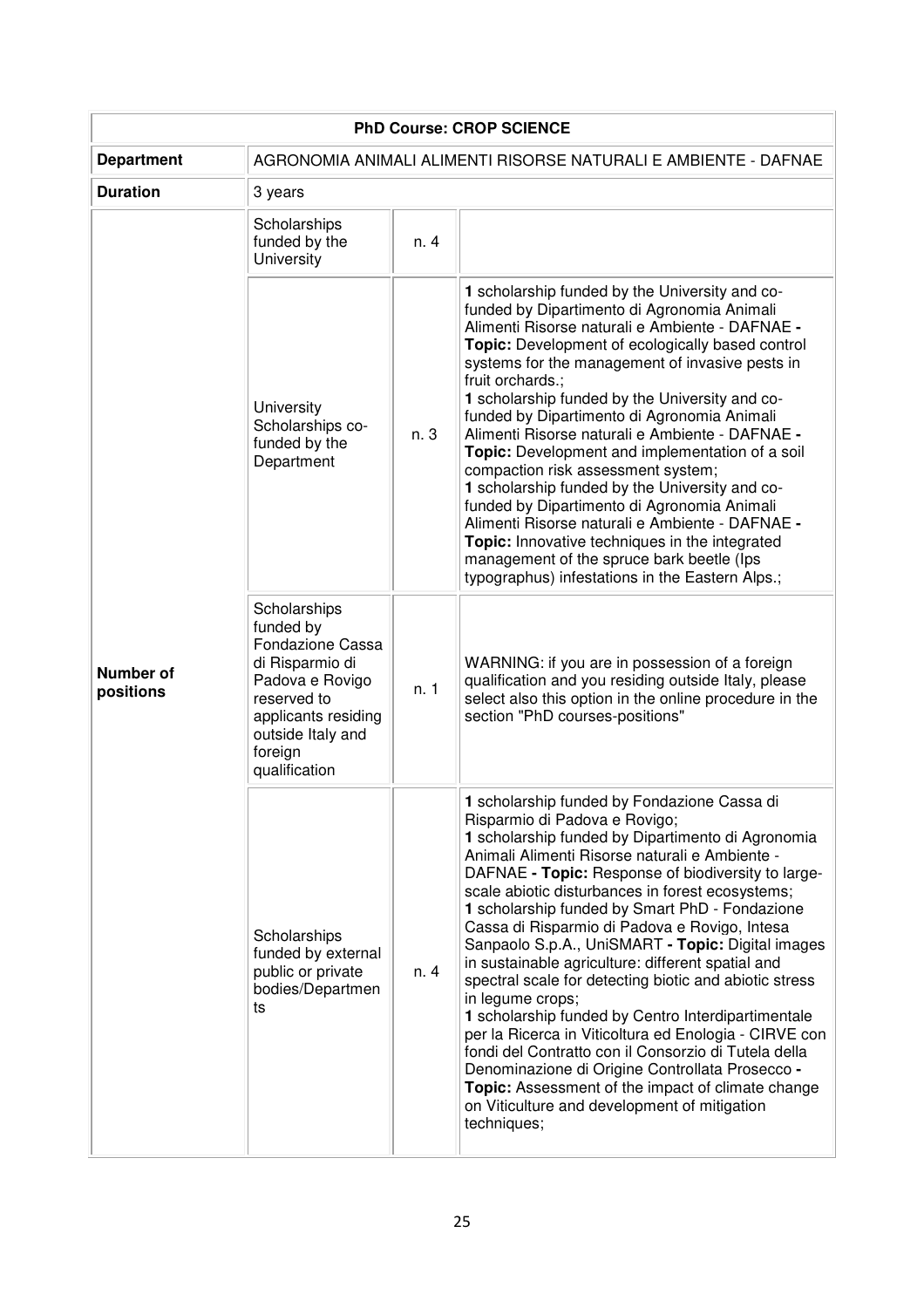|                                                                                                    | Industrial<br>Doctorate                                                                                                                                                                                                                                                                                                     | n. 2              | 2 places reserved to employees of ZERO SRL<br>legally seated in VIA PIETRO BASSANI 1 - 33170<br><b>PORDENONE</b>                                                                                                                                                      |  |
|----------------------------------------------------------------------------------------------------|-----------------------------------------------------------------------------------------------------------------------------------------------------------------------------------------------------------------------------------------------------------------------------------------------------------------------------|-------------------|-----------------------------------------------------------------------------------------------------------------------------------------------------------------------------------------------------------------------------------------------------------------------|--|
|                                                                                                    | <b>Total number of</b><br>positions                                                                                                                                                                                                                                                                                         | n. 14             |                                                                                                                                                                                                                                                                       |  |
| <b>Selection criteria</b>                                                                          | <b>EVALUATION OF QUALIFICATIONS</b>                                                                                                                                                                                                                                                                                         |                   |                                                                                                                                                                                                                                                                       |  |
| <b>Evaluation criteria</b>                                                                         | Qualifications: points max 100                                                                                                                                                                                                                                                                                              |                   |                                                                                                                                                                                                                                                                       |  |
|                                                                                                    | Thesis:                                                                                                                                                                                                                                                                                                                     | Points:<br>max 5  | (Applicants waiting to be awarded the entrance<br>qualification: those waiting to be awarded the<br>entrance qualification by 30th September 2021 will<br>submit a summary of the master thesis project (max.<br>4 pages) signed by the applicant and the supervisor) |  |
|                                                                                                    | Curriculum:                                                                                                                                                                                                                                                                                                                 | Points:<br>max 15 | It is mandatory to prepare the CV by following the<br>template available at the Crop Science course<br>website:<br>https://www.sciproveg.com/spv/?p=3134⟨=en                                                                                                          |  |
| Documents to be<br>submitted                                                                       | Scientific<br>publications:                                                                                                                                                                                                                                                                                                 | Points:<br>max 7  |                                                                                                                                                                                                                                                                       |  |
|                                                                                                    | Other documents:                                                                                                                                                                                                                                                                                                            | Points:<br>max 70 | Research project with particular reference to the<br>research lines of the Course. For the project<br>preparation the use of template available at the Crop<br>Science course website is MANDATORY:<br>https://www.sciproveg.com/spv/?p=3134⟨=en                      |  |
|                                                                                                    | Further documents<br>that the<br>candidates think<br>relevant to their<br>evaluation:                                                                                                                                                                                                                                       | Points:<br>max 3  |                                                                                                                                                                                                                                                                       |  |
| <b>Evaluation of</b><br>qualifications:<br>First meeting of<br>the Evaluating<br><b>Commission</b> | 10 JUNE 2021 09:30                                                                                                                                                                                                                                                                                                          |                   |                                                                                                                                                                                                                                                                       |  |
| <b>Publication of the</b><br>evaluation of the                                                     | By 18 June 2021 the commission will publish on the course<br>website https://www.sciproveg.com/spv/?lang=en the results of the evaluations<br>of qualifications.                                                                                                                                                            |                   |                                                                                                                                                                                                                                                                       |  |
| qualifications                                                                                     | The final rankings publications will be carried out in accordance with the<br>procedures and deadlines laid down in art. 7 of the selection announcement.                                                                                                                                                                   |                   |                                                                                                                                                                                                                                                                       |  |
| Language/s                                                                                         | The qualifications submitted can be:<br>1) Thesis, pubblications and other titles: Italian or Englis;<br>2) CV and research project ONLY in English by using ONLY the templates<br>available at the following link: https://www.sciproveg.com/spv/?lang=en see the<br>news "call for admission" on the homepage.            |                   |                                                                                                                                                                                                                                                                       |  |
| Didactic program                                                                                   | The following 16 courses (amongst wich 2 courses ad hoc) are scheduled: -<br>Languages - Statistics - Research management - Results valorization Seminars: SI<br>Winter School during January/February Six months abroad secondement For<br>further informazioni see at:<br>https://www.sciproveg.com/spv/?page_id=3337⟨=en |                   |                                                                                                                                                                                                                                                                       |  |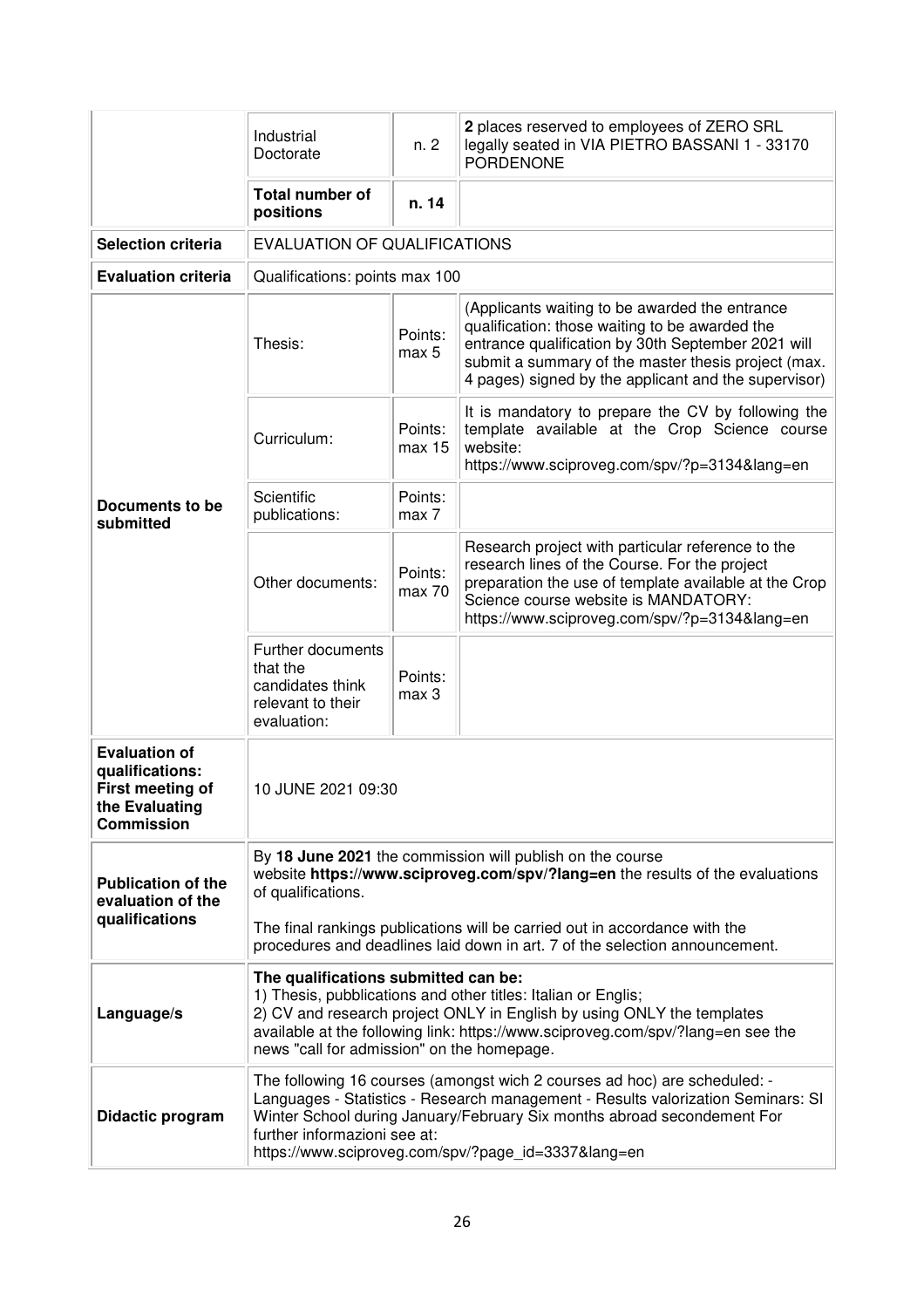| <b>PhD Course</b><br>Website: | https://www.sciproveg.com/spv/?lang=en                                                                                                                                                                                                                                                                                                                                           |
|-------------------------------|----------------------------------------------------------------------------------------------------------------------------------------------------------------------------------------------------------------------------------------------------------------------------------------------------------------------------------------------------------------------------------|
| <b>Further</b><br>information | Department: AGRONOMIA ANIMALI ALIMENTI RISORSE NATURALI E<br>AMBIENTE - DAFNAE<br>Address: Via dell'Università - N. 16, 35020 Legnaro (PD)<br><b>Contact person: Tono Arcangela</b><br>telephone: +39 0498272835 e-mail: arcangela.tono@unipd.it                                                                                                                                 |
| How to apply                  | The application must be submitted only via the online procedure available<br>at: https://pica.cineca.it/unipd/dottorati37<br>The documents must be attached in pdf format.<br>The application and the attached documents are submitted authomatically by<br>closing the online procedure. So no hard copy of the application and of the<br>documents must be sent to the office. |
| <b>Deadlines</b>              | Publication of the ranking lists and enrollment from 2 July 2021<br>Beginning of PhD courses 1 October 2021                                                                                                                                                                                                                                                                      |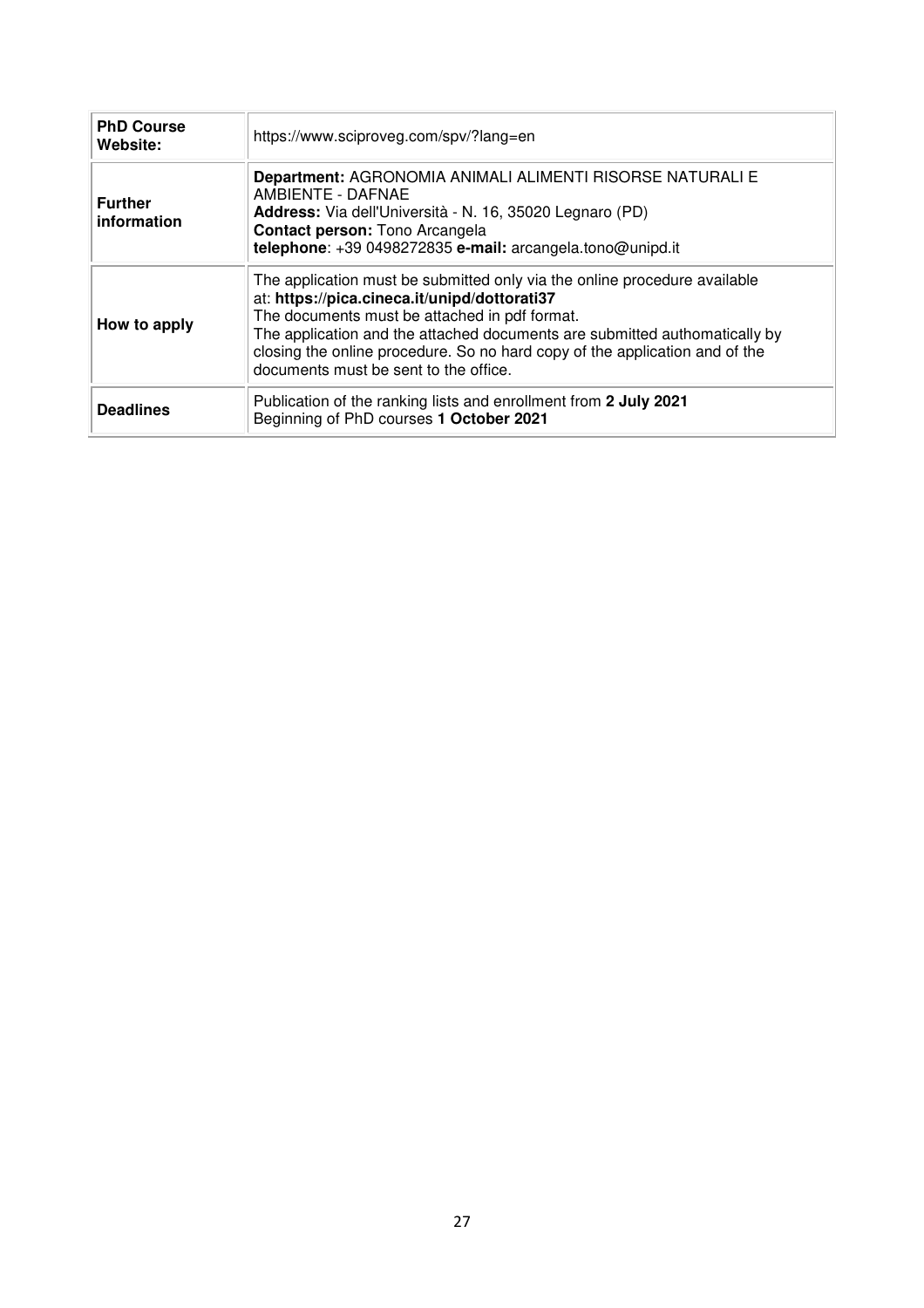|                               |                                                                                                                                                  |       | PhD Course: DEVELOPMENTAL MEDICINE AND HEALTH PLANNING SCIENCES                                                                                                                                                                                                                                                                                                                                                                                                                                                                                                                                                                                                                                                                                                                                                                                                                                                                                                                                                                                                                                                                                                                                                                                                                                                                                                                                                                                                                                                                                                                                                                                                                                                                                                                                                                                                                                                                                                                                                                                                                                               |
|-------------------------------|--------------------------------------------------------------------------------------------------------------------------------------------------|-------|---------------------------------------------------------------------------------------------------------------------------------------------------------------------------------------------------------------------------------------------------------------------------------------------------------------------------------------------------------------------------------------------------------------------------------------------------------------------------------------------------------------------------------------------------------------------------------------------------------------------------------------------------------------------------------------------------------------------------------------------------------------------------------------------------------------------------------------------------------------------------------------------------------------------------------------------------------------------------------------------------------------------------------------------------------------------------------------------------------------------------------------------------------------------------------------------------------------------------------------------------------------------------------------------------------------------------------------------------------------------------------------------------------------------------------------------------------------------------------------------------------------------------------------------------------------------------------------------------------------------------------------------------------------------------------------------------------------------------------------------------------------------------------------------------------------------------------------------------------------------------------------------------------------------------------------------------------------------------------------------------------------------------------------------------------------------------------------------------------------|
| <b>Curricula</b>              | ONCOHEMATOLOGY AND HUMAN GENETICS, RARE DISEASES AND<br>$\bullet$<br>PREDICTIVE MEDICINE<br>HEALTH PLANNING MODELS/ SYSTEM PLANNING<br>$\bullet$ |       |                                                                                                                                                                                                                                                                                                                                                                                                                                                                                                                                                                                                                                                                                                                                                                                                                                                                                                                                                                                                                                                                                                                                                                                                                                                                                                                                                                                                                                                                                                                                                                                                                                                                                                                                                                                                                                                                                                                                                                                                                                                                                                               |
| <b>Department</b>             | SALUTE DELLA DONNA E DEL BAMBINO - SDB                                                                                                           |       |                                                                                                                                                                                                                                                                                                                                                                                                                                                                                                                                                                                                                                                                                                                                                                                                                                                                                                                                                                                                                                                                                                                                                                                                                                                                                                                                                                                                                                                                                                                                                                                                                                                                                                                                                                                                                                                                                                                                                                                                                                                                                                               |
| <b>Duration</b>               | 3 years                                                                                                                                          |       |                                                                                                                                                                                                                                                                                                                                                                                                                                                                                                                                                                                                                                                                                                                                                                                                                                                                                                                                                                                                                                                                                                                                                                                                                                                                                                                                                                                                                                                                                                                                                                                                                                                                                                                                                                                                                                                                                                                                                                                                                                                                                                               |
|                               | Scholarships<br>funded by the<br>University                                                                                                      | n. 4  |                                                                                                                                                                                                                                                                                                                                                                                                                                                                                                                                                                                                                                                                                                                                                                                                                                                                                                                                                                                                                                                                                                                                                                                                                                                                                                                                                                                                                                                                                                                                                                                                                                                                                                                                                                                                                                                                                                                                                                                                                                                                                                               |
| <b>Number of</b><br>positions | Scholarships<br>funded by external<br>public or private<br>bodies/Departments                                                                    | n. 15 | 1 scholarship funded by Altheia Science S.r.l. -<br>Topic: Validation of novel tumour specific antigens<br>for a CAR-T cell immunotherapy approach for<br>acute myeloid leukemia<br>(curriculum: ONCOHEMATOLOGY AND HUMAN<br>GENETICS, RARE DISEASES AND PREDICTIVE<br>MEDICINE);<br>1 scholarship funded by Associazione Puzzle<br>ODV - Topic: In vitro and in vivo study models of<br>neonatal necrotizing enterocolitis<br>(curriculum: ONCOHEMATOLOGY AND HUMAN<br>GENETICS, RARE DISEASES AND PREDICTIVE<br>MEDICINE);<br>1 scholarship funded by Dipartimento di Salute<br>della donna e del bambino - SDB con il contributo<br>di Istituto di Ricerca Pediatrica Città della<br>Speranza fondi Fondazione Just Italia ONLUS<br>"Caratterizzazione molecolare di cellule primarie di<br>medulloblastoma resistenti alla terapia: un<br>approccio multiomico" (responsabile: prof.<br>Giampietro Viola) - Topic: Molecular<br>characterization of therapy-resistant primary<br>medulloblastoma cells: a multiomic approach to<br>study the molecular mechanisms underlying<br>resistance and development of relapses<br>(curriculum: ONCOHEMATOLOGY AND HUMAN<br>GENETICS, RARE DISEASES AND PREDICTIVE<br>MEDICINE);<br>1 scholarship funded by Dipartimento di Salute<br>della donna e del bambino - SDB con il contributo<br>liberale di Mellin S.p.A., Milano e Humana S.p.A.,<br>Milano - Topic: Metabolomics and nutrition in<br>newborns (curriculum: ONCOHEMATOLOGY<br>AND HUMAN GENETICS, RARE DISEASES AND<br>PREDICTIVE MEDICINE);<br>1 scholarship funded by Dipartimento di Salute<br>della donna e del bambino - SDB con il contributo<br>di AIRC Investigator grant progetto "Targeting<br>BAGs in medulloblastoma: understanding BAGs<br>interactome to revert apoptosis escape in resistant<br>cells" (responsabile: prof. Giampietro Viola) -<br><b>Topic:</b> Targeting BAGs in<br>medulloblastoma: understanding BAGs interactome<br>to revert apoptosis escape in resistant cells<br>(curriculum: ONCOHEMATOLOGY AND HUMAN<br>GENETICS, RARE DISEASES AND PREDICTIVE<br>MEDICINE); |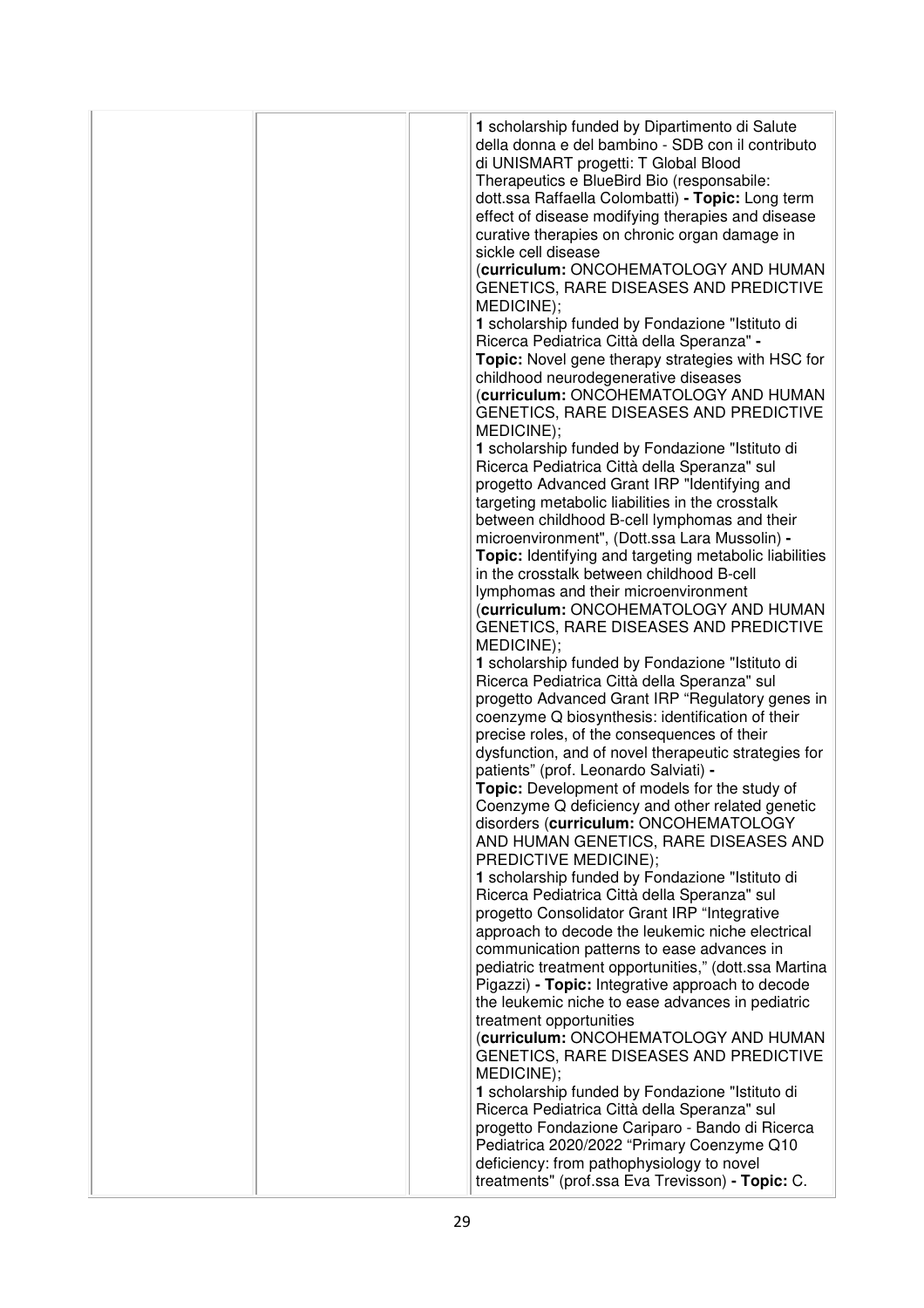|                                                                 | Positions without<br>scholarship<br><b>Total number of</b><br>positions | n. 2<br>n. 21 | elegans as model to study neurometabolic<br>conditions (curriculum: ONCOHEMATOLOGY<br>AND HUMAN GENETICS, RARE DISEASES AND<br>PREDICTIVE MEDICINE);<br>1 scholarship funded by Fondazione "Istituto di<br>Ricerca Pediatrica Città della Speranza" sul<br>progetto Fondazione Cariparo - Bando di Ricerca<br>Pediatrica 2020/2022 "Identification of risk factors<br>of brain injury in infants with congenital heart<br>diseases undergoing cardiac surgery on<br>cardiopulmonary bypass. A tool towards<br>neuroprotection and precision medicine" (prof.ssa<br>Paola Cogo) - Topic: Identification of risk factors<br>of brain injury in infants with congenital heart<br>diseases undergoing cardiac surgery on<br>cardiopulmonary bypass<br>(curriculum: ONCOHEMATOLOGY AND HUMAN<br>GENETICS, RARE DISEASES AND PREDICTIVE<br>MEDICINE);<br>1 scholarship funded by Fondazione "Istituto di<br>Ricerca Pediatrica Città della Speranza" sul<br>progetto Starting Grant IRP "NeoGluControl Study<br>- Neonatal brain oxygenation and Glucose control:<br>metabolomic fingerprints of hypoglycemia" (dott.<br>Alfonso Galderisi) - Topic: Neonatal brain<br>oxygenation and Glucose control: metabolomic<br>fingerprints of hypoglycemia<br>(curriculum: ONCOHEMATOLOGY AND HUMAN<br>GENETICS, RARE DISEASES AND PREDICTIVE<br>MEDICINE);<br>1 scholarship funded by Team for Children<br>Onlus/Odv - Topic: Bone Marrow Infiltration in<br>High-Risk Neuroblastoma: Characteristics of<br>Infiltrating Cells and Prognostic Impact<br>(curriculum: ONCOHEMATOLOGY AND HUMAN<br>GENETICS, RARE DISEASES AND PREDICTIVE<br>MEDICINE);<br>1 scholarship funded by Tutti insieme per<br>Giuseppe - Associazione Italiana Gangliosidosi<br>Gm1 e malattie affini onlus - Topic: Ex vivo gene<br>therapy based on lentiviral gene transfer for Type<br>I/II GM1 gangliosidosis<br>(curriculum: ONCOHEMATOLOGY AND HUMAN<br>GENETICS, RARE DISEASES AND PREDICTIVE<br>MEDICINE); |
|-----------------------------------------------------------------|-------------------------------------------------------------------------|---------------|---------------------------------------------------------------------------------------------------------------------------------------------------------------------------------------------------------------------------------------------------------------------------------------------------------------------------------------------------------------------------------------------------------------------------------------------------------------------------------------------------------------------------------------------------------------------------------------------------------------------------------------------------------------------------------------------------------------------------------------------------------------------------------------------------------------------------------------------------------------------------------------------------------------------------------------------------------------------------------------------------------------------------------------------------------------------------------------------------------------------------------------------------------------------------------------------------------------------------------------------------------------------------------------------------------------------------------------------------------------------------------------------------------------------------------------------------------------------------------------------------------------------------------------------------------------------------------------------------------------------------------------------------------------------------------------------------------------------------------------------------------------------------------------------------------------------------------------------------------------------------------------------------------------------------------------------------------------------------------|
| <b>Selection criteria</b>                                       |                                                                         |               | EVALUATION OF QUALIFICATIONS AND ORAL EXAMINATION                                                                                                                                                                                                                                                                                                                                                                                                                                                                                                                                                                                                                                                                                                                                                                                                                                                                                                                                                                                                                                                                                                                                                                                                                                                                                                                                                                                                                                                                                                                                                                                                                                                                                                                                                                                                                                                                                                                               |
| <b>Oral examination</b><br>via remote<br>interview:             |                                                                         |               | Applicants will take the oral examination via remote interview (ZOOM)                                                                                                                                                                                                                                                                                                                                                                                                                                                                                                                                                                                                                                                                                                                                                                                                                                                                                                                                                                                                                                                                                                                                                                                                                                                                                                                                                                                                                                                                                                                                                                                                                                                                                                                                                                                                                                                                                                           |
| <b>Evaluation of</b><br>qualifications:<br>First meeting of the | 31 MAY 2021 14:00                                                       |               |                                                                                                                                                                                                                                                                                                                                                                                                                                                                                                                                                                                                                                                                                                                                                                                                                                                                                                                                                                                                                                                                                                                                                                                                                                                                                                                                                                                                                                                                                                                                                                                                                                                                                                                                                                                                                                                                                                                                                                                 |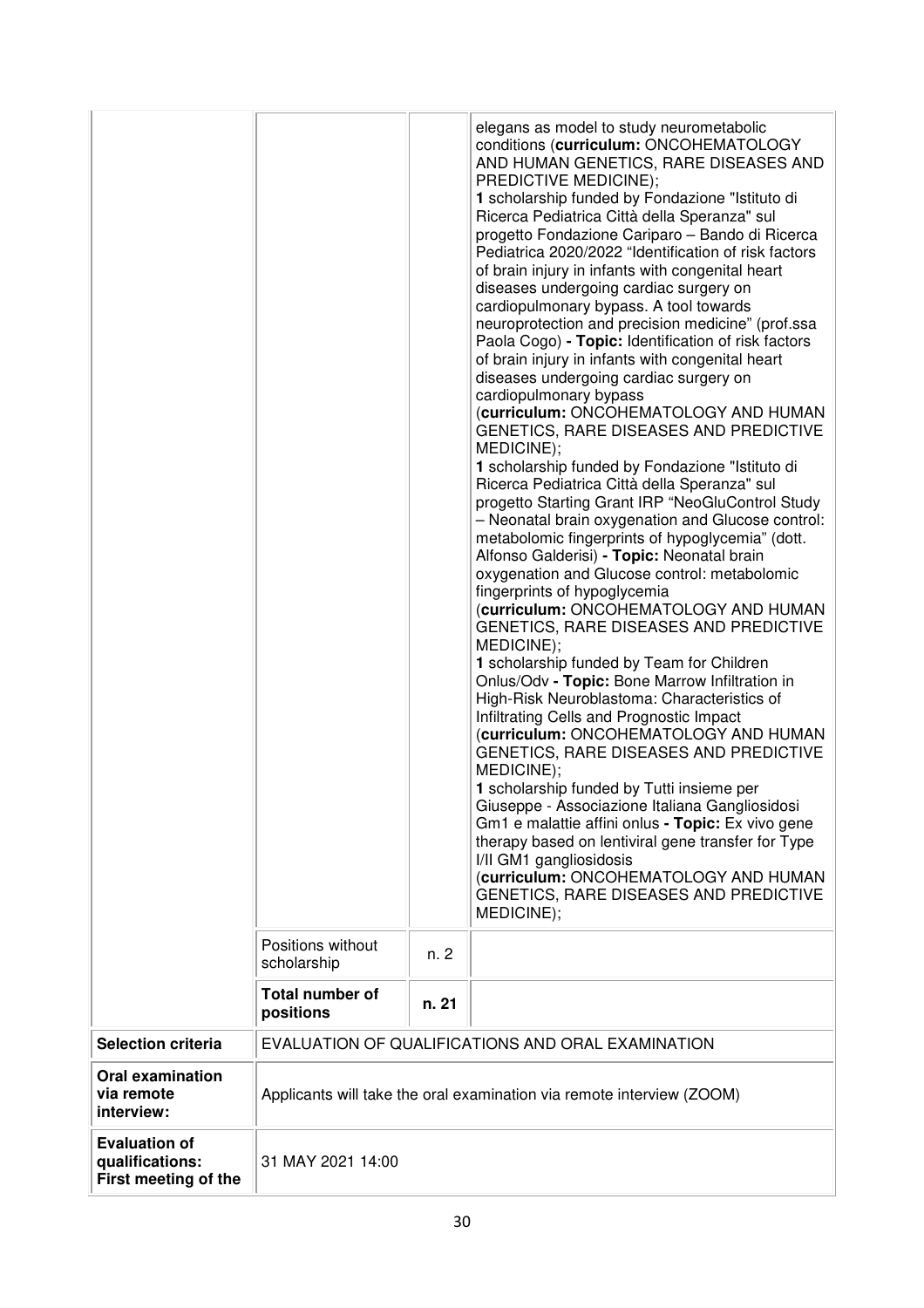| <b>Evaluating</b><br><b>Commission</b>                                                    |                                                                                                                                                                                                                                                          |                      |                                                                                                                                                                                                                                                                          |
|-------------------------------------------------------------------------------------------|----------------------------------------------------------------------------------------------------------------------------------------------------------------------------------------------------------------------------------------------------------|----------------------|--------------------------------------------------------------------------------------------------------------------------------------------------------------------------------------------------------------------------------------------------------------------------|
| <b>Publication of the</b><br>evaluation of the<br>qualifications                          | Within 11 JUNE 2021 the evaluating Commission will publish the results of the<br>evaluation of the qualifications in the following<br>website: https://www.sdb.unipd.it/dottorato-di-ricerca                                                             |                      |                                                                                                                                                                                                                                                                          |
| <b>Publication of the</b><br>instructions on how<br>to use the ZOOM<br>video conferencing | By 11 JUNE 2021 the commission will publish on the course website<br>https://www.sdb.unipd.it/dottorato-di-ricerca the instructions on how to use the<br>ZOOM video conferencing.                                                                        |                      |                                                                                                                                                                                                                                                                          |
| <b>Oral examination</b><br>via ZOOM video<br>conferencing                                 | 14 JUNE 2021 09:30 - The exam may continue: 15/06/2021 9.30                                                                                                                                                                                              |                      |                                                                                                                                                                                                                                                                          |
| <b>Evaluation criteria</b>                                                                | Qualifications: points max 30<br>Oral examination: points max 70                                                                                                                                                                                         |                      |                                                                                                                                                                                                                                                                          |
| Documents to be<br>submitted                                                              | Thesis:                                                                                                                                                                                                                                                  | Points:<br>max 6     | (Applicants waiting to be awarded the entrance<br>qualification: those waiting to be awarded the<br>entrance qualification by 30th September 2021 will<br>submit a summary of the master thesis project<br>(max. 4 pages) signed by the applicant and the<br>supervisor) |
|                                                                                           | Curriculum:                                                                                                                                                                                                                                              | Points:<br>max<br>13 |                                                                                                                                                                                                                                                                          |
|                                                                                           | Scientific<br>publications:                                                                                                                                                                                                                              | Points:<br>max 6     |                                                                                                                                                                                                                                                                          |
|                                                                                           | Further documents<br>that the candidates<br>think relevant to<br>their evaluation:                                                                                                                                                                       | Points:<br>max 5     |                                                                                                                                                                                                                                                                          |
| Language/s                                                                                | Foreign language/s assessment at the oral examination:<br>At the oral examination the commission will assess the knowledge of the following<br>language/s: English<br><b>Admission exam:</b><br>The admission exam will be taken in: Italian or English  |                      |                                                                                                                                                                                                                                                                          |
| <b>Examination topics</b>                                                                 | Clinical and experimental research in the field of rare diseases, pediatric blood<br>oncology, regenerative medicine, pediatric infectious disease, diabetology and<br>genetics. Epidemiology and health organization Aptitude for scientific research   |                      |                                                                                                                                                                                                                                                                          |
| Didactic program                                                                          | Teaching activity: lessons, seminars and tutorial laboratories both in English or<br>Italian Language.                                                                                                                                                   |                      |                                                                                                                                                                                                                                                                          |
| <b>PhD Course</b><br>Website:                                                             | https://www.sdb.unipd.it/dottorato-di-ricerca                                                                                                                                                                                                            |                      |                                                                                                                                                                                                                                                                          |
| <b>Further information</b>                                                                | Department: SALUTE DELLA DONNA E DEL BAMBINO - SDB<br>Address: Via Giustiniani - N. 3, 35128 Padova (PD)<br>Contact person: D'Agata Giovanni<br>telephone: 049/8213501 e-mail: giovanni.dagata@unipd.it                                                  |                      |                                                                                                                                                                                                                                                                          |
| How to apply                                                                              | The application must be submitted only via the online procedure available<br>at: https://pica.cineca.it/unipd/dottorati37<br>The documents must be attached in pdf format.<br>The application and the attached documents are submitted authomatically by |                      |                                                                                                                                                                                                                                                                          |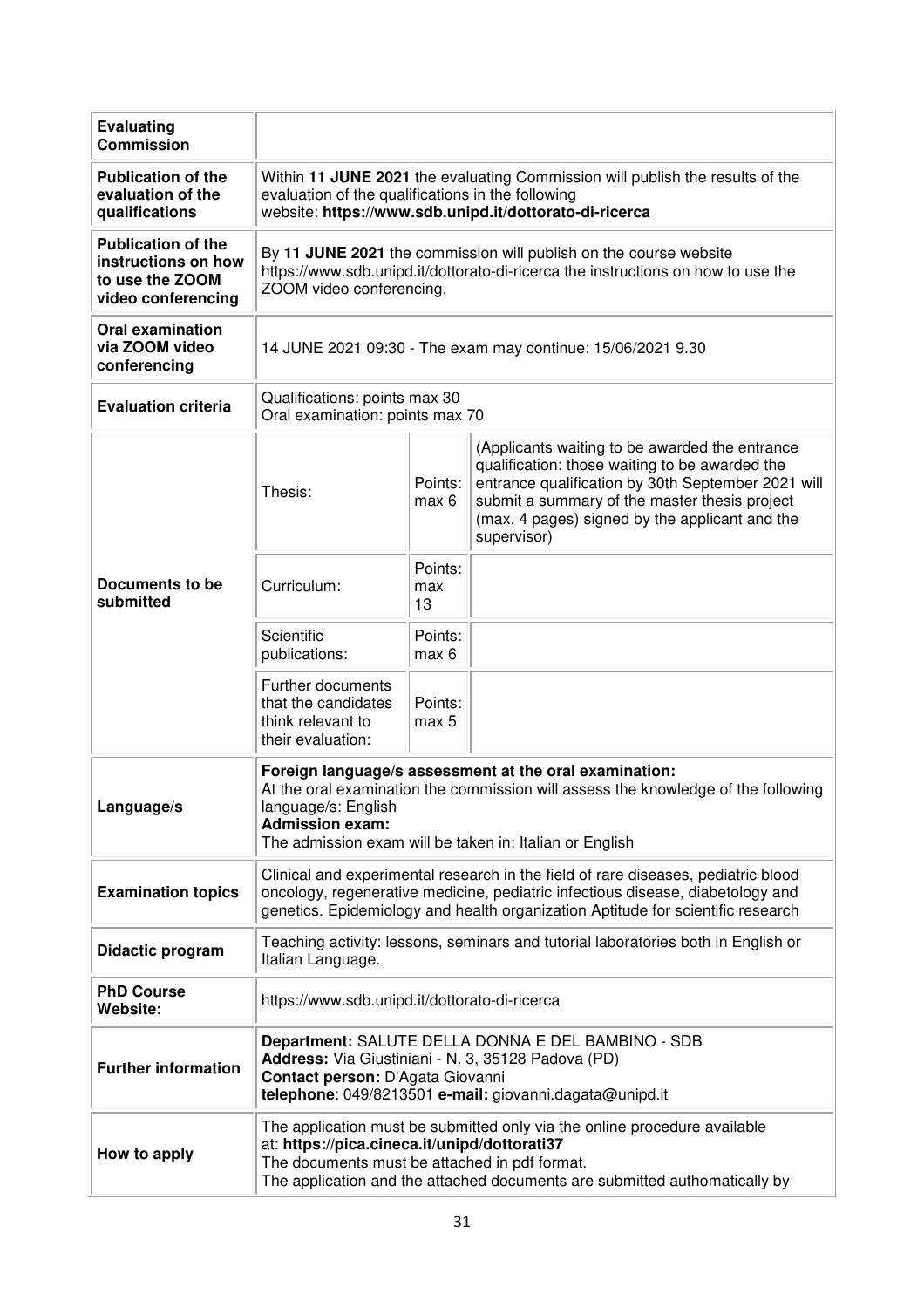|                  | closing the online procedure. So no hard copy of the application and of the<br>documents must be sent to the office. |  |  |  |
|------------------|----------------------------------------------------------------------------------------------------------------------|--|--|--|
| <b>Deadlines</b> | Publication of the ranking lists and enrollment from 2 July 2021<br>Beginning of PhD courses 1 October 2021          |  |  |  |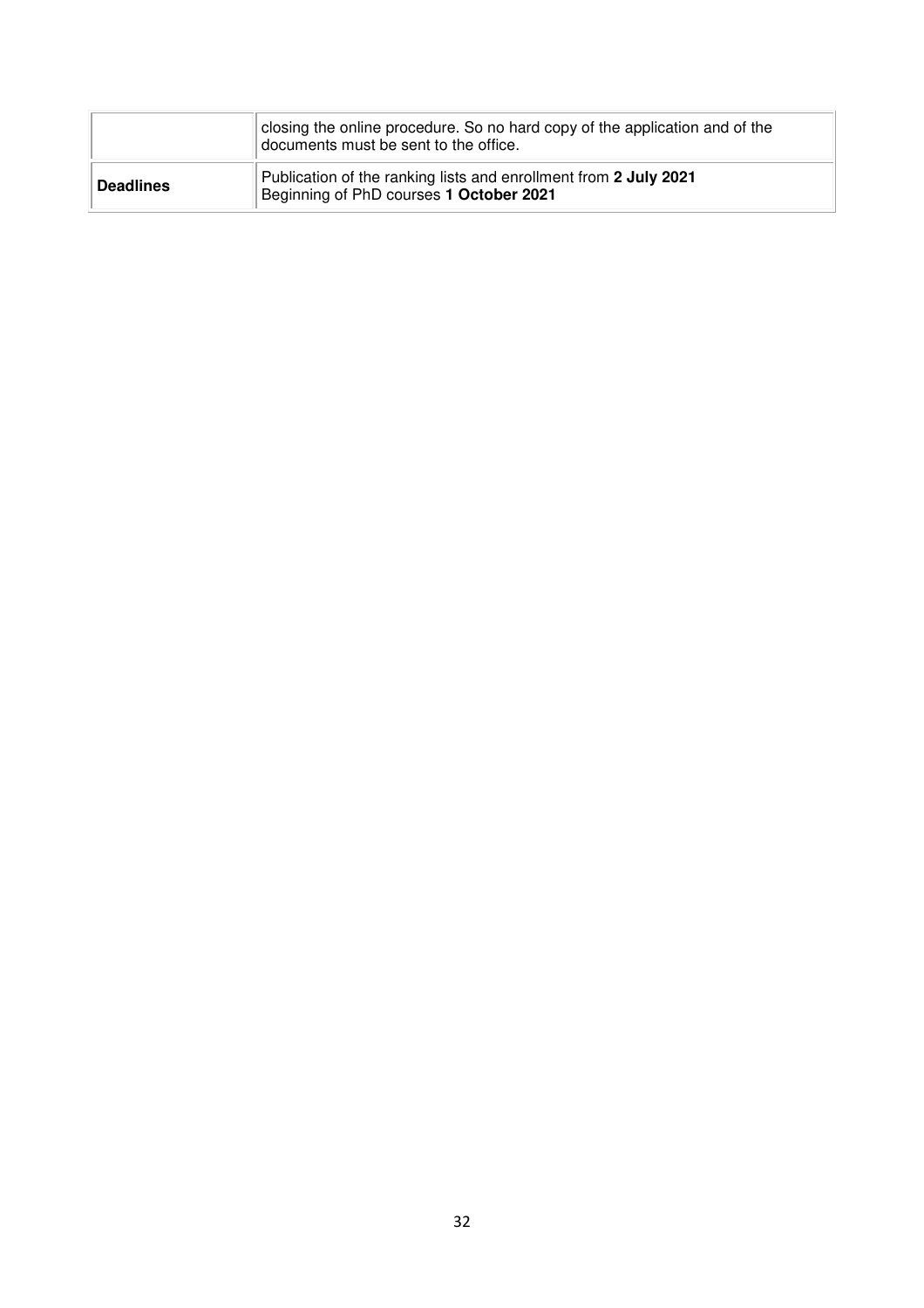| <b>PhD Course: ECONOMICS AND MANAGEMENT</b><br><b>Curriculum in ECONOMICS</b> |                                                                                                                                                                            |                   |                                                                                                                                                                                                                                                                       |  |
|-------------------------------------------------------------------------------|----------------------------------------------------------------------------------------------------------------------------------------------------------------------------|-------------------|-----------------------------------------------------------------------------------------------------------------------------------------------------------------------------------------------------------------------------------------------------------------------|--|
| <b>Department</b>                                                             | SCIENZE ECONOMICHE E AZIENDALI "MARCO FANNO" (DSEA)                                                                                                                        |                   |                                                                                                                                                                                                                                                                       |  |
| <b>Duration</b>                                                               | 4 years                                                                                                                                                                    |                   |                                                                                                                                                                                                                                                                       |  |
| <b>Number of</b><br>positions                                                 | Scholarships<br>funded by the<br>University                                                                                                                                | n. 3              |                                                                                                                                                                                                                                                                       |  |
|                                                                               | Scholarships<br>funded by<br>Fondazione Cassa<br>di Risparmio di<br>Padova e Rovigo<br>reserved to<br>applicants residing<br>outside Italy and<br>foreign<br>qualification | n.1               | WARNING: if you are in possession of a foreign<br>qualification and you residing outside Italy, please<br>select also this option in the online procedure in the<br>section "PhD courses-positions"                                                                   |  |
|                                                                               | <b>Total number of</b><br>positions                                                                                                                                        | n.4               |                                                                                                                                                                                                                                                                       |  |
| <b>Selection criteria</b>                                                     | PRESELECTION ON THE BASIS OF EVALUATION OF QUALIFICATIONS AND<br><b>ORAL EXAMINATION</b>                                                                                   |                   |                                                                                                                                                                                                                                                                       |  |
| <b>Oral examination</b><br>via remote<br>interview:                           | Applicants will take the oral examination via remote interview (ZOOM)                                                                                                      |                   |                                                                                                                                                                                                                                                                       |  |
| <b>Evaluation criteria</b>                                                    | Qualifications: points max 70<br>Oral examination: points max 30                                                                                                           |                   |                                                                                                                                                                                                                                                                       |  |
| Documents to be<br>submitted                                                  | Thesis:                                                                                                                                                                    | Points:<br>max 3  | (Applicants waiting to be awarded the entrance<br>qualification: those waiting to be awarded the<br>entrance qualification by 30th September 2021 will<br>submit a summary of the master thesis project (max.<br>4 pages) signed by the applicant and the supervisor) |  |
|                                                                               | Curriculum:                                                                                                                                                                | Points:<br>max 31 | Curriculum vitae should also specify: i) list of exams<br>with grades of undergraduate and master studies; ii)<br>duration of stages and visiting periods in research<br>institutes (if any) with specification of performed<br>activities.                           |  |
|                                                                               | Scientific<br>publications:                                                                                                                                                | Points:<br>max 3  |                                                                                                                                                                                                                                                                       |  |
|                                                                               | Other documents:                                                                                                                                                           | Points:<br>max 31 | i) Two reference letters; ii) reserch project (max. five<br>pages). Other titles that are useful for the evaluation<br>(and warmly recommended but not compulsory): i)<br>GRE OR GMAT TEST SCORE; ii) TOEFL or any<br>other certificate of proficency in English.     |  |
|                                                                               | Further documents<br>that the candidates<br>think relevant to<br>their evaluation:                                                                                         | Points:<br>max 2  |                                                                                                                                                                                                                                                                       |  |
| <b>Preselection: First</b><br>meeting of the                                  | 04 JUNE 2021 09:00                                                                                                                                                         |                   |                                                                                                                                                                                                                                                                       |  |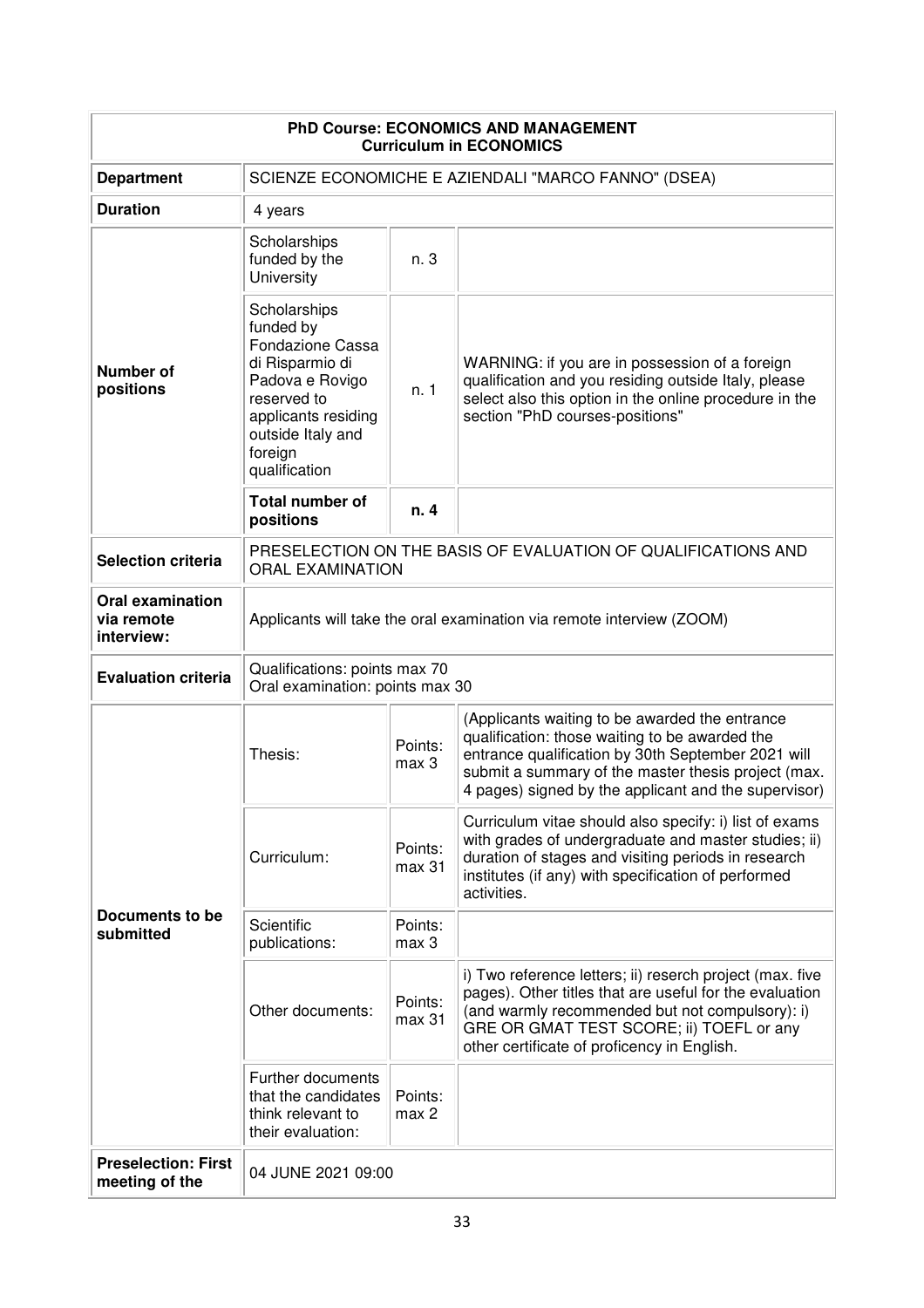| <b>Evaluating</b><br><b>Commission</b>                                                       |                                                                                                                                                                                                                                                                                                                                                                                  |
|----------------------------------------------------------------------------------------------|----------------------------------------------------------------------------------------------------------------------------------------------------------------------------------------------------------------------------------------------------------------------------------------------------------------------------------------------------------------------------------|
| <b>Publication of the</b><br>results of the<br>evaluation of the<br>preselection             | Within 07 JUNE 2021 the evaluating Commission will publish the results of the<br>evaluation of the qualifications in the following<br>website: https://economia.unipd.it/en/courses/home-courses/phd-<br>programme/phd-calls-and-admissions<br>In order to be admitted to the examination, the candidate must get a score of at<br>least 7/10 in the preselection.               |
| <b>Publication of the</b><br>instructions on<br>how to use the<br>ZOOM video<br>conferencing | By 07 JUNE 2021 the commission will publish on the course website<br>https://economia.unipd.it/en/courses/home-courses/phd-programme/phd-calls-and-<br>admissions the instructions on how to use the ZOOM video conferencing.                                                                                                                                                    |
| <b>Oral examination</b><br>via ZOOM video<br>conferencing                                    | 14 JUNE 2021 09:00 - The exam may continue on 15/6/2021 09:00 - 16/6/2021<br>9:00                                                                                                                                                                                                                                                                                                |
| Language/s                                                                                   | <b>Admission exam:</b><br>The admission exam will be taken in: ENGLISH                                                                                                                                                                                                                                                                                                           |
| <b>Examination</b><br>topics                                                                 | The oral exam will consist in the discussion of the research project presented by the<br>candidate, in particular in the verification of the knowledge of the methodological<br>tools and of the economic theory on which the project is based. It will also ascertain<br>the motivation, commitment and interest in pursuing a PhD programme at the<br>University of Padua.     |
| Didactic program                                                                             | The PhD consists of two curricula: one in Economics and one in Management<br>Sciences. The PhD teaching activity is distinct for each curriculum; it takes place<br>during the first year and is divided into 3 terms. For more information please visit:<br>https://economia.unipd.it/en/courses/home-courses/phd                                                               |
| <b>PhD Course</b><br>Website:                                                                | https://economia.unipd.it/en/courses/home-courses/phd                                                                                                                                                                                                                                                                                                                            |
| <b>Further</b><br>information                                                                | Department: SCIENZE ECONOMICHE E AZIENDALI "MARCO FANNO" (DSEA)<br>Address: Via Bassi - N. 1, 35131 Padova (PD)<br>Contact person: Vallese Isi<br>telephone: 049 8271229 e-mail: phd.economia@unipd.it                                                                                                                                                                           |
| How to apply                                                                                 | The application must be submitted only via the online procedure available<br>at: https://pica.cineca.it/unipd/dottorati37<br>The documents must be attached in pdf format.<br>The application and the attached documents are submitted authomatically by<br>closing the online procedure. So no hard copy of the application and of the<br>documents must be sent to the office. |
| <b>Deadlines</b>                                                                             | Publication of the ranking lists and enrollment from 2 July 2021<br>Beginning of PhD courses 1 October 2021                                                                                                                                                                                                                                                                      |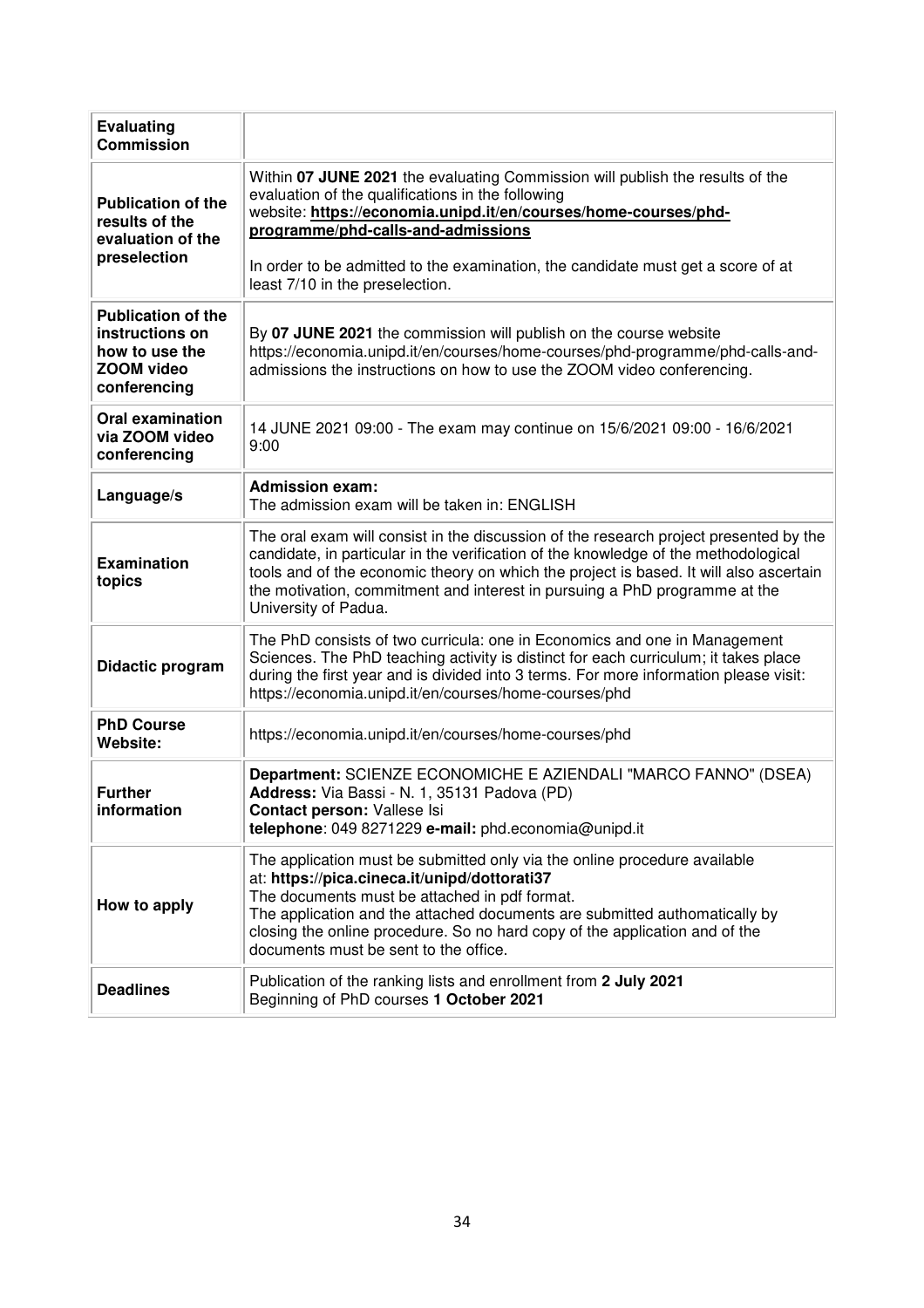| <b>PhD Course: ECONOMICS AND MANAGEMENT</b><br><b>Curriculum in MANAGEMENT</b> |                                                                                                                                                                   |                   |                                                                                                                                                                                                                                                                          |  |  |
|--------------------------------------------------------------------------------|-------------------------------------------------------------------------------------------------------------------------------------------------------------------|-------------------|--------------------------------------------------------------------------------------------------------------------------------------------------------------------------------------------------------------------------------------------------------------------------|--|--|
| <b>Department</b>                                                              | SCIENZE ECONOMICHE E AZIENDALI "MARCO FANNO" (DSEA)                                                                                                               |                   |                                                                                                                                                                                                                                                                          |  |  |
| <b>Duration</b>                                                                | 4 years                                                                                                                                                           |                   |                                                                                                                                                                                                                                                                          |  |  |
| Number of<br>positions                                                         | Scholarships funded<br>by the University                                                                                                                          | n. 3              |                                                                                                                                                                                                                                                                          |  |  |
|                                                                                | Scholarships funded<br>by Fondazione Cassa<br>di Risparmio di Padova<br>e Rovigo reserved to<br>applicants residing<br>outside Italy and<br>foreign qualification | n. 1              | WARNING: if you are in possession of a foreign<br>qualification and you residing outside Italy, please<br>select also this option in the online procedure in the<br>section "PhD courses-positions"                                                                      |  |  |
|                                                                                | <b>Total number of</b><br>positions                                                                                                                               | n. 4              |                                                                                                                                                                                                                                                                          |  |  |
| <b>Selection</b><br>criteria                                                   | PRESELECTION ON THE BASIS OF EVALUATION OF QUALIFICATIONS AND<br><b>ORAL EXAMINATION</b>                                                                          |                   |                                                                                                                                                                                                                                                                          |  |  |
| Oral<br>examination<br>via remote<br>interview:                                | Applicants will take the oral examination via remote interview (ZOOM)                                                                                             |                   |                                                                                                                                                                                                                                                                          |  |  |
| <b>Evaluation</b><br>criteria                                                  | Qualifications: points max 70<br>Oral examination: points max 30                                                                                                  |                   |                                                                                                                                                                                                                                                                          |  |  |
| Documents to<br>be submitted                                                   | Thesis:                                                                                                                                                           | Points:<br>max 3  | (Applicants waiting to be awarded the entrance<br>qualification: those waiting to be awarded the<br>entrance qualification by 30th September 2021 will<br>submit a summary of the master thesis project<br>(max. 4 pages) signed by the applicant and the<br>supervisor) |  |  |
|                                                                                | Curriculum:                                                                                                                                                       | Points:<br>max 31 | Curriculum vitae should also specify: i) list of exams<br>with grades of undergraduate and master studies; ii)<br>duration of stages and visiting periods in research<br>institutes (if any) with specification of performed<br>activities.                              |  |  |
|                                                                                | Scientific publications:                                                                                                                                          | Points:<br>max 3  |                                                                                                                                                                                                                                                                          |  |  |
|                                                                                | Other documents:                                                                                                                                                  | Points:<br>max 31 | i) Two reference letters; ii) reserch project (max. five<br>pages). Other titles that are useful for the evaluation<br>(and warmly recommended but not compulsory): i)<br>GRE OR GMAT TEST SCORE; ii) TOEFL or any<br>other certificate of proficency in English.        |  |  |
|                                                                                | Further documents<br>that the candidates<br>think relevant to their<br>evaluation:                                                                                | Points:<br>max 2  |                                                                                                                                                                                                                                                                          |  |  |
| <b>Preselection:</b><br><b>First meeting</b><br>of the                         | 04 JUNE 2021 09:00                                                                                                                                                |                   |                                                                                                                                                                                                                                                                          |  |  |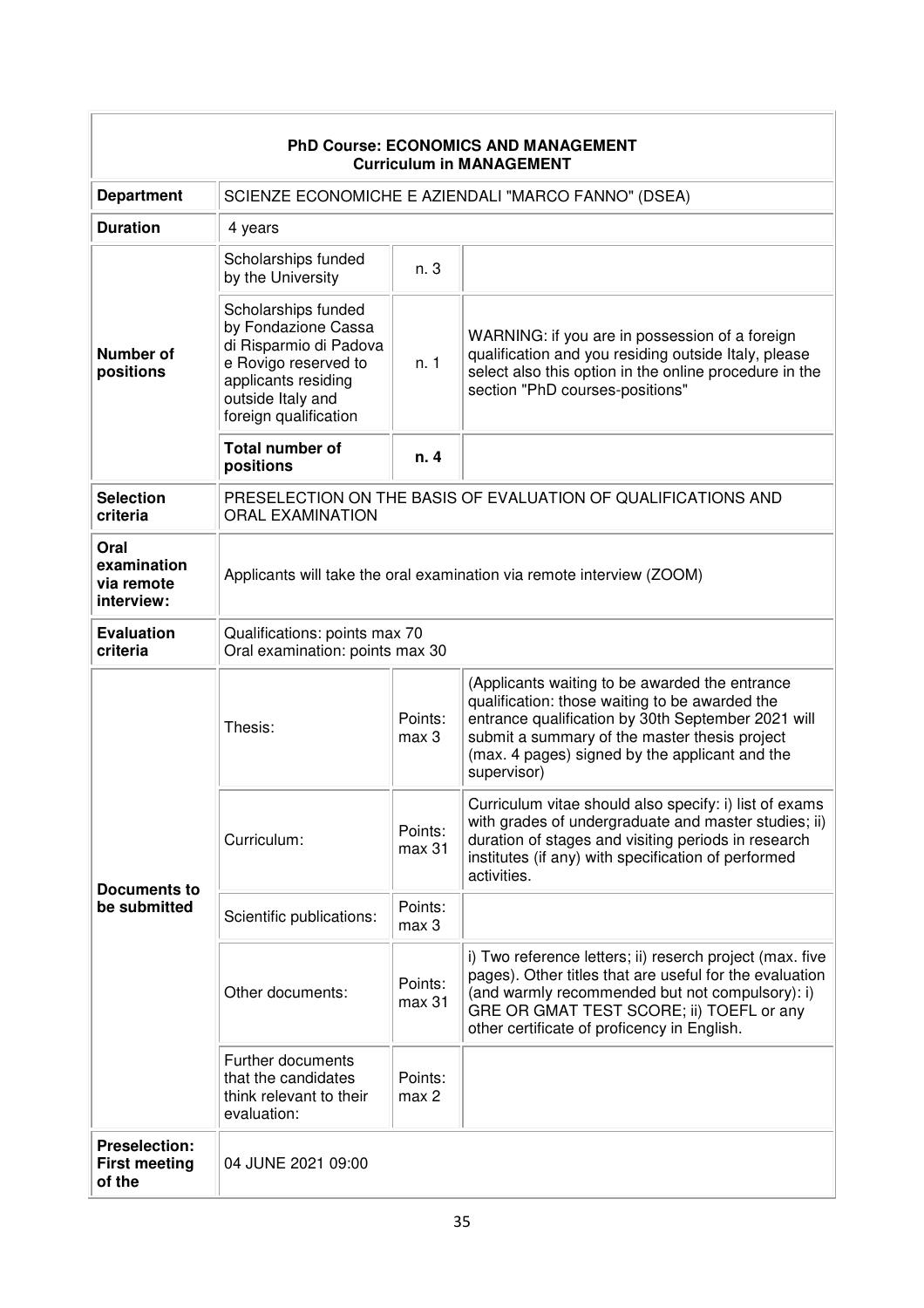| <b>Evaluating</b><br><b>Commission</b>                                                                 |                                                                                                                                                                                                                                                                                                                                                                                  |  |  |  |  |  |
|--------------------------------------------------------------------------------------------------------|----------------------------------------------------------------------------------------------------------------------------------------------------------------------------------------------------------------------------------------------------------------------------------------------------------------------------------------------------------------------------------|--|--|--|--|--|
| <b>Publication of</b><br>the results of<br>the evaluation<br>of the                                    | Within 07 JUNE 2021 the evaluating Commission will publish the results of the<br>evaluation of the qualifications in the following<br>website: https://economia.unipd.it/en/courses/home-courses/phd-<br>programme/phd-calls-and-admissions                                                                                                                                      |  |  |  |  |  |
| preselection                                                                                           | In order to be admitted to the examination, the candidate must get a score of at least<br>7/10 in the preselection.                                                                                                                                                                                                                                                              |  |  |  |  |  |
| <b>Publication of</b><br>the<br>instructions on<br>how to use the<br><b>ZOOM</b> video<br>conferencing | By 07 JUNE 2021 the commission will publish on the course website<br>https://economia.unipd.it/en/courses/home-courses/phd-programme/phd-calls-and-<br>admissions the instructions on how to use the ZOOM video conferencing.                                                                                                                                                    |  |  |  |  |  |
| Oral<br>examination<br>via ZOOM<br>video<br>conferencing                                               | 14 JUNE 2021 09:00 - The exam may continue on 15/06/2021 09:00 - 16/6/2021 9:00                                                                                                                                                                                                                                                                                                  |  |  |  |  |  |
| Language/s                                                                                             | <b>Admission exam:</b><br>The admission exam will be taken in: ENGLISH                                                                                                                                                                                                                                                                                                           |  |  |  |  |  |
| <b>Examination</b><br>topics                                                                           | The oral exam will consist in the discussion of the research project presented by the<br>candidate, in particular in the verification of the knowledge of the methodological tools<br>and of the economic theory on which the project is based. It will also ascertain the<br>motivation, commitment and interest in pursuing a PhD programme at the University of<br>Padua.     |  |  |  |  |  |
| <b>Didactic</b><br>program                                                                             | The PhD consists of two curricula: one in Economics and one in Management<br>Sciences. The PhD teaching activity is distinct for each curriculum; it takes place during<br>the first year and is divided into 3 terms. For more information please visit:<br>https://economia.unipd.it/en/courses/home-courses/phd                                                               |  |  |  |  |  |
| <b>PhD Course</b><br>Website:                                                                          | https://economia.unipd.it/en/courses/home-courses/phd                                                                                                                                                                                                                                                                                                                            |  |  |  |  |  |
| <b>Further</b><br>information                                                                          | Department: SCIENZE ECONOMICHE E AZIENDALI "MARCO FANNO" (DSEA)<br>Address: Via Bassi - N. 1, 35131 Padova (PD)<br>Contact person: Vallese Isi<br>telephone: 049 8271229 e-mail: phd.economia@unipd.it                                                                                                                                                                           |  |  |  |  |  |
| How to apply                                                                                           | The application must be submitted only via the online procedure available<br>at: https://pica.cineca.it/unipd/dottorati37<br>The documents must be attached in pdf format.<br>The application and the attached documents are submitted authomatically by closing<br>the online procedure. So no hard copy of the application and of the documents must be<br>sent to the office. |  |  |  |  |  |
| <b>Deadlines</b>                                                                                       | Publication of the ranking lists and enrollment from 2 July 2021<br>Beginning of PhD courses 1 October 2021                                                                                                                                                                                                                                                                      |  |  |  |  |  |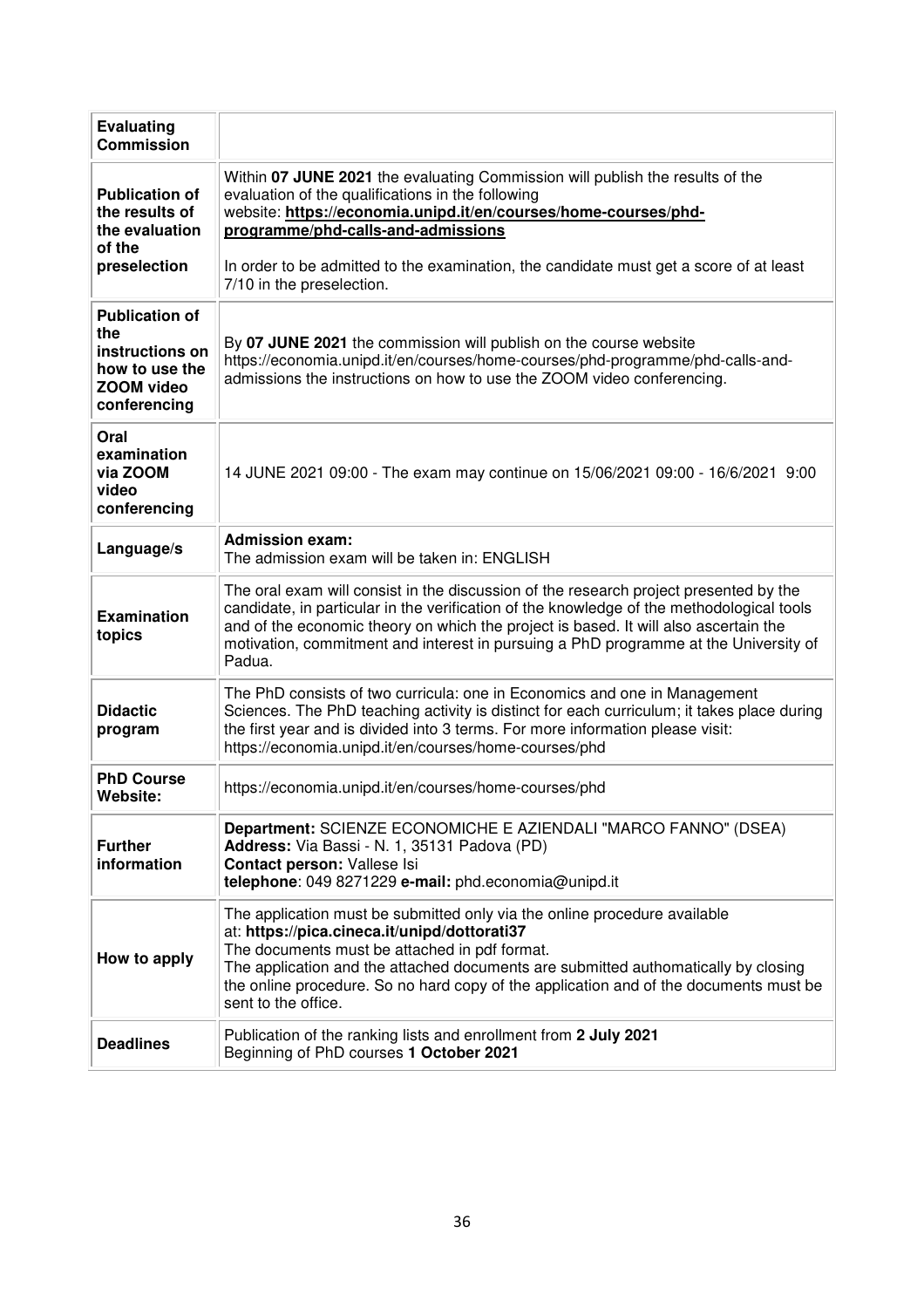| PhD Course: FUSION SCIENCE AND ENGINEERING<br>in agreement with Università degli Studi di Napoli Federico II |                                                                               |                                                                  |                                                                                                                                                                                                                                                                                                                                                                                                                                                                                              |  |
|--------------------------------------------------------------------------------------------------------------|-------------------------------------------------------------------------------|------------------------------------------------------------------|----------------------------------------------------------------------------------------------------------------------------------------------------------------------------------------------------------------------------------------------------------------------------------------------------------------------------------------------------------------------------------------------------------------------------------------------------------------------------------------------|--|
| <b>Department</b>                                                                                            | Centro di Ateneo "Centro Ricerche Fusione"                                    |                                                                  |                                                                                                                                                                                                                                                                                                                                                                                                                                                                                              |  |
| <b>Duration</b>                                                                                              | 3 years                                                                       |                                                                  |                                                                                                                                                                                                                                                                                                                                                                                                                                                                                              |  |
|                                                                                                              | Scholarships<br>funded by the<br>University                                   | n. 2                                                             |                                                                                                                                                                                                                                                                                                                                                                                                                                                                                              |  |
|                                                                                                              | University<br>Scholarships co-<br>funded by<br><b>University Centre</b>       | n. 1                                                             | Co-Funding Centre: Centro di Ateneo "Centro<br>Ricerche Fusione"                                                                                                                                                                                                                                                                                                                                                                                                                             |  |
| Number of<br>positions                                                                                       | Scholarships<br>funded by institution<br>arrangement                          | n. 3                                                             | 1 scholarship funded by Università degli Studi di<br>Napoli Federico II;<br>1 scholarship funded by Università degli Studi di<br>Napoli Federico II;<br>1 scholarship funded by Università degli Studi di<br>Napoli Federico II;                                                                                                                                                                                                                                                             |  |
|                                                                                                              | Scholarships<br>funded by external<br>public or private<br>bodies/Departments | n.1                                                              | 1 scholarship funded by DTT S.c.a.r.l. -<br>Topic: Development of new solutions for high<br>voltage power supplies of Neutral Beam Injectors for<br>nuclear fusion experiments;                                                                                                                                                                                                                                                                                                              |  |
|                                                                                                              | <b>Industrial Doctorate</b>                                                   | n.2                                                              | 2 places reserved to employees of Consorzio RFX<br>legally seated in Corso Stati Uniti 4, 35127, Padova                                                                                                                                                                                                                                                                                                                                                                                      |  |
|                                                                                                              | <b>Total number of</b><br>positions                                           | n. 9                                                             |                                                                                                                                                                                                                                                                                                                                                                                                                                                                                              |  |
| <b>Selection criteria</b>                                                                                    | <b>ORAL EXAMINATION</b>                                                       |                                                                  | PRESELECTION ON THE BASIS OF EVALUATION OF QUALIFICATIONS AND                                                                                                                                                                                                                                                                                                                                                                                                                                |  |
| <b>Oral examination</b><br>via remote<br>interview:                                                          |                                                                               |                                                                  | Applicants will take the oral examination via remote interview (ZOOM)                                                                                                                                                                                                                                                                                                                                                                                                                        |  |
| <b>Evaluation criteria</b>                                                                                   |                                                                               | Qualifications: points max 70<br>Oral examination: points max 30 |                                                                                                                                                                                                                                                                                                                                                                                                                                                                                              |  |
|                                                                                                              | Thesis:                                                                       | Points:<br>max<br>10                                             | Applicants waiting to be awarded the entrance<br>qualification: candidates waiting to be awarded the<br>entrance qualification by 30th September 2021 will<br>submit a summary of the master thesis project (max.<br>4 pages) signed by the applicant and the supervisor                                                                                                                                                                                                                     |  |
| Documents to be<br>submitted                                                                                 | Curriculum:                                                                   | Points:<br>max<br>30                                             | The CV (please use the Europass CV template)<br>must include the following information: - Grade Point<br>Average (GPA) for every degree obtained (attach<br>copy of the Transcript of Records) - Time spent<br>abroad during your studies (e.g. Erasmus grants,<br>Time, Erasmus Placement, thesis abroad, etc.) -<br>Relevant work experience (research grants,<br>scholarships, internship periods, period of<br>employment) - Awards - Knowledge of foreign<br>languages (certifications) |  |
|                                                                                                              | Scientific<br>publications:                                                   | Points:<br>max 5                                                 | Publications in journals / conferences proceedings /<br>books. Manuscripts accepted for publication can also                                                                                                                                                                                                                                                                                                                                                                                 |  |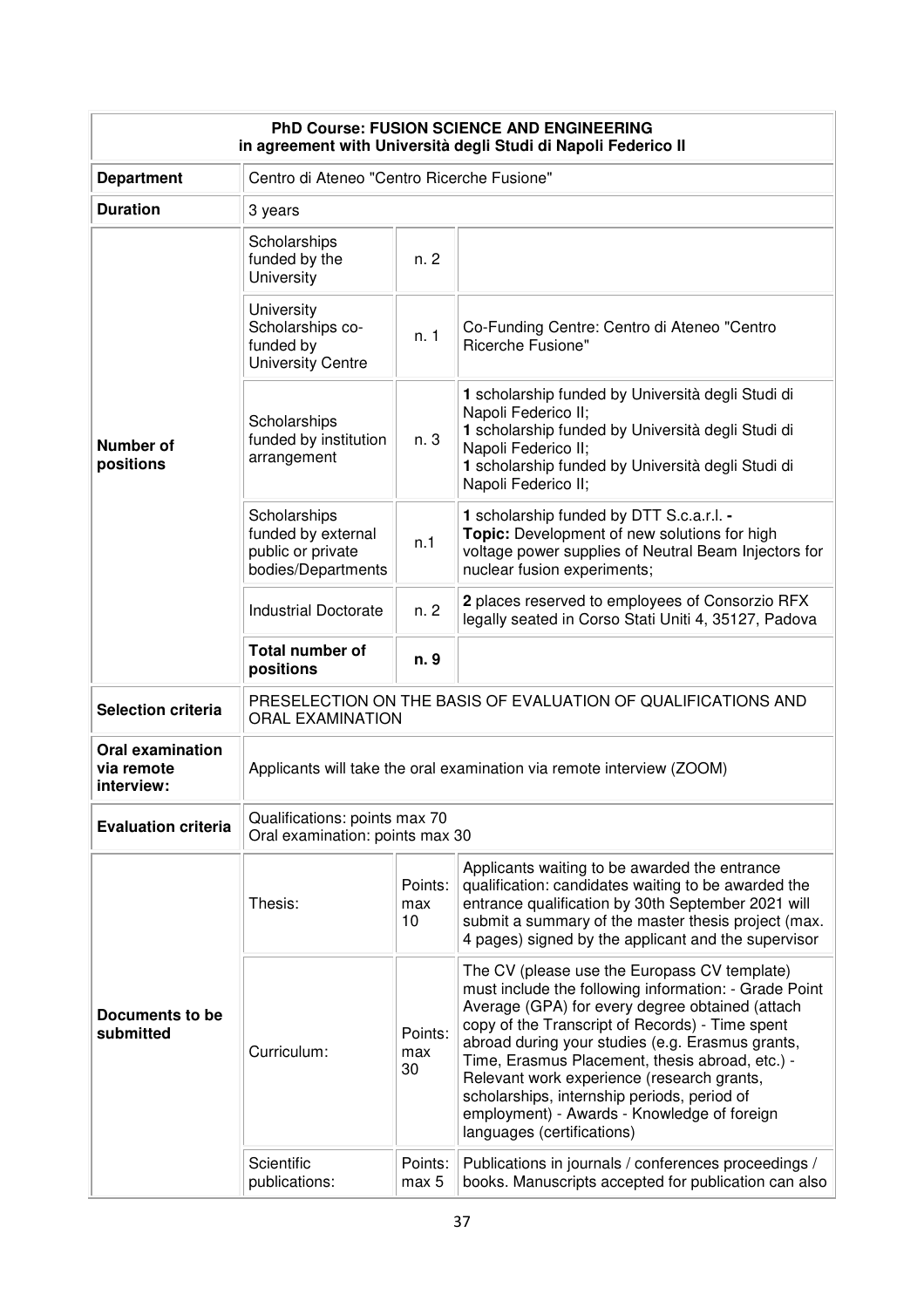|                                                                                        |                                                                                                                                                                                                                                                                                                          |                      | be considered if suitable documentation is provided<br>(conference programme, acceptance letter, DOI etc.)                                                                                                                                                                                                                                                                                                                                                                                                                                                                                                                                                                                                                                                                                                                                                                                                                                                                                                                                                                          |
|----------------------------------------------------------------------------------------|----------------------------------------------------------------------------------------------------------------------------------------------------------------------------------------------------------------------------------------------------------------------------------------------------------|----------------------|-------------------------------------------------------------------------------------------------------------------------------------------------------------------------------------------------------------------------------------------------------------------------------------------------------------------------------------------------------------------------------------------------------------------------------------------------------------------------------------------------------------------------------------------------------------------------------------------------------------------------------------------------------------------------------------------------------------------------------------------------------------------------------------------------------------------------------------------------------------------------------------------------------------------------------------------------------------------------------------------------------------------------------------------------------------------------------------|
|                                                                                        | Other documents:                                                                                                                                                                                                                                                                                         | Points:<br>max<br>25 | The candidate must submit a RESEARCH<br>PROJECT among the research topics reported at:<br>https://crf.unipd.it/phd/admission The description of<br>constrained research topics funded by external<br>partners (if any) are reported at:<br>https://crf.unipd.it/phd/admission If the candidate is<br>applying for a scholarship with constrained research<br>topic, the proposed project must be related to that<br>specific research topic. The research project must<br>include: 1) Project title and abstract (max 500 words)<br>2) State of the Art of the subject of the project (max<br>one page) 3) Project objectives and scientific and<br>personal motivations for undertaking the specific<br>research proposed and for choosing the PhD course<br>in Fusion Science and Engineering (max one page)<br>4) Methods proposed to achieve the project<br>objectives, and sequence of activities (max one<br>page) 5) References (max 10) The project should be<br>written in English using an A4 page format, with 2.5<br>cm margins, single line, font Times New Roman 12pt |
| <b>Preselection: First</b><br>meeting of the<br><b>Evaluating</b><br><b>Commission</b> | 08 JUNE 2021 10:00                                                                                                                                                                                                                                                                                       |                      |                                                                                                                                                                                                                                                                                                                                                                                                                                                                                                                                                                                                                                                                                                                                                                                                                                                                                                                                                                                                                                                                                     |
| <b>Publication of the</b><br>results of the<br>evaluation of the<br>preselection       | Within 08 JUNE 2021 the evaluating Commission will publish the results of the<br>evaluation of the qualifications in the following<br>website: https://crf.unipd.it/phd/admission<br>In order to be admitted to the examination, the candidate must get a score of at<br>least 7/10 in the preselection. |                      |                                                                                                                                                                                                                                                                                                                                                                                                                                                                                                                                                                                                                                                                                                                                                                                                                                                                                                                                                                                                                                                                                     |
| <b>Publication of the</b><br>instructions on<br>how to use the<br>ZOOM video           | By 08 JUNE 2021 the commission will publish on the course website<br>https://crf.unipd.it/phd/admission the instructions on how to use the ZOOM video<br>conferencing.                                                                                                                                   |                      |                                                                                                                                                                                                                                                                                                                                                                                                                                                                                                                                                                                                                                                                                                                                                                                                                                                                                                                                                                                                                                                                                     |
| conferencing                                                                           |                                                                                                                                                                                                                                                                                                          |                      |                                                                                                                                                                                                                                                                                                                                                                                                                                                                                                                                                                                                                                                                                                                                                                                                                                                                                                                                                                                                                                                                                     |
| <b>Oral examination</b><br>via ZOOM video<br>conferencing                              |                                                                                                                                                                                                                                                                                                          |                      | 09 JUNE 2021 09:00 - The exam may continue on 10/06/2021 09:00                                                                                                                                                                                                                                                                                                                                                                                                                                                                                                                                                                                                                                                                                                                                                                                                                                                                                                                                                                                                                      |
| Language/s                                                                             | language/s: English<br><b>Admission exam:</b><br>The admission exam will be taken in: English                                                                                                                                                                                                            |                      | Foreign language/s assessment at the oral examination:<br>At the oral examination the commission will assess the knowledge of the following                                                                                                                                                                                                                                                                                                                                                                                                                                                                                                                                                                                                                                                                                                                                                                                                                                                                                                                                         |
| <b>Examination</b><br>topics                                                           |                                                                                                                                                                                                                                                                                                          |                      | Plasma physics and magnetic confinement fusion technology                                                                                                                                                                                                                                                                                                                                                                                                                                                                                                                                                                                                                                                                                                                                                                                                                                                                                                                                                                                                                           |
| Didactic program                                                                       |                                                                                                                                                                                                                                                                                                          |                      | The teaching activity of the course addresses topics related to Fusion Science and<br>Engineering. Specifically the following three Advanced Courses are offered: - AC1:<br>Physics and Diagnostics of Plasmas - AC2: Plasma Control - AC3: Fusion<br>Technologies Further info: https://crf.unipd.it/phd/courses                                                                                                                                                                                                                                                                                                                                                                                                                                                                                                                                                                                                                                                                                                                                                                   |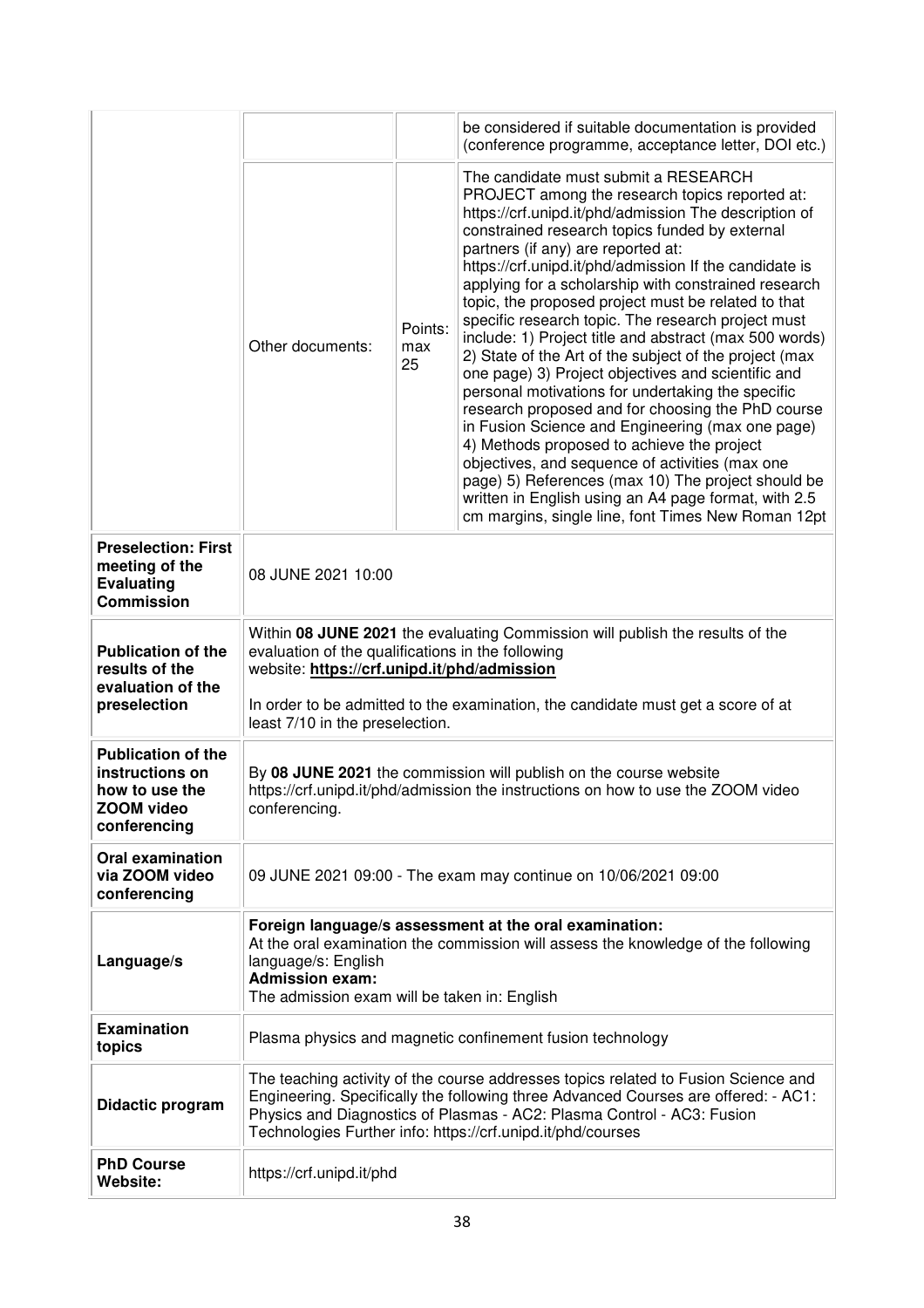| <b>Further</b><br>information | Department: Centro di Ateneo "Centro Ricerche Fusione"<br>Address: Via Corso Stati Uniti - N. 4, 35127 Padova (PD)<br>Contact person: Colautti Fiorella<br>telephone: +39 049 8295891 e-mail: fiorella.colautti@igi.cnr.it                                                                                                                                                       |
|-------------------------------|----------------------------------------------------------------------------------------------------------------------------------------------------------------------------------------------------------------------------------------------------------------------------------------------------------------------------------------------------------------------------------|
| How to apply                  | The application must be submitted only via the online procedure available<br>at: https://pica.cineca.it/unipd/dottorati37<br>The documents must be attached in pdf format.<br>The application and the attached documents are submitted authomatically by<br>closing the online procedure. So no hard copy of the application and of the<br>documents must be sent to the office. |
| <b>Deadlines</b>              | Publication of the ranking lists and enrollment from 2 July 2021<br>Beginning of PhD courses 1 October 2021                                                                                                                                                                                                                                                                      |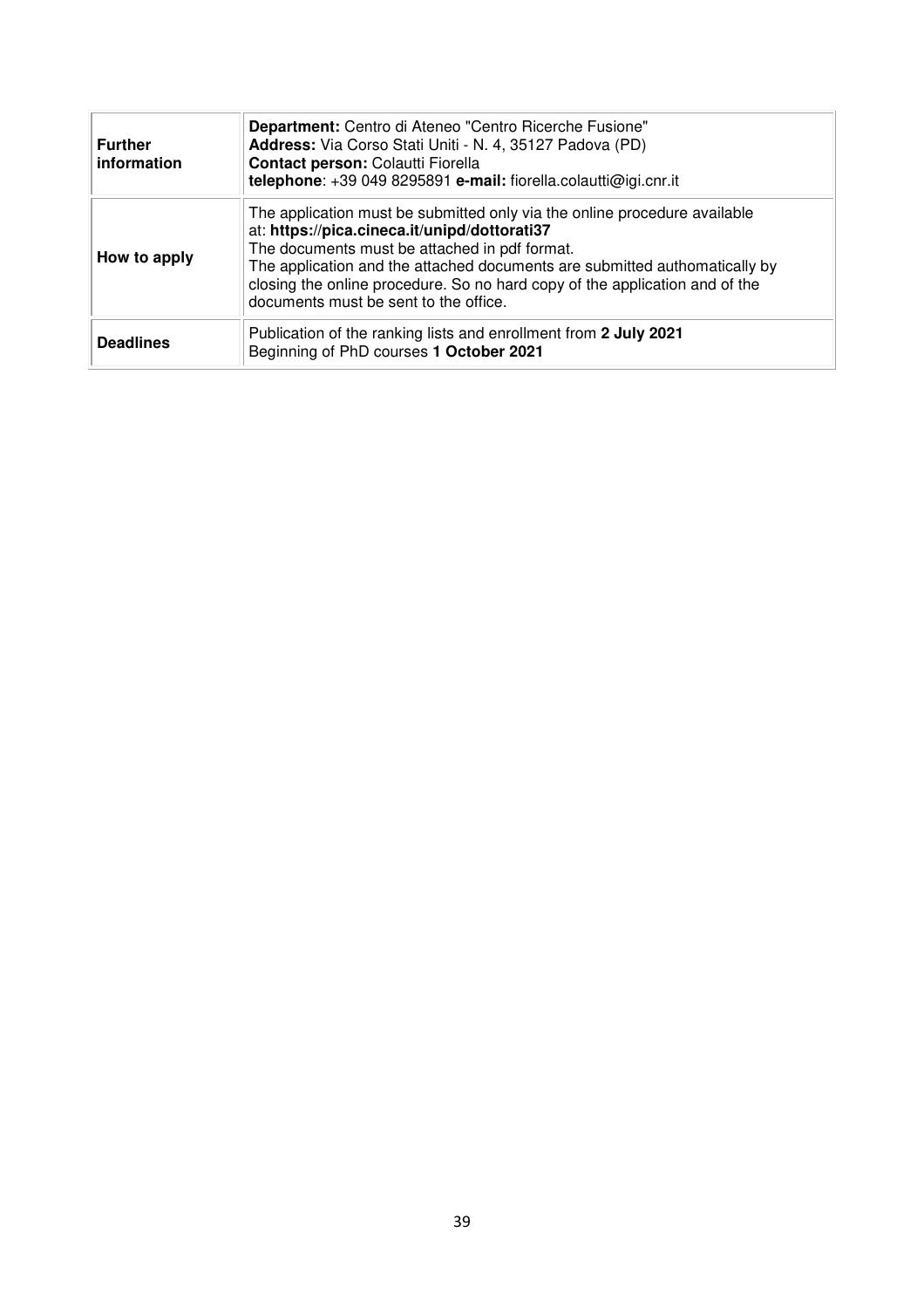|                                                     | <b>PhD Course: GEOSCIENCES</b>                                                                                                                                                 |                                                                                          |                                                                                                                                                                                                                                                                                                                                                                                                                                                                                                                                                                                                                                                                                                                                                                                                                                                                                                                                                                                                                                              |  |
|-----------------------------------------------------|--------------------------------------------------------------------------------------------------------------------------------------------------------------------------------|------------------------------------------------------------------------------------------|----------------------------------------------------------------------------------------------------------------------------------------------------------------------------------------------------------------------------------------------------------------------------------------------------------------------------------------------------------------------------------------------------------------------------------------------------------------------------------------------------------------------------------------------------------------------------------------------------------------------------------------------------------------------------------------------------------------------------------------------------------------------------------------------------------------------------------------------------------------------------------------------------------------------------------------------------------------------------------------------------------------------------------------------|--|
| <b>Department</b>                                   | <b>GEOSCIENZE</b>                                                                                                                                                              |                                                                                          |                                                                                                                                                                                                                                                                                                                                                                                                                                                                                                                                                                                                                                                                                                                                                                                                                                                                                                                                                                                                                                              |  |
| <b>Duration</b>                                     | 3 years                                                                                                                                                                        |                                                                                          |                                                                                                                                                                                                                                                                                                                                                                                                                                                                                                                                                                                                                                                                                                                                                                                                                                                                                                                                                                                                                                              |  |
|                                                     | Scholarships<br>funded by the<br>University                                                                                                                                    | n. 5                                                                                     |                                                                                                                                                                                                                                                                                                                                                                                                                                                                                                                                                                                                                                                                                                                                                                                                                                                                                                                                                                                                                                              |  |
|                                                     | Scholarships<br>funded by the<br>University reserved<br>to applicants with<br>foreign qualification                                                                            | n. 1                                                                                     | WARNING: if you are in possession of a foreign<br>qualification, please select also this option in the<br>online procedure in the section "PhD courses-<br>positions"                                                                                                                                                                                                                                                                                                                                                                                                                                                                                                                                                                                                                                                                                                                                                                                                                                                                        |  |
|                                                     | Scholarships<br>funded by<br><b>Fondazione Cassa</b><br>di Risparmio di<br>Padova e Rovigo<br>reserved to<br>applicants residing<br>outside Italy and<br>foreign qualification | n. 1                                                                                     | WARNING: if you are in possession of a foreign<br>qualification and you residing outside Italy, please<br>select also this option in the online procedure in the<br>section "PhD courses-positions"                                                                                                                                                                                                                                                                                                                                                                                                                                                                                                                                                                                                                                                                                                                                                                                                                                          |  |
| <b>Number of</b><br>positions                       | Scholarships<br>funded by external<br>public or private<br>bodies/Departments                                                                                                  | n. 4                                                                                     | 1 scholarship funded by Fondazione Cassa di<br>Risparmio di Padova e Rovigo;<br>1 scholarship funded by Dipartimento di Geoscienze<br>su fondi della convenzione con il Comune di<br>Verona, nell'ambito dell'Accordo quadro per attività<br>di studio e ricerca finalizzate al monitoraggio di<br>edifici monumentali DAP_COMM20_01 -<br>Topic: Integrated monitoring and modelling<br>approaches for better assessment of structural<br>response to natural hazards;<br>1 scholarship funded by Istituto Nazionale di<br>Astrofisica, Istituto di Astrofisica e Planetologia<br>Spaziali - IAPS - Topic: Compositional study of the<br>oldest Meridiani Planum Terrain, Mars, using data<br>from orbiting imaging spectrometers and correlation<br>with morphology, structures and stratigraphy to<br>produce integrated planetary geological map;<br>1 scholarship funded by Istituto Nazionale di<br>Geofisica e Vulcanologia - INGV - Topic: Formation<br>of polished surfaces in natural rocks: experimental<br>and field constraints; |  |
|                                                     | <b>Total number of</b><br>positions                                                                                                                                            | n. 11                                                                                    |                                                                                                                                                                                                                                                                                                                                                                                                                                                                                                                                                                                                                                                                                                                                                                                                                                                                                                                                                                                                                                              |  |
| <b>Selection criteria</b>                           |                                                                                                                                                                                | PRESELECTION ON THE BASIS OF EVALUATION OF QUALIFICATIONS AND<br><b>ORAL EXAMINATION</b> |                                                                                                                                                                                                                                                                                                                                                                                                                                                                                                                                                                                                                                                                                                                                                                                                                                                                                                                                                                                                                                              |  |
| <b>Oral examination</b><br>via remote<br>interview: |                                                                                                                                                                                | Applicants will take the oral examination via remote interview (ZOOM)                    |                                                                                                                                                                                                                                                                                                                                                                                                                                                                                                                                                                                                                                                                                                                                                                                                                                                                                                                                                                                                                                              |  |
| <b>Evaluation criteria</b>                          | Qualifications: points max 60<br>Oral examination: points max 40                                                                                                               |                                                                                          |                                                                                                                                                                                                                                                                                                                                                                                                                                                                                                                                                                                                                                                                                                                                                                                                                                                                                                                                                                                                                                              |  |
| Documents to be<br>submitted                        | Thesis:                                                                                                                                                                        | Points:<br>max 2                                                                         | (Applicants waiting to be awarded the entrance<br>qualification: those waiting to be awarded the                                                                                                                                                                                                                                                                                                                                                                                                                                                                                                                                                                                                                                                                                                                                                                                                                                                                                                                                             |  |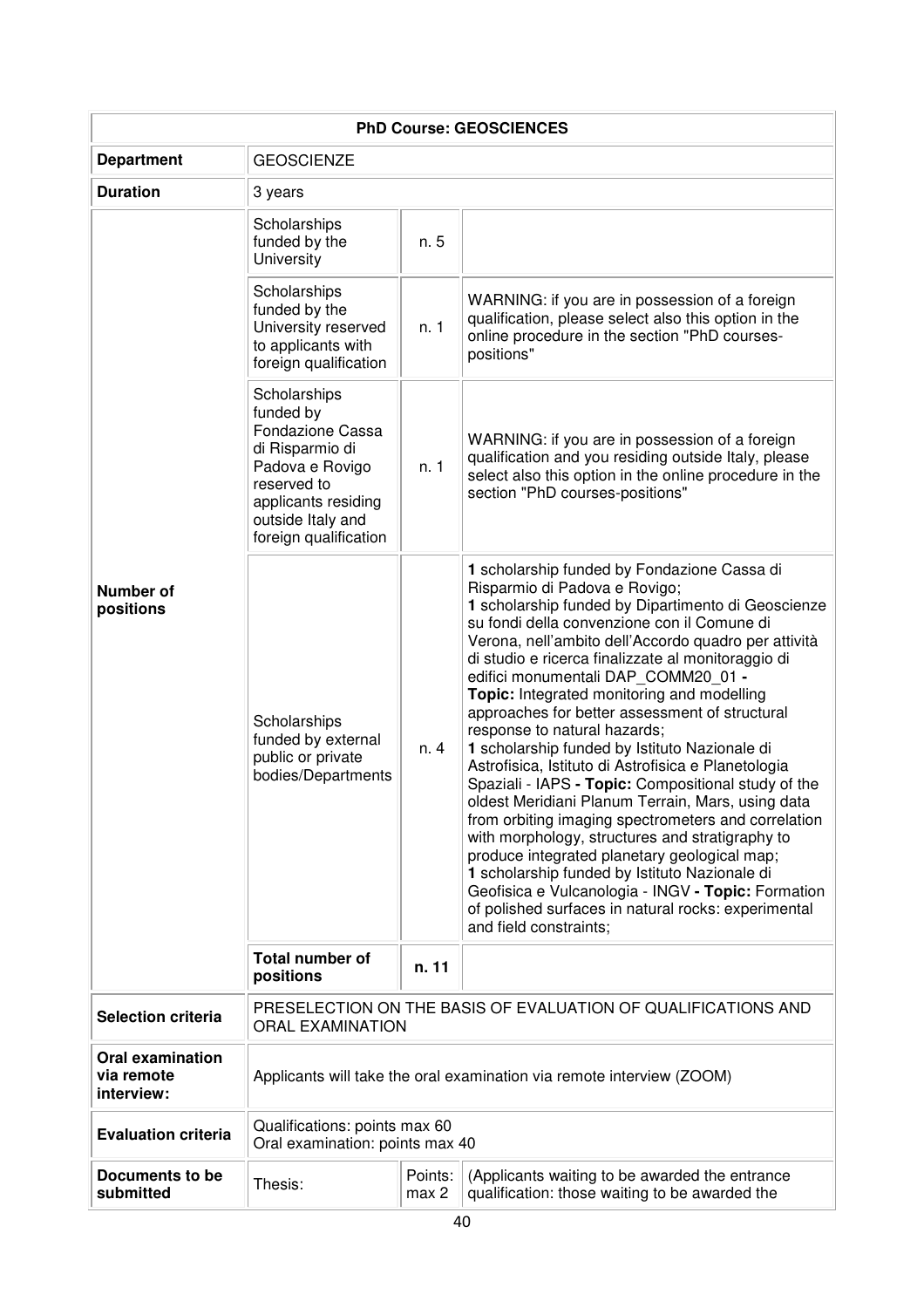|                                                                                                     |                                                                                                                                                                                                       |                      | entrance qualification by 30th September 2021 will<br>submit a summary of the master thesis project<br>(max. 4 pages) signed by the applicant and the<br>supervisor)                                                                                                                                                                                                                                                                                              |
|-----------------------------------------------------------------------------------------------------|-------------------------------------------------------------------------------------------------------------------------------------------------------------------------------------------------------|----------------------|-------------------------------------------------------------------------------------------------------------------------------------------------------------------------------------------------------------------------------------------------------------------------------------------------------------------------------------------------------------------------------------------------------------------------------------------------------------------|
|                                                                                                     | Curriculum:                                                                                                                                                                                           | Points:<br>max<br>25 | Please attach along with the curriculum vitae the<br>transcript of records of both Bachelor and Master<br>degrees. In addition, for each qualification, indicate<br>the final evaluation. In addition, provide official<br>documentation of any previous teaching and<br>research experiences, research periods in a foreign<br>country, awards and grants.                                                                                                       |
|                                                                                                     | Scientific<br>publications:                                                                                                                                                                           | Points:<br>max 2     | Any publications can be presented. Non-peer<br>review national and international publications, peer-<br>review national and international publications,<br>monographies, geological maps, abstracts and<br>extended abstracts at national and international<br>conferences.                                                                                                                                                                                       |
|                                                                                                     | Other documents:                                                                                                                                                                                      | Points:<br>max<br>30 | The applicant must present a research project (in<br>English; max 8000 characters, spaces included)<br>related to one of the topics presented in<br>https://www.geoscienze.unipd.it/corsi/phd-<br>course/phd-research-projects-2021. Two reference<br>letters from Professors or Researchers from<br>national and/or international Universities and<br>Research Centers and from industries. GRE<br>General Part test, TOEFL, IELTS and similar, if<br>available. |
|                                                                                                     | Further documents<br>that the candidates<br>think relevant to<br>their evaluation:                                                                                                                    | Points:<br>max 1     |                                                                                                                                                                                                                                                                                                                                                                                                                                                                   |
| <b>Preselection: First</b><br>meeting of the<br><b>Evaluating</b><br><b>Commission</b>              | 03 JUNE 2021 09:00                                                                                                                                                                                    |                      |                                                                                                                                                                                                                                                                                                                                                                                                                                                                   |
| <b>Publication of the</b><br>results of the<br>evaluation of the                                    | Within 07 JUNE 2021 the evaluating Commission will publish the results of the<br>evaluation of the qualifications in the following<br>website: https://www.geoscienze.unipd.it/corsi/scuola-dottorato |                      |                                                                                                                                                                                                                                                                                                                                                                                                                                                                   |
| preselection                                                                                        | In order to be admitted to the examination, the candidate must get a score of at<br>least 7/10 in the preselection.                                                                                   |                      |                                                                                                                                                                                                                                                                                                                                                                                                                                                                   |
| <b>Publication of the</b><br>instructions on<br>how to use the<br><b>ZOOM video</b><br>conferencing | By 07 JUNE 2021 the commission will publish on the course website<br>https://www.geoscienze.unipd.it/corsi/scuola-dottorato the instructions on how to<br>use the ZOOM video conferencing.            |                      |                                                                                                                                                                                                                                                                                                                                                                                                                                                                   |
| <b>Oral examination</b><br>via ZOOM video<br>conferencing                                           |                                                                                                                                                                                                       |                      | 09 JUNE 2021 09:00 - The exam may continue on 10/06/2021 9.00                                                                                                                                                                                                                                                                                                                                                                                                     |
| Language/s                                                                                          | Foreign language/s assessment at the oral examination:<br>At the oral examination the commission will assess the knowledge of the following<br>language: English                                      |                      |                                                                                                                                                                                                                                                                                                                                                                                                                                                                   |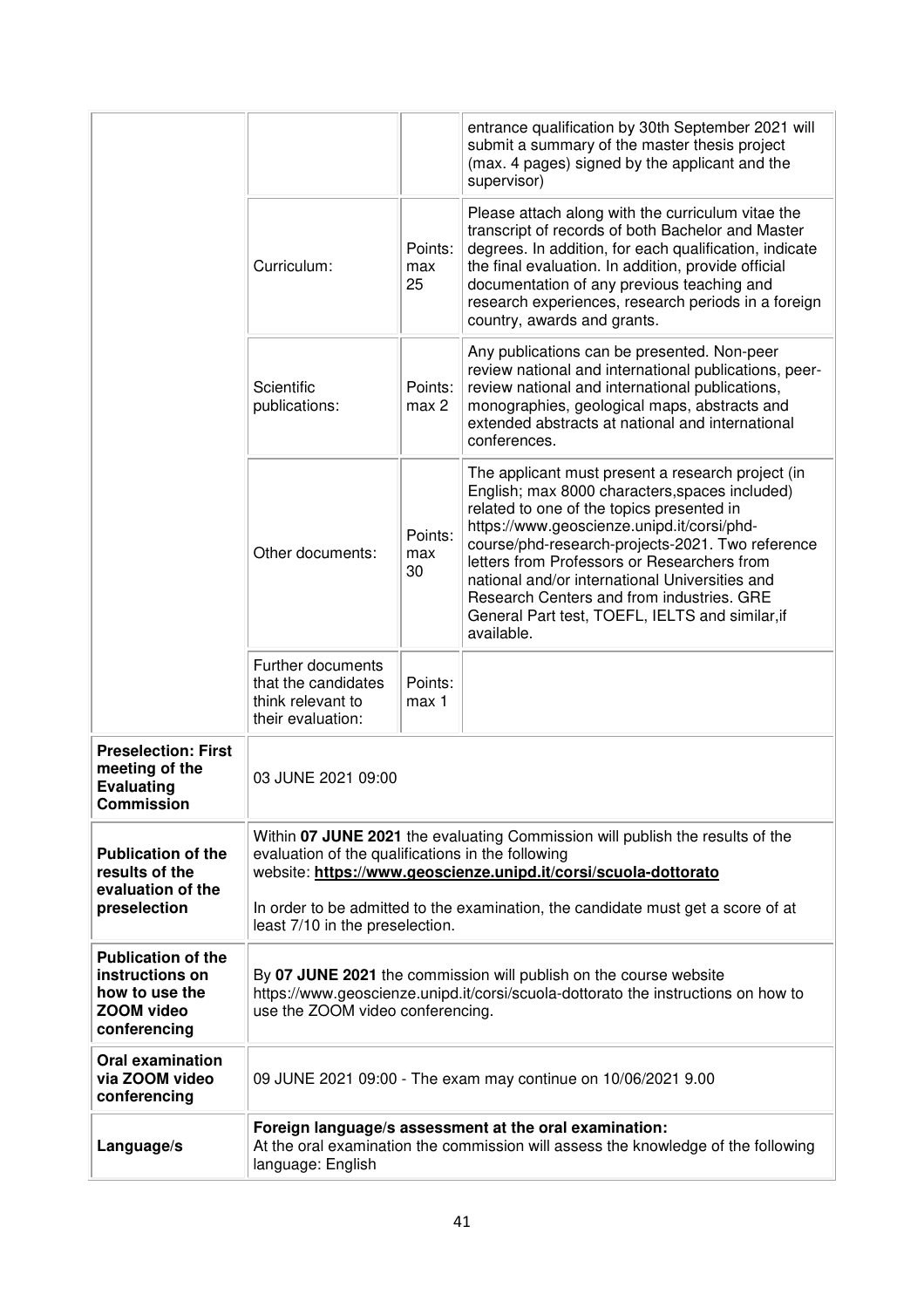|                               | <b>Admission exam:</b><br>The admission exam will be taken in: Italian/English                                                                                                                                                                                                                                                                                                                                                  |
|-------------------------------|---------------------------------------------------------------------------------------------------------------------------------------------------------------------------------------------------------------------------------------------------------------------------------------------------------------------------------------------------------------------------------------------------------------------------------|
| <b>Examination topics</b>     | Mineralogy, petrology and petrography, geochemistry and volcanology, mineral<br>geological resources, mineralogical and petrographic applications for the<br>environment and cultural heritage, structural geology, stratigraphy, sedimentology,<br>paleontology and paleoecology, physical geography and geomorphology, applied<br>geology, geophysics and applied geophysics.                                                 |
| Didactic program              | All teaching activities are in English. In detail, the Ph.D. students must attend<br>compulsory courses mainly during the first year of Ph.D. (Multivariate<br>Analysis, Experimental design, Scientific English for PhD Geosciences students e<br>The PhD student in the research world). Several other courses are organized by<br>the Ph.D. Course. For more info: http://www.geoscienze.unipd.it/corsi/scuola-<br>dottorato |
| <b>PhD Course</b><br>Website: | https://www.geoscienze.unipd.it/corsi/scuola-dottorato                                                                                                                                                                                                                                                                                                                                                                          |
| <b>Further</b><br>information | Department: GEOSCIENZE<br>Address: Via Giovanni Gradenigo - N. 6, 35131 Padova (PD)<br>Contact person: Ciocca Lorenzo<br>telephone: 0498279114-92 e-mail: dottorato.geoscienze@unipd.it                                                                                                                                                                                                                                         |
| How to apply                  | The application must be submitted only via the online procedure available<br>at: https://pica.cineca.it/unipd/dottorati37<br>The documents must be attached in pdf format.<br>The application and the attached documents are submitted authomatically by<br>closing the online procedure. So no hard copy of the application and of the<br>documents must be sent to the office.                                                |
| <b>Deadlines</b>              | Publication of the ranking lists and enrollment from 2 July 2021<br>Beginning of PhD courses 1 October 2021                                                                                                                                                                                                                                                                                                                     |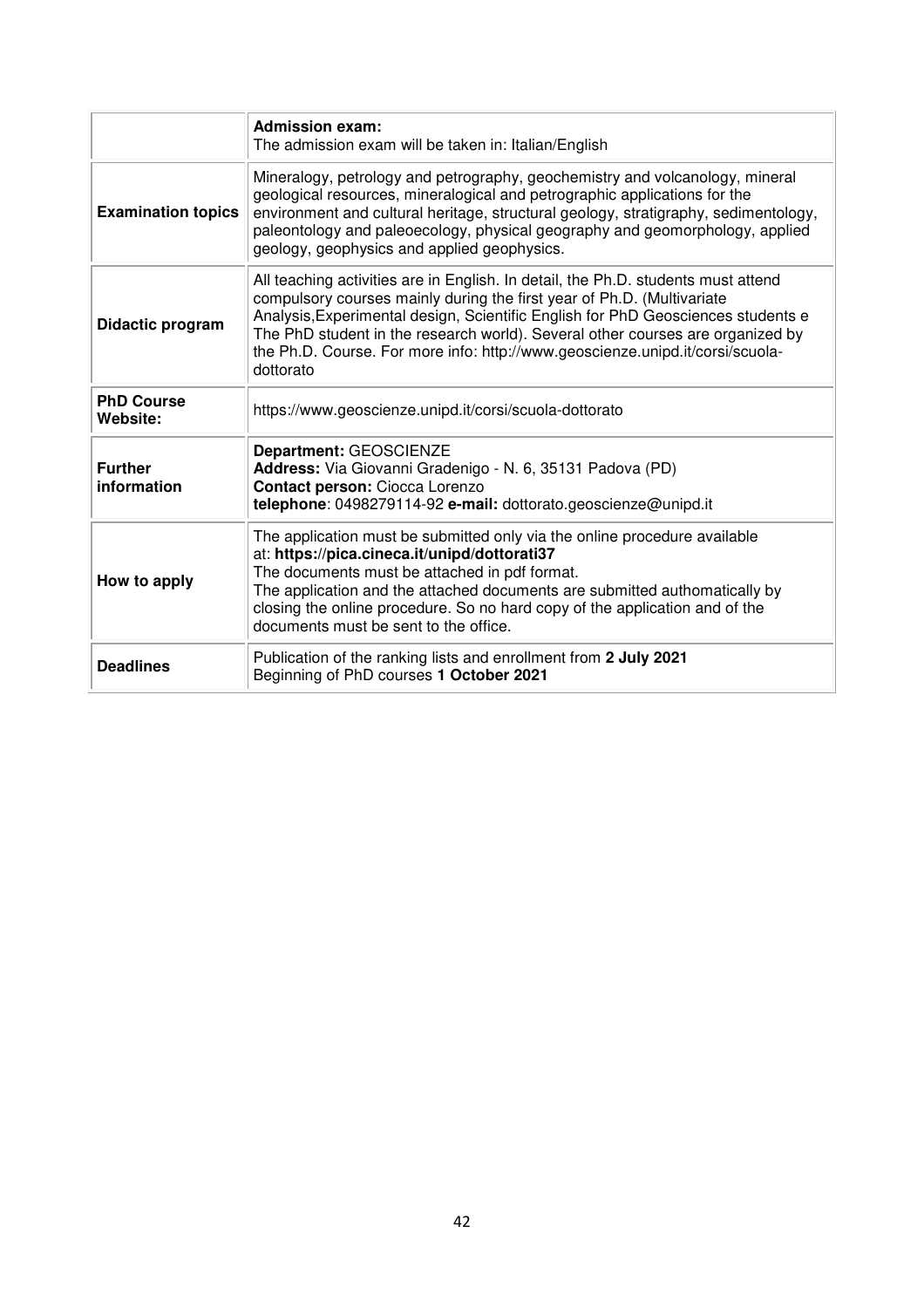| PhD Course: HISTORICAL, GEOGRAPHICAL AND ANTHROPOLOGICAL STUDIES in agreement<br>with Università Ca' Foscari Venezia |                                                                                                                                                                                                                                                                                                                                                                           |       |                                                                                                                                                                                                                                                                                                                                                                                                                                                                                                                                                                                                                                                                                                                                                                                                                                             |  |
|----------------------------------------------------------------------------------------------------------------------|---------------------------------------------------------------------------------------------------------------------------------------------------------------------------------------------------------------------------------------------------------------------------------------------------------------------------------------------------------------------------|-------|---------------------------------------------------------------------------------------------------------------------------------------------------------------------------------------------------------------------------------------------------------------------------------------------------------------------------------------------------------------------------------------------------------------------------------------------------------------------------------------------------------------------------------------------------------------------------------------------------------------------------------------------------------------------------------------------------------------------------------------------------------------------------------------------------------------------------------------------|--|
| <b>Curricula</b>                                                                                                     | <b>HISTORICAL STUDIES</b><br><b>GEOGRAPHICAL STUDIES</b><br>HISTORIC-RELIGIOUS AND ANTHROPOLOGICAL STUDIES                                                                                                                                                                                                                                                                |       |                                                                                                                                                                                                                                                                                                                                                                                                                                                                                                                                                                                                                                                                                                                                                                                                                                             |  |
| <b>Department</b>                                                                                                    |                                                                                                                                                                                                                                                                                                                                                                           |       | SCIENZE STORICHE, GEOGRAFICHE E DELL'ANTICHITA' (DISSGeA)                                                                                                                                                                                                                                                                                                                                                                                                                                                                                                                                                                                                                                                                                                                                                                                   |  |
| <b>Duration</b>                                                                                                      | 4 years                                                                                                                                                                                                                                                                                                                                                                   |       |                                                                                                                                                                                                                                                                                                                                                                                                                                                                                                                                                                                                                                                                                                                                                                                                                                             |  |
|                                                                                                                      | Scholarships<br>funded by the<br>University                                                                                                                                                                                                                                                                                                                               | n. 6  |                                                                                                                                                                                                                                                                                                                                                                                                                                                                                                                                                                                                                                                                                                                                                                                                                                             |  |
|                                                                                                                      | University<br>Scholarships co-<br>funded by the<br>Department                                                                                                                                                                                                                                                                                                             | n. 1  | Co-funding Department: SCIENZE STORICHE,<br>GEOGRAFICHE E DELL'ANTICHITA' (DISSGeA)                                                                                                                                                                                                                                                                                                                                                                                                                                                                                                                                                                                                                                                                                                                                                         |  |
| <b>Number of</b><br>positions                                                                                        | Scholarships<br>funded by institution<br>arrangement<br>Scholarships<br>funded by external                                                                                                                                                                                                                                                                                | n. 5  | 1 scholarship funded by Università Ca' Foscari<br>Venezia;<br>1 scholarship funded by Università Ca' Foscari<br>Venezia;<br>1 scholarship funded by Università Ca' Foscari<br>Venezia;<br>1 scholarship funded by Università Ca' Foscari<br>Venezia, Dipartimento Studi Umanistici su fondi<br>ERC "The Water Cultures of Italy, 1500-1900 -<br>Water Cultures" - call. ERC-2018-ADG, G.A.,<br>n.833834 - Topic: Water Cultures of Italy, 1500-<br>1900 (curriculum: HISTORICAL STUDIES);<br>1 scholarship funded by Università Ca' Foscari<br>Venezia, Dipartimento Studi Umanistici su fondi<br>ERC "The Water Cultures of Italy, 1500-1900 -<br>Water Cultures" - call. ERC-2018-ADG, G.A.,<br>n.833834 - Topic: Water Cultures of Italy, 1500-<br>1900 (curriculum: HISTORICAL STUDIES);<br>1 scholarship funded by Fondazione Cassa di |  |
|                                                                                                                      | public or private<br>bodies/Departments                                                                                                                                                                                                                                                                                                                                   | n. 1  | Risparmio di Padova e Rovigo;                                                                                                                                                                                                                                                                                                                                                                                                                                                                                                                                                                                                                                                                                                                                                                                                               |  |
|                                                                                                                      | <b>Total number of</b><br>positions                                                                                                                                                                                                                                                                                                                                       | n. 13 |                                                                                                                                                                                                                                                                                                                                                                                                                                                                                                                                                                                                                                                                                                                                                                                                                                             |  |
| <b>Selection criteria</b>                                                                                            | PRESELECTION ON THE BASIS OF EVALUATION OF QUALIFICATIONS AND<br><b>ORAL EXAMINATION</b>                                                                                                                                                                                                                                                                                  |       |                                                                                                                                                                                                                                                                                                                                                                                                                                                                                                                                                                                                                                                                                                                                                                                                                                             |  |
| <b>Oral examination</b><br>via remote<br>interview:                                                                  | Applicants will take the oral examination via remote interview (ZOOM)                                                                                                                                                                                                                                                                                                     |       |                                                                                                                                                                                                                                                                                                                                                                                                                                                                                                                                                                                                                                                                                                                                                                                                                                             |  |
| <b>Evaluation criteria</b>                                                                                           | Qualifications: points max 60<br>Oral examination: points max 40                                                                                                                                                                                                                                                                                                          |       |                                                                                                                                                                                                                                                                                                                                                                                                                                                                                                                                                                                                                                                                                                                                                                                                                                             |  |
| Documents to be<br>submitted                                                                                         | Graduated applicants will submit their Master thesis<br>(or equivalent) as a pdf file and an abstract of max<br>Points:<br>4 pages, presenting the topic, the methodology and<br>Thesis:<br>max<br>the results of their work. If the candidate wrote<br>15<br>his/her MA thesis in a language other than Italian,<br>English or French, he/she will submit an abstract of |       |                                                                                                                                                                                                                                                                                                                                                                                                                                                                                                                                                                                                                                                                                                                                                                                                                                             |  |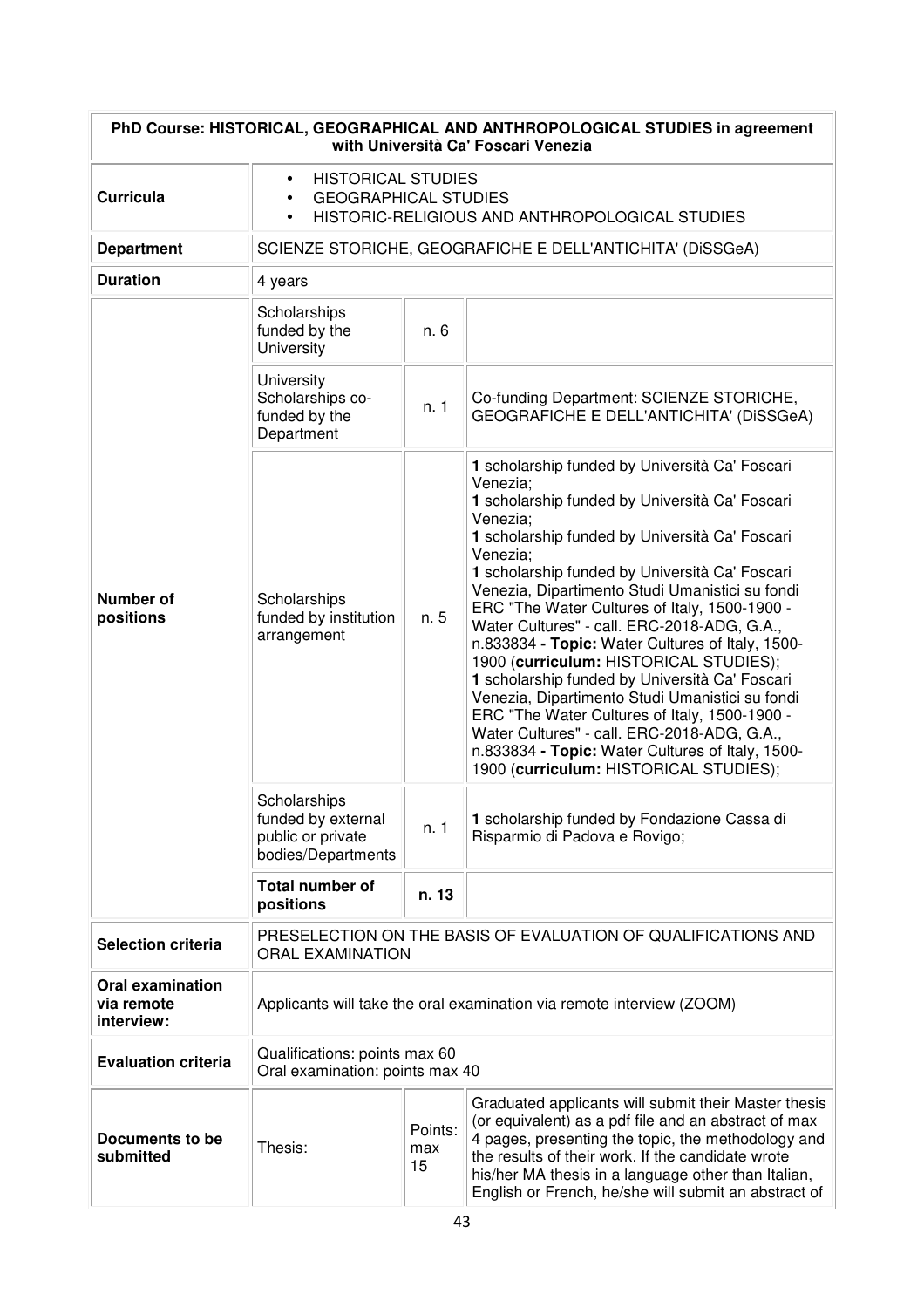|                                                                                              |                                                         |                      | max 4 pages in one of those languages. Applicants<br>who have not yet graduated, and will achieve their<br>Master's degree by 30th September 2021, will<br>submit an abstract of their Master thesis of max. 4<br>pages, presenting the topic, the methodology and<br>the results of their work. The Abstract must be<br>signed by the applicant and the supervisor. In both<br>cases, applicants will submit the abstract using the<br>form availble at:<br>https://dottoratogesta.it/ammissione/                                                                                          |
|----------------------------------------------------------------------------------------------|---------------------------------------------------------|----------------------|---------------------------------------------------------------------------------------------------------------------------------------------------------------------------------------------------------------------------------------------------------------------------------------------------------------------------------------------------------------------------------------------------------------------------------------------------------------------------------------------------------------------------------------------------------------------------------------------|
|                                                                                              | Curriculum:                                             | Points:<br>max<br>10 | Download and fill in the Curriculum Vitae template<br>available at: https://dottoratogesta.it/ammissione/                                                                                                                                                                                                                                                                                                                                                                                                                                                                                   |
|                                                                                              | Scientific<br>publications:                             | Points:<br>max 5     | The applicants will submit each publication as a pdf<br>file. The list of publications must be filled in the<br>Curriculum template, available at:<br>https://dottoratogesta.it/ammissione/ For each<br>publication please list: author/s title, publication<br>date and place.                                                                                                                                                                                                                                                                                                             |
|                                                                                              | Other documents:                                        | Points:<br>max<br>30 | a) It is mandatory required to present a Research<br>Project proposal, to be developed during the four-<br>year course. In order to do this, each applicant<br>must fill in the Research Project template available<br>at: https://dottoratogesta.it/ammissione/<br>b) Two reference letters: it is mandatory to specify<br>the names and email addresses of two scholars<br>who can introduce the applicant following the<br>specific online procedure. Optional requirements:<br>language certificates if any (Italian, English or other<br>relevant languages for the research project). |
| <b>Preselection: First</b><br>meeting of the<br><b>Evaluating</b><br><b>Commission</b>       | 28 MAY 2021 09:30                                       |                      |                                                                                                                                                                                                                                                                                                                                                                                                                                                                                                                                                                                             |
| <b>Publication of the</b><br>results of the<br>evaluation of the<br>preselection             | least 7/10 in the preselection.                         |                      | Within 07 JUNE 2021 the evaluating Commission will publish the results of the<br>evaluation of the qualifications in the following website: https://dottoratogesta.it/<br>In order to be admitted to the examination, the candidate must get a score of at                                                                                                                                                                                                                                                                                                                                  |
| <b>Publication of the</b><br>instructions on<br>how to use the<br>ZOOM video<br>conferencing | conferencing.                                           |                      | By 07 JUNE 2021 the commission will publish on the course website<br>https://dottoratogesta.it/ the instructions on how to use the ZOOM video                                                                                                                                                                                                                                                                                                                                                                                                                                               |
| <b>Oral examination</b><br>via ZOOM video<br>conferencing                                    |                                                         |                      | 09 JUNE 2021 09:30 - The exam may continue on 10/06/2021 9:30                                                                                                                                                                                                                                                                                                                                                                                                                                                                                                                               |
| Language/s                                                                                   | language/s: English or French<br><b>Admission exam:</b> |                      | Foreign language/s assessment at the oral examination:<br>At the oral examination the commission will assess the knowledge of the following<br>The admission exam will be taken in: Italian or English.                                                                                                                                                                                                                                                                                                                                                                                     |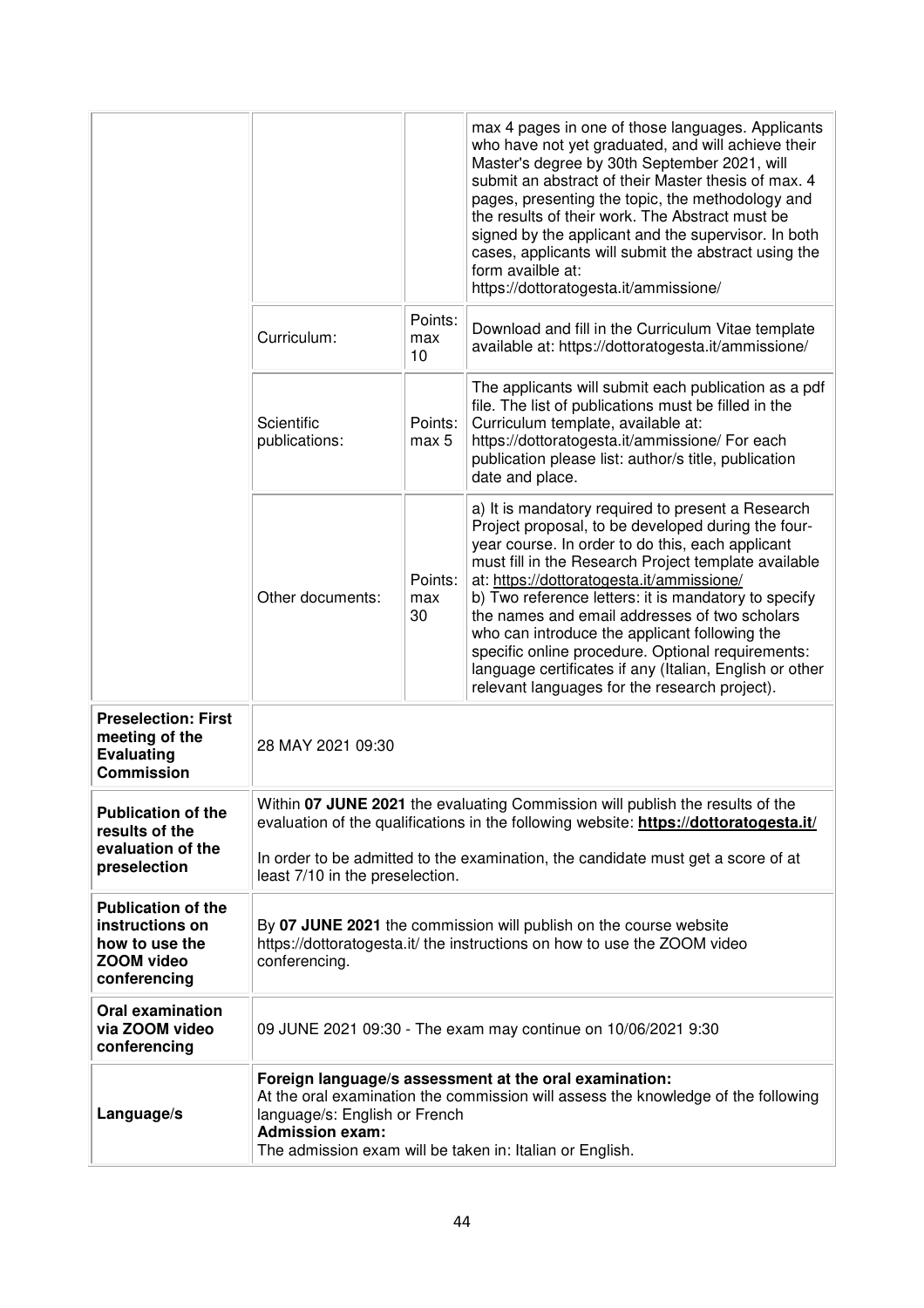| <b>Examination topics</b>     | Discussion on the Research proposal, the applicant's cv and the publications;<br>assessment of the knowledge of a foreign language. "Water Cultures of Italy 1500-<br>1900": the Commission will assess the consistency of the research proposal with<br>the topic                                                                                                                                             |
|-------------------------------|----------------------------------------------------------------------------------------------------------------------------------------------------------------------------------------------------------------------------------------------------------------------------------------------------------------------------------------------------------------------------------------------------------------|
| Didactic program              | Each PhD student must attend courses for a minimum of 120 hours over the first<br>three years. Courses are held by professors working at the Department or coming<br>from other Italian or foreign universities. The fourth year is devoted to the<br>preparation of the final thesis and generally does not involve teaching activity. For<br>more information: https://dottoratogesta.it/didattica-seminars/ |
| <b>PhD Course</b><br>Website: | https://dottoratogesta.it                                                                                                                                                                                                                                                                                                                                                                                      |
| <b>Further information</b>    | Department: SCIENZE STORICHE, GEOGRAFICHE E DELL'ANTICHITA'<br>(DiSSGeA)<br>Address: Via Vescovado - N. 30, 35141 Padova (PD)<br>Contact person: Napolitano Federica<br>telephone: 0498278520 e-mail: segreteria@gesta.scuoladottorato.it                                                                                                                                                                      |
| How to apply                  | The application must be submitted only via the online procedure available<br>at: https://pica.cineca.it/unipd/dottorati37<br>The documents must be attached in pdf format.<br>The application and the attached documents are submitted authomatically by<br>closing the online procedure. So no hard copy of the application and of the<br>documents must be sent to the office.                               |
| <b>Deadlines</b>              | Publication of the ranking lists and enrollment from 2 July 2021<br>Beginning of PhD courses 1 October 2021                                                                                                                                                                                                                                                                                                    |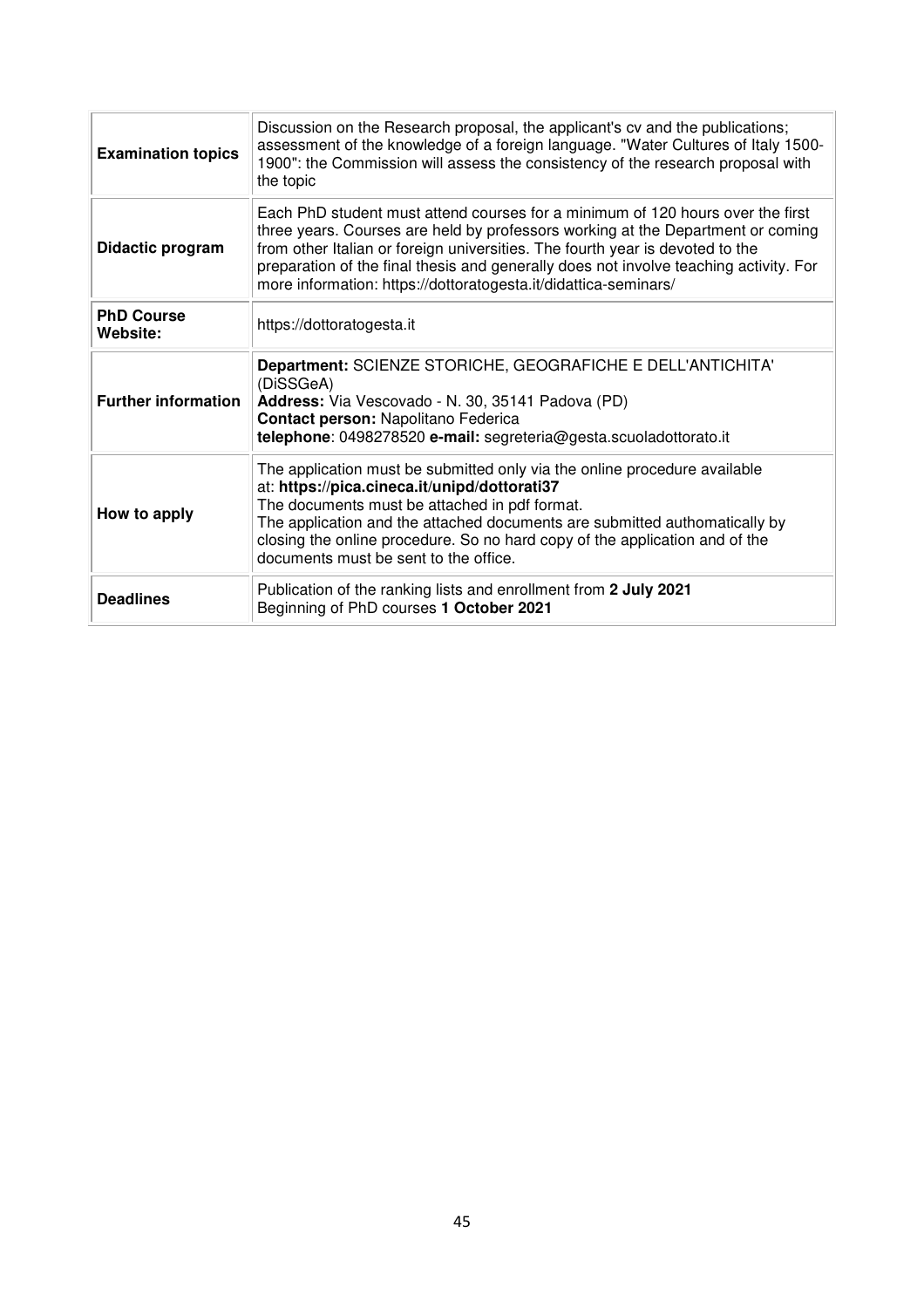| PhD Course: HISTORY, CRITICISM AND PRESERVATION OF CULTURAL HERITAGE |                                                                                          |                                                                       |                                                                                                                                                                                                                                                                                                                                                                                                                                                           |  |
|----------------------------------------------------------------------|------------------------------------------------------------------------------------------|-----------------------------------------------------------------------|-----------------------------------------------------------------------------------------------------------------------------------------------------------------------------------------------------------------------------------------------------------------------------------------------------------------------------------------------------------------------------------------------------------------------------------------------------------|--|
| <b>Department</b>                                                    | BENI CULTURALI: ARCHEOLOGIA, STORIA DELL'ARTE, DEL CINEMA E<br><b>DELLA MUSICA (DBC)</b> |                                                                       |                                                                                                                                                                                                                                                                                                                                                                                                                                                           |  |
| <b>Duration</b>                                                      | 3 years                                                                                  |                                                                       |                                                                                                                                                                                                                                                                                                                                                                                                                                                           |  |
|                                                                      | Scholarships<br>funded by the<br>University                                              | n. 8                                                                  |                                                                                                                                                                                                                                                                                                                                                                                                                                                           |  |
| <b>Number of</b><br>positions                                        | Scholarships<br>funded by external<br>public or private<br>bodies/Departmen<br>ts        | n. 1                                                                  | 1 scholarship funded by Fondazione Cassa di<br>Risparmio di Padova e Rovigo;                                                                                                                                                                                                                                                                                                                                                                              |  |
|                                                                      | <b>Total number of</b><br>positions                                                      | n. 9                                                                  |                                                                                                                                                                                                                                                                                                                                                                                                                                                           |  |
| <b>Selection criteria</b>                                            | <b>ORAL EXAMINATION</b>                                                                  |                                                                       | PRESELECTION ON THE BASIS OF EVALUATION OF QUALIFICATIONS AND                                                                                                                                                                                                                                                                                                                                                                                             |  |
| <b>Oral examination</b><br>via remote<br>interview:                  |                                                                                          | Applicants will take the oral examination via remote interview (ZOOM) |                                                                                                                                                                                                                                                                                                                                                                                                                                                           |  |
| <b>Evaluation criteria</b>                                           | Qualifications: points max 58<br>Oral examination: points max 42                         |                                                                       |                                                                                                                                                                                                                                                                                                                                                                                                                                                           |  |
| Documents to be<br>submitted                                         | Thesis:                                                                                  | Points:<br>max 2                                                      | (Applicants waiting to be awarded the entrance<br>qualification: those waiting to be awarded the<br>entrance qualification by 30th September 2021 will<br>submit a summary of the master thesis project (max.<br>4 pages) signed by the applicant and the<br>supervisor). Graduate students that apply must<br>submit the thesis and an abstract of 10,000<br>characters illustrating the topic of their thesis, the<br>methodology and achieved results. |  |
|                                                                      | Curriculum:                                                                              | Points:<br>max 7                                                      | The curriculum vitae should contain a list of<br>examinations with marks, all qualifications obtained<br>(specialization, Master in a related subject, any<br>second degree, etc.) with the relative marks.<br>Curricula should also mention any research and<br>practical activity (such as laboratories, excavations,<br>stages etc.) in the disciplines concerning the<br>Doctorate and other qualifications.                                          |  |
|                                                                      | Scientific<br>publications:                                                              | Points:<br>max 5                                                      | The candidate may include up to 5 scientific<br>publications of the years 2018, 2019, 2020, 2021.<br>The candidate may also submit publications<br>inpresswith a declaration from the publisher.                                                                                                                                                                                                                                                          |  |
|                                                                      | Other documents:                                                                         | Points:<br>max 44                                                     | The research project with bibliography that the<br>candidate intends to develop (max 20,000<br>characters, blank spaces included. The research<br>project must concern the research topics of the PHD<br>Course.                                                                                                                                                                                                                                          |  |
| <b>Preselection: First</b><br>meeting of the                         | 28 MAY 2021 09:30                                                                        |                                                                       |                                                                                                                                                                                                                                                                                                                                                                                                                                                           |  |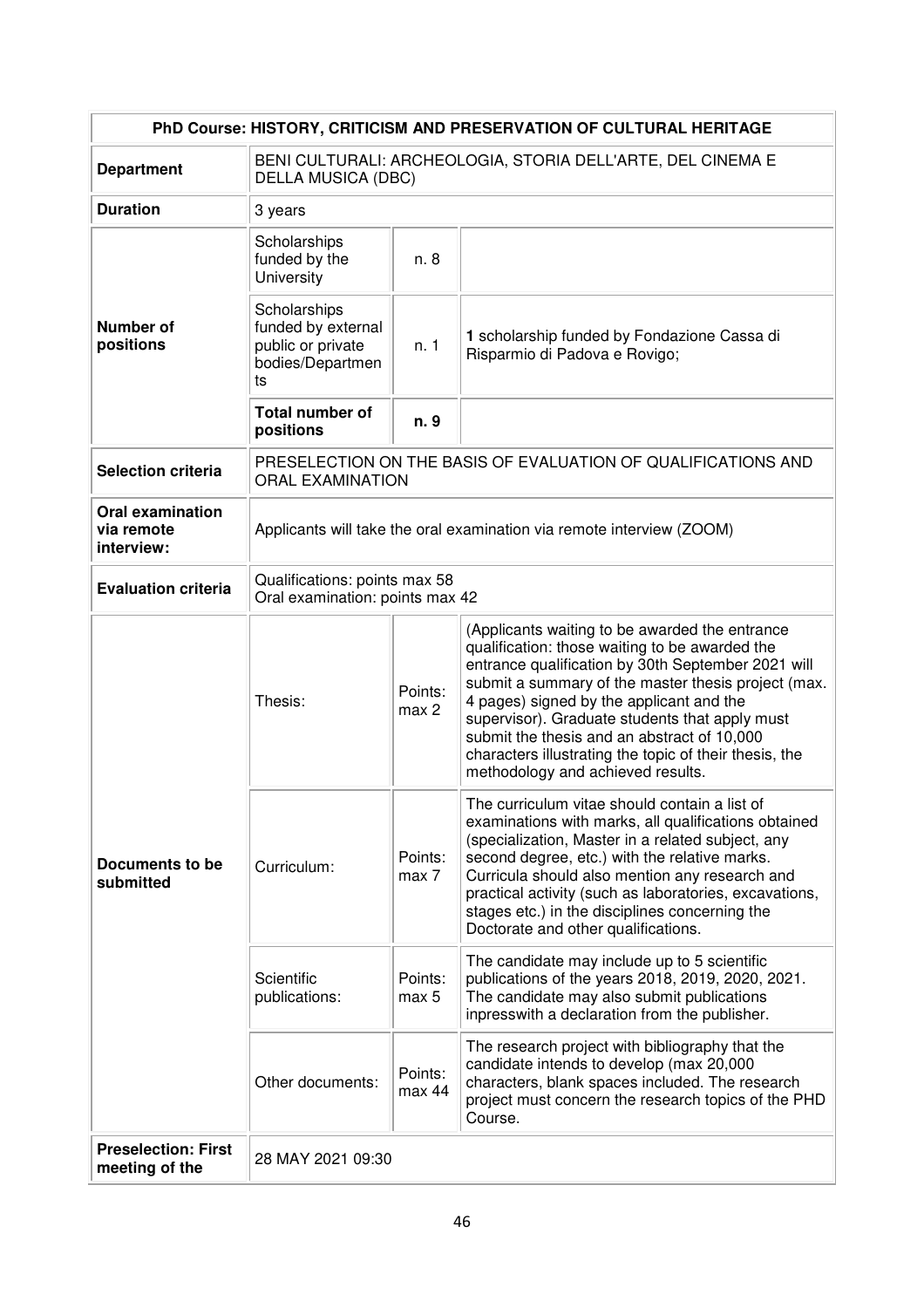| <b>Evaluating</b><br><b>Commission</b>                                                              |                                                                                                                                                                                                                                                                                                                                                                                                                                                                                                                                                                                                                                                                                                                                                                                                                                                                                                                                                                                                                                                                                                                                          |
|-----------------------------------------------------------------------------------------------------|------------------------------------------------------------------------------------------------------------------------------------------------------------------------------------------------------------------------------------------------------------------------------------------------------------------------------------------------------------------------------------------------------------------------------------------------------------------------------------------------------------------------------------------------------------------------------------------------------------------------------------------------------------------------------------------------------------------------------------------------------------------------------------------------------------------------------------------------------------------------------------------------------------------------------------------------------------------------------------------------------------------------------------------------------------------------------------------------------------------------------------------|
| <b>Publication of the</b><br>results of the<br>evaluation of the<br>preselection                    | Within 09 JUNE 2021 the evaluating Commission will publish the results of the<br>evaluation of the qualifications in the following<br>website: https://www.beniculturali.unipd.it/www/corsi/dottorati-di-<br>ricerca/presentazione/<br>In order to be admitted to the examination, the candidate must get a score of at<br>least 7/10 in the preselection.                                                                                                                                                                                                                                                                                                                                                                                                                                                                                                                                                                                                                                                                                                                                                                               |
| <b>Publication of the</b><br>instructions on<br>how to use the<br><b>ZOOM video</b><br>conferencing | By 09 JUNE 2021 the commission will publish on the course website<br>https://www.beniculturali.unipd.it/www/corsi/dottorati-di-ricerca/presentazione/ the<br>instructions on how to use the ZOOM video conferencing.                                                                                                                                                                                                                                                                                                                                                                                                                                                                                                                                                                                                                                                                                                                                                                                                                                                                                                                     |
| <b>Oral examination</b><br>via ZOOM video<br>conferencing                                           | 14 JUNE 2021 09:30 - The exam may continue on 15/06/2021 09.30                                                                                                                                                                                                                                                                                                                                                                                                                                                                                                                                                                                                                                                                                                                                                                                                                                                                                                                                                                                                                                                                           |
| Language/s                                                                                          | Foreign language/s assessment at the oral examination:<br>At the oral examination the commission will assess the knowledge of two foreign<br>languages chosen between English, French, German, Spanish, Italian, excluding<br>motherlanguage.<br><b>Admission exam:</b><br>The admission exam will be taken in Italian or English                                                                                                                                                                                                                                                                                                                                                                                                                                                                                                                                                                                                                                                                                                                                                                                                        |
| <b>Examination topics</b>                                                                           | For the oral test will be assessed the degree of general knowledge on the subject<br>area, including methodological and bibliographical update, covered by the project<br>submitted by the candidate. Research fields admitted are: L-ANT/01 Prehistory and<br>early history, L-ANT/04 Numismatics, L-ANT/05 Papyrology, L-ANT/06 Etruscology<br>and italicantiquities, L-ANT/07 Classical archaeology, L-ANT/08 Christian and<br>medieval archaeology, L-ANT/09 Ancient topography, L-ANT/10 Methods of<br>archaeologicalresearch, L-ART/01 History of medieval art, L-ART/02 History of<br>modern art, L-ART/03 History of contemporary art, L-ART/04 Museology, art and<br>restoration criticism, L-ART/05 Performing arts, L-ART/06 Cinema, photography<br>andtelevision, L-ART/07 Musicology and history of music, CHIM/03 General and<br>inorganic chemistry, GEO/09 Miningresources, mineralogic and petrographic<br>applications for the environment and for cultural heritage, GEO/11<br>Appliedgeophysics, ICAR/06 Topography and cartography, ICAR/18 Architectural<br>history, ICAR/19 Architectural restoration, ING-INF/05 |
| Didactic program                                                                                    | In the triennium the PhD candidate must attend:- interdisciplinary courses,<br>organized by Professors of the Board,- cross-educational activities and soft skills;-<br>other activity typologies (seminars, study days, symposium) among which the<br>active participation to symposiums alsooutside the PhD Coursesee:<br>studies.http://www.beniculturali.unipd.it/www/corsi/dottorati-di-<br>ricerca/presentazione/                                                                                                                                                                                                                                                                                                                                                                                                                                                                                                                                                                                                                                                                                                                  |
| <b>PhD Course</b><br>Website:                                                                       | https://www.beniculturali.unipd.it/www/corsi/dottorati-di-ricerca/presentazione/                                                                                                                                                                                                                                                                                                                                                                                                                                                                                                                                                                                                                                                                                                                                                                                                                                                                                                                                                                                                                                                         |
| <b>Further information</b>                                                                          | Department: BENI CULTURALI: ARCHEOLOGIA, STORIA DELL'ARTE, DEL<br>CINEMA E DELLA MUSICA (DBC)<br>Address: Via Piazza Capitaniato - N. 7, 35139 Padova (PD)<br>Contact person: Fortunato Attilio<br>telephone: 049 8274699 e-mail: attillio.fortunato@unipd.it                                                                                                                                                                                                                                                                                                                                                                                                                                                                                                                                                                                                                                                                                                                                                                                                                                                                            |
| How to apply                                                                                        | The application must be submitted only via the online procedure available<br>at: https://pica.cineca.it/unipd/dottorati37<br>The documents must be attached in pdf format.                                                                                                                                                                                                                                                                                                                                                                                                                                                                                                                                                                                                                                                                                                                                                                                                                                                                                                                                                               |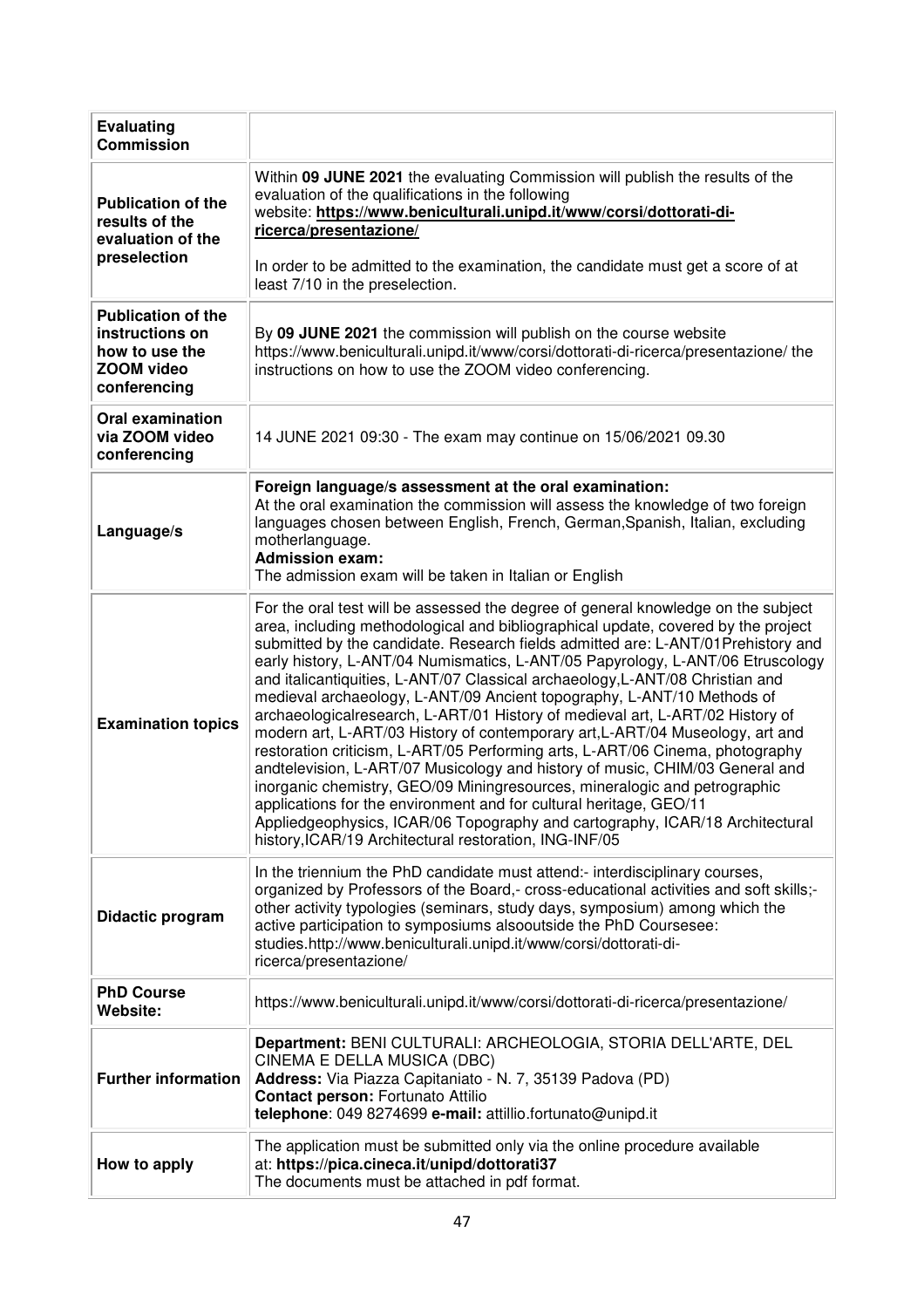|                  | The application and the attached documents are submitted authomatically by<br>closing the online procedure. So no hard copy of the application and of the<br>documents must be sent to the office. |
|------------------|----------------------------------------------------------------------------------------------------------------------------------------------------------------------------------------------------|
| <b>Deadlines</b> | Publication of the ranking lists and enrollment from 2 July 2021<br>Beginning of PhD courses 1 October 2021                                                                                        |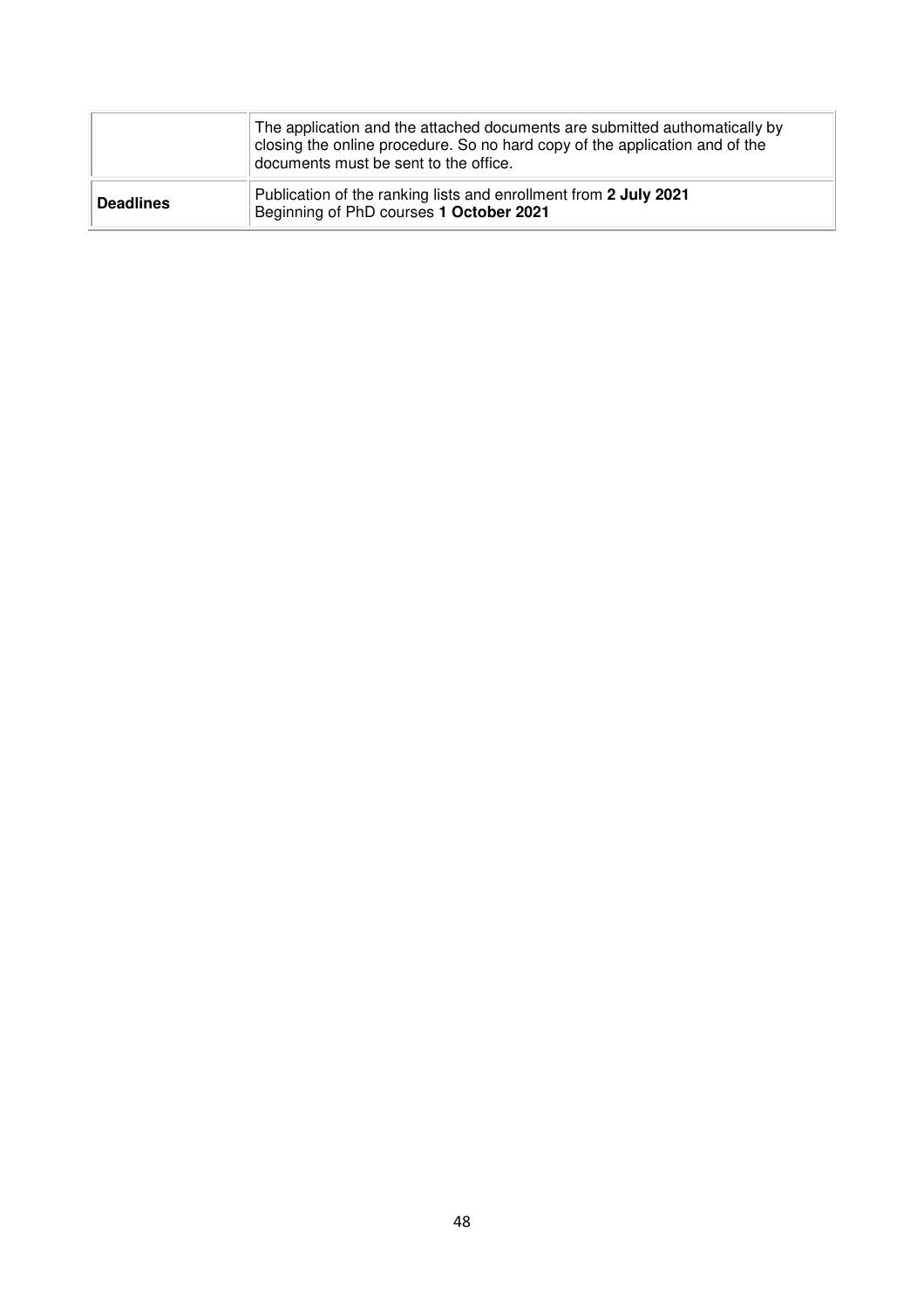| PhD Course: HUMAN RIGHTS, SOCIETY, AND MULTI-LEVEL GOVERNANCE<br>in agreement with<br>PRAVNI FAKULTET SVEUCILISTA U ZAGREBU / THE FACULTY OF LAW UNIVERSITY OF<br>ZAGREB, UNIVERSITY OF WESTERN SYDNEY, UNIVERSITY OF NICOSIA, CYPRUS |                                                                                                                                                                                      |                                                                                                                     |                                                                              |  |  |  |
|---------------------------------------------------------------------------------------------------------------------------------------------------------------------------------------------------------------------------------------|--------------------------------------------------------------------------------------------------------------------------------------------------------------------------------------|---------------------------------------------------------------------------------------------------------------------|------------------------------------------------------------------------------|--|--|--|
| <b>Department</b>                                                                                                                                                                                                                     | Centro di Ateneo per i Diritti Umani "Antonio Papisca"                                                                                                                               |                                                                                                                     |                                                                              |  |  |  |
| <b>Duration</b>                                                                                                                                                                                                                       | 3 years                                                                                                                                                                              |                                                                                                                     |                                                                              |  |  |  |
|                                                                                                                                                                                                                                       | Scholarships<br>funded by the<br>University                                                                                                                                          | n. 3                                                                                                                |                                                                              |  |  |  |
| <b>Number of</b><br>positions                                                                                                                                                                                                         | University<br>Scholarships co-<br>funded by<br><b>University Centre</b>                                                                                                              | n.1                                                                                                                 | Co-funding Centre: Centro di Ateneo per i Diritti<br>Umani "Antonio Papisca" |  |  |  |
|                                                                                                                                                                                                                                       | <b>Total number of</b><br>positions                                                                                                                                                  | n. 4                                                                                                                |                                                                              |  |  |  |
| <b>Selection criteria</b>                                                                                                                                                                                                             | <b>ORAL EXAMINATION</b>                                                                                                                                                              |                                                                                                                     | PRESELECTION ON THE BASIS OF EVALUATION OF QUALIFICATIONS AND                |  |  |  |
| <b>Oral examination</b><br>via remote<br>interview:                                                                                                                                                                                   | Applicants will take the oral examination via remote interview (ZOOM)                                                                                                                |                                                                                                                     |                                                                              |  |  |  |
| <b>Evaluation criteria</b>                                                                                                                                                                                                            | Qualifications: points max 60<br>Oral examination: points max 40                                                                                                                     |                                                                                                                     |                                                                              |  |  |  |
| Documents to be                                                                                                                                                                                                                       | Curriculum:                                                                                                                                                                          | Points:<br>max 20                                                                                                   | Curriculum Vitae in English                                                  |  |  |  |
| submitted                                                                                                                                                                                                                             | Other documents:                                                                                                                                                                     | Points:<br>max 40                                                                                                   | Research proposal in English                                                 |  |  |  |
| <b>Preselection: First</b><br>meeting of the<br><b>Evaluating</b><br><b>Commission</b>                                                                                                                                                | 09 JUNE 2021 09:00                                                                                                                                                                   |                                                                                                                     |                                                                              |  |  |  |
| <b>Publication of the</b><br>results of the<br>evaluation of the                                                                                                                                                                      | Within 11 JUNE 2021 the evaluating Commission will publish the results of the<br>evaluation of the qualifications in the following website: http://www.humanrights-<br>jointphd.org/ |                                                                                                                     |                                                                              |  |  |  |
| preselection                                                                                                                                                                                                                          |                                                                                                                                                                                      | In order to be admitted to the examination, the candidate must get a score of at<br>least 7/10 in the preselection. |                                                                              |  |  |  |
| <b>Publication of the</b><br>instructions on<br>how to use the<br><b>ZOOM video</b><br>conferencing                                                                                                                                   | By 11 JUNE 2021 the commission will publish on the course website<br>http://www.humanrights-jointphd.org/ the instructions on how to use the ZOOM<br>video conferencing.             |                                                                                                                     |                                                                              |  |  |  |
| <b>Oral examination</b><br>via ZOOM video<br>conferencing                                                                                                                                                                             | 17 JUNE 2021 09:00                                                                                                                                                                   |                                                                                                                     |                                                                              |  |  |  |
| Language/s                                                                                                                                                                                                                            | Foreign language/s assessment at the oral examination:<br>At the oral examination the commission will assess the knowledge of the following<br>language: ENGLISH                     |                                                                                                                     |                                                                              |  |  |  |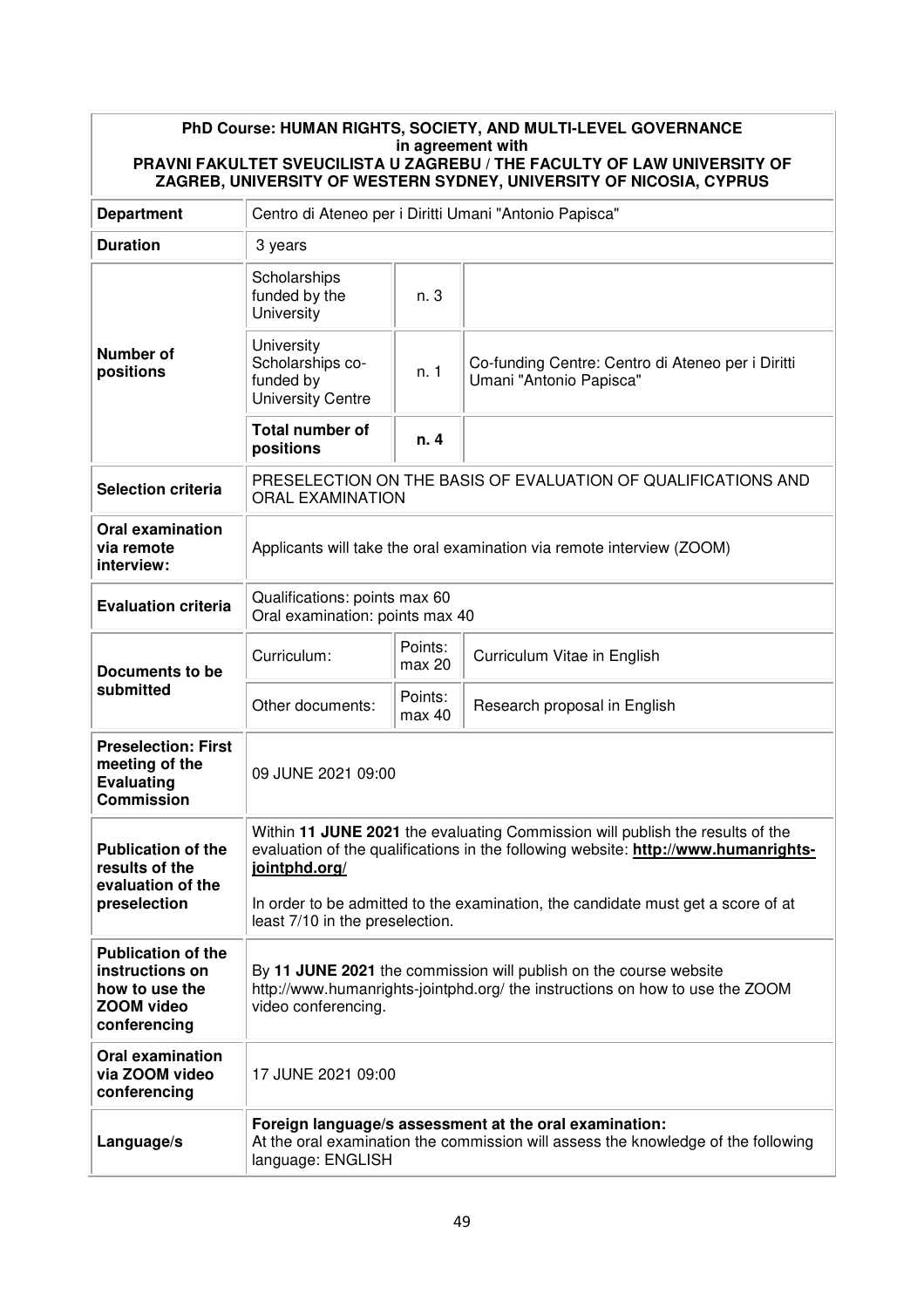|                               | <b>Admission exam:</b><br>The admission exam will be taken in: ENGLISH                                                                                                                                                                                                                                                                                                           |
|-------------------------------|----------------------------------------------------------------------------------------------------------------------------------------------------------------------------------------------------------------------------------------------------------------------------------------------------------------------------------------------------------------------------------|
| Examination<br>topics         | In the interview the candidate is invited to discuss the research project submitted                                                                                                                                                                                                                                                                                              |
| Didactic program              | The didactic programme is mainly delivered at the University of Padova; the<br>courses can be taken also in any other partner universities. It is compulsory to<br>attend courses and other didactic activities. http://www.humanrights-jointphd.org/                                                                                                                            |
| <b>PhD Course</b><br>Website: | http://www.humanrights-jointphd.org/                                                                                                                                                                                                                                                                                                                                             |
| <b>Further</b><br>information | Department: Centro di Ateneo per i Diritti Umani "Antonio Papisca"<br>Address: Via Martiri della Libertà - N. 2, 35137 Padova (PD)<br>Contact person: Autizi Elena<br>telephone: +390498271817 e-mail: phd.humanrights@unipd.it                                                                                                                                                  |
| How to apply                  | The application must be submitted only via the online procedure available<br>at: https://pica.cineca.it/unipd/dottorati37<br>The documents must be attached in pdf format.<br>The application and the attached documents are submitted authomatically by<br>closing the online procedure. So no hard copy of the application and of the<br>documents must be sent to the office. |
| <b>Deadlines</b>              | Publication of the ranking lists and enrollment from 2 July 2021<br>Beginning of PhD courses 1 October 2021                                                                                                                                                                                                                                                                      |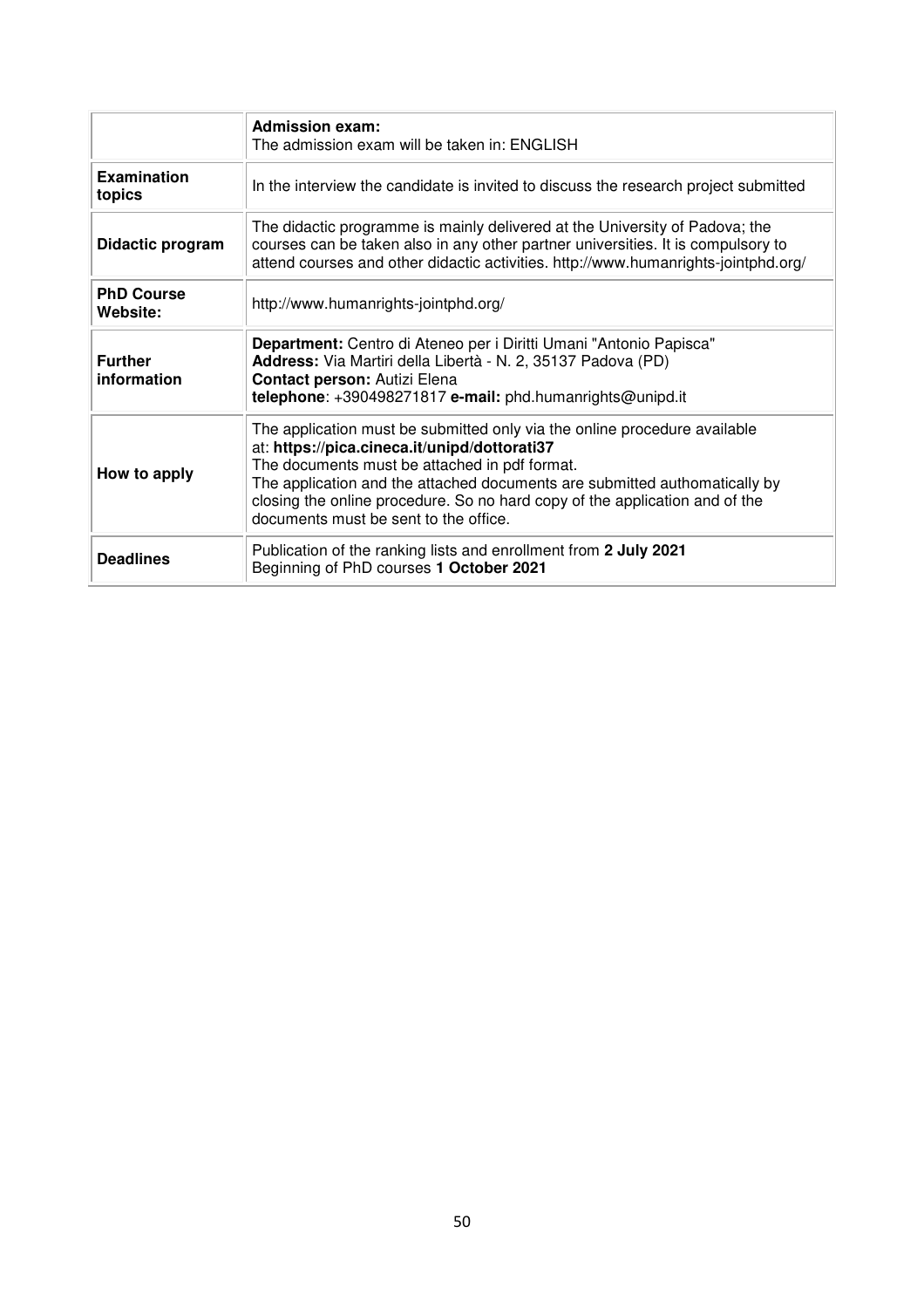|                               | PhD Course: INDUSTRIAL ENGINEERING                                                                                                                                                             |       |                                                                                                                                                                                                                                                                                                                                                                                                                                                                                                                                                                                                                                                                                                                                                                                                                                                                                                                                                                                                                                                                                                                                                                                                                                                                                                                                                                                                                                                                                                                                                                                                                                                                                                         |  |
|-------------------------------|------------------------------------------------------------------------------------------------------------------------------------------------------------------------------------------------|-------|---------------------------------------------------------------------------------------------------------------------------------------------------------------------------------------------------------------------------------------------------------------------------------------------------------------------------------------------------------------------------------------------------------------------------------------------------------------------------------------------------------------------------------------------------------------------------------------------------------------------------------------------------------------------------------------------------------------------------------------------------------------------------------------------------------------------------------------------------------------------------------------------------------------------------------------------------------------------------------------------------------------------------------------------------------------------------------------------------------------------------------------------------------------------------------------------------------------------------------------------------------------------------------------------------------------------------------------------------------------------------------------------------------------------------------------------------------------------------------------------------------------------------------------------------------------------------------------------------------------------------------------------------------------------------------------------------------|--|
| <b>Curricula</b>              | CHEMICAL AND ENVIRONMENTAL ENGINEERING<br>$\bullet$<br>MECHANICAL ENGINEERING<br><b>MATERIALS ENGINEERING</b><br><b>ENERGY ENGINEERING</b><br>$\bullet$<br>ELECTRICAL ENGINEERING<br>$\bullet$ |       |                                                                                                                                                                                                                                                                                                                                                                                                                                                                                                                                                                                                                                                                                                                                                                                                                                                                                                                                                                                                                                                                                                                                                                                                                                                                                                                                                                                                                                                                                                                                                                                                                                                                                                         |  |
| <b>Department</b>             | INGEGNERIA INDUSTRIALE - DII                                                                                                                                                                   |       |                                                                                                                                                                                                                                                                                                                                                                                                                                                                                                                                                                                                                                                                                                                                                                                                                                                                                                                                                                                                                                                                                                                                                                                                                                                                                                                                                                                                                                                                                                                                                                                                                                                                                                         |  |
| <b>Duration</b>               | 3 years                                                                                                                                                                                        |       |                                                                                                                                                                                                                                                                                                                                                                                                                                                                                                                                                                                                                                                                                                                                                                                                                                                                                                                                                                                                                                                                                                                                                                                                                                                                                                                                                                                                                                                                                                                                                                                                                                                                                                         |  |
|                               | Scholarships<br>funded by the<br>University                                                                                                                                                    | n. 12 |                                                                                                                                                                                                                                                                                                                                                                                                                                                                                                                                                                                                                                                                                                                                                                                                                                                                                                                                                                                                                                                                                                                                                                                                                                                                                                                                                                                                                                                                                                                                                                                                                                                                                                         |  |
|                               | Scholarships<br>funded by<br>Fondazione Cassa<br>di Risparmio di<br>Padova e Rovigo<br>reserved to<br>applicants residing<br>outside Italy and<br>foreign<br>qualification                     | n.1   | WARNING: if you are in possession of a foreign<br>qualification and you residing outside Italy, please<br>select also this option in the online procedure in the<br>section "PhD courses-positions"                                                                                                                                                                                                                                                                                                                                                                                                                                                                                                                                                                                                                                                                                                                                                                                                                                                                                                                                                                                                                                                                                                                                                                                                                                                                                                                                                                                                                                                                                                     |  |
| <b>Number of</b><br>positions | Scholarships<br>funded by external<br>public or private<br>bodies/Departmen<br>ts                                                                                                              | n. 24 | 1 scholarship funded by Dipartimento di Ingegneria<br>Industriale - DII su fondi del Piano Triennale di Sviluppo<br>della Ricerca 2018-2022 "A topic of bioindustrial<br>Engineering"<br>1 scholarship funded by Dipartimento di Ingegneria<br>Industriale - DII su fondi del Piano Triennale di Sviluppo<br>della Ricerca 2018-2022 "A topic of enegetic, industrial<br>and environmental sustainability"<br>1 scholarship funded by Dipartimento di Ingegneria<br>Industriale - DII su fondi del piano pluriennale per il<br>finanziamento di borse a tema libero del Corso di<br>Dottorato in Industrial Engineering;<br>1 scholarship funded by Dipartimento di Ingegneria<br>Industriale - DII su fondi del piano pluriennale per il<br>finanziamento di borse a tema libero del Corso di<br>Dottorato in Industrial Engineering;<br>1 scholarship funded by Fondazione Cassa di<br>Risparmio di Padova e Rovigo;<br>1 scholarship funded by Antonio Zamperla S.p.A. -<br>Topic: Development, validation and implementation of<br>local methods for the structural durability of welded<br>structures (curriculum: MECHANICAL<br>ENGINEERING);<br>1 scholarship funded by Consiglio nazionale delle<br>ricerche - CNR e HiRef S.p.A. - Topic: Study of<br>innovative low GWP refrigerants for HVAC&R<br>applications (curriculum: ENERGY ENGINEERING);<br>1 scholarship funded by Consorzio interuniversitario<br>nazionale per la scienza e tecnologia dei materiali -<br><b>INSTM - Topic:</b> Exploiting "big data" for modelling and<br>optimization in the process industry<br>(curriculum: CHEMICAL AND ENVIRONMENTAL<br>ENGINEERING);<br>1 scholarship funded by Dipartimento di Ingegneria |  |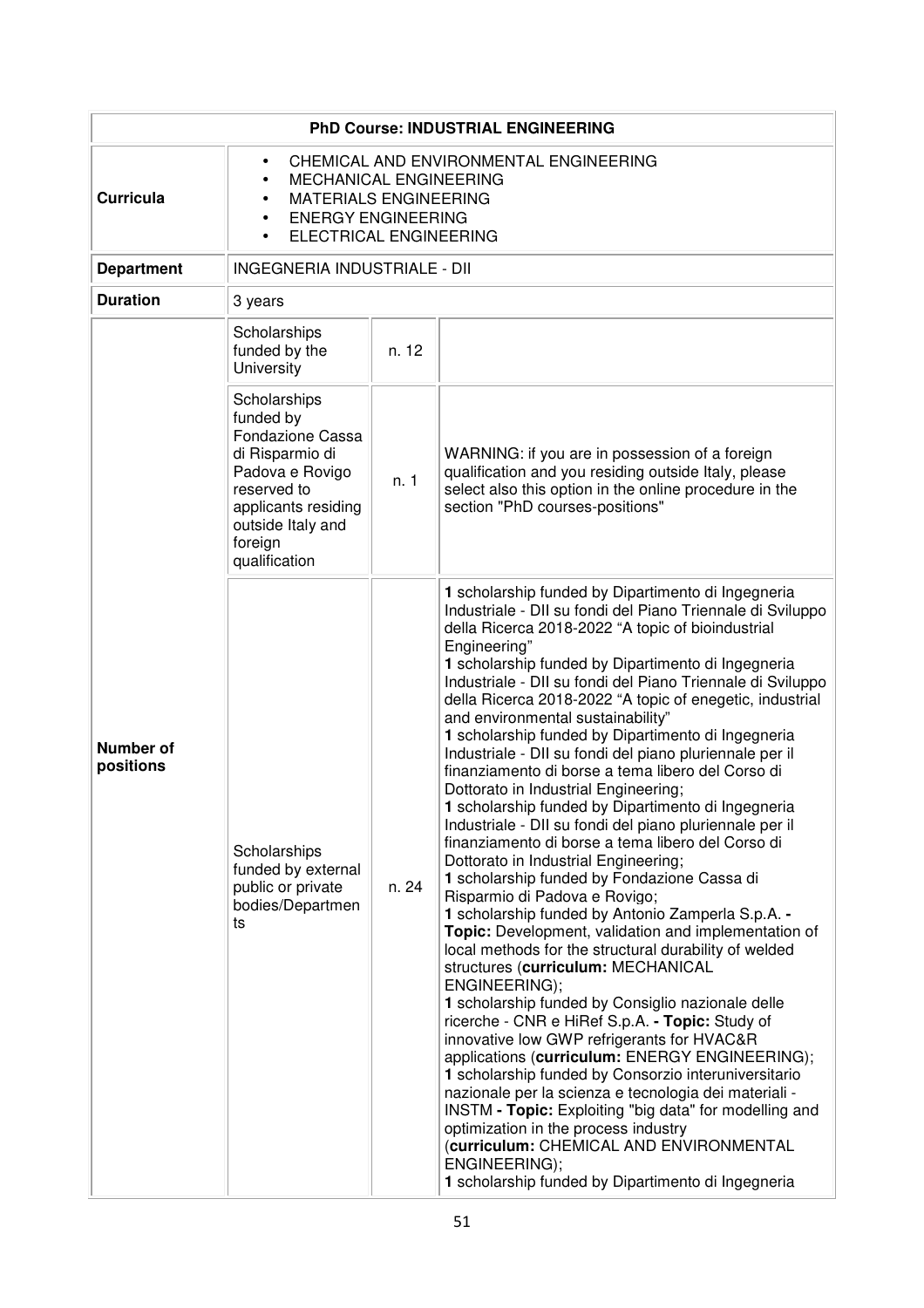|  | Industriale - DII - Topic: Design of electric machines for<br>additive manufacturing (curriculum: ELECTRICAL<br>ENGINEERING); |
|--|-------------------------------------------------------------------------------------------------------------------------------|
|  | 1 scholarship funded by Dipartimento di Ingegneria<br>industriale - DII su fondi dei progetti                                 |
|  | Lifelab/IRP/Cariparo prof. Nicola Elvassore -                                                                                 |
|  | Topic: Three-dimensional bioprinting of human neural                                                                          |
|  | organoids (curriculum: CHEMICAL AND                                                                                           |
|  | ENVIRONMENTAL ENGINEERING);                                                                                                   |
|  | 1 scholarship funded by Dipartimento di Ingegneria                                                                            |
|  | industriale - DII su fondi del Programma Horizon 2020-                                                                        |
|  | ERC - bando "ERC-2017-StG" per il progetto approvato                                                                          |
|  | dal titolo "Microbioreactor platforms as in vivo-like                                                                         |
|  | systems to probe the role of Neuroblastoma-derived<br>Exosomes in cancer dissemination - MICRONEX -                           |
|  | Topic: Microfluidic approach to study the role of                                                                             |
|  | exosomes in cancer progression and anti-cancer                                                                                |
|  | therapy (curriculum: CHEMICAL AND                                                                                             |
|  | ENVIRONMENTAL ENGINEERING);                                                                                                   |
|  | 1 scholarship funded by Dipartimento di Ingegneria                                                                            |
|  | industriale - DII su fondi del progetto OLIMPIA con                                                                           |
|  | INAIL - Topic: Development and evaluation of                                                                                  |
|  | technologies for the design and production of prosthetic                                                                      |
|  | components for paralympic athetes<br>(curriculum: MECHANICAL ENGINEERING);                                                    |
|  | 1 scholarship funded by Dipartimento di Ingegneria                                                                            |
|  | industriale - DII su fondi del progetto OLIMPIA con                                                                           |
|  | INAIL - Topic: Development of methods for the bench                                                                           |
|  | evaluation of the performance of prosthetic                                                                                   |
|  | components for paralympic athletes                                                                                            |
|  | (curriculum: MECHANICAL ENGINEERING);                                                                                         |
|  | 1 scholarship funded by Dipartimento di Ingegneria                                                                            |
|  | industriale - DII su fondi del progetto OLIMPIA con<br>INAIL - Topic: Development of methods for the in-vivo                  |
|  | collection of loads acting on prosthetic components of                                                                        |
|  | paralympic athletes (curriculum: MECHANICAL                                                                                   |
|  | ENGINEERING);                                                                                                                 |
|  | 1 scholarship funded by Electrolux Italia S.p.A. - ITO                                                                        |
|  | (Induction Technology Organization) -                                                                                         |
|  | Topic: Development of electromagnetic models and                                                                              |
|  | hardware architectures for induction cooking system<br>(curriculum: ELECTRICAL ENGINEERING);                                  |
|  | 1 scholarship funded by Frascold S.p.a. - Topic: Study                                                                        |
|  | of C02 invertible heat pumps and related compressors                                                                          |
|  | (curriculum: ENERGY ENGINEERING);                                                                                             |
|  | 1 scholarship funded by ITT Italia S.r.l. -                                                                                   |
|  | Topic: Geopolymer based friction materials                                                                                    |
|  | (curriculum: MATERIALS ENGINEERING);                                                                                          |
|  | 1 scholarship funded by Industrie Saleri Italo S.p.A. -<br>Topic: Design and control of an electric motor for a               |
|  | low-noise automotive pump                                                                                                     |
|  | (curriculum: ELECTRICAL ENGINEERING);                                                                                         |
|  | 1 scholarship funded by K-INN Tech S.r.l. -                                                                                   |
|  | <b>Topic:</b> Upscaling API production steps: interactions                                                                    |
|  | among physical and chemical processes                                                                                         |
|  | (curriculum: CHEMICAL AND ENVIRONMENTAL                                                                                       |
|  | ENGINEERING);                                                                                                                 |
|  | 1 scholarship funded by Smart PhD - Fondazione                                                                                |
|  | Cassa di Risparmio di Padova e Rovigo, Intesa<br>Sanpaolo S.p.A., UniSMART - Topic: Complete e-bike                           |
|  |                                                                                                                               |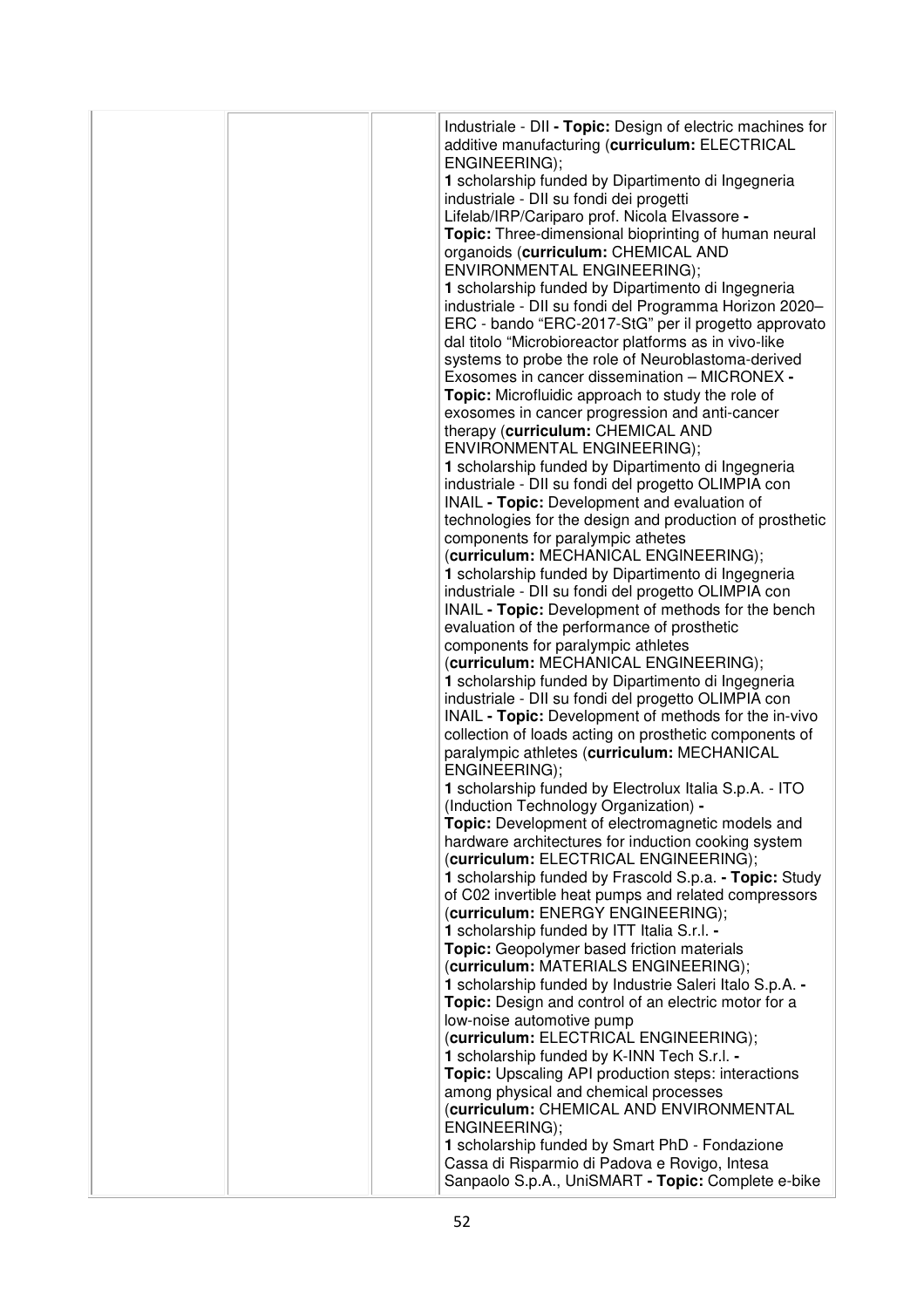|                                                                                                     |                                                                               |       | system with application of Model Predictive Control and<br>integration with wearable devices<br>(curriculum: ELECTRICAL ENGINEERING);<br>1 scholarship funded by Smart PhD - Fondazione<br>Cassa di Risparmio di Padova e Rovigo, Intesa<br>Sanpaolo S.p.A., UniSMART - Topic: Improving food<br>flavor by using a microwave smart and targeted heating<br>(curriculum: ELECTRICAL ENGINEERING);<br>1 scholarship funded by Smart PhD - Fondazione<br>Cassa di Risparmio di Padova e Rovigo, Intesa<br>Sanpaolo S.p.A., UniSMART - Topic: Innovative<br>solutions for the electrification of crawler cranes<br>(curriculum: ELECTRICAL ENGINEERING);<br>1 scholarship funded by Smart PhD - Fondazione<br>Cassa di Risparmio di Padova e Rovigo, Intesa<br>Sanpaolo S.p.A., UniSMART - Topic: Research of new<br>thermoplastic reinforcement materials for<br>rubber/silicone/teflon hoses to increase thermal,<br>chimical and mechanical performance<br>(curriculum: MATERIALS ENGINEERING);<br>1 scholarship funded by Smart PhD - Fondazione<br>Cassa di Risparmio di Padova e Rovigo, Intesa<br>Sanpaolo S.p.A., UniSMART - Topic: Twin Factory<br>(curriculum: MATERIALS ENGINEERING); |
|-----------------------------------------------------------------------------------------------------|-------------------------------------------------------------------------------|-------|----------------------------------------------------------------------------------------------------------------------------------------------------------------------------------------------------------------------------------------------------------------------------------------------------------------------------------------------------------------------------------------------------------------------------------------------------------------------------------------------------------------------------------------------------------------------------------------------------------------------------------------------------------------------------------------------------------------------------------------------------------------------------------------------------------------------------------------------------------------------------------------------------------------------------------------------------------------------------------------------------------------------------------------------------------------------------------------------------------------------------------------------------------------------------------------------|
|                                                                                                     | Industrial<br>Doctorate                                                       | n.2   | 1 place reserved to employees of Trentino trasporti<br>S.p.A legally seated in Via Innsbruck, 65, 38121 Trento<br>(VI)<br>(Curriculum: Chemical and Environmental<br>Engineering)<br>1 place reserved to employees of ECOCHIMICA<br>SYSTEM Srl legally seated in Via Zambon, 23 - 36051<br>- Creazzo (VI)<br>(Curriculum: Materials Engineering)                                                                                                                                                                                                                                                                                                                                                                                                                                                                                                                                                                                                                                                                                                                                                                                                                                             |
|                                                                                                     | <b>Total number of</b><br>positions                                           | n. 39 |                                                                                                                                                                                                                                                                                                                                                                                                                                                                                                                                                                                                                                                                                                                                                                                                                                                                                                                                                                                                                                                                                                                                                                                              |
| <b>Higher-level</b><br>apprenticeship<br>contracts<br>potentially<br>available<br>(3 year contract) | the hydraulic turbine performance at part loads<br>n 164, 31020 Villorba (TV) |       | Curriculum: ENERGY ENGINEERING - Employer: 45 ENGINEERING SRL<br>- Place: Corte delle Filande 16,37075 Montecchio Maggiore(VI)<br>Research project: Development of innovative design strategies for the optimization of<br>N° 1 Contract potentially available for the above mentioned research project<br>Curriculum: ENERGY ENGINEERING - Employer: Edilvi S.P.A. - Place: Via Roma<br>Research project: Comfort and air sanification in nZEB buildings<br>N° 1 Contract potentially available for the above mentioned research project                                                                                                                                                                                                                                                                                                                                                                                                                                                                                                                                                                                                                                                    |
|                                                                                                     | n 164, 31020 Villorba (TV)                                                    |       | Curriculum: ENERGY ENGINEERING - Employer: Edilvi S.P.A. - Place: Via Roma<br>Research project: Energy community and collective self-consumption.                                                                                                                                                                                                                                                                                                                                                                                                                                                                                                                                                                                                                                                                                                                                                                                                                                                                                                                                                                                                                                            |
|                                                                                                     |                                                                               |       | N° 1 Contract potentially available for the above mentioned research project                                                                                                                                                                                                                                                                                                                                                                                                                                                                                                                                                                                                                                                                                                                                                                                                                                                                                                                                                                                                                                                                                                                 |
| <b>Selection</b><br>criteria                                                                        | <b>EVALUATION OF QUALIFICATIONS</b>                                           |       |                                                                                                                                                                                                                                                                                                                                                                                                                                                                                                                                                                                                                                                                                                                                                                                                                                                                                                                                                                                                                                                                                                                                                                                              |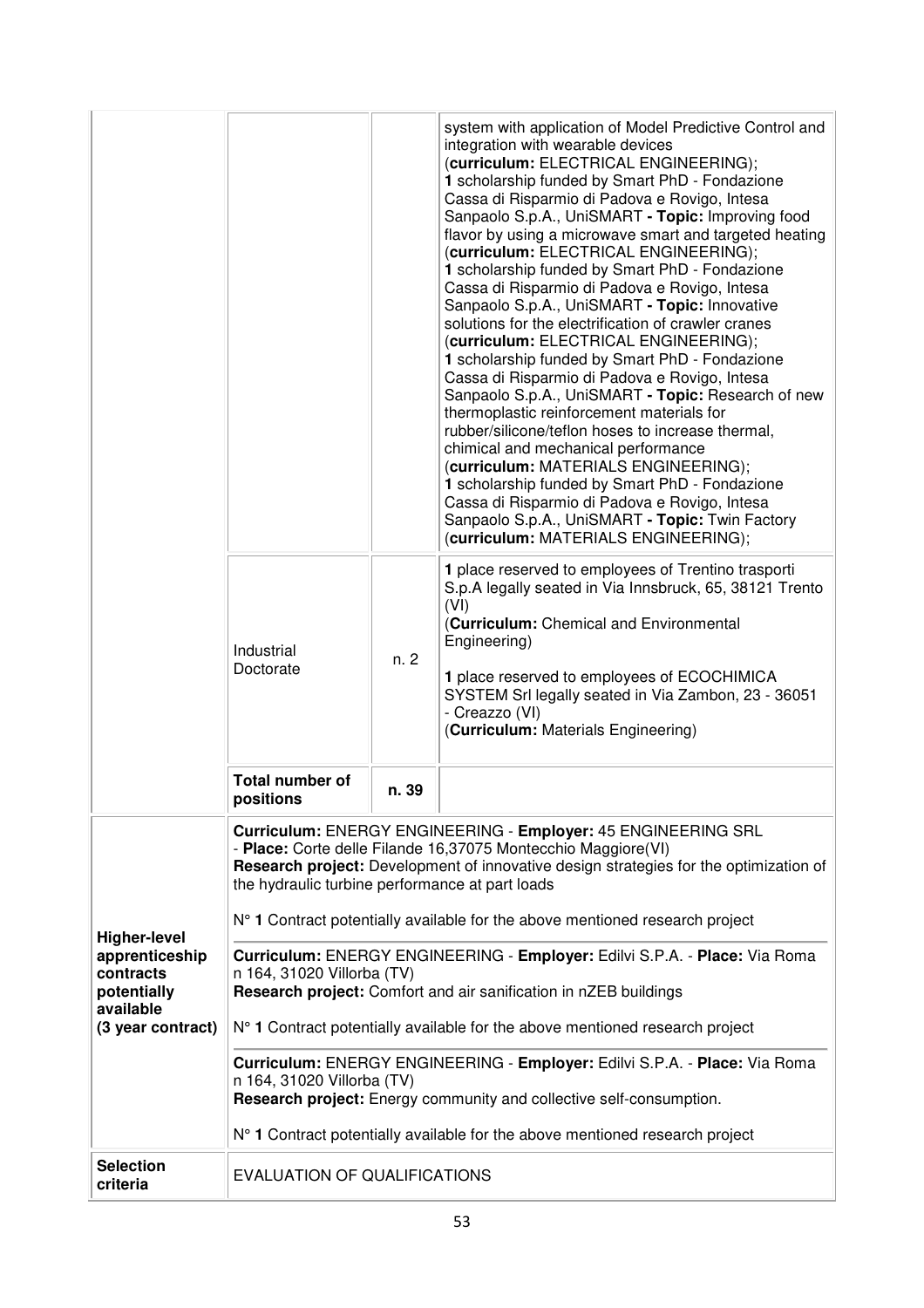| <b>Evaluation</b><br>criteria                                                                      | Qualifications: points max 100                                                                                                                      |                              |                                                                                                                                                                                                                                                                                                                                                                                                                                                                                                                                                                                                                                                                                                                                                                                                                                                                                                                                                                                                                                                                                                                                                                                                                                                                                                                                                          |
|----------------------------------------------------------------------------------------------------|-----------------------------------------------------------------------------------------------------------------------------------------------------|------------------------------|----------------------------------------------------------------------------------------------------------------------------------------------------------------------------------------------------------------------------------------------------------------------------------------------------------------------------------------------------------------------------------------------------------------------------------------------------------------------------------------------------------------------------------------------------------------------------------------------------------------------------------------------------------------------------------------------------------------------------------------------------------------------------------------------------------------------------------------------------------------------------------------------------------------------------------------------------------------------------------------------------------------------------------------------------------------------------------------------------------------------------------------------------------------------------------------------------------------------------------------------------------------------------------------------------------------------------------------------------------|
| Documents to                                                                                       | Curriculum:                                                                                                                                         | Points:<br>max 74            | - Grade Point average based on the number of credits<br>for exams taken of both first and second cycle degrees<br>or arithmetic average for exams taken in the "Laurea<br>vecchio ordinamento" (Old Italian system). For students<br>with a foreign degree, provide the Grade Point Average<br>(GPA) for each degree obtained (max score 50). Attach<br>Transcript of Records. - Other information (max score<br>24). Specify: 1) Actual length of your studies; 2) Time<br>spent abroad during your studies (e.g. Erasmus grants,<br>Time, Erasmus Placement, thesis abroad, etc.). Specify<br>length of period (in months); 3) Relevant work<br>experience after graduation (research grants,<br>scholarships, internship periods, period of<br>employment). Specify the employment period (start and<br>end date); 4) Scientific awards relevant to the<br>curriculum; 5) Relevance of your curriculum with<br>respect to the curriculum indicated as primary choice<br>and with respect to a specific research topic ("Tema<br>Vincolato"), if selected; 6) Other documents and<br>qualifications that the candidate considers useful for the<br>evaluation (e.g., number of A+ grades, graduation with<br>honors, teaching assistantships). WARNING: use the<br>CV template available at:<br>http://www.cdii.dii.unipd.it/en/modalita-di-ammissione |
| be submitted                                                                                       | Scientific<br>publications:                                                                                                                         | Points:<br>max 5             | Scientific publications: publications in<br>journals/conferences proceedings/books and patents;<br>report full bibliographical information (name of authors,<br>journal or conference name, volume, publication year,<br>pages). Manuscripts accepted for publication will be<br>considered only if DOI or acceptance letter is provided.<br>WARNING: insert publication data in the CV template<br>available at: http://www.cdii.dii.unipd.it/en/modalita-di-<br>ammissione                                                                                                                                                                                                                                                                                                                                                                                                                                                                                                                                                                                                                                                                                                                                                                                                                                                                             |
|                                                                                                    | Other documents:                                                                                                                                    | Points:<br>max <sub>21</sub> | 1) Preparation of a proposal for a research project for<br>the three years of the PhD, clearly explaining the<br>scientific and personal reasons for undertaking the<br>specific research proposed and for choosing the PhD<br>school in Industrial Engineering and the specific<br>curriculum chosen. If you are applying for a specific<br>research topic ("Tema Vincolato"), the proposed project<br>must be related to that topic (max score 15). 2)<br>Extended abstract of the MSc thesis If one has not yet<br>graduated, the extended abstract should be signed also<br>by the thesis supervisor (max score 3). 3) Reference<br>WARNING: for points 1) and 2) use the templates<br>available at: http://www.cdii.dii.unipd.it/modalita-di-<br>ammissione                                                                                                                                                                                                                                                                                                                                                                                                                                                                                                                                                                                         |
| <b>Evaluation of</b><br>qualifications:<br>First meeting of<br>the Evaluating<br><b>Commission</b> | 07 JUNE 2021 09:00                                                                                                                                  |                              |                                                                                                                                                                                                                                                                                                                                                                                                                                                                                                                                                                                                                                                                                                                                                                                                                                                                                                                                                                                                                                                                                                                                                                                                                                                                                                                                                          |
| <b>Publication of</b><br>the evaluation                                                            | By 18 June 2021 the commission will publish on the course<br>website http://www.cdii.dii.unipd.it the results of the evaluations of qualifications. |                              |                                                                                                                                                                                                                                                                                                                                                                                                                                                                                                                                                                                                                                                                                                                                                                                                                                                                                                                                                                                                                                                                                                                                                                                                                                                                                                                                                          |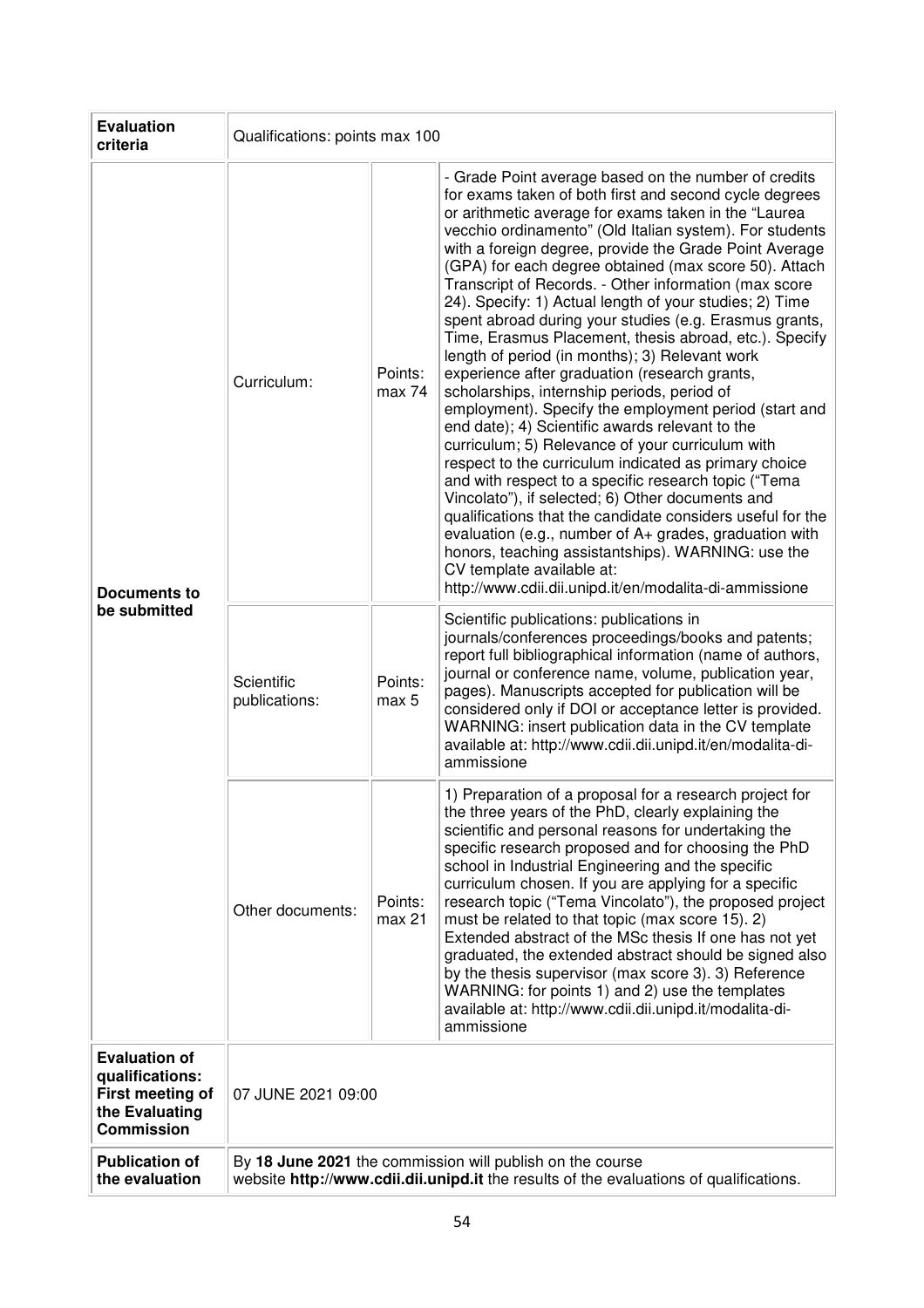| of the<br>qualifications      | The final rankings publications will be carried out in accordance with the procedures<br>and deadlines laid down in art. 7 of the selection announcement.                                                                                                                                                                                                                        |
|-------------------------------|----------------------------------------------------------------------------------------------------------------------------------------------------------------------------------------------------------------------------------------------------------------------------------------------------------------------------------------------------------------------------------|
| Language/s                    | The qualifications submitted can be:<br>English/Italian                                                                                                                                                                                                                                                                                                                          |
| <b>Didactic</b><br>program    | The Training Plan is specific to each PhD student and focuses on the deepening of<br>scientific knowledge through high level specialization courses, seminars and teaching<br>of general and basic tools for research, including soft skills. Further information on the<br>training offer can be found on the website: http://www.cdii.dii.unipd.it/corsi-e-seminari/           |
| <b>PhD Course</b><br>Website: | http://www.cdii.dii.unipd.it                                                                                                                                                                                                                                                                                                                                                     |
| <b>Further</b><br>information | Department: INGEGNERIA INDUSTRIALE - DII<br>Address: Via Gradenigo - N. 6/A, 35131 Padova (PD)<br>Contact person: Fazio Valentina<br>telephone: 0498277477 e-mail: dottorato.dii@unipd.it                                                                                                                                                                                        |
| How to apply                  | The application must be submitted only via the online procedure available<br>at: https://pica.cineca.it/unipd/dottorati37<br>The documents must be attached in pdf format.<br>The application and the attached documents are submitted authomatically by closing<br>the online procedure. So no hard copy of the application and of the documents must<br>be sent to the office. |
| <b>Deadlines</b>              | Publication of the ranking lists and enrollment from 2 July 2021<br>Beginning of PhD courses 1 October 2021                                                                                                                                                                                                                                                                      |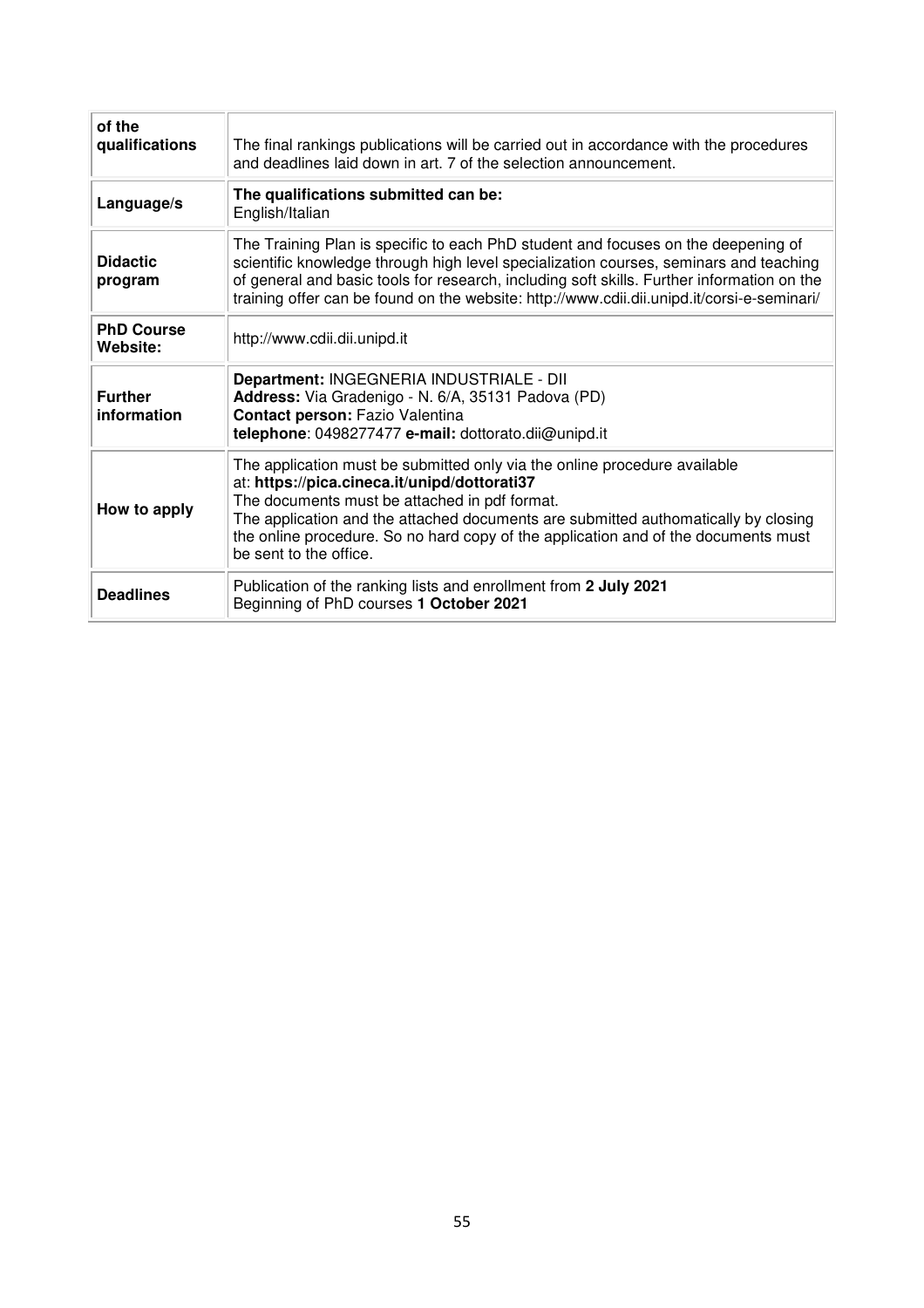| <b>PhD Course: INFORMATION ENGINEERING</b> |                                                                                                                                                                               |       |                                                                                                                                                                                                                                                                                                                                                                                                                                                                                                                                                                                                                                                                                                                                                                                                                                                                                                                                                                                                                                                                                                                                                                                                                                                                                                                                                                                                                                                  |
|--------------------------------------------|-------------------------------------------------------------------------------------------------------------------------------------------------------------------------------|-------|--------------------------------------------------------------------------------------------------------------------------------------------------------------------------------------------------------------------------------------------------------------------------------------------------------------------------------------------------------------------------------------------------------------------------------------------------------------------------------------------------------------------------------------------------------------------------------------------------------------------------------------------------------------------------------------------------------------------------------------------------------------------------------------------------------------------------------------------------------------------------------------------------------------------------------------------------------------------------------------------------------------------------------------------------------------------------------------------------------------------------------------------------------------------------------------------------------------------------------------------------------------------------------------------------------------------------------------------------------------------------------------------------------------------------------------------------|
| <b>Curricula</b>                           | <b>BIOENGINEERING</b><br>$\bullet$<br>INFORMATION SCIENCE AND TECHNOLOGY<br>$\bullet$                                                                                         |       |                                                                                                                                                                                                                                                                                                                                                                                                                                                                                                                                                                                                                                                                                                                                                                                                                                                                                                                                                                                                                                                                                                                                                                                                                                                                                                                                                                                                                                                  |
| <b>Department</b>                          | INGEGNERIA DELL'INFORMAZIONE - DEI                                                                                                                                            |       |                                                                                                                                                                                                                                                                                                                                                                                                                                                                                                                                                                                                                                                                                                                                                                                                                                                                                                                                                                                                                                                                                                                                                                                                                                                                                                                                                                                                                                                  |
| <b>Duration</b>                            | 3 years                                                                                                                                                                       |       |                                                                                                                                                                                                                                                                                                                                                                                                                                                                                                                                                                                                                                                                                                                                                                                                                                                                                                                                                                                                                                                                                                                                                                                                                                                                                                                                                                                                                                                  |
|                                            | Scholarships<br>funded by the<br>University                                                                                                                                   | n. 8  |                                                                                                                                                                                                                                                                                                                                                                                                                                                                                                                                                                                                                                                                                                                                                                                                                                                                                                                                                                                                                                                                                                                                                                                                                                                                                                                                                                                                                                                  |
|                                            | University<br>Scholarships co-<br>funded by the<br>Department                                                                                                                 | n. 1  | Co-funding Department: INGEGNERIA<br>DELL'INFORMAZIONE - DEI                                                                                                                                                                                                                                                                                                                                                                                                                                                                                                                                                                                                                                                                                                                                                                                                                                                                                                                                                                                                                                                                                                                                                                                                                                                                                                                                                                                     |
|                                            | Scholarships<br>funded by<br>Fondazione<br>Cassa di<br>Risparmio di<br>Padova e Rovigo<br>reserved to<br>applicants<br>residing outside<br>Italy and foreign<br>qualification | n. 1  | WARNING: if you are in possession of a foreign<br>qualification and you residing outside Italy, please<br>select also this option in the online procedure in the<br>section "PhD courses-positions"                                                                                                                                                                                                                                                                                                                                                                                                                                                                                                                                                                                                                                                                                                                                                                                                                                                                                                                                                                                                                                                                                                                                                                                                                                              |
| Number of<br>positions                     | Scholarships<br>funded by<br>external public or<br>private<br>bodies/Departmen<br>ts                                                                                          | n. 17 | 1 scholarship funded by Fondazione Cassa di<br>Risparmio di Padova e Rovigo;<br>1 scholarship funded by Consiglio nazionale delle<br>ricerche - CNR e Dynamic Optics S.r.l. -<br>Topic: Development of deformable optics for optical<br>communications between earth and satellites<br>(curriculum: INFORMATION SCIENCE AND<br>TECHNOLOGY);<br>1 scholarship funded by Dipartimento di Ingegneria<br>dell'informazione - DEI su fondi progetto europeo<br>DrapeBot - Topic: Al-based control architectures for<br>human-robot collaboration<br>(curriculum: INFORMATION SCIENCE AND<br>TECHNOLOGY);<br>1 scholarship funded by Dipartimento di Ingegneria<br>dell'informazione - DEI - Topic: Algorithms and<br>methodologies for acquisition and processing of<br>biomedical signals collected from wearable devices<br>in chronic pathologies<br>(curriculum: BIOENGINEERING);<br>1 scholarship funded by Dipartimento di Ingegneria<br>dell'informazione - DEI - Topic: Algorithms and<br>models for personalized, proactive and fault-tolerant<br>diabetes management strategies<br>(curriculum: BIOENGINEERING);<br>1 scholarship funded by Dipartimento di Ingegneria<br>dell'informazione - DEI - Topic: Modelling and<br>characterization of propagation properties of spatial-<br>division multiplexing and next-generation optical<br>fibers for telecommunication and sensing<br>(curriculum: INFORMATION SCIENCE AND<br>TECHNOLOGY); |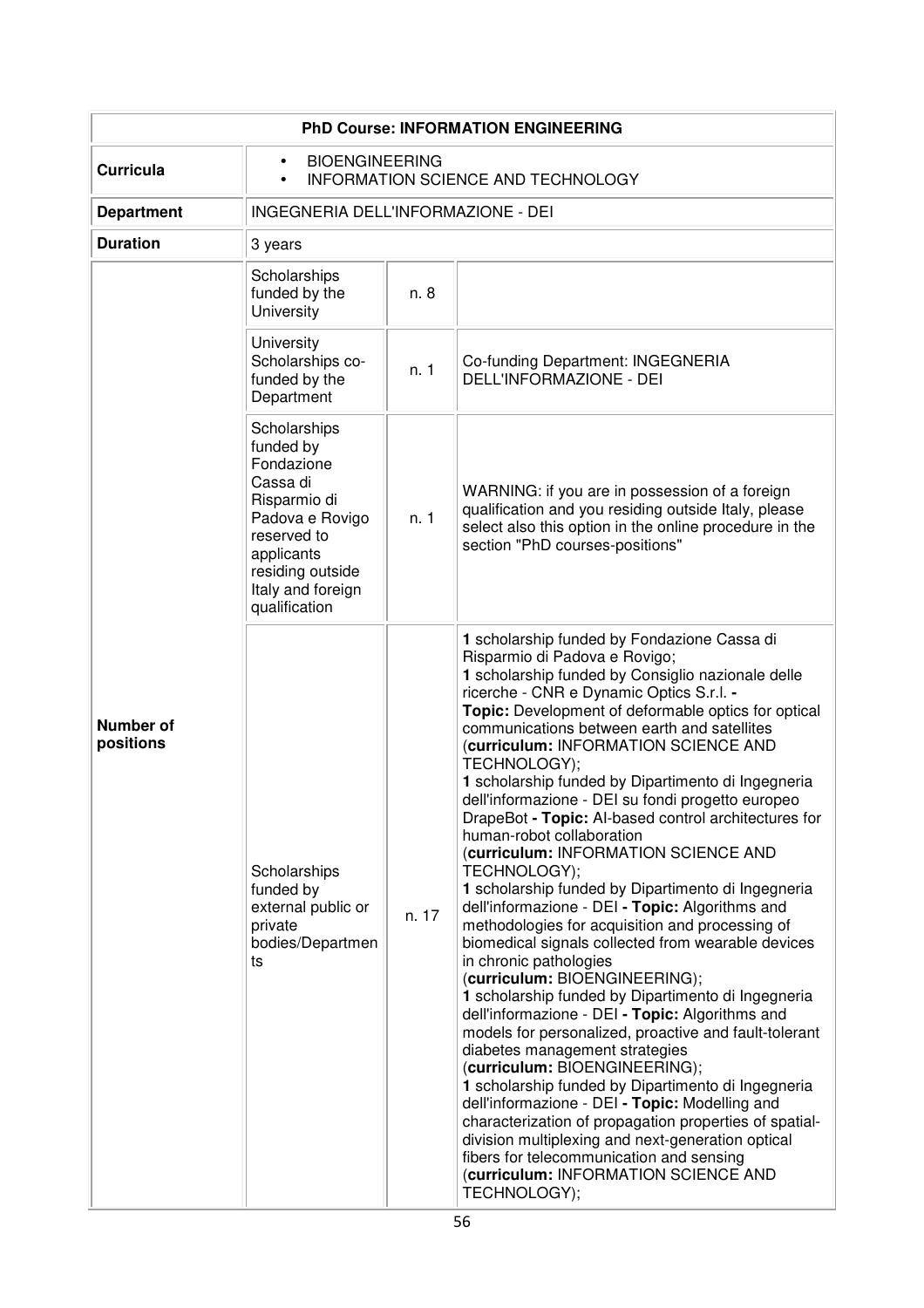|  | 1 scholarship funded by Dipartimento di Ingegneria<br>dell'informazione - DEI - Topic: Risk prediction and<br>stratification models in patients affceted by chronic<br>neurodegenerative diseases<br>(curriculum: INFORMATION SCIENCE AND<br>TECHNOLOGY);<br>1 scholarship funded by Dipartimento di Ingegneria<br>dell'informazione - DEI su fondi "Budget Miur -<br>Dipartimenti di eccellenza" Progetto "Internet of<br>Things: sviluppi metodologici, tecnologici e<br>applicativi" - Topic: Internet of Things: methods and<br>applications in bioengineering<br>(curriculum: BIOENGINEERING);<br>1 scholarship funded by Dipartimento di Ingegneria<br>dell'informazione - DEI su fondi "Budget Miur -<br>Dipartimenti di eccellenza" Progetto "Internet of<br>Things: sviluppi metodologici, tecnologici e<br>applicativi" - Topic: Internet of Things: methods,<br>technology and applications<br>(curriculum: INFORMATION SCIENCE AND<br>TECHNOLOGY);<br>1 scholarship funded by Dipartimento di Ingegneria<br>dell'informazione - DEI su fondi "Budget Miur -<br>Dipartimenti di eccellenza" Progetto "Internet of<br>Things: sviluppi metodologici, tecnologici e<br>applicativi" - Topic: Internet of Things: methods,<br>technology and applications<br>(curriculum: INFORMATION SCIENCE AND<br>TECHNOLOGY);<br>1 scholarship funded by Dipartimento di Ingegneria<br>dell'informazione - DEI su fondi "Budget Miur -<br>Dipartimenti di eccellenza" Progetto "Internet of<br>Things: sviluppi metodologici, tecnologici e<br>applicativi" - Topic: Internet of Things: methods,<br>technology and applications<br>(curriculum: INFORMATION SCIENCE AND<br>TECHNOLOGY);<br>1 scholarship funded by Dipartimento di Ingegneria<br>dell'informazione - DEI su fondi del progetto<br>Infineon-Bevilacqua "Design of integrated circuits for<br>5G and radar applications in CMOS (SOI or Bulk)<br>and BiCMOS Technologies" (BEVI_COMM19_01) -<br>Topic: Design of high-performance oscillators for<br>communication applications in ultra-scaled CMOS<br>technologies (curriculum: INFORMATION<br><b>SCIENCE AND TECHNOLOGY);</b><br>1 scholarship funded by Dipartimento di Ingegneria<br>dell'informazione - DEI su fondi su fondi della<br>convenzione con Istituto di Ricerca Pediatrica e del<br>progetto Modeling of Endocrine and Metabolic<br>Systems e NeoGluControl Study in convenzione con |
|--|------------------------------------------------------------------------------------------------------------------------------------------------------------------------------------------------------------------------------------------------------------------------------------------------------------------------------------------------------------------------------------------------------------------------------------------------------------------------------------------------------------------------------------------------------------------------------------------------------------------------------------------------------------------------------------------------------------------------------------------------------------------------------------------------------------------------------------------------------------------------------------------------------------------------------------------------------------------------------------------------------------------------------------------------------------------------------------------------------------------------------------------------------------------------------------------------------------------------------------------------------------------------------------------------------------------------------------------------------------------------------------------------------------------------------------------------------------------------------------------------------------------------------------------------------------------------------------------------------------------------------------------------------------------------------------------------------------------------------------------------------------------------------------------------------------------------------------------------------------------------------------------------------------------------------------------------------------------------------------------------------------------------------------------------------------------------------------------------------------------------------------------------------------------------------------------------------------------------------------------------------------------------------------------------------------------------------------------------------------------------------------------------------------------|
|  |                                                                                                                                                                                                                                                                                                                                                                                                                                                                                                                                                                                                                                                                                                                                                                                                                                                                                                                                                                                                                                                                                                                                                                                                                                                                                                                                                                                                                                                                                                                                                                                                                                                                                                                                                                                                                                                                                                                                                                                                                                                                                                                                                                                                                                                                                                                                                                                                                  |
|  | l'Istituto di Ricerca Pediatrica - Topic: Development<br>of Metabolic System Models in Neonates, Children<br>and Adolescent (curriculum: BIOENGINEERING);<br>1 scholarship funded by Infineon Technologies Italia                                                                                                                                                                                                                                                                                                                                                                                                                                                                                                                                                                                                                                                                                                                                                                                                                                                                                                                                                                                                                                                                                                                                                                                                                                                                                                                                                                                                                                                                                                                                                                                                                                                                                                                                                                                                                                                                                                                                                                                                                                                                                                                                                                                                |
|  | S.r.l. - Topic: Development of high frequency and<br>Iow-noise converters for advanced Automotive<br>applications (curriculum: INFORMATION SCIENCE<br>AND TECHNOLOGY);<br>1 scholarship funded by Istituto di Scienza e                                                                                                                                                                                                                                                                                                                                                                                                                                                                                                                                                                                                                                                                                                                                                                                                                                                                                                                                                                                                                                                                                                                                                                                                                                                                                                                                                                                                                                                                                                                                                                                                                                                                                                                                                                                                                                                                                                                                                                                                                                                                                                                                                                                          |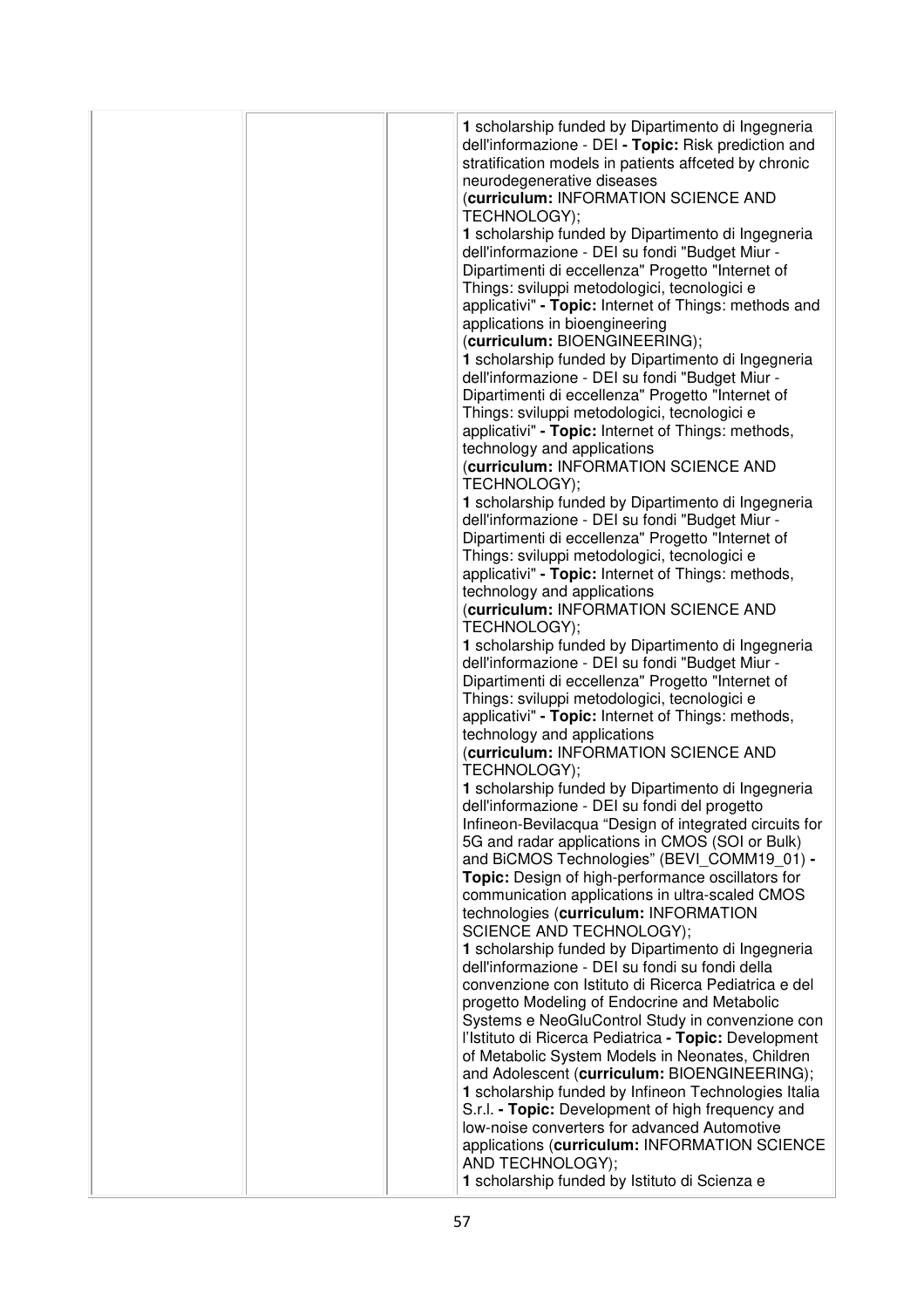|                                                                                                     |                                                                                                                                                                                                                                                                                                                                                                                                                                                                                                                                                                                                                                                                                                                                                                                                                                                                                                                                                                                                                                                                                                                                                                                                                                                                                                                                                                                  |       | Tecnologie dell'Informazione "A. Faedo" del<br>Consiglio Nazionale delle Ricerche (CNR-ISTI) -<br>Topic: Open science and data metrics<br>(curriculum: INFORMATION SCIENCE AND<br>TECHNOLOGY);<br>1 scholarship funded by Smart PhD - Fondazione<br>Cassa di Risparmio di Padova e Rovigo, Intesa<br>Sanpaolo S.p.A., UniSMART - Topic: Smart<br>conductors: monitoring over-head conductors by<br>fiber optic (curriculum: INFORMATION SCIENCE<br>AND TECHNOLOGY);<br>1 scholarship funded by Smart PhD - Fondazione<br>Cassa di Risparmio di Padova e Rovigo, Intesa<br>Sanpaolo S.p.A., UniSMART - Topic: Interpretation<br>software of data generated by advanced molecular<br>tests based on NGS analytical methods for clinical<br>use (curriculum: INFORMATION SCIENCE AND<br>TECHNOLOGY); |  |
|-----------------------------------------------------------------------------------------------------|----------------------------------------------------------------------------------------------------------------------------------------------------------------------------------------------------------------------------------------------------------------------------------------------------------------------------------------------------------------------------------------------------------------------------------------------------------------------------------------------------------------------------------------------------------------------------------------------------------------------------------------------------------------------------------------------------------------------------------------------------------------------------------------------------------------------------------------------------------------------------------------------------------------------------------------------------------------------------------------------------------------------------------------------------------------------------------------------------------------------------------------------------------------------------------------------------------------------------------------------------------------------------------------------------------------------------------------------------------------------------------|-------|---------------------------------------------------------------------------------------------------------------------------------------------------------------------------------------------------------------------------------------------------------------------------------------------------------------------------------------------------------------------------------------------------------------------------------------------------------------------------------------------------------------------------------------------------------------------------------------------------------------------------------------------------------------------------------------------------------------------------------------------------------------------------------------------------|--|
|                                                                                                     | Positions without<br>scholarship                                                                                                                                                                                                                                                                                                                                                                                                                                                                                                                                                                                                                                                                                                                                                                                                                                                                                                                                                                                                                                                                                                                                                                                                                                                                                                                                                 | n. 8  |                                                                                                                                                                                                                                                                                                                                                                                                                                                                                                                                                                                                                                                                                                                                                                                                   |  |
|                                                                                                     | Total number of<br>positions                                                                                                                                                                                                                                                                                                                                                                                                                                                                                                                                                                                                                                                                                                                                                                                                                                                                                                                                                                                                                                                                                                                                                                                                                                                                                                                                                     | n. 35 |                                                                                                                                                                                                                                                                                                                                                                                                                                                                                                                                                                                                                                                                                                                                                                                                   |  |
| <b>Higher-level</b><br>apprenticeship<br>contracts<br>potentially<br>available<br>(3 year contract) | <b>Curriculum: INFORMATION SCIENCE AND TECHNOLOGY</b><br>- Employer: FlexSight S.r.l. - Place: Via Prima Strada 35, 35129 Padova (PD) &<br><b>Smart Working</b><br>Research project: Fast Multi-View Stereo 3D Reconstruction of Dynamic Scenes.<br>N° 1 Contract potentially available for the above mentioned research project<br><b>Curriculum: INFORMATION SCIENCE AND TECHNOLOGY</b><br>- Employer: beanTech Srl - Place: Via Ivrea 5 - 33100 Udine<br>Research project: Study and development of advanced methods for Industrial<br>Applications: hyper-automation scenarios based on integration of Deep Learning,<br>Machine Vision and Robotics.<br>N° 1 Contract potentially available for the above mentioned research project<br><b>Curriculum: INFORMATION SCIENCE AND TECHNOLOGY</b><br>- Employer: IT+Robotics srl - Place: Strada Prima, 35, 35129 Padova (PD)<br>Research project: Development of a human-robot collaborative system for carbon<br>fiber draping.<br>N° 1 Contract potentially available for the above mentioned research project<br>Curriculum: INFORMATION SCIENCE AND TECHNOLOGY - Employer: Techmo<br>Car S.p.A - Place: Via Colpi 15/17 - 35010 Limena (PD)<br>Research project: Development of autonomous vehicles for the primary aluminium<br>industry.<br>N° 1 Contract potentially available for the above mentioned research project |       |                                                                                                                                                                                                                                                                                                                                                                                                                                                                                                                                                                                                                                                                                                                                                                                                   |  |
| <b>Selection criteria</b>                                                                           | <b>ORAL EXAMINATION</b>                                                                                                                                                                                                                                                                                                                                                                                                                                                                                                                                                                                                                                                                                                                                                                                                                                                                                                                                                                                                                                                                                                                                                                                                                                                                                                                                                          |       | PRESELECTION ON THE BASIS OF EVALUATION OF QUALIFICATIONS AND                                                                                                                                                                                                                                                                                                                                                                                                                                                                                                                                                                                                                                                                                                                                     |  |
| <b>Oral examination</b><br>via remote<br>interview:                                                 |                                                                                                                                                                                                                                                                                                                                                                                                                                                                                                                                                                                                                                                                                                                                                                                                                                                                                                                                                                                                                                                                                                                                                                                                                                                                                                                                                                                  |       | Applicants will take the oral examination via remote interview (ZOOM)                                                                                                                                                                                                                                                                                                                                                                                                                                                                                                                                                                                                                                                                                                                             |  |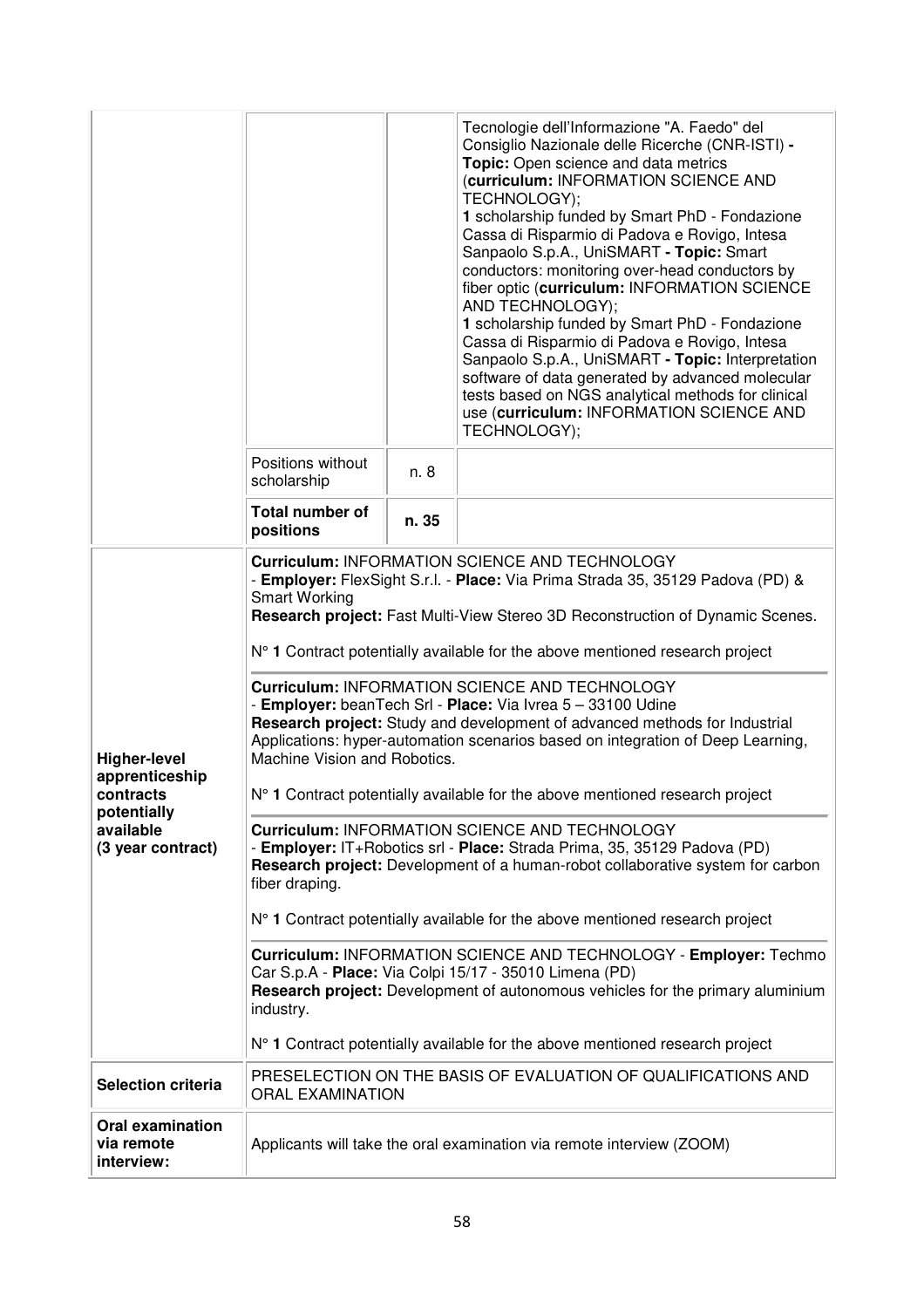| <b>Evaluation criteria</b>                                                                          | Qualifications: points max 50<br>Oral examination: points max 50                                                                                                                                                                                                                                                                                                                                                                                                                                                                                                                           |                                                                                                                                                                                                     |                                                                                                                                                                                                               |  |
|-----------------------------------------------------------------------------------------------------|--------------------------------------------------------------------------------------------------------------------------------------------------------------------------------------------------------------------------------------------------------------------------------------------------------------------------------------------------------------------------------------------------------------------------------------------------------------------------------------------------------------------------------------------------------------------------------------------|-----------------------------------------------------------------------------------------------------------------------------------------------------------------------------------------------------|---------------------------------------------------------------------------------------------------------------------------------------------------------------------------------------------------------------|--|
|                                                                                                     | Curriculum:                                                                                                                                                                                                                                                                                                                                                                                                                                                                                                                                                                                | Points:<br>max 44                                                                                                                                                                                   | It is mandatory to use the CV template available at<br>the following link: https://phd.dei.unipd.it/wp-<br>content/uploads/2020/03/curriculum template.docx                                                   |  |
| Documents to be<br>submitted                                                                        | Other documents:                                                                                                                                                                                                                                                                                                                                                                                                                                                                                                                                                                           | Points:<br>max 6                                                                                                                                                                                    | Research project to be prepared according to the<br>template available at the following link:<br>https://phd.dei.unipd.it/wp-<br>content/uploads/2020/03/project template.docx Up<br>to two reference letters |  |
| <b>Preselection: First</b><br>meeting of the<br><b>Evaluating</b><br><b>Commission</b>              | 28 MAY 2021 09:00                                                                                                                                                                                                                                                                                                                                                                                                                                                                                                                                                                          |                                                                                                                                                                                                     |                                                                                                                                                                                                               |  |
| <b>Publication of the</b><br>results of the<br>evaluation of the                                    |                                                                                                                                                                                                                                                                                                                                                                                                                                                                                                                                                                                            | Within 04 JUNE 2021 the evaluating Commission will publish the results of the<br>evaluation of the qualifications in the following<br>website: https://phd.dei.unipd.it/call-for-admission-2021/    |                                                                                                                                                                                                               |  |
| preselection                                                                                        | least 7/10 in the preselection.                                                                                                                                                                                                                                                                                                                                                                                                                                                                                                                                                            |                                                                                                                                                                                                     | In order to be admitted to the examination, the candidate must get a score of at                                                                                                                              |  |
| <b>Publication of the</b><br>instructions on<br>how to use the<br><b>ZOOM video</b><br>conferencing | By 04 JUNE 2021 the commission will publish on the course website<br>https://phd.dei.unipd.it/call-for-admission-2021/ the instructions on how to use the<br>ZOOM video conferencing.                                                                                                                                                                                                                                                                                                                                                                                                      |                                                                                                                                                                                                     |                                                                                                                                                                                                               |  |
| <b>Oral examination</b><br>via ZOOM video<br>conferencing                                           |                                                                                                                                                                                                                                                                                                                                                                                                                                                                                                                                                                                            | 07 JUNE 2021 09:00 - The exam may continue in the following days                                                                                                                                    |                                                                                                                                                                                                               |  |
| Language/s                                                                                          | Foreign language/s assessment at the oral examination:<br>The admission examination does not include the assessment of English language<br>proficiency. Nonetheless, in order to successfully carry on the learning and<br>research activities of the PhD program, a B2-level (or higher) proficiency in English<br>is strongly recommended.<br><b>Admission exam:</b><br>The admission exam will be taken either in italian or in english language                                                                                                                                        |                                                                                                                                                                                                     |                                                                                                                                                                                                               |  |
| <b>Examination</b><br>topics                                                                        | The candidate is requested to prepare a 10 minute presentation to introduce<br>him/herself, to explain the motivations to pursue a Ph.D. in Information Engineering,<br>and to discuss the main features of a possible research project on one of the topics<br>of the Ph.D. School (http://www.dei.unipd.it/en/research/research-areas). The<br>Admission Committee will then discuss with the candidate the details of his/her<br>academic titles, curriculum, and research project and will assess if the candidate<br>masters the methodological tools needed to carry on the project. |                                                                                                                                                                                                     |                                                                                                                                                                                                               |  |
| Didactic program                                                                                    |                                                                                                                                                                                                                                                                                                                                                                                                                                                                                                                                                                                            | - Courses offered by the Ph.D. Program - Summer schools, short courses -<br>Seminars - PhD Educational Week on Transferable Skills For additional<br>information: https://phd.dei.unipd.it/courses/ |                                                                                                                                                                                                               |  |
| <b>PhD Course</b><br>Website:                                                                       | https://phd.dei.unipd.it/                                                                                                                                                                                                                                                                                                                                                                                                                                                                                                                                                                  |                                                                                                                                                                                                     |                                                                                                                                                                                                               |  |
| <b>Further</b><br>information                                                                       | Department: INGEGNERIA DELL'INFORMAZIONE - DEI<br>Address: Via Gradenigo - N. 6/B, 35131 Padova (PD)<br>Contact person: Santoro Silvia<br>telephone: 049 8277543 e-mail: corso.dottorato@dei.unipd.it                                                                                                                                                                                                                                                                                                                                                                                      |                                                                                                                                                                                                     |                                                                                                                                                                                                               |  |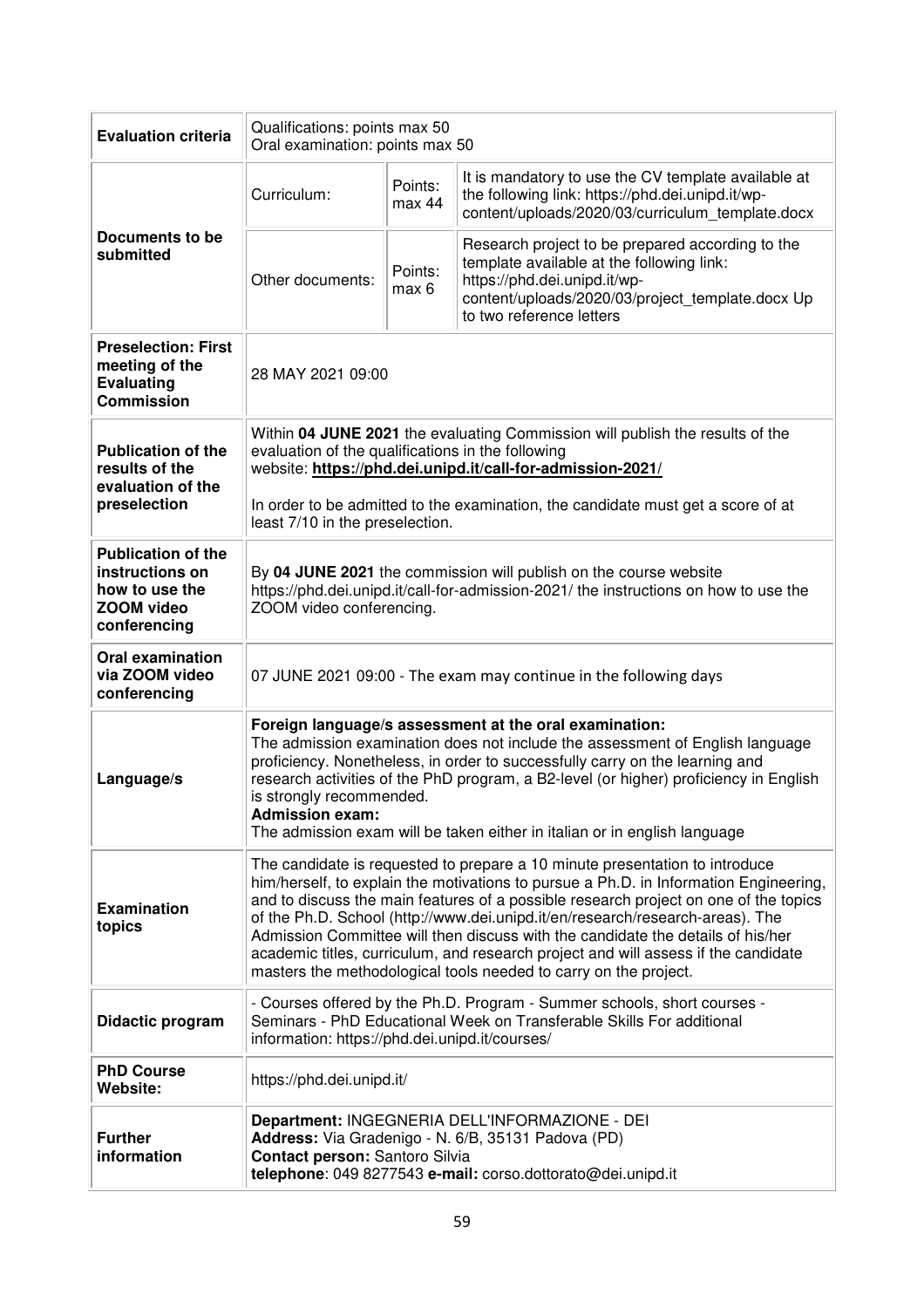| How to apply     | The application must be submitted only via the online procedure available<br>at: https://pica.cineca.it/unipd/dottorati37<br>The documents must be attached in pdf format.<br>The application and the attached documents are submitted authomatically by<br>closing the online procedure. So no hard copy of the application and of the<br>documents must be sent to the office. |
|------------------|----------------------------------------------------------------------------------------------------------------------------------------------------------------------------------------------------------------------------------------------------------------------------------------------------------------------------------------------------------------------------------|
| <b>Deadlines</b> | Publication of the ranking lists and enrollment from 2 July 2021<br>Beginning of PhD courses 1 October 2021                                                                                                                                                                                                                                                                      |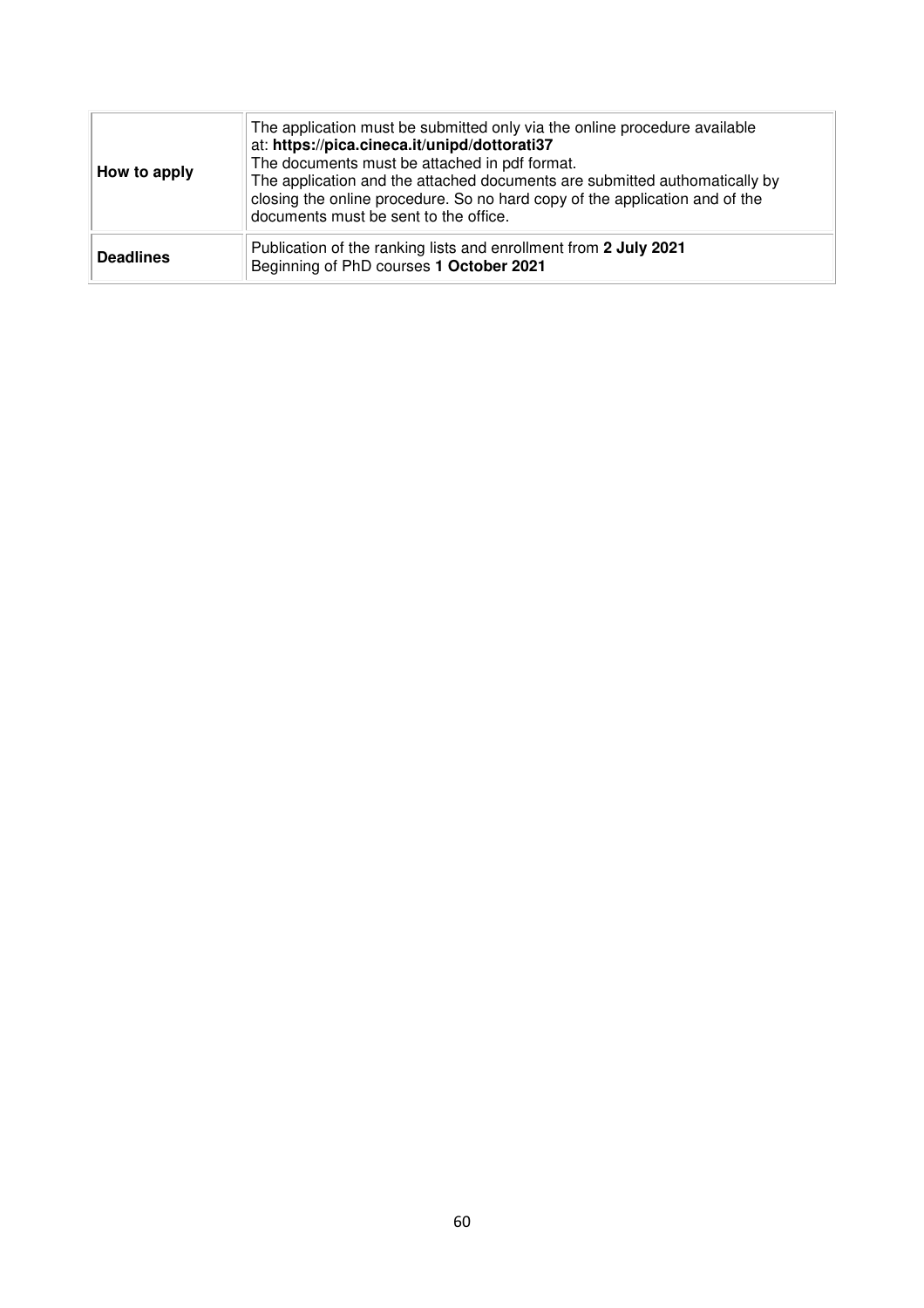| PhD Course: INTERNATIONAL LAW AND PRIVATE AND LABOUR LAW                                            |                                                                                                                                                                                                                                                                     |                   |                                                                                                                                                                                                                                                                                                                                                                                                                                                                                                                        |  |
|-----------------------------------------------------------------------------------------------------|---------------------------------------------------------------------------------------------------------------------------------------------------------------------------------------------------------------------------------------------------------------------|-------------------|------------------------------------------------------------------------------------------------------------------------------------------------------------------------------------------------------------------------------------------------------------------------------------------------------------------------------------------------------------------------------------------------------------------------------------------------------------------------------------------------------------------------|--|
| <b>Department</b>                                                                                   | SCIENZE POLITICHE, GIURIDICHE E STUDI INTERNAZIONALI - SPGI                                                                                                                                                                                                         |                   |                                                                                                                                                                                                                                                                                                                                                                                                                                                                                                                        |  |
| <b>Duration</b>                                                                                     | 3 years                                                                                                                                                                                                                                                             |                   |                                                                                                                                                                                                                                                                                                                                                                                                                                                                                                                        |  |
| <b>Number of</b><br>positions                                                                       | Scholarships<br>funded by the<br>University                                                                                                                                                                                                                         | n. 5              |                                                                                                                                                                                                                                                                                                                                                                                                                                                                                                                        |  |
|                                                                                                     | University<br>Scholarships co-<br>funded by the<br>Department                                                                                                                                                                                                       | n. 1              | Co-funding Department: SCIENZE POLITICHE,<br>GIURIDICHE E STUDI INTERNAZIONALI - SPGI                                                                                                                                                                                                                                                                                                                                                                                                                                  |  |
|                                                                                                     | Scholarships<br>funded by external<br>public or private<br>bodies/Departmen<br>ts                                                                                                                                                                                   | n.1               | 1 scholarship funded by Fondazione Cassa di<br>Risparmio di Padova e Rovigo;                                                                                                                                                                                                                                                                                                                                                                                                                                           |  |
|                                                                                                     | <b>Total number of</b><br>positions                                                                                                                                                                                                                                 | n. 7              |                                                                                                                                                                                                                                                                                                                                                                                                                                                                                                                        |  |
| <b>Higher-level</b><br>apprenticeship<br>contracts<br>potentially<br>available<br>(3 year contract) | Employer: Portolano Cavallo Studio Legale - Place: Milano Piazza Borromeo 12<br>oppure Roma Via Rasella 155<br>Research project: Technology, Sustainability and by-laws provisions.<br>N° 1 Contract potentially available for the above mentioned research project |                   |                                                                                                                                                                                                                                                                                                                                                                                                                                                                                                                        |  |
| <b>Selection criteria</b>                                                                           | PRESELECTION ON THE BASIS OF EVALUATION OF QUALIFICATIONS AND<br><b>ORAL EXAMINATION</b>                                                                                                                                                                            |                   |                                                                                                                                                                                                                                                                                                                                                                                                                                                                                                                        |  |
| <b>Oral examination</b><br>via remote<br>interview:                                                 | Applicants will take the oral examination via remote interview (ZOOM)                                                                                                                                                                                               |                   |                                                                                                                                                                                                                                                                                                                                                                                                                                                                                                                        |  |
| <b>Evaluation criteria</b>                                                                          | Qualifications: points max 50<br>Oral examination: points max 50                                                                                                                                                                                                    |                   |                                                                                                                                                                                                                                                                                                                                                                                                                                                                                                                        |  |
| Documents to be<br>submitted                                                                        | Thesis:                                                                                                                                                                                                                                                             | Points:<br>max 10 | The thesis has to be submitted in full text and in<br>summary (max 12000 characters). (Applicants<br>waiting to be awarded the entrance qualification:<br>those waiting to be awarded the entrance<br>qualification by 30th September 2021 will submit a<br>summary of the master thesis project (max. 12000<br>ch.) signed by the applicant and the supervisor)                                                                                                                                                       |  |
|                                                                                                     | Curriculum:                                                                                                                                                                                                                                                         | Points:<br>max 20 | The curriculum must indicate what the candidate is<br>graduated in and the weighted average of the marks<br>obtained during the academic career (arithmetic<br>average for exams taken in the so-called "Laurea<br>Vecchio Ordinamento" - old Italian system). In<br>addition, any periods of study carried out abroad (eg<br>Erasmus), Attestations/certifications attesting the<br>foreingn language knowledge, as well as other<br>qualifications that the candidate deems useful to<br>present for the evaluation. |  |
|                                                                                                     | Scientific<br>publications:                                                                                                                                                                                                                                         | Points:<br>max 5  | Publications will be considered only if dealing with<br>the subjects of the PhD course                                                                                                                                                                                                                                                                                                                                                                                                                                 |  |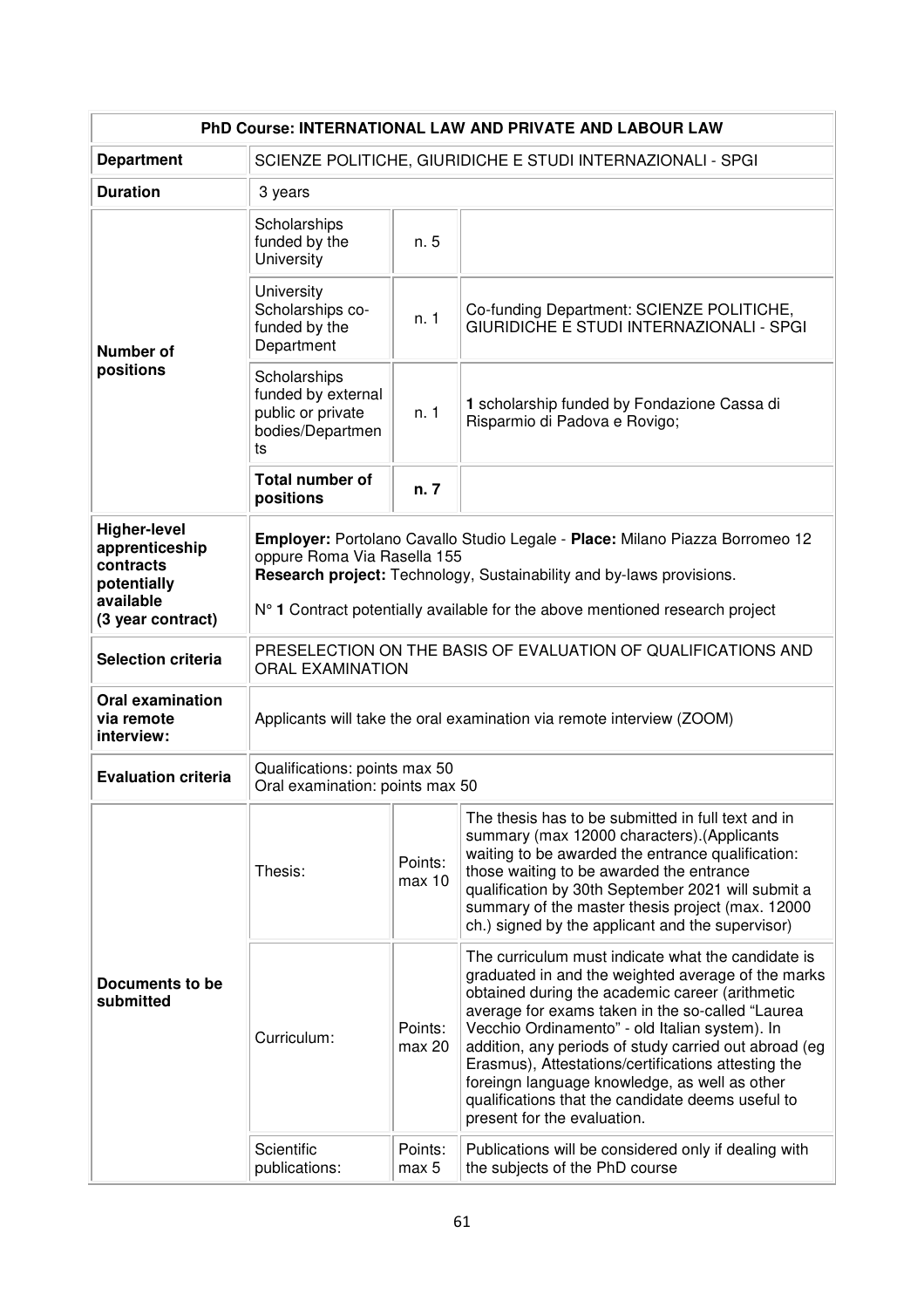|                                                                                              | Other documents:                                                                                                                                                                                                                                                                                                                                                                               | Points:<br>max 15 | Candidates must present a research project which<br>will highlight the original aspects of the topic, the<br>method that the candidate believes to follow and the<br>expected results (maximum 7000 characters) |  |  |
|----------------------------------------------------------------------------------------------|------------------------------------------------------------------------------------------------------------------------------------------------------------------------------------------------------------------------------------------------------------------------------------------------------------------------------------------------------------------------------------------------|-------------------|-----------------------------------------------------------------------------------------------------------------------------------------------------------------------------------------------------------------|--|--|
| <b>Preselection: First</b><br>meeting of the<br><b>Evaluating</b><br><b>Commission</b>       | 08 JUNE 2021 09:00                                                                                                                                                                                                                                                                                                                                                                             |                   |                                                                                                                                                                                                                 |  |  |
| <b>Publication of the</b><br>results of the<br>evaluation of the<br>preselection             | Within 09 JUNE 2021 the evaluating Commission will publish the results of the<br>evaluation of the qualifications in the following<br>website: https://www.spgi.unipd.it/ricerca/dottorati-di-ricerca<br>In order to be admitted to the examination, the candidate must get a score of at<br>least 7/10 in the preselection.                                                                   |                   |                                                                                                                                                                                                                 |  |  |
| <b>Publication of the</b><br>instructions on<br>how to use the<br>ZOOM video<br>conferencing | By 09 JUNE 2021 the commission will publish on the course website<br>https://www.spgi.unipd.it/ricerca/dottorati-di-ricerca the instructions on how to use<br>the ZOOM video conferencing.                                                                                                                                                                                                     |                   |                                                                                                                                                                                                                 |  |  |
| <b>Oral examination</b><br>via ZOOM video<br>conferencing                                    | 11 JUNE 2021 09:00                                                                                                                                                                                                                                                                                                                                                                             |                   |                                                                                                                                                                                                                 |  |  |
| Language/s                                                                                   | Foreign language/s assessment at the oral examination:<br>At the oral examination the commission will assess the knowledge of at least one<br>of the following languages: English, French, Spanish, German.<br><b>Admission exam:</b><br>The admission exam will be taken in: italian.                                                                                                         |                   |                                                                                                                                                                                                                 |  |  |
| <b>Examination topics</b>                                                                    | The oral examination will focus on the following disciplines, also in correspondence<br>with the candidate's areas of interest and with the research project submitted for<br>examination: International Law (Public and Private), European Union Law, Civil<br>Law, European and Comparative Private law, Labour Law, Labour Law in Public<br>Administration, Trade Union Law, EU Labour Law. |                   |                                                                                                                                                                                                                 |  |  |
| Didactic program                                                                             | PhD students will attend dedicated courses and workshops in Padova as well as<br>meetings and conferences dealing with the topic of their research in Italy<br>andabroad. A thesis supervisor will be following their research. Academic English<br>courses can be provided. More information<br>at:http://www.spgi.unipd.it/ricerca/dottorati-di-ricerca                                      |                   |                                                                                                                                                                                                                 |  |  |
| <b>PhD Course</b><br>Website:                                                                | https://www.spgi.unipd.it/ricerca/dottorati-di-ricerca                                                                                                                                                                                                                                                                                                                                         |                   |                                                                                                                                                                                                                 |  |  |
| <b>Further information</b>                                                                   | Department: SCIENZE POLITICHE, GIURIDICHE E STUDI INTERNAZIONALI -<br><b>SPGI</b><br>Address: Via Del Santo - N. 28, 35124 Padova (PD)<br>Contact person: Sammartinaro Giovanna<br>telephone: 049 8274207 e-mail: giovanna.sammartinaro@unipd.it                                                                                                                                               |                   |                                                                                                                                                                                                                 |  |  |
| How to apply                                                                                 | The application must be submitted only via the online procedure available<br>at: https://pica.cineca.it/unipd/dottorati37<br>The documents must be attached in pdf format.<br>The application and the attached documents are submitted authomatically by<br>closing the online procedure. So no hard copy of the application and of the<br>documents must be sent to the office.               |                   |                                                                                                                                                                                                                 |  |  |
| <b>Deadlines</b>                                                                             | Publication of the ranking lists and enrollment from 2 July 2021<br>Beginning of PhD courses 1 October 2021                                                                                                                                                                                                                                                                                    |                   |                                                                                                                                                                                                                 |  |  |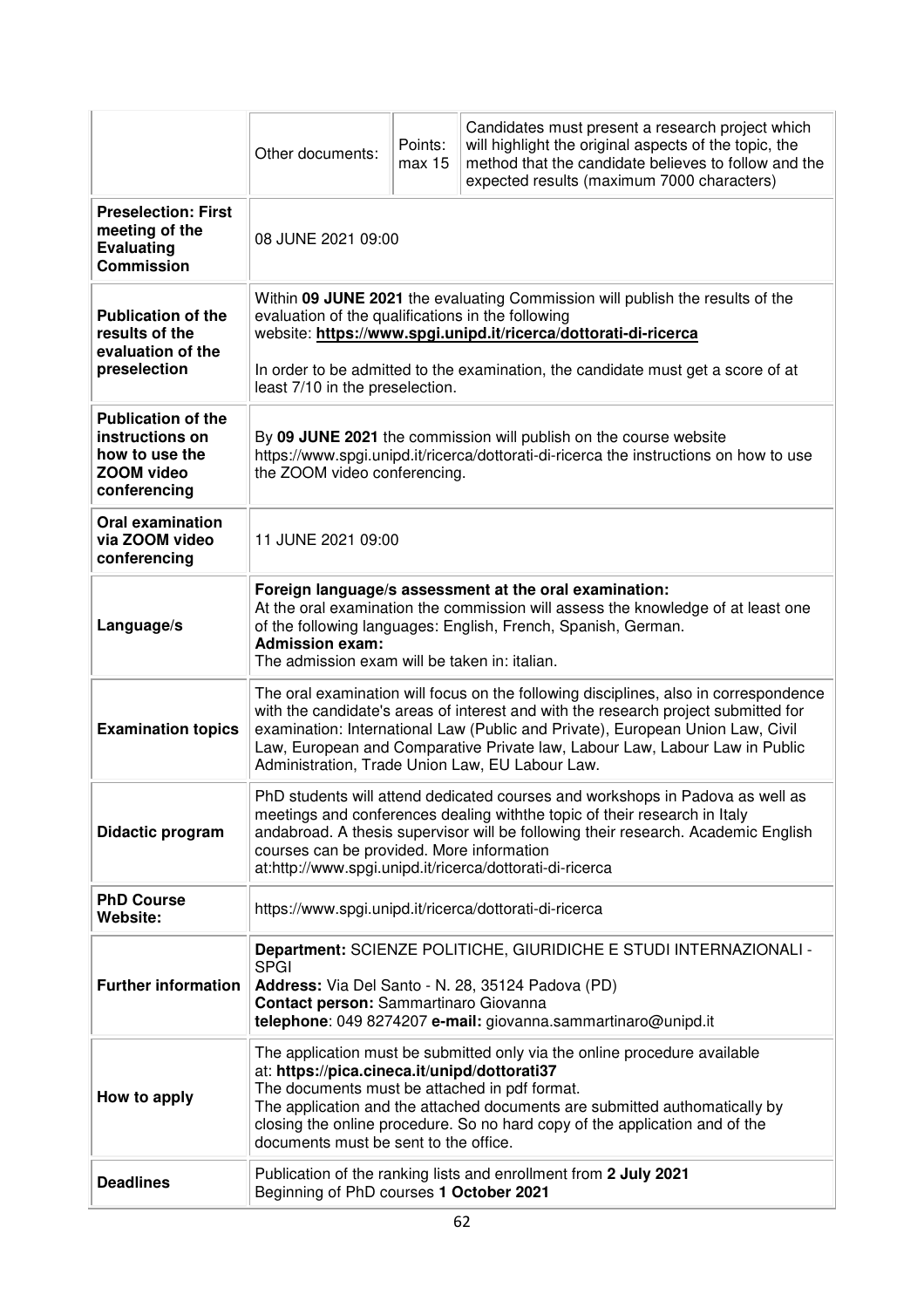| PhD Course: LAND, ENVIRONMENT, RESOURCES AND HEALTH |                                                                                                                                                                                     |                   |                                                                                                                                                                                                                                                                                                                                                                                                                                        |  |
|-----------------------------------------------------|-------------------------------------------------------------------------------------------------------------------------------------------------------------------------------------|-------------------|----------------------------------------------------------------------------------------------------------------------------------------------------------------------------------------------------------------------------------------------------------------------------------------------------------------------------------------------------------------------------------------------------------------------------------------|--|
| <b>Department</b>                                   | TERRITORIO E SISTEMI AGRO-FORESTALI (TESAF)                                                                                                                                         |                   |                                                                                                                                                                                                                                                                                                                                                                                                                                        |  |
| <b>Duration</b>                                     | 3 years                                                                                                                                                                             |                   |                                                                                                                                                                                                                                                                                                                                                                                                                                        |  |
| Number of<br>positions                              | Scholarships<br>funded by the<br>University                                                                                                                                         | n. 6              |                                                                                                                                                                                                                                                                                                                                                                                                                                        |  |
|                                                     | University<br>Scholarships<br>co-funded by<br>the Department                                                                                                                        | n. 1              | Co-funding Department: TERRITORIO E SISTEMI AGRO-<br><b>FORESTALI (TESAF)</b>                                                                                                                                                                                                                                                                                                                                                          |  |
|                                                     | Scholarships<br>funded by<br>Fondazione<br>Cassa di<br>Risparmio di<br>Padova e<br>Rovigo<br>reserved to<br>applicants<br>residing<br>outside Italy<br>and foreign<br>qualification | n. 1              | WARNING: if you are in possession of a foreign qualification<br>and you residing outside Italy, please select also this option<br>in the online procedure in the section "PhD courses-<br>positions"                                                                                                                                                                                                                                   |  |
|                                                     | Scholarships<br>funded by<br>external public<br>or private<br>bodies/Depart<br>ments                                                                                                | n.2               | 1 scholarship funded by Fondazione Cassa di Risparmio di<br>Padova e Rovigo;<br>1 scholarship funded by Dipartimento Territorio e Sistemi<br>Agro-forestali - TESAF su fondi progetto PSR-SMARTFIT e<br>altri fondi - Topic: Spectroscopy for a rapid assessment of<br>the chemical-physical characteristics of the soil;                                                                                                              |  |
|                                                     | <b>Total number</b><br>of positions                                                                                                                                                 | n. 10             |                                                                                                                                                                                                                                                                                                                                                                                                                                        |  |
| <b>Selection</b><br>criteria                        | PRESELECTION ON THE BASIS OF EVALUATION OF QUALIFICATIONS AND ORAL<br><b>EXAMINATION</b>                                                                                            |                   |                                                                                                                                                                                                                                                                                                                                                                                                                                        |  |
| Oral<br>examination<br>via remote<br>interview:     | Applicants will take the oral examination via remote interview (ZOOM)                                                                                                               |                   |                                                                                                                                                                                                                                                                                                                                                                                                                                        |  |
| <b>Evaluation</b><br>criteria                       | Qualifications: points max 50<br>Oral examination: points max 50                                                                                                                    |                   |                                                                                                                                                                                                                                                                                                                                                                                                                                        |  |
| Documents to<br>be submitted                        | Thesis:                                                                                                                                                                             | Points:<br>max 5  | Applicants waiting to be awarded the entrance qualification:<br>those waiting to be awarded the entrance qualification by<br>30th September 2021 will submit a summary of the Master<br>Thesis project (max. 4 pages) signed by both the applicant<br>and the supervisor.                                                                                                                                                              |  |
|                                                     | Curriculum:                                                                                                                                                                         | Points:<br>max 10 | For the CV please use the Europass format. Indicate the e-<br>mail address. Clearly state: the duration of your studies and<br>the date of achievement of the title(s) (including both the<br>Bachelor and the Master degrees, or the five/six year's<br>university course). Indicate: any visiting period spent abroad<br>during your studies (with Erasmus, Time, Erasmus<br>Placement and other programs); any scholarship grant or |  |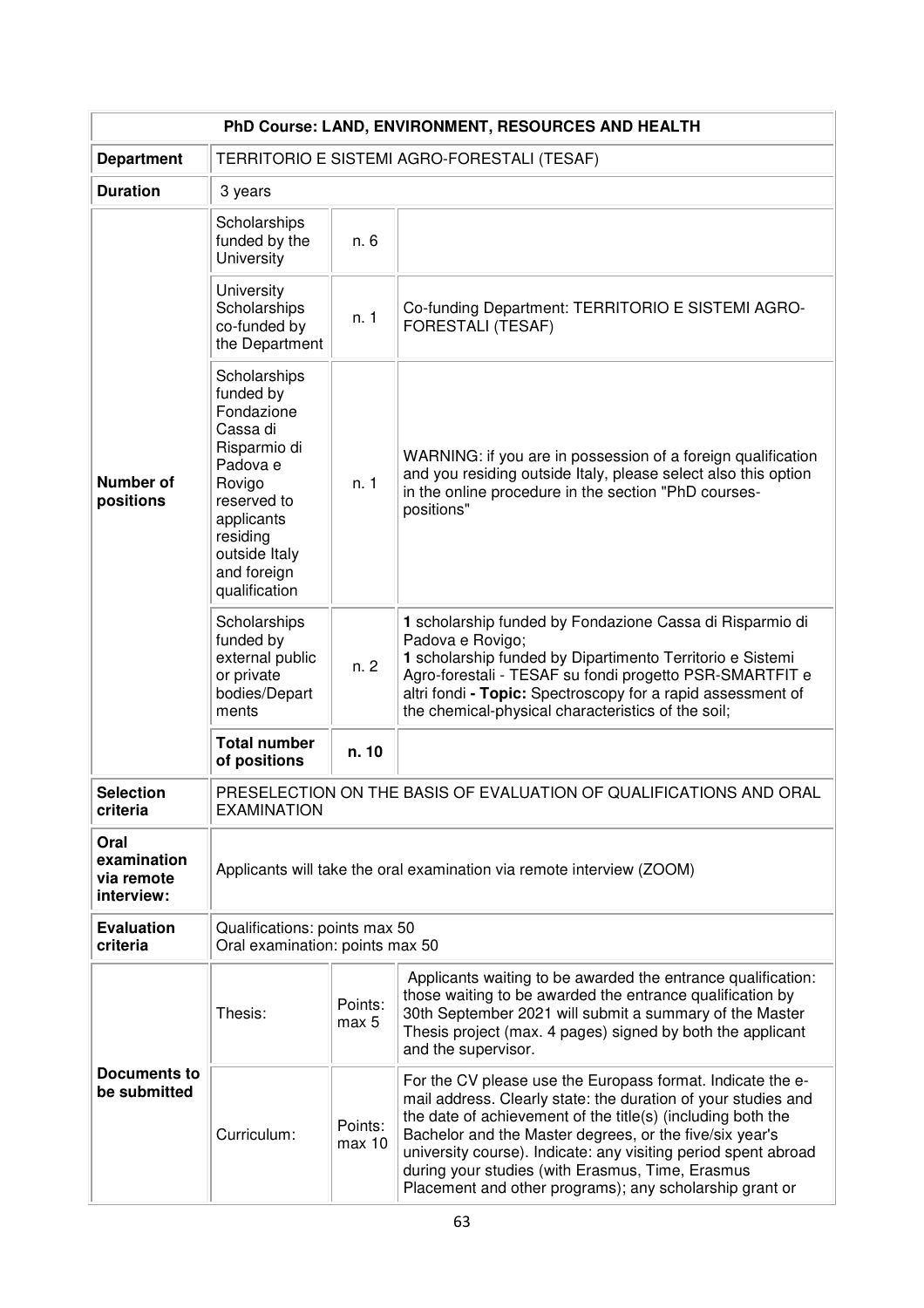|                                                                                                    |                                                                                                                                                                                                                                               |                   | award; training, teaching and research experiences (research<br>grants, scholarships, and internship periods). Clearly state<br>any certification related to the knowledge of foreign<br>languages. Specify all working experiences in your home<br>country or abroad.                                                                                                                                                                                                                                                                                      |
|----------------------------------------------------------------------------------------------------|-----------------------------------------------------------------------------------------------------------------------------------------------------------------------------------------------------------------------------------------------|-------------------|-------------------------------------------------------------------------------------------------------------------------------------------------------------------------------------------------------------------------------------------------------------------------------------------------------------------------------------------------------------------------------------------------------------------------------------------------------------------------------------------------------------------------------------------------------------|
|                                                                                                    | Scientific<br>publications:                                                                                                                                                                                                                   | Points:<br>max 10 | List the publications inclusive of authors, title, date and<br>editorial information, making a distinction between: a. papers<br>in peer review journals b. other pubblications                                                                                                                                                                                                                                                                                                                                                                             |
|                                                                                                    | Other<br>documents:                                                                                                                                                                                                                           | Points:<br>max 20 | a. A research project proposal related to one of the topics<br>(included that one agreed with the Joint Research Centre of<br>the EC) presented in<br>http://www.tesaf.unipd.it/en/research/phd-lerh-<br>program/priority-research-topics, written following the<br>template available in<br>www.tesaf.unipd.it/en/sites/tesaf.unipd.it.en/files/ResearchSy<br>nopsisWriting vers.0.pdf;<br>b. Motivation letter; c. Reference letter by up to two<br>researchers or supervisors; d. Certificates of English<br>language; e. Full text of published papers. |
|                                                                                                    | Further<br>documents that<br>the candidates<br>think relevant<br>to their<br>evaluation:                                                                                                                                                      | Points:<br>max 5  |                                                                                                                                                                                                                                                                                                                                                                                                                                                                                                                                                             |
| <b>Preselection:</b><br><b>First meeting</b><br>of the<br><b>Evaluating</b><br><b>Commission</b>   | 08 JUNE 2021 09:00                                                                                                                                                                                                                            |                   |                                                                                                                                                                                                                                                                                                                                                                                                                                                                                                                                                             |
| <b>Publication of</b><br>the results of<br>the evaluation                                          | Within 10 JUNE 2021 the evaluating Commission will publish the results of the<br>evaluation of the qualifications in the following<br>website: https://www.tesaf.unipd.it/en/research/phd-lerh-program/news                                   |                   |                                                                                                                                                                                                                                                                                                                                                                                                                                                                                                                                                             |
| of the<br>preselection                                                                             | In order to be admitted to the examination, the candidate must get a score of at least<br>7/10 in the preselection.                                                                                                                           |                   |                                                                                                                                                                                                                                                                                                                                                                                                                                                                                                                                                             |
| <b>Publication of</b><br>the<br>instructions<br>on how to use<br>the ZOOM<br>video<br>conferencing | By 10 JUNE 2021 the commission will publish on the course website<br>https://www.tesaf.unipd.it/en/research/phd-lerh-program/news the instructions on how to<br>use the ZOOM video conferencing.                                              |                   |                                                                                                                                                                                                                                                                                                                                                                                                                                                                                                                                                             |
| Oral<br>examination<br>via ZOOM<br>video<br>conferencing                                           | 14 JUNE 2021 09:00 - The exam may continue on 15/06/2021 09:00                                                                                                                                                                                |                   |                                                                                                                                                                                                                                                                                                                                                                                                                                                                                                                                                             |
| Language/s                                                                                         | Foreign language/s assessment at the oral examination:<br>During the oral examination the commission will assess the knowledge of the following<br>language: English<br><b>Admission exam:</b><br>The admission exam will be taken in English |                   |                                                                                                                                                                                                                                                                                                                                                                                                                                                                                                                                                             |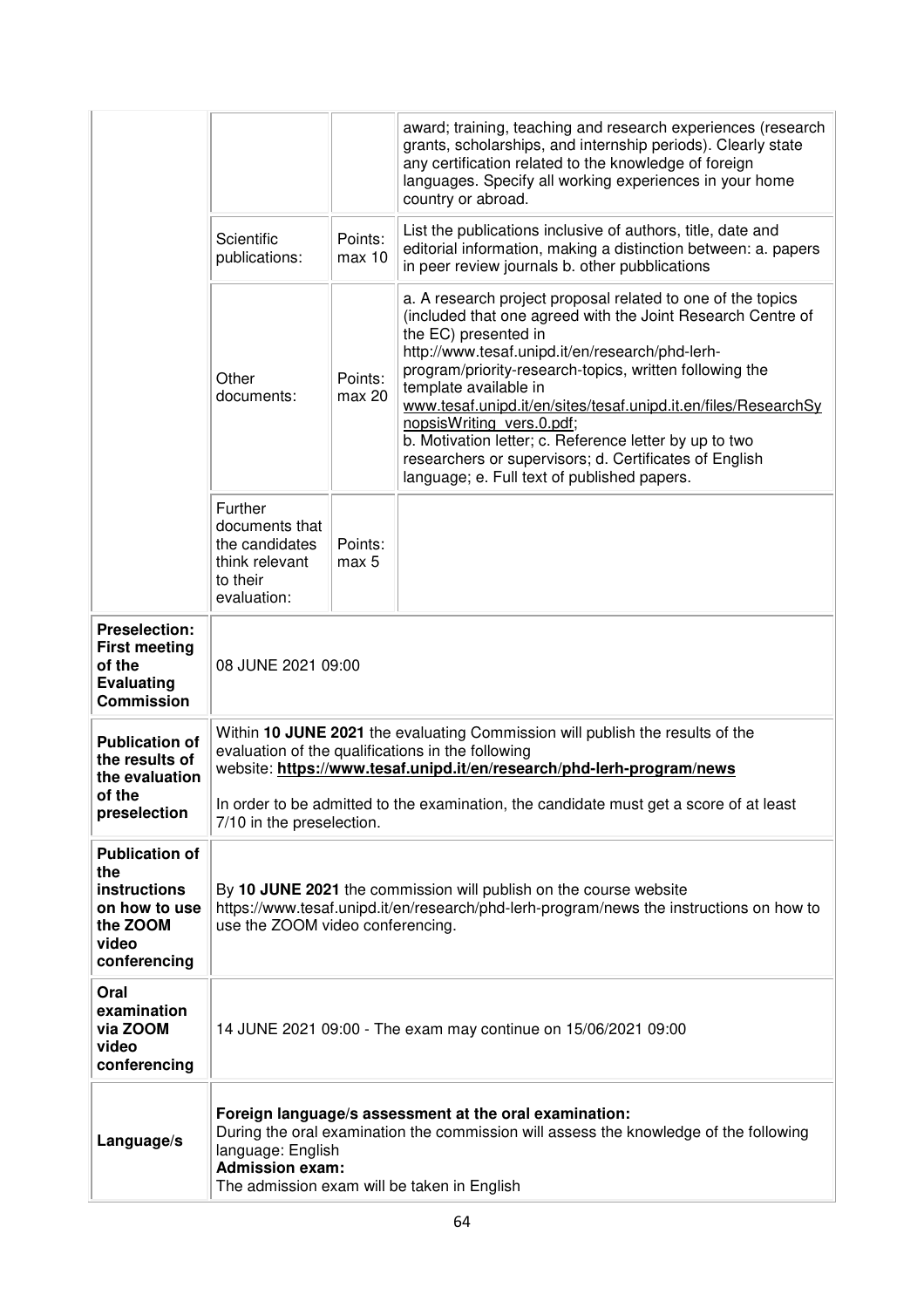| <b>Examination</b><br>topics  | Methodology of scientific research. Forest ecology, forest management, biodiversity.<br>Economics, politics and food marketing; economics and forest policy. Viticulture and<br>enology. Hydrology and erosion, fluvial morphology and river restoration. Farm and<br>forest mechanization; technology applied to the conservation agriculture. Pollution,<br>nutrition, food quality and safety. |
|-------------------------------|---------------------------------------------------------------------------------------------------------------------------------------------------------------------------------------------------------------------------------------------------------------------------------------------------------------------------------------------------------------------------------------------------|
| <b>Didactic</b><br>program    | Teaching is organised in 3 groups of courses: A. Compulsory general courses; B.<br>Research quantitative methods; C. Optional courses. More info available at:<br>http://www.tesaf.unipd.it/en/research/doctoral-degrees-phd-lerh-program/teaching                                                                                                                                                |
| <b>PhD Course</b><br>Website: | http://www.tesaf.unipd.it/en/lerh                                                                                                                                                                                                                                                                                                                                                                 |
| <b>Further</b><br>information | Department: TERRITORIO E SISTEMI AGRO-FORESTALI (TESAF)<br>Address: Viale dell'Università - N. 16, 35020 Legnaro (PD)<br><b>Contact person: Tosatto Antonella</b><br>telephone: (+39)0498272685 e-mail: antonella.tosatto@unipd.it                                                                                                                                                                |
| How to apply                  | The application must be submitted only via the online procedure available<br>at: https://pica.cineca.it/unipd/dottorati37<br>The documents must be attached in pdf format.<br>The application and the attached documents are submitted authomatically by closing the<br>online procedure. So no hard copy of the application and of the documents must be sent<br>to the office.                  |
| <b>Deadlines</b>              | Publication of the ranking lists and enrollment from 2 July 2021<br>Beginning of PhD courses 1 October 2021                                                                                                                                                                                                                                                                                       |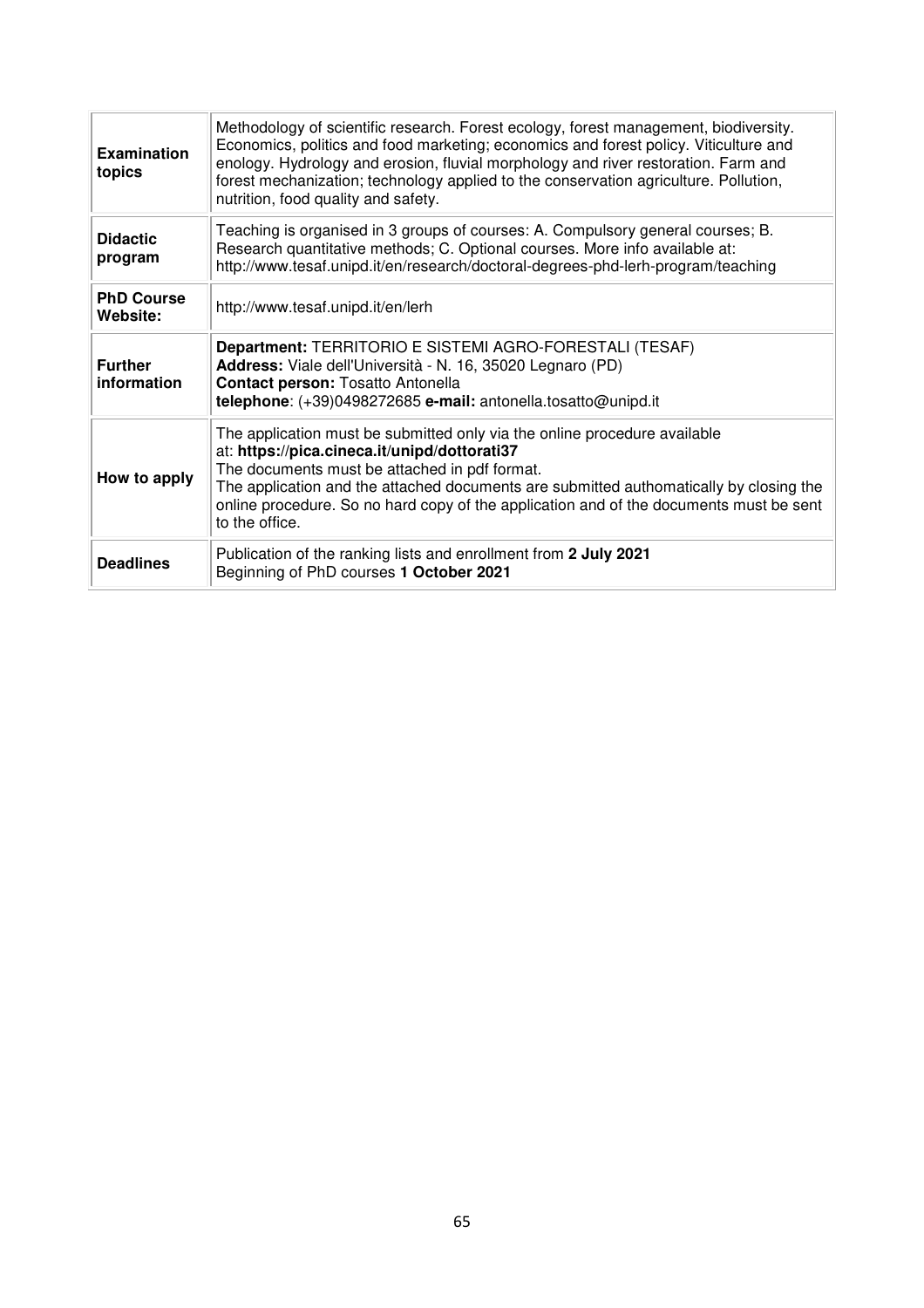| <b>PhD Course: LAW</b>                              |                                                                                          |                   |                                                                                                                                                                                                                                                                                                                                                                                                                                                                                                                     |  |
|-----------------------------------------------------|------------------------------------------------------------------------------------------|-------------------|---------------------------------------------------------------------------------------------------------------------------------------------------------------------------------------------------------------------------------------------------------------------------------------------------------------------------------------------------------------------------------------------------------------------------------------------------------------------------------------------------------------------|--|
| <b>Department</b>                                   | DIRITTO PUBBLICO, INTERNAZIONALE E COMUNITARIO-DIPIC                                     |                   |                                                                                                                                                                                                                                                                                                                                                                                                                                                                                                                     |  |
| <b>Duration</b>                                     | 3 years                                                                                  |                   |                                                                                                                                                                                                                                                                                                                                                                                                                                                                                                                     |  |
| Number of<br>positions                              | Scholarships<br>funded by the<br>University                                              | n. 5              |                                                                                                                                                                                                                                                                                                                                                                                                                                                                                                                     |  |
|                                                     | Scholarships<br>funded by<br>external public or<br>private<br>bodies/Departme<br>nts     | n. 2              | 1 scholarship funded by Fondazione Cassa di<br>Risparmio di Padova e Rovigo;<br>1 scholarship funded by Dipartimento di Diritto<br>Pubblico, Internazionale e Comunitario - DiPIC su<br>fondi Progetto di sviluppo Dipartimentale 2018-<br>2022 - Topic: Environmental protection,<br>administrative procedure and the principle of<br>integration, between supranational systems and<br>domestic law;                                                                                                              |  |
|                                                     | Total number of<br>positions                                                             | n. 7              |                                                                                                                                                                                                                                                                                                                                                                                                                                                                                                                     |  |
| <b>Selection criteria</b>                           | PRESELECTION ON THE BASIS OF EVALUATION OF QUALIFICATIONS AND<br><b>ORAL EXAMINATION</b> |                   |                                                                                                                                                                                                                                                                                                                                                                                                                                                                                                                     |  |
| <b>Oral examination</b><br>via remote<br>interview: | Applicants will take the oral examination via remote interview (ZOOM)                    |                   |                                                                                                                                                                                                                                                                                                                                                                                                                                                                                                                     |  |
| <b>Evaluation criteria</b>                          | Qualifications: points max 60<br>Oral examination: points max 40                         |                   |                                                                                                                                                                                                                                                                                                                                                                                                                                                                                                                     |  |
| Documents to be<br>submitted                        | Thesis:                                                                                  | Points:<br>max 15 | Candidates who have already graduated will submit<br>their master's / specialist thesis (or equivalent) in pdf<br>format accompanied by a summary of up to 10,000<br>characters illustrating the topic, methodology and<br>results. (Applicants waiting to be awarded the<br>entrance qualification: those waiting to be awarded<br>the entrance qualification by 30th September 2021<br>will submit a summary of the master thesis project<br>(max. 10,000 4 pages) signed by the applicant and<br>the supervisor) |  |
|                                                     | Curriculum:                                                                              | Points:<br>max 10 | The curriculum must contain the list of exams taken<br>with the relative marks, all academic qualifications<br>achieved (specialization, Master of related subject,<br>possible second degree, etc.), with relative vote, any<br>research and work activities relating to the<br>disciplines of the doctorate and any other<br>qualification useful for evaluation.                                                                                                                                                 |  |
|                                                     | Scientific<br>publications:                                                              | Points:<br>max 5  | Any scientific publications must be submitted in pdf<br>format.                                                                                                                                                                                                                                                                                                                                                                                                                                                     |  |
|                                                     | Other<br>documents:                                                                      | Points:<br>max 30 | Research project, which must specifically highlight<br>the systematic and methodological context that the<br>candidate believes he must follow to achieve it, the<br>scientific results to which it could lead and in<br>particular the aspects of originality that should<br>interest him (maximum 10,000 characters)                                                                                                                                                                                              |  |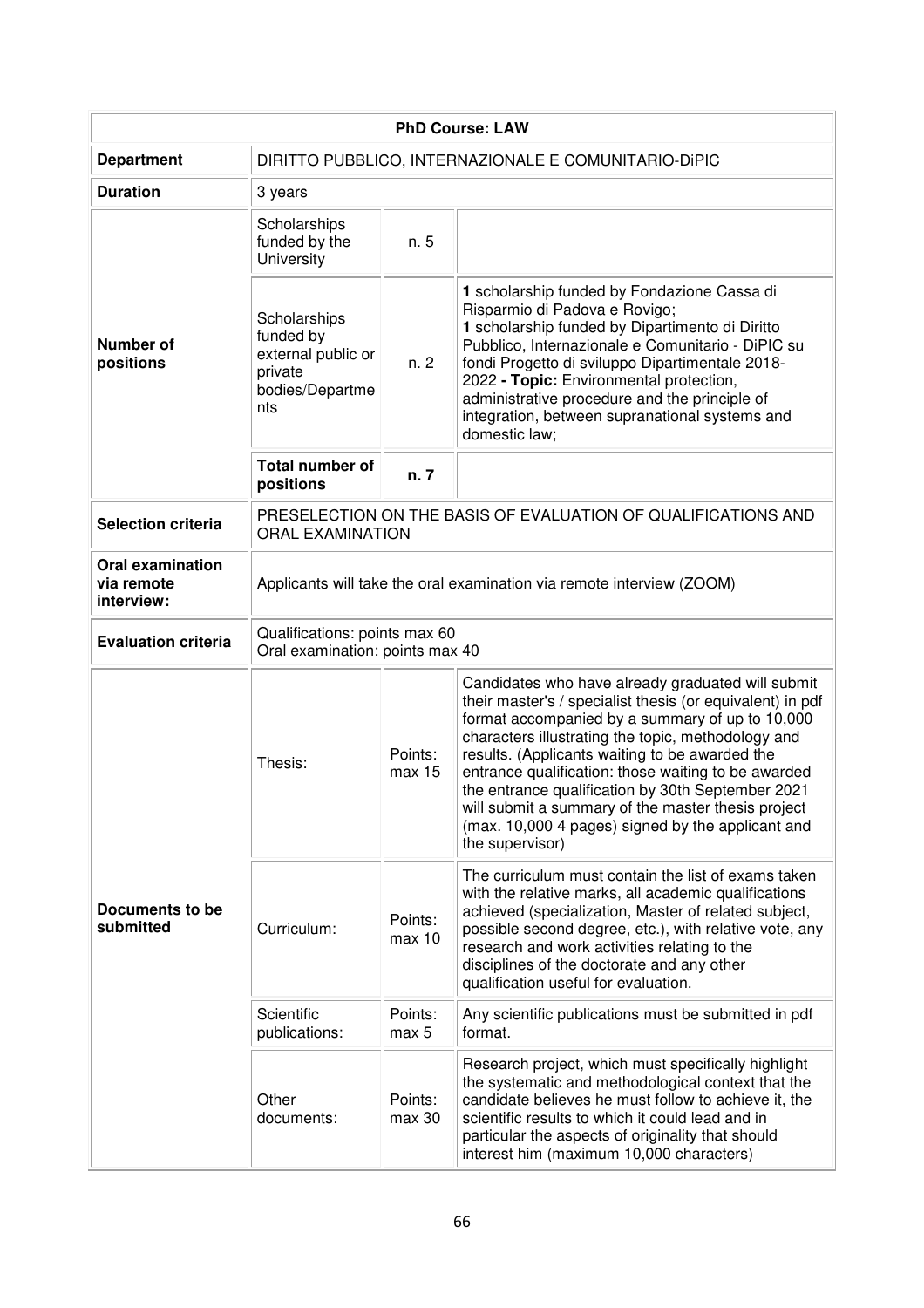| <b>Preselection: First</b><br>meeting of the<br><b>Evaluating</b><br><b>Commission</b>       | 03 JUNE 2021 13:00                                                                                                                                                                                                                                                                                                                                                                                                                                                                                                                                                                                                                                                                                                                    |  |
|----------------------------------------------------------------------------------------------|---------------------------------------------------------------------------------------------------------------------------------------------------------------------------------------------------------------------------------------------------------------------------------------------------------------------------------------------------------------------------------------------------------------------------------------------------------------------------------------------------------------------------------------------------------------------------------------------------------------------------------------------------------------------------------------------------------------------------------------|--|
| <b>Publication of the</b><br>results of the<br>evaluation of the                             | Within 08 JUNE 2021 the evaluating Commission will publish the results of the<br>evaluation of the qualifications in the following website: Sito WEB del Corso:<br>https://www.dirpubblico.unipd.it/corsi/corso-di-dottorato-giurisprudenza                                                                                                                                                                                                                                                                                                                                                                                                                                                                                           |  |
| preselection                                                                                 | In order to be admitted to the examination, the candidate must get a score of at<br>least 7/10 in the preselection.                                                                                                                                                                                                                                                                                                                                                                                                                                                                                                                                                                                                                   |  |
| <b>Publication of the</b><br>instructions on<br>how to use the<br>ZOOM video<br>conferencing | By 08 JUNE 2021 the commission will publish on the course website<br>www.dirpubblico.unipd.it/corsi/corso-di-dottorato-giurisprudenza the instructions on<br>how to use the ZOOM video conferencing.                                                                                                                                                                                                                                                                                                                                                                                                                                                                                                                                  |  |
| <b>Oral examination</b><br>via ZOOM video<br>conferencing                                    | 10 JUNE 2021 11:00                                                                                                                                                                                                                                                                                                                                                                                                                                                                                                                                                                                                                                                                                                                    |  |
| Language/s                                                                                   | Foreign language/s assessment at the oral examination:<br>At the oral examination the commission will assess the knowledge of the following<br>language: English<br><b>Admission exam:</b><br>The admission exam will be taken in: Italian or English                                                                                                                                                                                                                                                                                                                                                                                                                                                                                 |  |
| <b>Examination topics</b>                                                                    | ORAL EXAM: dissertation on the research project presented, which must be<br>highlighted in a way specific the systematic and / or interdisciplinary context in<br>which it is inserted, the methodological path that the candidate believes he must<br>follow to achieve it, the scientific results to which his could lead realization and in<br>particular the aspects of originality that should interest him (the research project<br>goes attached to the application). Discussion on the curriculum of the studies<br>carried out so far, on any publications scientific studies presented and on the<br>subjects on which the PhD course is based.<br>https://www.dirpubblico.unipd.it/corsi/corso-di-dottorato-giurisprudenza |  |
| Didactic program                                                                             | The course includes study activities structured in different areas of interest. The<br>PhD student will have to participate in lectures, seminars focused on general topics<br>or concerning areas of more direct relevance of the doctoral thesis, conferences,<br>and all the activities proposed by the course.<br>https://www.dirpubblico.unipd.it/corsi/scuola-di-dottorato-<br>giurisprudenza/attivit%C3%A0-didattiche                                                                                                                                                                                                                                                                                                          |  |
| <b>PhD Course</b><br>Website:                                                                | https://www.dirpubblico.unipd.it/corsi/corso-di-dottorato-giurisprudenza                                                                                                                                                                                                                                                                                                                                                                                                                                                                                                                                                                                                                                                              |  |
| <b>Further information</b>                                                                   | Department: DIRITTO PUBBLICO, INTERNAZIONALE E COMUNITARIO-DIPIC<br>Address: Via 8 Febbraio - N. 2, 35122 Padova (PD)<br>Contact person: Carlotta Sinigaglia<br>telephone: 049-8273359 e-mail: carlotta.sinigaglia@unipd.it                                                                                                                                                                                                                                                                                                                                                                                                                                                                                                           |  |
| How to apply                                                                                 | The application must be submitted only via the online procedure available<br>at: https://pica.cineca.it/unipd/dottorati37<br>The documents must be attached in pdf format.<br>The application and the attached documents are submitted authomatically by<br>closing the online procedure. So no hard copy of the application and of the<br>documents must be sent to the office.                                                                                                                                                                                                                                                                                                                                                      |  |
| <b>Deadlines</b>                                                                             | Publication of the ranking lists and enrollment from 2 July 2021<br>Beginning of PhD courses 1 October 2021                                                                                                                                                                                                                                                                                                                                                                                                                                                                                                                                                                                                                           |  |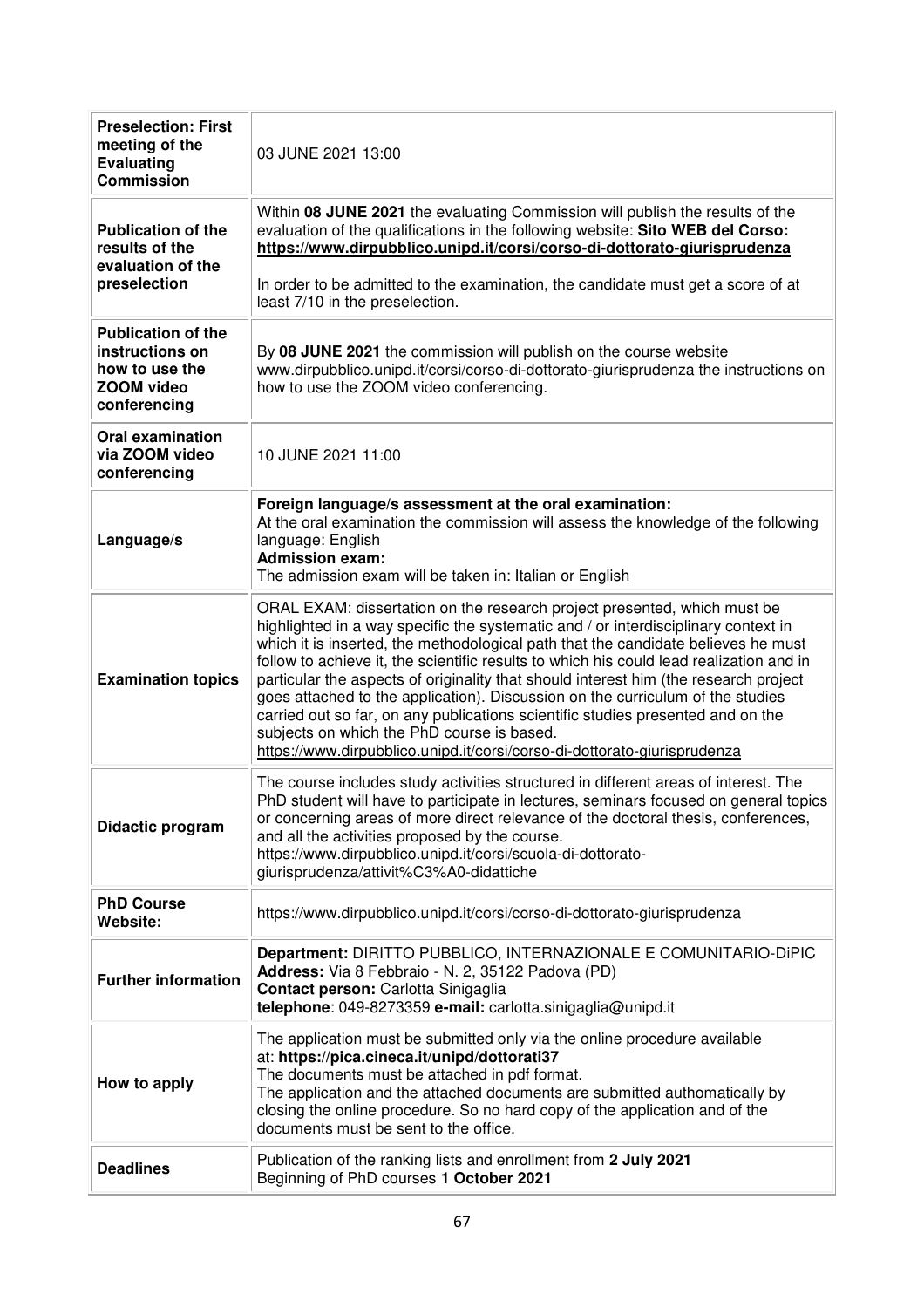| PhD Course: LINGUISTIC, PHILOLOGICAL AND LITERARY SCIENCES             |                                                                                                           |                                                                                                                                                                                                                                                                                                                                                                                                                                                                                                                                                                                                                                                                                                          |                                                                                                                                                                                                      |  |
|------------------------------------------------------------------------|-----------------------------------------------------------------------------------------------------------|----------------------------------------------------------------------------------------------------------------------------------------------------------------------------------------------------------------------------------------------------------------------------------------------------------------------------------------------------------------------------------------------------------------------------------------------------------------------------------------------------------------------------------------------------------------------------------------------------------------------------------------------------------------------------------------------------------|------------------------------------------------------------------------------------------------------------------------------------------------------------------------------------------------------|--|
| <b>Department</b>                                                      | STUDI LINGUISTICI E LETTERARI (DISLL)                                                                     |                                                                                                                                                                                                                                                                                                                                                                                                                                                                                                                                                                                                                                                                                                          |                                                                                                                                                                                                      |  |
| <b>Duration</b>                                                        | 3 years                                                                                                   |                                                                                                                                                                                                                                                                                                                                                                                                                                                                                                                                                                                                                                                                                                          |                                                                                                                                                                                                      |  |
| <b>Number of</b><br>positions                                          | Scholarships<br>funded by the<br>University                                                               | n. 8                                                                                                                                                                                                                                                                                                                                                                                                                                                                                                                                                                                                                                                                                                     |                                                                                                                                                                                                      |  |
|                                                                        | University<br>Scholarships co-<br>funded by the<br>Department                                             | n.1                                                                                                                                                                                                                                                                                                                                                                                                                                                                                                                                                                                                                                                                                                      | Co-funding Department: STUDI LINGUISTICI E LETTERARI<br>(DISLL)                                                                                                                                      |  |
|                                                                        | Scholarships<br>funded by the<br>University<br>reserved to<br>applicants with<br>foreign<br>qualification | n.1                                                                                                                                                                                                                                                                                                                                                                                                                                                                                                                                                                                                                                                                                                      | WARNING: if you are in possession of a foreign qualification<br>and you residing outside Italy, please select also this option<br>in the online procedure in the section "PhD courses-<br>positions" |  |
|                                                                        | Scholarships<br>funded by<br>external public or<br>private<br>bodies/Departmen<br>ts                      | n.1                                                                                                                                                                                                                                                                                                                                                                                                                                                                                                                                                                                                                                                                                                      | 1 scholarship funded by Fondazione Cassa di Risparmio di<br>Padova e Rovigo;                                                                                                                         |  |
|                                                                        | Positions without<br>scholarship                                                                          | n. 1                                                                                                                                                                                                                                                                                                                                                                                                                                                                                                                                                                                                                                                                                                     |                                                                                                                                                                                                      |  |
|                                                                        | <b>Total number of</b><br>positions                                                                       | n. 12                                                                                                                                                                                                                                                                                                                                                                                                                                                                                                                                                                                                                                                                                                    |                                                                                                                                                                                                      |  |
| <b>Selection</b><br>criteria                                           | PRESELECTION ON THE BASIS OF EVALUATION OF QUALIFICATIONS AND ORAL<br><b>EXAMINATION</b>                  |                                                                                                                                                                                                                                                                                                                                                                                                                                                                                                                                                                                                                                                                                                          |                                                                                                                                                                                                      |  |
| Oral<br>examinatio<br>n via<br>remote<br>interview:                    | Applicants will take the oral examination via remote interview (ZOOM)                                     |                                                                                                                                                                                                                                                                                                                                                                                                                                                                                                                                                                                                                                                                                                          |                                                                                                                                                                                                      |  |
| <b>Evaluation</b><br>criteria                                          | Qualifications: points max 70<br>Oral examination: points max 30                                          |                                                                                                                                                                                                                                                                                                                                                                                                                                                                                                                                                                                                                                                                                                          |                                                                                                                                                                                                      |  |
| Points:<br>Thesis:<br><b>Documents</b><br>max 15<br>to be<br>submitted |                                                                                                           | (Applicants waiting to be awarded the entrance qualification:<br>those waiting to be awarded the entrance qualification by<br>30th September 2021 will submit a summary of the master<br>thesis project (max. 4 pages) signed by the applicant and the<br>supervisor) Applicants are expected to submit their MA<br>dissertation in pdf format, with relative abstract (max. 4<br>pages, including bibliography), reporting its contents,<br>methods and results. If the thesis has not had a viva yet,<br>applicants will also send the text in its current state of<br>advancement, together with the abstract. It is compulsory to<br>save this file as: FAMILY NAME FIRST<br>NAME_THESIS_SHORT TITLE |                                                                                                                                                                                                      |  |
|                                                                        | Curriculum:                                                                                               | Points:<br>max 10                                                                                                                                                                                                                                                                                                                                                                                                                                                                                                                                                                                                                                                                                        | Applicants are expected to submit their CV, following the<br>Europass template                                                                                                                       |  |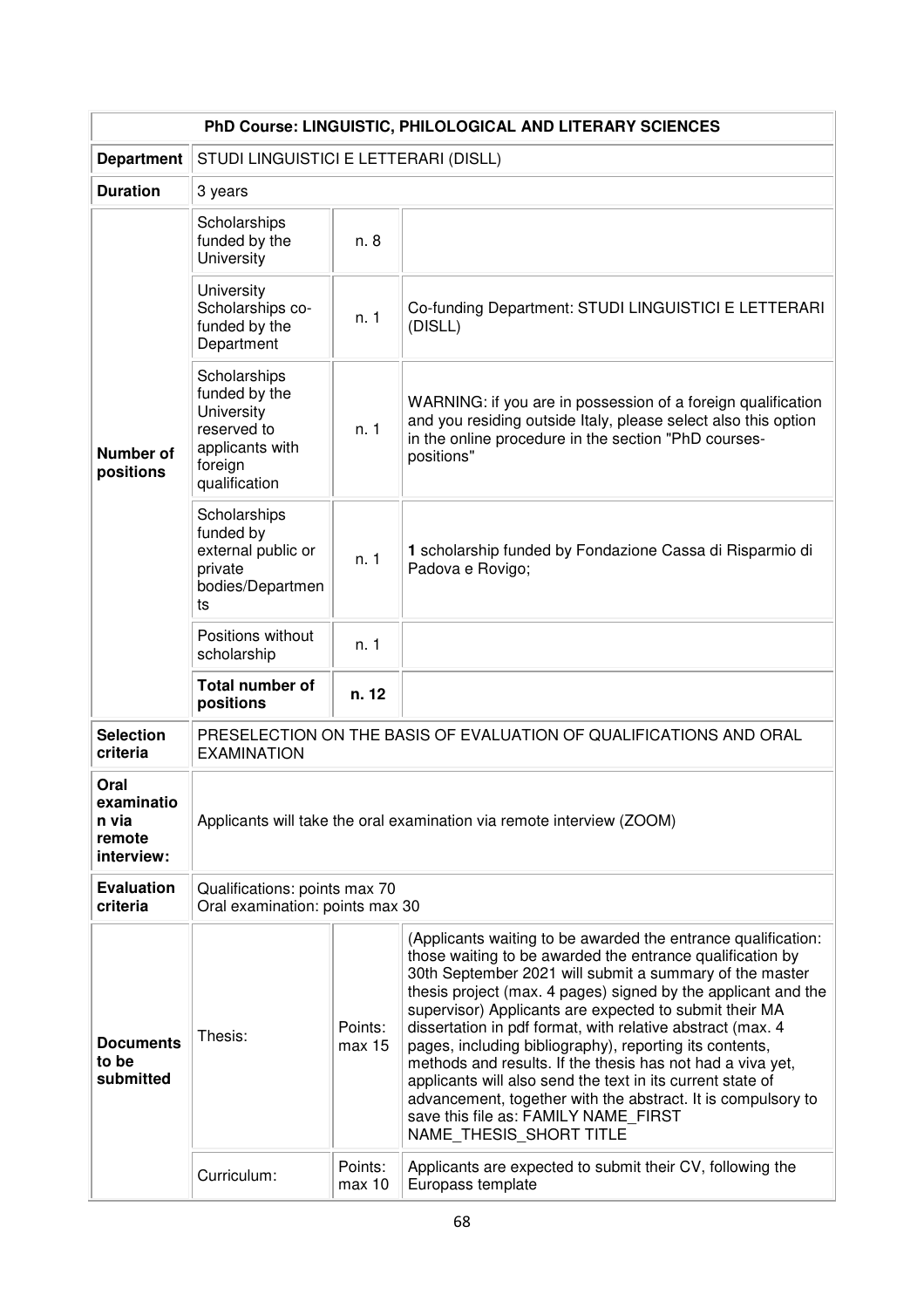|                                                                                                   |                                                                                                                                                                                                                                                                                                                                     |                   | (https://europass.cedefop.europa.eu/en/documents/curriculu<br>m-vitae), and their Cursus Studiorum. The board of<br>examiners will pay special attention to the congruence<br>between the candidate's previous studies and the proposed<br>research topic. Candidates are requested to include ONLY<br>study, research, and education activities and to omit non-<br>scientific experiences. It is compulsory to save this file as:<br>FAMILY NAME_FIRST NAME CV<br>Please send copy of relevant publications in digital format                                                                                                                                                                                                                                                                                                                                                                                                                                                                                                                                                                                                                                                                                                                                                                                                                                                         |
|---------------------------------------------------------------------------------------------------|-------------------------------------------------------------------------------------------------------------------------------------------------------------------------------------------------------------------------------------------------------------------------------------------------------------------------------------|-------------------|-----------------------------------------------------------------------------------------------------------------------------------------------------------------------------------------------------------------------------------------------------------------------------------------------------------------------------------------------------------------------------------------------------------------------------------------------------------------------------------------------------------------------------------------------------------------------------------------------------------------------------------------------------------------------------------------------------------------------------------------------------------------------------------------------------------------------------------------------------------------------------------------------------------------------------------------------------------------------------------------------------------------------------------------------------------------------------------------------------------------------------------------------------------------------------------------------------------------------------------------------------------------------------------------------------------------------------------------------------------------------------------------|
|                                                                                                   | Scientific<br>publications:                                                                                                                                                                                                                                                                                                         | Points:<br>max 5  | (.pdf), including all editorial data. ONLY scientific<br>publications that have (or will have) an ISSN/IBBN code will<br>be evaluated. Forthcoming publications: send text (or drafts<br>if available) together with a letter signed by the journal<br>scientific committee or the editor/publisher that confirms its<br>upcoming publication, with a clear indication of all<br>bibliographic data and of the revision process the work<br>underwent (anonymous reviewers, scientific panel, etc.).                                                                                                                                                                                                                                                                                                                                                                                                                                                                                                                                                                                                                                                                                                                                                                                                                                                                                    |
|                                                                                                   | Other documents:                                                                                                                                                                                                                                                                                                                    | Points:<br>max 40 | § RESEARCH PROJECT (max. 12,000 characters,<br>including abstract and bibliography). The evaluation criteria<br>for the project will be: - congruity with previous curricular<br>formation; - knowledge of the state-of-the-art; - innovation<br>and originality; - feasibility; - completeness and consistency<br>of method; - congruence with the PhD research lines. § At<br>least ONE LETTER OF REFERENCE (and not more than<br>two). The letter(s) must be uploaded directly to PICA by<br>referees and NOT by applicants. All letters of reference sent<br>by applicants will NOT be considered. § A MOTIVATION<br>LETTER (max. 3 pages) in which the applicant offers<br>detailed reasons for applying. § MASTER'S DEGREE FINAL<br>MARK. If the title has not been awarded yet, applicants will<br>include a list of exams and relative marks. It is compulsory to<br>save the respective files (except the reference of letters,<br>which will directly uploaded to Pica by referees) as: FAMILY<br><b>NAME FIRST</b><br>NAME PROJECT/REFERENCE/MOTIVATIONAL/MARK §<br>WARNING Only candidates are responsible for checking<br>they have uploaded all the required files to PICA.<br>Before closing their applications candidates must double<br>check they have submitted especially these files: 1. CV 2.<br>MA Thesis + abstract 3. Research Project 4. Motivation<br>Letter |
| <b>Preselectio</b><br>n: First<br>meeting of<br>the<br><b>Evaluating</b><br><b>Commissio</b><br>n | 28 MAY 2021 09:00                                                                                                                                                                                                                                                                                                                   |                   |                                                                                                                                                                                                                                                                                                                                                                                                                                                                                                                                                                                                                                                                                                                                                                                                                                                                                                                                                                                                                                                                                                                                                                                                                                                                                                                                                                                         |
| <b>Publication</b><br>of the<br>results of<br>the<br>evaluation<br>of the<br>preselectio<br>n     | Within 08 JUNE 2021 the evaluating Commission will publish the results of the evaluation<br>of the qualifications in the following website: http://www.maldura.unipd.it/disll-corso-di-<br>dottorato/it.html<br>In order to be admitted to the examination, the candidate must get a score of at least 7/10<br>in the preselection. |                   |                                                                                                                                                                                                                                                                                                                                                                                                                                                                                                                                                                                                                                                                                                                                                                                                                                                                                                                                                                                                                                                                                                                                                                                                                                                                                                                                                                                         |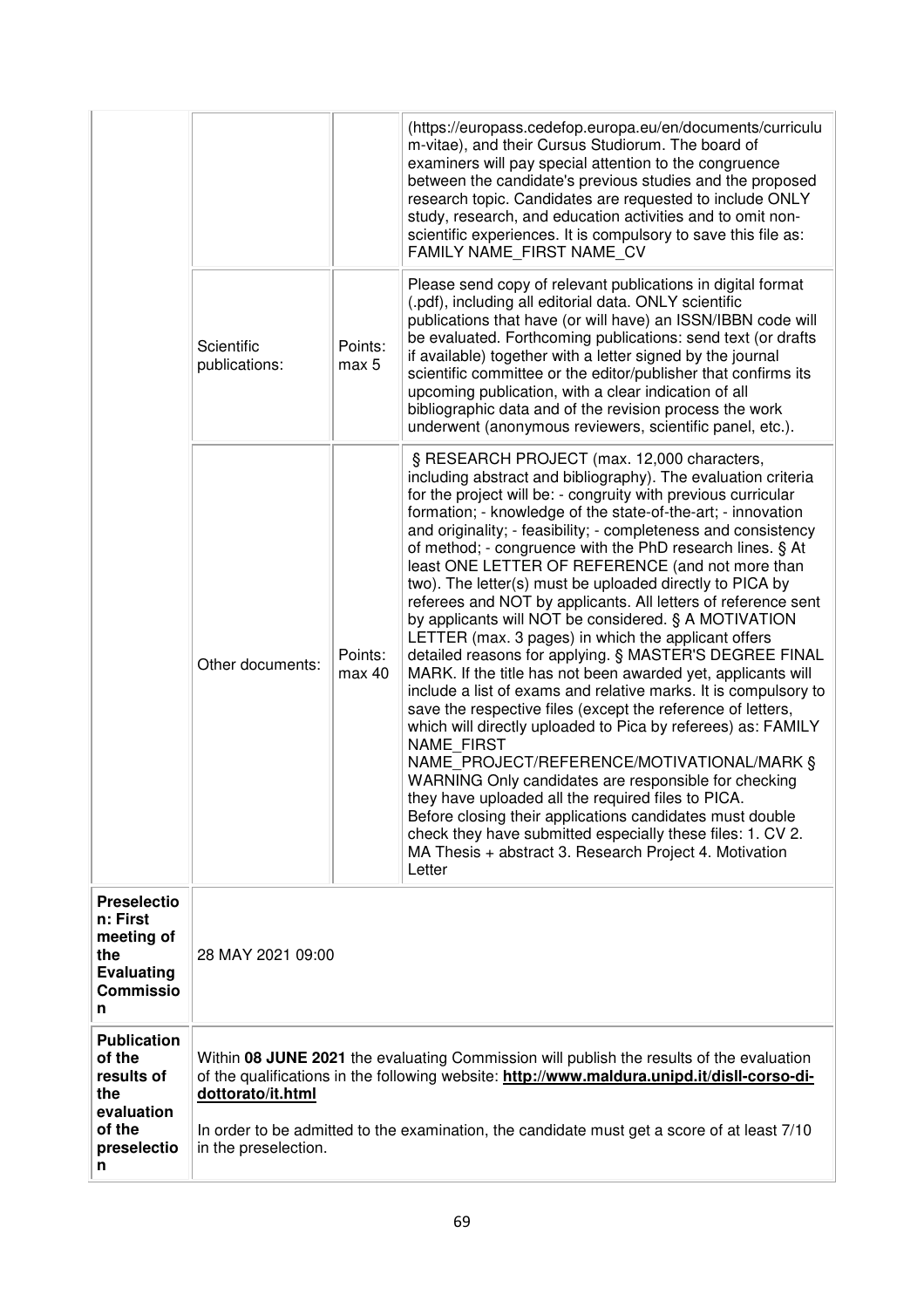| <b>Publication</b><br>of the<br>instruction<br>s on how to<br>use the<br><b>ZOOM</b><br>video<br>conferenci<br>ng | By 08 JUNE 2021 the commission will publish on the course website<br>http://www.maldura.unipd.it/disll-corso-di-dottorato/it.html the instructions on how to use the<br>ZOOM video conferencing.                                                                                                                                                                                 |
|-------------------------------------------------------------------------------------------------------------------|----------------------------------------------------------------------------------------------------------------------------------------------------------------------------------------------------------------------------------------------------------------------------------------------------------------------------------------------------------------------------------|
| Oral<br>examinatio<br>n via ZOOM<br>video<br>conferenci<br>ng                                                     | 14 JUNE 2021 09:00                                                                                                                                                                                                                                                                                                                                                               |
| Language/s                                                                                                        | Foreign language/s assessment at the oral examination:<br>At the oral examination the commission will assess the knowledge of TWO LANGUAGES<br>among the following ones: ENGLISH, FRENCH, GERMAN, SPANISH, RUSSIAN<br><b>Admission exam:</b><br>The admission exam will be taken in ITALIAN or ENGLISH                                                                           |
| <b>Examinatio</b><br>n topics                                                                                     | 1. Classical Philology 2. Italian Studies 3. Linguistics 4. English and German Languages<br>and Literatures 5. Romance Philologies, Languages and Literatures 6. Slavic Languages<br>and Literatures For detailed information on each disciplinary area, topics and research<br>interests: http://www.maldura.unipd.it/disll-corso-di-dottorato/en/content/linee-di-ricerca.html |
| <b>Didactic</b><br>program                                                                                        | FIRST YEAR: +90 hours of lectures and seminars common to all disciplinary areas (at least<br>60 hours) + 60 hours of seminars and tutorials devoted to each research area SECOND<br>AND THIRD YEAR: 60 hours each of specific disciplinary training INFO:<br>http://www.maldura.unipd.it/disll-corso-di-dottorato/en/content/didattica.html                                      |
| <b>PhD</b><br>Course<br>Website:                                                                                  | http://www.maldura.unipd.it/disll-corso-di-dottorato/it.html                                                                                                                                                                                                                                                                                                                     |
| <b>Further</b><br>information                                                                                     | Department: STUDI LINGUISTICI E LETTERARI (DISLL)<br>Address: Via VENDRAMINI - N. 13, 35137 PADOVA (PD)<br>Contact person: ZILIO ZEUDI<br>telephone: +39 049 827 9626 e-mail: zeudi.zilio@unipd.it                                                                                                                                                                               |
| How to<br>apply                                                                                                   | The application must be submitted only via the online procedure available<br>at: https://pica.cineca.it/unipd/dottorati37<br>The documents must be attached in pdf format.<br>The application and the attached documents are submitted authomatically by closing the<br>online procedure. So no hard copy of the application and of the documents must be sent to<br>the office. |
| <b>Deadlines</b>                                                                                                  | Publication of the ranking lists and enrollment from 2 July 2021<br>Beginning of PhD courses 1 October 2021                                                                                                                                                                                                                                                                      |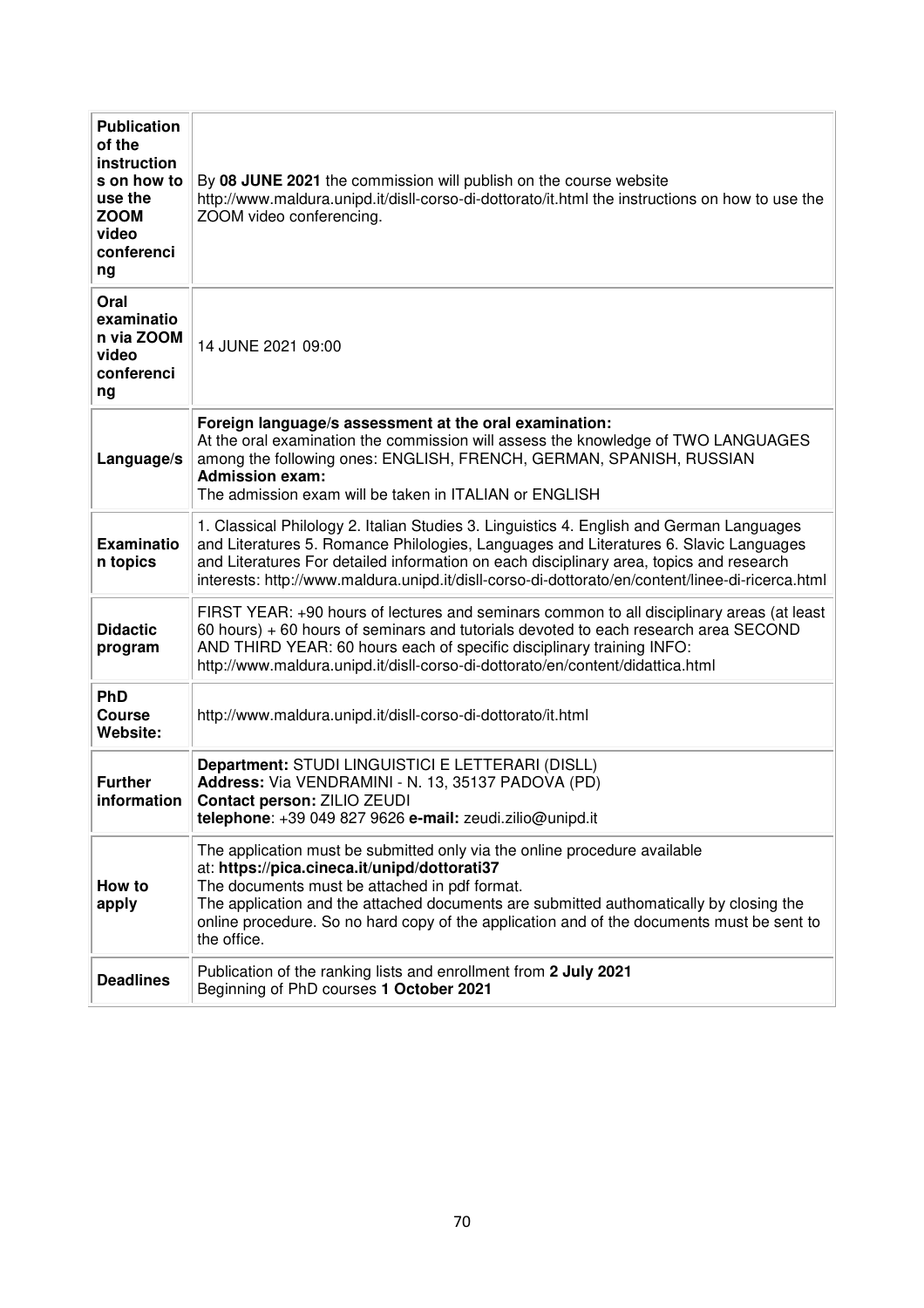| PhD Course: MANAGEMENT ENGINEERING AND REAL ESTATE ECONOMICS |                                                                                   |                                     |                                                                                                                                                                                                                                                                                                                                                                                                                                                                                                                                                                                                                                                                                                                                                                                                              |  |  |
|--------------------------------------------------------------|-----------------------------------------------------------------------------------|-------------------------------------|--------------------------------------------------------------------------------------------------------------------------------------------------------------------------------------------------------------------------------------------------------------------------------------------------------------------------------------------------------------------------------------------------------------------------------------------------------------------------------------------------------------------------------------------------------------------------------------------------------------------------------------------------------------------------------------------------------------------------------------------------------------------------------------------------------------|--|--|
| <b>Department</b>                                            | TECNICA E GESTIONE DEI SISTEMI INDUSTRIALI - DTG                                  |                                     |                                                                                                                                                                                                                                                                                                                                                                                                                                                                                                                                                                                                                                                                                                                                                                                                              |  |  |
| <b>Duration</b>                                              | 3 years                                                                           |                                     |                                                                                                                                                                                                                                                                                                                                                                                                                                                                                                                                                                                                                                                                                                                                                                                                              |  |  |
|                                                              | Scholarships<br>funded by the<br>University                                       | n. 3                                |                                                                                                                                                                                                                                                                                                                                                                                                                                                                                                                                                                                                                                                                                                                                                                                                              |  |  |
|                                                              | University<br>Scholarships co-<br>funded by the<br>Department                     | n. 1                                | Co-funding Department: TECNICA E GESTIONE<br>DEI SISTEMI INDUSTRIALI - DTG                                                                                                                                                                                                                                                                                                                                                                                                                                                                                                                                                                                                                                                                                                                                   |  |  |
| <b>Number of</b><br>positions                                | Scholarships<br>funded by external<br>public or private<br>bodies/Departmen<br>ts | n. 3                                | 1 scholarship funded by Fondazione Cassa di<br>Risparmio di Padova e Rovigo;<br>1 scholarship funded by Consiglio nazionale delle<br>ricerche - CNR e Politecnico Calzaturiero Scarl -<br>Topic: Innovation and sustainability for the fashion<br>industry;<br>1 scholarship funded by Unismart - Fondazione<br>Università degli Studi di Padova -<br>Topic: Intermediary organizations for technology<br>transfer activities: processes and strategies.<br>Investigating the role of intermediary organizations<br>in the university-industry collaborations and the<br>factors that mostly influence these relationships in<br>terms of efficiency and effectiveness;                                                                                                                                      |  |  |
|                                                              | <b>Total number of</b><br>positions                                               | n. 7                                |                                                                                                                                                                                                                                                                                                                                                                                                                                                                                                                                                                                                                                                                                                                                                                                                              |  |  |
| <b>Selection criteria</b>                                    |                                                                                   | <b>EVALUATION OF QUALIFICATIONS</b> |                                                                                                                                                                                                                                                                                                                                                                                                                                                                                                                                                                                                                                                                                                                                                                                                              |  |  |
| <b>Evaluation criteria</b>                                   | Qualifications: points max 100                                                    |                                     |                                                                                                                                                                                                                                                                                                                                                                                                                                                                                                                                                                                                                                                                                                                                                                                                              |  |  |
| <b>Documents to be</b><br>submitted                          | Curriculum:                                                                       | Points:<br>max 40                   | The CV must include also the following information:<br>- High school diploma, undergraduate degree(s) and<br>in case, Master degree(s), specifying for each of<br>them: (a) name of the school/university and country<br>where the qualification was awarded, (b) year of the<br>qualification, (c) length of the education program, (d)<br>final grade; - List of the exams taken during<br>undergraduate degree(s) and master degree(s); -<br>Knowledge of languages, in case indicating the<br>certificate(s) awarded; - Work experiences; -<br>Teaching experiences; - Research experiences; -<br>Periods abroad and related purposes; - Prizes or<br>scholarships given on the basis of academic or<br>other achievements; - List of publications<br>(graduation thesis included) with their abstracts. |  |  |
|                                                              | Other documents:                                                                  | Points:<br>max 60                   | The project proposal should include: - List of the<br>main research topics (maximum 3) that the applicant<br>is interested in; - Description of the specific topic<br>that the applicant would like to investigate in his/her<br>PhD project; - Scientific, managerial and personal<br>motivations for the specific topic that the applicant<br>would like to investigate in his/her PhD project; -<br>Method(s) that the applicant considers applying to<br>research the specific topic that he/she would like to                                                                                                                                                                                                                                                                                           |  |  |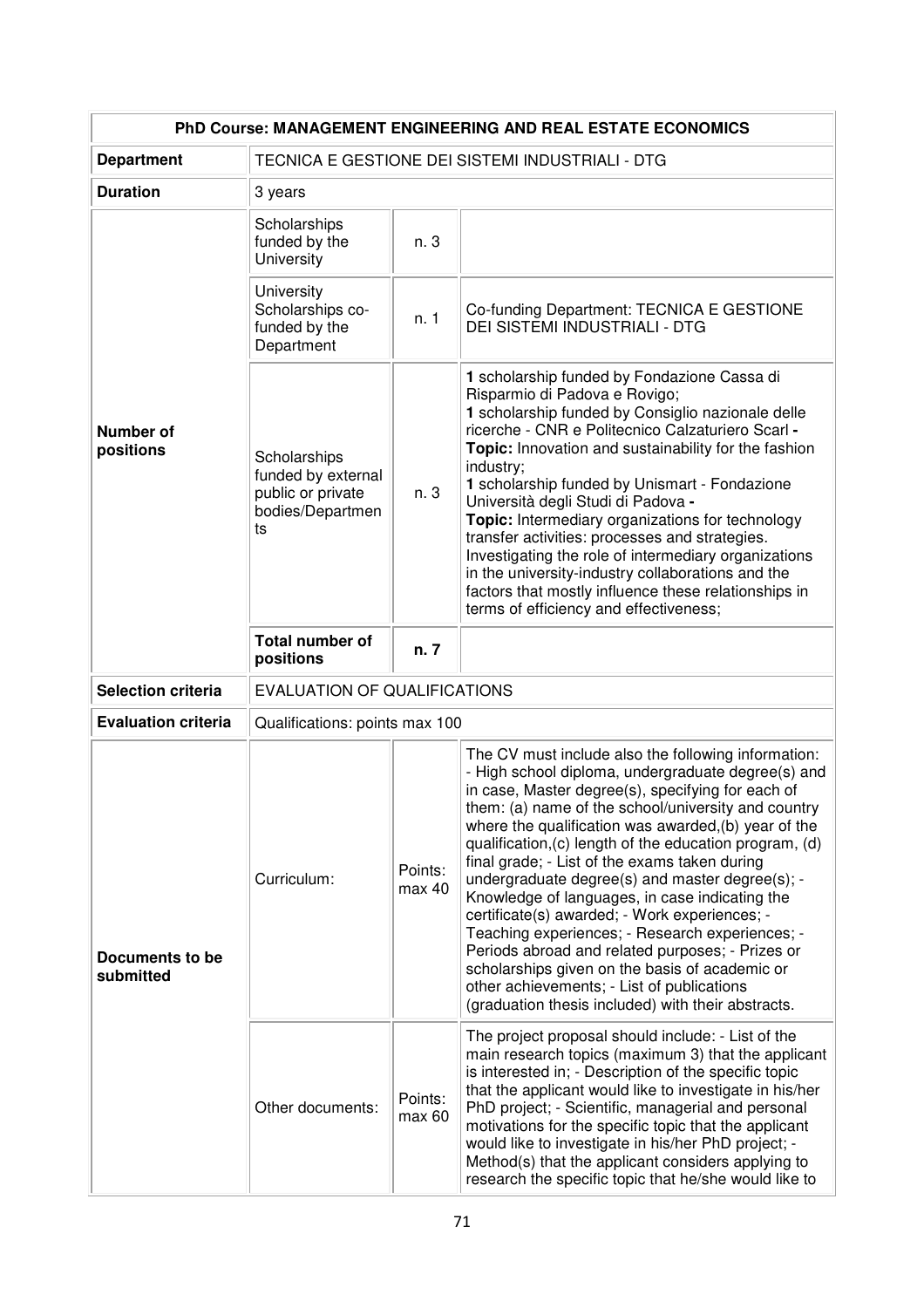|                                                                                                    |                                                                                                                                                                                                                                                                                                                                                                                                                            |  | investigate in his/her PhD project; - possible<br>interactions with other projects and/or<br>universities/centers/institutions/firms. REFERENCE<br>LETTER(S): maximum 2 letters |  |
|----------------------------------------------------------------------------------------------------|----------------------------------------------------------------------------------------------------------------------------------------------------------------------------------------------------------------------------------------------------------------------------------------------------------------------------------------------------------------------------------------------------------------------------|--|---------------------------------------------------------------------------------------------------------------------------------------------------------------------------------|--|
| <b>Evaluation of</b><br>qualifications:<br>First meeting of the<br><b>Evaluating</b><br>Commission | 17 JUNE 2021 09:00                                                                                                                                                                                                                                                                                                                                                                                                         |  |                                                                                                                                                                                 |  |
| <b>Publication of the</b><br>evaluation of the<br>qualifications                                   | By 18 June 2021 the commission will publish on the course<br>website http://www.gest.unipd.it/it/ricerca/corsi-di-dottorato/ingegneria-<br>economico-gestionale the results of the evaluations of qualifications.<br>The final rankings publications will be carried out in accordance with the<br>procedures and deadlines laid down in art. 7 of the selection announcement.                                             |  |                                                                                                                                                                                 |  |
| Language/s                                                                                         | The qualifications submitted can be:<br>Italian and/or English                                                                                                                                                                                                                                                                                                                                                             |  |                                                                                                                                                                                 |  |
| Didactic program                                                                                   | The educational programme of the Program in Management Engineering and Real<br>Estate Economics covers 3 years. The first year is mostly devoted to taking<br>courses, whilst the second and the third are focused on research activities,<br>spending a period abroad. http://www.gest.unipd.it/en/research/phd-<br>programmes/management-engineering-and-real-estate-economics/educational-<br>programme?set language=en |  |                                                                                                                                                                                 |  |
| <b>PhD Course</b><br>Website:                                                                      | http://www.gest.unipd.it/it/ricerca/corsi-di-dottorato/ingegneria-economico-<br>gestionale                                                                                                                                                                                                                                                                                                                                 |  |                                                                                                                                                                                 |  |
| <b>Further information</b>                                                                         | Department: TECNICA E GESTIONE DEI SISTEMI INDUSTRIALI - DTG<br>Address: Stradella San Nicola - N. 3, 36100 Vicenza (VI)<br>Contact person: Esposito Gaetana<br>telephone: +390444998715 e-mail: gaetana.esposito@unipd.it                                                                                                                                                                                                 |  |                                                                                                                                                                                 |  |
| How to apply                                                                                       | The application must be submitted only via the online procedure available<br>at: https://pica.cineca.it/unipd/dottorati37<br>The documents must be attached in pdf format.<br>The application and the attached documents are submitted authomatically by<br>closing the online procedure. So no hard copy of the application and of the<br>documents must be sent to the office.                                           |  |                                                                                                                                                                                 |  |
| <b>Deadlines</b>                                                                                   | Publication of the ranking lists and enrollment from 2 July 2021<br>Beginning of PhD courses 1 October 2021                                                                                                                                                                                                                                                                                                                |  |                                                                                                                                                                                 |  |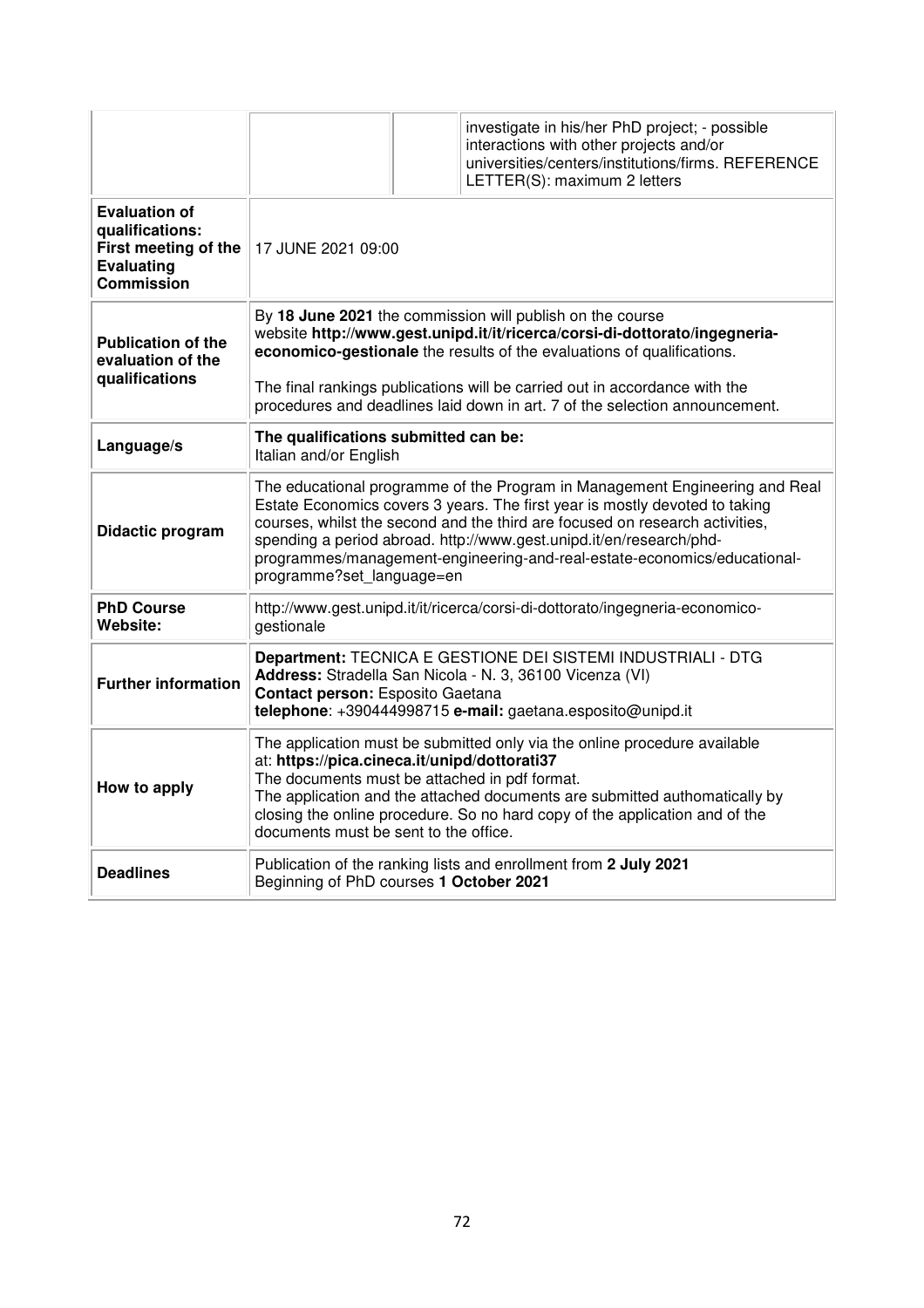| <b>PhD Course: MATHEMATICAL SCIENCES</b>                                       |                                                                                                                                                                                                                                                                      |                   |                                                                                                                                                                                                                                                                                                       |  |
|--------------------------------------------------------------------------------|----------------------------------------------------------------------------------------------------------------------------------------------------------------------------------------------------------------------------------------------------------------------|-------------------|-------------------------------------------------------------------------------------------------------------------------------------------------------------------------------------------------------------------------------------------------------------------------------------------------------|--|
| <b>Curricula</b>                                                               | <b>MATHEMATICS</b><br>$\bullet$<br>COMPUTATIONAL MATHEMATICS<br>$\bullet$                                                                                                                                                                                            |                   |                                                                                                                                                                                                                                                                                                       |  |
| <b>Department</b>                                                              | MATEMATICA "TULLIO LEVI-CIVITA" - DM                                                                                                                                                                                                                                 |                   |                                                                                                                                                                                                                                                                                                       |  |
| <b>Duration</b>                                                                | 3 years                                                                                                                                                                                                                                                              |                   |                                                                                                                                                                                                                                                                                                       |  |
|                                                                                | Scholarships<br>funded by the<br>University                                                                                                                                                                                                                          | n. 9              |                                                                                                                                                                                                                                                                                                       |  |
| <b>Number of</b><br>positions                                                  | Scholarships<br>funded by external<br>public or private<br>bodies/Departments                                                                                                                                                                                        | n. 2              | 1 scholarship funded by Fondazione Cassa di<br>Risparmio di Padova e Rovigo<br>(curriculum: COMPUTATIONAL MATHEMATICS);<br>1 scholarship funded by Fondazione Cassa di<br>Risparmio di Padova e Rovigo;                                                                                               |  |
|                                                                                | <b>Total number of</b><br>positions                                                                                                                                                                                                                                  | n. 11             |                                                                                                                                                                                                                                                                                                       |  |
| <b>Higher-level</b><br>apprenticeship<br>contracts<br>potentially<br>available | Curriculum: COMPUTATIONAL MATHEMATICS - Employer: SALVAGNINI<br>ITALIA SPA - Place: VIA G. SALVAGN N , 51-36040 SAREGO (VI))<br>Research project: Sheet metal industry production process optimization,<br>considering both machine tools and sheet metal store use. |                   |                                                                                                                                                                                                                                                                                                       |  |
| (3 year contract)                                                              | N° 1 Contract potentially available for the above mentioned research project                                                                                                                                                                                         |                   |                                                                                                                                                                                                                                                                                                       |  |
| <b>Selection criteria</b>                                                      | PRESELECTION ON THE BASIS OF EVALUATION OF QUALIFICATIONS AND<br><b>ORAL EXAMINATION</b>                                                                                                                                                                             |                   |                                                                                                                                                                                                                                                                                                       |  |
| <b>Oral examination</b><br>via remote<br>interview:                            | Applicants will take the oral examination via remote interview (ZOOM)                                                                                                                                                                                                |                   |                                                                                                                                                                                                                                                                                                       |  |
| <b>Evaluation criteria</b>                                                     | Qualifications: points max 60<br>Oral examination: points max 40                                                                                                                                                                                                     |                   |                                                                                                                                                                                                                                                                                                       |  |
|                                                                                | Thesis:                                                                                                                                                                                                                                                              | Points:<br>max 16 | Applicants waiting to be awarded the entrance<br>qualification: those waiting to be awarded the<br>entrance qualification by 30th September 2021 will<br>submit a summary of the master thesis project<br>(max. 4 pages) signed by the applicant and the<br>supervisor.                               |  |
| Documents to be<br>submitted                                                   | Curriculum:                                                                                                                                                                                                                                                          | Points:<br>max 20 | The curriculum must contain all the exams with<br>grades passed by the candidate in all her/his<br>previous undergraduate and Master studies, and<br>the final grades of the qualifications (the one<br>referred to the Master degree where available), with<br>the dates and the name of the school. |  |
|                                                                                | Scientific<br>publications:                                                                                                                                                                                                                                          | Points:<br>max 3  |                                                                                                                                                                                                                                                                                                       |  |
|                                                                                | Other documents:                                                                                                                                                                                                                                                     | Points:<br>max 18 | 1. Two reference letters, written by a thesis<br>supervisor or a professor with whom the candidate<br>has/had scientific or teaching links.<br>2. A letter in which the candidate describes her/his<br>interests, motivations, and expectations in a                                                  |  |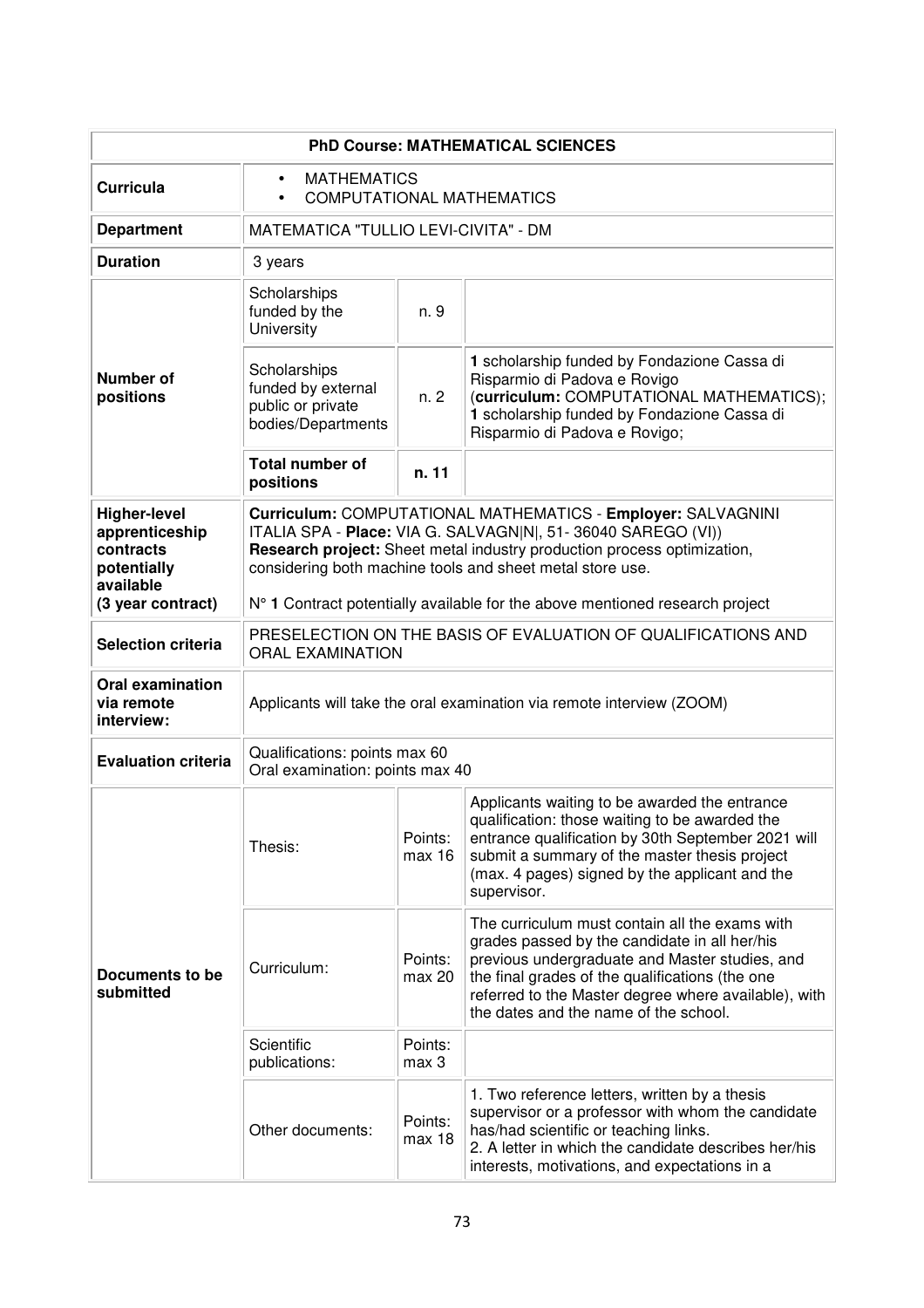|                                                                                                     |                                                                                                                                                                                                                                                                                                                                                                                                            |                                                                                                                                                     | possible PhD program in Mathematics in Padova<br>(max 1 page).                   |  |
|-----------------------------------------------------------------------------------------------------|------------------------------------------------------------------------------------------------------------------------------------------------------------------------------------------------------------------------------------------------------------------------------------------------------------------------------------------------------------------------------------------------------------|-----------------------------------------------------------------------------------------------------------------------------------------------------|----------------------------------------------------------------------------------|--|
|                                                                                                     | Further documents<br>that the candidates<br>think relevant to<br>their evaluation:                                                                                                                                                                                                                                                                                                                         | Points:<br>max 3                                                                                                                                    |                                                                                  |  |
| <b>Preselection: First</b><br>meeting of the<br><b>Evaluating</b><br><b>Commission</b>              | 31 MAY 2021 09:00                                                                                                                                                                                                                                                                                                                                                                                          |                                                                                                                                                     |                                                                                  |  |
| <b>Publication of the</b><br>results of the<br>evaluation of the                                    | Within 03 JUNE 2021 the evaluating Commission will publish the results of the<br>evaluation of the qualifications in the following<br>website: https://dottorato.math.unipd.it/                                                                                                                                                                                                                            |                                                                                                                                                     |                                                                                  |  |
| preselection                                                                                        | least 7/10 in the preselection.                                                                                                                                                                                                                                                                                                                                                                            |                                                                                                                                                     | In order to be admitted to the examination, the candidate must get a score of at |  |
| <b>Publication of the</b><br>instructions on<br>how to use the<br><b>ZOOM video</b><br>conferencing | conferencing.                                                                                                                                                                                                                                                                                                                                                                                              | By 08 JUNE 2021 the commission will publish on the course website<br>https://dottorato.math.unipd.it/ the instructions on how to use the ZOOM video |                                                                                  |  |
| <b>Oral examination</b><br>via ZOOM video<br>conferencing                                           | 15 JUNE 2021 09:00 - The exam may continue on 16/06/2021, 17/06/2021 and<br>18/06/2021.                                                                                                                                                                                                                                                                                                                    |                                                                                                                                                     |                                                                                  |  |
| Language/s                                                                                          | Foreign language/s assessment at the oral examination:<br>At the oral examination the commission will assess the knowledge of the following<br>language: English<br><b>Admission exam:</b><br>The candidate will be allowed to choose the language of the admission exam<br>between English and Italian.                                                                                                   |                                                                                                                                                     |                                                                                  |  |
| <b>Examination</b><br>topics                                                                        | The exam will concern the scientific background of the candidate and the reserch<br>themes she/he is interested in.                                                                                                                                                                                                                                                                                        |                                                                                                                                                     |                                                                                  |  |
| Didactic program                                                                                    | The Ph.D. Program offers a common group of courses of general interest for both<br>curricula and specific courses for each curriculum on advanced topics of current<br>research. In the first 2 years PhD students are required to take exams in at least 2<br>courses of general interest and others for a total of at least 56 hour lessons. For<br>more information see: http://dottorato.math.unipd.it |                                                                                                                                                     |                                                                                  |  |
| <b>PhD Course</b><br>Website:                                                                       | https://dottorato.math.unipd.it/                                                                                                                                                                                                                                                                                                                                                                           |                                                                                                                                                     |                                                                                  |  |
| <b>Further</b><br>information                                                                       | Department: MATEMATICA "TULLIO LEVI-CIVITA" - DM<br>Address: Via Trieste - N. 63, 35121 Padova (PD)<br>Contact person: Dalla Costa Loretta<br>telephone: 0498271300 e-mail: loretta.dallacosta@unipd.it                                                                                                                                                                                                    |                                                                                                                                                     |                                                                                  |  |
| How to apply                                                                                        | The application must be submitted only via the online procedure available<br>at: https://pica.cineca.it/unipd/dottorati37<br>The documents must be attached in pdf format.<br>The application and the attached documents are submitted authomatically by<br>closing the online procedure. So no hard copy of the application and of the<br>documents must be sent to the office.                           |                                                                                                                                                     |                                                                                  |  |
| <b>Deadlines</b>                                                                                    | Publication of the ranking lists and enrollment from 2 July 2021<br>Beginning of PhD courses 1 October 2021                                                                                                                                                                                                                                                                                                |                                                                                                                                                     |                                                                                  |  |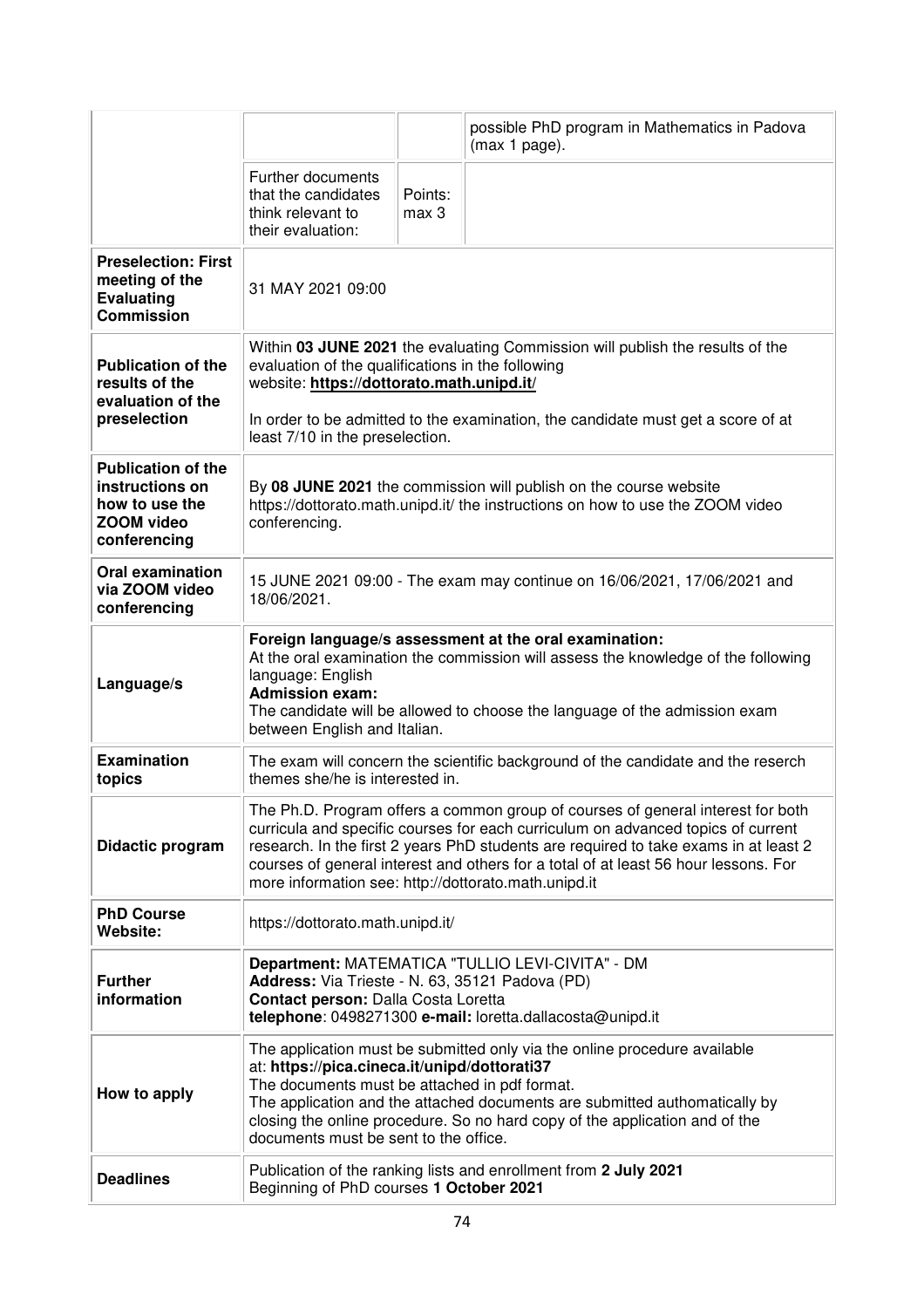| PhD Course: MECHATRONICS AND PRODUCT INNOVATION ENGINEERING |                                                                                                                                                                         |                                                  |                                                                                                                                                                                                                                                                                                                                                                                                                                                                                                                                                                                                                                                                                                                                                                                                                                                          |  |
|-------------------------------------------------------------|-------------------------------------------------------------------------------------------------------------------------------------------------------------------------|--------------------------------------------------|----------------------------------------------------------------------------------------------------------------------------------------------------------------------------------------------------------------------------------------------------------------------------------------------------------------------------------------------------------------------------------------------------------------------------------------------------------------------------------------------------------------------------------------------------------------------------------------------------------------------------------------------------------------------------------------------------------------------------------------------------------------------------------------------------------------------------------------------------------|--|
| <b>Department</b>                                           |                                                                                                                                                                         | TECNICA E GESTIONE DEI SISTEMI INDUSTRIALI - DTG |                                                                                                                                                                                                                                                                                                                                                                                                                                                                                                                                                                                                                                                                                                                                                                                                                                                          |  |
| <b>Duration</b>                                             | 3 years                                                                                                                                                                 |                                                  |                                                                                                                                                                                                                                                                                                                                                                                                                                                                                                                                                                                                                                                                                                                                                                                                                                                          |  |
| <b>Number of</b><br>positions                               | Scholarships<br>funded by the<br>University                                                                                                                             | n. 4                                             |                                                                                                                                                                                                                                                                                                                                                                                                                                                                                                                                                                                                                                                                                                                                                                                                                                                          |  |
|                                                             | Scholarships<br>funded by<br>Fondazione Cassa<br>di Risparmio di<br>Padova e Rovigo<br>reserved to<br>applicants residing<br>outside Italy and<br>foreign qualification | n. 1                                             | WARNING: if you are in possession of a foreign<br>qualification and you residing outside Italy, please<br>select also this option in the online procedure in the<br>section "PhD courses-positions"                                                                                                                                                                                                                                                                                                                                                                                                                                                                                                                                                                                                                                                      |  |
|                                                             | Scholarships<br>funded by external<br>public or private<br>bodies/Departments                                                                                           | n. 4                                             | 1 scholarship funded by Fondazione Cassa di<br>Risparmio di Padova e Rovigo;<br>1 scholarship funded by Bosch Rexroth Oil Control<br>S.p.A. - Topic: Digital, management and<br>technological innovations in the production of<br>mobile machines components in order to increase<br>efficiency and workforce inclusion;<br>1 scholarship funded by Dipartimento di Tecnica e<br>gestione dei sistemi industriali - DTG su fondi<br>"Budget Miur - Dipartimenti di eccellenza" -<br>Topic: Interdisciplinary strategies for the<br>development of advanced mechatronics<br>technologies;<br>1 scholarship funded by Dipartimento di Tecnica e<br>gestione dei sistemi industriali - DTG su fondi<br>"Budget Miur - Dipartimenti di eccellenza" -<br>Topic: Interdisciplinary strategies for the<br>development of advanced mechatronics<br>technologies; |  |
|                                                             | Positions without<br>scholarship                                                                                                                                        | n. 1                                             |                                                                                                                                                                                                                                                                                                                                                                                                                                                                                                                                                                                                                                                                                                                                                                                                                                                          |  |
|                                                             | <b>Industrial Doctorate</b>                                                                                                                                             | n. 3                                             | 1 place reserved to employees of CIMOLAI SPA<br>legally seated in VIALE PASTEUR 49, - 00144<br><b>ROMA</b><br>1 place reserved to employees of HUAWEI<br>TECHNOLOGIES DUSSELDORF GMBH legally<br>seated in HANSAALLEE 205 - 40549<br>DUSSELDORF (GERMANIA)<br>1 place reserved to employees of I.R.C.A. S.P.A.<br>legally seated in VIA CADUTI DEL LAVORO 3 -<br>31029 VITTORIO VENETO (TV)                                                                                                                                                                                                                                                                                                                                                                                                                                                              |  |
|                                                             | <b>Total number of</b><br>positions                                                                                                                                     | n. 13                                            |                                                                                                                                                                                                                                                                                                                                                                                                                                                                                                                                                                                                                                                                                                                                                                                                                                                          |  |
| <b>Selection criteria</b>                                   | <b>EVALUATION OF QUALIFICATIONS</b>                                                                                                                                     |                                                  |                                                                                                                                                                                                                                                                                                                                                                                                                                                                                                                                                                                                                                                                                                                                                                                                                                                          |  |
| <b>Evaluation criteria</b>                                  | Qualifications: points max 100                                                                                                                                          |                                                  |                                                                                                                                                                                                                                                                                                                                                                                                                                                                                                                                                                                                                                                                                                                                                                                                                                                          |  |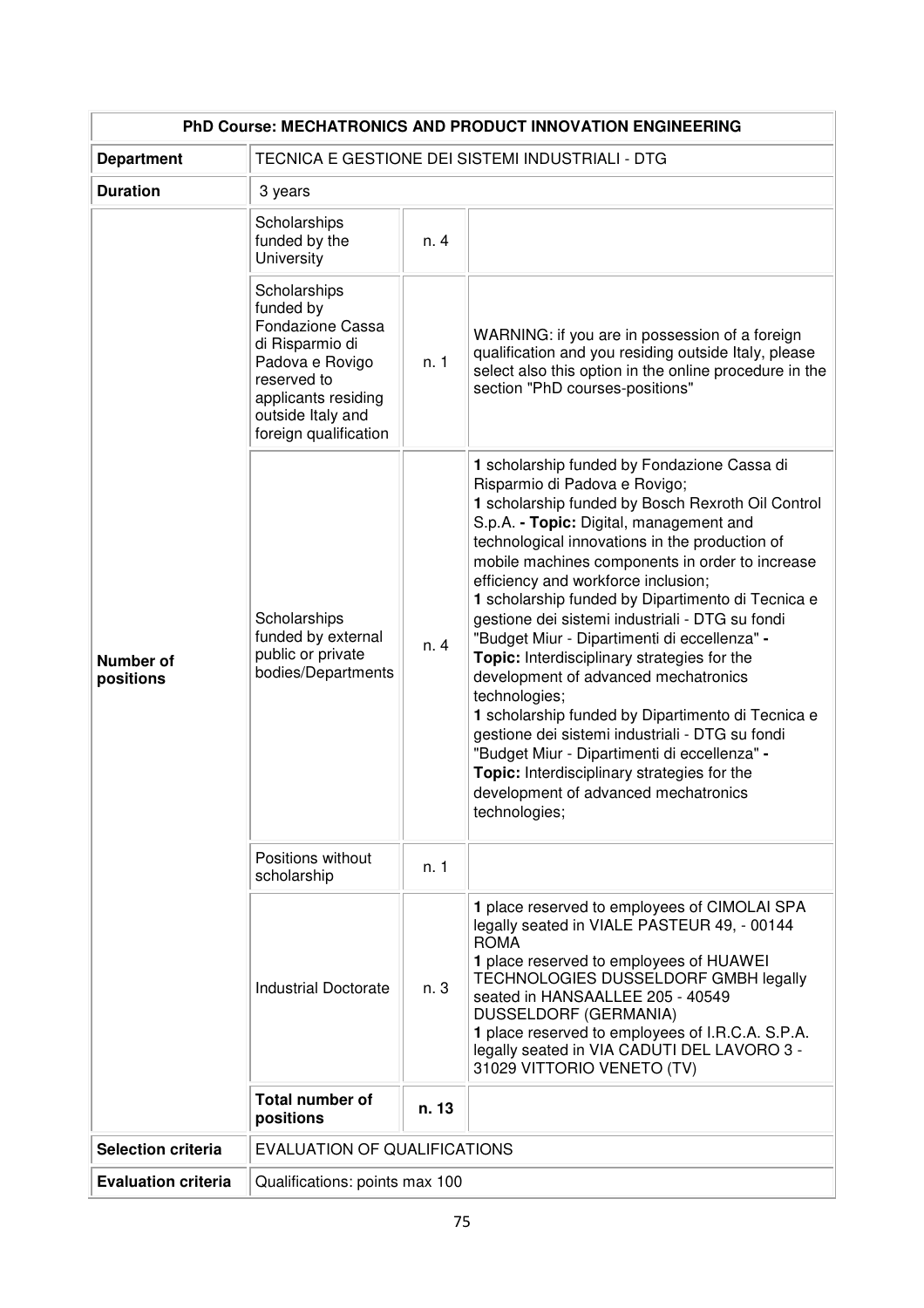| Documents to be<br>submitted                                                                              | Thesis:                                                                                                                                                                                                                                                                                                                                                                         | Points:<br>max 5  | (Applicants waiting to be awarded the entrance<br>qualification: those waiting to be awarded the<br>entrance qualification by 30th September 2021 will<br>submit a summary of the master thesis project<br>(max. 4 pages) signed by the applicant and the<br>supervisor)                                                                                                                                                                |
|-----------------------------------------------------------------------------------------------------------|---------------------------------------------------------------------------------------------------------------------------------------------------------------------------------------------------------------------------------------------------------------------------------------------------------------------------------------------------------------------------------|-------------------|-----------------------------------------------------------------------------------------------------------------------------------------------------------------------------------------------------------------------------------------------------------------------------------------------------------------------------------------------------------------------------------------------------------------------------------------|
|                                                                                                           | Curriculum:                                                                                                                                                                                                                                                                                                                                                                     | Points:<br>max 20 | The curriculum must contain all detailed<br>information regarding all the qualifications received<br>with the date, name of the school, name of the<br>qualification and evaluation in numbers respect to<br>the maximum, eventual research grants and/or<br>scholarships, awards and recognition.                                                                                                                                      |
|                                                                                                           | Scientific<br>publications:                                                                                                                                                                                                                                                                                                                                                     | Points:<br>max 5  | Pubblications must be already pubblished or in<br>press (that means already accepted). Please<br>specify the editorial collocation (journal, proceeding<br>or others and the journal indexing agencies:<br>Scopus/ISI)                                                                                                                                                                                                                  |
|                                                                                                           | Other documents:                                                                                                                                                                                                                                                                                                                                                                | Points:<br>max 70 | 1) Two letters of reference signed by two relevant<br>academics. 2) A document with the research<br>project proposal for the 3 years Ph.D programme,<br>specifying the personal motivations towards this<br>specific Doctoral Course instead of others.<br>Candidates who apply for the grants with specific<br>topics should provide evidence on their expertise in<br>the topics. (suggested maximum document lenght:<br>2.000 words) |
| <b>Evaluation of</b><br>qualifications:<br>First meeting of the<br><b>Evaluating</b><br><b>Commission</b> | 10 JUNE 2021 09:00                                                                                                                                                                                                                                                                                                                                                              |                   |                                                                                                                                                                                                                                                                                                                                                                                                                                         |
| <b>Publication of the</b><br>evaluation of the<br>qualifications                                          | By 18 June 2021 the commission will publish on the course<br>website WWW.GEST.UNIPD.IT the results of the evaluations of qualifications.<br>The final rankings publications will be carried out in accordance with the<br>procedures and deadlines laid down in art. 7 of the selection announcement.                                                                           |                   |                                                                                                                                                                                                                                                                                                                                                                                                                                         |
| Language/s                                                                                                | The qualifications submitted can be:<br><b>ITALIAN OR ENGLISH</b>                                                                                                                                                                                                                                                                                                               |                   |                                                                                                                                                                                                                                                                                                                                                                                                                                         |
| <b>Didactic program</b>                                                                                   | The formative program consists in seminars (in english) to improve personal soft<br>skills and scientific skills in the three reasearch areas of the doctoral course. Link 1:<br>http://www.gest.unipd.it/en/research/phd-programmes/mechatronics-and-product-<br>innovation-engineering/invidual-training-plan Link<br>2:https://elearning.unipd.it/dtg/course/view.php?id=864 |                   |                                                                                                                                                                                                                                                                                                                                                                                                                                         |
| <b>PhD Course</b><br>Website:                                                                             | dellinnovazione-meccanica-del-prodotto                                                                                                                                                                                                                                                                                                                                          |                   | http://www.gest.unipd.it/it/ricerca/corsi-di-dottorato/ingegneria-meccatronica-e-                                                                                                                                                                                                                                                                                                                                                       |
| <b>Further information</b>                                                                                | Department: TECNICA E GESTIONE DEI SISTEMI INDUSTRIALI - DTG<br>Address: Stradella San Nicola - N. 3, 36100 Vicenza (VI)<br>Contact person: Esposito Gaetana<br>telephone: 0444998715 e-mail: gaetana.esposito@unipd.it                                                                                                                                                         |                   |                                                                                                                                                                                                                                                                                                                                                                                                                                         |
| How to apply                                                                                              | The application must be submitted only via the online procedure available<br>at: https://pica.cineca.it/unipd/dottorati37<br>The documents must be attached in pdf format.                                                                                                                                                                                                      |                   |                                                                                                                                                                                                                                                                                                                                                                                                                                         |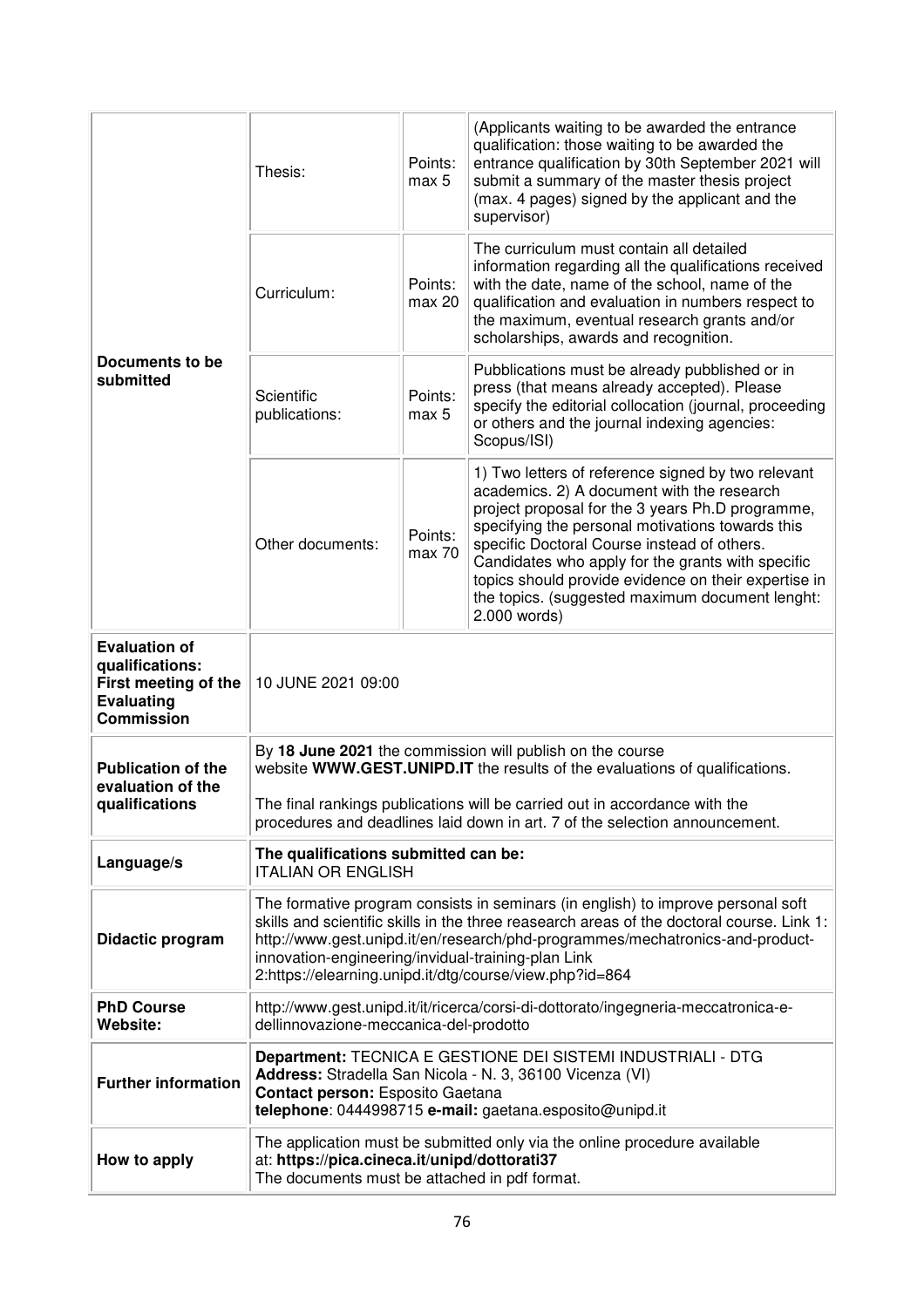|                  | The application and the attached documents are submitted authomatically by<br>closing the online procedure. So no hard copy of the application and of the<br>documents must be sent to the office. |
|------------------|----------------------------------------------------------------------------------------------------------------------------------------------------------------------------------------------------|
| <b>Deadlines</b> | Publication of the ranking lists and enrollment from 2 July 2021<br>Beginning of PhD courses 1 October 2021                                                                                        |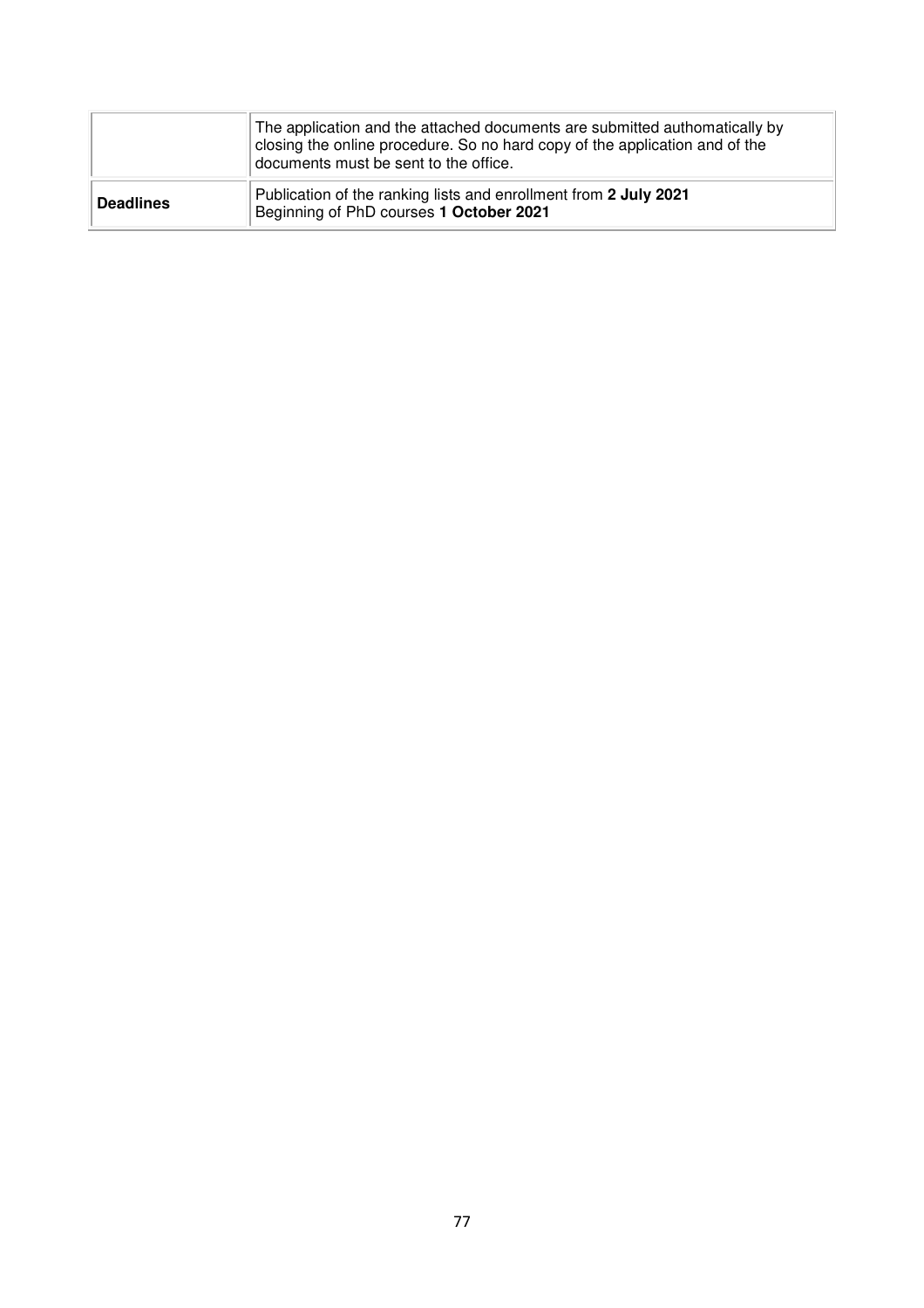| <b>PhD Course: MOLECULAR MEDICINE</b>                                                               |                                                                                                                                                                                                       |      |                                                                                                                                                                                                                                                                                                                                                                                                                                                                                                                                          |  |
|-----------------------------------------------------------------------------------------------------|-------------------------------------------------------------------------------------------------------------------------------------------------------------------------------------------------------|------|------------------------------------------------------------------------------------------------------------------------------------------------------------------------------------------------------------------------------------------------------------------------------------------------------------------------------------------------------------------------------------------------------------------------------------------------------------------------------------------------------------------------------------------|--|
| <b>Curricula</b>                                                                                    | <b>BIOMEDICINE</b><br>$\bullet$<br><b>REGENERATIVE MEDICINE</b><br>$\bullet$                                                                                                                          |      |                                                                                                                                                                                                                                                                                                                                                                                                                                                                                                                                          |  |
| <b>Department</b>                                                                                   | MEDICINA MOLECOLARE - DMM                                                                                                                                                                             |      |                                                                                                                                                                                                                                                                                                                                                                                                                                                                                                                                          |  |
| <b>Duration</b>                                                                                     | 3 years                                                                                                                                                                                               |      |                                                                                                                                                                                                                                                                                                                                                                                                                                                                                                                                          |  |
|                                                                                                     | Scholarships<br>funded by the<br><b>University</b>                                                                                                                                                    | n. 4 |                                                                                                                                                                                                                                                                                                                                                                                                                                                                                                                                          |  |
| <b>Number of</b><br>positions                                                                       | University<br>Scholarships co-<br>funded by the<br>Department                                                                                                                                         | n. 1 | Co-funding Department: MEDICINA MOLECOLARE<br>- DMM                                                                                                                                                                                                                                                                                                                                                                                                                                                                                      |  |
|                                                                                                     | Scholarships<br>funded by external<br>public or private<br>bodies/Departments                                                                                                                         | n.2  | 1 scholarship funded by Fondazione Cassa di<br>Risparmio di Padova e Rovigo;<br>1 scholarship funded by Dipartimento di Medicina<br>molecolare - DMM a valere sul progetto PRIN nr<br>201742SBXA "3D Muscle-Tendon Unit modelling for<br>unravelling tissue crosstalk in muscular dystrophies<br>and aging (3D-MTU)", responsabile scientifico prof.<br>Paolo Bonaldo - Topic: 3D Muscle-Tendon Unit<br>modelling for unravelling tissue crosstalk in muscular<br>dystrophies and aging (3D-MTU)<br>(curriculum: REGENERATIVE MEDICINE); |  |
|                                                                                                     | <b>Total number of</b><br>positions                                                                                                                                                                   | n. 7 |                                                                                                                                                                                                                                                                                                                                                                                                                                                                                                                                          |  |
| <b>Selection criteria</b>                                                                           |                                                                                                                                                                                                       |      | EVALUATION OF QUALIFICATIONS AND ORAL EXAMINATION                                                                                                                                                                                                                                                                                                                                                                                                                                                                                        |  |
| <b>Oral examination</b><br>via remote<br>interview:                                                 |                                                                                                                                                                                                       |      | Applicants will take the oral examination via remote interview (ZOOM)                                                                                                                                                                                                                                                                                                                                                                                                                                                                    |  |
| <b>Evaluation of</b><br>qualifications:<br>First meeting of<br>the Evaluating<br><b>Commission</b>  | 28 MAY 2021 10:00                                                                                                                                                                                     |      |                                                                                                                                                                                                                                                                                                                                                                                                                                                                                                                                          |  |
| <b>Publication of the</b><br>evaluation of the<br>qualifications                                    | Within 09 JUNE 2021 the evaluating Commission will publish the results of the<br>evaluation of the qualifications in the following<br>website: https://www.medicinamolecolare.unipd.it/news/termine/2 |      |                                                                                                                                                                                                                                                                                                                                                                                                                                                                                                                                          |  |
| <b>Publication of the</b><br>instructions on<br>how to use the<br><b>ZOOM video</b><br>conferencing | By 09 JUNE 2021 the commission will publish on the course website<br>https://www.medicinamolecolare.unipd.it/news/termine/2 the instructions on how to<br>use the ZOOM video conferencing.            |      |                                                                                                                                                                                                                                                                                                                                                                                                                                                                                                                                          |  |
| <b>Oral examination</b><br>via ZOOM video<br>conferencing                                           |                                                                                                                                                                                                       |      | 16 JUNE 2021 09:30 - The exam may continue on 17/06/2021                                                                                                                                                                                                                                                                                                                                                                                                                                                                                 |  |
| <b>Evaluation criteria</b>                                                                          | Qualifications: points max 15<br>Oral examination: points max 85                                                                                                                                      |      |                                                                                                                                                                                                                                                                                                                                                                                                                                                                                                                                          |  |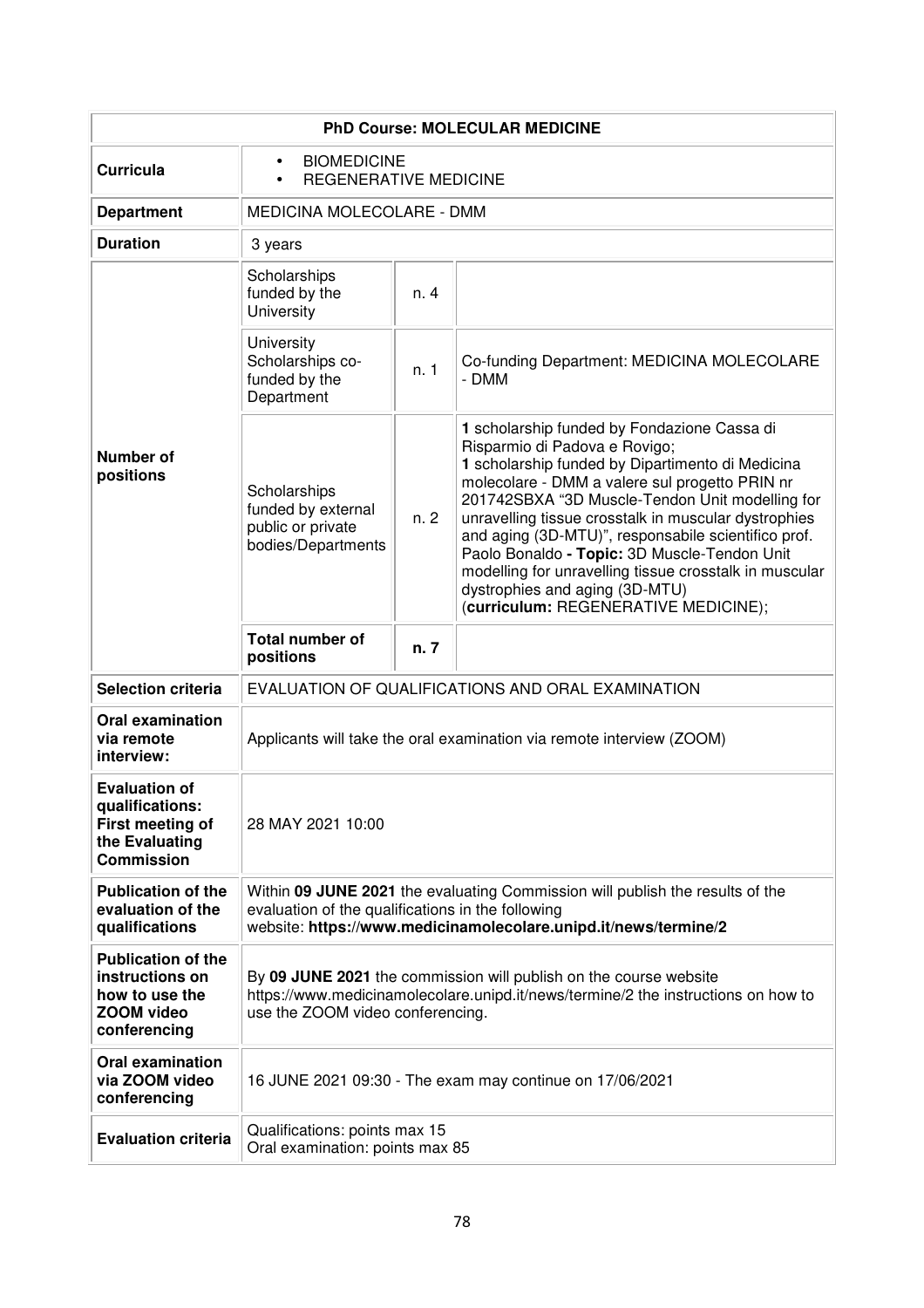| Documents to be<br>submitted  | Thesis:                                                                                                                                                                                                                                                                                                                                                                                                                                                                                                                                                                                                                                                                                            | Points:<br>max 7 | to be presented in pdf format (Applicants waiting to<br>be awarded the entrance qualification: those waiting<br>to be awarded the entrance qualification by 30th<br>September 2021 will submit a summary of the<br>master thesis project (max. 4 pages) signed by the<br>applicant and the supervisor) |
|-------------------------------|----------------------------------------------------------------------------------------------------------------------------------------------------------------------------------------------------------------------------------------------------------------------------------------------------------------------------------------------------------------------------------------------------------------------------------------------------------------------------------------------------------------------------------------------------------------------------------------------------------------------------------------------------------------------------------------------------|------------------|--------------------------------------------------------------------------------------------------------------------------------------------------------------------------------------------------------------------------------------------------------------------------------------------------------|
|                               | Curriculum:                                                                                                                                                                                                                                                                                                                                                                                                                                                                                                                                                                                                                                                                                        | Points:<br>max 5 | to be presented in pdf format                                                                                                                                                                                                                                                                          |
|                               | Scientific<br>publications:                                                                                                                                                                                                                                                                                                                                                                                                                                                                                                                                                                                                                                                                        | Points:<br>max 3 | pdf of each pubblication must be attached                                                                                                                                                                                                                                                              |
| Language/s                    | Foreign language/s assessment at the oral examination:<br>At the oral examination the commission will assess the knowledge of the following<br>language: ENGLISH<br><b>Admission exam:</b><br>The admission exam will be taken in Italian or English                                                                                                                                                                                                                                                                                                                                                                                                                                               |                  |                                                                                                                                                                                                                                                                                                        |
| <b>Examination</b><br>topics  | Discussion about previous scientific experiences and the research project proposed<br>by the candidate. General knowledge of Biomedicine and Basic Sciences:<br>Microbiology and Virology, Molecular Biology, Biological Chemistry, Anatomy,<br>Histology and Embryology, Evolutional Biology, Biophysics, Physiology,<br>Biotechnologies applied to Biomedicine. Cell biology, histology, human anatomy,<br>mechanisms of hormonal signal trasduction, physiology of liver and gut,<br>mechanisms of liver and gut cell damage and repair. NOTE: ADMISSION TO THE<br>INTERVIEW (ORAL EXAM) IS OPENED TO ALL APPLICANTS IRRESPECTIVELY<br>FROM THE SCORE OBTAINED IN THE QUALIFICATIONS ASSESSMENT |                  |                                                                                                                                                                                                                                                                                                        |
| Didactic program              | The didactic program includes practical laboratory activity, seminaries given monthly<br>by external invited speakers, "Winter School". Every 6 months PhD students will<br>expose the advancement of his/her data to the PhD Committee.<br>https://www.medicinamolecolare.unipd.it/ricerca/dottorati-di-ricerca (Phd in<br>Molecular Medicine (pdf - english version))                                                                                                                                                                                                                                                                                                                            |                  |                                                                                                                                                                                                                                                                                                        |
| <b>PhD Course</b><br>Website: | https://www.medicinamolecolare.unipd.it/ricerca/dottorati-di-ricerca (Phd in<br>Molecular Medicine (pdf - english version))                                                                                                                                                                                                                                                                                                                                                                                                                                                                                                                                                                        |                  |                                                                                                                                                                                                                                                                                                        |
| <b>Further</b><br>information | Department: MEDICINA MOLECOLARE - DMM<br>Address: Via Gabelli - N. 63, 35121 Padova (PD)<br>Contact person: Giurisato Stefano<br>telephone: 049/8218662 e-mail: stefano.giurisato@unipd.it                                                                                                                                                                                                                                                                                                                                                                                                                                                                                                         |                  |                                                                                                                                                                                                                                                                                                        |
| How to apply                  | The application must be submitted only via the online procedure available<br>at: https://pica.cineca.it/unipd/dottorati37<br>The documents must be attached in pdf format.<br>The application and the attached documents are submitted authomatically by<br>closing the online procedure. So no hard copy of the application and of the<br>documents must be sent to the office.                                                                                                                                                                                                                                                                                                                   |                  |                                                                                                                                                                                                                                                                                                        |
| <b>Deadlines</b>              | Publication of the ranking lists and enrollment from 2 July 2021<br>Beginning of PhD courses 1 October 2021                                                                                                                                                                                                                                                                                                                                                                                                                                                                                                                                                                                        |                  |                                                                                                                                                                                                                                                                                                        |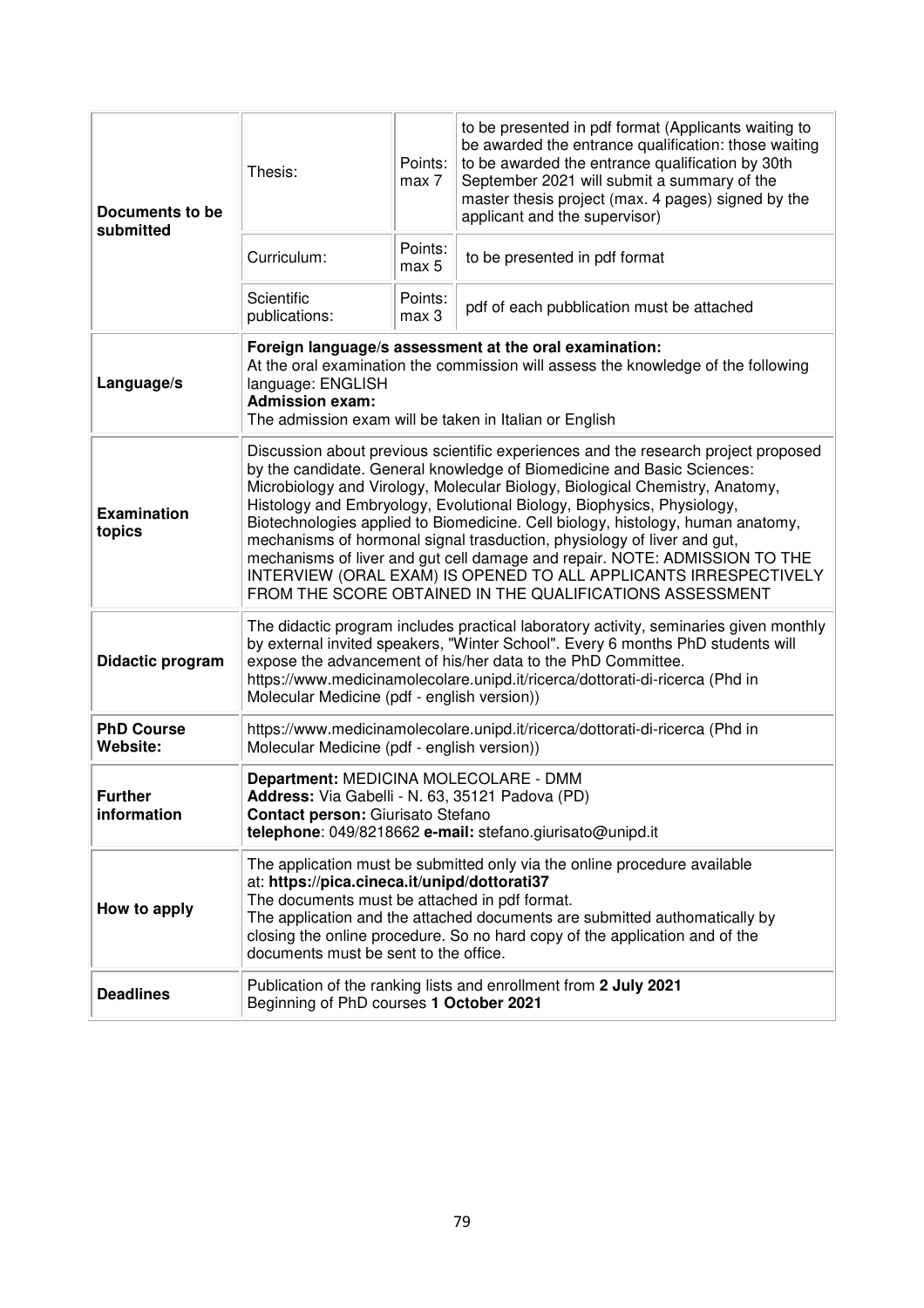| PhD Course: MOLECULAR SCIENCES- Curriculum in CHEMICAL SCIENCES<br>in agreement with CONSIGLIO NAZIONALE DELLE RICERCHE (CNR) |                                                                                                                                                                                |      |                                                                                                                                                                                                                                                                                                                                                                                                                                                                                                                                                                                                                                                                                                                                                                                                                                                                                                                                                                                                                                                                                                                                                                                                                                                                                                                                                                                                                                                                                                                                                                                                                                                                                                                                                             |  |
|-------------------------------------------------------------------------------------------------------------------------------|--------------------------------------------------------------------------------------------------------------------------------------------------------------------------------|------|-------------------------------------------------------------------------------------------------------------------------------------------------------------------------------------------------------------------------------------------------------------------------------------------------------------------------------------------------------------------------------------------------------------------------------------------------------------------------------------------------------------------------------------------------------------------------------------------------------------------------------------------------------------------------------------------------------------------------------------------------------------------------------------------------------------------------------------------------------------------------------------------------------------------------------------------------------------------------------------------------------------------------------------------------------------------------------------------------------------------------------------------------------------------------------------------------------------------------------------------------------------------------------------------------------------------------------------------------------------------------------------------------------------------------------------------------------------------------------------------------------------------------------------------------------------------------------------------------------------------------------------------------------------------------------------------------------------------------------------------------------------|--|
| <b>Department</b>                                                                                                             | <b>SCIENZE CHIMICHE - DISC</b>                                                                                                                                                 |      |                                                                                                                                                                                                                                                                                                                                                                                                                                                                                                                                                                                                                                                                                                                                                                                                                                                                                                                                                                                                                                                                                                                                                                                                                                                                                                                                                                                                                                                                                                                                                                                                                                                                                                                                                             |  |
| <b>Duration</b>                                                                                                               | 3 years                                                                                                                                                                        |      |                                                                                                                                                                                                                                                                                                                                                                                                                                                                                                                                                                                                                                                                                                                                                                                                                                                                                                                                                                                                                                                                                                                                                                                                                                                                                                                                                                                                                                                                                                                                                                                                                                                                                                                                                             |  |
| <b>Number of</b><br>positions                                                                                                 | Scholarships<br>funded by the<br>University                                                                                                                                    | n. 7 |                                                                                                                                                                                                                                                                                                                                                                                                                                                                                                                                                                                                                                                                                                                                                                                                                                                                                                                                                                                                                                                                                                                                                                                                                                                                                                                                                                                                                                                                                                                                                                                                                                                                                                                                                             |  |
|                                                                                                                               | Scholarships<br>funded by<br><b>Fondazione Cassa</b><br>di Risparmio di<br>Padova e Rovigo<br>reserved to<br>applicants residing<br>outside Italy and<br>foreign qualification | n. 1 | WARNING: if you are in possession of a foreign<br>qualification and you residing outside Italy, please<br>select also this option in the online procedure in<br>the section "PhD courses-positions"                                                                                                                                                                                                                                                                                                                                                                                                                                                                                                                                                                                                                                                                                                                                                                                                                                                                                                                                                                                                                                                                                                                                                                                                                                                                                                                                                                                                                                                                                                                                                         |  |
|                                                                                                                               | Scholarships<br>funded by institution<br>arrangement                                                                                                                           | n. 4 | 1 scholarship funded by Consiglio Nazionale delle<br>Ricerche (CNR) - Dipartimento di Scienze<br>chimiche e tecnologie dei materiali (DSCTM) -<br>Istituto: to be defined; Referente: Lidia Armelao;<br>Sede: CNR, to be defined - Topic: Molecular<br>systems, materials and processes for ecological<br>and energetic sustainability and for health<br>(curriculum: CHEMICAL SCIENCES);<br>1 scholarship funded by Consiglio Nazionale delle<br>Ricerche (CNR) - Dipartimento di Scienze<br>chimiche e tecnologie dei materiali (DSCTM) -<br>Istituto di Scienza e Tecnologia dei Materiali<br>Ceramici (ISTEC); Supervisore: Simone Sprio;<br>Sede: Faenza - Topic: Development of apatitic<br>nano-phases with ion doping and multi-scale<br>architecture designed to modulate cell response<br>and antibacterial properties in bone regeneration<br>(curriculum: CHEMICAL SCIENCES);<br>1 scholarship funded by Consiglio Nazionale delle<br>Ricerche (CNR) - Dipartimento di Scienze<br>chimiche e tecnologie dei materiali (DSCTM) -<br>Istituto per la Tecnologia delle Membrane (ITM);<br>Supervisore: Alberto Figoli, Mauro Carraro,<br>Marcella Bonchio; Sede: Rende (CS) -<br>Topic: Functionalised membranes for water<br>treatment applications (curriculum: CHEMICAL<br>SCIENCES);<br>1 scholarship funded by Consiglio Nazionale delle<br>Ricerche (CNR) - Dipartimento di Scienze<br>chimiche e tecnologie dei materiali (DSCTM) -<br>Istituto di Biostrutture e Bioimmagini (IBB);<br>Supervisore: Laura Zaccaro, Annarita del Gatto;<br>Sede: Napoli - Topic: Development of new and<br>selective peptide-based radiopharmaceuticals for<br>targeted therapy and diagnosis of high malignant<br>cancers (curriculum: CHEMICAL SCIENCES); |  |
|                                                                                                                               | Scholarships<br>funded by external                                                                                                                                             | n. 6 | 1 scholarship funded by Dipartimento di Scienze<br>Chimiche - DiSC su fondi "Budget Miur -<br>Dipartimenti di eccellenza" Progetto "Nanochimica                                                                                                                                                                                                                                                                                                                                                                                                                                                                                                                                                                                                                                                                                                                                                                                                                                                                                                                                                                                                                                                                                                                                                                                                                                                                                                                                                                                                                                                                                                                                                                                                             |  |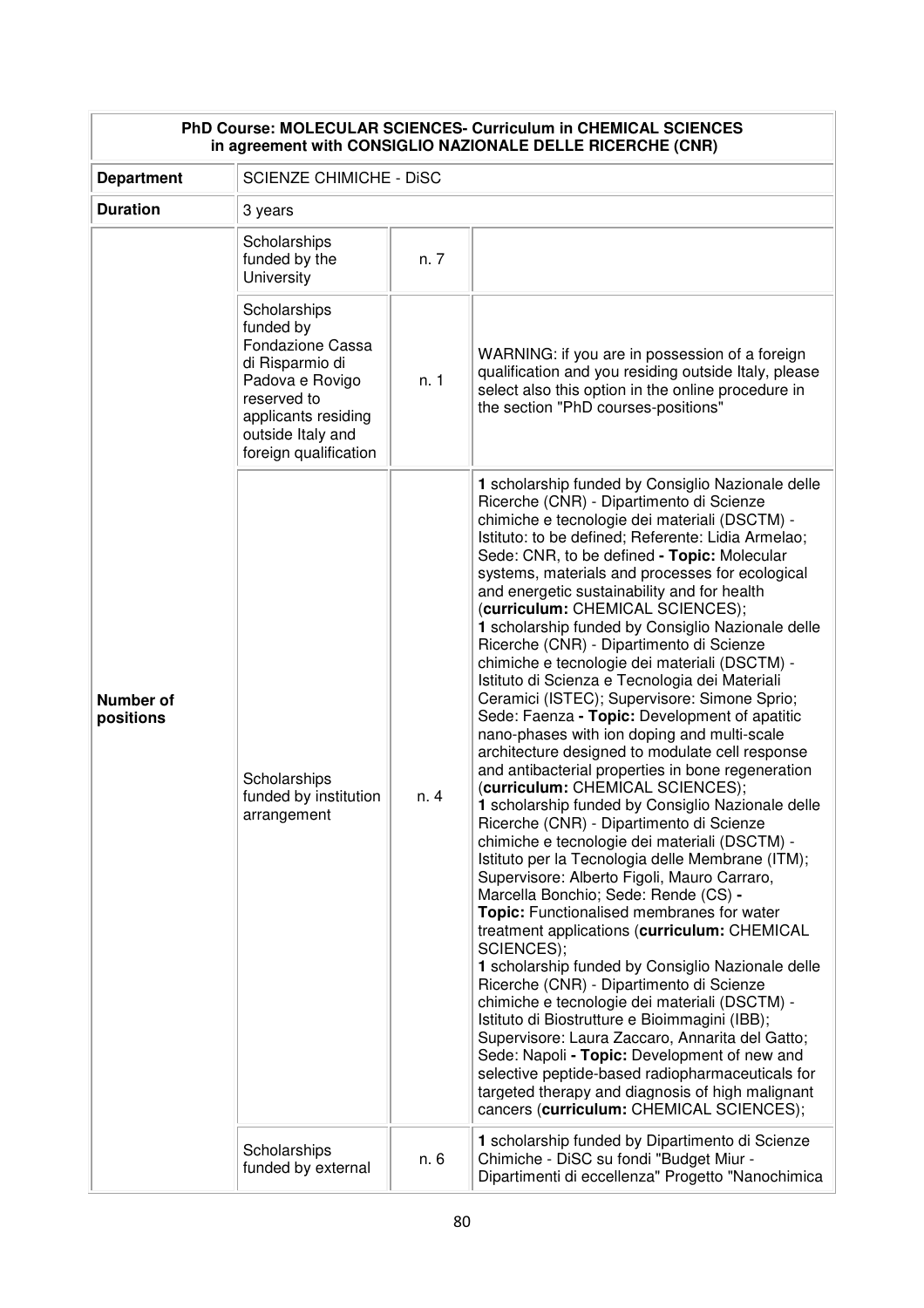|                                                     | public or private<br>bodies/Departments                          |                   | per l'Energia e la Salute" (NExuS)<br>(curriculum: CHEMICAL SCIENCES);<br>1 scholarship funded by Dipartimento di Scienze<br>Chimiche - DiSC su fondi "Budget Miur -<br>Dipartimenti di eccellenza" Progetto "Nanochimica<br>per l'Energia e la Salute" (NExuS)<br>(curriculum: CHEMICAL SCIENCES);<br>1 scholarship funded by Dipartimento di Scienze<br>Chimiche - DiSC su fondi "Budget Miur -<br>Dipartimenti di eccellenza" Progetto "Nanochimica<br>per l'Energia e la Salute" (NExuS)<br>(curriculum: CHEMICAL SCIENCES);<br>1 scholarship funded by Dipartimento di Scienze<br>Chimiche - DiSC su fondi European Research<br>Council (ERC) under the European Union's<br>Horizon 2020 research and innovation programme<br>(grant agreement No 949087. ERC Starting Grants<br>2020", Reserch Project - BioPoweredCL - "Bright<br>and biologically powered chemiluminescent labels<br>for cell and tissue imaging" - Topic: Synthesis and<br>photophysical characterization of novel<br>electrochemiluminescent dyes<br>(curriculum: CHEMICAL SCIENCES);<br>1 scholarship funded by Acciaierie Bertoli Safau<br>S.p.A. - Topic: Circular Economy<br>(curriculum: CHEMICAL SCIENCES);<br>1 scholarship funded by HBI S.r.l. -<br>Topic: Functional inorganic nanostructured<br>materials for an innovative and sustainable<br>production of hydrogen (curriculum: CHEMICAL<br>SCIENCES); |
|-----------------------------------------------------|------------------------------------------------------------------|-------------------|------------------------------------------------------------------------------------------------------------------------------------------------------------------------------------------------------------------------------------------------------------------------------------------------------------------------------------------------------------------------------------------------------------------------------------------------------------------------------------------------------------------------------------------------------------------------------------------------------------------------------------------------------------------------------------------------------------------------------------------------------------------------------------------------------------------------------------------------------------------------------------------------------------------------------------------------------------------------------------------------------------------------------------------------------------------------------------------------------------------------------------------------------------------------------------------------------------------------------------------------------------------------------------------------------------------------------------------------------------------------------------------------|
|                                                     | <b>Total number of</b><br>positions                              | n. 18             |                                                                                                                                                                                                                                                                                                                                                                                                                                                                                                                                                                                                                                                                                                                                                                                                                                                                                                                                                                                                                                                                                                                                                                                                                                                                                                                                                                                                |
| <b>Selection criteria</b>                           | <b>ORAL EXAMINATION</b>                                          |                   | PRESELECTION ON THE BASIS OF EVALUATION OF QUALIFICATIONS AND                                                                                                                                                                                                                                                                                                                                                                                                                                                                                                                                                                                                                                                                                                                                                                                                                                                                                                                                                                                                                                                                                                                                                                                                                                                                                                                                  |
| <b>Oral examination</b><br>via remote<br>interview: |                                                                  |                   | Applicants will take the oral examination via remote interview (ZOOM)                                                                                                                                                                                                                                                                                                                                                                                                                                                                                                                                                                                                                                                                                                                                                                                                                                                                                                                                                                                                                                                                                                                                                                                                                                                                                                                          |
| <b>Evaluation</b><br>criteria                       | Qualifications: points max 40<br>Oral examination: points max 60 |                   |                                                                                                                                                                                                                                                                                                                                                                                                                                                                                                                                                                                                                                                                                                                                                                                                                                                                                                                                                                                                                                                                                                                                                                                                                                                                                                                                                                                                |
|                                                     | Thesis:                                                          | Points:<br>max 4  | Applicants in possession of a degree: copy of the<br>thesis. Applicants waiting to be awarded the<br>entrance qualification: those waiting to be awarded<br>the entrance qualification by 30th September 2021<br>will submit a summary of the master thesis project<br>(max. 4 pages) signed by the applicant and the<br>supervisor                                                                                                                                                                                                                                                                                                                                                                                                                                                                                                                                                                                                                                                                                                                                                                                                                                                                                                                                                                                                                                                            |
| Documents to be<br>submitted                        | Curriculum:                                                      | Points:<br>max 23 | The CV should include 1) a list of all exams<br>(including votes) followed during the entire<br>academic study (both BSc and MSc). For<br>candidates with a foreign degree also the scoring<br>scale has to be provided. 2) The starting date of<br>the academic study (indicate periods of leave with<br>certificates) 3) the final examination vote (for<br>candidates that have already graduated) 4)<br>Documents that certify relevant study or work                                                                                                                                                                                                                                                                                                                                                                                                                                                                                                                                                                                                                                                                                                                                                                                                                                                                                                                                      |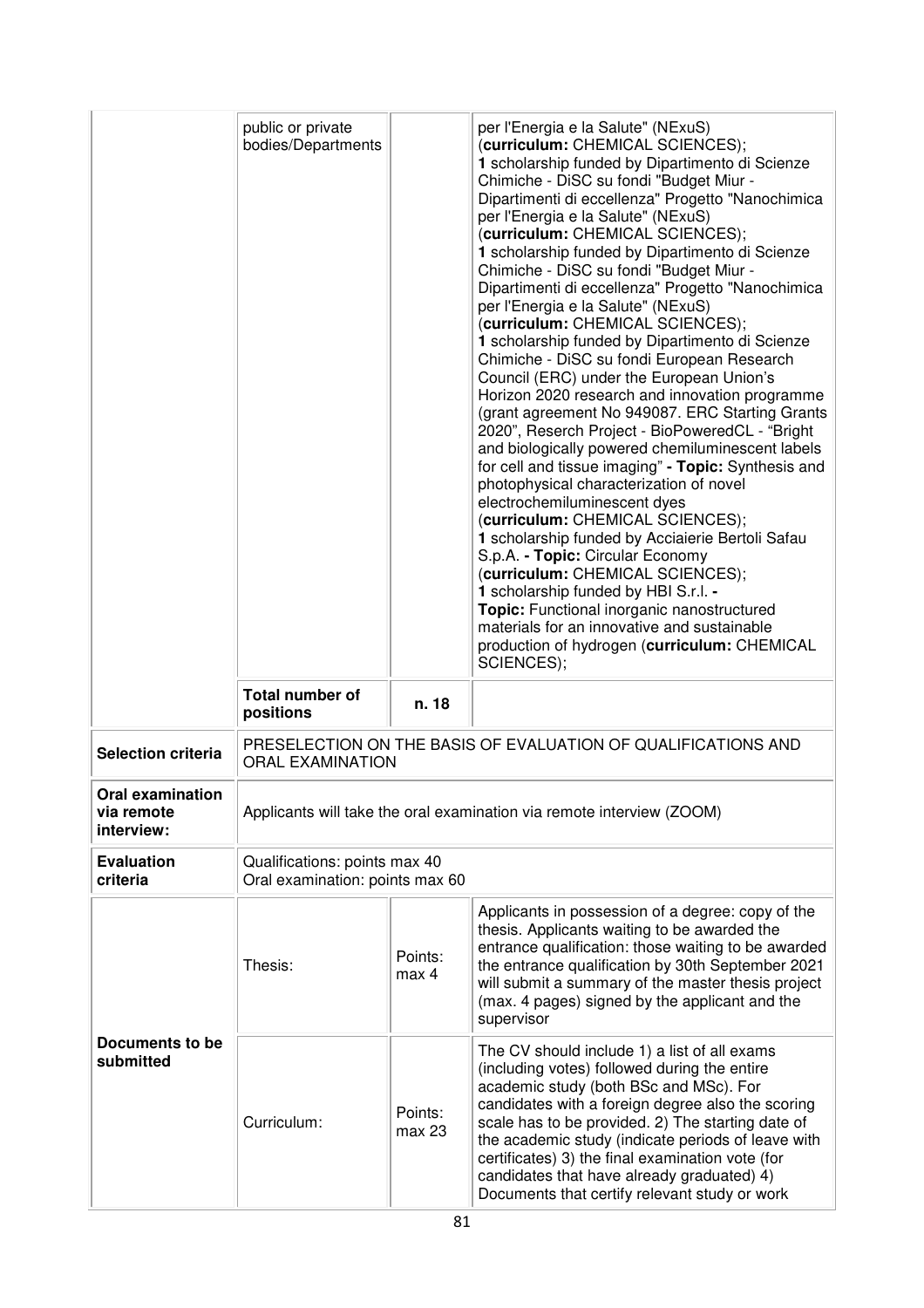|                                                                                                     |                                                                                                                                                                                                                                                                                                                                   |                                                                      | experiences abroad (with indication of the duration<br>in months)                                                                                                                                                                                                                                                                                                                              |  |
|-----------------------------------------------------------------------------------------------------|-----------------------------------------------------------------------------------------------------------------------------------------------------------------------------------------------------------------------------------------------------------------------------------------------------------------------------------|----------------------------------------------------------------------|------------------------------------------------------------------------------------------------------------------------------------------------------------------------------------------------------------------------------------------------------------------------------------------------------------------------------------------------------------------------------------------------|--|
|                                                                                                     | Scientific<br>publications:                                                                                                                                                                                                                                                                                                       | Points:<br>max 1                                                     | Only scientific publications that are indexed on<br>ISI/Scopus or accepted for publication (evidenced<br>by a DOI) will be taken into consideration.<br>Abstracts of conferences will not be considered.                                                                                                                                                                                       |  |
|                                                                                                     | Other documents:                                                                                                                                                                                                                                                                                                                  | Points:<br>max 12                                                    | 1) Original research proposal for a PhD-project<br>(max. 2 pages, character size: 11, line spacing:<br>1,1). The project should be coherent with the<br>research carried out within the PhD programme<br>(phd.chimica.unipd.it/cdsm/research) 2) Up to 2<br>reference letters by Italian or foreign<br>professors/experts 3) Awards/prizes received as a<br>result of academic accomplishments |  |
| <b>Preselection:</b><br>First meeting of<br>the Evaluating<br><b>Commission</b>                     | 01 JUNE 2021 10:00                                                                                                                                                                                                                                                                                                                |                                                                      |                                                                                                                                                                                                                                                                                                                                                                                                |  |
| <b>Publication of the</b><br>results of the<br>evaluation of the<br>preselection                    | Within 04 JUNE 2021 the evaluating Commission will publish the results of the<br>evaluation of the qualifications in the following<br>website: https://phd.chimica.unipd.it/cdsm/admission/results-ranking<br>In order to be admitted to the examination, the candidate must get a score of at least<br>7/10 in the preselection. |                                                                      |                                                                                                                                                                                                                                                                                                                                                                                                |  |
| <b>Publication of the</b><br>instructions on<br>how to use the<br><b>ZOOM video</b><br>conferencing | By 04 JUNE 2021 the commission will publish on the course website<br>https://phd.chimica.unipd.it/cdsm/admission/results-ranking the instructions on how<br>to use the ZOOM video conferencing.                                                                                                                                   |                                                                      |                                                                                                                                                                                                                                                                                                                                                                                                |  |
| <b>Oral examination</b><br>via ZOOM video<br>conferencing                                           |                                                                                                                                                                                                                                                                                                                                   | 07 JUNE 2021 09:00 - The exam may continue on 08/06/2021, 11/06/2021 |                                                                                                                                                                                                                                                                                                                                                                                                |  |
| Language/s                                                                                          | Foreign language/s assessment at the oral examination:<br>At the oral examination the commission will assess the knowledge of the following<br>language/s: english<br><b>Admission exam:</b><br>The admission exam will be taken in: italian or english                                                                           |                                                                      |                                                                                                                                                                                                                                                                                                                                                                                                |  |
| <b>Examination</b><br>topics                                                                        | During the interview the committee will evaluate the candidates based on their<br>scientific knowledge, the ability to defend a scientific project as well as their<br>motivation. Further details are available at phd.chimica.unipd.it/cdsm/admission                                                                           |                                                                      |                                                                                                                                                                                                                                                                                                                                                                                                |  |
| Didactic program                                                                                    | The PhD programme in Molecular Sciences offers a training programme to enhance<br>the skills and capacities of the PhD-students. The programme addresses the<br>improvement of both scientific and transferable skills. A full list of the course<br>programme is available at phd.chimica.unipd.it/cdsm/training                 |                                                                      |                                                                                                                                                                                                                                                                                                                                                                                                |  |
| <b>PhD Course</b><br>Website:                                                                       | https://phd.chimica.unipd.it/cdsm/                                                                                                                                                                                                                                                                                                |                                                                      |                                                                                                                                                                                                                                                                                                                                                                                                |  |
| <b>Further</b><br>information                                                                       | Department: SCIENZE CHIMICHE - DiSC<br>Address: Via Marzolo - N. 1, 35131 Padova (PD)<br>Contact person: Anna Menna<br>telephone: (+39)0498275657 e-mail: dottorati.chimica@unipd.it                                                                                                                                              |                                                                      |                                                                                                                                                                                                                                                                                                                                                                                                |  |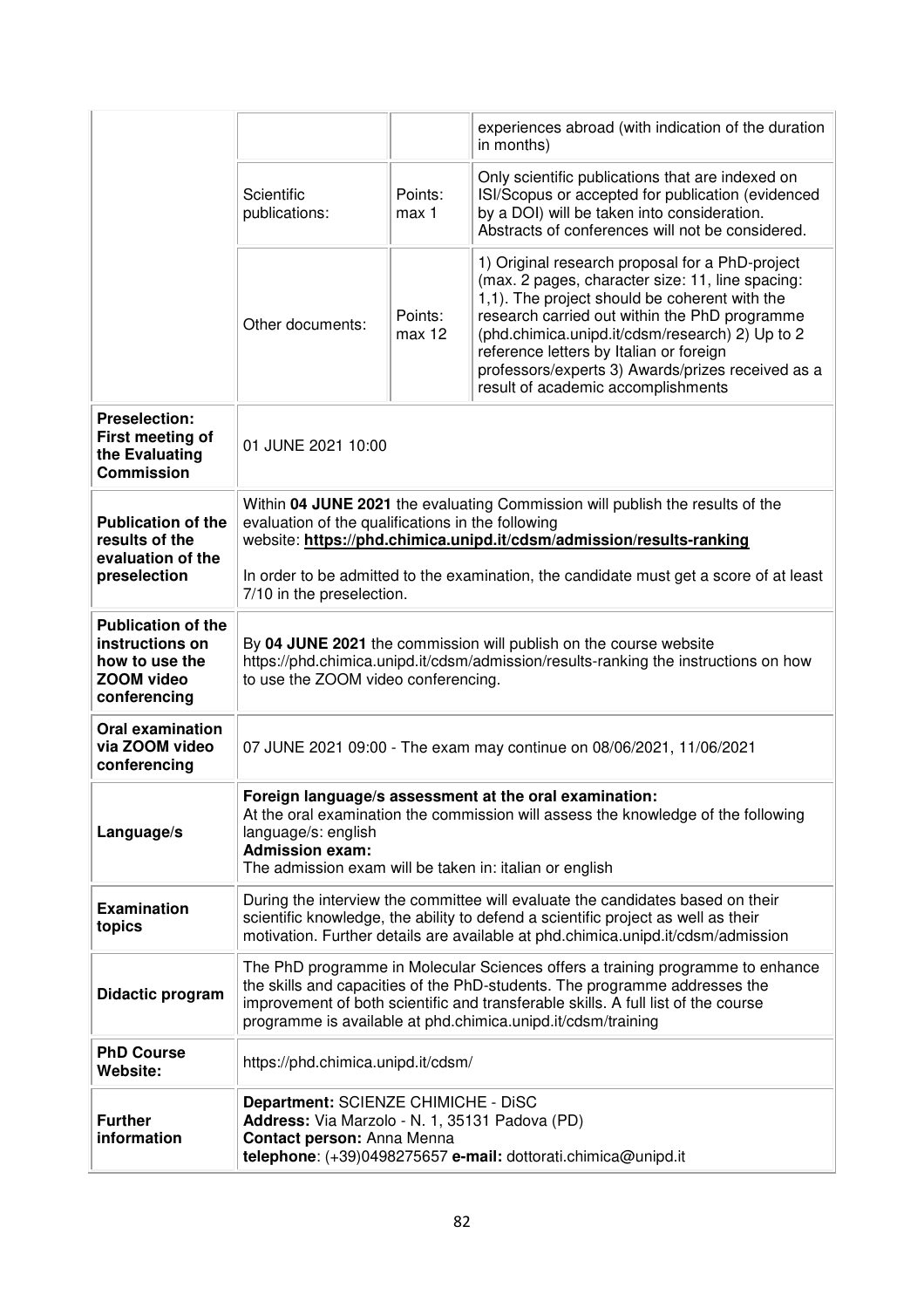| How to apply     | The application must be submitted only via the online procedure available<br>at: https://pica.cineca.it/unipd/dottorati37<br>The documents must be attached in pdf format.<br>The application and the attached documents are submitted authomatically by closing<br>the online procedure. So no hard copy of the application and of the documents must<br>be sent to the office. |
|------------------|----------------------------------------------------------------------------------------------------------------------------------------------------------------------------------------------------------------------------------------------------------------------------------------------------------------------------------------------------------------------------------|
| <b>Deadlines</b> | Publication of the ranking lists and enrollment from 2 July 2021<br>Beginning of PhD courses 1 October 2021                                                                                                                                                                                                                                                                      |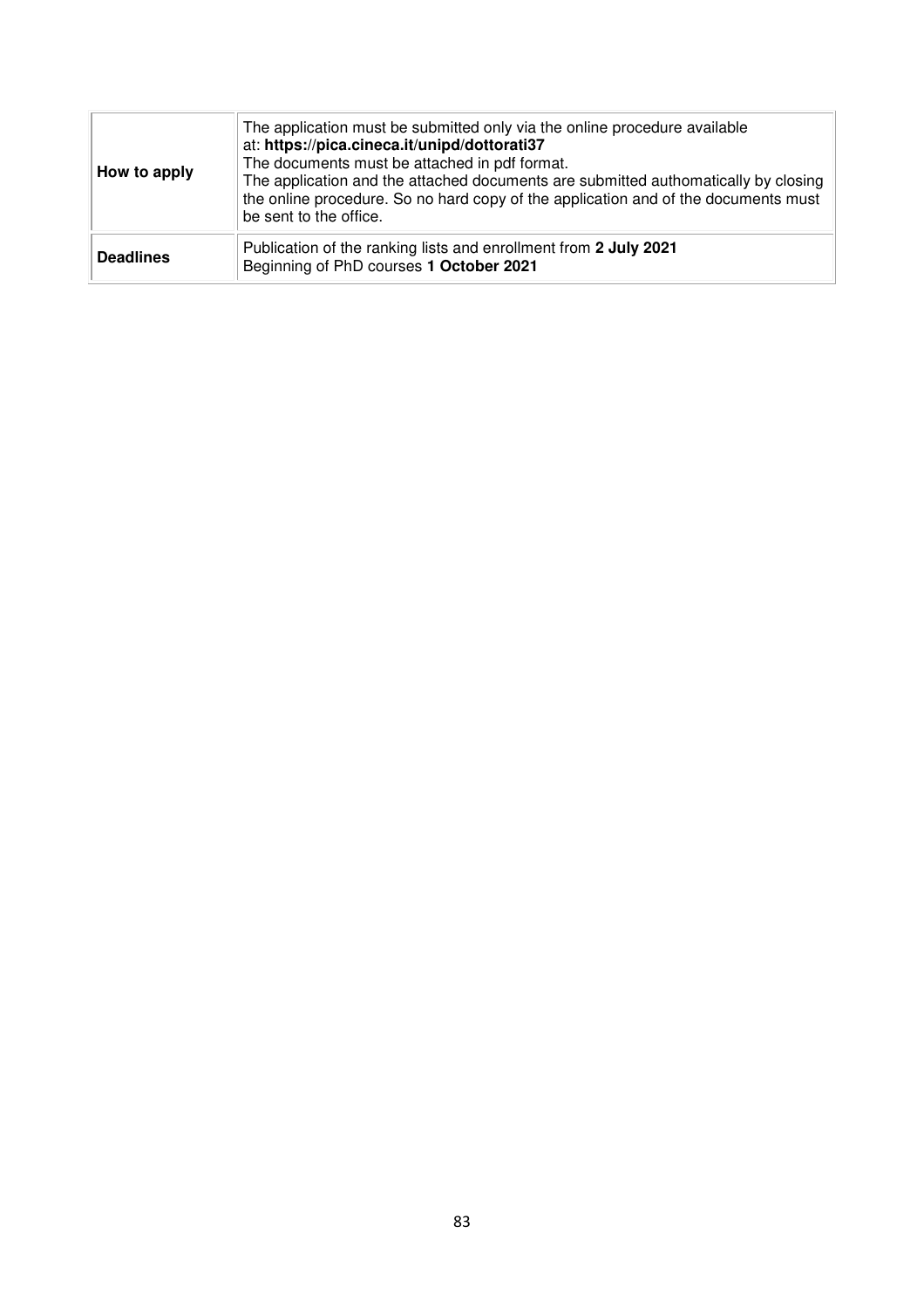| PhD Course: MOLECULAR SCIENCES - Curriculum in - PHARMACEUTICAL SCIENCES<br>in agreement with CONSIGLIO NAZIONALE DELLE RICERCHE (CNR) |                                                                                          |                      |                                                                                                                                                                                                                                                                                                                                                                                                                                                                                                                                                                       |
|----------------------------------------------------------------------------------------------------------------------------------------|------------------------------------------------------------------------------------------|----------------------|-----------------------------------------------------------------------------------------------------------------------------------------------------------------------------------------------------------------------------------------------------------------------------------------------------------------------------------------------------------------------------------------------------------------------------------------------------------------------------------------------------------------------------------------------------------------------|
| <b>Department</b>                                                                                                                      | <b>SCIENZE CHIMICHE - DISC</b>                                                           |                      |                                                                                                                                                                                                                                                                                                                                                                                                                                                                                                                                                                       |
| <b>Duration</b>                                                                                                                        | 3 years                                                                                  |                      |                                                                                                                                                                                                                                                                                                                                                                                                                                                                                                                                                                       |
|                                                                                                                                        | Scholarships funded<br>by the University                                                 | n. 3                 |                                                                                                                                                                                                                                                                                                                                                                                                                                                                                                                                                                       |
| <b>Number of</b><br>positions                                                                                                          | Scholarships funded<br>by external public or<br>private<br>bodies/Departments            | n. 3                 | 1 scholarship funded by Fondazione Cassa di<br>Risparmio<br>di<br>Padova<br>Rovigo<br>e<br>(curriculum: PHARMACEUTICAL<br>SCIENCES);  <br>1 scholarship funded by Dipartimento di Scienze del<br>Farmaco - DSF - Topic: Rational design and<br>development of controlled release systems for new<br>generation<br>vaccines<br>(curriculum: PHARMACEUTICAL<br>SCIENCES);<br>1 scholarship funded by Fondazione Istituto Italiano<br>Tecnologia - IIT - Topic: Pharmaceutical<br>di<br><b>Sciences</b><br>Nanomedicine<br>and<br>(curriculum: PHARMACEUTICAL SCIENCES); |
|                                                                                                                                        | <b>Total number of</b><br>positions                                                      | n. 6                 |                                                                                                                                                                                                                                                                                                                                                                                                                                                                                                                                                                       |
| <b>Selection criteria</b>                                                                                                              | PRESELECTION ON THE BASIS OF EVALUATION OF QUALIFICATIONS AND<br><b>ORAL EXAMINATION</b> |                      |                                                                                                                                                                                                                                                                                                                                                                                                                                                                                                                                                                       |
| <b>Oral examination</b><br>via remote<br>interview:                                                                                    | Applicants will take the oral examination via remote interview (ZOOM)                    |                      |                                                                                                                                                                                                                                                                                                                                                                                                                                                                                                                                                                       |
| <b>Evaluation criteria</b>                                                                                                             | Qualifications: points max 40<br>Oral examination: points max 60                         |                      |                                                                                                                                                                                                                                                                                                                                                                                                                                                                                                                                                                       |
| Documents to be<br>submitted                                                                                                           | Thesis:                                                                                  | Points:<br>max 4     | Applicants in possession of a degree: copy of the<br>thesis. Applicants waiting to be awarded the<br>entrance qualification: those waiting to be awarded<br>the entrance qualification by 30th September 2021<br>will submit a summary of the master thesis project<br>(max. 4 pages) signed by the applicant and the<br>supervisor                                                                                                                                                                                                                                   |
|                                                                                                                                        | Curriculum:                                                                              | Points:<br>max<br>23 | The CV should include 1) a list of all exams<br>(including votes) followed during the entire<br>academic study (both BSc and MSc). For<br>candidates with a foreign degree also the scoring<br>scale has to be provided. 2) The starting date of<br>the academic study (indicate periods of leave with<br>certificates) 3) the final examination vote (for<br>candidates that have already graduated) 4)<br>Documents that certify relevant study or work<br>experiences abroad (with indication of the duration<br>in months)                                        |
|                                                                                                                                        | Scientific<br>publications:                                                              | Points:<br>max 1     | Only scientific publications that are indexed on<br>ISI/Scopus or accepted for publication (evidenced<br>by a DOI) will be taken into consideration.<br>Abstracts of conferences will not be considered.                                                                                                                                                                                                                                                                                                                                                              |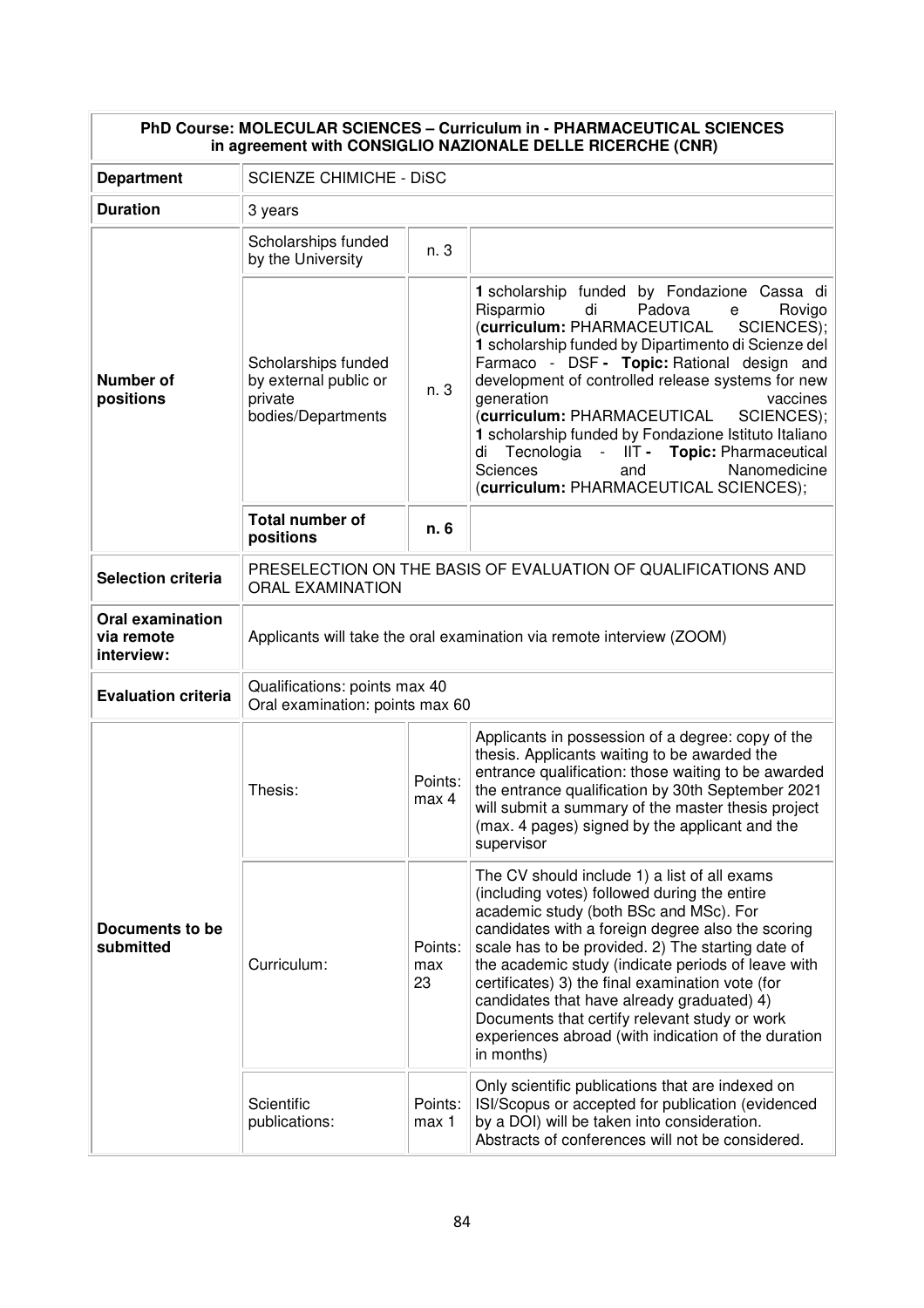|                                                                                              | Other documents:                                                                                                                                                                                                                                                                                                                                                                 | Points:<br>max<br>12 | 1) Original research proposal for a PhD-project<br>(max. 2 pages, character size: 11, line spacing:<br>1,1). The project should be coherent with the<br>research carried out within the PhD programme<br>(phd.chimica.unipd.it/cdsm/research) 2) Up to 2<br>reference letters by Italian or foreign<br>professors/experts 3) Awards/prizes received as a<br>result of academic accomplishments |
|----------------------------------------------------------------------------------------------|----------------------------------------------------------------------------------------------------------------------------------------------------------------------------------------------------------------------------------------------------------------------------------------------------------------------------------------------------------------------------------|----------------------|------------------------------------------------------------------------------------------------------------------------------------------------------------------------------------------------------------------------------------------------------------------------------------------------------------------------------------------------------------------------------------------------|
| <b>Preselection: First</b><br>meeting of the<br><b>Evaluating</b><br><b>Commission</b>       | 01 JUNE 2021 10:00                                                                                                                                                                                                                                                                                                                                                               |                      |                                                                                                                                                                                                                                                                                                                                                                                                |
| <b>Publication of the</b><br>results of the<br>evaluation of the<br>preselection             | Within 04 JUNE 2021 the evaluating Commission will publish the results of the<br>evaluation of the qualifications in the following<br>website: https://phd.chimica.unipd.it/cdsm/admission/results-ranking<br>In order to be admitted to the examination, the candidate must get a score of at                                                                                   |                      |                                                                                                                                                                                                                                                                                                                                                                                                |
|                                                                                              | least 7/10 in the preselection.                                                                                                                                                                                                                                                                                                                                                  |                      |                                                                                                                                                                                                                                                                                                                                                                                                |
| <b>Publication of the</b><br>instructions on<br>how to use the<br>ZOOM video<br>conferencing | By 04 JUNE 2021 the commission will publish on the course website<br>https://phd.chimica.unipd.it/cdsm/admission/results-ranking the instructions on how<br>to use the ZOOM video conferencing.                                                                                                                                                                                  |                      |                                                                                                                                                                                                                                                                                                                                                                                                |
| <b>Oral examination</b><br>via ZOOM video<br>conferencing                                    | 07 JUNE 2021 09:00 - The exam may continue on 08/06/2021, 11/06/2021                                                                                                                                                                                                                                                                                                             |                      |                                                                                                                                                                                                                                                                                                                                                                                                |
| Language/s                                                                                   | Foreign language/s assessment at the oral examination:<br>At the oral examination the commission will assess the knowledge of the following<br>language/s: english<br><b>Admission exam:</b><br>The admission exam will be taken in: italian or english                                                                                                                          |                      |                                                                                                                                                                                                                                                                                                                                                                                                |
| <b>Examination</b><br>topics                                                                 | During the interview the committee will evaluate the candidates based on their<br>scientific knowledge, the ability to defend a scientific project as well as their<br>motivation. Further details are available at phd.chimica.unipd.it/cdsm/admission                                                                                                                          |                      |                                                                                                                                                                                                                                                                                                                                                                                                |
| Didactic program                                                                             | The PhD programme in Molecular Sciences offers a training programme to enhance<br>the skills and capacities of the PhD-students. The programme addresses the<br>improvement of both scientific and transferable skills. A full list of the course<br>programme is available at phd.chimica.unipd.it/cdsm/training                                                                |                      |                                                                                                                                                                                                                                                                                                                                                                                                |
| <b>PhD Course</b><br>Website:                                                                | https://phd.chimica.unipd.it/cdsm/                                                                                                                                                                                                                                                                                                                                               |                      |                                                                                                                                                                                                                                                                                                                                                                                                |
| <b>Further</b><br>information                                                                | Department: SCIENZE CHIMICHE - DiSC<br>Address: Via Marzolo - N. 1, 35131 Padova (PD)<br>Contact person: Anna Menna<br>telephone: (+39)0498275657 e-mail: dottorati.chimica@unipd.it                                                                                                                                                                                             |                      |                                                                                                                                                                                                                                                                                                                                                                                                |
| How to apply                                                                                 | The application must be submitted only via the online procedure available<br>at: https://pica.cineca.it/unipd/dottorati37<br>The documents must be attached in pdf format.<br>The application and the attached documents are submitted authomatically by<br>closing the online procedure. So no hard copy of the application and of the<br>documents must be sent to the office. |                      |                                                                                                                                                                                                                                                                                                                                                                                                |
| <b>Deadlines</b>                                                                             | Publication of the ranking lists and enrollment from 2 July 2021<br>Beginning of PhD courses 1 October 2021                                                                                                                                                                                                                                                                      |                      |                                                                                                                                                                                                                                                                                                                                                                                                |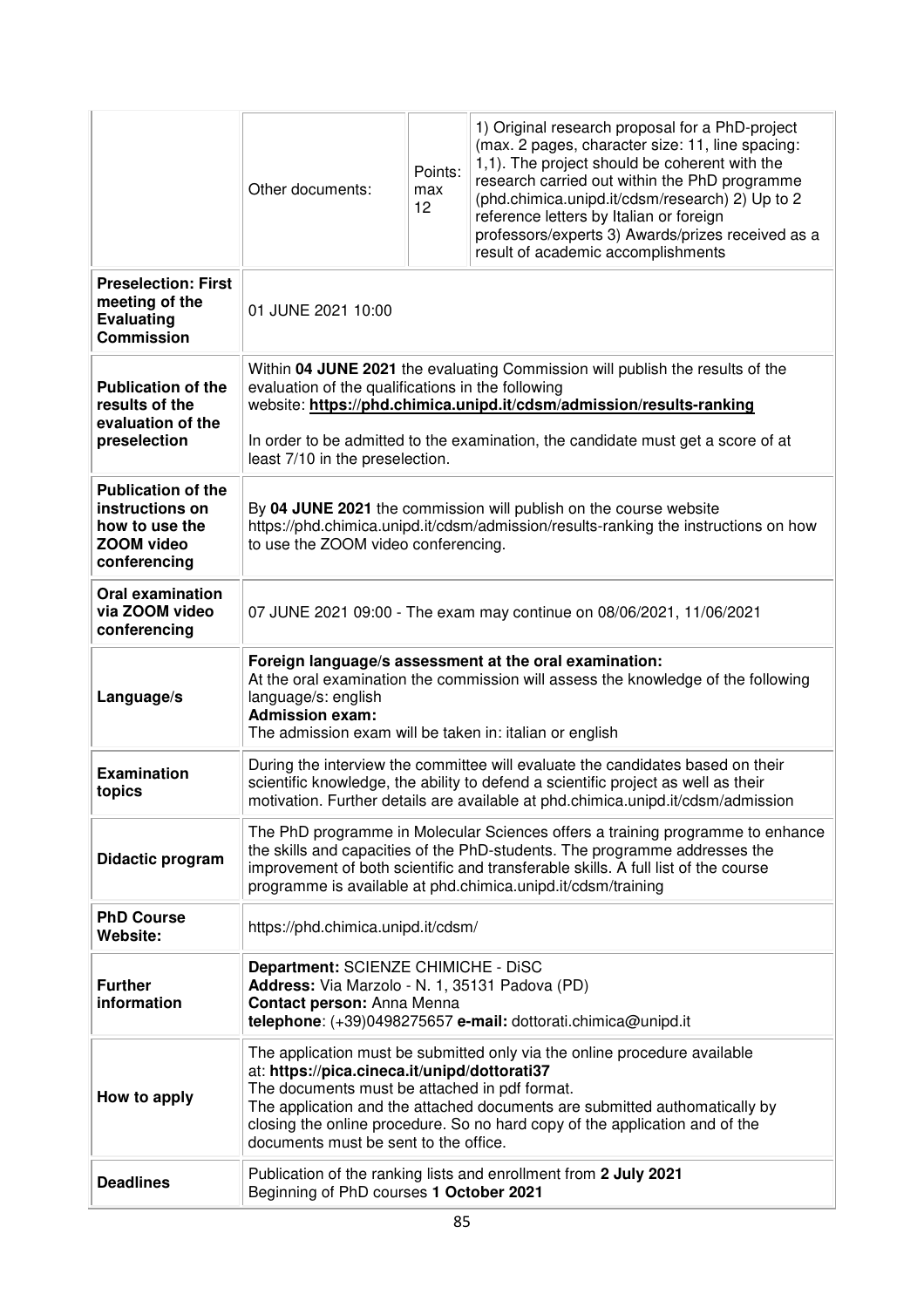| <b>PhD Course: NEUROSCIENCE</b>                                                |                                                                                                                                                                                                                        |       |                                                                                                                                                                                                                                                                                                                                                                                                                                                                                                                                                                                                                                                                                                                                                                                                                                                                                                                                                                                                                                                                                                                                                                                                                                                                                                                                                                         |  |  |
|--------------------------------------------------------------------------------|------------------------------------------------------------------------------------------------------------------------------------------------------------------------------------------------------------------------|-------|-------------------------------------------------------------------------------------------------------------------------------------------------------------------------------------------------------------------------------------------------------------------------------------------------------------------------------------------------------------------------------------------------------------------------------------------------------------------------------------------------------------------------------------------------------------------------------------------------------------------------------------------------------------------------------------------------------------------------------------------------------------------------------------------------------------------------------------------------------------------------------------------------------------------------------------------------------------------------------------------------------------------------------------------------------------------------------------------------------------------------------------------------------------------------------------------------------------------------------------------------------------------------------------------------------------------------------------------------------------------------|--|--|
| <b>Department</b>                                                              | Centro di Ateneo "Padova Neuroscience Center"                                                                                                                                                                          |       |                                                                                                                                                                                                                                                                                                                                                                                                                                                                                                                                                                                                                                                                                                                                                                                                                                                                                                                                                                                                                                                                                                                                                                                                                                                                                                                                                                         |  |  |
| <b>Duration</b>                                                                | 3 years                                                                                                                                                                                                                |       |                                                                                                                                                                                                                                                                                                                                                                                                                                                                                                                                                                                                                                                                                                                                                                                                                                                                                                                                                                                                                                                                                                                                                                                                                                                                                                                                                                         |  |  |
|                                                                                | Scholarships<br>funded by the<br>University                                                                                                                                                                            | n. 6  |                                                                                                                                                                                                                                                                                                                                                                                                                                                                                                                                                                                                                                                                                                                                                                                                                                                                                                                                                                                                                                                                                                                                                                                                                                                                                                                                                                         |  |  |
| <b>Number of</b><br>positions                                                  | Scholarships<br>funded by external<br>public or private<br>bodies/Departments                                                                                                                                          | n. 6  | 1 scholarship funded by Fondazione Cassa di<br>Risparmio di Padova e Rovigo;<br>1 scholarship funded by Centro di Ateneo "Padova<br>Neuroscience Center" - PNC - Topic: Multi-variate<br>analysis of resting state activity and visually evoked<br>response to natural stimuli to map the<br>representation of information in intrinsic brain<br>activity;<br>1 scholarship funded by Dipartimento di Psicologia<br>Generale - DPG su fondi del progetto UE (Call<br>H2020-FETPROACT-2018-2020) "The "Extended-<br>Personal Reality": augmented recording and<br>transmission of virtual senses through artificial-<br>IntelligENCE - EXPERIENCE", Grant Agreement<br>Nr. 101017727, responsabile scientifico: prof.<br>Claudio Gentili - Topic: Use of Virtual reality and<br>psychophysiological measures to characterize and<br>treat anxiety and mood symptoms;<br>1 scholarship funded by Fondazione Bruno<br>Kessler - Topic: Controllability of multi-layer<br>networks in complex systems;<br>1 scholarship funded by Fondazione Istituto Italiano<br>di Tecnologia - IIT - Topic: Study of epigenetic<br>regulation of sleep;<br>1 scholarship funded by Fondazione per la Ricerca<br>Biomedica Avanzata Onlus - V.I.M.M con il<br>supporto di Fondazione JUST Italia Onlus -<br>Topic: RAI1 gene dysregulation in Smith-Magenis,<br>Potocki-Lupski syndromes; |  |  |
|                                                                                | <b>Total number of</b><br>positions                                                                                                                                                                                    | n. 12 |                                                                                                                                                                                                                                                                                                                                                                                                                                                                                                                                                                                                                                                                                                                                                                                                                                                                                                                                                                                                                                                                                                                                                                                                                                                                                                                                                                         |  |  |
| <b>Higher-level</b><br>apprenticeship<br>contracts<br>potentially<br>available | Employer: SAN CAMILLO IRCCS S.R.L - Place: IRCCS Ospedale San Camillo -<br>Neurobiology Lab<br>Research project: Study of biomarkers of diagnostic, prognostic and therapeutic<br>relevance in neuromuscular diseases. |       |                                                                                                                                                                                                                                                                                                                                                                                                                                                                                                                                                                                                                                                                                                                                                                                                                                                                                                                                                                                                                                                                                                                                                                                                                                                                                                                                                                         |  |  |
| (3 year contract)                                                              |                                                                                                                                                                                                                        |       | N° 1 Contract potentially available for the above mentioned research project                                                                                                                                                                                                                                                                                                                                                                                                                                                                                                                                                                                                                                                                                                                                                                                                                                                                                                                                                                                                                                                                                                                                                                                                                                                                                            |  |  |
| <b>Selection criteria</b>                                                      | PRESELECTION ON THE BASIS OF EVALUATION OF QUALIFICATIONS AND<br><b>ORAL EXAMINATION</b>                                                                                                                               |       |                                                                                                                                                                                                                                                                                                                                                                                                                                                                                                                                                                                                                                                                                                                                                                                                                                                                                                                                                                                                                                                                                                                                                                                                                                                                                                                                                                         |  |  |
| <b>Oral examination</b><br>via remote<br>interview:                            | Applicants will take the oral examination via remote interview (ZOOM)                                                                                                                                                  |       |                                                                                                                                                                                                                                                                                                                                                                                                                                                                                                                                                                                                                                                                                                                                                                                                                                                                                                                                                                                                                                                                                                                                                                                                                                                                                                                                                                         |  |  |
| <b>Evaluation criteria</b>                                                     | Qualifications: points max 50<br>Oral examination: points max 50                                                                                                                                                       |       |                                                                                                                                                                                                                                                                                                                                                                                                                                                                                                                                                                                                                                                                                                                                                                                                                                                                                                                                                                                                                                                                                                                                                                                                                                                                                                                                                                         |  |  |
| Documents to be<br>submitted                                                   | Points:<br>(Applicants waiting to be awarded the entrance<br>Thesis:<br>qualification: those waiting to be awarded the<br>max 5                                                                                        |       |                                                                                                                                                                                                                                                                                                                                                                                                                                                                                                                                                                                                                                                                                                                                                                                                                                                                                                                                                                                                                                                                                                                                                                                                                                                                                                                                                                         |  |  |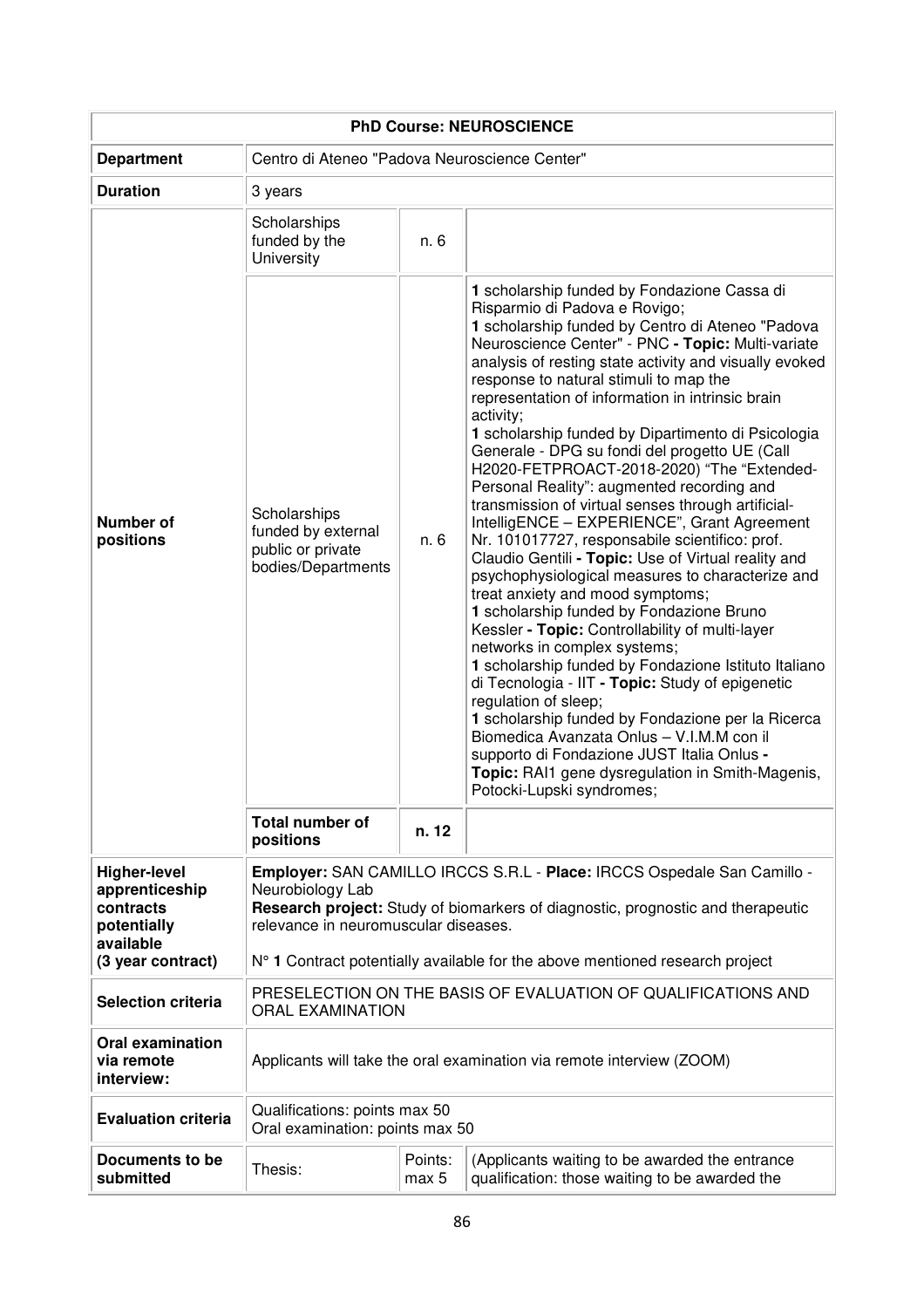|                                                                                                     |                                                                                                                                                                                                                                                                                                                                                                                                                                |                   | entrance qualification by 30th September 2021 will<br>submit a summary of the master thesis project<br>(max. 4 pages) signed by the applicant and the<br>supervisor)                                                                                                                                                                                                                                                                                                                                                                                                                                                                                                              |  |
|-----------------------------------------------------------------------------------------------------|--------------------------------------------------------------------------------------------------------------------------------------------------------------------------------------------------------------------------------------------------------------------------------------------------------------------------------------------------------------------------------------------------------------------------------|-------------------|-----------------------------------------------------------------------------------------------------------------------------------------------------------------------------------------------------------------------------------------------------------------------------------------------------------------------------------------------------------------------------------------------------------------------------------------------------------------------------------------------------------------------------------------------------------------------------------------------------------------------------------------------------------------------------------|--|
|                                                                                                     | Curriculum:                                                                                                                                                                                                                                                                                                                                                                                                                    | Points:<br>max 20 | To be filled in exclusively following the template<br>("CV Form") available on the website of the course:<br>http://pnc.unipd.it/admission/. Candidates are<br>required to provide all the information needed,<br>carefully filling in the required fields. Regarding the<br>academic qualifications, please provide the<br>required information on the Laurea Triennale<br>(Bachelor Degree). We ask you to specify weighted<br>average of the exam scores (based on the relative<br>credit weights) taken in the Laurea<br>Magistrale/Specialistica (Master's Degree, MA) or<br>arithmetic average for exams taken in the "Laurea<br>Vecchio Ordinamento" (old Italian system). |  |
|                                                                                                     | Other documents:                                                                                                                                                                                                                                                                                                                                                                                                               | Points:<br>max 25 | - Research project following the template<br>("Research Project Form") available on the PhD<br>program website http://pnc.unipd.it/admission/ (max<br>15 points) - A maximum of two letters of reference<br>from Researchers/Professors (max 5 points) -<br>Motivation letter describing the candidate's<br>personal motivation for choosing to apply for this<br>PhD program (max 500 words) (max 5 points)                                                                                                                                                                                                                                                                      |  |
| <b>Preselection: First</b><br>meeting of the<br><b>Evaluating</b><br><b>Commission</b>              | 28 MAY 2021 09:30                                                                                                                                                                                                                                                                                                                                                                                                              |                   |                                                                                                                                                                                                                                                                                                                                                                                                                                                                                                                                                                                                                                                                                   |  |
| <b>Publication of the</b><br>results of the<br>evaluation of the<br>preselection                    | Within 07 JUNE 2021 the evaluating Commission will publish the results of the<br>evaluation of the qualifications in the following<br>website: http://pnc.unipd.it/admission/<br>In order to be admitted to the examination, the candidate must get a score of at<br>least 7/10 in the preselection.                                                                                                                           |                   |                                                                                                                                                                                                                                                                                                                                                                                                                                                                                                                                                                                                                                                                                   |  |
| <b>Publication of the</b><br>instructions on<br>how to use the<br><b>ZOOM video</b><br>conferencing | By 07 JUNE 2021 the commission will publish on the course website<br>http://pnc.unipd.it/admission/ the instructions on how to use the ZOOM video<br>conferencing.                                                                                                                                                                                                                                                             |                   |                                                                                                                                                                                                                                                                                                                                                                                                                                                                                                                                                                                                                                                                                   |  |
| <b>Oral examination</b><br>via ZOOM video<br>conferencing                                           | 09 JUNE 2021 08:30 - The exam may continue on 11/06/2021 9:00; 15/06/2021<br>14:30                                                                                                                                                                                                                                                                                                                                             |                   |                                                                                                                                                                                                                                                                                                                                                                                                                                                                                                                                                                                                                                                                                   |  |
| Language/s                                                                                          | Foreign language/s assessment at the oral examination:<br>During the oral examination, the commission will assess the knowledge of the<br>English language<br><b>Admission exam:</b><br>The admission exam will be taken in English                                                                                                                                                                                            |                   |                                                                                                                                                                                                                                                                                                                                                                                                                                                                                                                                                                                                                                                                                   |  |
| <b>Examination</b><br>topics                                                                        | During the oral examination, candidates will be asked to explain the motivations<br>that lead them to undertake a PhD in Neuroscience, and to concisely expose their<br>scientific interests in this field. During the exam, candidates will discuss their<br>submitted Research Project, which should be based on 1-2 research lines proposed<br>by the Academic Board of the PhD in Neuroscience and described in the Course |                   |                                                                                                                                                                                                                                                                                                                                                                                                                                                                                                                                                                                                                                                                                   |  |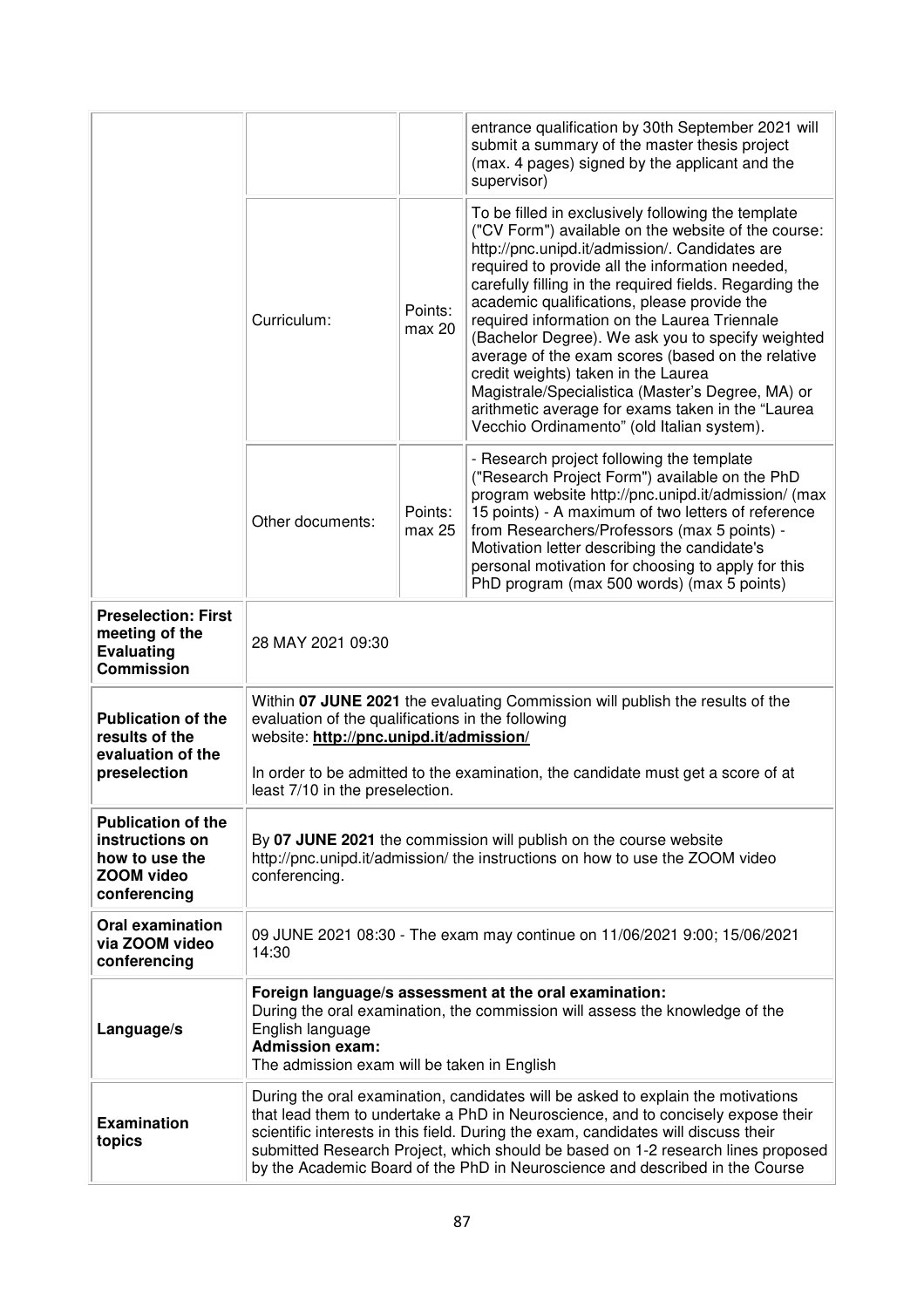|                               | website (https://pnc.unipd.it/phd-research-lines/). The Admission Committee will<br>also discuss with the candidate her/his CV and qualifications.                                                                                                                                                                                                                                                      |
|-------------------------------|---------------------------------------------------------------------------------------------------------------------------------------------------------------------------------------------------------------------------------------------------------------------------------------------------------------------------------------------------------------------------------------------------------|
| Didactic program              | Besides from weekly journal clubs & seminars, the educational offer includes: Basic<br>courses on: Neuroanatomy, physiology, cognition, methodology, Stats & maths,<br>Soft skills & research training. Advanced courses on: Programming &<br>Computational skills; molecular, cellular, cognitive, behavioral, clinical<br>Neuroscience. For more information http://pnc.unipd.it/teaching-activities/ |
| <b>PhD Course</b><br>Website: | http://pnc.unipd.it/phd-neuroscience/                                                                                                                                                                                                                                                                                                                                                                   |
| <b>Further</b><br>information | Department: Centro di Ateneo "Padova Neuroscience Center"<br>Address: Via Orus - N. 2B, 35131 Padova (PD)<br>Contact person: Le Rose Annamaria<br>telephone: +390498212623 e-mail: annamaria.lerose@unipd.it                                                                                                                                                                                            |
| How to apply                  | The application must be submitted only via the online procedure available<br>at: https://pica.cineca.it/unipd/dottorati37<br>The documents must be attached in pdf format.<br>The application and the attached documents are submitted authomatically by<br>closing the online procedure. So no hard copy of the application and of the<br>documents must be sent to the office.                        |
| <b>Deadlines</b>              | Publication of the ranking lists and enrollment from 2 July 2021<br>Beginning of PhD courses 1 October 2021                                                                                                                                                                                                                                                                                             |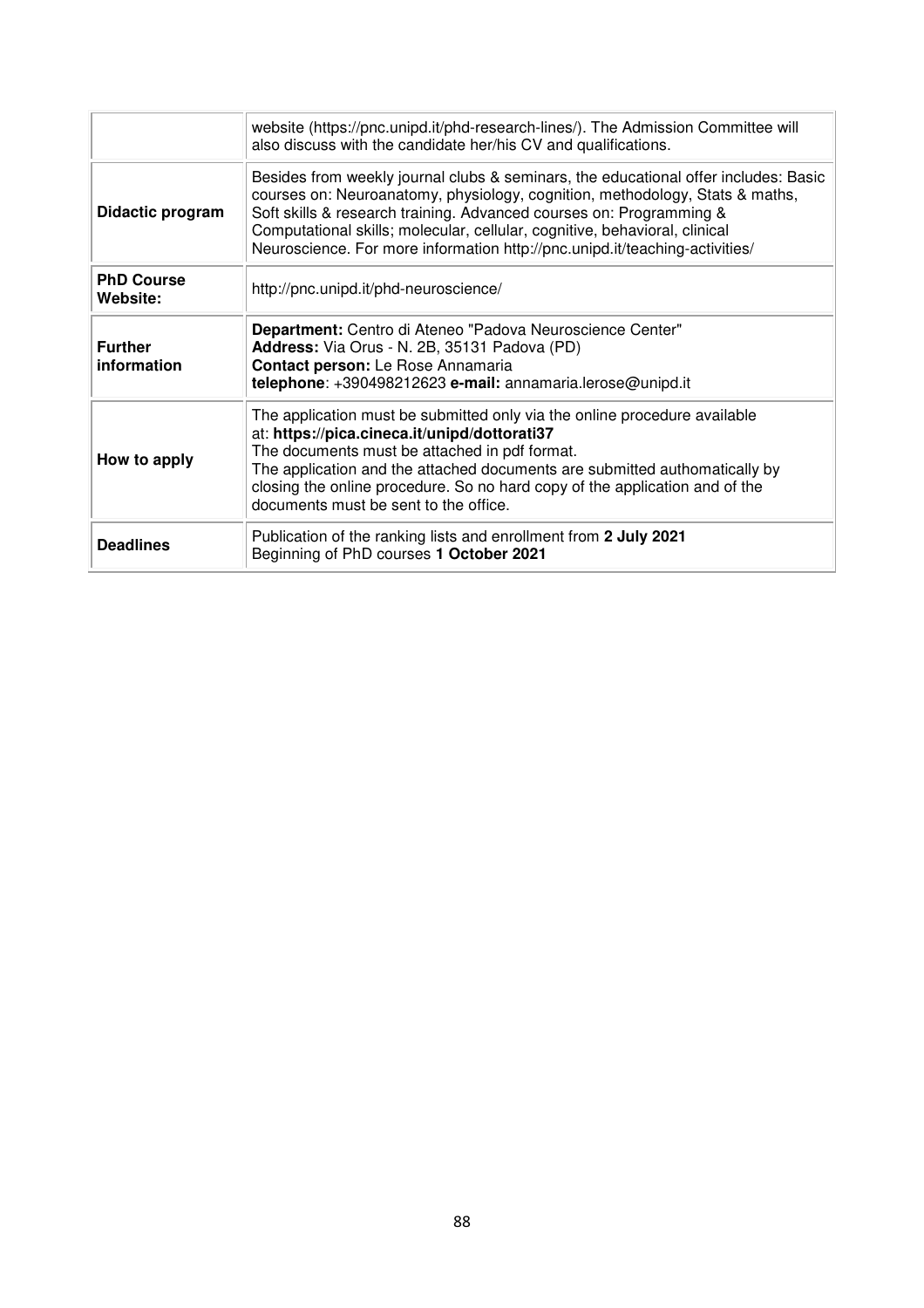| PhD Course: PEDAGOGICAL, EDUCATIONAL AND INSTRUCTIONAL SCIENCES                |                                                                                                                                                                                                                                                                                        |      |                                                                                                                                                                                                                                                                                                                                                                                                                      |  |
|--------------------------------------------------------------------------------|----------------------------------------------------------------------------------------------------------------------------------------------------------------------------------------------------------------------------------------------------------------------------------------|------|----------------------------------------------------------------------------------------------------------------------------------------------------------------------------------------------------------------------------------------------------------------------------------------------------------------------------------------------------------------------------------------------------------------------|--|
| <b>Curricula</b>                                                               | PEDAGOGICAL SCIENCES<br>$\bullet$<br>RESEARCH ON INCLUSION, WELL-BEING, SUSTAINABILITY IN<br>$\bullet$<br><b>EDUCATION</b>                                                                                                                                                             |      |                                                                                                                                                                                                                                                                                                                                                                                                                      |  |
| <b>Department</b>                                                              |                                                                                                                                                                                                                                                                                        |      | FILOSOFIA, SOCIOLOGIA, PEDAGOGIA E PSICOLOGIA APPLICATA (FISPPA)                                                                                                                                                                                                                                                                                                                                                     |  |
| <b>Duration</b>                                                                | 3 years                                                                                                                                                                                                                                                                                |      |                                                                                                                                                                                                                                                                                                                                                                                                                      |  |
|                                                                                | Scholarships<br>funded by the<br>University                                                                                                                                                                                                                                            | n. 5 |                                                                                                                                                                                                                                                                                                                                                                                                                      |  |
| <b>Number of</b><br>positions                                                  | Scholarships<br>funded by the<br>University reserved<br>to applicants with<br>foreign qualification                                                                                                                                                                                    | n. 1 | Exam: Preselection on the basis of evaluation of<br>qualifications and oral examination. The awarding of<br>this scholarship will be carried out with a specific<br>ranking. Candidates applying for this place can not<br>apply for the other places available for the PhD course<br>in Pedagogical, Educational and Instructional Sciences                                                                         |  |
|                                                                                | Scholarships<br>funded by external<br>public or private<br>bodies/Departments                                                                                                                                                                                                          | n.1  | 1 scholarship funded by Dipartimento di Filosofia,<br>Sociologia, Pedagogia e Psicologia Applicata -<br>FISPPA - Topic: What works in P.I.P.P.I.? In-depth<br>evaluation of the relationship between processes and<br>outcomes of taking care of vulnerable families included<br>in the ninth and tenth program implementations<br>(curriculum: RESEARCH ON INCLUSION, WELL-<br>BEING, SUSTAINABILITY IN EDUCATION); |  |
|                                                                                | <b>Industrial Doctorate</b>                                                                                                                                                                                                                                                            | n.1  | 1 place reserved for teachers employed with<br>permanent contract in one of the public schools of<br>"Regione Veneto", of any order and level, and in<br>particular for those teachers who asked for a period of<br>leave (even partial) from teaching. Requirements and<br>main features are detailed in the PhD's course web<br>page. (Curriculum: PEDAGOGICAL SCIENCES)                                           |  |
|                                                                                | <b>Total number of</b><br>positions                                                                                                                                                                                                                                                    | n. 8 |                                                                                                                                                                                                                                                                                                                                                                                                                      |  |
| <b>Higher-level</b><br>apprenticeship<br>contracts<br>potentially<br>available | Curriculum: PEDAGOGICAL SCIENCES - Employer: L'iride società cooperativa<br>sociale - Place: Via Euganea 27 Selvazzano Dentro (PD)<br>Research project: Construction of a repertoire of tools for the co-design of educational<br>care paths in services for adults with disabilities. |      |                                                                                                                                                                                                                                                                                                                                                                                                                      |  |
| (3 year<br>contract)                                                           |                                                                                                                                                                                                                                                                                        |      | N° 1 Contract potentially available for the above mentioned research project                                                                                                                                                                                                                                                                                                                                         |  |
| <b>Selection</b><br>criteria                                                   | EVALUATION OF QUALIFICATIONS AND ORAL EXAMINATION                                                                                                                                                                                                                                      |      |                                                                                                                                                                                                                                                                                                                                                                                                                      |  |
| Oral<br>examination<br>via remote<br>interview:                                | Applicants will take the oral examination via remote interview (ZOOM)                                                                                                                                                                                                                  |      |                                                                                                                                                                                                                                                                                                                                                                                                                      |  |
| <b>Evaluation of</b><br>qualifications:<br><b>First meeting</b><br>of the      | 03 JUNE 2021 09:00                                                                                                                                                                                                                                                                     |      |                                                                                                                                                                                                                                                                                                                                                                                                                      |  |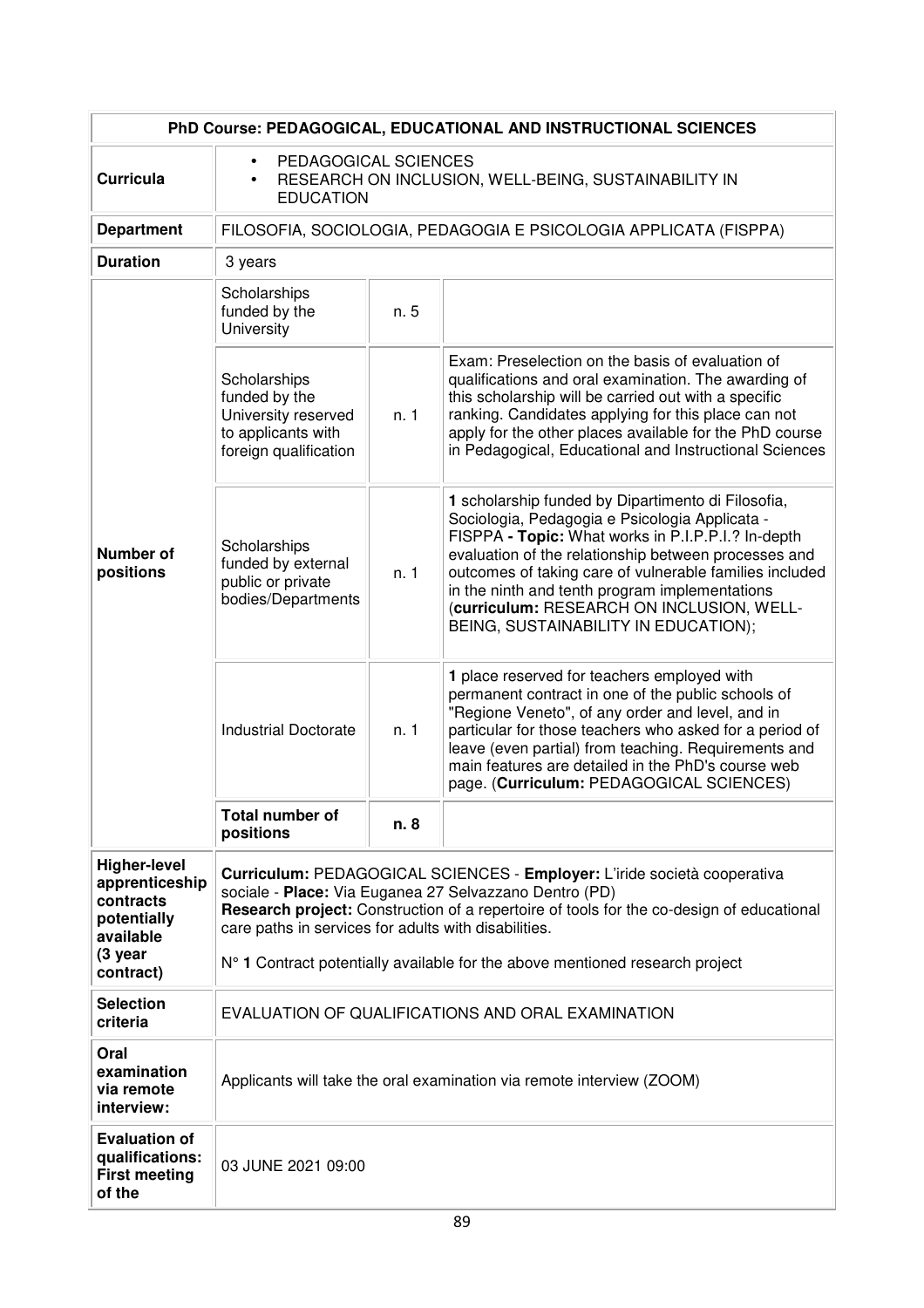| <b>Evaluating</b><br><b>Commission</b>                                                                    |                                                                                                                                                                                                                                                                                                               |                   |                                                                                                                                                                                                                                                                     |  |  |
|-----------------------------------------------------------------------------------------------------------|---------------------------------------------------------------------------------------------------------------------------------------------------------------------------------------------------------------------------------------------------------------------------------------------------------------|-------------------|---------------------------------------------------------------------------------------------------------------------------------------------------------------------------------------------------------------------------------------------------------------------|--|--|
| <b>Publication of</b><br>the evaluation<br>of the<br>qualifications                                       | Within 09 JUNE 2021 the evaluating Commission will publish the results of the<br>evaluation of the qualifications in the following<br>website: https://elearning.unipd.it/scienzeumane/mod/page/view.php?id=178669                                                                                            |                   |                                                                                                                                                                                                                                                                     |  |  |
| <b>Publication of</b><br>the<br><b>instructions</b><br>on how to use<br>the ZOOM<br>video<br>conferencing | By 09 JUNE 2021 the commission will publish on the course website<br>https://elearning.unipd.it/scienzeumane/mod/page/view.php?id=178669 the instructions<br>on how to use the ZOOM video conferencing.                                                                                                       |                   |                                                                                                                                                                                                                                                                     |  |  |
| Oral<br>examination<br>via ZOOM<br>video<br>conferencing                                                  | 15 JUNE 2021 09:00 - The exam may continue on 17/06/2021                                                                                                                                                                                                                                                      |                   |                                                                                                                                                                                                                                                                     |  |  |
| <b>Evaluation</b><br>criteria                                                                             | Qualifications: points max 40<br>Oral examination: points max 60                                                                                                                                                                                                                                              |                   |                                                                                                                                                                                                                                                                     |  |  |
|                                                                                                           | Thesis:                                                                                                                                                                                                                                                                                                       | Points:<br>max 8  | Applicants waiting to be awarded the entrance<br>qualification: those waiting to be awarded the entrance<br>qualification by 30th September 2021 will submit a<br>summary of the master thesis project (max. 4 pages)<br>signed by the applicant and the supervisor |  |  |
|                                                                                                           | Curriculum:                                                                                                                                                                                                                                                                                                   | Points:<br>max 7  | Curriculum including university exams                                                                                                                                                                                                                               |  |  |
| <b>Documents to</b><br>be submitted                                                                       | Scientific<br>Points:<br>Abstract of the presented papers<br>publications:<br>max 3                                                                                                                                                                                                                           |                   |                                                                                                                                                                                                                                                                     |  |  |
|                                                                                                           | Other documents:                                                                                                                                                                                                                                                                                              | Points:<br>max 20 | Argued and documented proposal of a research area /<br>project (max 12,000 characters - spaces included /<br>bibliography excluded) Motivational profile                                                                                                            |  |  |
|                                                                                                           | Further documents<br>that the candidates<br>Points:<br>max 2<br>think relevant to<br>their evaluation:                                                                                                                                                                                                        |                   |                                                                                                                                                                                                                                                                     |  |  |
| Language/s                                                                                                | Foreign language/s assessment at the oral examination:<br>At the oral examination the commission will assess the knowledge of the following<br>language/s: ENGLISH<br><b>Admission exam:</b><br>The admission exam will be taken in: ITALIAN or ENGLISH                                                       |                   |                                                                                                                                                                                                                                                                     |  |  |
| <b>Examination</b><br>topics                                                                              | Pedagogical and training sciences - General and social pedagogy - Didactic sciences<br>and technologies of education and communication - Special pedagogy and inclusive<br>education - Methodology of educational research and evaluation - Historical-educational<br>and comparative research.               |                   |                                                                                                                                                                                                                                                                     |  |  |
| <b>Didactic</b><br>program                                                                                | Ph.D. students will attend seminars held by professors of the Doctoral Course and other<br>international scholars; soft-skill seminars are offered; internalization is fostered through<br>joint supervision and visiting scholarship.<br>https://elearning.unipd.it/scienzeumane/mod/page/view.php?id=178693 |                   |                                                                                                                                                                                                                                                                     |  |  |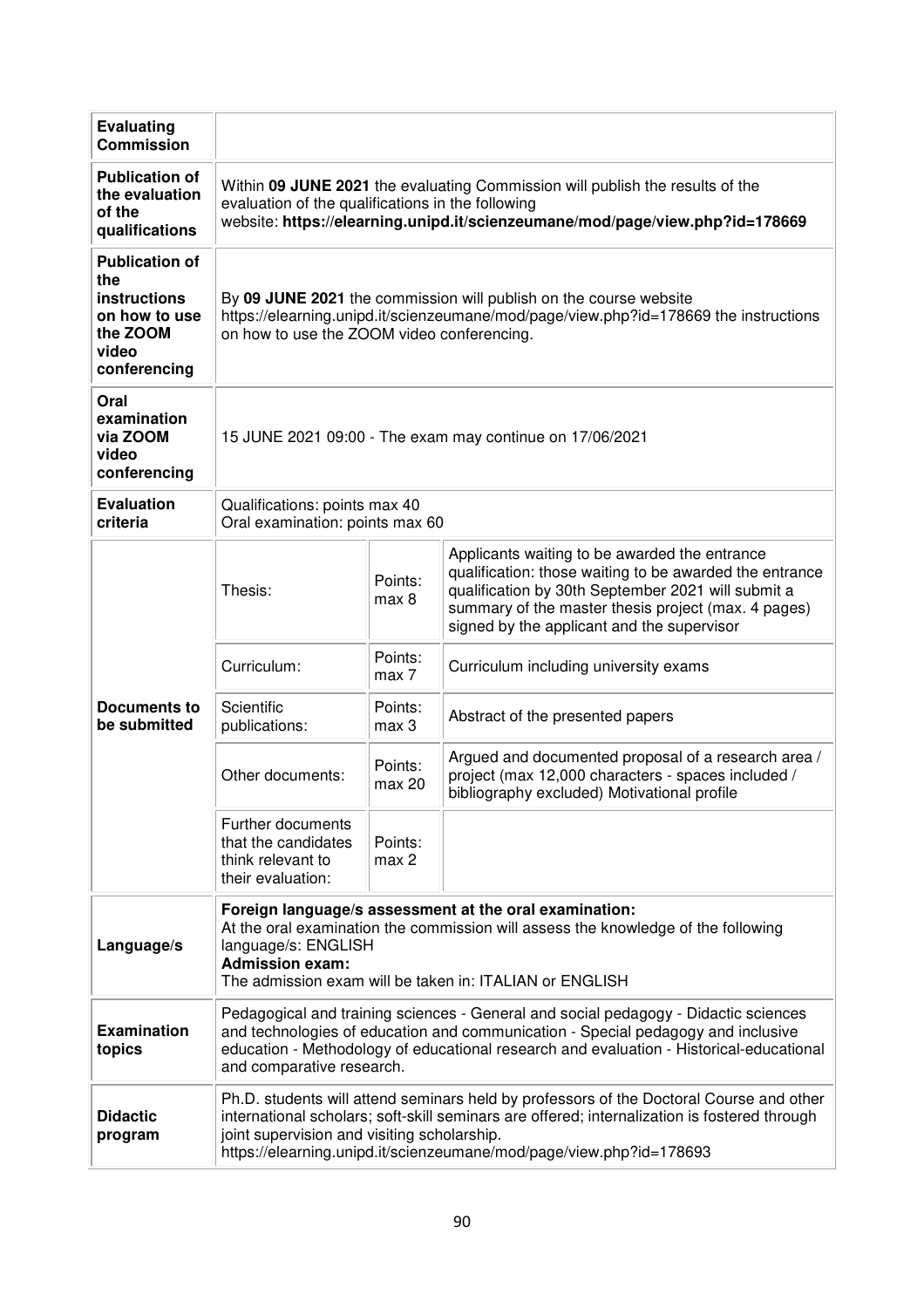| <b>PhD Course</b><br>Website: | https://elearning.unipd.it/scienzeumane/course/view.php?id=289                                                                                                                                                                                                                                                                                                                   |
|-------------------------------|----------------------------------------------------------------------------------------------------------------------------------------------------------------------------------------------------------------------------------------------------------------------------------------------------------------------------------------------------------------------------------|
| <b>Further</b><br>information | Department: FILOSOFIA, SOCIOLOGIA, PEDAGOGIA E PSICOLOGIA APPLICATA<br>(FISPPA)<br>Address: Piazza Capitaniato - N. 3, 35139 Padova (PD)<br>Contact person: Pittella Antonella<br>telephone: 049 8274720 e-mail: dottorati.fisppa@unipd.it                                                                                                                                       |
| How to apply                  | The application must be submitted only via the online procedure available<br>at: https://pica.cineca.it/unipd/dottorati37<br>The documents must be attached in pdf format.<br>The application and the attached documents are submitted authomatically by closing<br>the online procedure. So no hard copy of the application and of the documents must be<br>sent to the office. |
| <b>Deadlines</b>              | Publication of the ranking lists and enrollment from 2 July 2021<br>Beginning of PhD courses 1 October 2021                                                                                                                                                                                                                                                                      |

| <b>Selection</b><br>criteria for the<br><b>University</b><br>scholarship<br>reserved to<br>applicants with<br>foreign<br>qualification:                                                                    | PRESELECTION ON THE BASIS OF EVALUATION OF QUALIFICATIONS AND ORAL<br><b>EXAMINATION</b> |                  |                                                                                                                                                                                                                                                                       |
|------------------------------------------------------------------------------------------------------------------------------------------------------------------------------------------------------------|------------------------------------------------------------------------------------------|------------------|-----------------------------------------------------------------------------------------------------------------------------------------------------------------------------------------------------------------------------------------------------------------------|
| Oral<br>examination via<br>remote<br>interview for<br>the University<br>scholarship<br>reserved to<br>applicants with<br>foreign<br>qualification:                                                         | Applicants will take the oral examination via remote interview (ZOOM)                    |                  |                                                                                                                                                                                                                                                                       |
| <b>Examination</b><br>and<br>qualifications<br>evaluation<br>criteria and<br>corresponding<br>weighting for<br>the University<br>scholarship<br>reserved to<br>applicants with<br>foreign<br>qualification | Qualifications: points max 40<br>Oral examination: points max 60                         |                  |                                                                                                                                                                                                                                                                       |
| <b>Documents to</b><br>be submitted for<br>the University<br>scholarship<br>reserved to                                                                                                                    | Thesis:                                                                                  | Points:<br>max 8 | (Applicants waiting to be awarded the entrance<br>qualification: those waiting to be awarded the<br>entrance qualification by 30th September 2021 will<br>submit a summary of the Master thesis project (max.<br>4 pages) signed by the applicant and the supervisor) |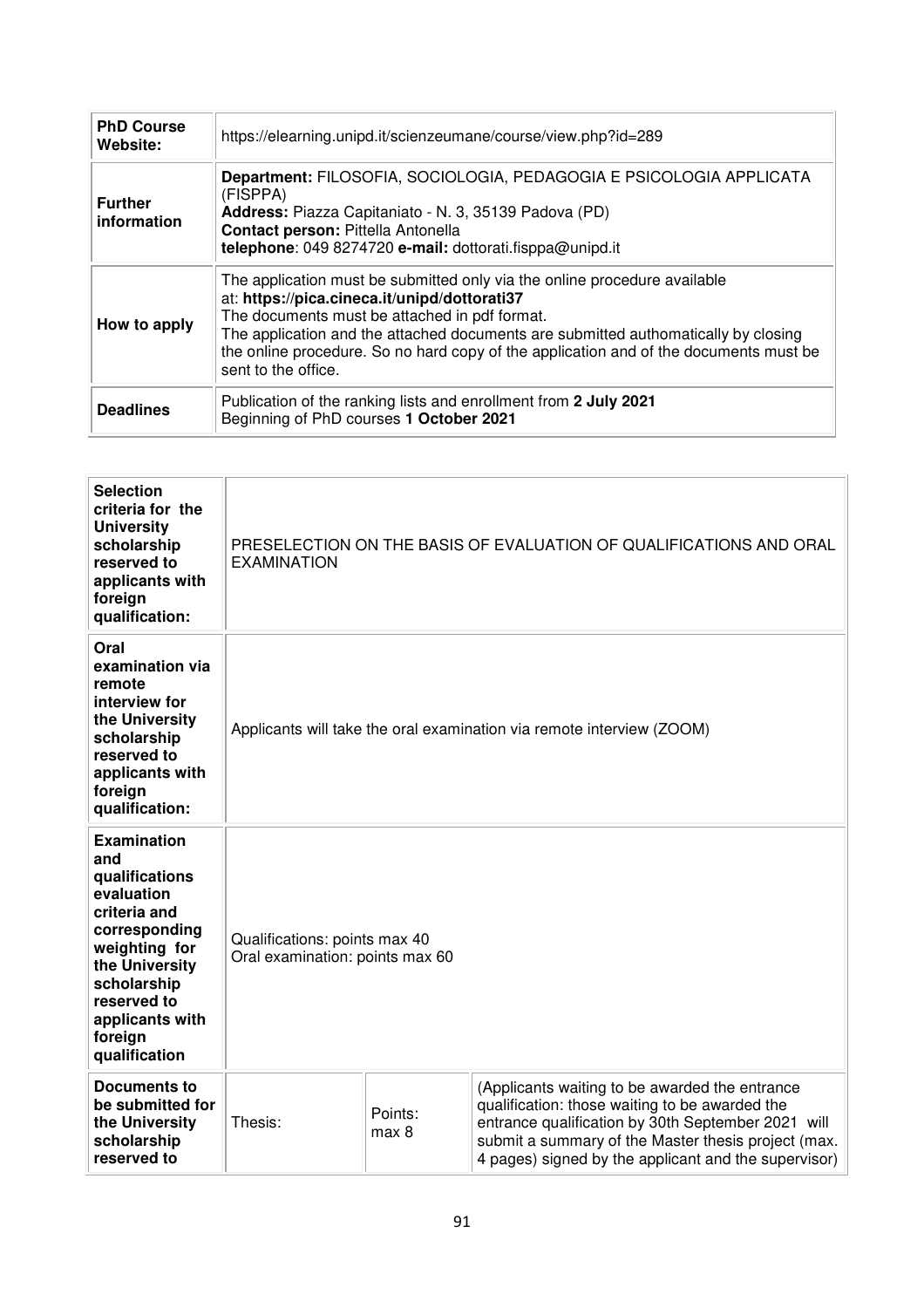| applicants with<br>foreign<br>qualification                                                                                                                                                        | Curriculum:                                                                                                                                                                                                                                                                                                                                                              | Points:<br>max 7  | The curriculum should contain also a list of<br>university examinations                                                                              |
|----------------------------------------------------------------------------------------------------------------------------------------------------------------------------------------------------|--------------------------------------------------------------------------------------------------------------------------------------------------------------------------------------------------------------------------------------------------------------------------------------------------------------------------------------------------------------------------|-------------------|------------------------------------------------------------------------------------------------------------------------------------------------------|
|                                                                                                                                                                                                    | Scientific<br>publications:                                                                                                                                                                                                                                                                                                                                              | Points:<br>max 3  | Curriculum pubblications' abstracts                                                                                                                  |
|                                                                                                                                                                                                    | Other documents:                                                                                                                                                                                                                                                                                                                                                         | Points:<br>max 20 | - Research field proposal fully argued and<br>documented (max 12000 characters - spaces<br>included - references excluded)<br>- Motivational profile |
|                                                                                                                                                                                                    | Further<br>documents that<br>the candidates<br>think relevant to<br>their evaluation:                                                                                                                                                                                                                                                                                    | Points:<br>max 2  |                                                                                                                                                      |
| <b>Preselection:</b><br>First meeting of<br>the Evaluating<br><b>Commission for</b><br>the University<br>scholarship<br>reserved to<br>applicants with<br>foreign<br>qualification                 | 03 JUNE 2021 14.30                                                                                                                                                                                                                                                                                                                                                       |                   |                                                                                                                                                      |
| <b>Publication of</b><br>the results of<br>the evaluation<br>of the<br>preselection for<br>the University<br>scholarship<br>reserved to<br>applicants with<br>foreign<br>qualification             | Within 09 JUNE 2021 the commission will publish on the course website<br>https://elearning.unipd.it/scienzeumane/mod/page/view.php?id=178669 the results<br>of the evaluation of the preselection.<br>Only candidates who have passed the preselection on the basis of the qualifications with<br>a pass-mark of at least 7/10 will be admitted to the oral examination. |                   |                                                                                                                                                      |
| <b>Publication of</b><br>the instructions<br>on how to use<br><b>ZOOM</b> video<br>conferencing for<br>the University<br>scholarship<br>reserved to<br>applicants with<br>foreign<br>qualification | Within 09 JUNE 2021 the commission will publish on the course website<br>https://elearning.unipd.it/scienzeumane/mod/page/view.php?id=178669<br>the instructions on how to use the ZOOM video conferencing.                                                                                                                                                              |                   |                                                                                                                                                      |
| Oral<br>examination via<br>ZOOM video<br>conferencing for<br>the University<br>scholarship<br>reserved to<br>applicants with                                                                       |                                                                                                                                                                                                                                                                                                                                                                          |                   | 15/06/2021 14.30 - The exam may continue on 17/06/2021                                                                                               |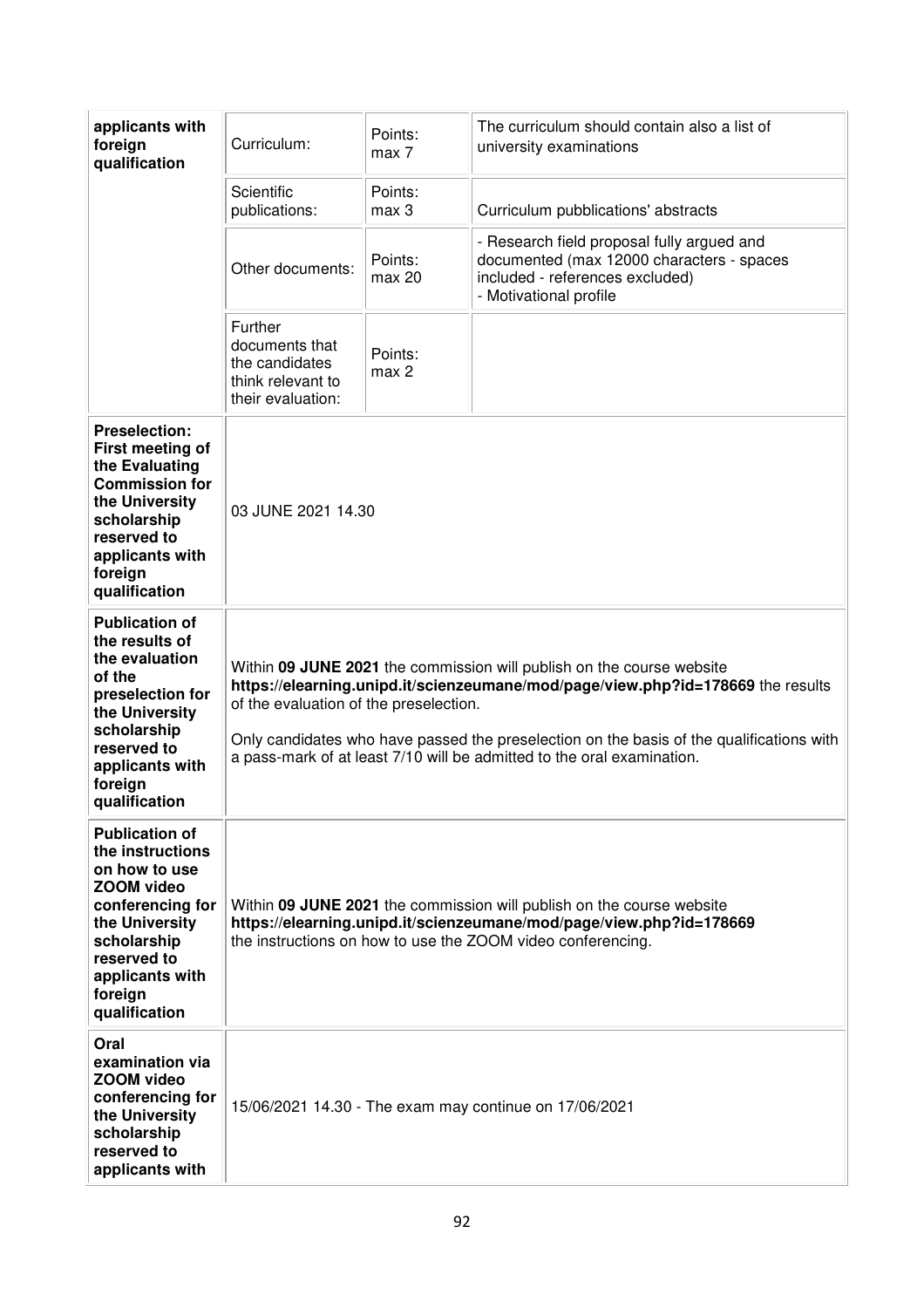| foreign<br>qualification                                                                                                               |                                                                                                                                                                                                                                                                                                                                                                                  |
|----------------------------------------------------------------------------------------------------------------------------------------|----------------------------------------------------------------------------------------------------------------------------------------------------------------------------------------------------------------------------------------------------------------------------------------------------------------------------------------------------------------------------------|
| Language/s for<br>the University<br>scholarship<br>reserved to<br>applicants with<br>foreign<br>qualification                          | Foreign language/s assessment at the oral examination:<br>During the oral examination the commission will assess the knowledge of English.<br><b>Admission exam:</b><br>The admission exam will be in: English.                                                                                                                                                                  |
| <b>Examination</b><br>topics for the<br><b>University</b><br>scholarship<br>reserved to<br>applicants with<br>foreign<br>qualification | Pedagogical and training sciences - General and social pedagogy - Didactic sciences<br>and technologies of education and communication - Special pedagogy and inclusive<br>education - Methodology of educational research and evaluation - Historical-educational<br>and comparative research.                                                                                  |
| <b>Didactic</b><br>program for the<br><b>University</b><br>scholarship<br>reserved to<br>applicants with<br>foreign<br>qualification   | Ph.D. students will attend seminars held by professors of the Doctoral Course and other<br>international scholars; soft-skill seminars are offered; internalization is fostered through<br>joint supervision and visiting scholarship.<br>https://elearning.unipd.it/scienzeumane/mod/page/view.php?id=178693                                                                    |
| <b>PhD Course</b><br>Website:                                                                                                          | https://elearning.unipd.it/scienzeumane/course/view.php?id=289                                                                                                                                                                                                                                                                                                                   |
| <b>Further</b><br>information                                                                                                          | Department: FILOSOFIA, SOCIOLOGIA, PEDAGOGIA E PSICOLOGIA APPLICATA<br>(FISPPA)<br>Address: Piazza Capitaniato - N. 3, 35139 Padova (PD)<br>Contact person: Pittella Antonella<br>telephone: 049 8274720 e-mail: dottorati.fisppa@unipd.it                                                                                                                                       |
| How to apply                                                                                                                           | The application must be submitted only via the online procedure available<br>at: https://pica.cineca.it/unipd/dottorati37<br>The documents must be attached in pdf format.<br>The application and the attached documents are submitted authomatically by closing the<br>online procedure. So no hard copy of the application and of the documents must be sent<br>to the office. |
| <b>Deadlines</b>                                                                                                                       | Publication of the ranking lists and enrollment from 2 July 2021<br>Beginning of PhD courses 1 October 2021                                                                                                                                                                                                                                                                      |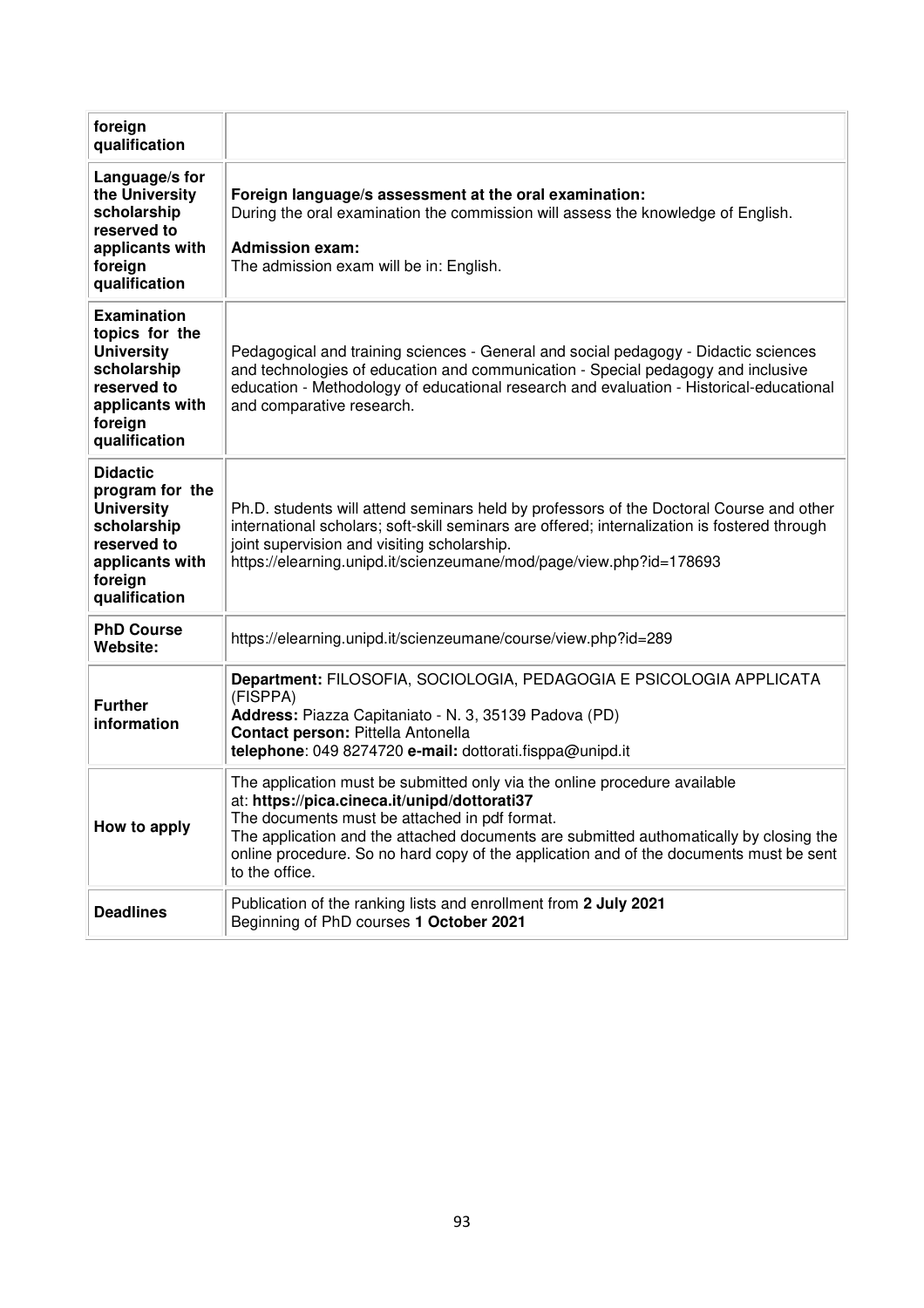| <b>PhD Course: PHARMACOLOGICAL SCIENCES</b> |                                                                                                            |      |                                                                                                                                                                                                                                                                                                                                                                                                                                                                                                                                                                                                                                                                                                                                                                                                                                                                                                                                                                                                                                                                                                                                                                                                                                                                                                                                                                                                                                                                                                                                                                |  |
|---------------------------------------------|------------------------------------------------------------------------------------------------------------|------|----------------------------------------------------------------------------------------------------------------------------------------------------------------------------------------------------------------------------------------------------------------------------------------------------------------------------------------------------------------------------------------------------------------------------------------------------------------------------------------------------------------------------------------------------------------------------------------------------------------------------------------------------------------------------------------------------------------------------------------------------------------------------------------------------------------------------------------------------------------------------------------------------------------------------------------------------------------------------------------------------------------------------------------------------------------------------------------------------------------------------------------------------------------------------------------------------------------------------------------------------------------------------------------------------------------------------------------------------------------------------------------------------------------------------------------------------------------------------------------------------------------------------------------------------------------|--|
| <b>Curricula</b>                            | MOLECULAR AND CELLULAR PHARMACOLOGY<br>$\bullet$<br>PHARMACOLOGY, TOXICOLOGY AND THERAPEUTICS<br>$\bullet$ |      |                                                                                                                                                                                                                                                                                                                                                                                                                                                                                                                                                                                                                                                                                                                                                                                                                                                                                                                                                                                                                                                                                                                                                                                                                                                                                                                                                                                                                                                                                                                                                                |  |
| <b>Department</b>                           | SCIENZE DEL FARMACO - DSF                                                                                  |      |                                                                                                                                                                                                                                                                                                                                                                                                                                                                                                                                                                                                                                                                                                                                                                                                                                                                                                                                                                                                                                                                                                                                                                                                                                                                                                                                                                                                                                                                                                                                                                |  |
| <b>Duration</b>                             | 3 years                                                                                                    |      |                                                                                                                                                                                                                                                                                                                                                                                                                                                                                                                                                                                                                                                                                                                                                                                                                                                                                                                                                                                                                                                                                                                                                                                                                                                                                                                                                                                                                                                                                                                                                                |  |
|                                             | Scholarships<br>funded by the<br>University                                                                | n. 2 |                                                                                                                                                                                                                                                                                                                                                                                                                                                                                                                                                                                                                                                                                                                                                                                                                                                                                                                                                                                                                                                                                                                                                                                                                                                                                                                                                                                                                                                                                                                                                                |  |
|                                             | University<br>Scholarships co-<br>funded by the<br>Department                                              | n. 1 | Co-funding Department: SCIENZE DEL<br><b>FARMACO - DSF</b>                                                                                                                                                                                                                                                                                                                                                                                                                                                                                                                                                                                                                                                                                                                                                                                                                                                                                                                                                                                                                                                                                                                                                                                                                                                                                                                                                                                                                                                                                                     |  |
| <b>Number of</b><br>positions               | Scholarships<br>funded by external<br>public or private<br>bodies/Departments                              | n. 5 | 1 scholarship funded by Centro di Riferimento<br>Oncologico di Aviano - Topic: Therapeutic<br>monitoring of oncological drugs<br>(curriculum: PHARMACOLOGY, TOXICOLOGY<br>AND THERAPEUTICS);<br>1 scholarship funded by Chiesi Farmaceutici<br>S.p.A. - Topic: Characterisation and validation of<br>potential therapeutic targets in respiratory diseases<br>(curriculum: PHARMACOLOGY, TOXICOLOGY<br>AND THERAPEUTICS);<br>1 scholarship funded by Dipartimento di Scienze<br>del farmaco - DSF su fondi Centro di Riferimento<br>Oncologico di Aviano, AIRC 2018 "Adaptable Non<br>Covalent Antibody Drug Conjugates and<br>Diagnosis" (Resp. Sc. prof. G. Pasut), contratto<br>con la ditta Aesculapius Farmaceutici Srl "Effect of<br>Gdue® in reducing metabolic syndrome risk<br>factors in an experimental model of NAFLD/NASH"<br>(Resp. Sc dott.ssa S. De Martin) -<br>Topic: Molecularly targeted nanopharmaceutical<br>(curriculum: PHARMACOLOGY, TOXICOLOGY<br>AND THERAPEUTICS);<br>1 scholarship funded by Indena S.p.A. -<br>Topic: Chemical characterization and evaluation<br>of the potential cholesterol-lowering properties of<br>new ex tracts of natural origin<br>(curriculum: PHARMACOLOGY, TOXICOLOGY<br>AND THERAPEUTICS);<br>1 scholarship funded by Smart PhD - Fondazione<br>Cassa di Risparmio di Padova e Rovigo, Intesa<br>Sanpaolo S.p.A., UniSMART - Topic: Digital<br>Medicine: digital systems for monitoring the<br>outcomes of therapy or rehabilitation<br>(curriculum: PHARMACOLOGY, TOXICOLOGY<br>AND THERAPEUTICS); |  |
|                                             | Positions without<br>scholarship                                                                           | n. 1 |                                                                                                                                                                                                                                                                                                                                                                                                                                                                                                                                                                                                                                                                                                                                                                                                                                                                                                                                                                                                                                                                                                                                                                                                                                                                                                                                                                                                                                                                                                                                                                |  |
|                                             | <b>Industrial Doctorate</b>                                                                                | n. 1 | 1 place reserved to employees of ZERO SRL<br>legally seated in Via Pietro Bassani 1 33170<br>Pordenone PN<br>(Curriculum: Farmacologia, tossicologia e terapia)                                                                                                                                                                                                                                                                                                                                                                                                                                                                                                                                                                                                                                                                                                                                                                                                                                                                                                                                                                                                                                                                                                                                                                                                                                                                                                                                                                                                |  |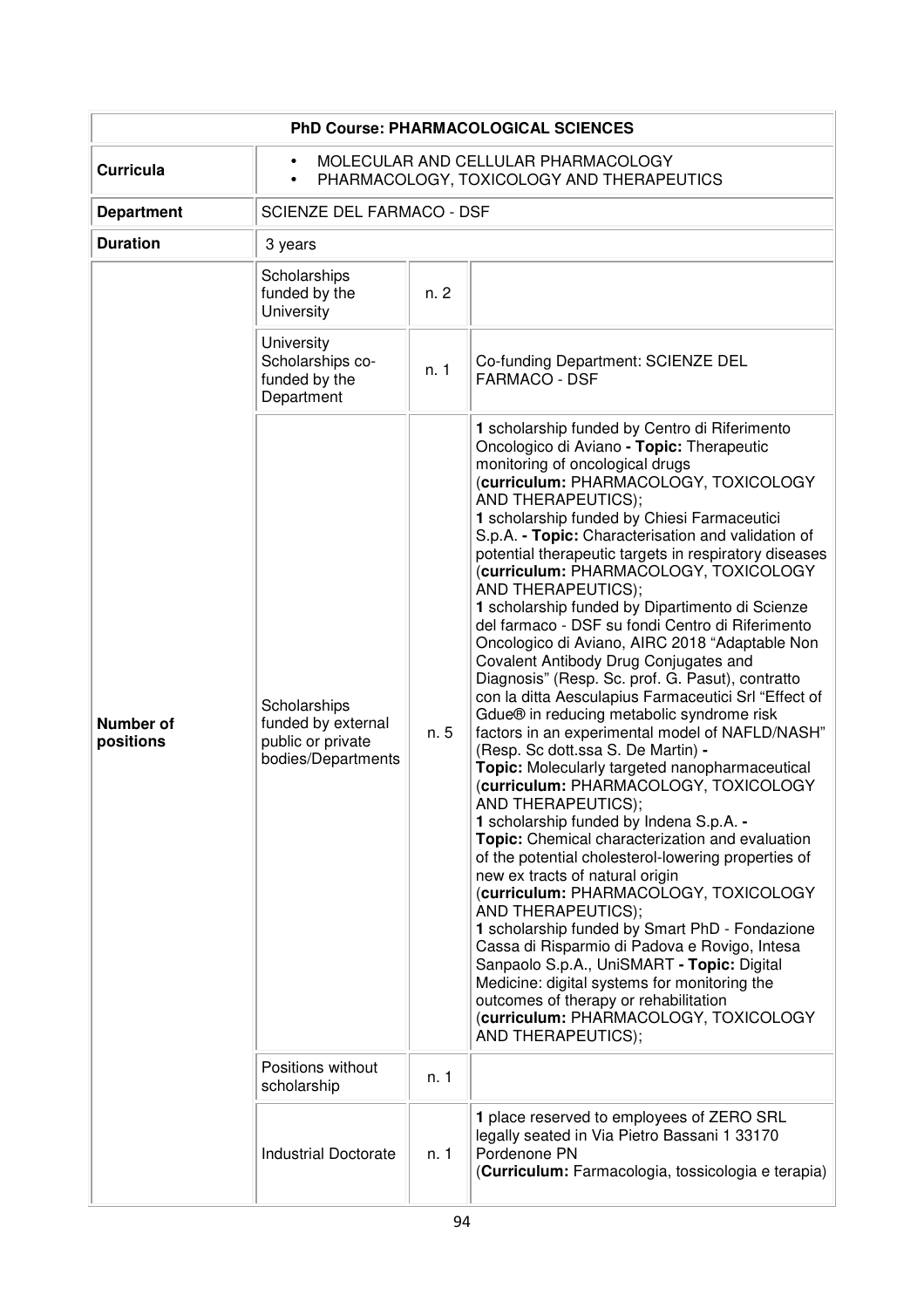|                                                                                           | <b>Total number of</b><br>positions                                                                                                                                                                                                                                                                                                                                             | n. 10                |                                                                                                                                                                                                                                                                         |  |
|-------------------------------------------------------------------------------------------|---------------------------------------------------------------------------------------------------------------------------------------------------------------------------------------------------------------------------------------------------------------------------------------------------------------------------------------------------------------------------------|----------------------|-------------------------------------------------------------------------------------------------------------------------------------------------------------------------------------------------------------------------------------------------------------------------|--|
| <b>Selection criteria</b>                                                                 | PRESELECTION ON THE BASIS OF EVALUATION OF QUALIFICATIONS AND<br><b>ORAL EXAMINATION</b>                                                                                                                                                                                                                                                                                        |                      |                                                                                                                                                                                                                                                                         |  |
| <b>Oral examination</b><br>via remote<br>interview:                                       | Applicants will take the oral examination via remote interview (ZOOM)                                                                                                                                                                                                                                                                                                           |                      |                                                                                                                                                                                                                                                                         |  |
| <b>Evaluation criteria</b>                                                                | Qualifications: points max 40<br>Oral examination: points max 60                                                                                                                                                                                                                                                                                                                |                      |                                                                                                                                                                                                                                                                         |  |
|                                                                                           | Thesis:                                                                                                                                                                                                                                                                                                                                                                         | Points:<br>max<br>12 | Applicants waiting to be awarded the entrance<br>qualification: those waiting to be awarded the<br>entrance qualification by 30th September 2021 will<br>submit a summary of the master thesis project<br>(max. 4 pages) signed by the applicant and the<br>supervisor. |  |
| Documents to be<br>submitted                                                              | Curriculum:                                                                                                                                                                                                                                                                                                                                                                     | Points:<br>max<br>22 | C.V. Include arithmetic mean of marks obtained in<br>the courses of five years Master Degree or of both<br>First and Second Cycle Degree.                                                                                                                               |  |
|                                                                                           | Scientific<br>publications:                                                                                                                                                                                                                                                                                                                                                     | Points:<br>max 4     | It will be evaluated scientific publications and<br>abstracts presented to national and international<br>scientific congresses.                                                                                                                                         |  |
|                                                                                           | Further documents<br>that the candidates<br>think relevant to<br>their evaluation:                                                                                                                                                                                                                                                                                              | Points:<br>max 2     |                                                                                                                                                                                                                                                                         |  |
| <b>Preselection: First</b><br>meeting of the<br><b>Evaluating</b><br><b>Commission</b>    | 08 JUNE 2021 09:00                                                                                                                                                                                                                                                                                                                                                              |                      |                                                                                                                                                                                                                                                                         |  |
| <b>Publication of the</b><br>results of the<br>evaluation of the<br>preselection          | Within 10 JUNE 2021 the evaluating Commission will publish the results of the<br>evaluation of the qualifications in the following<br>website: https://www.dsfarm.unipd.it/ricerca/phd-graduate-programs/phd-<br>degree-program-pharmacological-sciences<br>In order to be admitted to the examination, the candidate must get a score of at<br>least 7/10 in the preselection. |                      |                                                                                                                                                                                                                                                                         |  |
| <b>Publication of the</b><br>instructions on how<br>to use the ZOOM<br>video conferencing | By 10 JUNE 2021 the commission will publish on the course website<br>https://www.dsfarm.unipd.it/ricerca/phd-graduate-programs/phd-degree-program-<br>pharmacological-sciences the instructions on how to use the ZOOM video<br>conferencing.                                                                                                                                   |                      |                                                                                                                                                                                                                                                                         |  |
| <b>Oral examination</b><br>via ZOOM video<br>conferencing                                 | 14 JUNE 2021 09:00 - The exam may continue on 15/06/2021 09:00                                                                                                                                                                                                                                                                                                                  |                      |                                                                                                                                                                                                                                                                         |  |
| Language/s                                                                                | Foreign language/s assessment at the oral examination:<br>At the oral examination the commission will assess the knowledge of the following<br>language/s: English<br><b>Admission exam:</b><br>The admission exam will be taken in: Italian or English                                                                                                                         |                      |                                                                                                                                                                                                                                                                         |  |
| <b>Examination topics</b>                                                                 | Proposed research project Pharmacokinetics Pharmacodynamic Toxicology<br>Pharmacotherapy Molecular and Cellular Pharmacology                                                                                                                                                                                                                                                    |                      |                                                                                                                                                                                                                                                                         |  |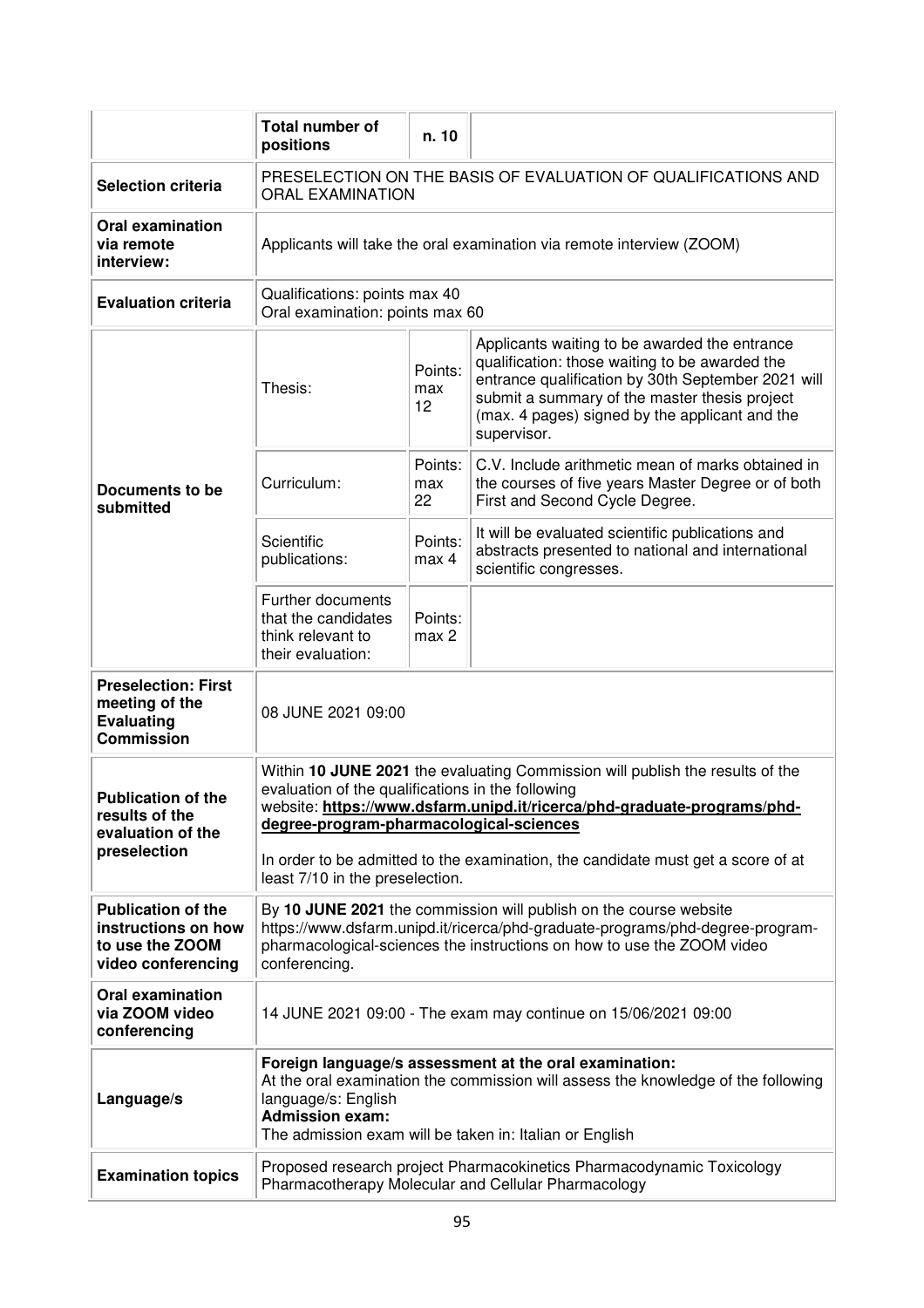| Didactic program                     | Information Literacy in Pharmacological Sciences; Statistics; Advanced<br>Pharmacology: Farmacokinetics, MolecularPharmacology,<br>Neuropsychopharmacology, Clinicalresearchmethodology, Toxicology; attendance<br>max 2 Courses at Department of Pharmaceutical and PharmacologicalSciences,<br>agreed with tutors. http://www.dsfarm.unipd.it/ricerca/phd-graduate-programs/phd-<br>degree-program-pharmacological-sciences |  |  |  |  |  |
|--------------------------------------|-------------------------------------------------------------------------------------------------------------------------------------------------------------------------------------------------------------------------------------------------------------------------------------------------------------------------------------------------------------------------------------------------------------------------------|--|--|--|--|--|
| <b>PhD Course</b><br><b>Website:</b> | https://www.dsfarm.unipd.it/ricerca/phd-graduate-programs/phd-degree-program-<br>pharmacological-sciences                                                                                                                                                                                                                                                                                                                     |  |  |  |  |  |
| <b>Further information</b>           | Department: SCIENZE DEL FARMACO - DSF<br>Address: Via Marzolo - N. 5, 35100 Padova (PD)<br>Contact person: Strafella Daniela<br>telephone: +390498275106 e-mail: postlauream.dsf@unipd.it                                                                                                                                                                                                                                     |  |  |  |  |  |
| How to apply                         | The application must be submitted only via the online procedure available<br>at: https://pica.cineca.it/unipd/dottorati37<br>The documents must be attached in pdf format.<br>The application and the attached documents are submitted authomatically by<br>closing the online procedure. So no hard copy of the application and of the<br>documents must be sent to the office.                                              |  |  |  |  |  |
| <b>Deadlines</b>                     | Publication of the ranking lists and enrollment from 2 July 2021<br>Beginning of PhD courses 1 October 2021                                                                                                                                                                                                                                                                                                                   |  |  |  |  |  |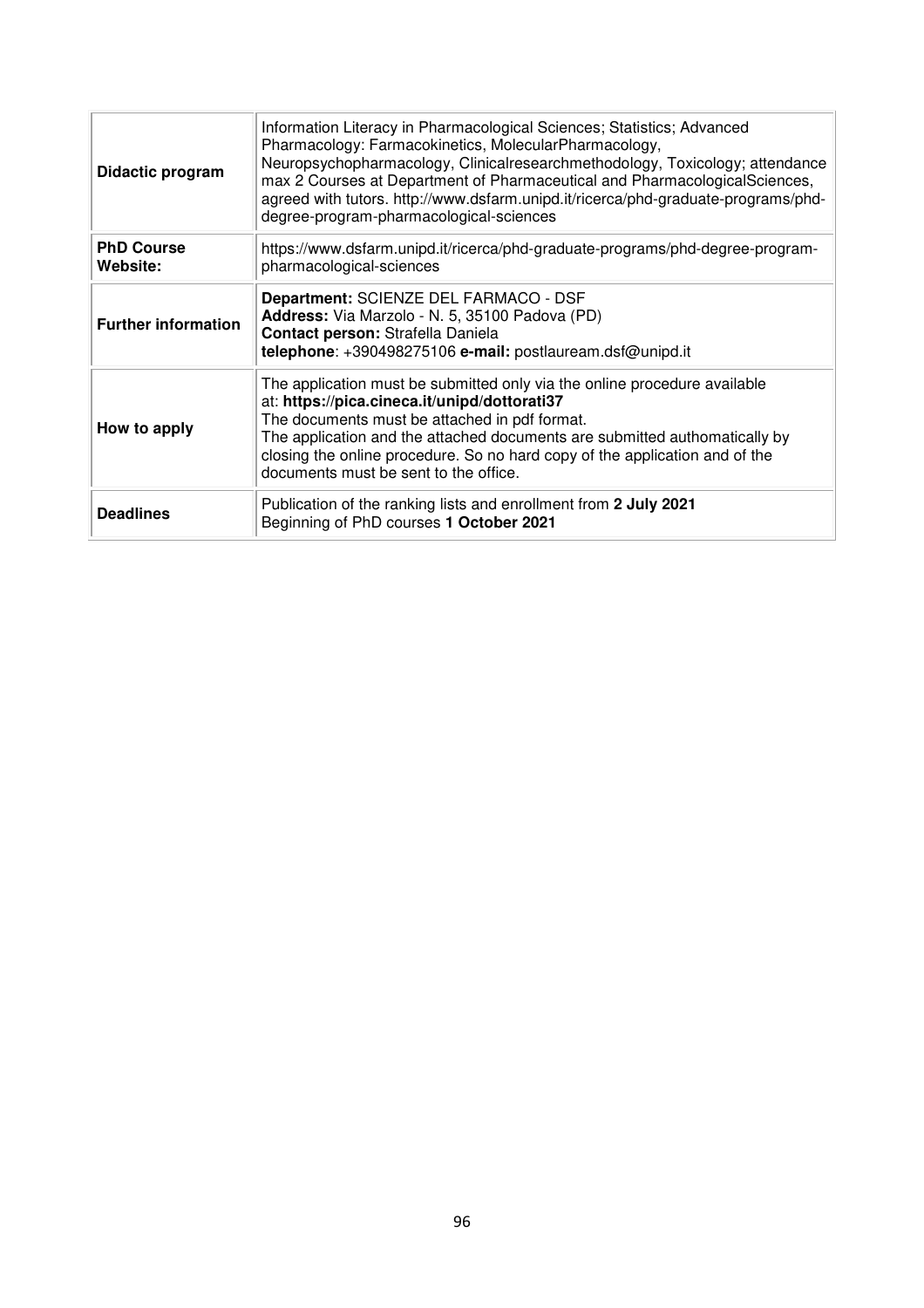| <b>PhD Course: PHILOSOPHY</b>                                                                    |                                                                                                                                                                                                                                                                                                                                          |                   |                                                                                                                                                                                                                                                                       |  |  |
|--------------------------------------------------------------------------------------------------|------------------------------------------------------------------------------------------------------------------------------------------------------------------------------------------------------------------------------------------------------------------------------------------------------------------------------------------|-------------------|-----------------------------------------------------------------------------------------------------------------------------------------------------------------------------------------------------------------------------------------------------------------------|--|--|
| <b>Department</b>                                                                                | FILOSOFIA, SOCIOLOGIA, PEDAGOGIA E PSICOLOGIA APPLICATA (FISPPA)                                                                                                                                                                                                                                                                         |                   |                                                                                                                                                                                                                                                                       |  |  |
| <b>Duration</b>                                                                                  | 3 years                                                                                                                                                                                                                                                                                                                                  |                   |                                                                                                                                                                                                                                                                       |  |  |
| <b>Number of</b><br>positions                                                                    | Scholarships<br>funded by the<br>University                                                                                                                                                                                                                                                                                              | n. 5              |                                                                                                                                                                                                                                                                       |  |  |
|                                                                                                  | Scholarships<br>funded by<br>external public<br>or private<br>bodies/Departm<br>ents                                                                                                                                                                                                                                                     | n. 1              | 1 scholarship funded by Fondazione Cassa di Risparmio di<br>Padova e Rovigo;                                                                                                                                                                                          |  |  |
|                                                                                                  | <b>Total number of</b><br>positions                                                                                                                                                                                                                                                                                                      | n. 6              |                                                                                                                                                                                                                                                                       |  |  |
| <b>Selection</b><br>criteria                                                                     | <b>EXAMINATION</b>                                                                                                                                                                                                                                                                                                                       |                   | PRESELECTION ON THE BASIS OF EVALUATION OF QUALIFICATIONS AND ORAL                                                                                                                                                                                                    |  |  |
| Oral<br>examination<br>via remote<br>interview:                                                  | Applicants will take the oral examination via remote interview (ZOOM)                                                                                                                                                                                                                                                                    |                   |                                                                                                                                                                                                                                                                       |  |  |
| <b>Evaluation</b><br>criteria                                                                    | Qualifications: points max 40<br>Oral examination: points max 60                                                                                                                                                                                                                                                                         |                   |                                                                                                                                                                                                                                                                       |  |  |
| <b>Documents to</b><br>be submitted                                                              | Thesis:                                                                                                                                                                                                                                                                                                                                  | Points:<br>max 5  | (Applicants waiting to be awarded the entrance<br>qualification: those waiting to be awarded the entrance<br>qualification by 30th September 2021 will submit a<br>summary of the master thesis project [max. 4 pages] signed<br>by the applicant and the supervisor) |  |  |
|                                                                                                  | Curriculum:                                                                                                                                                                                                                                                                                                                              | Points:<br>max 5  | Detailed scientific curriculum including: a) training and<br>qualifications; b) linguistic and computer skills; c) prizes and<br>scholarships; d) participation as conference speakers; e)<br>publications                                                            |  |  |
|                                                                                                  | Other<br>documents:                                                                                                                                                                                                                                                                                                                      | Points:<br>max 30 | Detailed research project that does not exceed 20,000<br>characters (spaces and any bibliography included).                                                                                                                                                           |  |  |
| <b>Preselection:</b><br><b>First meeting</b><br>of the<br><b>Evaluating</b><br><b>Commission</b> | 28 MAY 2021 09:30                                                                                                                                                                                                                                                                                                                        |                   |                                                                                                                                                                                                                                                                       |  |  |
| <b>Publication of</b><br>the results of<br>the evaluation<br>of the<br>preselection              | Within 04 JUNE 2021 the evaluating Commission will publish the results of the<br>evaluation of the qualifications in the following<br>website: https://elearning.unipd.it/scienzeumane/mod/page/view.php?id=61591<br>In order to be admitted to the examination, the candidate must get a score of at least<br>7/10 in the preselection. |                   |                                                                                                                                                                                                                                                                       |  |  |
| <b>Publication of</b><br>the<br>instructions<br>on how to use<br>the ZOOM                        | By 04 JUNE 2021 the commission will publish on the course website<br>https://elearning.unipd.it/scienzeumane/mod/page/view.php?id=61591 the instructions<br>on how to use the ZOOM video conferencing.                                                                                                                                   |                   |                                                                                                                                                                                                                                                                       |  |  |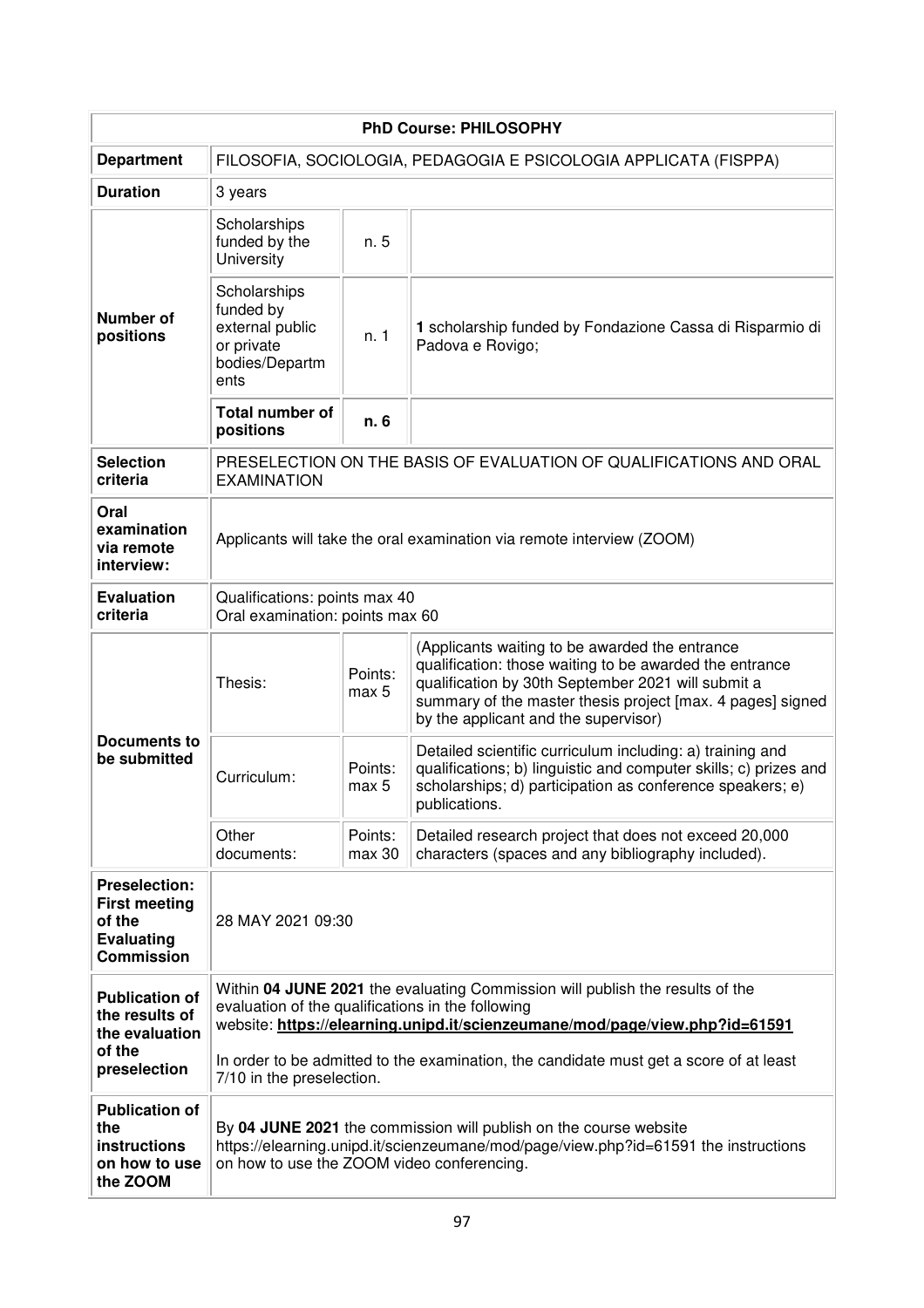| video<br>conferencing                                    |                                                                                                                                                                                                                                                                                                                                                                                                                                                                                                                                                                                                         |
|----------------------------------------------------------|---------------------------------------------------------------------------------------------------------------------------------------------------------------------------------------------------------------------------------------------------------------------------------------------------------------------------------------------------------------------------------------------------------------------------------------------------------------------------------------------------------------------------------------------------------------------------------------------------------|
| Oral<br>examination<br>via ZOOM<br>video<br>conferencing | 14 JUNE 2021 09:30 - The exam may continue on 15/06/2021 9.30                                                                                                                                                                                                                                                                                                                                                                                                                                                                                                                                           |
| Language/s                                               | Foreign language/s assessment at the oral examination:<br>At the oral examination the commission will assess the knowledge of two foreign<br>languages chosen by the candidate among the following: English, German, French,<br>Spanish.<br><b>Admission exam:</b><br>The admission exam will be taken in: Italian or English.                                                                                                                                                                                                                                                                          |
| <b>Examination</b><br>topics                             | At the oral examination the commission will assess the skills and the research aptitude in<br>one of the following areas: 1. Philosophy and History of Ideas (History of Ancient<br>Philosophy, History of Medieval Philosophy, History of Modern and Contemporary<br>Philosophy); 2. Political Philosophy and History of Political Thought (Political Philosophy,<br>History of Political Doctrines, History of Political Instituions); 3. Theoretical and Practical<br>Philosophy (Theoretical Philosophy, Logic and Philosophy of Science, Moral Philosophy;<br>Aesthetics, Philosophy of Language). |
| <b>Didactic</b><br>program                               | The teaching activities of the three-year PhD Program in Philosophy include: a) Courses<br>provided for in the training process; b) Transversal didactic activies. For further<br>information visit: https://elearning.unipd.it/scienzeumane/course/view.php?id=1888                                                                                                                                                                                                                                                                                                                                    |
| <b>PhD Course</b><br><b>Website:</b>                     | https://elearning.unipd.it/scienzeumane/course/view.php?id=302                                                                                                                                                                                                                                                                                                                                                                                                                                                                                                                                          |
| <b>Further</b><br>information                            | Department: FILOSOFIA, SOCIOLOGIA, PEDAGOGIA E PSICOLOGIA APPLICATA<br>(FISPPA)<br>Address: Piazza Capitaniato - N. 3, 35139 Padova (PD)<br>Contact person: Pittella Antonella<br>telephone: 0498274720 e-mail: dottorati.fisppa@unipd.it                                                                                                                                                                                                                                                                                                                                                               |
| How to apply                                             | The application must be submitted only via the online procedure available<br>at: https://pica.cineca.it/unipd/dottorati37<br>The documents must be attached in pdf format.<br>The application and the attached documents are submitted authomatically by closing the<br>online procedure. So no hard copy of the application and of the documents must be sent<br>to the office.                                                                                                                                                                                                                        |
| <b>Deadlines</b>                                         | Publication of the ranking lists and enrollment from 2 July 2021<br>Beginning of PhD courses 1 October 2021                                                                                                                                                                                                                                                                                                                                                                                                                                                                                             |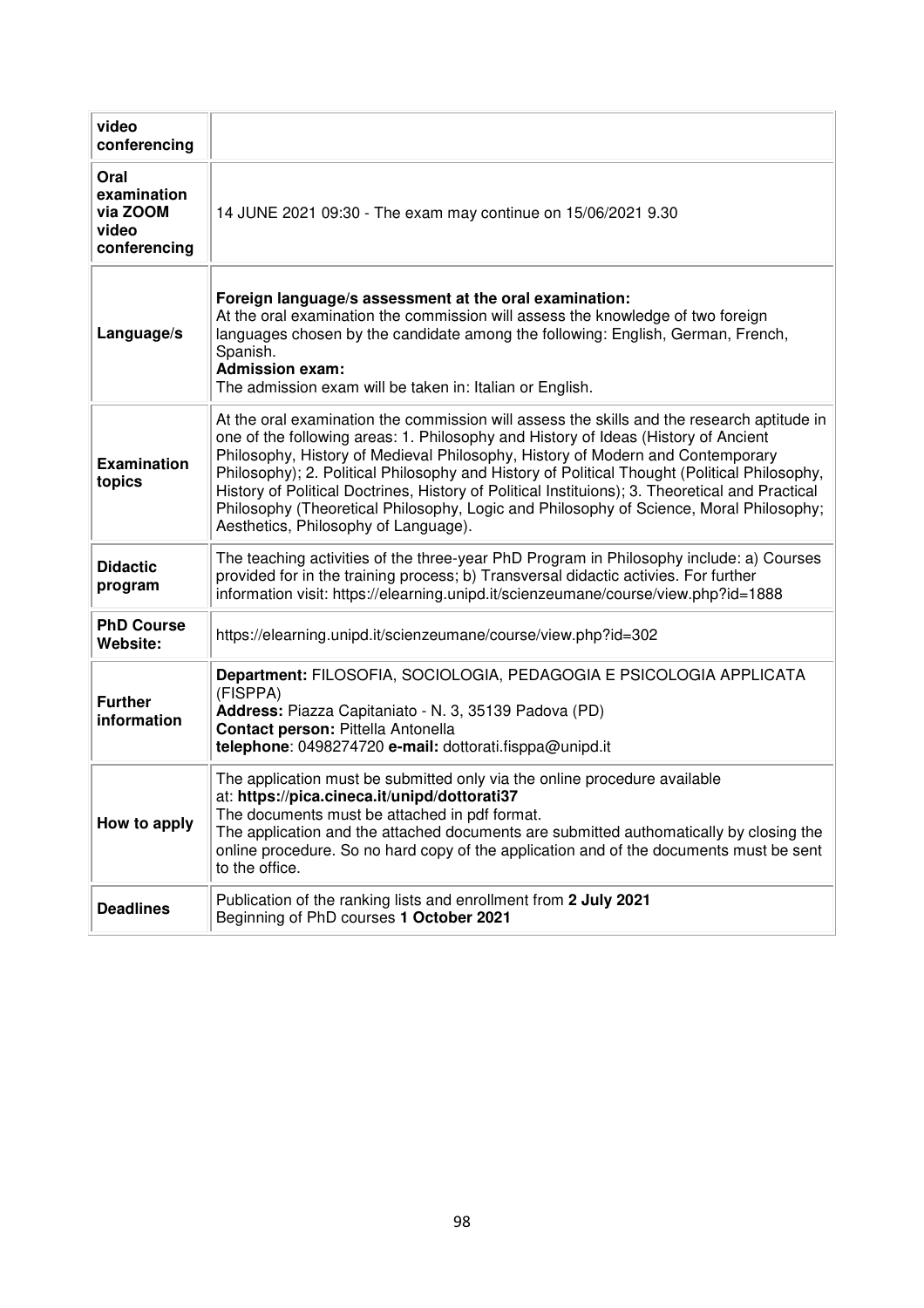| <b>PhD Course: PHYSICS</b><br>in agreement with Istituto Nazionale di Fisica Nucleare - INFN |                                                                                                                                                                         |       |                                                                                                                                                                                                                                                                                                                                                                                                                                                                                                                                                                                                                                                                                                                                                                                            |  |
|----------------------------------------------------------------------------------------------|-------------------------------------------------------------------------------------------------------------------------------------------------------------------------|-------|--------------------------------------------------------------------------------------------------------------------------------------------------------------------------------------------------------------------------------------------------------------------------------------------------------------------------------------------------------------------------------------------------------------------------------------------------------------------------------------------------------------------------------------------------------------------------------------------------------------------------------------------------------------------------------------------------------------------------------------------------------------------------------------------|--|
| <b>Department</b>                                                                            | FISICA E ASTRONOMIA "GALILEO GALILEI" - DFA                                                                                                                             |       |                                                                                                                                                                                                                                                                                                                                                                                                                                                                                                                                                                                                                                                                                                                                                                                            |  |
| <b>Duration</b>                                                                              | 3 years                                                                                                                                                                 |       |                                                                                                                                                                                                                                                                                                                                                                                                                                                                                                                                                                                                                                                                                                                                                                                            |  |
| <b>Number of</b><br>positions                                                                | Scholarships<br>funded by the<br><b>University</b>                                                                                                                      | n. 10 |                                                                                                                                                                                                                                                                                                                                                                                                                                                                                                                                                                                                                                                                                                                                                                                            |  |
|                                                                                              | University<br>Scholarships co-<br>funded by the<br>Department                                                                                                           | n. 1  | Co-funding Department: FISICA E ASTRONOMIA<br>"GALILEO GALILEI" - DFA                                                                                                                                                                                                                                                                                                                                                                                                                                                                                                                                                                                                                                                                                                                      |  |
|                                                                                              | Scholarships<br>financed on<br>"Budget MIUR<br>Dipartimenti di<br>eccellenza" funds<br>reserved to<br>applicants with<br>foreign<br>qualifications                      | n. 1  | 1 scholarship funded by Dipartimento di Fisica e<br>Astronomia "Galileo Galilei" - DFA su fondi "Budget<br>Miur - Dipartimenti di eccellenza" Progetto "Fisica<br>dell'Universo" - Topic: Physics of the Universe;<br>WARNING: if you are in possession of a foreign<br>qualification, please select also this option in the<br>online procedure in the section "PhD courses-<br>positions"                                                                                                                                                                                                                                                                                                                                                                                                |  |
|                                                                                              | Scholarships<br>funded by<br>Fondazione Cassa<br>di Risparmio di<br>Padova e Rovigo<br>reserved to<br>applicants residing<br>outside Italy and<br>foreign qualification | n. 1  | WARNING: if you are in possession of a foreign<br>qualification and you residing outside Italy, please<br>select also this option in the online procedure in the<br>section "PhD courses-positions"                                                                                                                                                                                                                                                                                                                                                                                                                                                                                                                                                                                        |  |
|                                                                                              | Scholarships<br>funded by institution<br>arrangement                                                                                                                    | n. 3  | 1 scholarship funded by INFN - Istituto Nazionale di<br>Fisica Nucleare;<br>1 scholarship funded by INFN - Istituto Nazionale di<br>Fisica Nucleare;<br>1 scholarship funded by INFN - Istituto Nazionale di<br>Fisica Nucleare - Laboratori Nazionali di Legnaro -<br>Topic: Nuclear Physics research in the interest of<br>the Laboratori Nazionali di Legnaro;                                                                                                                                                                                                                                                                                                                                                                                                                          |  |
|                                                                                              | Scholarships<br>funded by external<br>public or private<br>bodies/Departments                                                                                           | n. 6  | 1 scholarship funded by Fondazione Cassa di<br>Risparmio di Padova e Rovigo;<br>1 scholarship funded by Dipartimento di Fisica e<br>Astronomia "Galileo Galilei" - DFA su fondi previsti<br>nell'accordo di cooperazione con Deutsches<br>Elektronen-Synchrotron DESY - Topic: Interplay of<br>slow dynamics and X-ray induced dynamics in<br>amorphous ices: an X-ray photon correlation<br>spectroscopy study;<br>1 scholarship funded by Dipartimento di Fisica e<br>Astronomia "Galileo Galilei" - DFA su fondi previsti<br>nell'accordo di collaborazione con CINECA -<br>Topic: Development of a quantum computer<br>emulator with High-Performance Computing<br>methods;<br>1 scholarship funded by Dipartimento di Fisica e<br>Astronomia "Galileo Galilei" - DFA cofinanziata con |  |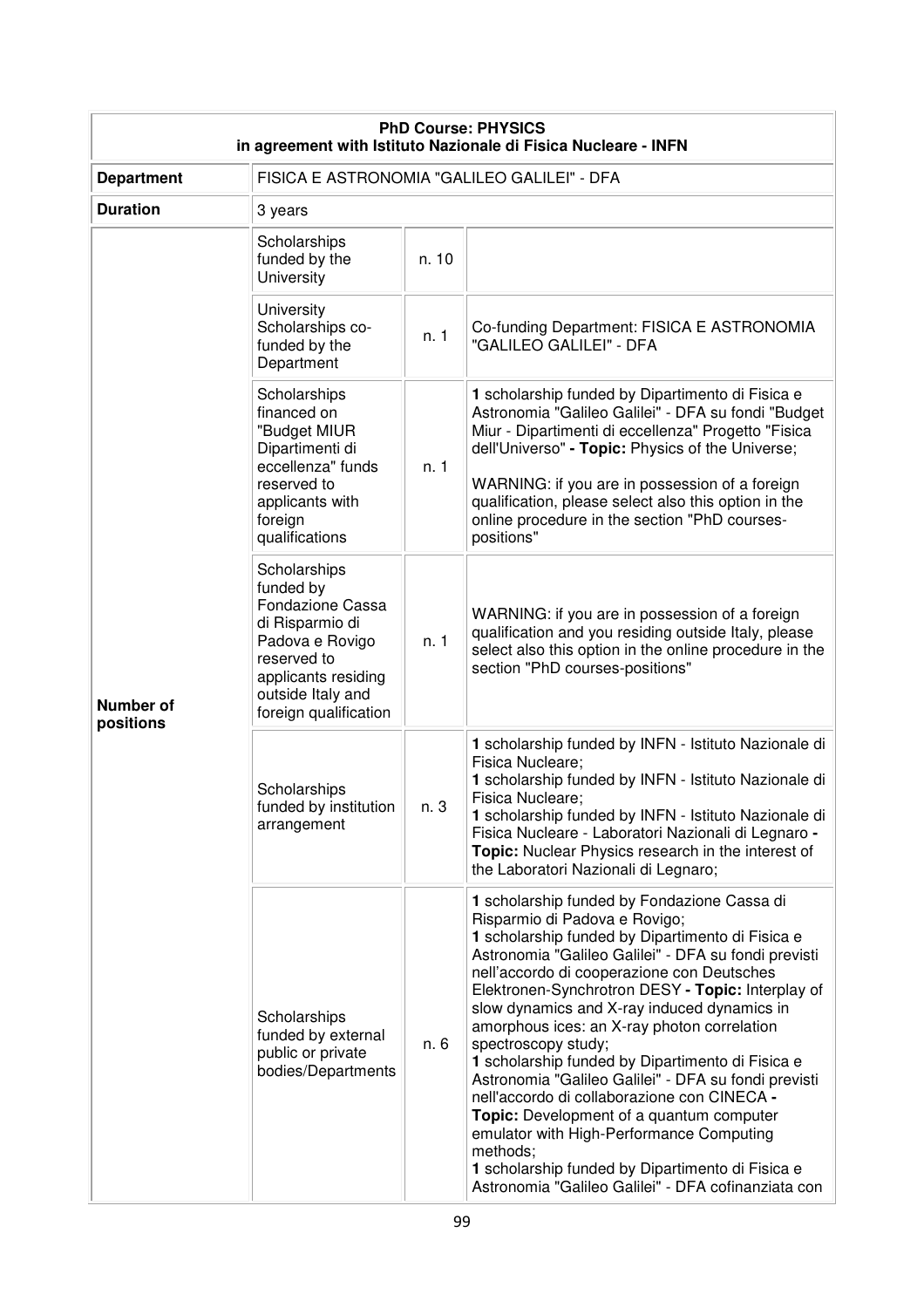|                                                     |                                                                                          |                      | i fondi previsti dall'accordo con l'INFN e l'Université<br>Clermont Auvergne - UCA (Clermont-Ferrand,<br>Francia) - Topic: End-to-end optimization of<br>experimental design with machine learning (The<br>thesis will be carried out in cotutelle with the<br>Université Clermont Auvergne - UCA (Clermont-<br>Ferrand, France);<br>1 scholarship funded by Dipartimento di Fisica e<br>Astronomia "Galileo Galilei" - DFA cofinanziata dal<br>Dipartimento di Scienze Chirurgiche, Oncologiche e<br>Gastroenterologiche - DiSCOG e dal Dipartimento<br>di Ingegneria Civile, Edile e Ambientale - ICEA -<br>Topic: Machine Learning and Statistical Physics<br>approaches to study bacteria and virus;<br>1 scholarship funded by Dipartimento di Fisica e<br>Astronomia "Galileo Galilei" - DFA su fondi INFN -<br>Topic: Measurements of QED non-perturbative<br>effects with the LUXE experiment at DESY; |  |
|-----------------------------------------------------|------------------------------------------------------------------------------------------|----------------------|----------------------------------------------------------------------------------------------------------------------------------------------------------------------------------------------------------------------------------------------------------------------------------------------------------------------------------------------------------------------------------------------------------------------------------------------------------------------------------------------------------------------------------------------------------------------------------------------------------------------------------------------------------------------------------------------------------------------------------------------------------------------------------------------------------------------------------------------------------------------------------------------------------------|--|
|                                                     | <b>Industrial Doctorate</b>                                                              | n. 1                 | 1 place reserved for teachers employed with<br>permanent contract in one of the public schools of<br>"Regione Veneto", of any order and level, and in<br>particular for those teachers who asked for a period<br>of leave (even partial) from teaching. Requirements<br>and main features are detailed in the PhD's course<br>web page.                                                                                                                                                                                                                                                                                                                                                                                                                                                                                                                                                                        |  |
|                                                     | <b>Total number of</b><br>positions                                                      | n. 23                |                                                                                                                                                                                                                                                                                                                                                                                                                                                                                                                                                                                                                                                                                                                                                                                                                                                                                                                |  |
| <b>Selection criteria</b>                           | PRESELECTION ON THE BASIS OF EVALUATION OF QUALIFICATIONS AND<br><b>ORAL EXAMINATION</b> |                      |                                                                                                                                                                                                                                                                                                                                                                                                                                                                                                                                                                                                                                                                                                                                                                                                                                                                                                                |  |
| <b>Oral examination</b><br>via remote<br>interview: | Applicants will take the oral examination via remote interview (ZOOM)                    |                      |                                                                                                                                                                                                                                                                                                                                                                                                                                                                                                                                                                                                                                                                                                                                                                                                                                                                                                                |  |
| <b>Evaluation criteria</b>                          | Qualifications: points max 40<br>Oral examination: points max 60                         |                      |                                                                                                                                                                                                                                                                                                                                                                                                                                                                                                                                                                                                                                                                                                                                                                                                                                                                                                                |  |
|                                                     | Thesis:                                                                                  | Points:<br>max 5     | Applicants with a Master degree will submit a<br>summary of the contents of their thesis (max. two<br>pages), and a copy of the thesis in pdf format.<br>Applicants expecting to obtain their Master degree<br>by 30th September 2021 will submit an abstract of<br>the master thesis project (max. two pages) signed<br>by the applicant and the supervisor.                                                                                                                                                                                                                                                                                                                                                                                                                                                                                                                                                  |  |
| Documents to be<br>submitted                        | Curriculum:                                                                              | Points:<br>max<br>15 | Final grade of the bachelor degree; weighted<br>average of the score of the exams passed during<br>the Master degree courses. Full CV, with a list of<br>publications, conference talks, awards, grants,<br>stages, schools, Erasmus stays, or other form of<br>training into different universities or research<br>centers (if any).                                                                                                                                                                                                                                                                                                                                                                                                                                                                                                                                                                          |  |
|                                                     | Other documents:                                                                         | Points:<br>max<br>20 | At least on one and not more than two reference<br>letters; a letter of motivation, not more than two<br>pages long, describing the applicant main research<br>interests and how these would match with the<br>research topics pursued in the Physics Department<br>of Padova.                                                                                                                                                                                                                                                                                                                                                                                                                                                                                                                                                                                                                                 |  |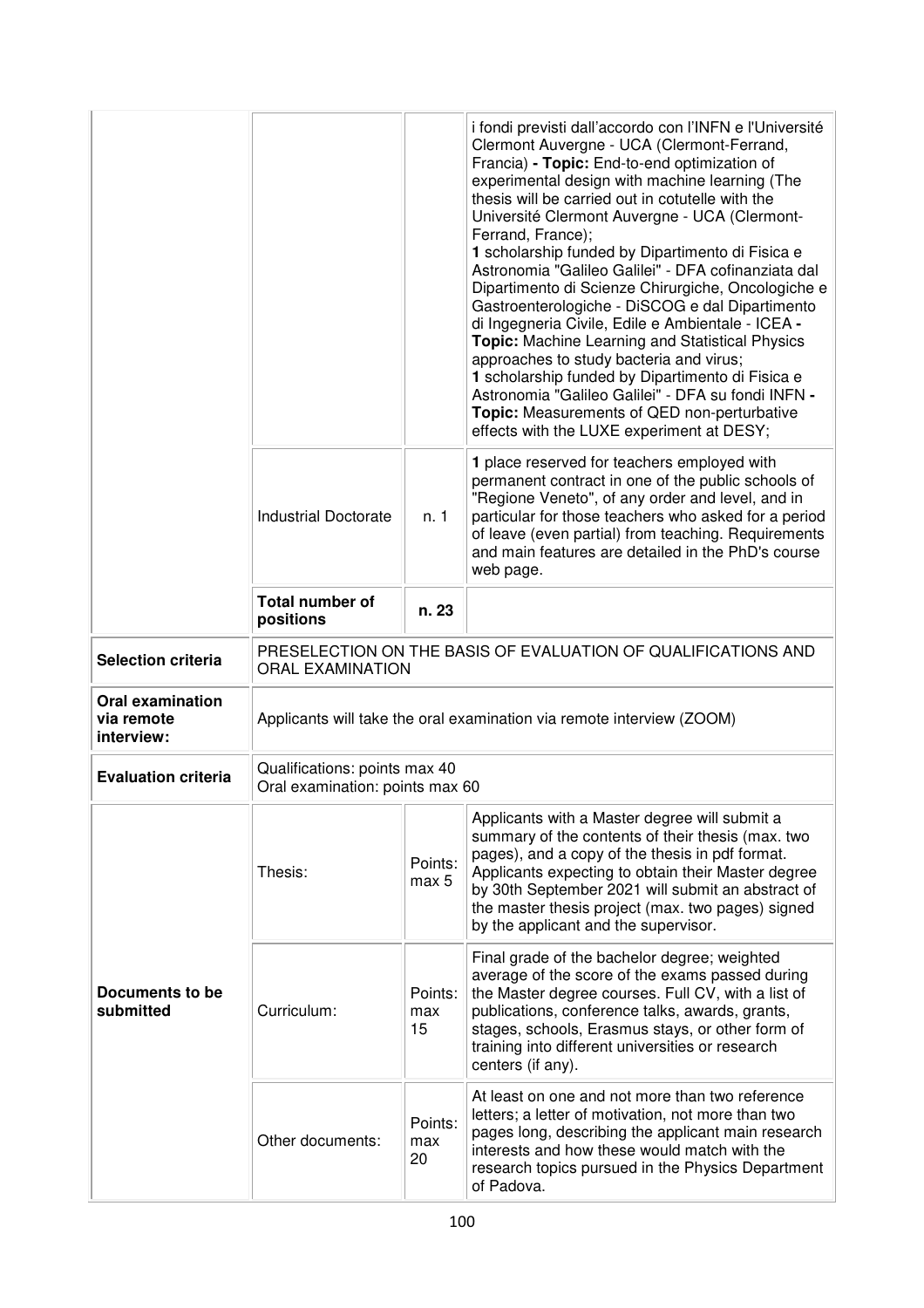| <b>Preselection: First</b><br>meeting of the<br><b>Evaluating</b><br><b>Commission</b>                                                                                                                                                                                                                                                                                                           | 07 JUNE 2021 09:00                                                                                                                                                                                                                                                                                                                                                                                                              |  |  |  |
|--------------------------------------------------------------------------------------------------------------------------------------------------------------------------------------------------------------------------------------------------------------------------------------------------------------------------------------------------------------------------------------------------|---------------------------------------------------------------------------------------------------------------------------------------------------------------------------------------------------------------------------------------------------------------------------------------------------------------------------------------------------------------------------------------------------------------------------------|--|--|--|
| <b>Publication of the</b><br>results of the<br>evaluation of the                                                                                                                                                                                                                                                                                                                                 | Within 09 JUNE 2021 the evaluating Commission will publish the results of the<br>evaluation of the qualifications in the following<br>website: https://www.dfa.unipd.it/didattica/dottorati-di-ricerca/phd-physics/                                                                                                                                                                                                             |  |  |  |
| preselection                                                                                                                                                                                                                                                                                                                                                                                     | In order to be admitted to the examination, the candidate must get a score of at<br>least 7/10 in the preselection.                                                                                                                                                                                                                                                                                                             |  |  |  |
| <b>Publication of the</b><br>instructions on<br>how to use the<br><b>ZOOM</b> video<br>conferencing                                                                                                                                                                                                                                                                                              | By 09 JUNE 2021 the commission will publish on the course website<br>https://www.dfa.unipd.it/didattica/dottorati-di-ricerca/phd-physics/ the instructions<br>on how to use the ZOOM video conferencing.                                                                                                                                                                                                                        |  |  |  |
| <b>Oral examination</b><br>via ZOOM video<br>conferencing                                                                                                                                                                                                                                                                                                                                        | 14 JUNE 2021 09:00 - The exam may continue on 15/06/2021 9:00, 16/06/2021<br>9.00, 17/06/2021 9.00                                                                                                                                                                                                                                                                                                                              |  |  |  |
| Language/s                                                                                                                                                                                                                                                                                                                                                                                       | Foreign language/s assessment at the oral examination:<br>During the interview the commission will assess the knowledge of the following<br>language/s: English<br><b>Admission exam:</b><br>The interview will be taken in either Italian or English (candidate choice)                                                                                                                                                        |  |  |  |
| High Energy Physics, Nuclear Physics, Astrophysics and Astroparticle Physics,<br>Cosmology, Condensed Matter Physics, Statistical Mechanics and Physics of<br><b>Examination topics</b><br>complex systems, Biophysics, Applied Physics.                                                                                                                                                         |                                                                                                                                                                                                                                                                                                                                                                                                                                 |  |  |  |
| Didactic program                                                                                                                                                                                                                                                                                                                                                                                 | Students will attend Physics courses: 24h of front lectures each, held in English.<br>By the end of the 2nd year four exams must be passed, three at least in the 1st<br>year. Students must also follow a soft skills course or alternatively a course of<br>"Teaching for learning" and a course on "UE research funding". More detail<br>here:https://www.dfa.unipd.it/didattica/dottorati-di-ricerca/phd-physics/didattica/ |  |  |  |
| <b>PhD Course</b><br>Website:                                                                                                                                                                                                                                                                                                                                                                    | https://www.dfa.unipd.it/didattica/dottorati-di-ricerca/phd-physics/                                                                                                                                                                                                                                                                                                                                                            |  |  |  |
| <b>Further information</b>                                                                                                                                                                                                                                                                                                                                                                       | Department: FISICA E ASTRONOMIA "GALILEO GALILEI" - DFA<br>Address: Via Marzolo - N. 8, 35131 Padova (PD)<br><b>Contact person: Mazzucco Cristina</b><br>telephone: 0498277089 e-mail: cristina.mazzucco@unipd.it                                                                                                                                                                                                               |  |  |  |
| The application must be submitted only via the online procedure available<br>at: https://pica.cineca.it/unipd/dottorati37<br>The documents must be attached in pdf format.<br>How to apply<br>The application and the attached documents are submitted authomatically by<br>closing the online procedure. So no hard copy of the application and of the<br>documents must be sent to the office. |                                                                                                                                                                                                                                                                                                                                                                                                                                 |  |  |  |
| <b>Deadlines</b>                                                                                                                                                                                                                                                                                                                                                                                 | Publication of the ranking lists and enrollment from 2 July 2021<br>Beginning of PhD courses 1 October 2021                                                                                                                                                                                                                                                                                                                     |  |  |  |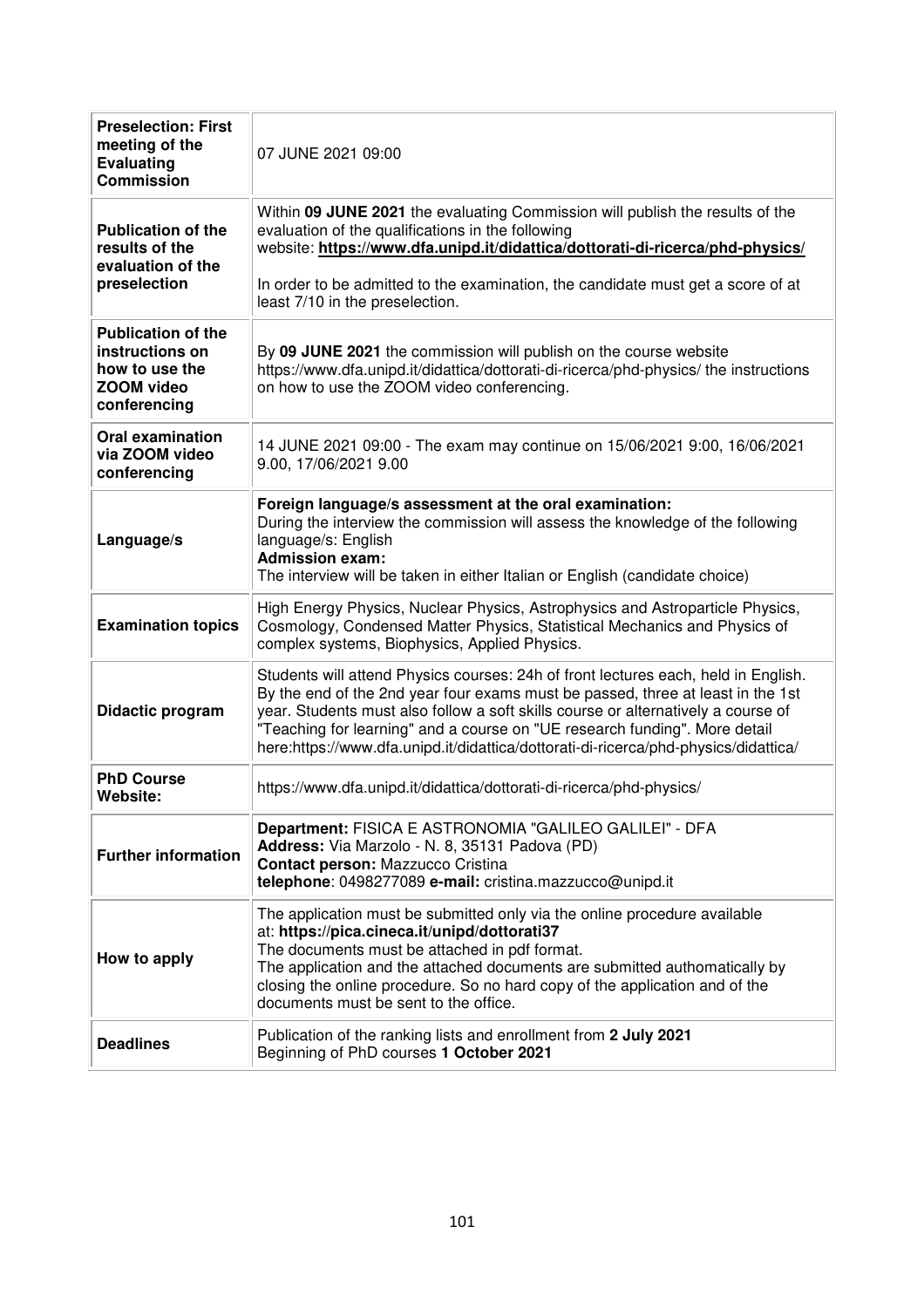| <b>PhD Course: PSYCHOLOGICAL SCIENCES</b>           |                                                                                                                                                                         |                      |                                                                                                                                                                                                                                                                                                                                                                                                                                                                                                                                                                                                                                                                                                                |  |  |
|-----------------------------------------------------|-------------------------------------------------------------------------------------------------------------------------------------------------------------------------|----------------------|----------------------------------------------------------------------------------------------------------------------------------------------------------------------------------------------------------------------------------------------------------------------------------------------------------------------------------------------------------------------------------------------------------------------------------------------------------------------------------------------------------------------------------------------------------------------------------------------------------------------------------------------------------------------------------------------------------------|--|--|
| <b>Department</b>                                   | PSICOLOGIA GENERALE - DPG                                                                                                                                               |                      |                                                                                                                                                                                                                                                                                                                                                                                                                                                                                                                                                                                                                                                                                                                |  |  |
| <b>Duration</b>                                     | 3 years                                                                                                                                                                 |                      |                                                                                                                                                                                                                                                                                                                                                                                                                                                                                                                                                                                                                                                                                                                |  |  |
| Number of<br>positions                              | Scholarships<br>funded by the<br>University                                                                                                                             | n. 9                 |                                                                                                                                                                                                                                                                                                                                                                                                                                                                                                                                                                                                                                                                                                                |  |  |
|                                                     | Scholarships<br>funded by<br>Fondazione Cassa<br>di Risparmio di<br>Padova e Rovigo<br>reserved to<br>applicants residing<br>outside Italy and<br>foreign qualification | n. 1                 | WARNING: if you are in possession of a foreign<br>qualification and you residing outside Italy, please<br>select also this option in the online procedure in the<br>section "PhD courses-positions"                                                                                                                                                                                                                                                                                                                                                                                                                                                                                                            |  |  |
|                                                     | Scholarships<br>funded by external<br>public or private<br>bodies/Departments                                                                                           | n. 1                 | 1 scholarship funded by Fondazione Cassa di<br>Risparmio di Padova e Rovigo;                                                                                                                                                                                                                                                                                                                                                                                                                                                                                                                                                                                                                                   |  |  |
|                                                     | <b>Industrial Doctorate</b>                                                                                                                                             | n. 1                 | 1 place reserved to employees of Ab. Acus srl legally<br>seated in via Francesco Caracciolo 77, 20155<br>Milano                                                                                                                                                                                                                                                                                                                                                                                                                                                                                                                                                                                                |  |  |
|                                                     | <b>Total number of</b><br>positions                                                                                                                                     | n. 12                |                                                                                                                                                                                                                                                                                                                                                                                                                                                                                                                                                                                                                                                                                                                |  |  |
| <b>Selection criteria</b>                           | PRESELECTION ON THE BASIS OF EVALUATION OF QUALIFICATIONS AND<br><b>ORAL EXAMINATION</b>                                                                                |                      |                                                                                                                                                                                                                                                                                                                                                                                                                                                                                                                                                                                                                                                                                                                |  |  |
| <b>Oral examination</b><br>via remote<br>interview: | Applicants will take the oral examination via remote interview (ZOOM)                                                                                                   |                      |                                                                                                                                                                                                                                                                                                                                                                                                                                                                                                                                                                                                                                                                                                                |  |  |
| <b>Evaluation criteria</b>                          | Qualifications: points max 60<br>Oral examination: points max 40                                                                                                        |                      |                                                                                                                                                                                                                                                                                                                                                                                                                                                                                                                                                                                                                                                                                                                |  |  |
| Documents to be<br>submitted                        | Curriculum:                                                                                                                                                             | Points:<br>max<br>30 | The template for the CV presentation should be<br>downloaded from the course website<br>(http://dottorato.psy.unipd.it/en/content/admission).<br>Applicants should fill out the whole form with all<br>required information. As for the Bachelor degree,<br>please provide all required information. For the<br>Master degree, the average grade obtained in the<br>exams will be evaluated. Honors, awards,<br>scholarships and any eventual certification<br>concerning English competence will be also<br>considered. Finally, research and training<br>experience will be evaluated. In order to present the<br>CV, it is important to USE the PREPARED<br>TEMPLATE, filling out ALL the available fields. |  |  |
|                                                     | Scientific<br>publications:                                                                                                                                             | Points:<br>max 5     | Please, indicate the website where your<br>publications, if any, are uploaded. If this is not<br>available, the publications can be attached to the<br>application.                                                                                                                                                                                                                                                                                                                                                                                                                                                                                                                                            |  |  |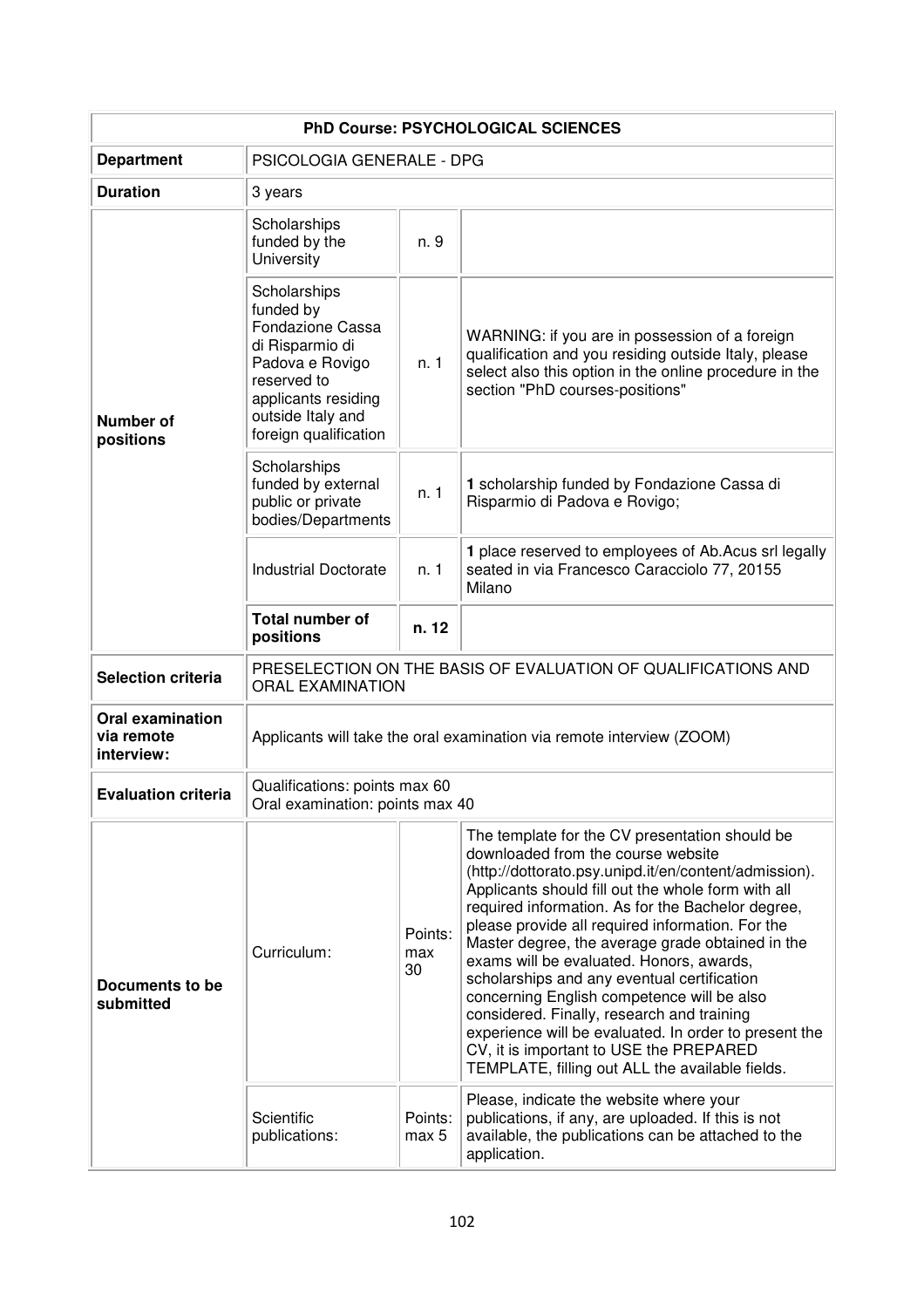|                                                                                                     | Other documents:                                                                                                                                                                                                                                                                                                                                                                 | Points:<br>max<br>25 | 1) Research project describing: state of the art (500<br>words max.), project objectives (500 words max.),<br>project description (700 words max.), working<br>program (500 words max.) and references; 2)<br>Motivation letter (500 words max.) 3) Two reference<br>letters by either Italian or foreign<br>researchers/professors. |  |  |
|-----------------------------------------------------------------------------------------------------|----------------------------------------------------------------------------------------------------------------------------------------------------------------------------------------------------------------------------------------------------------------------------------------------------------------------------------------------------------------------------------|----------------------|--------------------------------------------------------------------------------------------------------------------------------------------------------------------------------------------------------------------------------------------------------------------------------------------------------------------------------------|--|--|
| <b>Preselection: First</b><br>meeting of the<br><b>Evaluating</b><br><b>Commission</b>              | 28 MAY 2021 10:00                                                                                                                                                                                                                                                                                                                                                                |                      |                                                                                                                                                                                                                                                                                                                                      |  |  |
| <b>Publication of the</b><br>results of the<br>evaluation of the<br>preselection                    | Within 08 JUNE 2021 the evaluating Commission will publish the results of the<br>evaluation of the qualifications in the following<br>website: http://dottorato.psy.unipd.it/<br>In order to be admitted to the examination, the candidate must get a score of at<br>least 7/10 in the preselection.                                                                             |                      |                                                                                                                                                                                                                                                                                                                                      |  |  |
| <b>Publication of the</b><br>instructions on<br>how to use the<br><b>ZOOM video</b><br>conferencing | By 08 JUNE 2021 the commission will publish on the course website<br>http://dottorato.psy.unipd.it/ the instructions on how to use the ZOOM video<br>conferencing.                                                                                                                                                                                                               |                      |                                                                                                                                                                                                                                                                                                                                      |  |  |
| <b>Oral examination</b><br>via ZOOM video<br>conferencing                                           | 14 JUNE 2021 09:30 - The exam may continue in the following days                                                                                                                                                                                                                                                                                                                 |                      |                                                                                                                                                                                                                                                                                                                                      |  |  |
| Language/s                                                                                          | Foreign language/s assessment at the oral examination:<br>At the oral examination the commission will assess the knowledge of the following<br>language/s: English<br><b>Admission exam:</b><br>The admission exam will be taken in: English                                                                                                                                     |                      |                                                                                                                                                                                                                                                                                                                                      |  |  |
| <b>Examination</b><br>topics                                                                        | For the candidates passing titles' evaluation, the interview will concern the<br>discussion of the research project proposed for the application, the motivation<br>letter, and the curriculum of the applicant.                                                                                                                                                                 |                      |                                                                                                                                                                                                                                                                                                                                      |  |  |
| Didactic program                                                                                    | Mandatory courses in methodology, statistics, programming and practical skills are<br>offered along with other non-compulsory courses (all taught in English). Students<br>have to attend to School Lunch and School Meeting series, where students and<br>professor give talks. More info are available here: http://dottorato.psy.unipd.it/en                                  |                      |                                                                                                                                                                                                                                                                                                                                      |  |  |
| <b>PhD Course</b><br>Website:                                                                       | http://dottorato.psy.unipd.it/                                                                                                                                                                                                                                                                                                                                                   |                      |                                                                                                                                                                                                                                                                                                                                      |  |  |
| <b>Further</b><br>information                                                                       | Department: PSICOLOGIA GENERALE - DPG<br>Address: Via Venezia - N. 8, 35131 Padova (PD)<br>Contact person: Gabrieli Stefania<br>telephone: 0498276492 e-mail: dottorato.psicologia@unipd.it                                                                                                                                                                                      |                      |                                                                                                                                                                                                                                                                                                                                      |  |  |
| How to apply                                                                                        | The application must be submitted only via the online procedure available<br>at: https://pica.cineca.it/unipd/dottorati37<br>The documents must be attached in pdf format.<br>The application and the attached documents are submitted authomatically by<br>closing the online procedure. So no hard copy of the application and of the<br>documents must be sent to the office. |                      |                                                                                                                                                                                                                                                                                                                                      |  |  |
| <b>Deadlines</b>                                                                                    | Publication of the ranking lists and enrollment from 2 July 2021<br>Beginning of PhD courses 1 October 2021                                                                                                                                                                                                                                                                      |                      |                                                                                                                                                                                                                                                                                                                                      |  |  |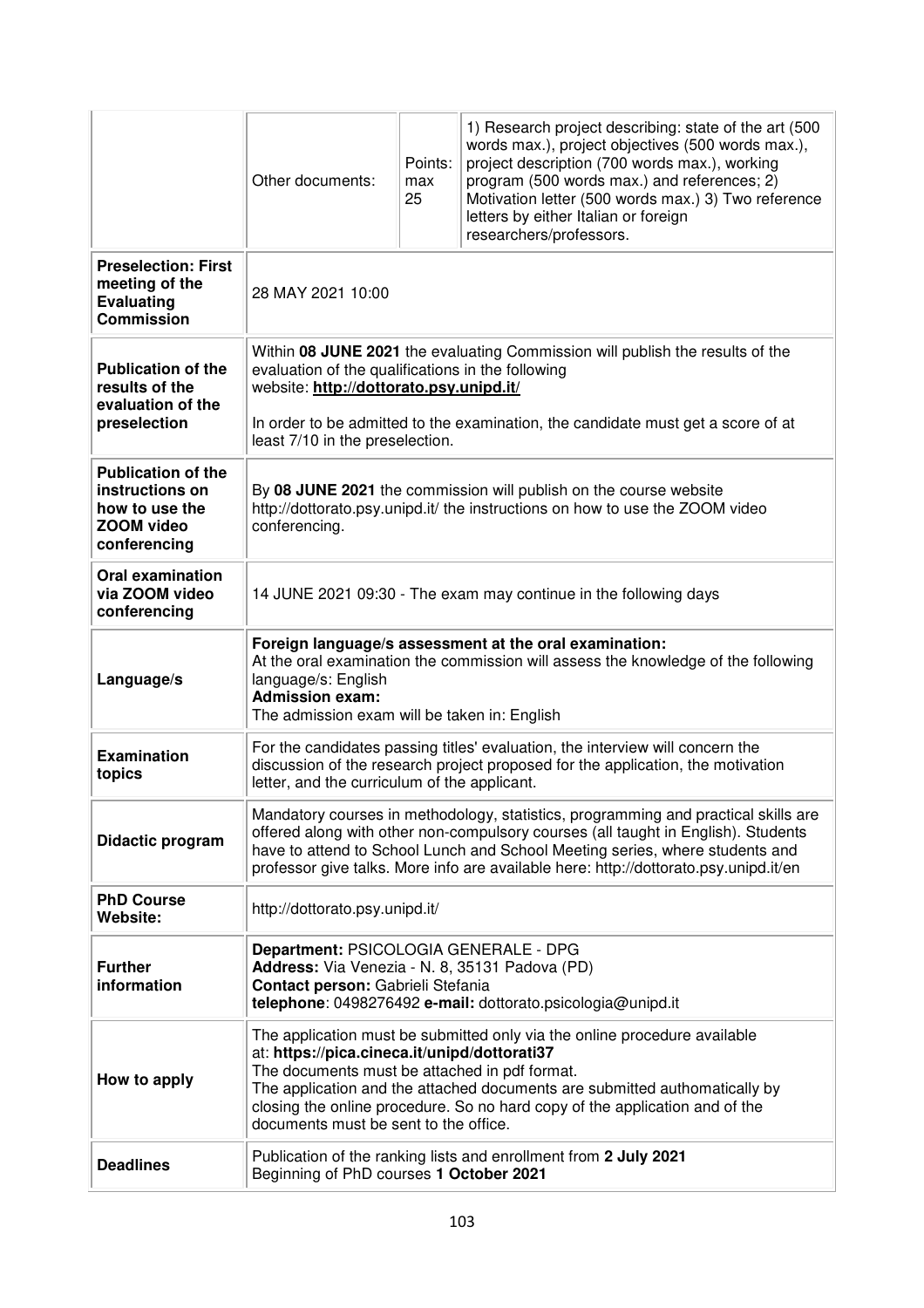| PhD Course: SCIENCE AND ENGINEERING OF MATERIALS AND NANOSTRUCTURES |                                                                                          |                   |                                                                                                                                                                                                                                                                                                                                                                                                                                                                                                                                                                                                                                                                                     |  |
|---------------------------------------------------------------------|------------------------------------------------------------------------------------------|-------------------|-------------------------------------------------------------------------------------------------------------------------------------------------------------------------------------------------------------------------------------------------------------------------------------------------------------------------------------------------------------------------------------------------------------------------------------------------------------------------------------------------------------------------------------------------------------------------------------------------------------------------------------------------------------------------------------|--|
| <b>Department</b>                                                   | <b>SCIENZE CHIMICHE - DISC</b>                                                           |                   |                                                                                                                                                                                                                                                                                                                                                                                                                                                                                                                                                                                                                                                                                     |  |
| <b>Duration</b>                                                     | 3 years                                                                                  |                   |                                                                                                                                                                                                                                                                                                                                                                                                                                                                                                                                                                                                                                                                                     |  |
| Number of<br>positions                                              | Scholarships<br>funded by the<br>University                                              | n. 5              |                                                                                                                                                                                                                                                                                                                                                                                                                                                                                                                                                                                                                                                                                     |  |
|                                                                     | Scholarships<br>funded by external<br>public or private<br>bodies/Departmen<br>ts        | n. 4              | 1 scholarship funded by Dipartimento di Scienze<br>Chimiche - DiSC su fondi "Budget Miur - Dipartimenti di<br>eccellenza" Progetto "Nanochimica per l'Energia e la<br>Salute" (NExuS);<br>1 scholarship funded by Fondazione Cassa di<br>Risparmio di Padova e Rovigo;<br>1 scholarship funded by Dipartimento di Scienze<br>Chimiche - DiSC su fondi GLIS_FINA10 01 -<br>Topic: Ammonia based energy conversion and storage<br>by means of Solid Oxide Cells;<br>1 scholarship funded by Electrolux Italia S.p.A. -<br>Topic: Investigation on methods of chemical analysis<br>of the cycles of home laundry and home dish-washing<br>and on their integration in control devices; |  |
|                                                                     | Total number of<br>positions                                                             | n. 9              |                                                                                                                                                                                                                                                                                                                                                                                                                                                                                                                                                                                                                                                                                     |  |
| <b>Selection</b><br>criteria                                        | PRESELECTION ON THE BASIS OF EVALUATION OF QUALIFICATIONS AND<br><b>ORAL EXAMINATION</b> |                   |                                                                                                                                                                                                                                                                                                                                                                                                                                                                                                                                                                                                                                                                                     |  |
| Oral<br>examination via<br>remote<br>interview:                     | Applicants will take the oral examination via remote interview (ZOOM)                    |                   |                                                                                                                                                                                                                                                                                                                                                                                                                                                                                                                                                                                                                                                                                     |  |
| <b>Evaluation</b><br>criteria                                       | Qualifications: points max 40<br>Oral examination: points max 60                         |                   |                                                                                                                                                                                                                                                                                                                                                                                                                                                                                                                                                                                                                                                                                     |  |
| Documents to<br>be submitted                                        | Thesis:                                                                                  | Points:<br>max 10 | Applicants who already obtained the MSc degree (or<br>equivalent) are required to submit a summary of the<br>master thesis project of max. 2 pages (signed by the<br>applicant) along with a copy of the thesis. Applicants<br>waiting to be awarded the MSc (or equivalent)<br>qualification by September 30th, 2021 are required to<br>submit a summary of the master thesis project (max. 2<br>pages) signed by both the applicant and the supervisor.<br>The congruence of the thesis topic with respect to the<br>Research Areas of the PhD Course will be evaluated.<br>(https://phd.chimica.unipd.it/simn/research/research-<br>areas)                                       |  |
|                                                                     | Curriculum:                                                                              | Points:<br>max 30 | Applicants must submit their CV prepared mandatorily<br>following the template which can be downloaded at the<br>PhD Course webpage:<br>https://phd.chimica.unipd.it/simn/admission The CV<br>must contain in particular: 1) for both the Bachelor<br>(BSc) and Master (MSc) degrees, the transcript of<br>records (ToR), which should report the grades for each<br>exam, the final grade, the duration of the degree and<br>the enrollment dates; 2) other qualifications that the<br>Applicant considers relevant to the evaluation                                                                                                                                              |  |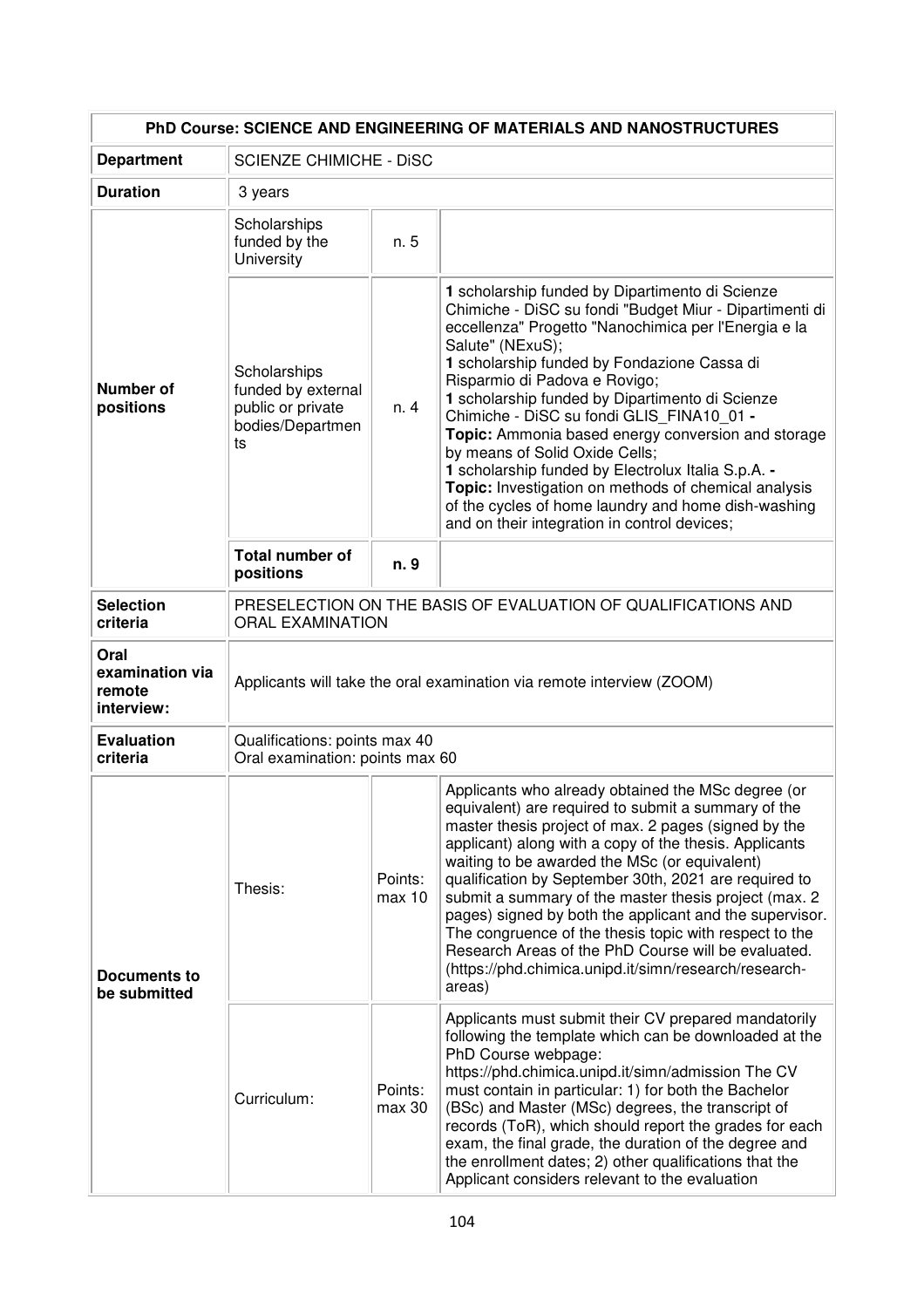|                                                                                              |                                                                                                                                                                                                                                                                                                                                                                                                                                                                                                                                                                                                                                                                    |  | (publications, oral presentations at conferences,<br>periods spent in Italian or foreign Universities or<br>Research Laboratories, etc.) |  |
|----------------------------------------------------------------------------------------------|--------------------------------------------------------------------------------------------------------------------------------------------------------------------------------------------------------------------------------------------------------------------------------------------------------------------------------------------------------------------------------------------------------------------------------------------------------------------------------------------------------------------------------------------------------------------------------------------------------------------------------------------------------------------|--|------------------------------------------------------------------------------------------------------------------------------------------|--|
| <b>Preselection:</b><br>First meeting of<br>the Evaluating<br><b>Commission</b>              | 08 JUNE 2021 09:00                                                                                                                                                                                                                                                                                                                                                                                                                                                                                                                                                                                                                                                 |  |                                                                                                                                          |  |
| <b>Publication of</b><br>the results of<br>the evaluation of                                 | Within 10 JUNE 2021 the evaluating Commission will publish the results of the<br>evaluation of the qualifications in the following<br>website: https://phd.chimica.unipd.it/simn/results                                                                                                                                                                                                                                                                                                                                                                                                                                                                           |  |                                                                                                                                          |  |
| the preselection                                                                             | 7/10 in the preselection.                                                                                                                                                                                                                                                                                                                                                                                                                                                                                                                                                                                                                                          |  | In order to be admitted to the examination, the candidate must get a score of at least                                                   |  |
| <b>Publication of</b><br>the instructions<br>on how to use<br>the ZOOM video<br>conferencing | By 10 JUNE 2021 the commission will publish on the course website<br>https://phd.chimica.unipd.it/simn/results the instructions on how to use the ZOOM<br>video conferencing.                                                                                                                                                                                                                                                                                                                                                                                                                                                                                      |  |                                                                                                                                          |  |
| Oral<br>examination via<br><b>ZOOM video</b><br>conferencing                                 | 15 JUNE 2021 09:00 - The exam may continue on 16/06/2021 9:00, 17/06/2021 9:00                                                                                                                                                                                                                                                                                                                                                                                                                                                                                                                                                                                     |  |                                                                                                                                          |  |
| Language/s                                                                                   | Foreign language/s assessment at the oral examination:<br>At the oral examination the commission will assess the knowledge of the following<br>language: English<br><b>Admission exam:</b><br>The admission exam will be taken in: Italian or English                                                                                                                                                                                                                                                                                                                                                                                                              |  |                                                                                                                                          |  |
| <b>Examination</b><br>topics                                                                 | The interview will assess the competences of the candidate about the basic theories<br>and the techniques for the experimental/numerical study of microscopic and<br>macroscopic properties of materials and of their synthesis, in particular through: (i) the<br>discussion on his/her master thesis work and (ii) the proposal of a research project for<br>the PhD that should be coherent with the topics of the SIMN Course<br>(https://phd.chimica.unipd.it/simn/research/research-areas) and that should be<br>performed under the supervision of a Member of the Academic Board of the SIMN<br>Course (https://phd.chimica.unipd.it/simn/academic-board). |  |                                                                                                                                          |  |
| <b>Didactic</b><br>program                                                                   | - attendance and successful exam passing of the advanced courses organized by the<br>Doctoral Course for at least 96 hours; - attendance of the course "PhD Educational<br>Week on Transferable Skills" organized by Padua University; - participation in<br>National/International Schools; - attendance of at least 10 hours of advanced<br>seminars. For further info: http://phd.chimica.unipd.it/simn                                                                                                                                                                                                                                                         |  |                                                                                                                                          |  |
| <b>PhD Course</b><br>Website:                                                                | https://phd.chimica.unipd.it/simn/                                                                                                                                                                                                                                                                                                                                                                                                                                                                                                                                                                                                                                 |  |                                                                                                                                          |  |
| <b>Further</b><br>information                                                                | Department: SCIENZE CHIMICHE - DISC<br>Address: Via Marzolo - N. 1, 35131 Padova (PD)<br>Contact person: Menna Anna<br>telephone: +39.049.827.5657 e-mail: dottorati.chimica@unipd.it                                                                                                                                                                                                                                                                                                                                                                                                                                                                              |  |                                                                                                                                          |  |
| How to apply                                                                                 | The application must be submitted only via the online procedure available<br>at: https://pica.cineca.it/unipd/dottorati37<br>The documents must be attached in pdf format.<br>The application and the attached documents are submitted authomatically by closing<br>the online procedure. So no hard copy of the application and of the documents must<br>be sent to the office.                                                                                                                                                                                                                                                                                   |  |                                                                                                                                          |  |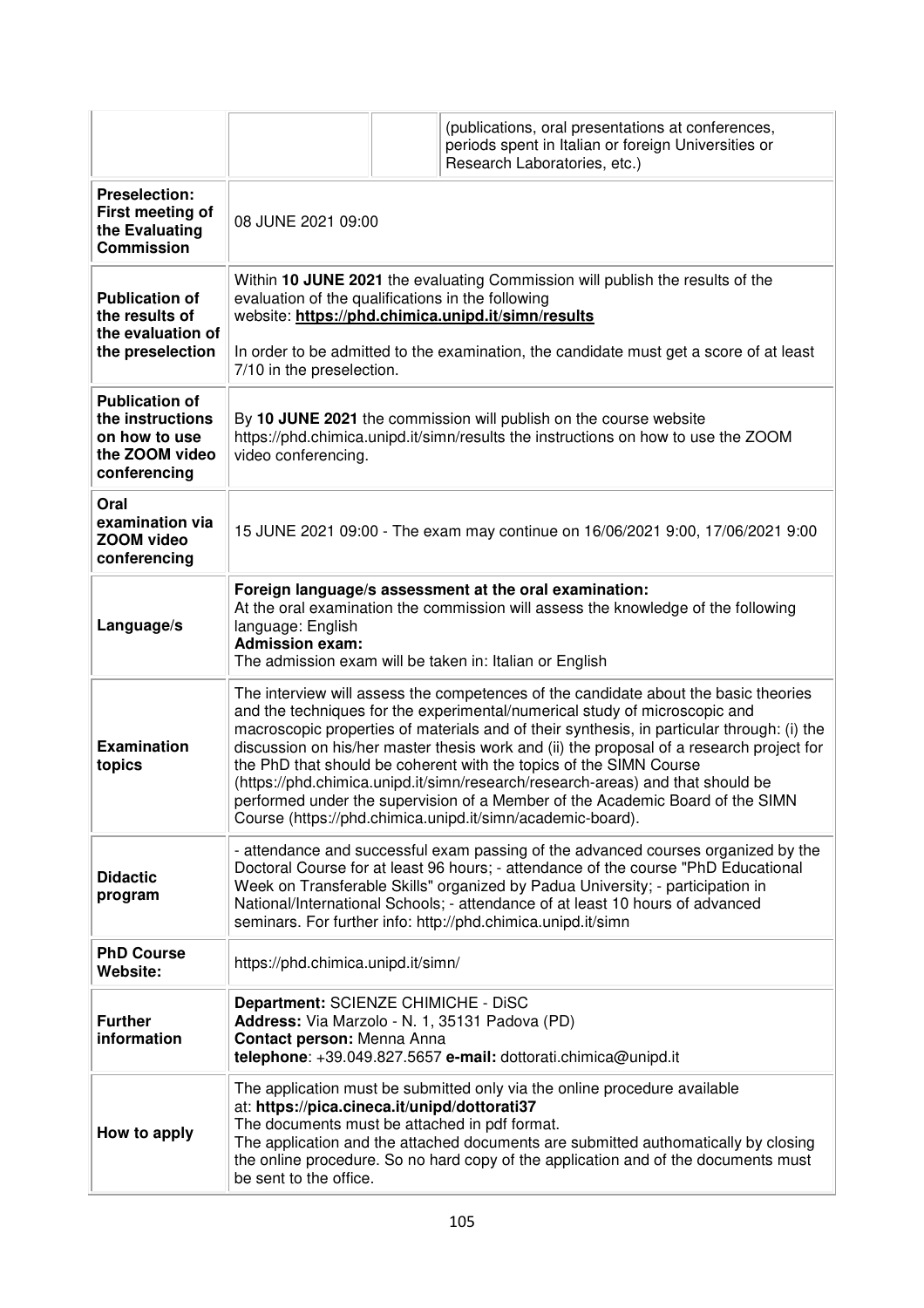| <b>Deadlines</b> | Publication of the ranking lists and enrollment from 2 July 2021<br>Beginning of PhD courses 1 October 2021 |
|------------------|-------------------------------------------------------------------------------------------------------------|
|------------------|-------------------------------------------------------------------------------------------------------------|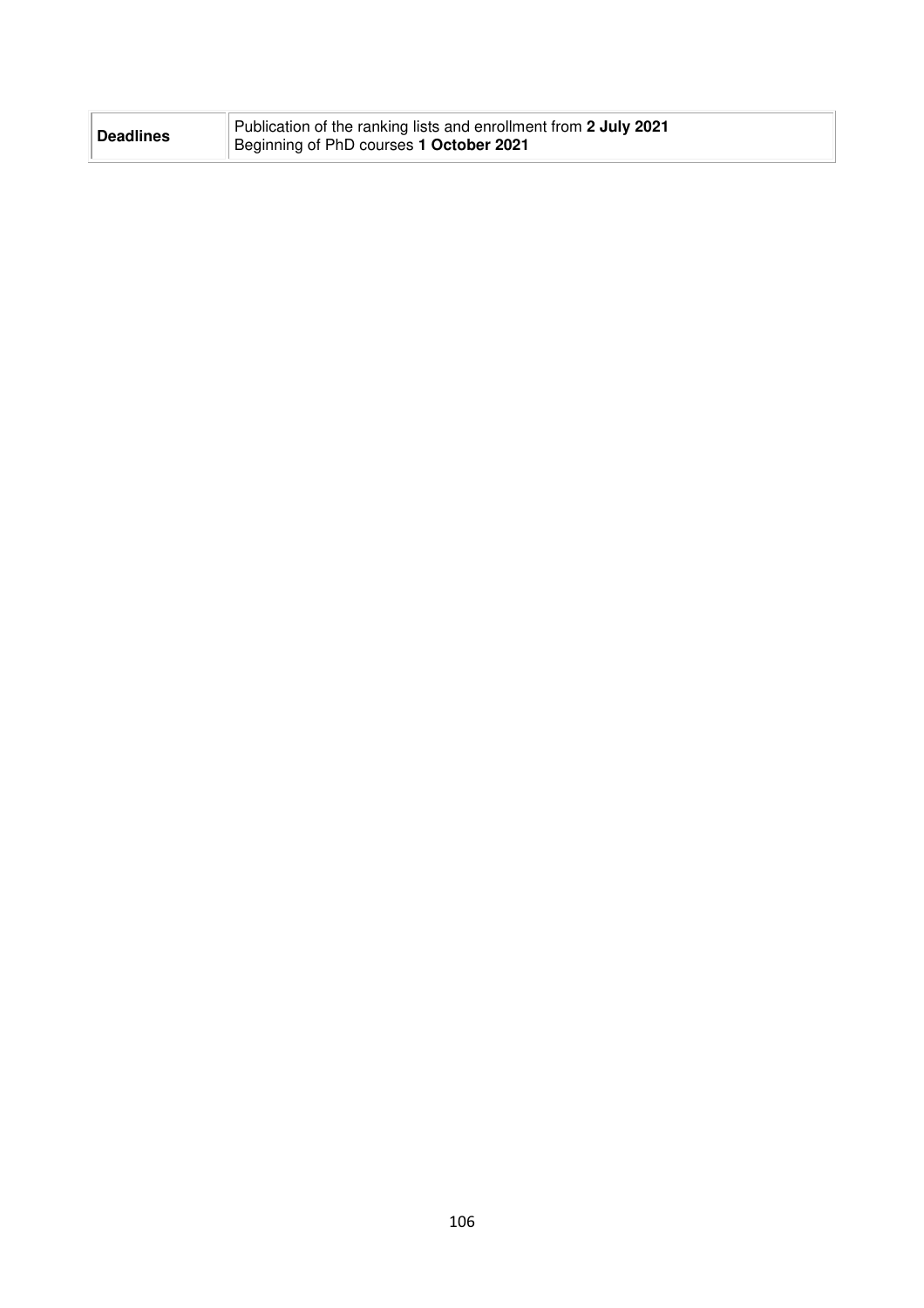| PhD Course: SCIENCES OF CIVIL, ENVIRONMENTAL AND ARCHITECTURAL ENGINEERING                          |                                                                                                                                                                                                                                                                                                            |                                                                                |                                                                                                                                                                                                                                                                                                                                                                                                                                                                                                                                                                                                                                                                                                                                                                                                 |  |  |  |
|-----------------------------------------------------------------------------------------------------|------------------------------------------------------------------------------------------------------------------------------------------------------------------------------------------------------------------------------------------------------------------------------------------------------------|--------------------------------------------------------------------------------|-------------------------------------------------------------------------------------------------------------------------------------------------------------------------------------------------------------------------------------------------------------------------------------------------------------------------------------------------------------------------------------------------------------------------------------------------------------------------------------------------------------------------------------------------------------------------------------------------------------------------------------------------------------------------------------------------------------------------------------------------------------------------------------------------|--|--|--|
| <b>Curricula</b>                                                                                    | RISK, VULNERABILITY, ENVIRONMENT, HEALTH AND TERRITORY<br>$\bullet$<br>MATERIALS, STRUCTURES, COMPLEX SYSTEMS AND ARCHITECTURE<br>$\bullet$                                                                                                                                                                |                                                                                |                                                                                                                                                                                                                                                                                                                                                                                                                                                                                                                                                                                                                                                                                                                                                                                                 |  |  |  |
| <b>Department</b>                                                                                   | INGEGNERIA CIVILE, EDILE E AMBIENTALE - ICEA                                                                                                                                                                                                                                                               |                                                                                |                                                                                                                                                                                                                                                                                                                                                                                                                                                                                                                                                                                                                                                                                                                                                                                                 |  |  |  |
| <b>Duration</b>                                                                                     | 3 years                                                                                                                                                                                                                                                                                                    |                                                                                |                                                                                                                                                                                                                                                                                                                                                                                                                                                                                                                                                                                                                                                                                                                                                                                                 |  |  |  |
|                                                                                                     | Scholarships funded<br>by the University                                                                                                                                                                                                                                                                   | n. 8                                                                           |                                                                                                                                                                                                                                                                                                                                                                                                                                                                                                                                                                                                                                                                                                                                                                                                 |  |  |  |
| <b>Number of</b><br>positions                                                                       | University<br>Scholarships co-<br>funded by the<br>Department                                                                                                                                                                                                                                              | n.1                                                                            | Co-funding Department: INGEGNERIA CIVILE,<br>EDILE E AMBIENTALE - ICEA                                                                                                                                                                                                                                                                                                                                                                                                                                                                                                                                                                                                                                                                                                                          |  |  |  |
|                                                                                                     | Scholarships funded<br>by external public or<br>private<br>bodies/Departments                                                                                                                                                                                                                              | n.2                                                                            | 1 scholarship funded by Dipartimento di Ingegneria<br>Civile Edile e Ambientale - ICEA su fondi del prof.<br>Carlo Pellegrino - Topic: Computational<br>Biomechanics for surgery: bioengineering approach<br>to the investigation of the functionality of the lower<br>urinary tract and the gastrointestinal region in health<br>and disease (curriculum: MATERIALS,<br>STRUCTURES, COMPLEX SYSTEMS AND<br>ARCHITECTURE);<br>1 scholarship funded by Dipartimento di Ingegneria<br>Civile Edile e Ambientale - ICEA su fondi del prof.<br>Carlo Pellegrino - Topic: Novel approaches for<br>bridge inspection, condition assessment, monitoring<br>and management of existing infrastructures in<br>seismic areas (curriculum: MATERIALS,<br>STRUCTURES, COMPLEX SYSTEMS AND<br>ARCHITECTURE); |  |  |  |
|                                                                                                     | Positions without<br>scholarship                                                                                                                                                                                                                                                                           | n. 1                                                                           |                                                                                                                                                                                                                                                                                                                                                                                                                                                                                                                                                                                                                                                                                                                                                                                                 |  |  |  |
|                                                                                                     | Total number of<br>positions                                                                                                                                                                                                                                                                               | n. 12                                                                          |                                                                                                                                                                                                                                                                                                                                                                                                                                                                                                                                                                                                                                                                                                                                                                                                 |  |  |  |
| <b>Higher-level</b><br>apprenticeship<br>contracts<br>potentially<br>available<br>(3 year contract) | Curriculum: MATERIALS, STRUCTURES, COMPLEX SYSTEMS AND<br>ARCHITECTURE - Employer: ECOSISM S.R.L - Place: Via Rivella nº 22 - 35041<br>Battaglia Terme (PD)<br>Research project: Structural and thermal analyses of reinforced insulation systems<br>for new buildings and retrofit of existing buildings. |                                                                                |                                                                                                                                                                                                                                                                                                                                                                                                                                                                                                                                                                                                                                                                                                                                                                                                 |  |  |  |
|                                                                                                     |                                                                                                                                                                                                                                                                                                            | $N°$ 1 Contract potentially available for the above mentioned research project |                                                                                                                                                                                                                                                                                                                                                                                                                                                                                                                                                                                                                                                                                                                                                                                                 |  |  |  |
| <b>Selection criteria</b>                                                                           | PRESELECTION ON THE BASIS OF EVALUATION OF QUALIFICATIONS AND<br><b>ORAL EXAMINATION</b>                                                                                                                                                                                                                   |                                                                                |                                                                                                                                                                                                                                                                                                                                                                                                                                                                                                                                                                                                                                                                                                                                                                                                 |  |  |  |
| <b>Oral examination</b><br>via remote<br>interview:                                                 | Applicants will take the oral examination via remote interview (ZOOM)                                                                                                                                                                                                                                      |                                                                                |                                                                                                                                                                                                                                                                                                                                                                                                                                                                                                                                                                                                                                                                                                                                                                                                 |  |  |  |
| <b>Evaluation</b><br>criteria                                                                       | Qualifications: points max 60<br>Oral examination: points max 40                                                                                                                                                                                                                                           |                                                                                |                                                                                                                                                                                                                                                                                                                                                                                                                                                                                                                                                                                                                                                                                                                                                                                                 |  |  |  |
| Documents to be<br>submitted                                                                        | Points:<br>(Applicants waiting to be awarded the entrance<br>Thesis:<br>qualification: those waiting to be awarded the<br>max 5                                                                                                                                                                            |                                                                                |                                                                                                                                                                                                                                                                                                                                                                                                                                                                                                                                                                                                                                                                                                                                                                                                 |  |  |  |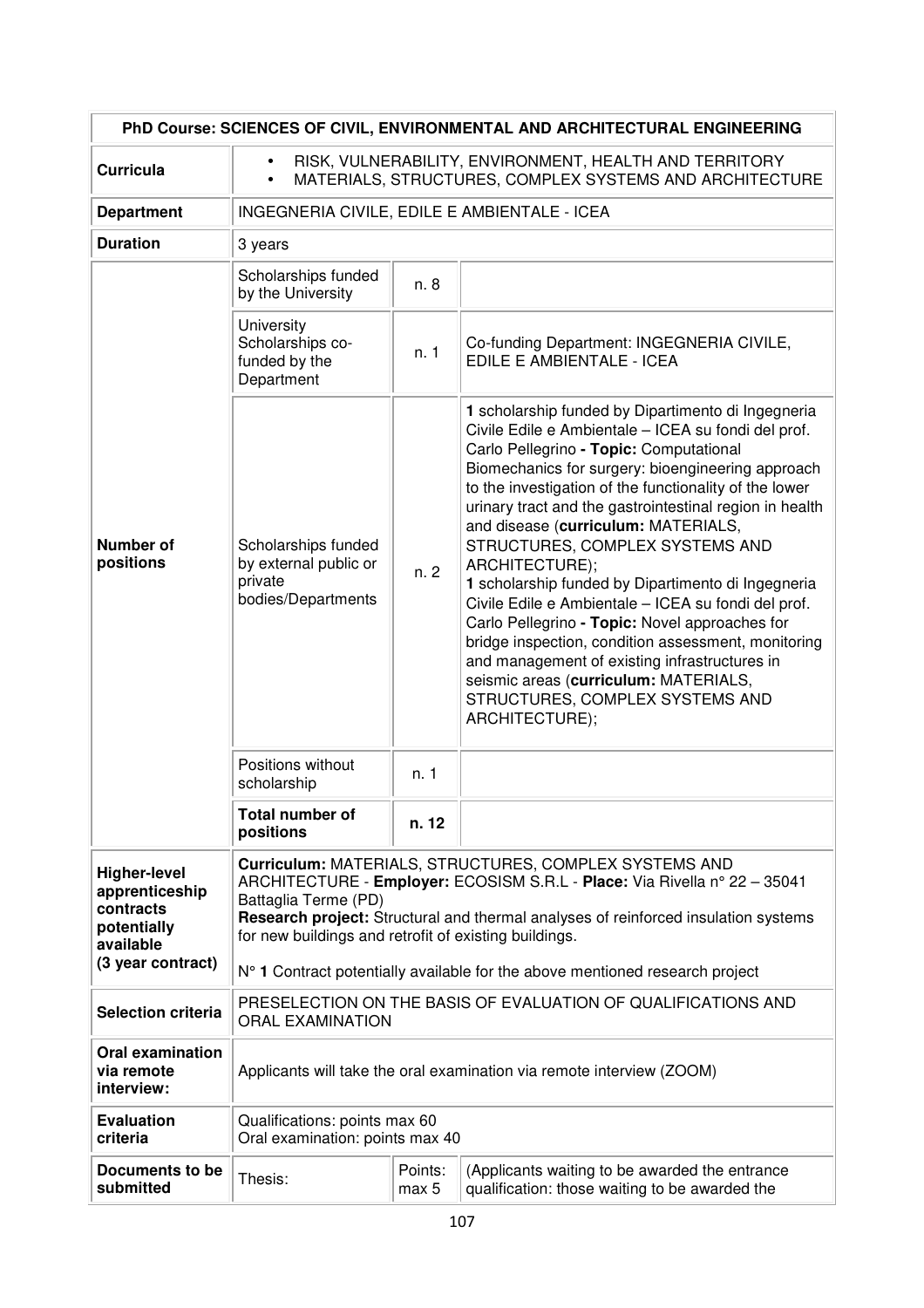|                                                                                              |                                                                                                                                                                                                                                                                                                               |                             | entrance qualification by 30th September 2021 will<br>submit a summary of the master thesis project (max.<br>4 pages) signed by the applicant and the supervisor) |
|----------------------------------------------------------------------------------------------|---------------------------------------------------------------------------------------------------------------------------------------------------------------------------------------------------------------------------------------------------------------------------------------------------------------|-----------------------------|-------------------------------------------------------------------------------------------------------------------------------------------------------------------|
|                                                                                              | Curriculum:                                                                                                                                                                                                                                                                                                   | Points:<br>max 20           |                                                                                                                                                                   |
|                                                                                              | Scientific<br>publications:                                                                                                                                                                                                                                                                                   | Points:<br>max <sub>5</sub> |                                                                                                                                                                   |
|                                                                                              | Other documents:                                                                                                                                                                                                                                                                                              | Points:<br>max 30           | Research project, reference letters (maximum 2)                                                                                                                   |
| <b>Preselection:</b><br>First meeting of<br>the Evaluating<br><b>Commission</b>              | 03 JUNE 2021 09:30                                                                                                                                                                                                                                                                                            |                             |                                                                                                                                                                   |
| <b>Publication of</b><br>the results of the<br>evaluation of the<br>preselection             | Within 07 JUNE 2021 the evaluating Commission will publish the results of the<br>evaluation of the qualifications in the following<br>website: https://www.dicea.unipd.it/dottorato                                                                                                                           |                             |                                                                                                                                                                   |
|                                                                                              | In order to be admitted to the examination, the candidate must get a score of at least<br>7/10 in the preselection.                                                                                                                                                                                           |                             |                                                                                                                                                                   |
| <b>Publication of</b><br>the instructions<br>on how to use<br>the ZOOM video<br>conferencing | By 07 JUNE 2021 the commission will publish on the course website<br>https://www.dicea.unipd.it/dottorato the instructions on how to use the ZOOM video<br>conferencing.                                                                                                                                      |                             |                                                                                                                                                                   |
| <b>Oral examination</b><br>via ZOOM video<br>conferencing                                    | 10 JUNE 2021 09:30                                                                                                                                                                                                                                                                                            |                             |                                                                                                                                                                   |
| Language/s                                                                                   | Foreign language/s assessment at the oral examination:<br>At the oral examination the commission will assess the knowledge of the following<br>language/s: ENGLISH<br><b>Admission exam:</b><br>The admission exam will be taken in: ITALIAN or ENGLISH                                                       |                             |                                                                                                                                                                   |
| <b>Examination</b><br>topics                                                                 | The examination will focus on the oral discussion of the research proposal submitted<br>by the candidates. In addition, the candidate's general knowledge will be verified on<br>related issues of the research proposal.                                                                                     |                             |                                                                                                                                                                   |
| <b>Didactic</b><br>program                                                                   | During the first year, each PhD student has to complete his/her educational program<br>which consists of 6 courses divided as follows: - 4 courses chosen among the<br>courses offered by this PhD course - 2 courses chosen among the courses offered by<br>this course and/or offered by other PhD courses. |                             |                                                                                                                                                                   |
| <b>PhD Course</b><br><b>Website:</b>                                                         | https://www.dicea.unipd.it/dottorato                                                                                                                                                                                                                                                                          |                             |                                                                                                                                                                   |
| <b>Further</b><br>information                                                                | Department: INGEGNERIA CIVILE, EDILE E AMBIENTALE - ICEA<br>Address: Via Marzolo - N. 9, 35131 Padova (PD)<br><b>Contact person: Brunetta Francesco</b><br>telephone: 0498275849 e-mail: francesco.brunetta@unipd.it                                                                                          |                             |                                                                                                                                                                   |
| How to apply                                                                                 | The application must be submitted only via the online procedure available<br>at: https://pica.cineca.it/unipd/dottorati37<br>The documents must be attached in pdf format.<br>The application and the attached documents are submitted authomatically by closing                                              |                             |                                                                                                                                                                   |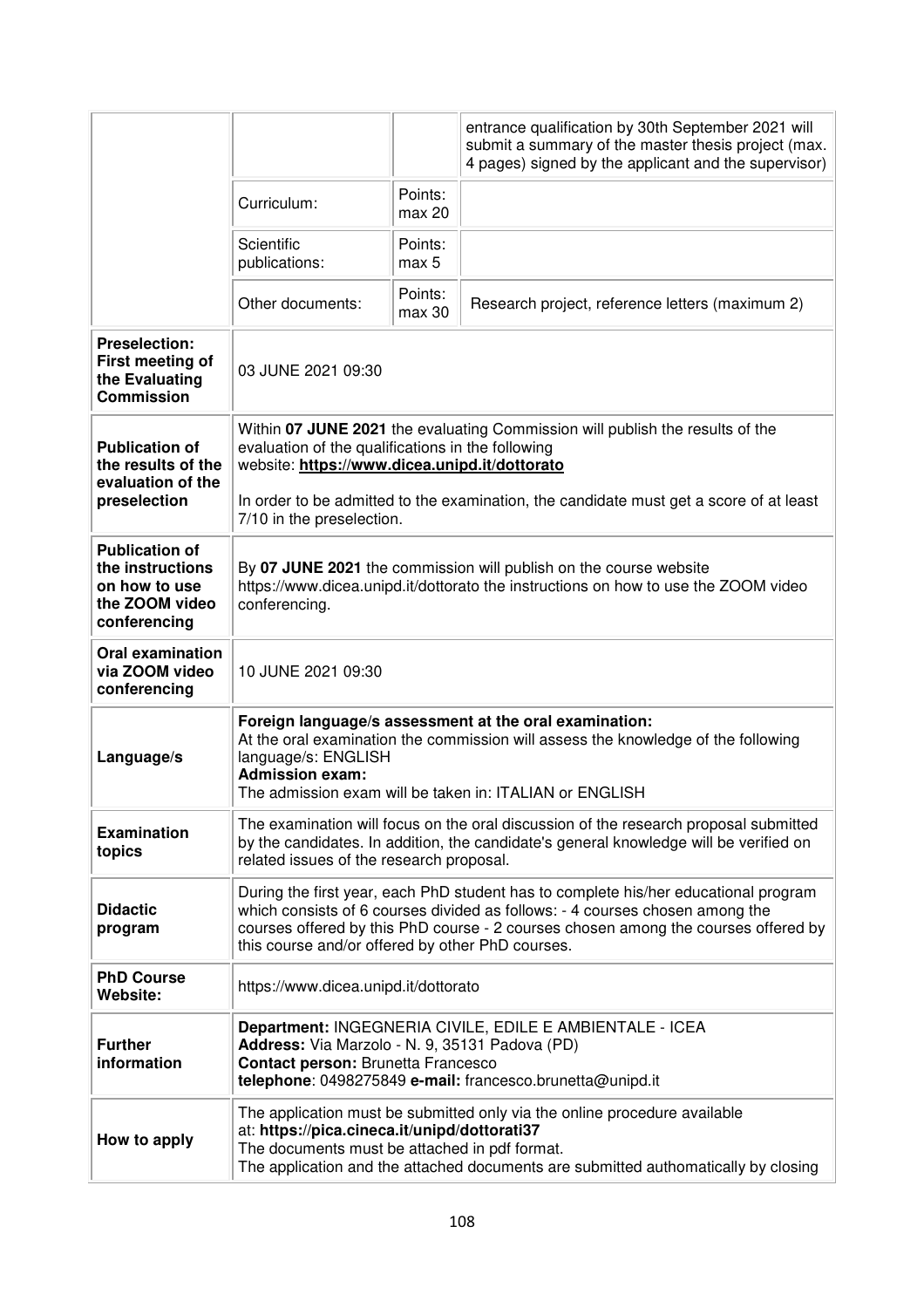|                  | the online procedure. So no hard copy of the application and of the documents must<br>be sent to the office. |
|------------------|--------------------------------------------------------------------------------------------------------------|
| <b>Deadlines</b> | Publication of the ranking lists and enrollment from 2 July 2021<br>Beginning of PhD courses 1 October 2021  |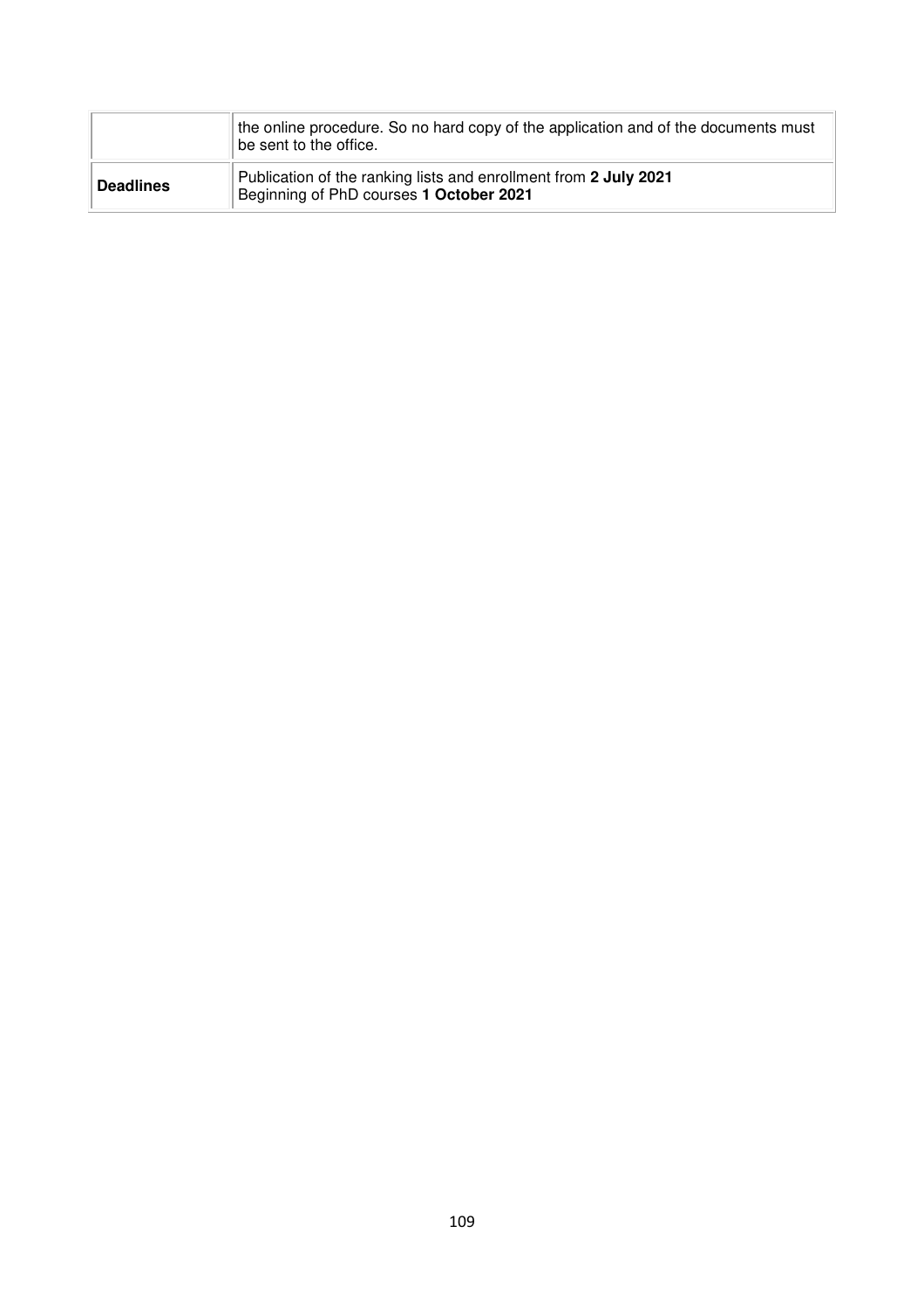| PhD Course: SCIENCES, TECHNOLOGIES AND MEASUREMENTS FOR SPACE                                       |                                                                                                                                                                                                                                                                                                                                                                         |      |                                                                                                                                                                                                                                                                                                                                                                                                                                                                                                                                                                                                                                                                                                                                                                                                                                                                                                                                                                                                                                                                                                                                                                          |  |
|-----------------------------------------------------------------------------------------------------|-------------------------------------------------------------------------------------------------------------------------------------------------------------------------------------------------------------------------------------------------------------------------------------------------------------------------------------------------------------------------|------|--------------------------------------------------------------------------------------------------------------------------------------------------------------------------------------------------------------------------------------------------------------------------------------------------------------------------------------------------------------------------------------------------------------------------------------------------------------------------------------------------------------------------------------------------------------------------------------------------------------------------------------------------------------------------------------------------------------------------------------------------------------------------------------------------------------------------------------------------------------------------------------------------------------------------------------------------------------------------------------------------------------------------------------------------------------------------------------------------------------------------------------------------------------------------|--|
| <b>Curricula</b>                                                                                    | MECHANICAL MEASUREMENTS FOR ENGINEERING AND SPACE<br>$\bullet$<br>SCIENCES AND TECHNOLOGIES FOR AERONAUTICS AND<br>$\bullet$<br>SATELLITE APPLICATIONS                                                                                                                                                                                                                  |      |                                                                                                                                                                                                                                                                                                                                                                                                                                                                                                                                                                                                                                                                                                                                                                                                                                                                                                                                                                                                                                                                                                                                                                          |  |
| <b>Department</b>                                                                                   |                                                                                                                                                                                                                                                                                                                                                                         |      | Centro di Ateneo di Studi e Attività Spaziali "Giuseppe Colombo"                                                                                                                                                                                                                                                                                                                                                                                                                                                                                                                                                                                                                                                                                                                                                                                                                                                                                                                                                                                                                                                                                                         |  |
| <b>Duration</b>                                                                                     | 3 years                                                                                                                                                                                                                                                                                                                                                                 |      |                                                                                                                                                                                                                                                                                                                                                                                                                                                                                                                                                                                                                                                                                                                                                                                                                                                                                                                                                                                                                                                                                                                                                                          |  |
|                                                                                                     | Scholarships<br>funded by the<br>University                                                                                                                                                                                                                                                                                                                             | n.2  |                                                                                                                                                                                                                                                                                                                                                                                                                                                                                                                                                                                                                                                                                                                                                                                                                                                                                                                                                                                                                                                                                                                                                                          |  |
|                                                                                                     | <b>University</b><br>Scholarships co-<br>funded by<br><b>University Centre</b>                                                                                                                                                                                                                                                                                          | n. 1 | Co-funding Centre: Centro di Ateneo di Studi e<br>Attività Spaziali "Giuseppe Colombo"                                                                                                                                                                                                                                                                                                                                                                                                                                                                                                                                                                                                                                                                                                                                                                                                                                                                                                                                                                                                                                                                                   |  |
| <b>Number of</b><br>positions                                                                       | Scholarships<br>funded by<br>external public or<br>private<br>bodies/Departmen<br>ts                                                                                                                                                                                                                                                                                    | n. 4 | 1 scholarship funded by Fondazione Cassa di<br>Risparmio di Padova e Rovigo;<br>1 scholarship funded by Istituto di Fotonica e<br>Nanotecnologie del Consiglio Nazionale delle<br>Ricerche (CNR-IFN) - Topic: Development of space<br>instrumentation for polarimetry in the ultraviolet<br>spectral range (curriculum: Sciences and<br>Technologies for Aeronautics and Satellite<br>Applications);<br>1 scholarship funded by Istituto di Fotonica e<br>Nanotecnologie del Consiglio Nazionale delle<br>Ricerche (CNR-IFN) - Topic: Optical and<br>metrological calibration of the spectrograph of the<br>SOLAR-C EUVST (EUV high-throughput<br>Spectroscopic Telescope) mission<br>(curriculum: Sciences and Technologies for<br>Aeronautics and Satellite Applications);<br>1 scholarship funded by Smart PhD - Fondazione<br>Cassa di Risparmio di Padova e Rovigo, Intesa<br>Sanpaolo S.p.A., UniSMART - Topic: Measurement<br>of biocompatible polymers. Assessing technical<br>properties and modelling their environmental impact<br>relationships for new innovative Decathlon products<br>(curriculum: Mechanical Measurements for<br>Engineering and Space); |  |
|                                                                                                     | <b>Total number of</b><br>positions                                                                                                                                                                                                                                                                                                                                     | n. 7 |                                                                                                                                                                                                                                                                                                                                                                                                                                                                                                                                                                                                                                                                                                                                                                                                                                                                                                                                                                                                                                                                                                                                                                          |  |
| <b>Higher-level</b><br>apprenticeship<br>contracts<br>potentially<br>available<br>(3 year contract) | <b>Curriculum:</b> Sciences and Technologies for Aeronautics and Satellite Applications<br>- Employer: STELLAR PROJECT srl - Place: Via Tommaseo 69 - 35131 Padova<br>Research project: Analysis of satellite data for monitoring of the territory,<br>infrasctructures and mobility.<br>$N°$ 1 Contract potentially available for the above mentioned research project |      |                                                                                                                                                                                                                                                                                                                                                                                                                                                                                                                                                                                                                                                                                                                                                                                                                                                                                                                                                                                                                                                                                                                                                                          |  |
| <b>Selection criteria</b>                                                                           | PRESELECTION ON THE BASIS OF EVALUATION OF QUALIFICATIONS AND<br><b>ORAL EXAMINATION</b>                                                                                                                                                                                                                                                                                |      |                                                                                                                                                                                                                                                                                                                                                                                                                                                                                                                                                                                                                                                                                                                                                                                                                                                                                                                                                                                                                                                                                                                                                                          |  |
| <b>Oral examination</b><br>via remote<br>interview:                                                 | Applicants will take the oral examination via remote interview (ZOOM)                                                                                                                                                                                                                                                                                                   |      |                                                                                                                                                                                                                                                                                                                                                                                                                                                                                                                                                                                                                                                                                                                                                                                                                                                                                                                                                                                                                                                                                                                                                                          |  |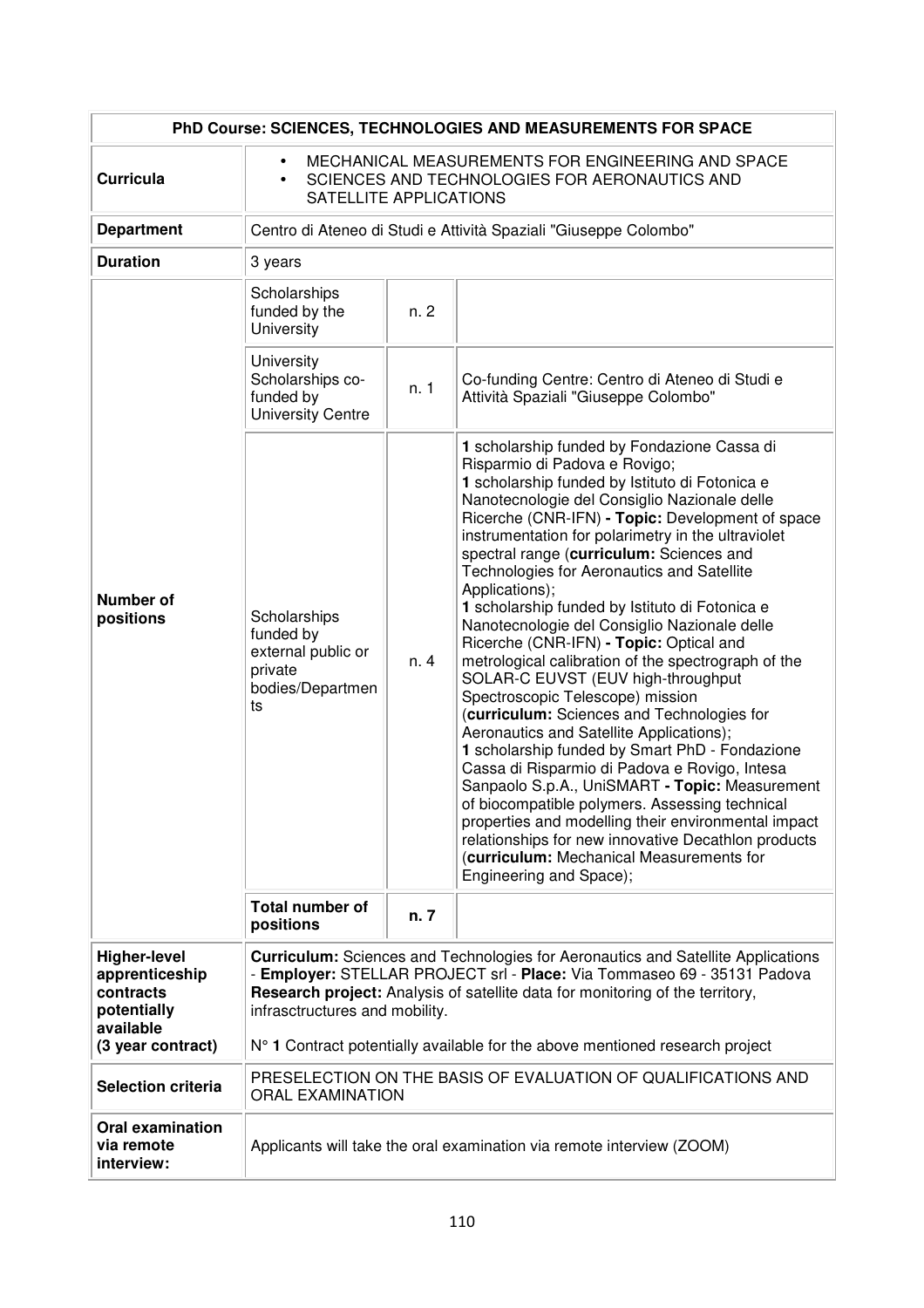| <b>Evaluation criteria</b>                                                             | Qualifications: points max 60<br>Oral examination: points max 40                                                                                                                                                |                   |                                                                                                                                                                                                                                                                                                                                                                                                                                                                                                                                                                                                                                                                                                                                                                                                                                                                                           |  |
|----------------------------------------------------------------------------------------|-----------------------------------------------------------------------------------------------------------------------------------------------------------------------------------------------------------------|-------------------|-------------------------------------------------------------------------------------------------------------------------------------------------------------------------------------------------------------------------------------------------------------------------------------------------------------------------------------------------------------------------------------------------------------------------------------------------------------------------------------------------------------------------------------------------------------------------------------------------------------------------------------------------------------------------------------------------------------------------------------------------------------------------------------------------------------------------------------------------------------------------------------------|--|
| <b>Documents to be</b><br>submitted                                                    | Thesis:                                                                                                                                                                                                         | Points:<br>max 10 | The Master thesis project will be evaluated in relation<br>with the research activities of the PhD course.<br>Candidates have to attach the pdf file of the thesis.<br>(Applicants waiting to be awarded the entrance<br>qualification: those waiting to be awarded the<br>entrance qualification by 30th September 2021 will<br>submit a summary of the master thesis project (max.<br>4 pages) signed by the applicant and the supervisor)                                                                                                                                                                                                                                                                                                                                                                                                                                              |  |
|                                                                                        | Curriculum:                                                                                                                                                                                                     | Points:<br>max 15 | Use the Europass format<br>(https://europa.eu/europass/). For each course of<br>study: - attach suitable documentation of the exams<br>taken and the marks obtained - indicate the weighted<br>average (on ECTS) with two decimal digits of the<br>exam marks - indicate the ratio (percentage)<br>between the above average and the maximum value<br>possible of this average (i.e. the average that would<br>be achieved with the highest marks in all exams).<br>For each qualification obtained, indicate: - the final<br>grade - the ratio (percentage) between the final<br>grade obtained and the maximum achievable. For<br>Italian 5-years degrees (vecchio ordinamento)<br>indicate the arithmetic average of the exam grades.<br>In addition describe: any teaching or research<br>experiences, periods spent abroad specifying the<br>purposes, awards and / or scholarships. |  |
|                                                                                        | Scientific<br>publications:                                                                                                                                                                                     | Points:<br>max 7  | Include the possible list of publications, including<br>authors, title, date, editorial collocation, and DOI<br>(Digital Object Identifier) if available, and a copy of<br>each publication.                                                                                                                                                                                                                                                                                                                                                                                                                                                                                                                                                                                                                                                                                              |  |
|                                                                                        | Other documents:                                                                                                                                                                                                | Points:<br>max 25 | - Description of a potential research activity ("Project"<br>work") for the three-year PhD program (max 16,000<br>characters). - Two reference letters from university<br>professors or qualified members of research<br>institutions or industries (follow the instructions for<br>sending these letters; do not upload the letters<br>directly with the application). - Candidate's report on<br>any research activities carried out. - GRE General<br>Part, TOEFL, IELTS and similar tests if available.                                                                                                                                                                                                                                                                                                                                                                               |  |
|                                                                                        | Further<br>documents that<br>the candidates<br>think relevant to<br>their evaluation:                                                                                                                           | Points:<br>max 3  |                                                                                                                                                                                                                                                                                                                                                                                                                                                                                                                                                                                                                                                                                                                                                                                                                                                                                           |  |
| <b>Preselection: First</b><br>meeting of the<br><b>Evaluating</b><br><b>Commission</b> | 07 JUNE 2021 09:00                                                                                                                                                                                              |                   |                                                                                                                                                                                                                                                                                                                                                                                                                                                                                                                                                                                                                                                                                                                                                                                                                                                                                           |  |
| <b>Publication of the</b><br>results of the<br>evaluation of the                       | Within 09 JUNE 2021 the evaluating Commission will publish the results of the<br>evaluation of the qualifications in the following website: https://cisas.unipd.it/phd-<br>course-dottorato/37th-cycle-phd-call |                   |                                                                                                                                                                                                                                                                                                                                                                                                                                                                                                                                                                                                                                                                                                                                                                                                                                                                                           |  |
| preselection                                                                           | In order to be admitted to the examination, the candidate must get a score of at<br>least 7/10 in the preselection.                                                                                             |                   |                                                                                                                                                                                                                                                                                                                                                                                                                                                                                                                                                                                                                                                                                                                                                                                                                                                                                           |  |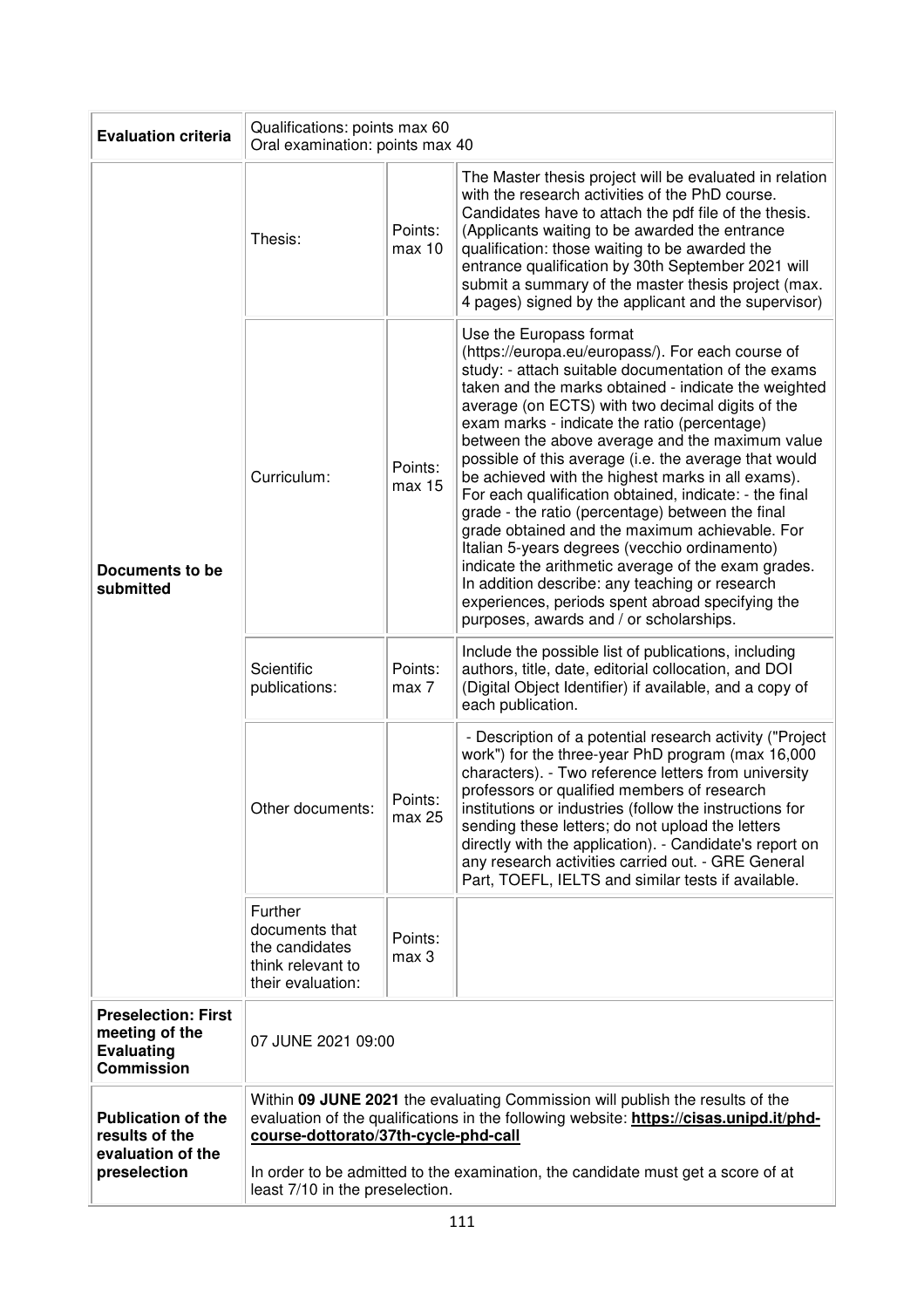| <b>Publication of the</b><br>instructions on<br>how to use the<br>ZOOM video<br>conferencing | By 09 JUNE 2021 the commission will publish on the course website<br>https://cisas.unipd.it/phd-course-dottorato/37th-cycle-phd-call the instructions on<br>how to use the ZOOM video conferencing.                                                                                                                                                                              |  |  |  |
|----------------------------------------------------------------------------------------------|----------------------------------------------------------------------------------------------------------------------------------------------------------------------------------------------------------------------------------------------------------------------------------------------------------------------------------------------------------------------------------|--|--|--|
| <b>Oral examination</b><br>via ZOOM video<br>conferencing                                    | 10 JUNE 2021 09:30 - The exam may continue on 11/06/2021 9:30                                                                                                                                                                                                                                                                                                                    |  |  |  |
| Language/s                                                                                   | Foreign language/s assessment at the oral examination:<br>At the oral examination the commission will assess the knowledge of the following<br>language/s: English<br><b>Admission exam:</b><br>The admission exam will be taken in: either Italian or English                                                                                                                   |  |  |  |
| <b>Examination</b><br>topics                                                                 | The oral exam consists of a discussion on the qualifications presented by the<br>candidate, in particular on her/his knowledge/experience on topics related to the<br>PhD course and on the "project work". Knowledge of the English language will also<br>be verified.                                                                                                          |  |  |  |
| Didactic program                                                                             | The training program offered by the PhD course consists in dedicated courses and<br>thematic seminars given by professors of the PhD board and international experts<br>of the aerospace field. General and detailed information on the training program can<br>be found on the website: https://cisas.unipd.it/phd-course-dottorato/phd-course                                  |  |  |  |
| <b>PhD Course</b><br>Website:                                                                | https://cisas.unipd.it/phd-course-dottorato/phd-course                                                                                                                                                                                                                                                                                                                           |  |  |  |
| <b>Further</b><br>information                                                                | Department: Centro di Ateneo di Studi e Attività Spaziali "Giuseppe Colombo"<br>Address: Via Venezia - N. 15, 35131 Padova (PD)<br>Contact person: Cesaro Novella<br>telephone: +390498276857 e-mail: dottorato.cisas@unipd.it                                                                                                                                                   |  |  |  |
| How to apply                                                                                 | The application must be submitted only via the online procedure available<br>at: https://pica.cineca.it/unipd/dottorati37<br>The documents must be attached in pdf format.<br>The application and the attached documents are submitted authomatically by<br>closing the online procedure. So no hard copy of the application and of the<br>documents must be sent to the office. |  |  |  |
| <b>Deadlines</b>                                                                             | Publication of the ranking lists and enrollment from 2 July 2021<br>Beginning of PhD courses 1 October 2021                                                                                                                                                                                                                                                                      |  |  |  |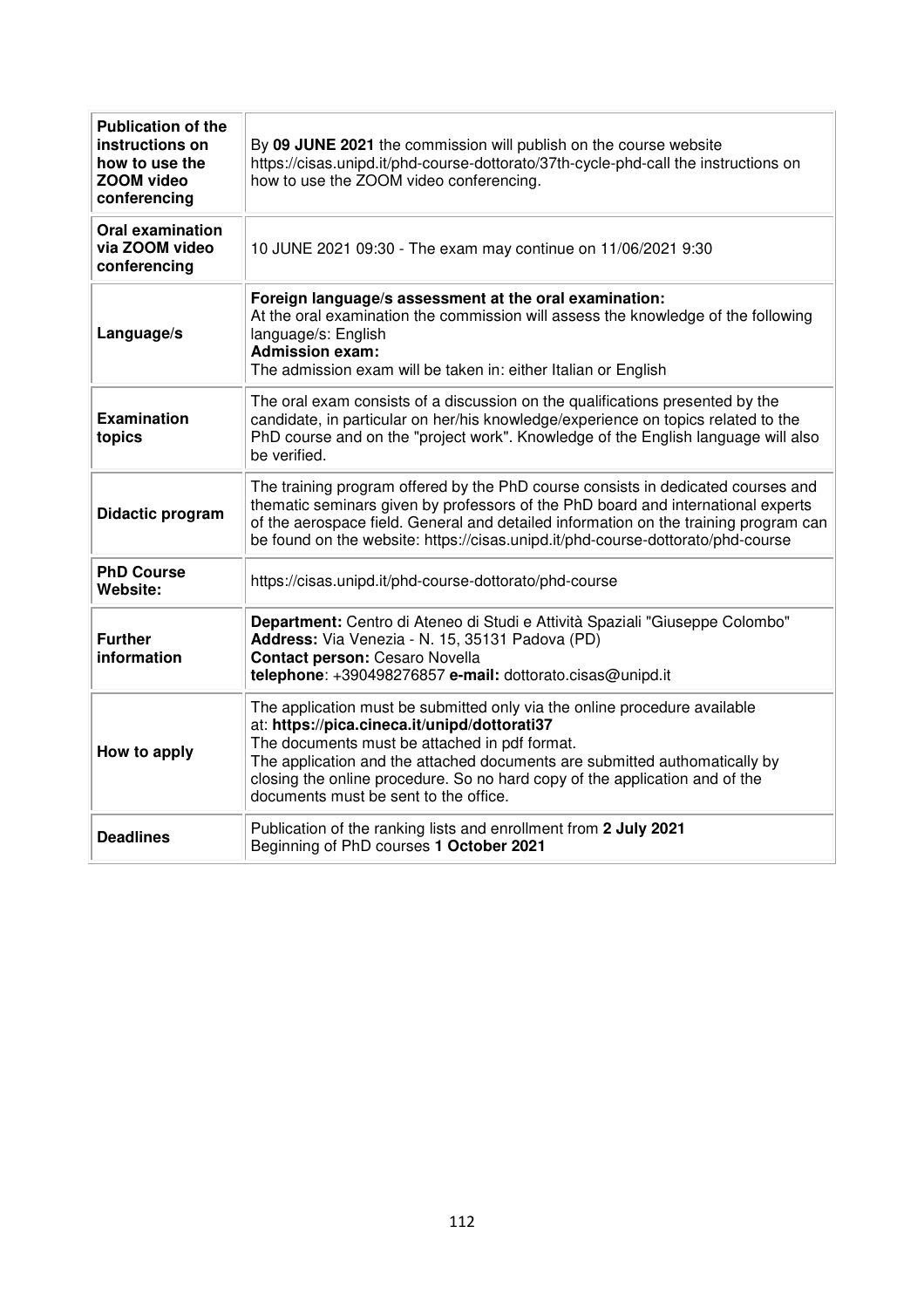| PhD Course: SOCIAL SCIENCES: INTERACTIONS, COMMUNICATION, CULTURAL<br><b>CONSTRUCTIONS</b> |                                                                                                           |                   |                                                                                                                                                                                                                                                                                                                                                                           |  |  |  |
|--------------------------------------------------------------------------------------------|-----------------------------------------------------------------------------------------------------------|-------------------|---------------------------------------------------------------------------------------------------------------------------------------------------------------------------------------------------------------------------------------------------------------------------------------------------------------------------------------------------------------------------|--|--|--|
| <b>Department</b>                                                                          | FILOSOFIA, SOCIOLOGIA, PEDAGOGIA E PSICOLOGIA APPLICATA (FISPPA)                                          |                   |                                                                                                                                                                                                                                                                                                                                                                           |  |  |  |
| <b>Duration</b>                                                                            | 3 years                                                                                                   |                   |                                                                                                                                                                                                                                                                                                                                                                           |  |  |  |
|                                                                                            | Scholarships<br>funded by the<br>University                                                               | n. 4              |                                                                                                                                                                                                                                                                                                                                                                           |  |  |  |
| <b>Number of</b><br>positions                                                              | Scholarships<br>funded by the<br>University<br>reserved to<br>applicants with<br>foreign<br>qualification | n. 1              | WARNING: if you are in possession of a foreign<br>qualification, please select also this option in the online<br>procedure in the section "PhD courses-positions"                                                                                                                                                                                                         |  |  |  |
|                                                                                            | Scholarships<br>funded by<br>external public<br>or private<br>bodies/Departm<br>ents                      | n. 1              | 1 scholarship funded by Fondazione Cassa di Risparmio di<br>Padova e Rovigo;                                                                                                                                                                                                                                                                                              |  |  |  |
|                                                                                            | <b>Total number</b><br>of positions                                                                       | n. 6              |                                                                                                                                                                                                                                                                                                                                                                           |  |  |  |
| <b>Selection</b><br>criteria                                                               | PRESELECTION ON THE BASIS OF EVALUATION OF QUALIFICATIONS AND ORAL<br><b>EXAMINATION</b>                  |                   |                                                                                                                                                                                                                                                                                                                                                                           |  |  |  |
| Oral<br>examination<br>via remote<br>interview:                                            | Applicants will take the oral examination via remote interview (ZOOM)                                     |                   |                                                                                                                                                                                                                                                                                                                                                                           |  |  |  |
| <b>Evaluation</b><br>criteria                                                              | Qualifications: points max 40<br>Oral examination: points max 60                                          |                   |                                                                                                                                                                                                                                                                                                                                                                           |  |  |  |
|                                                                                            | Thesis:                                                                                                   | Points:<br>max 5  | (Applicants waiting to be awarded the entrance qualification:<br>those waiting to be awarded the entrance qualification by<br>30th September 2021 will submit a summary of the master<br>thesis project (max. 4 pages) signed by the applicant and<br>the supervisor)                                                                                                     |  |  |  |
| <b>Documents</b>                                                                           | Curriculum:                                                                                               | Points:<br>max 5  | Include the scores obtained                                                                                                                                                                                                                                                                                                                                               |  |  |  |
| to be<br>submitted                                                                         | Scientific<br>publications:                                                                               | Points:<br>max 5  | Attach copy of publications or communication at Congress<br>and Conference.                                                                                                                                                                                                                                                                                               |  |  |  |
|                                                                                            | Other<br>documents:                                                                                       | Points:<br>max 25 | Outline of a research project pertinent to the lines of<br>research of the PhD Program (MAX 12000 characters,<br>excluding references). In the research project, applicants<br>must specify the research line to which the project refers,<br>choosing among those indicated on the PhD program<br>website: https://socialsciences.fisppa.unipd.it/en/research-<br>lines/ |  |  |  |
| <b>Preselection:</b><br><b>First meeting</b><br>of the                                     | 31 MAY 2021 10:00                                                                                         |                   |                                                                                                                                                                                                                                                                                                                                                                           |  |  |  |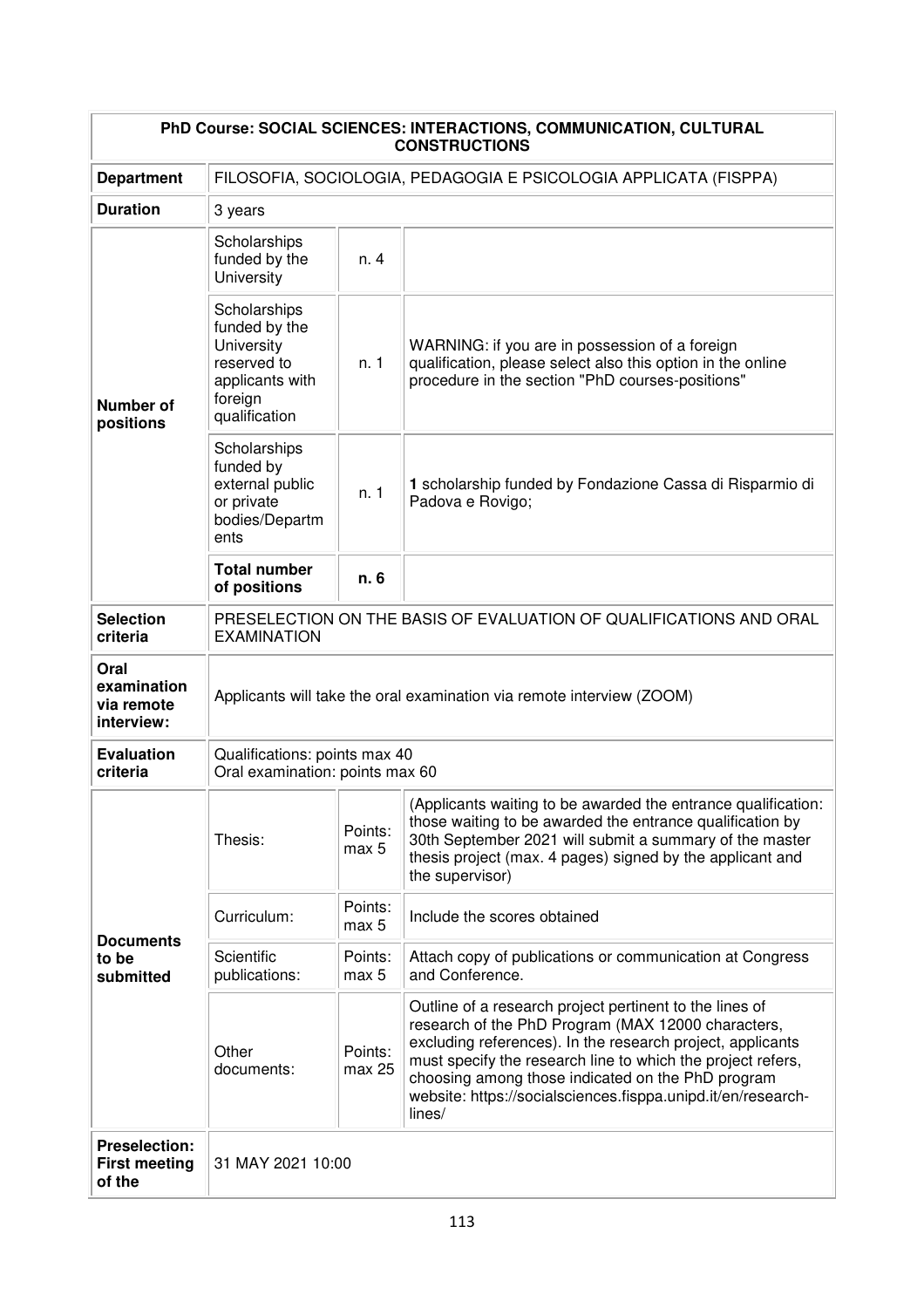| <b>Evaluating</b><br><b>Commission</b>                                           |                                                                                                                                                                                                                                                                                                                                                                                                                                                                                    |
|----------------------------------------------------------------------------------|------------------------------------------------------------------------------------------------------------------------------------------------------------------------------------------------------------------------------------------------------------------------------------------------------------------------------------------------------------------------------------------------------------------------------------------------------------------------------------|
| <b>Publication of</b><br>the results of<br>the<br>evaluation of<br>the           | Within 03 JUNE 2021 the evaluating Commission will publish the results of the<br>evaluation of the qualifications in the following<br>website: https://elearning.unipd.it/scienzeumane/mod/page/view.php?id=61599&lan<br><u>g=it</u>                                                                                                                                                                                                                                               |
| preselection                                                                     | In order to be admitted to the examination, the candidate must get a score of at least<br>7/10 in the preselection.                                                                                                                                                                                                                                                                                                                                                                |
| <b>Publication of</b><br>the                                                     |                                                                                                                                                                                                                                                                                                                                                                                                                                                                                    |
| <b>instructions</b><br>on how to<br>use the<br><b>ZOOM video</b><br>conferencing | By 03 JUNE 2021 the commission will publish on the course website<br>https://elearning.unipd.it/scienzeumane/mod/page/view.php?id=61599⟨=it the<br>instructions on how to use the ZOOM video conferencing.                                                                                                                                                                                                                                                                         |
| Oral<br>examination<br>via ZOOM<br>video<br>conferencing                         | 07 JUNE 2021 10:00 - The exam may continue on 08/06/2021                                                                                                                                                                                                                                                                                                                                                                                                                           |
| Language/s                                                                       | Foreign language/s assessment at the oral examination:<br>At the oral examination the commission will assess the knowledge of the following<br>language/s: English<br><b>Admission exam:</b><br>The admission exam will be taken in: Italian and/or English                                                                                                                                                                                                                        |
| <b>Examination</b><br>topics                                                     | General sociology, sociology of cultural process, sociology of labour and migration,<br>Social Statistic, Demography and other areas of social sciences as social psychology,<br>political science and anthropology. The exam will pay particular attention to the lines of<br>research on which the members of the Phd Board are involved. Applicants can find here<br>more information about the lines of research:<br>https://socialsciences.fisppa.unipd.it/en/research-lines/ |
| <b>Didactic</b><br>program                                                       | In the first year Lectures and Seminars are concerning theories and methods of social<br>sciences' field. Methodological workshops are based on qualitative methods, textual<br>analysis, and statistics for the social sciences. The second and third year are focused on<br>field research. A period of research abroad for at least three months is required.<br>https://socialsciences.fisppa.unipd.it/en/                                                                     |
| <b>PhD Course</b><br>Website:                                                    | https://socialsciences.fisppa.unipd.it/it/                                                                                                                                                                                                                                                                                                                                                                                                                                         |
| <b>Further</b><br>information                                                    | Department: FILOSOFIA, SOCIOLOGIA, PEDAGOGIA E PSICOLOGIA APPLICATA<br>(FISPPA)<br>Address: Piazza Capitaniato - N. 3, 35139 Padova (PD)<br>Contact person: Pittella Antonella<br>telephone: 0498274720 e-mail: dottorati.fisppa@unipd.it                                                                                                                                                                                                                                          |
| How to apply                                                                     | The application must be submitted only via the online procedure available<br>at: https://pica.cineca.it/unipd/dottorati37<br>The documents must be attached in pdf format.<br>The application and the attached documents are submitted authomatically by closing the<br>online procedure. So no hard copy of the application and of the documents must be sent<br>to the office.                                                                                                   |
| <b>Deadlines</b>                                                                 | Publication of the ranking lists and enrollment from 2 July 2021<br>Beginning of PhD courses 1 October 2021                                                                                                                                                                                                                                                                                                                                                                        |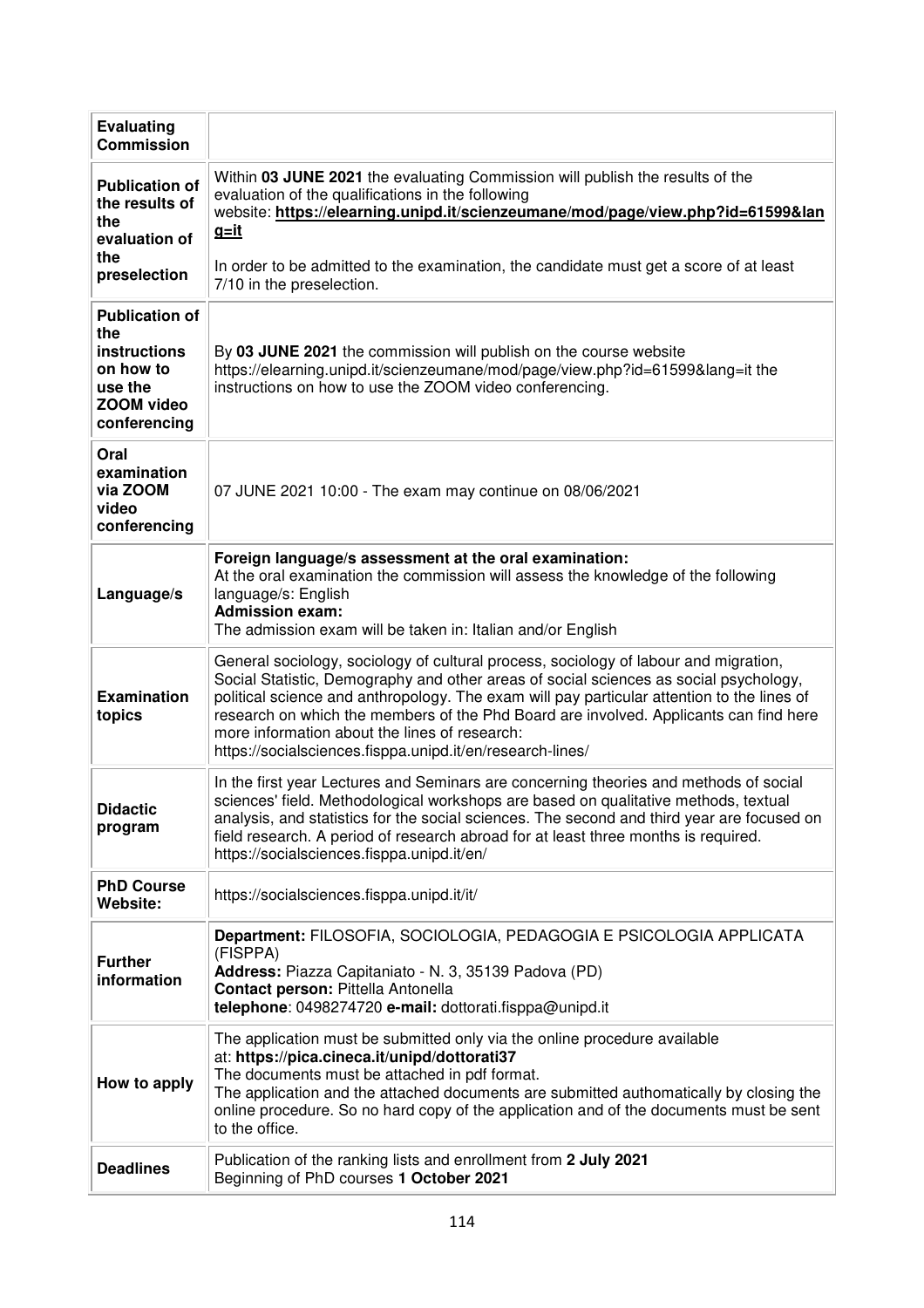| <b>PhD Course: STATISTICAL SCIENCES</b>                                                                   |                                                                                                                                                                                  |                      |                                                                                                                                                                                                                                                                                                    |  |  |
|-----------------------------------------------------------------------------------------------------------|----------------------------------------------------------------------------------------------------------------------------------------------------------------------------------|----------------------|----------------------------------------------------------------------------------------------------------------------------------------------------------------------------------------------------------------------------------------------------------------------------------------------------|--|--|
| <b>Department</b>                                                                                         | <b>SCIENZE STATISTICHE</b>                                                                                                                                                       |                      |                                                                                                                                                                                                                                                                                                    |  |  |
| <b>Duration</b>                                                                                           | 3 years                                                                                                                                                                          |                      |                                                                                                                                                                                                                                                                                                    |  |  |
|                                                                                                           | Scholarships<br>funded by the<br>University                                                                                                                                      | n. 6                 |                                                                                                                                                                                                                                                                                                    |  |  |
| <b>Number of</b><br>positions                                                                             | Scholarships<br>funded by<br>Fondazione Cassa<br>di Risparmio di<br>Padova e Rovigo<br>reserved to<br>applicants residing<br>outside Italy and<br>foreign qualification          | n. 1                 | WARNING: if you are in possession of a foreign<br>qualification and you residing outside Italy, please<br>select also this option in the online procedure in<br>the section "PhD courses-positions"                                                                                                |  |  |
|                                                                                                           | Scholarships<br>funded by external<br>public or private<br>bodies/Departments                                                                                                    | n. 1                 | 1 scholarship funded by Fondazione Cassa di<br>Risparmio di Padova e Rovigo;                                                                                                                                                                                                                       |  |  |
|                                                                                                           | <b>Total number of</b><br>positions                                                                                                                                              | n. 8                 |                                                                                                                                                                                                                                                                                                    |  |  |
| <b>Selection criteria</b>                                                                                 | <b>EVALUATION OF QUALIFICATIONS</b>                                                                                                                                              |                      |                                                                                                                                                                                                                                                                                                    |  |  |
| <b>Evaluation criteria</b>                                                                                | Qualifications: points max 100                                                                                                                                                   |                      |                                                                                                                                                                                                                                                                                                    |  |  |
|                                                                                                           | Curriculum:                                                                                                                                                                      | Points:<br>max<br>71 | The curriculum has to be prepared by filling the<br>template CV_XXXVII available on the Course web<br>page http://www.stat.unipd.it/ricerca/ammissione<br>and uploading the filled template. The candidate<br>must also upload the record of exams and marks<br>of first and second cycle degrees. |  |  |
| Documents to be<br>submitted                                                                              | Scientific<br>publications:                                                                                                                                                      | Points:<br>max 5     | Any books, articles or theses authored/co-authored<br>by the candidate related to the field of studies must<br>be listed in the template CV_XXXVII. No upload of<br>publications in pdf format is required.                                                                                        |  |  |
|                                                                                                           | Other documents:                                                                                                                                                                 | Points:<br>max<br>24 | At most 2 reference letters. GRE, GRE<br>Mathematics, if available; TOEFL, IELTS and<br>similar Language certifications, if available.                                                                                                                                                             |  |  |
| <b>Evaluation of</b><br>qualifications:<br>First meeting of the<br><b>Evaluating</b><br><b>Commission</b> | 08 JUNE 2021 10:00                                                                                                                                                               |                      |                                                                                                                                                                                                                                                                                                    |  |  |
| <b>Publication of the</b><br>evaluation of the                                                            | By 18 June 2021 the commission will publish on the course<br>website https://www.stat.unipd.it/ricerca/dottorato-di-ricerca the results of the<br>evaluations of qualifications. |                      |                                                                                                                                                                                                                                                                                                    |  |  |
| qualifications                                                                                            | The final rankings publications will be carried out in accordance with the<br>procedures and deadlines laid down in art. 7 of the selection announcement.                        |                      |                                                                                                                                                                                                                                                                                                    |  |  |
| Language/s                                                                                                | The qualifications submitted can be:<br>English or Italian                                                                                                                       |                      |                                                                                                                                                                                                                                                                                                    |  |  |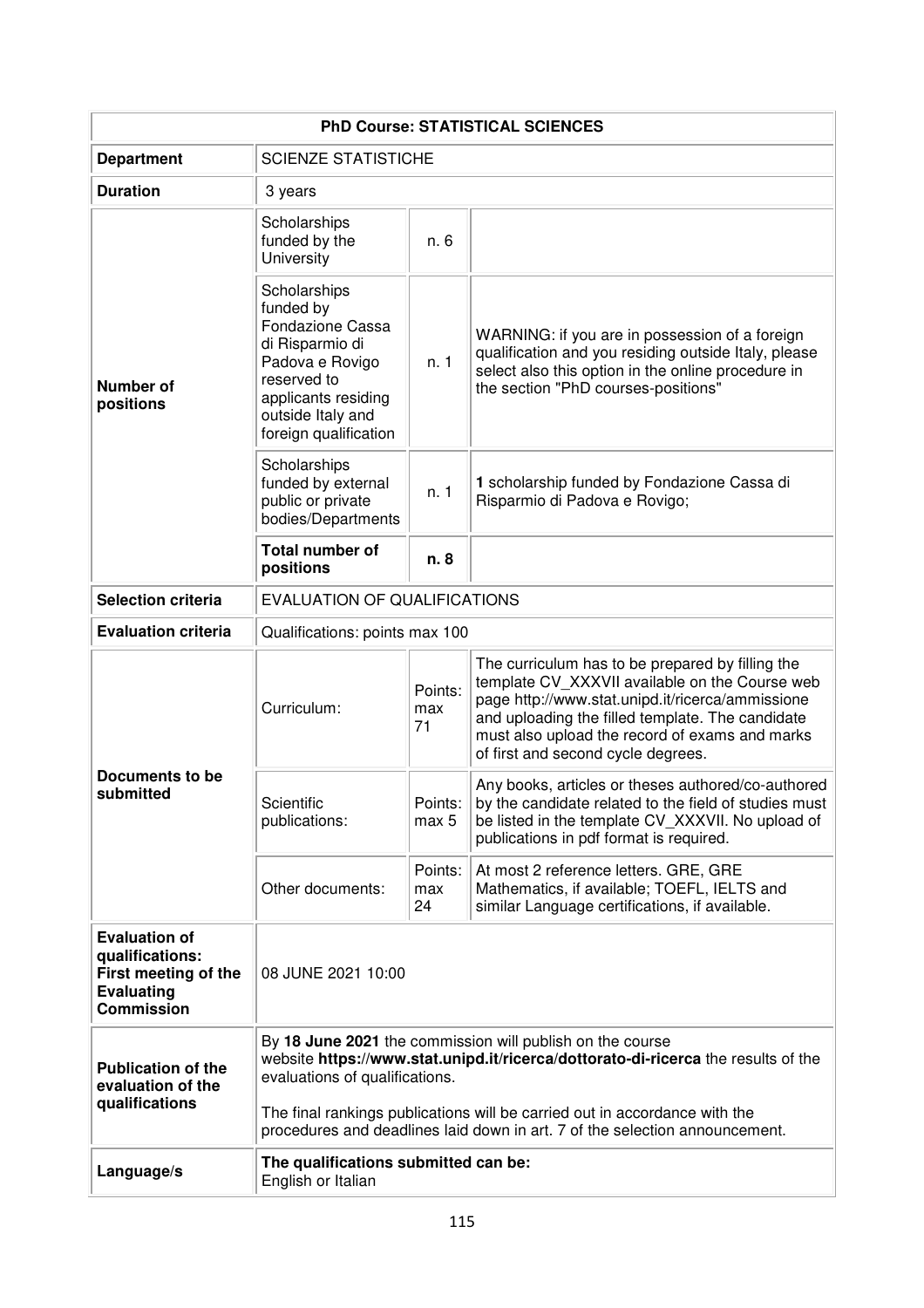| Didactic program              | The Course is held in English. First year: foundation courses on Functional<br>Analysis, Probability Theory, Programming Metodologies, Theory and Methods of<br>Inference, Statistical Models and specialised short courses and seminars. Second<br>and third year: research and thesis preparation; Statistical Consulting course. Info:<br>phd@stat.unipd.it; https://www.stat.unipd.it/ricerca/dottorato-di-ricerca |  |  |  |  |  |
|-------------------------------|------------------------------------------------------------------------------------------------------------------------------------------------------------------------------------------------------------------------------------------------------------------------------------------------------------------------------------------------------------------------------------------------------------------------|--|--|--|--|--|
| <b>PhD Course</b><br>Website: | https://www.stat.unipd.it/ricerca/dottorato-di-ricerca                                                                                                                                                                                                                                                                                                                                                                 |  |  |  |  |  |
| <b>Further information</b>    | <b>Department: SCIENZE STATISTICHE</b><br>Address: Via Cesare Battisti - N. 241, 35121 Padova (PD)<br><b>Contact person: Ceron Susi</b><br>telephone: +39 0498274167 e-mail: dottorato@stat.unipd.it                                                                                                                                                                                                                   |  |  |  |  |  |
| How to apply                  | The application must be submitted only via the online procedure available<br>at: https://pica.cineca.it/unipd/dottorati37<br>The documents must be attached in pdf format.<br>The application and the attached documents are submitted authomatically by<br>closing the online procedure. So no hard copy of the application and of the<br>documents must be sent to the office.                                       |  |  |  |  |  |
| <b>Deadlines</b>              | Publication of the ranking lists and enrollment from 2 July 2021<br>Beginning of PhD courses 1 October 2021                                                                                                                                                                                                                                                                                                            |  |  |  |  |  |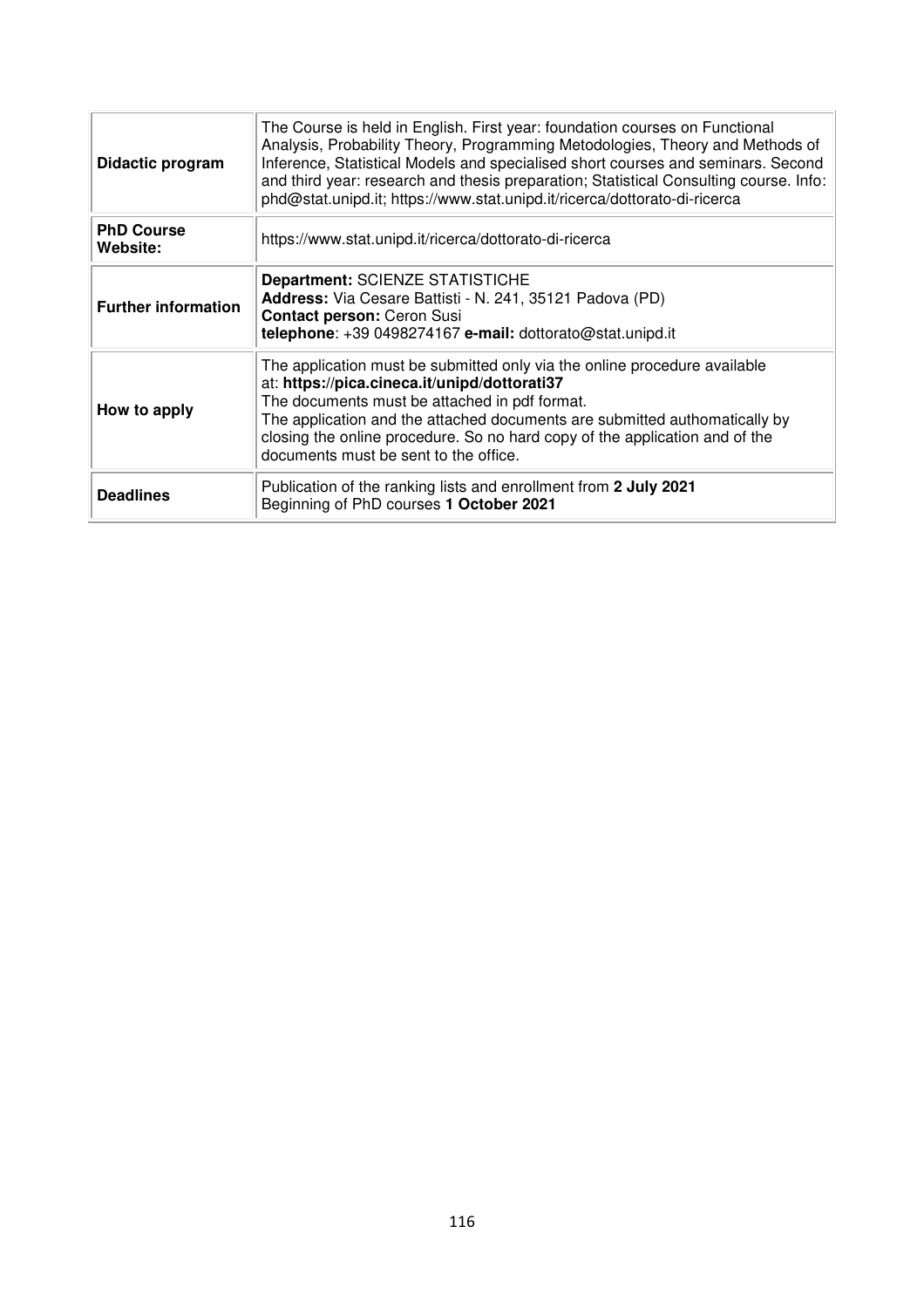| PhD Course: TRANSLATIONAL SPECIALISTIC MEDICINE G.B. MORGAGNI |                                                                                                                                                                                           |      |                                                                                                                                                                                                                                                                                                                                                                                                                                                                                                                                                                                                                                                                                                                                                                                                                                                                                                                                                                                                                                                                                                                                                                                                                                                                                                                  |  |
|---------------------------------------------------------------|-------------------------------------------------------------------------------------------------------------------------------------------------------------------------------------------|------|------------------------------------------------------------------------------------------------------------------------------------------------------------------------------------------------------------------------------------------------------------------------------------------------------------------------------------------------------------------------------------------------------------------------------------------------------------------------------------------------------------------------------------------------------------------------------------------------------------------------------------------------------------------------------------------------------------------------------------------------------------------------------------------------------------------------------------------------------------------------------------------------------------------------------------------------------------------------------------------------------------------------------------------------------------------------------------------------------------------------------------------------------------------------------------------------------------------------------------------------------------------------------------------------------------------|--|
| <b>Curricula</b>                                              | CLINICAL AND TRASLATIONAL NEUROSCIENCES<br>ENDOCRINE AND METABOLIC SCIENCES<br><b>CARDIOVASCULAR SCIENCES</b><br>BIOSTATISTICS AND CLINIC EPIDEMIOLOGY<br>THORACIC AND PULMONARY SCIENCES |      |                                                                                                                                                                                                                                                                                                                                                                                                                                                                                                                                                                                                                                                                                                                                                                                                                                                                                                                                                                                                                                                                                                                                                                                                                                                                                                                  |  |
| <b>Department</b>                                             |                                                                                                                                                                                           |      | SCIENZE CARDIO-TORACO-VASCOLARI E SANITA' PUBBLICA                                                                                                                                                                                                                                                                                                                                                                                                                                                                                                                                                                                                                                                                                                                                                                                                                                                                                                                                                                                                                                                                                                                                                                                                                                                               |  |
| <b>Duration</b>                                               | 3 years                                                                                                                                                                                   |      |                                                                                                                                                                                                                                                                                                                                                                                                                                                                                                                                                                                                                                                                                                                                                                                                                                                                                                                                                                                                                                                                                                                                                                                                                                                                                                                  |  |
|                                                               | Scholarships<br>funded by the<br>University                                                                                                                                               | n. 4 |                                                                                                                                                                                                                                                                                                                                                                                                                                                                                                                                                                                                                                                                                                                                                                                                                                                                                                                                                                                                                                                                                                                                                                                                                                                                                                                  |  |
|                                                               | University<br>Scholarships co-<br>funded by the<br>Department                                                                                                                             | n.1  | 1 scholarship funded by the University and co-<br>funded by Dipartimento di Scienze Cardio-Toraco-<br>Vascolari e Sanità Pubblica - Topic: The innovative<br>treatments to reduce cardiovascular risk in patients<br>with type 2 diabetes (curriculum: ENDOCRINE<br>AND METABOLIC SCIENCES);                                                                                                                                                                                                                                                                                                                                                                                                                                                                                                                                                                                                                                                                                                                                                                                                                                                                                                                                                                                                                     |  |
|                                                               | Scholarships<br>funded by<br><b>Fondazione Cassa</b><br>di Risparmio di<br>Padova e Rovigo<br>reserved to<br>applicants residing<br>outside Italy and<br>foreign<br>qualification         | n. 1 | WARNING: if you are in possession of a foreign<br>qualification and you residing outside Italy, please<br>select also this option in the online procedure in the<br>section "PhD courses-positions"                                                                                                                                                                                                                                                                                                                                                                                                                                                                                                                                                                                                                                                                                                                                                                                                                                                                                                                                                                                                                                                                                                              |  |
| <b>Number of</b><br>positions                                 | Scholarships<br>funded by external<br>public or private<br>bodies/Departmen<br>ts                                                                                                         | n. 5 | 1 scholarship funded by Edwards Lifesciences AG -<br>Topic: Aortic valves INTUITY and INSPIRIS<br>(curriculum: CARDIOVASCULAR SCIENCES);<br>1 scholarship funded by Dipartimento di Scienze<br>Cardio-Toraco-Vascolari e Sanità Pubblica su fondi<br>Convenzione Università di Torino e fondi di<br>dipartimento - Topic: Analysis of heterogeneity in<br>clinical trials: an approach based on personalized<br>medicine enhanced by the integrated use of data<br>sources through the development of Machine<br>Learning models (curriculum: BIOSTATISTICS<br>AND CLINIC EPIDEMIOLOGY);<br>1 scholarship funded by Dipartimento di Scienze<br>Cardio-Toraco-Vascolari e Sanità Pubblica su fondi<br>Convenzione Coris rif. PFAS e fondi di<br>dipartimento - Topic: PFAS health effect in the<br>community exposed to PFAS in the Veneto Region<br>(curriculum: BIOSTATISTICS AND CLINIC<br>EPIDEMIOLOGY);<br>1 scholarship funded by Dipartimento di<br>Neuroscienze - DNS su fondi su fondi "Budget Miur<br>- Dipartimenti di eccellenza" Progetto "Neuro-diP -<br>Neuroinformatica di Precisione" - Topic: Precision-<br>neuroscience and deep phenotyping of clinical<br>cohorts of patients utilizing neuroimaging,<br>electrophysiology, genetics and/or wearable<br>technology (curriculum: CLINICAL AND |  |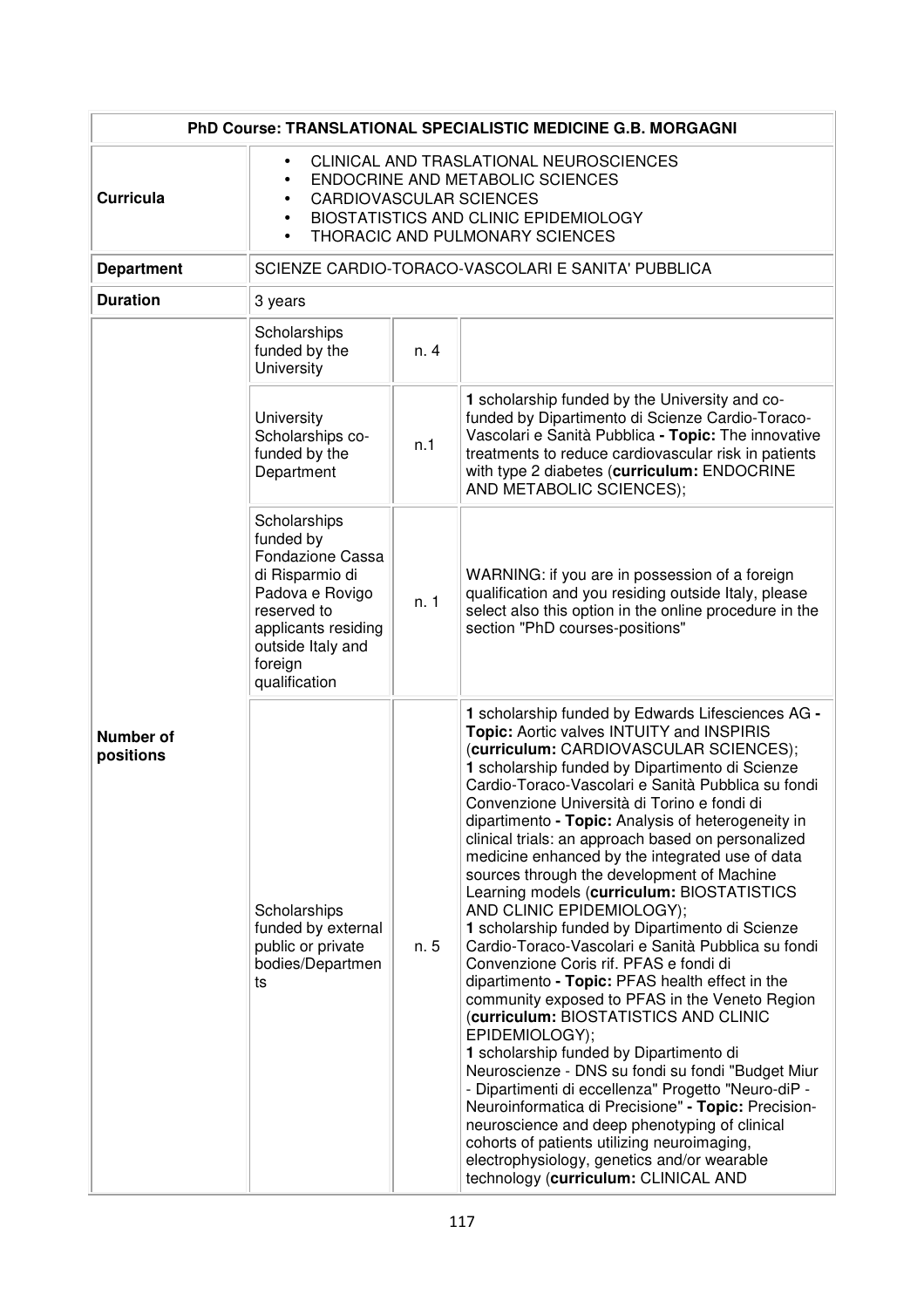|                                                                                                           |                                                                                                                                                                                                                                                         |                   | TRASLATIONAL NEUROSCIENCES);<br>1 scholarship funded by Dipartimento di Scienze<br>Cardio-Toraco-Vascolari e Sanità Pubblica su fondi<br>SAET FIND19 01 - SAET EPPR18 01 -<br>Topic: Factors determining "evasion" or<br>"development" of Chronic Obstructive Pulmonary<br>Disease and Asthma. Role of the immune response<br>(curriculum: THORACIC AND PULMONARY<br>SCIENCES); |
|-----------------------------------------------------------------------------------------------------------|---------------------------------------------------------------------------------------------------------------------------------------------------------------------------------------------------------------------------------------------------------|-------------------|---------------------------------------------------------------------------------------------------------------------------------------------------------------------------------------------------------------------------------------------------------------------------------------------------------------------------------------------------------------------------------|
|                                                                                                           | Total number of<br>positions                                                                                                                                                                                                                            | n. 11             |                                                                                                                                                                                                                                                                                                                                                                                 |
| <b>Selection criteria</b>                                                                                 | EVALUATION OF QUALIFICATIONS AND ORAL EXAMINATION                                                                                                                                                                                                       |                   |                                                                                                                                                                                                                                                                                                                                                                                 |
| <b>Oral examination</b><br>via remote<br>interview:                                                       | Applicants will take the oral examination via remote interview (ZOOM)                                                                                                                                                                                   |                   |                                                                                                                                                                                                                                                                                                                                                                                 |
| <b>Evaluation of</b><br>qualifications:<br>First meeting of the<br><b>Evaluating</b><br><b>Commission</b> | 28 MAY 2021 09:30                                                                                                                                                                                                                                       |                   |                                                                                                                                                                                                                                                                                                                                                                                 |
| <b>Publication of the</b><br>evaluation of the<br>qualifications                                          | Within 31 MAY 2021 the evaluating Commission will publish the results of the<br>evaluation of the qualifications in the following<br>website: http://phdmorgagni.dctv.unipd.it/phd/index.php                                                            |                   |                                                                                                                                                                                                                                                                                                                                                                                 |
| <b>Publication of the</b><br>instructions on<br>how to use the<br>ZOOM video<br>conferencing              | By 31 MAY 2021 the commission will publish on the course website<br>http://phdmorgagni.dctv.unipd.it/phd/index.php the instructions on how to use the<br>ZOOM video conferencing.                                                                       |                   |                                                                                                                                                                                                                                                                                                                                                                                 |
| <b>Oral examination</b><br>via ZOOM video<br>conferencing                                                 | 03 JUNE 2021 09:30 - The exam may continue on 04/06/2021 09:30                                                                                                                                                                                          |                   |                                                                                                                                                                                                                                                                                                                                                                                 |
| <b>Evaluation criteria</b>                                                                                | Qualifications: points max 30<br>Oral examination: points max 70                                                                                                                                                                                        |                   |                                                                                                                                                                                                                                                                                                                                                                                 |
| Documents to be<br>submitted                                                                              | Thesis:                                                                                                                                                                                                                                                 | Points:<br>max 15 | (Applicants waiting to be awarded the entrance<br>qualification: those waiting to be awarded the<br>entrance qualification by 30th September 2021 will<br>submit a summary of the master thesis project (max.<br>4 pages) signed by the applicant and the supervisor)                                                                                                           |
|                                                                                                           | Curriculum:                                                                                                                                                                                                                                             | Points:<br>max 10 | Curriculum Studiorum (ATTENTION: Including the<br>list of exames and relative marks obtained during<br>the degree course)                                                                                                                                                                                                                                                       |
|                                                                                                           | Scientific<br>publications:                                                                                                                                                                                                                             | Points:<br>max 5  | To be attached to the application                                                                                                                                                                                                                                                                                                                                               |
| Language/s                                                                                                | Foreign language/s assessment at the oral examination:<br>At the oral examination the commission will assess the knowledge of the following<br>language/s: English<br><b>Admission exam:</b><br>The admission exam will be taken in: Italian or English |                   |                                                                                                                                                                                                                                                                                                                                                                                 |
| <b>Examination topics</b>                                                                                 | Cardiovascular Sciences: Experimental and molecular cardiology. Genetic. Cellular<br>biology of the heart. Cardiovascular physiopathology. Congenital heart diseases.                                                                                   |                   |                                                                                                                                                                                                                                                                                                                                                                                 |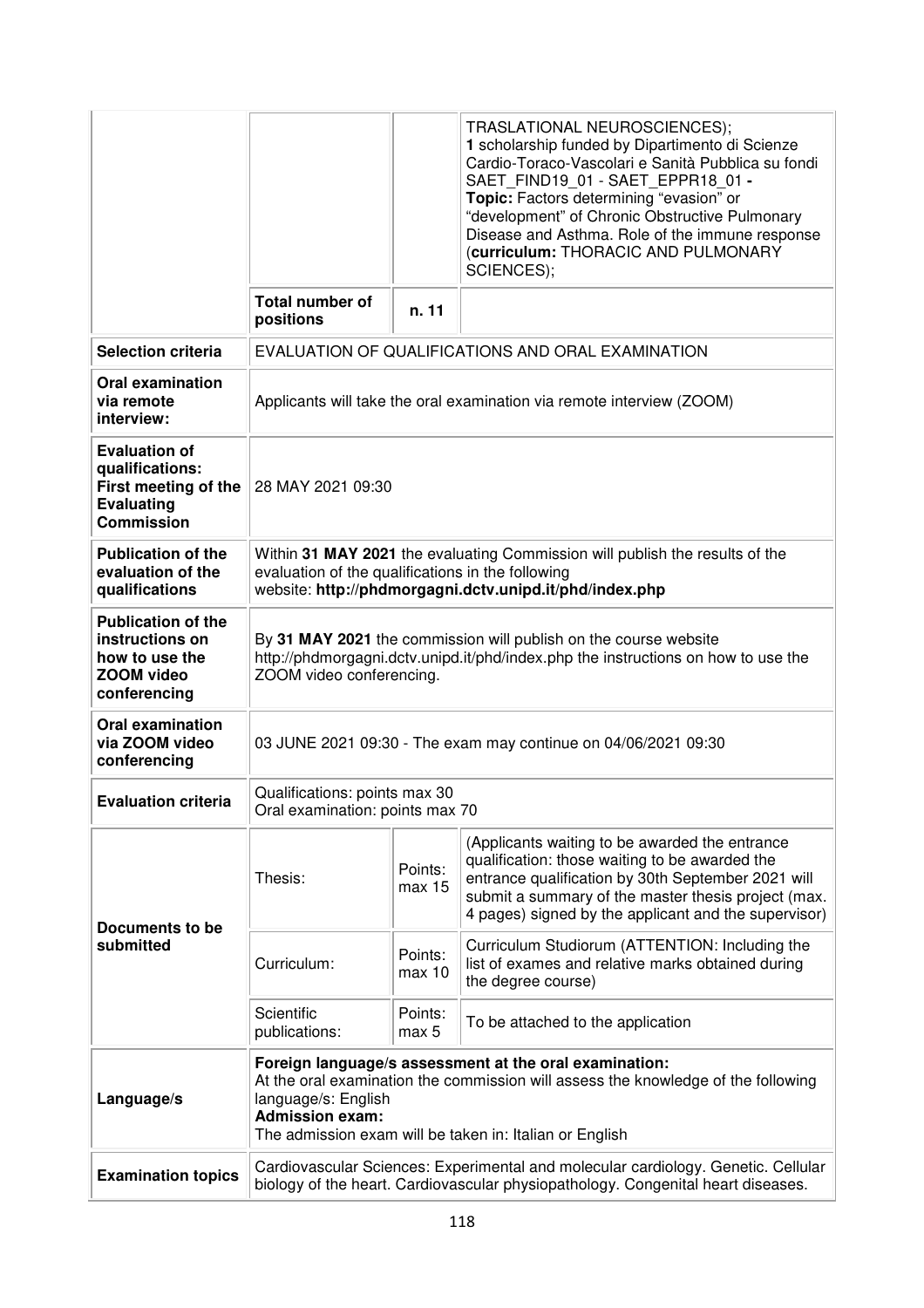|                                      | Cardiovascular pathology. Cardiac surgery. Angiology. Vascular surgery.<br>Anthropology. History of Medicine. Pulmonary pathology and thoracic surgery.<br>Endocrine and Metabolic Sciences: Stem cells/circulating endothelial progenitor<br>cells: technical and biological aspects. The role of glication in chronic complications<br>of diabetis. The role of glycemia non-invasive monitoring in diabetic patient. Clinical<br>and Traslational Neurosciences: New research techniques and new developments<br>in neurogenetics; neurochemistry of the peripheral and central nervous system;<br>neuromuscular diseases; mitochondrial and metabolic diseases; biological<br>psychiatry; mood disorders; neuro-otology; neurorehabilitation; experimental<br>neurosurgery. Respiratory physiology in neuromuscolar diseases. Biostatistics and<br>Clinical Epidemiology: Statistics. Medical statistics. General and clinical<br>epidemiology. Thoracic and Pulmonary Sciences: Lung pathophysiology.<br>Obstructive, interstitial and oncologic lung diseases. Study of pathogenetic,<br>pathological and immunological mechanisms of lung diseases. Thoracic surgery. |
|--------------------------------------|------------------------------------------------------------------------------------------------------------------------------------------------------------------------------------------------------------------------------------------------------------------------------------------------------------------------------------------------------------------------------------------------------------------------------------------------------------------------------------------------------------------------------------------------------------------------------------------------------------------------------------------------------------------------------------------------------------------------------------------------------------------------------------------------------------------------------------------------------------------------------------------------------------------------------------------------------------------------------------------------------------------------------------------------------------------------------------------------------------------------------------------------------------------------------|
| Didactic program                     | The Course consists of a three step training approach. The teaching activity<br>includes lessons, lectures, seminars, clinicopathological conferences for a required<br>frequency of about 400 hours per year. The remaining time is devoted to the<br>research activity. http://phdmorgagni.dctv.unipd.it/phd/teaching.php                                                                                                                                                                                                                                                                                                                                                                                                                                                                                                                                                                                                                                                                                                                                                                                                                                                  |
| <b>PhD Course</b><br><b>Website:</b> | http://phdmorgagni.dctv.unipd.it/phd/index.php                                                                                                                                                                                                                                                                                                                                                                                                                                                                                                                                                                                                                                                                                                                                                                                                                                                                                                                                                                                                                                                                                                                               |
| <b>Further information</b>           | Department: SCIENZE CARDIO-TORACO-VASCOLARI E SANITA' PUBBLICA<br>Address: Via A. Gabelli - N. 61, 35121 Padova (PD)<br>Contact person: Cervellin Alessandra<br>telephone: 0498272288 e-mail: phd.morgagni.dctv@unipd.it                                                                                                                                                                                                                                                                                                                                                                                                                                                                                                                                                                                                                                                                                                                                                                                                                                                                                                                                                     |
| How to apply                         | The application must be submitted only via the online procedure available<br>at: https://pica.cineca.it/unipd/dottorati37<br>The documents must be attached in pdf format.<br>The application and the attached documents are submitted authomatically by<br>closing the online procedure. So no hard copy of the application and of the<br>documents must be sent to the office.                                                                                                                                                                                                                                                                                                                                                                                                                                                                                                                                                                                                                                                                                                                                                                                             |
| <b>Deadlines</b>                     | Publication of the ranking lists and enrollment from 2 July 2021<br>Beginning of PhD courses 1 October 2021                                                                                                                                                                                                                                                                                                                                                                                                                                                                                                                                                                                                                                                                                                                                                                                                                                                                                                                                                                                                                                                                  |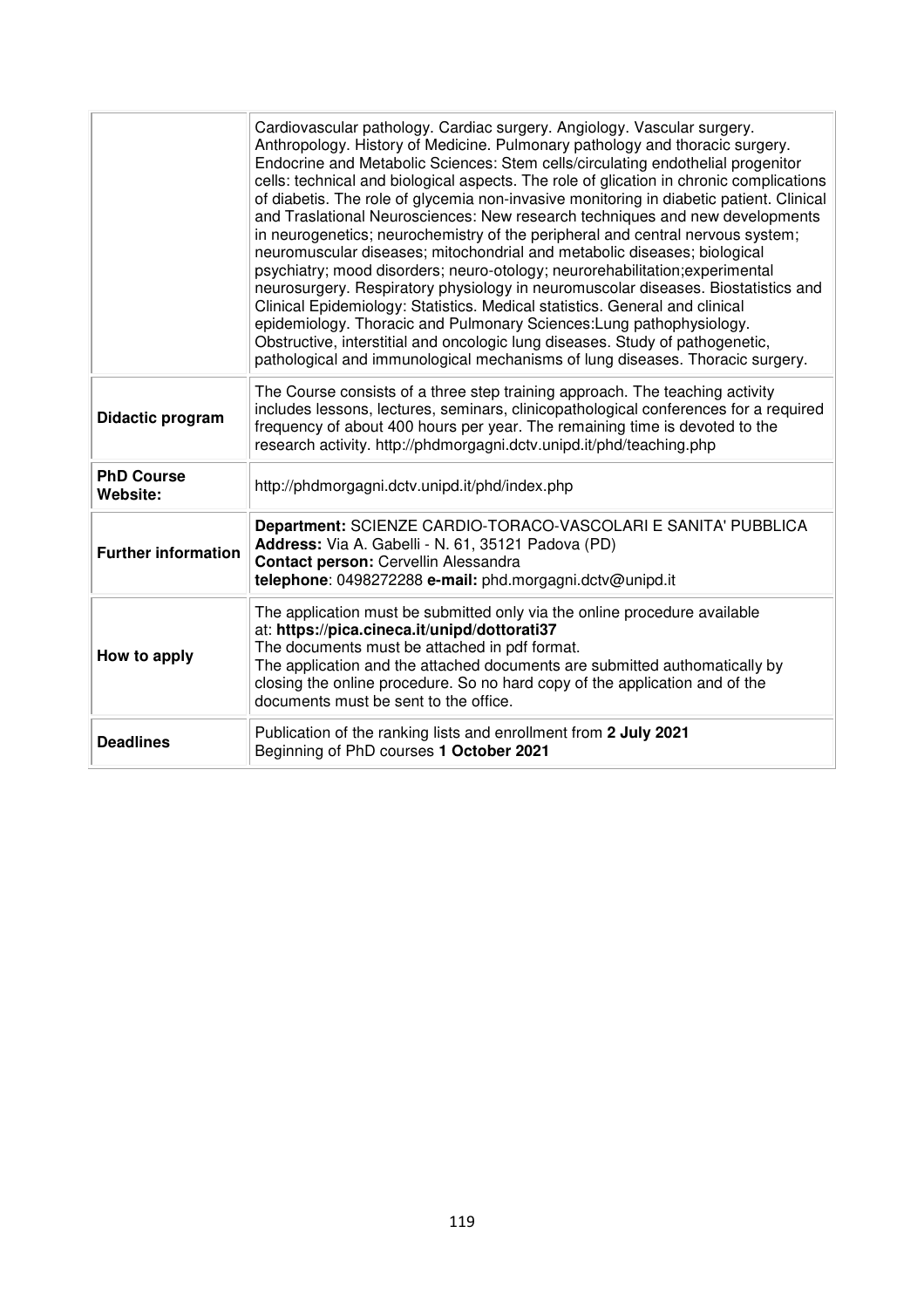| PhD Course: VETERINARY SCIENCES AND FOOD SAFETY     |                                                                                          |                   |                                                                                                                                                                                                                                                                                                                                                                                                                                                                                                                                                                                                                                                                                                                                                                                                                                                                                                                                                         |  |
|-----------------------------------------------------|------------------------------------------------------------------------------------------|-------------------|---------------------------------------------------------------------------------------------------------------------------------------------------------------------------------------------------------------------------------------------------------------------------------------------------------------------------------------------------------------------------------------------------------------------------------------------------------------------------------------------------------------------------------------------------------------------------------------------------------------------------------------------------------------------------------------------------------------------------------------------------------------------------------------------------------------------------------------------------------------------------------------------------------------------------------------------------------|--|
| <b>Department</b>                                   | MEDICINA ANIMALE, PRODUZIONI E SALUTE - MAPS                                             |                   |                                                                                                                                                                                                                                                                                                                                                                                                                                                                                                                                                                                                                                                                                                                                                                                                                                                                                                                                                         |  |
| <b>Duration</b>                                     | 3 years                                                                                  |                   |                                                                                                                                                                                                                                                                                                                                                                                                                                                                                                                                                                                                                                                                                                                                                                                                                                                                                                                                                         |  |
| <b>Number of</b><br>positions                       | Scholarships<br>funded by the<br>University                                              | n. 8              |                                                                                                                                                                                                                                                                                                                                                                                                                                                                                                                                                                                                                                                                                                                                                                                                                                                                                                                                                         |  |
|                                                     | Scholarships<br>funded by external<br>public or private<br>bodies/Departmen<br>ts        | n. 1              | 1 scholarship funded by Fondazione Cassa di<br>Risparmio di Padova e Rovigo;                                                                                                                                                                                                                                                                                                                                                                                                                                                                                                                                                                                                                                                                                                                                                                                                                                                                            |  |
|                                                     | Industrial<br>Doctorate                                                                  | n. 1              | 1 place reserved to employees of DIUSAPET SA<br>legally seated in VASIL APRILOV 11 - 1504 SOFIA<br>(BULGARIA)                                                                                                                                                                                                                                                                                                                                                                                                                                                                                                                                                                                                                                                                                                                                                                                                                                           |  |
|                                                     | Total number of<br>positions                                                             | n. 10             |                                                                                                                                                                                                                                                                                                                                                                                                                                                                                                                                                                                                                                                                                                                                                                                                                                                                                                                                                         |  |
| <b>Selection criteria</b>                           | PRESELECTION ON THE BASIS OF EVALUATION OF QUALIFICATIONS AND<br><b>ORAL EXAMINATION</b> |                   |                                                                                                                                                                                                                                                                                                                                                                                                                                                                                                                                                                                                                                                                                                                                                                                                                                                                                                                                                         |  |
| <b>Oral examination</b><br>via remote<br>interview: | Applicants will take the oral examination via remote interview (ZOOM)                    |                   |                                                                                                                                                                                                                                                                                                                                                                                                                                                                                                                                                                                                                                                                                                                                                                                                                                                                                                                                                         |  |
| <b>Evaluation criteria</b>                          | Qualifications: points max 30<br>Oral examination: points max 70                         |                   |                                                                                                                                                                                                                                                                                                                                                                                                                                                                                                                                                                                                                                                                                                                                                                                                                                                                                                                                                         |  |
| Documents to be<br>submitted                        | Thesis:                                                                                  | Points:<br>max 4  | Pdf format of a copy of the Master Thesis.<br>Applicants waiting to be awarded the entrance<br>qualification: those waiting to be awarded the<br>entrance qualification by 30th September 2021 will<br>submit a summary of the master thesis project (max.<br>4 pages) signed by the applicant and the supervisor.                                                                                                                                                                                                                                                                                                                                                                                                                                                                                                                                                                                                                                      |  |
|                                                     | Curriculum:                                                                              | Points:<br>max 11 | - Use the Europass template and sign at the end of<br>the document (upload as pdf format). - Clearly<br>indicate the e- mail. Clearly state: the duration of<br>your studies, the date of achievement of the<br>degree(s) (including both the Bachelor and the<br>Master degrees, or the five/six year's university<br>course) and the transcript of records. - Indicate: any<br>visiting period spent abroad during your studies (e.g.<br>Erasmus grants, Time, Erasmus Placement, thesis<br>or practical abroad, etc.) or any internationalization<br>experience; - any scholarship grant or award;<br>training, teaching and research experiences<br>(research grants, scholarships, and internship<br>periods). - any soft skill; - Clearly state any<br>certification related to the knowledge of foreign<br>languages; - Specify all working experiences in your<br>Home Country or abroad.<br>Provide the pdf version of the publications and of |  |
|                                                     | Scientific<br>publications:                                                              | Points:<br>max 2  | the publications list, inclusive of authors, title, date<br>and editorial information.                                                                                                                                                                                                                                                                                                                                                                                                                                                                                                                                                                                                                                                                                                                                                                                                                                                                  |  |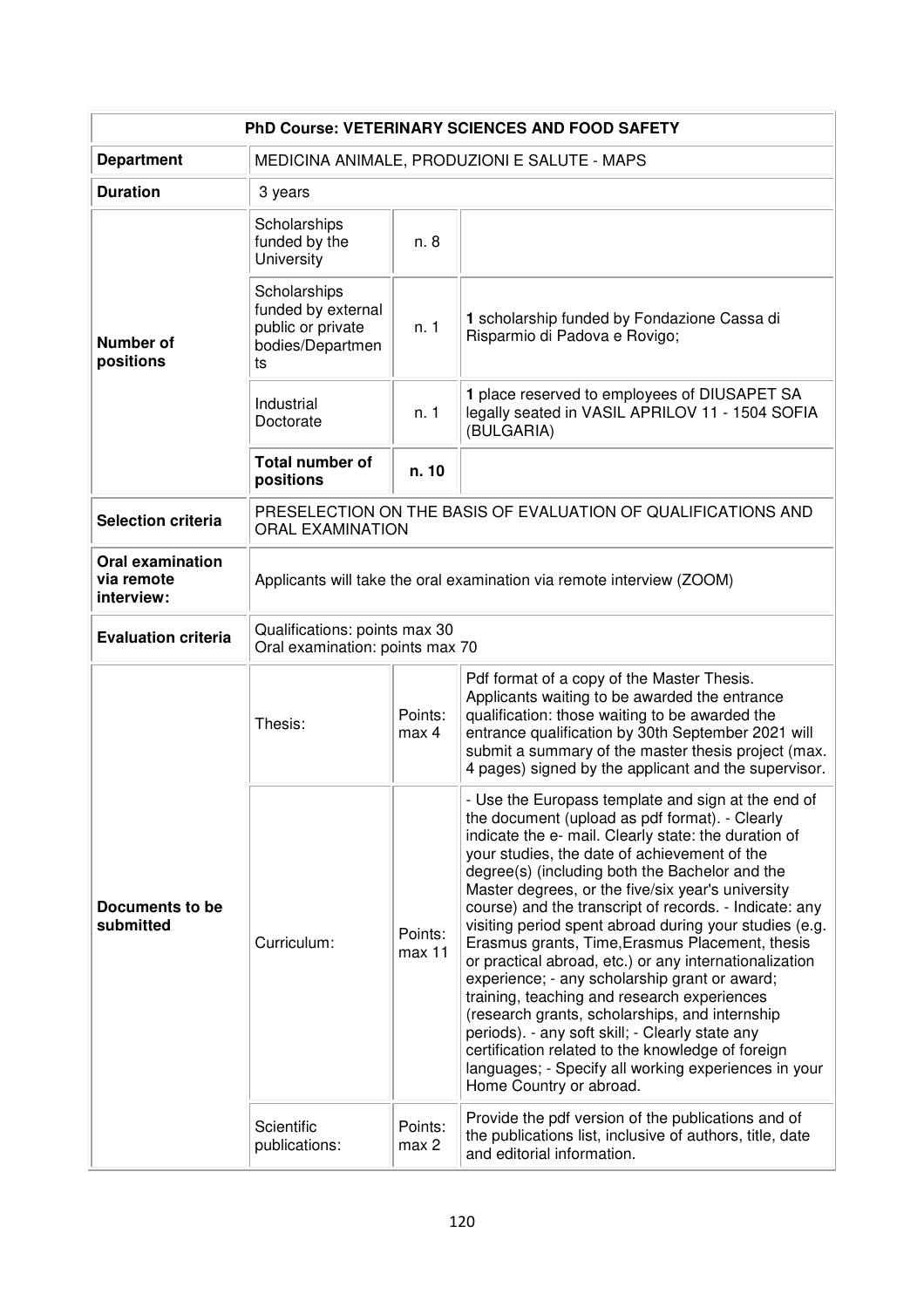|                                                                                                     | Other documents:                                                                                                                                                                                                                                                                                                                                                                                                                                       | Points:<br>max 13 | 1. Motivational letter including: i) Research topic<br>(RT) and first preference project chosen from those<br>published on the site<br>http://www.dottorato.veterinaria.unipd.it; ii) the<br>motivation for which the candidate wishes to do a<br>doctorate, why in Veterinary Sciences and why on<br>the specific RT (maximum 1500 characters including<br>spaces); iii) a short (maximum 3000 characters<br>including spaces) description of how the chosen<br>project would be performed and what impact this<br>could give in the specific area; iv) A SECOND RT<br>AS SECOND CHOISE between those published on<br>the web site for the specific call<br>(http://www.dottorato.veterinaria.unipd.it). 2. two<br>reference letters from Professors of Academia or<br>other people working in scientific fields from<br>research Institutions/Industries (excluding the<br>potential tutor of the project). |  |
|-----------------------------------------------------------------------------------------------------|--------------------------------------------------------------------------------------------------------------------------------------------------------------------------------------------------------------------------------------------------------------------------------------------------------------------------------------------------------------------------------------------------------------------------------------------------------|-------------------|---------------------------------------------------------------------------------------------------------------------------------------------------------------------------------------------------------------------------------------------------------------------------------------------------------------------------------------------------------------------------------------------------------------------------------------------------------------------------------------------------------------------------------------------------------------------------------------------------------------------------------------------------------------------------------------------------------------------------------------------------------------------------------------------------------------------------------------------------------------------------------------------------------------|--|
| <b>Preselection: First</b><br>meeting of the<br><b>Evaluating</b><br><b>Commission</b>              | 31 MAY 2021 09:30                                                                                                                                                                                                                                                                                                                                                                                                                                      |                   |                                                                                                                                                                                                                                                                                                                                                                                                                                                                                                                                                                                                                                                                                                                                                                                                                                                                                                               |  |
| <b>Publication of the</b><br>results of the<br>evaluation of the<br>preselection                    | Within 03 JUNE 2021 the evaluating Commission will publish the results of the<br>evaluation of the qualifications in the following<br>website: http://www.dottorato.veterinaria.unipd.it<br>In order to be admitted to the examination, the candidate must get a score of at<br>least 7/10 in the preselection.                                                                                                                                        |                   |                                                                                                                                                                                                                                                                                                                                                                                                                                                                                                                                                                                                                                                                                                                                                                                                                                                                                                               |  |
| <b>Publication of the</b><br>instructions on<br>how to use the<br><b>ZOOM video</b><br>conferencing | By 03 JUNE 2021 the commission will publish on the course website<br>http://www.dottorato.veterinaria.unipd.it the instructions on how to use the ZOOM<br>video conferencing.                                                                                                                                                                                                                                                                          |                   |                                                                                                                                                                                                                                                                                                                                                                                                                                                                                                                                                                                                                                                                                                                                                                                                                                                                                                               |  |
| <b>Oral examination</b><br>via ZOOM video<br>conferencing                                           | 10 JUNE 2021 09:00 - The exam may continue on 11/06/2021, 14/06/2021,<br>16/06/2021, 17/06/2021.                                                                                                                                                                                                                                                                                                                                                       |                   |                                                                                                                                                                                                                                                                                                                                                                                                                                                                                                                                                                                                                                                                                                                                                                                                                                                                                                               |  |
| Language/s                                                                                          | Foreign language/s assessment at the oral examination:<br>At the oral examination the commission will assess the knowledge of the following<br>language/s: English.<br><b>Admission exam:</b><br>The admission exam will be taken in: Italian or English.                                                                                                                                                                                              |                   |                                                                                                                                                                                                                                                                                                                                                                                                                                                                                                                                                                                                                                                                                                                                                                                                                                                                                                               |  |
| <b>Examination topics</b>                                                                           | The oral interview will consist of a discussion on: - a motivational interview, - the<br>chosen research topic/s among those listed on the web site, - the 5 papers that will<br>be published on the website for each topic, - the small project idea that the<br>candidate has to write into the motivation letter on the first choice topic (see titles to<br>present), - soft skills of the candidate, - the curriculum submitted by the candidate. |                   |                                                                                                                                                                                                                                                                                                                                                                                                                                                                                                                                                                                                                                                                                                                                                                                                                                                                                                               |  |
| Didactic program                                                                                    | Nine compulsory modules are provided (Basic statistics, Scientific writing in<br>English, Introduction to Mendeley, Health and Safety at work, Biostatistics and<br>clinical epidemiology, Basic data analysis with R for veterinary science, Evidence<br>based veterinary medicine, Ethics in scientific research, Dissemination of science:<br>contents and tools). Eligible lectures are also provided (n. 15).                                     |                   |                                                                                                                                                                                                                                                                                                                                                                                                                                                                                                                                                                                                                                                                                                                                                                                                                                                                                                               |  |
| <b>PhD Course</b><br>Website:                                                                       | http://www.dottorato.veterinaria.unipd.it/                                                                                                                                                                                                                                                                                                                                                                                                             |                   |                                                                                                                                                                                                                                                                                                                                                                                                                                                                                                                                                                                                                                                                                                                                                                                                                                                                                                               |  |